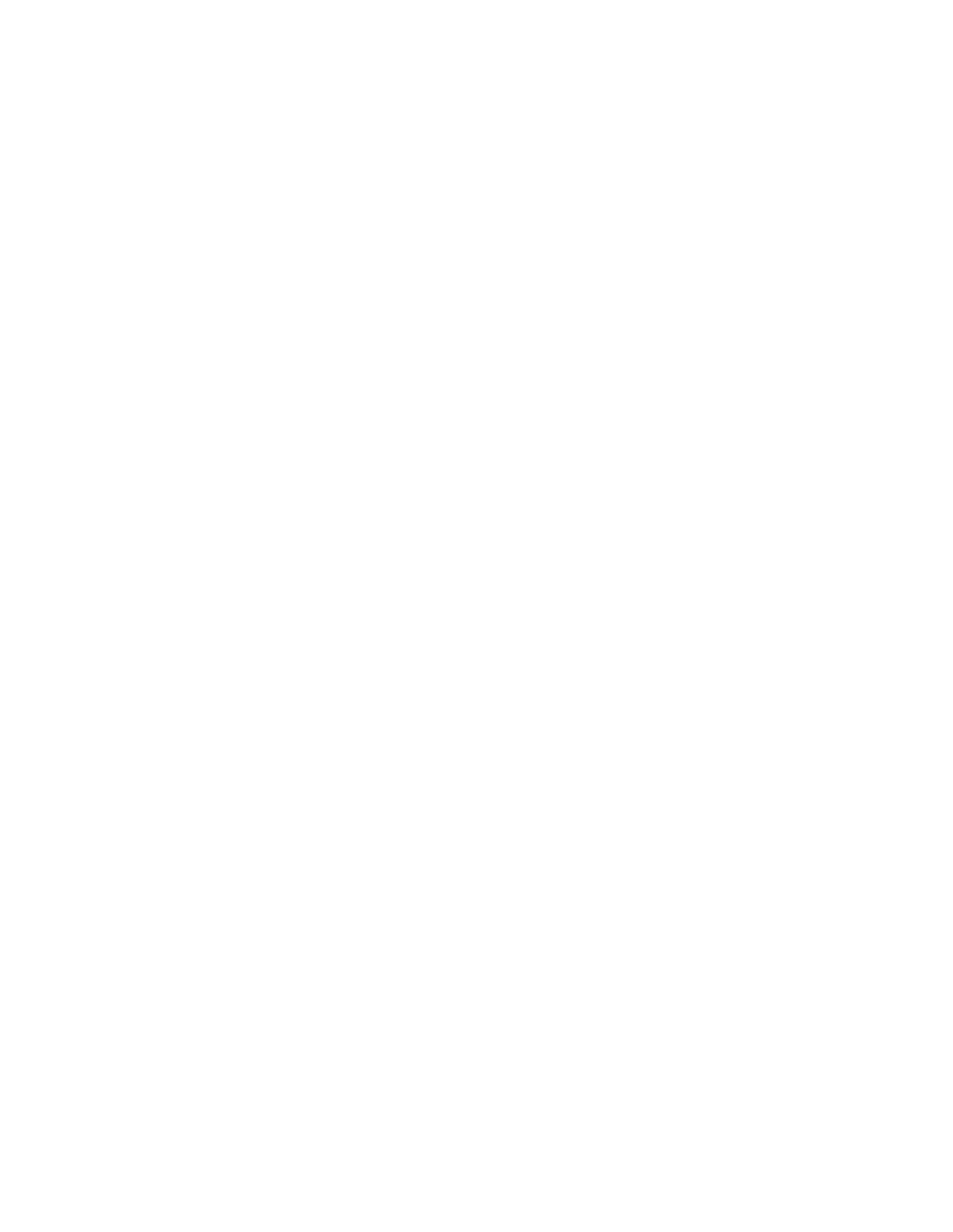# **EXECUTIVE SUMMARY**

\_\_\_\_\_\_\_\_\_\_\_\_\_\_\_\_\_\_\_\_\_\_\_\_\_\_\_\_\_\_\_\_\_\_\_\_\_\_\_\_\_\_\_\_\_\_\_\_\_\_\_\_\_\_\_\_\_\_\_\_\_\_\_\_\_\_\_\_\_\_\_\_\_\_\_\_\_\_\_\_\_\_\_\_\_\_\_\_\_\_\_\_\_\_\_\_\_\_\_\_\_\_

A pilot study assessed the potential effects of pile driving activities on the behavior and distributions of schools of juvenile pink (*Oncorhynchus gorbuscha*) and chum (*O. keta*) salmon. Sites studied included the Everett Homeport (near the mouth of the Snohomish River), Elliott Bay Marina (Seattle), and the Kingston and Bremerton Ferry Terminals. School size, frequency of occurrence, species distribution, and general fish behavior were measured at the sites where pile driving and fish presence coincided. Individual fish were sub-sampled for total length, weight, and stomach contents. On sampling days, tidal stage, weather, salinity, and the underwater acoustic environment were also measured.

Pile driving did not occur at the Kingston site, and juvenile Pacific salmon were not present at the Bremerton site when pile driving was in progress. Therefore, the data from these sites do not provide direct information on the impacts pile driving has on juvenile salmonids. Very few fish were observed at the Elliott Bay site, with or without pile driving.

The majority of results regarding the impacts of pile driving on juvenile salmonid ecology are from the Everett Homeport site:

- ➊ Within the range of salmonid hearing, the sound field generated by pile driving activities had a radius of at least 600 m.
- ➋ Pile driving operations apparently affected the distributions and general behavior of fish schools about the site
- ➌ Nearly twice as many fish schools were found on the construction side of the site on non-pile driving days compared to driving days
- ➍ Fish schools were typically in water <1.5 m, within 2 m from shore, and surface oriented. Fish school distances from shore did not change significantly as a result of pile driving
- ➎ The average total length of fish did not increase significantly over the study period, suggesting fish were either transient and/or not growing
- ➏ Stomach content analysis indicated that most fish were feeding
- ➐ While salinity and tidal stage probably affected the vertical distribution of fish in the water column, it did not appear to alter fish behavior or distribution about the construction site as measured in this study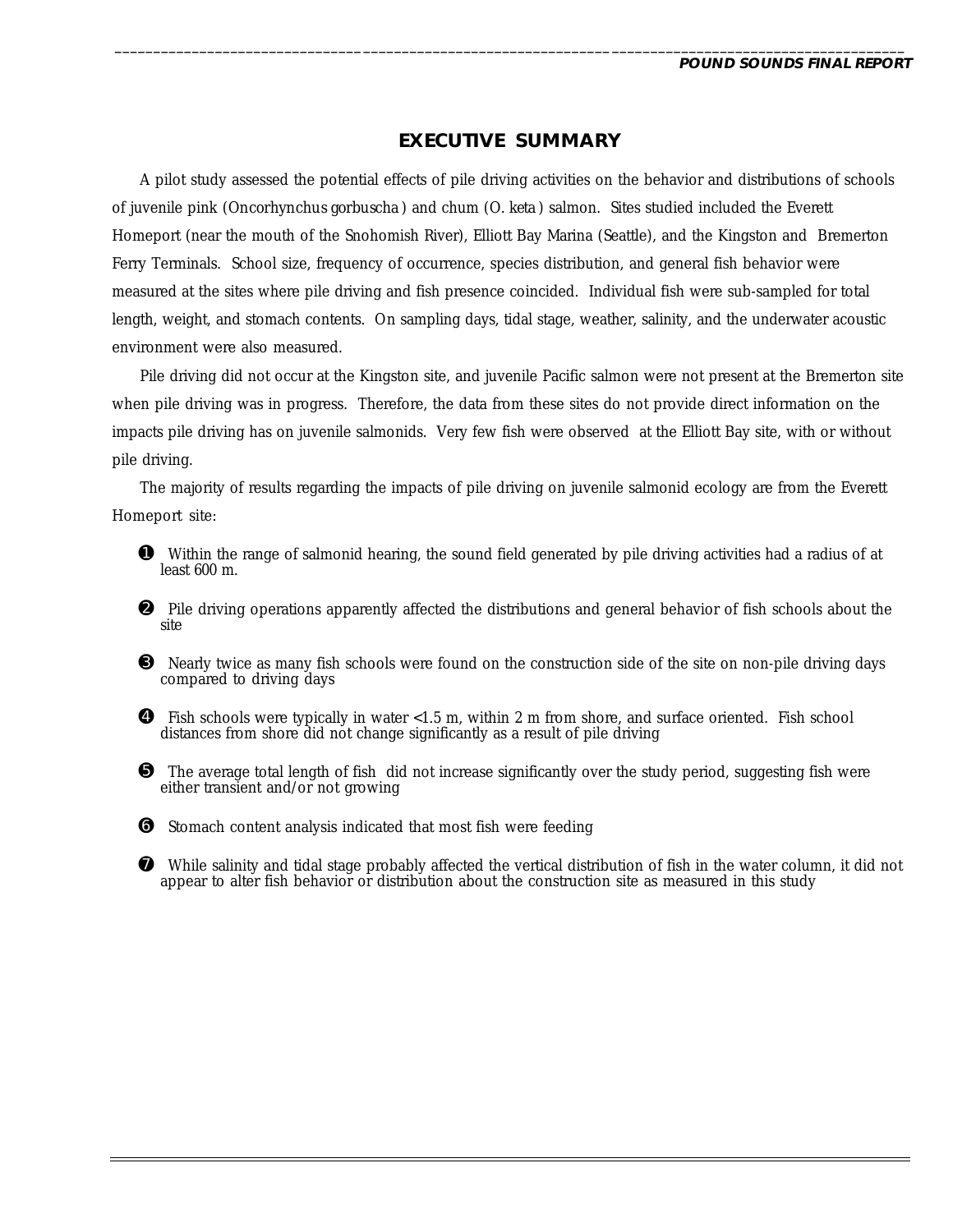# **TABLE OF CONTENTS**

| Page |
|------|
|      |
|      |
|      |
|      |
|      |
|      |
|      |
|      |
|      |
|      |
|      |
|      |
|      |
|      |
|      |
|      |
|      |
|      |
|      |
|      |
|      |
|      |
|      |
|      |
|      |
|      |
|      |
|      |
|      |
|      |
|      |
|      |
|      |
|      |
|      |
|      |
|      |
|      |
|      |
|      |
|      |
|      |
|      |
|      |
|      |
|      |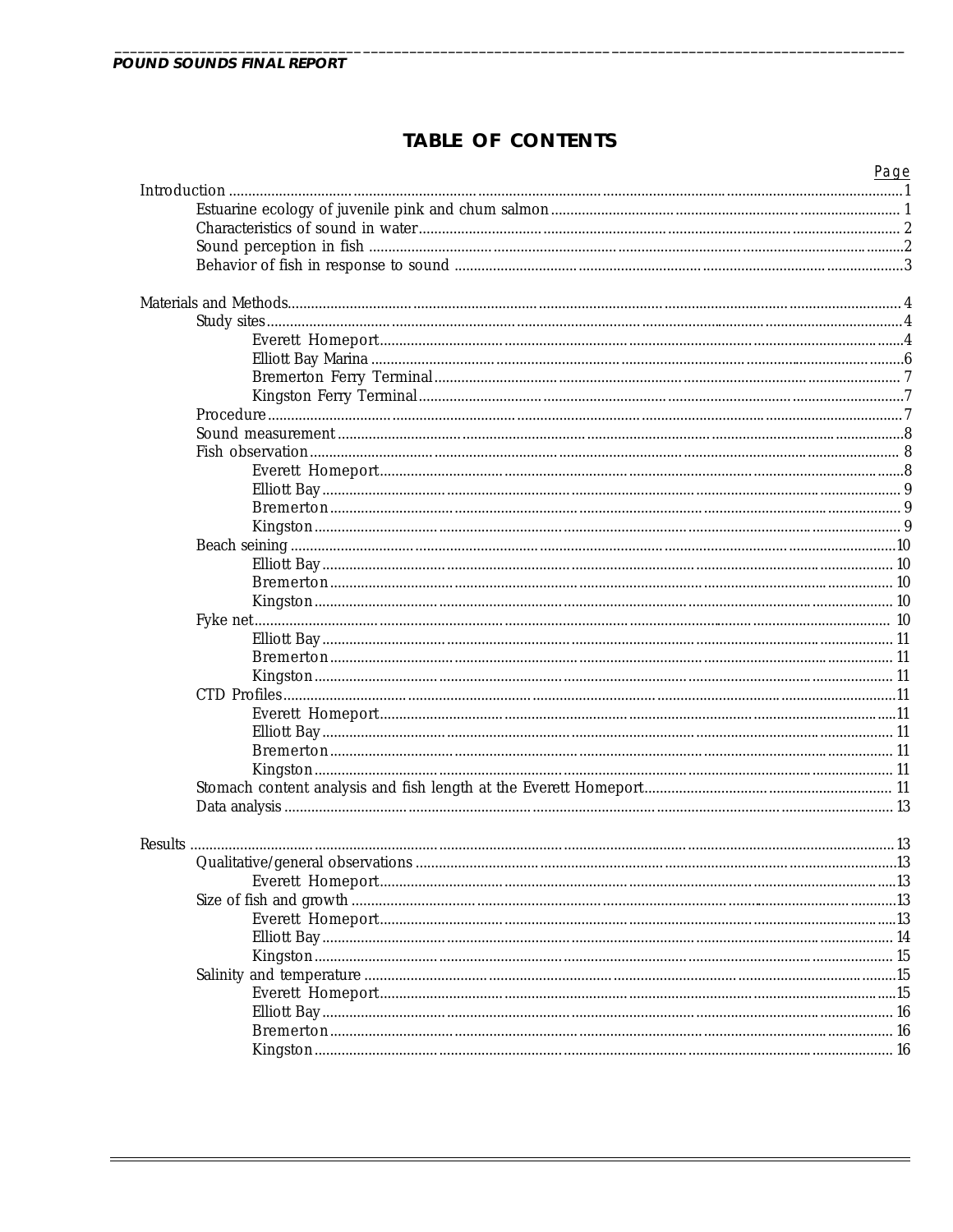| Page |
|------|
|      |
|      |
|      |
|      |
|      |
|      |
|      |
|      |
|      |
|      |
|      |
|      |
|      |
|      |
|      |
|      |
|      |
|      |
|      |
|      |
|      |
|      |
|      |
|      |
|      |
|      |
|      |
|      |
|      |
|      |
|      |
|      |
|      |
|      |
|      |
|      |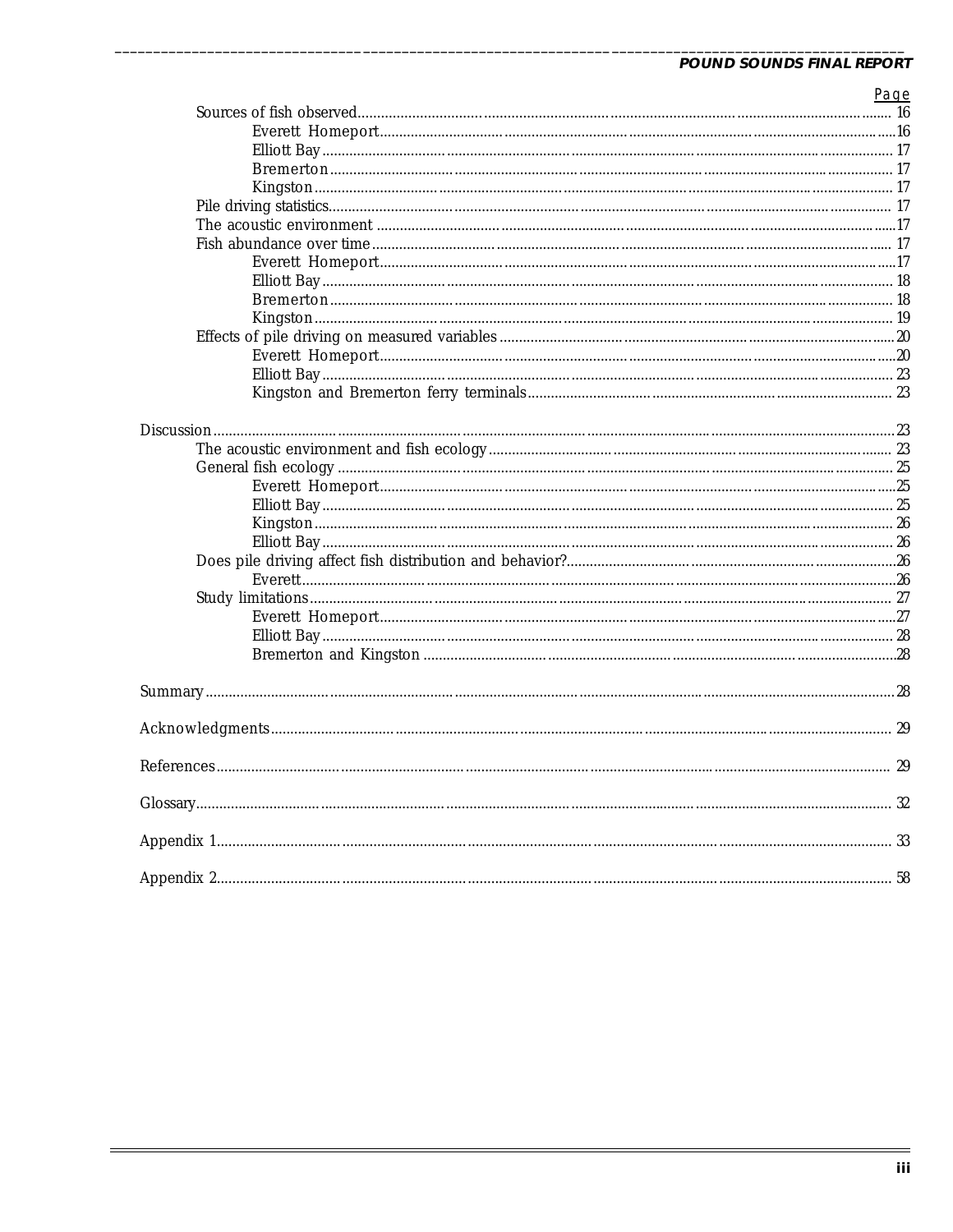$\overline{a}$ 

# **LIST OF FIGURES**

| Number                                                                                                                          | Page |
|---------------------------------------------------------------------------------------------------------------------------------|------|
|                                                                                                                                 |      |
|                                                                                                                                 |      |
|                                                                                                                                 |      |
|                                                                                                                                 |      |
|                                                                                                                                 |      |
|                                                                                                                                 |      |
|                                                                                                                                 |      |
|                                                                                                                                 |      |
|                                                                                                                                 |      |
|                                                                                                                                 |      |
|                                                                                                                                 |      |
|                                                                                                                                 |      |
|                                                                                                                                 |      |
|                                                                                                                                 |      |
| 15. Overall frequency distribution of number of fish school observations for each of the 14 zones along the mole at the Everett |      |
|                                                                                                                                 |      |
| 14. Correlation between western grebes and schools of pink and chum salmon at the Everett Homeport Site 14                      |      |
| 17. Distribution of prey items from stomachs of juvenile pink and chum salmon captured at the Everett Homeport site14           |      |
|                                                                                                                                 |      |
|                                                                                                                                 |      |
|                                                                                                                                 |      |
|                                                                                                                                 |      |
|                                                                                                                                 |      |
|                                                                                                                                 |      |
|                                                                                                                                 |      |
|                                                                                                                                 |      |
|                                                                                                                                 |      |
|                                                                                                                                 |      |
|                                                                                                                                 |      |
|                                                                                                                                 |      |
|                                                                                                                                 |      |
|                                                                                                                                 |      |
|                                                                                                                                 |      |
|                                                                                                                                 |      |
|                                                                                                                                 |      |
|                                                                                                                                 |      |
|                                                                                                                                 |      |
| 37. Distributions of fish behavior with and without pile driving on the construction side and cove side of the mole22           |      |
|                                                                                                                                 |      |
|                                                                                                                                 |      |
|                                                                                                                                 |      |
|                                                                                                                                 |      |
|                                                                                                                                 |      |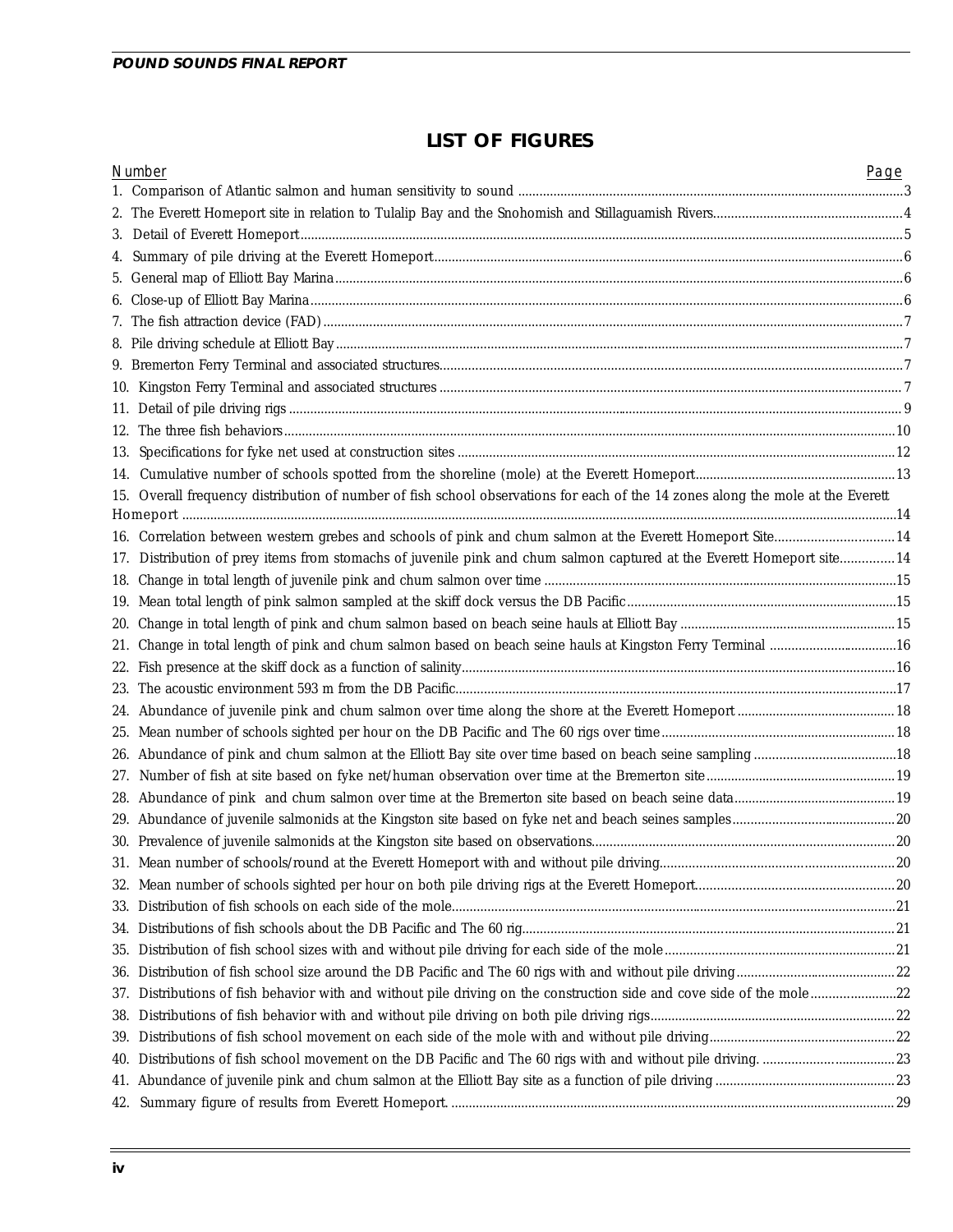# **TABLE OF TABLES**

\_\_\_\_\_\_\_\_\_\_\_\_\_\_\_\_\_\_\_\_\_\_\_\_\_\_\_\_\_\_\_\_\_\_\_\_\_\_\_\_\_\_\_\_\_\_\_\_\_\_\_\_\_\_\_\_\_\_\_\_\_\_\_\_\_\_\_\_\_\_\_\_\_\_\_\_\_\_\_\_\_\_\_\_\_\_\_\_\_\_\_\_\_\_\_\_\_\_\_\_\_\_

| Table 5. Summary Table of contrasts and comparisons of Everett Homeport and Kingston Ferry Terminal 26 |  |
|--------------------------------------------------------------------------------------------------------|--|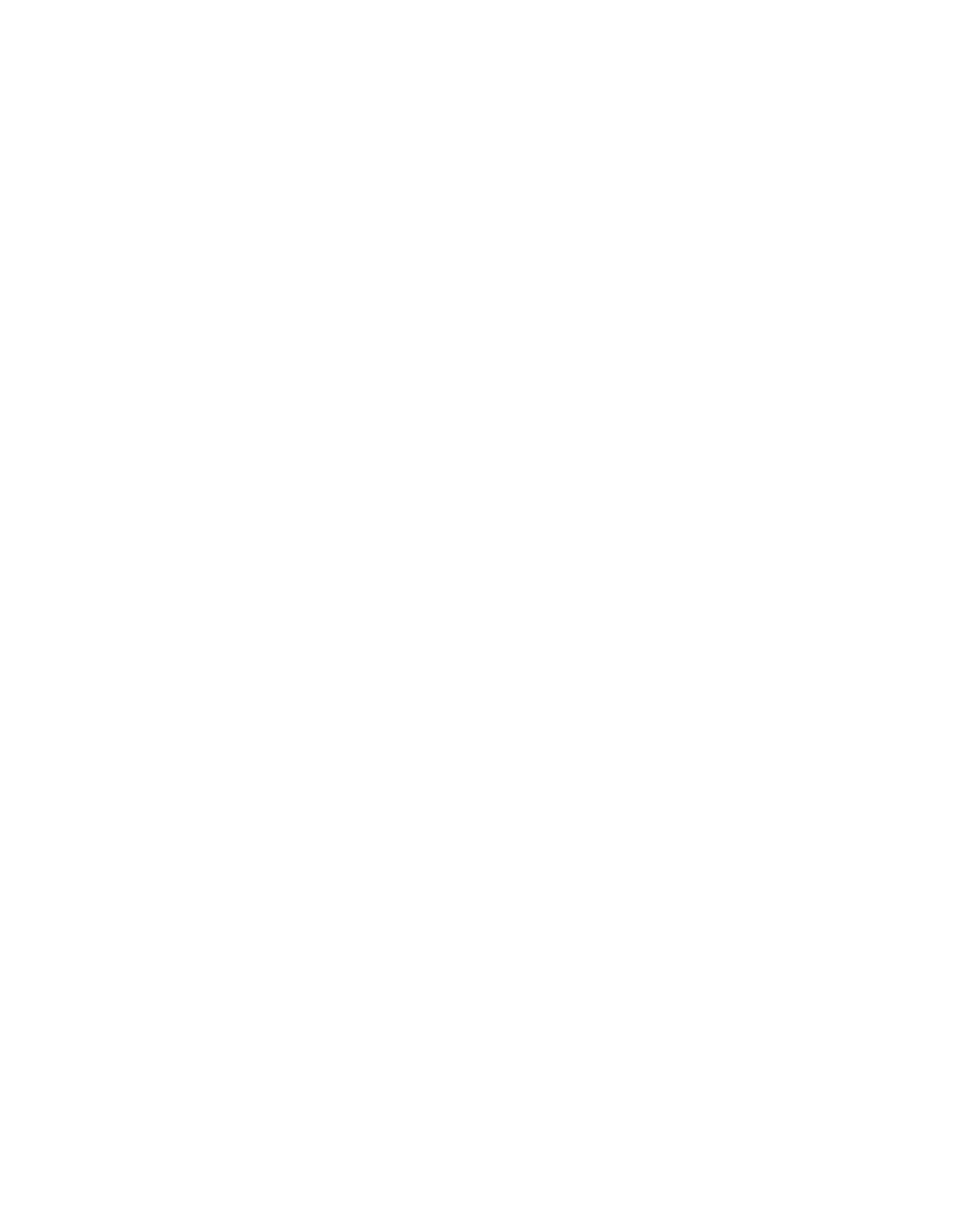### **INTRODUCTION**

Pacific salmon (*Oncorhynchus* spp.) in the Northwest United States are confronted with seemingly endless challenges imposed by destruction and alteration of migration routes, and spawning and rearing habitats. Mitigation of these human induced changes often have limited efficacy. In order to avoid further impediments to Pacific salmon, the Washington Department of Fisheries (WDF) prohibits pile driving activities in Puget Sound (Washington) waters from March 15 to June 15 each year. Migrating juvenile Pacific salmon might be driven towards deeper water, have their foraging patterns altered, encounter delays in their outmigration, or be more susceptible to predation as a direct result of the disturbance created by pile driving activities.

The regulation allegedly hinders the progress of shoreline construction companies, who claim only anecdotal evidence supports the hypothesis of the WDF pile driving prohibition rule. Therefore, pile driving construction companies initiated this study in order to ascertain the impacts of their activities on the distribution and behavior of juvenile Pacific salmon. The hypothesis of WDF and this research is that sounds produced by pile driving rigs alter the abundance, behavior, distribution, and/or general ecology of juvenile pink and chum salmon at pile driving sites. To test this hypothesis, We first characterized the underwater acoustic environment at the Everett Homeport, Elliott Bay Marina, and Kingston and Bremerton Ferry Terminals, to determine if sounds in these areas were within the audible range of juvenile pink and chum salmon. Secondly, We measured the abundance, behavior, and distribution of juvenile pink and chum salmon at the four sites, with and without pile driving. The information from this study has direct application to decision making at WDF and other management agencies concerned with the welfare of aquatic organisms in the Puget Sound area. In the following section, We will review the pertinent literature on juvenile salmonid ecology in the nearshore estuarine areas, underwater acoustics, and fish audition.

### ESTUARINE ECOLOGY OF JUVENILE PINK AND CHUM SALMON

Pink and chum salmon typically migrate soon after emergence from their natal streams to the estuary (see Kobayashi and Abe 1977; Healey 1979; Godin 1982). Once in the estuary, they occupy nearshore, shallow water areas until they reach a total length (TL) of 50-60 mm (Manzer 1956; Gilhousen 1962; see Kirkwood 1962; LeBrasseur and Parker 1964; Neave 1966; Kaczynski et al. 1973; Groot 1982), upon which they move into the neritic zone. Juvenile pink and chum salmon in the Puget Sound area typically migrate from their natal streams between early February and late May, with peaks of abundance occurring from late March to mid-May for pink salmon, and late March to early May for chum salmon.

\_\_\_\_\_\_\_\_\_\_\_\_\_\_\_\_\_\_\_\_\_\_\_\_\_\_\_\_\_\_\_\_\_\_\_\_\_\_\_\_\_\_\_\_\_\_\_\_\_\_\_\_\_\_\_\_\_\_\_\_\_\_\_\_\_\_\_\_\_\_\_\_\_\_\_\_\_\_\_\_\_\_\_\_\_\_\_\_\_\_\_\_\_\_\_\_\_\_\_\_\_\_

Individual estuarine residence times for juvenile chum salmon vary considerably, with estimates ranging from 0 to 32 days (Mason 1974; Healey 1979; Salo et al. 1980; Chitwood 1981; Congleton et al. 1981; Simenstad and Eggers 1981; Levy and Northcote 1982; Schreffler et al. 1990). Individual residence times for pink salmon are not known.

Newly emerged juvenile pink and chum salmon occupying nearshore waters of Puget Sound have a feeding preference for epibenthic invertebrates, with a subsequent transition to more pelagic prey as they grow larger and move into deeper water (Bax et al. 1978; Simenstad and Kinney 1978; Fresh et al. 1979; Meyer et al. 1981; Weitkamp and Schadt 1982). However, there is considerable variation in the diet as a function of species, time of year, and geographical location. Kaczynski et al. (1973) found that juvenile pink salmon (mean TL 39 mm) sampled in nearshore waters of Port Susan, WA, primarily fed on barnacle nauplii, invertebrate eggs, and mysis larvae, whereas juvenile chum salmon with mean TL 43 mm, primarily fed on epibenthic harpacticoid copepods and gammarids. Feller and Kaczynski (1975) found that juvenile chum salmon with mean FL ~38 mm fed primarily on gammarid amphipods, cladocerans, and terrestrial and marine insects in the nearshore waters of Port Susan.

Pink salmon typically feed during the day, with peaks of activity occurring at dawn and dusk (Godin 1981). Juvenile pink and chum salmon grow rapidly during their occupation of the estuary. Daily growth rates range from 2.2-8.6% of body weight for chum salmon (Healey 1979; Salo et al. 1980; Bax and Whitmus 1981; Congleton et al. 1981; Irie 1985; Koshiishi 1986), and 3.1-7.1% for pink salmon (LeBrasseur and Parker 1964; Phillips and Barraclough 1978; Mortensen et al. 1991). In order to grow at this rate, the fish must consume large amounts of prey. Juvenile pink and chum salmon are estimated to consume the equivalent of 10- 16% of their body weight per day in prey biomass (LeBrasseur 1969; Parsons and LeBrasseur 1970; Godin 1981). Evacuation rates are rapid, with 50% evacuation times of 6.5 h (at 8-12°C) in 0.6 g juvenile chum salmon (Koshiishi 1980).

The significance of estuaries in the lifecycle of Pacific salmon is well documented. In particular, the first few weeks in the estuary is a critical time for juveniles (Manzer and Shepard 1962; Simenstad et al. 1982; Levings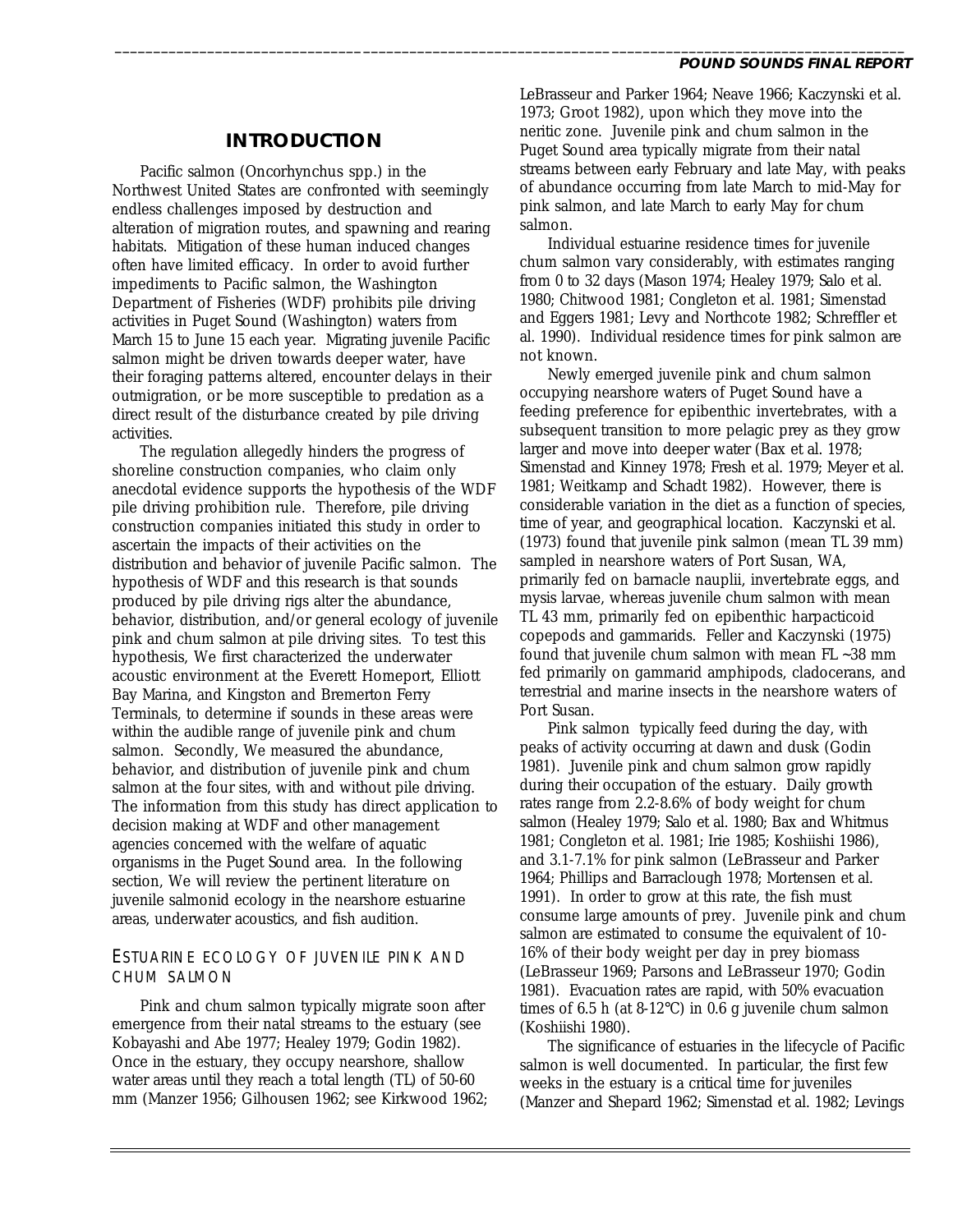et al. 1989), during which there is high mortality (Godfrey 1958; Ricker 1962; Foerster 1968; Parker 1968; Ricker 1976; Peterman 1982; Bax 1983). There is evidence that mortality of small fish is size dependent, and rapid growth and increase in body size may reduce predation pressure on juvenile salmonids during their first few weeks in the estuary (Parker 1971; Healey 1982a; Hargreaves and LeBrasseur 1985; Furnell and Brett 1986). Juvenile pink and chum salmon are especially susceptible to predation and environmental stresses since they enter the estuary at a small size immediately or shortly after emergence. They are generally smaller than juvenile coho and chinook salmon and reside in the sublittoral zone for 4 to 24 weeks before moving out to the neritic zone (Simenstad et al. 1982).

The Everett Harbor and the Port Gardner vicinity are important rearing areas for juvenile salmonids migrating from the Snohomish River (Tyler 1963; Conley 1977; McEntee 1985; Schadt and Weitkamp 1985; Beauchamp 1986; Beauchamp et al. 1987). If these fish were forced out into the neritic zone prematurely, they might be subject to increased predation pressure and decreased food availability.

Like all Pacific salmon migrating from their natal streams to the sea, juvenile pink and chum salmon migrating from the Snohomish River face stress imposed by osmoregulatory challenges. They must acclimate to salinities of 25‰, and these salinities vary from 8-25‰ at the Homeport as a function of tidal stage. However, the osmotic challenge imposed by salinities of 25‰ is apparently brief, since juvenile chum salmon become sea water adapted in 12 h (Iwata and Komatsu 1984; Hasegawa et al. 1987).

### CHARACTERISTICS OF SOUND IN WATER

There are two components to sound propagation through water: particle displacement and sound pressure. Particle displacement is the to-and-fro movement (on the order of nanometers) of water molecules and is a vector quantity, whereas sound pressure is the oscillatory change in pressure above and below hydrostatic pressure and is a scalar quantity acting in all directions.

In a free sound field without physical obstructions to sound transmission, and with an advancing wavefront that is essentially a plane surface, particle velocity (the first derivative of particle displacement) is proportional to sound pressure in the following manner:

 $v = p / \rho c$ 

where  $v =$  particle velocity,

- p = sound pressure,
- $\rho$  = the density of the medium, and
- $c =$  the propagation velocity.

The product ρc is the acoustic impedance of the medium. However, sound levels are not usually expressed as particle velocity, rather the logarithmic decibel (dB) scale of sound pressure level (SPL) is used because a great range of sound levels are found in nature:

\_\_\_\_\_\_\_\_\_\_\_\_\_\_\_\_\_\_\_\_\_\_\_\_\_\_\_\_\_\_\_\_\_\_\_\_\_\_\_\_\_\_\_\_\_\_\_\_\_\_\_\_\_\_\_\_\_\_\_\_\_\_\_\_\_\_\_\_\_\_\_\_\_\_\_\_\_\_\_\_\_\_\_\_\_\_\_\_\_\_\_\_\_\_\_\_\_\_\_\_\_\_

sound pressure level (SPL) =  $20log_{10}p/p_{ref}$  dB

where  $p =$  measured sound pressure, and  $p_{ref}$  = reference pressure.

A reference quantity is always associated with the dB in order to place sound levels in a reasonable range. Twenty µPascal (µPa) of sound pressure is the reference (re:) pressure for the dB scale in humans, because 20 µPa is the average minimum sound pressure perceivable by humans. Therefore, 0 dB re: 20 µPa is the human threshold of hearing. The pain threshold in humans is about 120 dB re: 20 µPa. For each 20 dB increase in SPL, regardless of the reference pressure, the increase in actual sound pressure is tenfold. Thus, a 40 dB increase in SPL is 100 times more pressure, 60 dB is 1000 times more and so on.

Sound pressure and particle displacement are essentially the same at substantial distances from the source. However, within a distance of  $1/2p$  ( $l =$ wavelength), from the sound source the wavefront is spherical rather than a plane surface, and particle velocity is much higher for a given sound pressure—the "near-field effect." The near-field can be thought of as the region where the greatest amount of bulk movement of water occurs in response to the sound source, which is not as pronounced after l/2µ distance from the sound source. This near-field effect can extend up to 50 m from the source for low frequencies such as 5 Hz, which is perceivable by many fish.

Sound propagation through water, is a logarithmic function of distance:

$$
y = a + m(\log x)
$$

where  $a =$  the source-sound pressure level (yintercept),

m = the logarithmic slope, and

 $x =$  the distance from the source.

Therefore, the rate of SPL increase close to the source is rapid compared to that far away.

#### SOUND PERCEPTION IN FISH

Fish hearing in general is different from that of terrestrial organisms. Most fish hear with a primitive version of the terrestrial inner ear (located in the skull of fish) and with the lateral line that runs the length of each side of the fish and is often extensively routed on the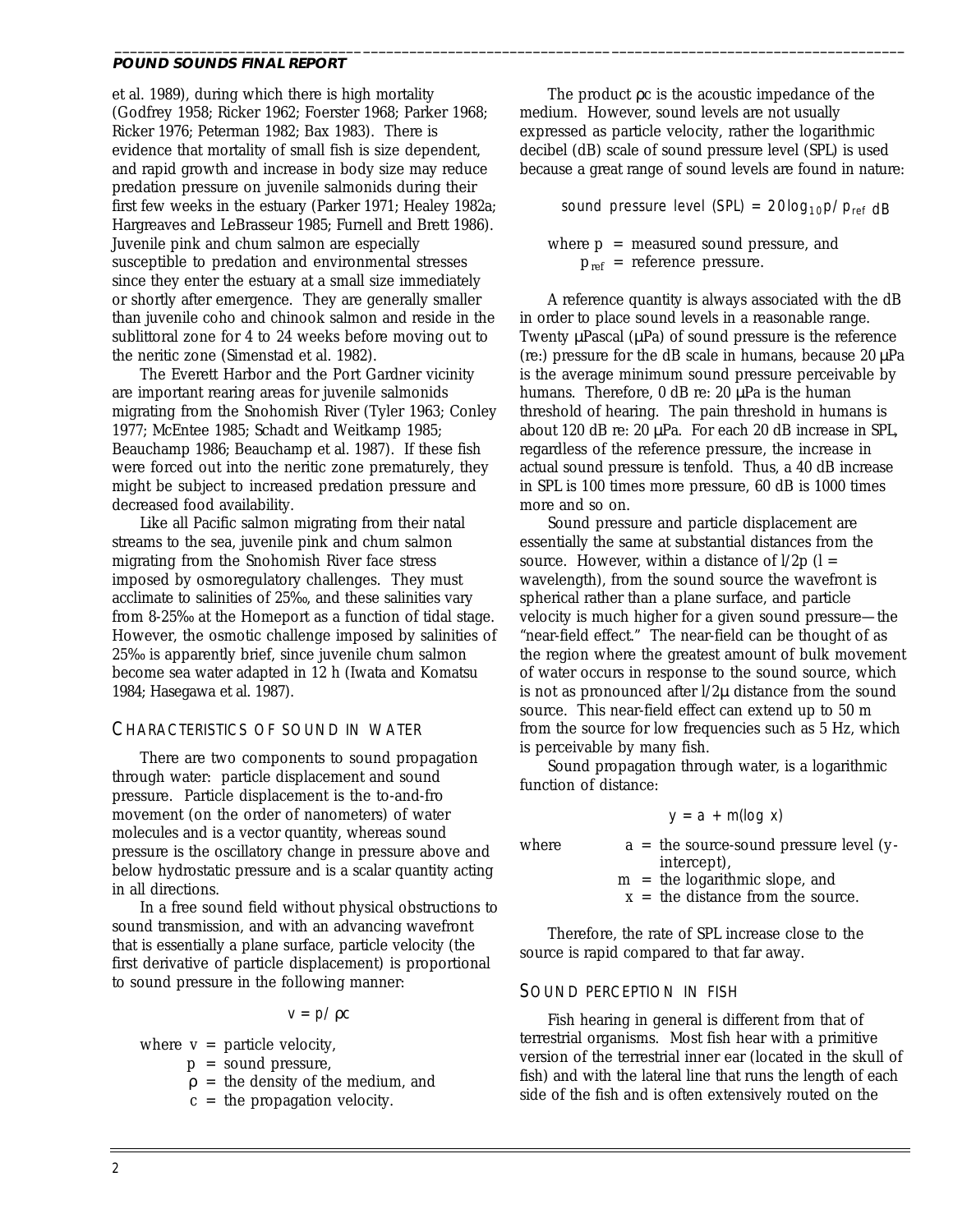head. The inner ear and lateral line system are collectively called the acoustico-lateralis system. The lateral line system of fish is extremely sensitive to close range pressure changes. For example, by moving past stationary objects, the blind Mexican cave fish (*Anoptichthys jordani*) is capable of identifying the shape of nearby objects, presumably using its lateral line (Campenhausen et al. 1981; Weissert and Campenhausen 1981).



**FIGURE 1.** Comparison of Atlantic salmon (30-32 cm TL), Salmo salar (Hawkins and Johnstone 1978) and human (Sivian and White 1933 in Fay 1988 ) sensitivity to sound.

The inner ear of fish does not have a cochlea as in terrestrial vertebrates; rather there are three symmetrically paired structures with associated bony otoliths: the lagena, sacculus, and utriculus. The lagena and sacculus are directly involved with hearing, whereas the utriculus is mainly for three-dimensional orientation (Platt and Popper 1981). The mechanism for hearing is the differential displacement of high-density otoliths relative to the low-density bodies of fish (about the same density as water), resulting in bending of sensory hair cells that line the lagena and sacculus. This mechanical stimuli is then converted to electrical stimuli in the hair cell body and sent to the brain via the auditory nerve (8th cranial) for processing.

Audiograms or minimum audible field thresholds (threshold SPL for various frequencies) of different species of fish are variable (Tavolga and Wodinsky 1963; Chapman and Hawkins 1973; Chapman and Sand 1974; Hawkins and Johnstone 1978; Coombs and Popper 1979; Saidel and Popper 1987). Families of fish with the best hearing such as cyprinids and ictalurids (Ostariophysan fish) possess a physical connection (via a series of bones,

#### **POUND SOUNDS FINAL REPORT**

the Weberian apparatus) between the swimbladder and the inner ear. Thus, the swimbladder acts as an amplifier and a transformer in that it transforms the sound pressure component of sound into the particle velocity component that the inner ear is sensitive to.

\_\_\_\_\_\_\_\_\_\_\_\_\_\_\_\_\_\_\_\_\_\_\_\_\_\_\_\_\_\_\_\_\_\_\_\_\_\_\_\_\_\_\_\_\_\_\_\_\_\_\_\_\_\_\_\_\_\_\_\_\_\_\_\_\_\_\_\_\_\_\_\_\_\_\_\_\_\_\_\_\_\_\_\_\_\_\_\_\_\_\_\_\_\_\_\_\_\_\_\_\_\_

The hearing ability of other fish such as salmonids and flatfish is limited in bandwidth and intensity threshold compared to other teleosts: Atlantic salmon (*Salmo salar*) are functionally deaf above 380 Hz (Hawkins and Johnstone 1978, Fig. 1). These fish lack the physical connection between their swimbladder and inner ear that Ostariophysan fishes possess (Hawkins 1986). Fish with this type of hearing are most sensitive to particle velocity since the otoliths in the lagena and sacculus essentially respond to particle displacement (Hawkins and MacLennan 1976). In fact, the swimbladder probably does little to enhance hearing in most nonostariophysine fish, including salmon (Enger 1981).

Compared to humans, salmonids have poor hearing on the basis of perceivable frequency range and sensitivity to sound pressure (Fig. 1). Human infants are capable of detecting sounds from 20-20,000 Hz, and at SPLs much lower than that of salmonids. For example, a human would require about 40 dBs re: 1 uPa SPL to hear a 160 Hz pure tone, while a salmonid would require about 100 dBs. Therefore, the salmonid requires close to a thousand fold difference in SPL to hear the same 160 Hz tone.

#### BEHAVIOR OF FISH IN RESPONSE TO SOUND

Literature on fish hearing clearly demonstrates that fish detect and respond to sounds in their environment (see reviews in Hawkins 1986; Fay 1988; Kalmijn 1988; Rogers and Cox 1988). Fish appear to use sound: to locate prey, evidenced by attraction to a sound stimulus (for example, sharks: Wisby et al. 1964; Nelson 1965; various teleosts and elasmobranchs: Richard 1968; Nelson et al. 1969; rainbow trout, *Oncorhynchus mykiss*: Abbott 1970); for social interactions (bicolor damselfish, *Pomacentrus partitus*: Myrberg 1972; Myrberg and Riggio 1985; gudgeon, *Gobio gobio*: Ladich 1988); for encounters with fishing gear (Olsen 1971 and 1976; Nomura 1980; Wardle 1983; Ona and Toresen 1988); for encounters with hydroelectric bypass systems (Anderson 1988a and 1988b), and to signal the presence of danger, evidenced by fish avoiding a sound stimulus (steelhead trout, *O. mykiss*: VanDerwalker 1967; herring, *Clupea harengus* L.: Blaxter et al. 1981a; Schwarz and Greer 1984; Blaxter and Batty 1985a; 1985b; alewife, *Alosa pseudoharengus*: Haymes and Patrick 1986).

A number of researchers have successfully conditioned fish to sound (Moorehouse 1932; Stober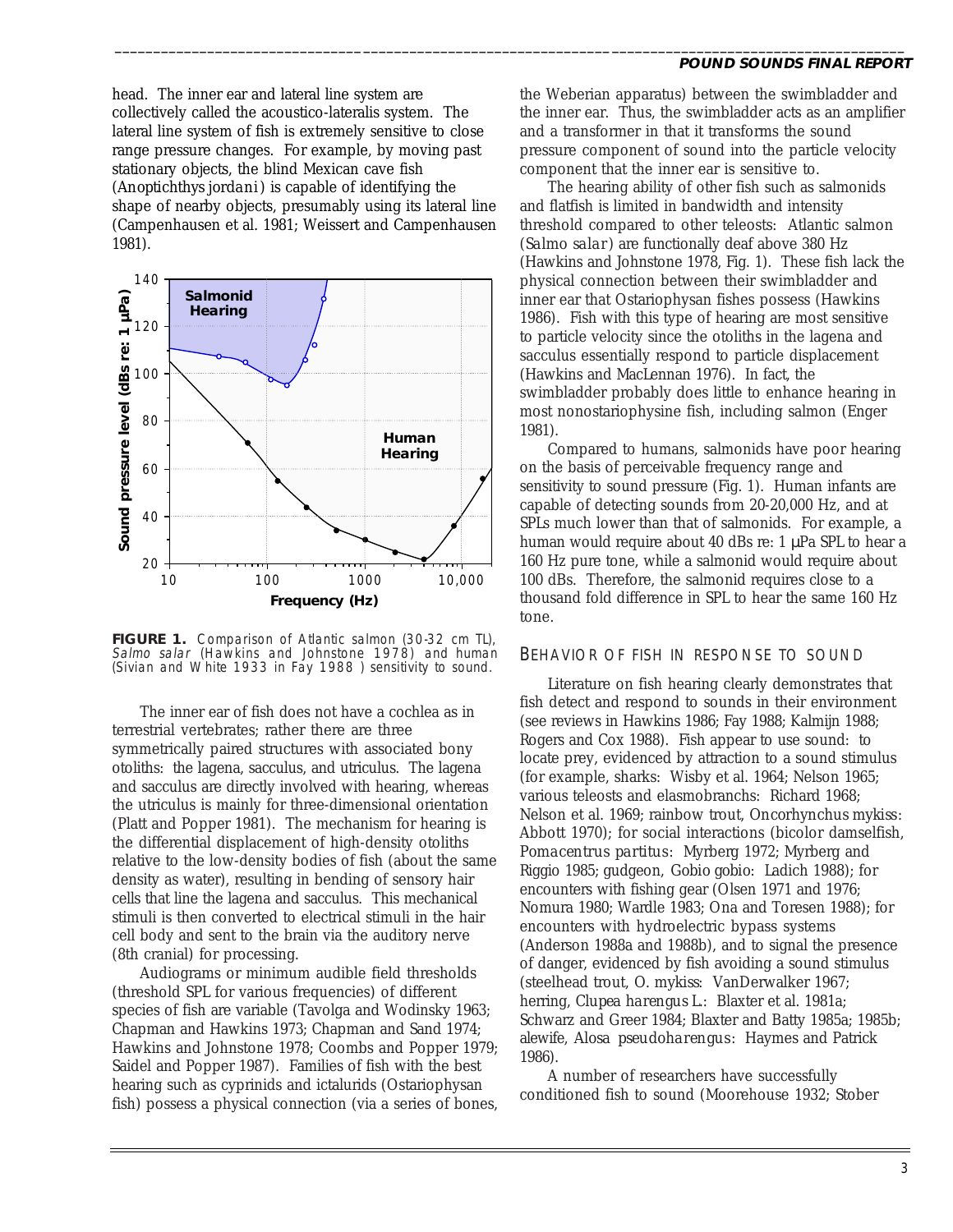1969; Abbott 1970 and 1973; Hawkins and Johnstone 1978). While salmonids can be attracted to or repelled from sound through classical conditioning (Abbott 1973), they habituate rapidly or do not respond at all when there is no conditioned response, regardless of SPL (Burner and Moore 1962, Moore and Newman 1956). "At no time did a sound frequency or intensity influence the action of the trout enough to be utilized in guiding young salmon into safe passages around dams and diversions" (Burner and Moore 1962). An explanation for this is that salmon have poor hearing, and the nature of the sounds presented to them in experiments has not been biologically relevant.

The response of salmonids to sounds in their environment is varied. The classic fright response of salmonids to sound is the "startle" or "start" behavior (Moore and Newman 1956; Burner and Moore 1962; VanDerwalker 1967). Such behaviors involve sudden bursts of swimming that are short in duration and distance traveled (usually <60 cm). Responses of other species of fish to sound include packing or balling, polarizing, increases in swimming speed, diving, or avoidance (Herring 1968; Olsen 1969). Few studies have shown that sound can attract or repel salmonids over great distances or for long lengths of time (McKinley and Patrick 1986).

The majority of hearing experiments conducted on salmonids have involved larger juveniles or adult fish, exposed to continuous sound stimuli. Fish under these experimental conditions rarely respond to sudden or loud sound stimuli (Moore and Newman 1956; Burner and Moore 1962). However, the few experiments that have used pulsed (pile driving most closely resembles pulsed sound stimuli) rather than continuous sound stimuli on juvenile fish demonstrated more pronounced responses, such as "startle" or general avoidance (McKinley and Patrick 1986).

Few studies have investigated the behavior of fish in response to changes in SPL over time. Olsen (1971) found a positive correlation between the rate of sound pressure increase and the number of Atlantic herring that would avoid this stimulus (see Blaxter et al. 1981a). Schwarz and Greer (1984) obtained similar results on Pacific herring (*C. harengus pallasi*). However, these studies did not quantify rates of sound pressure increase or the fish's response to the sound stimulus.

# **MATERIALS AND METHODS**

We used slightly different methodologies at each of the four sites for this research. These differences are described for each site where applicable.

### STUDY SITES

\_\_\_\_\_\_\_\_\_\_\_\_\_\_\_\_\_\_\_\_\_\_\_\_\_\_\_\_\_\_\_\_\_\_\_\_\_\_\_\_\_\_\_\_\_\_\_\_\_\_\_\_\_\_\_\_\_\_\_\_\_\_\_\_\_\_\_\_\_\_\_\_\_\_\_\_\_\_\_\_\_\_\_\_\_\_\_\_\_\_\_\_\_\_\_\_\_\_\_\_\_\_

There were four sites examined for this study: The Everett Homeport, Elliott Bay Marina, and Bremerton and Kingston Ferry Terminals.

#### Everett Homeport

Fish behavior observations at the Everett Homeport were made from the shore of the mole and the pile driving rigs (Figs. 2 and 3) at the Everett Homeport, Everett, WA (see Driscoll 1978 for a detailed base information and evaluation study of the Snohomish Estuary). The mole area consisted primarily of rip-rap, with a slope of 30°.



**FIGURE 2.** The Everett Homeport site in relation to Tulalip Bay and the Snohomish and Stillaguamish Rivers.

Pile drivers placed solid and hollow concrete piles at this site for construction of a 488 m carrier pier and its accompanying 91 m wharf. The DB Pacific rig began at the shoreline and gradually moved offshore working on the carrier pier (Fig. 3). The 60 rig moved back and forth along the shore working on the wharf. See table 1 for a summary of piles, and pile driving equipment.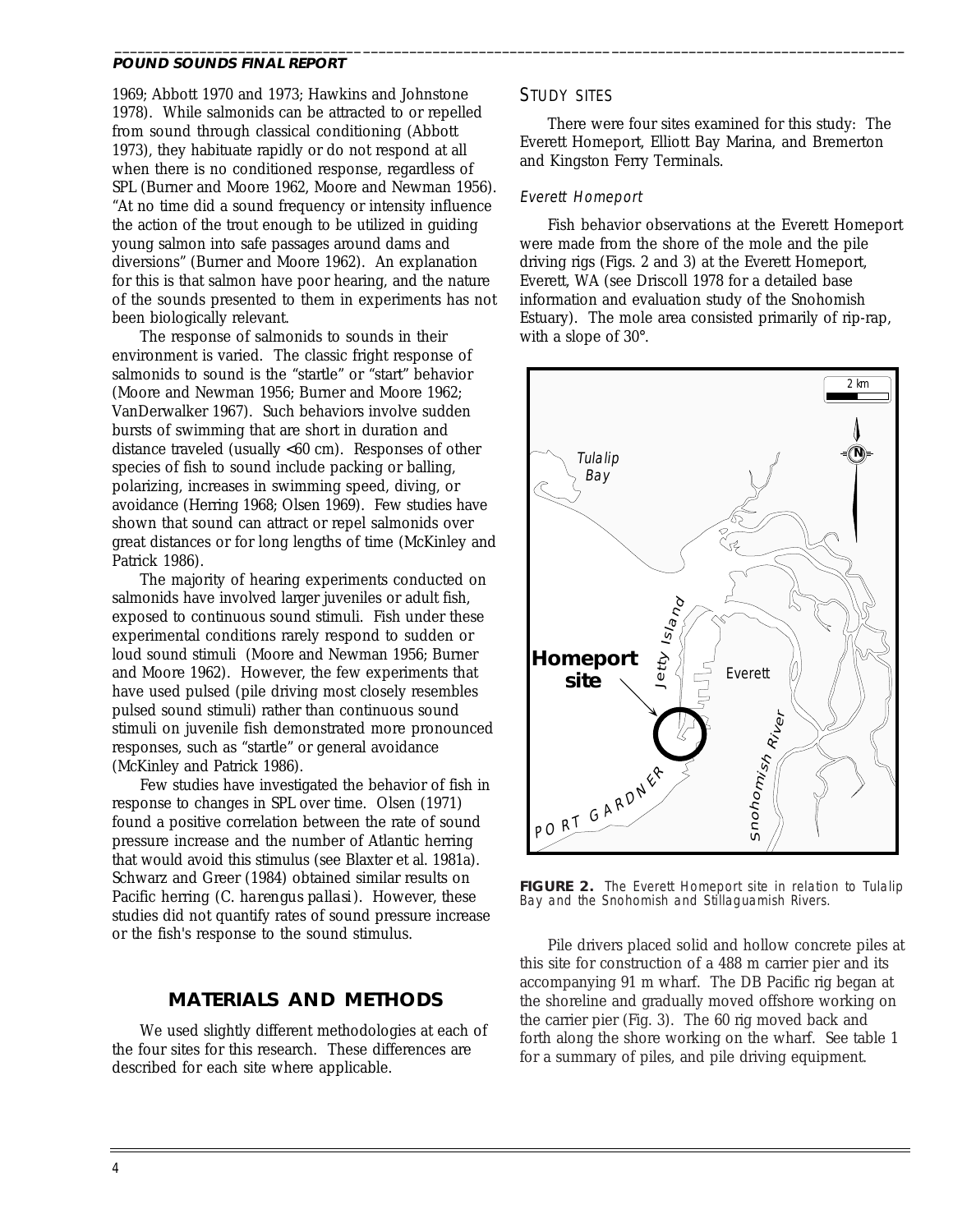

\_\_\_\_\_\_\_\_\_\_\_\_\_\_\_\_\_\_\_\_\_\_\_\_\_\_\_\_\_\_\_\_\_\_\_\_\_\_\_\_\_\_\_\_\_\_\_\_\_\_\_\_\_\_\_\_\_\_\_\_\_\_\_\_\_\_\_\_\_\_\_\_\_\_\_\_\_\_\_\_\_\_\_\_\_\_\_\_\_\_\_\_\_\_\_\_\_\_\_\_\_\_

FIGURE 3. Detail of Everett Homeport site showing sound recording sites and distances, areas where fish schools were often sighted, CTD sites, and cove and construction side of the mole.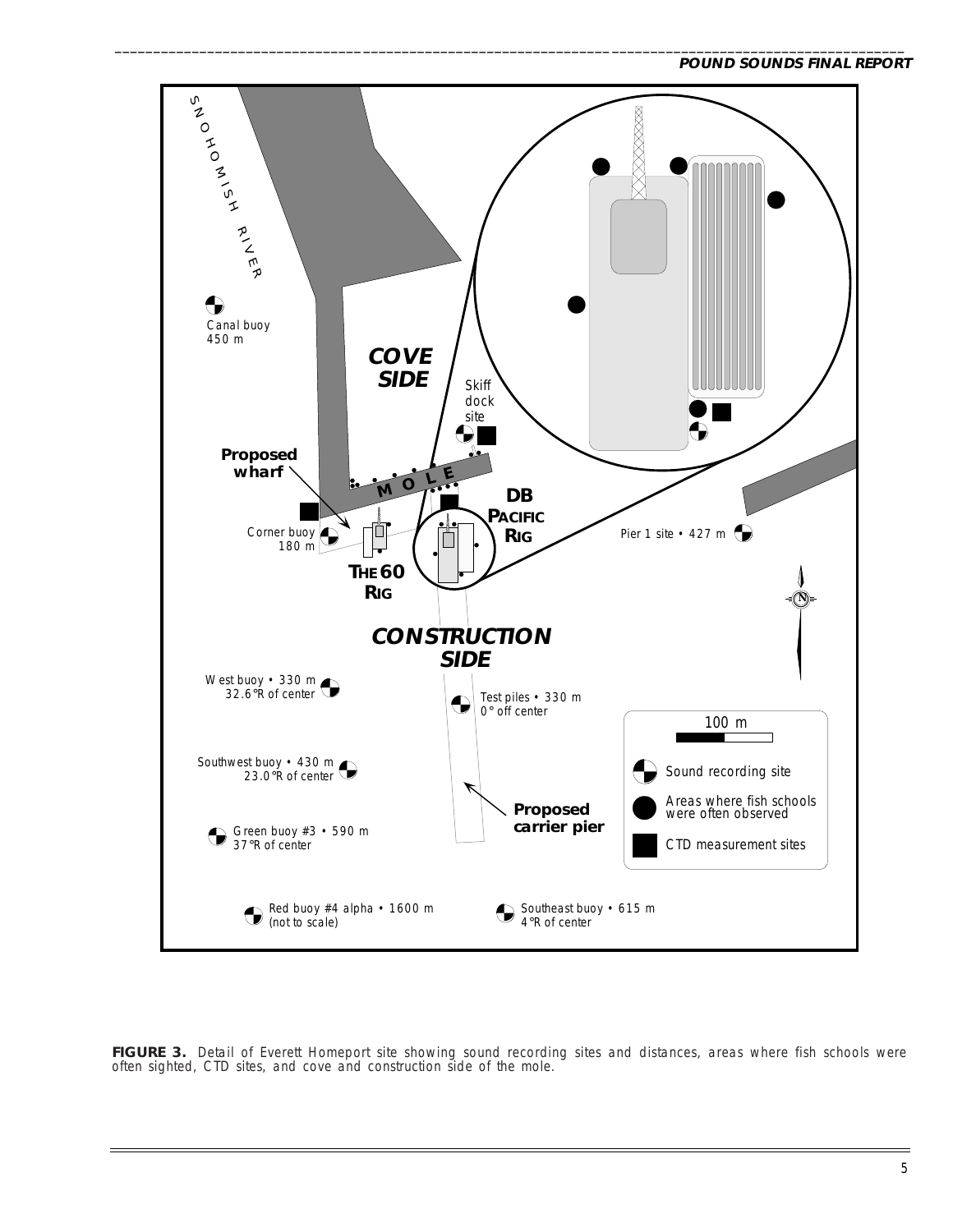Pile driving rigs operated for 8-10 hour periods per day on a random daylight schedule (i.e. Monday, Wednesday, Friday pile driving, Tuesday, Thursday nonpile driving, etc., see Fig. 4). Observations were made during daylight hours only. There was no construction activity or observations on weekends.



**FIGURE 4.** Summary of pile driving at the Everett Homeport, 1990. A] Hours per day that piles were being struck. B] Mean time in hours to drive one pile. C] Total number of piles driven each day.

#### Elliott Bay Marina

The Elliott Bay Marina construction site is located west of Pier 91 in Elliott Bay, below the eastern end of the Magnolia Bluff (Fig. 5). The study site was divided into four experimental units (Fig. 6):

Unit 1: A shallow sloping intertidal beach east of the marina site. The bottom was composed of sand intermixed with rocky areas which included large boulders (man made as well as natural). Most rocky material was covered with barnacles and kelp of several species.

Unit 2: A rock wall recently built as part of the marina. The wall was covered with juvenile barnacles and green algae up to the average high tide. Below the wall was a gentle sloping sandy flat intermixed with kelp beds.

\_\_\_\_\_\_\_\_\_\_\_\_\_\_\_\_\_\_\_\_\_\_\_\_\_\_\_\_\_\_\_\_\_\_\_\_\_\_\_\_\_\_\_\_\_\_\_\_\_\_\_\_\_\_\_\_\_\_\_\_\_\_\_\_\_\_\_\_\_\_\_\_\_\_\_\_\_\_\_\_\_\_\_\_\_\_\_\_\_\_\_\_\_\_\_\_\_\_\_\_\_\_



**FIGURE 5.** General map of Elliott Bay Marina site.



**FIGURE 6.** Close-up of Elliott Bay Marina site showing experimental units, FAD, and area where pile driving occurred.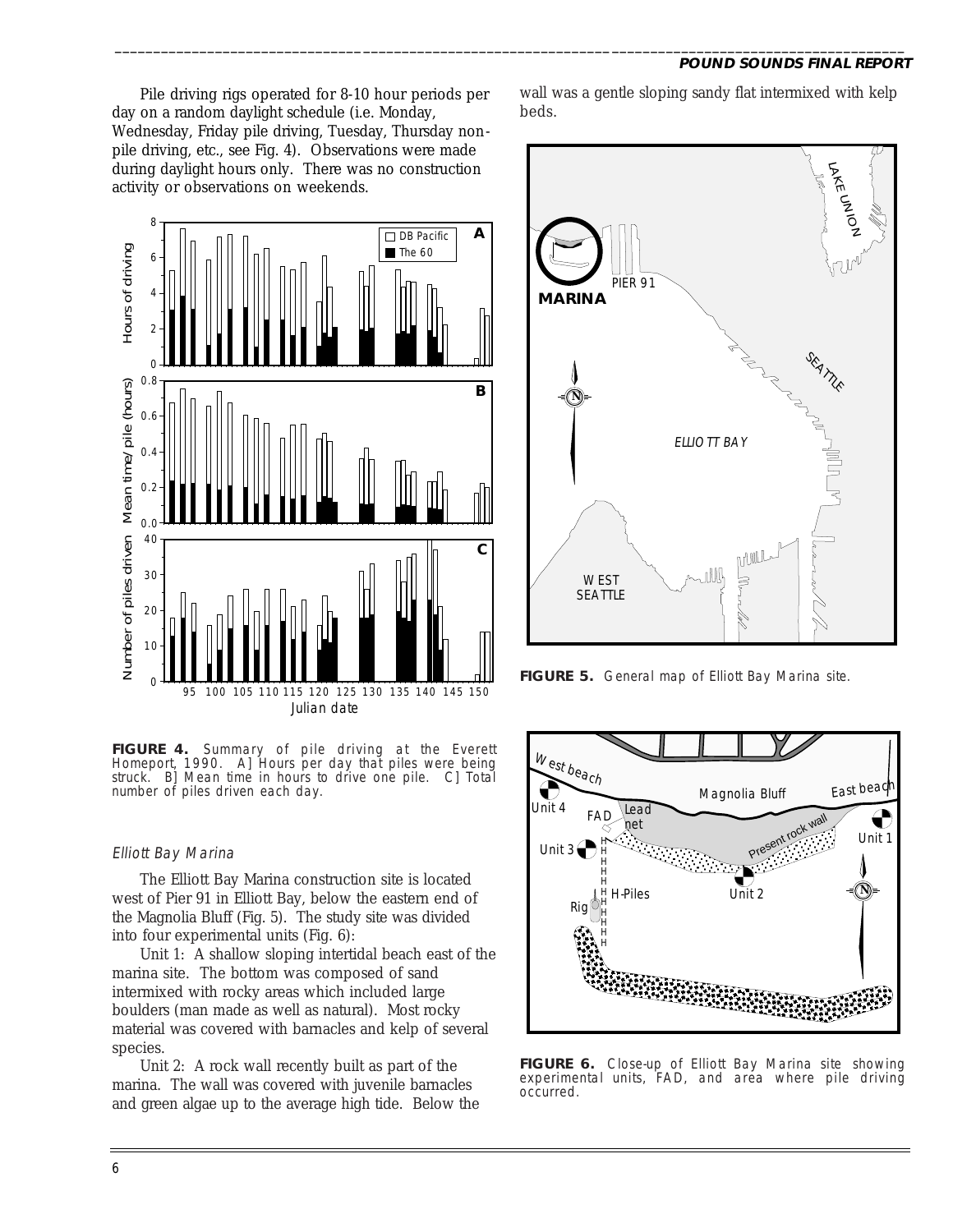Unit 3: This experimental unit was near a series of H-piles and barges. A Fish Attraction Device (FAD) was placed at the west end of the rock wall, far enough offshore to prevent going aground at low tide. The FAD was used to attract juvenile salmonids to a location where they could be consistently observed. The FAD was made of a floating wooden dock (2.4 m by 3.7 m), anchored to the bottom (Fig 3). An observation hole was located in the middle Initially, the FAD was probably placed too far from the shore to attract fish. To compensate for this, a fine mesh net was placed from the rock wall to the FAD (Fig 7), thereby forcing any juvenile salmon away from the shore and out to the FAD. The structure lasted less than 24 hours because severe winds and tides carried it ashore. The FAD was then moved closer to shore into the intertidal zone without the lead.

Unit 4: A shallow sloping intertidal beach west of the marina site composed of small rocks intermixed with large boulders. Exposed hard surfaces were covered with barnacles and several species of algae.

Sampling began on April 9, 1990 and ended June 1, 1990. During that period H-piles were driven with a vibratory hammer into the nearshore substrate, starting at the zero tide line and continuing offshore (Fig. 6).



**FIGURE 7.** The fish attraction device (FAD).

The pile driving rig operated for 8-10 hours per day Monday through Thursday (Fig. 8). Observations were made during daylight hours only. There was no construction activity or observations on weekends.

### Bremerton Ferry Terminal

The study site was the new WSDOT passenger only ferry terminal adjacent (northeast) to the existing ferry terminal used by the large WSDOT ferry boats (Fig. 9). Construction plans included the installation of a floating dock just north of the existing ferry terminal and underwater piling to anchor the dock. Most of the shoreline above zero tide level was dominated by riprap and boulder wall and several existing structures

protruded into the water including a public pier and a public boat moorage facility.



**FIGURE 8.** Hours per day that piles were being struck at the Elliott Bay site.

### Kingston Ferry Terminal

\_\_\_\_\_\_\_\_\_\_\_\_\_\_\_\_\_\_\_\_\_\_\_\_\_\_\_\_\_\_\_\_\_\_\_\_\_\_\_\_\_\_\_\_\_\_\_\_\_\_\_\_\_\_\_\_\_\_\_\_\_\_\_\_\_\_\_\_\_\_\_\_\_\_\_\_\_\_\_\_\_\_\_\_\_\_\_\_\_\_\_\_\_\_\_\_\_\_\_\_\_\_

Kingston has two waterfront structures: a marina sheltered from Puget Sound by a large rock wall, and a WSDOT ferry terminal (Fig. 10). During spring of 1990, the ferry terminal was undergoing major remodeling, but without any underwater construction activity.



**FIGURE 9.** Bremerton Ferry Terminal and associated structures.

### **PROCEDURE**

There were two phases to this study: the sound recording and hearing assessment phase and the fish observation phase. The purpose of the first phase was to assess whether or not juvenile salmonids could perceive the sounds of pile driving. Since it was difficult to determine the fish's capability to perceive the sounds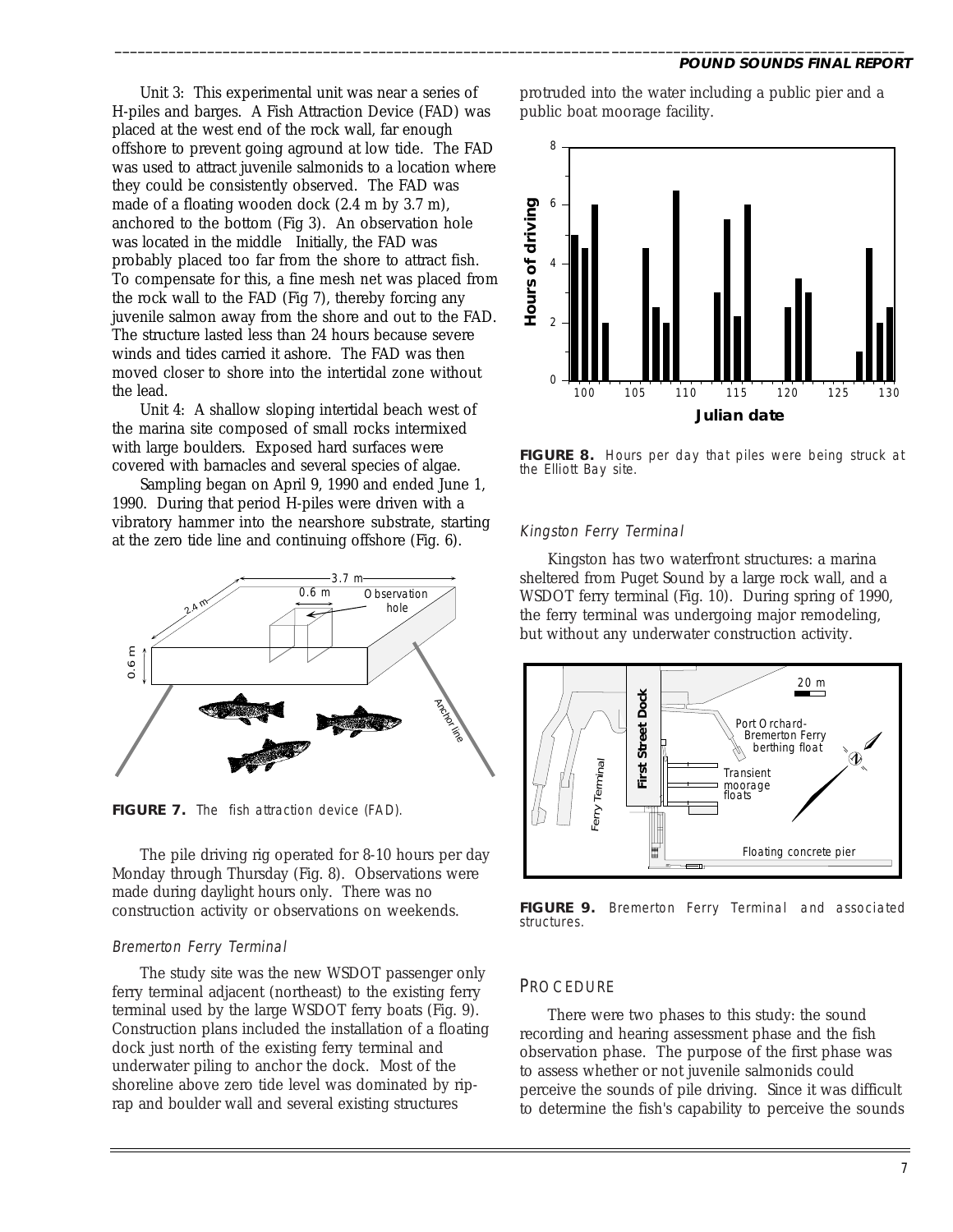of pile driving, the observer phase of the study was initiated in order to measure potential changes in fish distribution and behavior with respect to pile driving.



**FIGURE 10.** Kingston Ferry Terminal and associated structures.

Table 1. Characteristics of pile driving rigs and piles at the Everett Homeport.

| Rig/Dimensions            | DB Pacific/76X25 m<br>The 60/37X13 m             |
|---------------------------|--------------------------------------------------|
| Pile driver/Hammer weight | Delmag D62-22/6,625 Kg<br>Delmag D46-32/4,600 Kg |
| Pile length/weight        | 55 m/26 mt<br>$32 \text{ m}/17 \text{ m}$        |
| Pile type                 | Hollow<br>Solid                                  |

#### SOUND MEASUREMENT

The sounds of pile driving and ambient noise were recorded at numerous sites at the Everett Homeport (Fig. 3). At the other three sites, sound was measured at only a couple of sites, at a range of about 300-400 m, with and without pile driving

Low frequency sound from 20 to 10,000 Hz was measured at each of the four sites with and without pile driving activities at distances of 150 to 1500 m, and water depths of 1 to 20 m. An ITC model 650-C hydrophone was used to sample sound, with the transducer output gain control modified for low frequencies. Signals were recorded on a portable sound recording unit (Sony Professional Walkman®), analyzed with a Hewlett-Packard 3561 spectrum analyzer, and plotted with a Hewlett-Packard model 7470A two pen plotter.

Sound pressure level was calibrated in terms of a logarithmic measure, the decibel, relative to a reference pressure of one  $\mu$ Pa  $[1 \mu$ Pa =10<sup>-6</sup> Pa =10<sup>-6</sup> Nm<sup>-2</sup> =10<sup>-5</sup>  $\mu$ bar  $=10^{-5}$  dyne/cm<sup>2</sup>. SPL is expressed as:

$$
SPL = 20\log_{10} p / p_{ref}
$$

where  $p$  is the pressure in Pa, and  $p_{ref}$  is the reference pressure of 1 µPa. SPL was normalized to a bandwidth of 1 Hz and units expressed as dBs re: 1 µPa. Instrument output was in dBV, and was converted to dBs re:  $1 \mu Pa$ using:

|  |  | SPL in dBs re: 1 μPa=dBV gain+157 |
|--|--|-----------------------------------|
|  |  | 10log $_{10}$ (bandwidth)         |

| where |  | $gain = a$ function of the recording            |
|-------|--|-------------------------------------------------|
|       |  | equipment settings, in dB,                      |
|       |  | $157$ = the hydrophone constant in              |
|       |  | $dBV/\mu Pa$ , and                              |
|       |  | $bandwidth = a function of the frequency range$ |
|       |  | sampled, in Hz.                                 |

The analysis window was 160 ms for analyzing the transients produced by pile driving.

### FISH OBSERVATION

#### Everett Homeport

\_\_\_\_\_\_\_\_\_\_\_\_\_\_\_\_\_\_\_\_\_\_\_\_\_\_\_\_\_\_\_\_\_\_\_\_\_\_\_\_\_\_\_\_\_\_\_\_\_\_\_\_\_\_\_\_\_\_\_\_\_\_\_\_\_\_\_\_\_\_\_\_\_\_\_\_\_\_\_\_\_\_\_\_\_\_\_\_\_\_\_\_\_\_\_\_\_\_\_\_\_\_

Four observers at Everett recorded fish school characteristics. One observer was responsible for both of the rigs. The other three observers stayed along shore. The standardized unit of observation for the mole area was the round. A round consisted of walking slowly around the mole starting either at the elbow of the mole or the mouth of the Snohomish River (Fig. 3). A round typically took 60 to 90 min to complete. The relative position of fish schools were categorized into 14 zones each 36 m long with a total of 512 m of shore covered per round.

Observations on the two pile driving rigs were standardized to one hour increments. The observer would spend between one and three hours at a time on each rig. The locations of fish schools were categorized for each rig (Fig. 11).

Fish presence/absence, distributions about the mole and rigs, school size, distance from shore or rig, water depth, direction of migration, and general behavior were monitored from March 24 to June 15, 1990. Fish behavior was also recorded on a camcorder (JVC model GF-500U). Information on cloud cover, air temperature, wave height, precipitation, wind speed and direction, time of day, salinity, and tidal stage, was also noted. Salinity/temperature profiles were measured at various sites and times with a YSI (model 33) CTD meter (Fig. 3).

 $\overline{a}$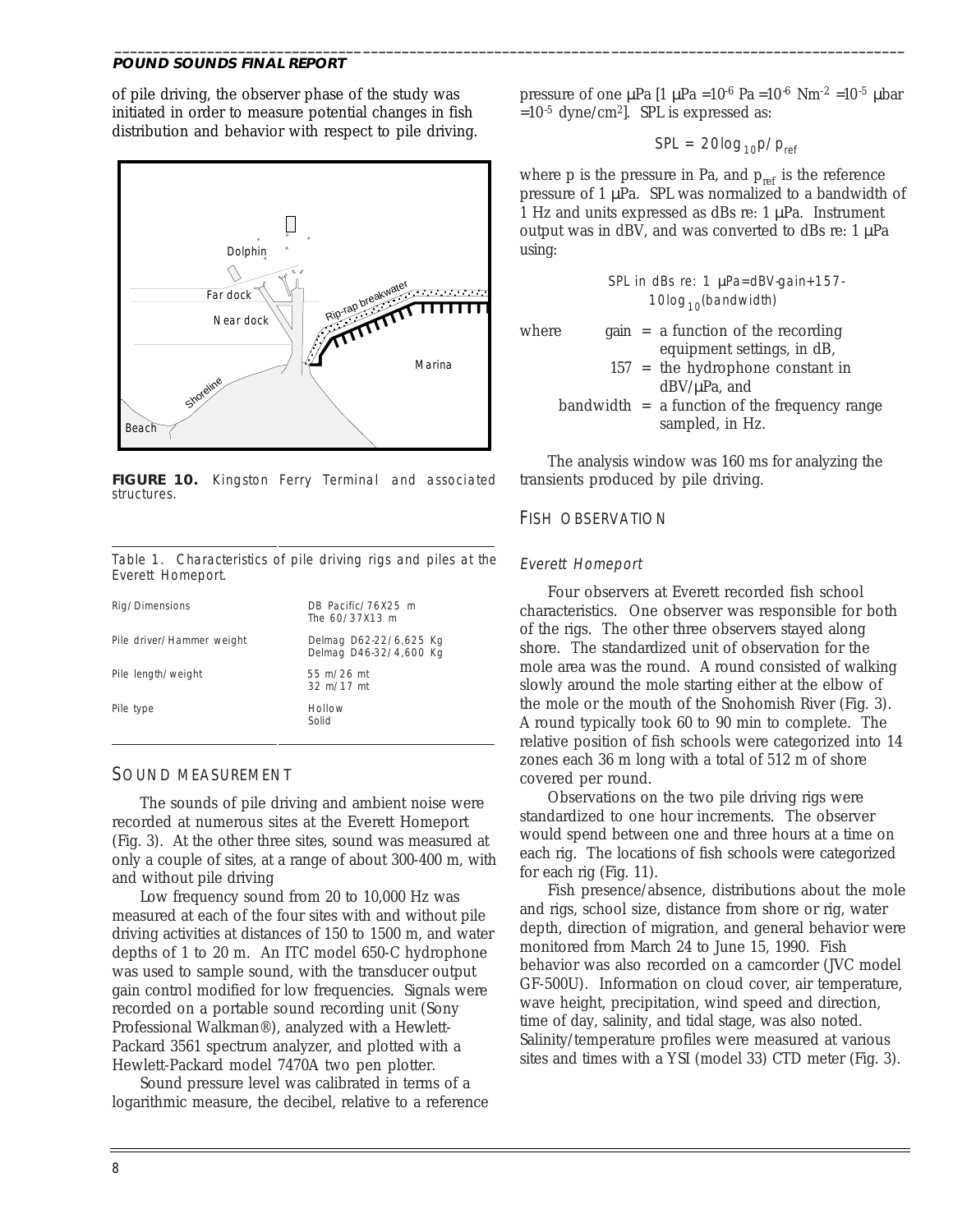

**FIGURE 11.** Detail of pile driving rigs (to scale) showing zones where fish schools were spotted, and the area around each rig where pile driving occurred.

Presence/absence of fish was characterized by the number of schools spotted per round of the mole or per hour on each rig, with and without pile driving. The mean number of fish schools spotted per round for Julian dates 123, 124, 127, 128, 134, and 135 was calculated. These dates were used because they had similar weather conditions, and represented back to back comparisons pile driving vs. non-pile driving. Presence/absence as a function of salinity was also determined at the skiff dock and main pier (within 3 m of shore) for Julian dates 114, 115, 136, 137, 138, 141, and 142. These dates were used because they were the only days the CTD mete was available. The mean number of schools sighted per round of the mole or hour on a rig for each day were determined in order to illustrate changes in school abundance over time.

In order to test for changes in fish school distributions on the mole, raw fish school sightings were normalized by converting into a fraction of the total observed. For example, if 15 schools were observed along the cove side and 5 along the construction side, the fraction of fish schools on the cove side to construction side was 0.75 to 0.25. Julian dates 116, 120, 121, 122, 123, 124, 127, 128, 129, 130, 134, 135, 136, and 137 were used for this analysis. These dates were chosen because it was not raining, and because this time period corresponded to the greatest number of schools present at the site.

#### **POUND SOUNDS FINAL REPORT**

School size was characterized as 10's, 100's, or 1000's. A comparison was made on the distributions of school size for Julian dates 116, 117, 123, 124, 127, 128, 130, 131, 134, and 135 at the cove and construction side of the site, and, on Julian dates 109, 110, 116, 117, 123, 124, 127, 128, 130, and 131 at the two rigs. Since mean fish school size was bimodal over the study period, school size data for the peak of the outmigration with back-to-back comparisons of pile driving/non-pile driving days was used. Mean school size per day was plotted in order to illustrate changes in school size over time.

Behavior was categorized as: polarized, active milling, and passive milling (Fig. 12). Polarized behavior was characterized by fast (>1 bls) swimming in one direction. Active milling was characterized by slow (<1 bls) swimming in one direction. Passive milling fish exhibited no net movement, and were diffuse. Data from Julian dates 89-143 were used.

Migration direction was categorized as north, east, west, south, or stationary/unknown. North or south movement was rarely noted along shore, and was not used for analysis. Data from Julian dates 89-143 were used.

Water depth, and distance from shore that fish schools were observed at were compared as a function of pile driving.

#### Elliott Bay

\_\_\_\_\_\_\_\_\_\_\_\_\_\_\_\_\_\_\_\_\_\_\_\_\_\_\_\_\_\_\_\_\_\_\_\_\_\_\_\_\_\_\_\_\_\_\_\_\_\_\_\_\_\_\_\_\_\_\_\_\_\_\_\_\_\_\_\_\_\_\_\_\_\_\_\_\_\_\_\_\_\_\_\_\_\_\_\_\_\_\_\_\_\_\_\_\_\_\_\_\_\_

Direct visual observations to locate and observe juvenile salmonid behavior were conducted Monday through Friday, using a similar protocol used at the Everett Homeport. The majority of the visual observations (surveys) were taken from the construction barges and the FAD. Observation time ranged from one to two hours. Visual surveys were also conducted from a canoe along the rock wall and the H-piles in half hour periods. Wind, water turbidity, and vessel generated wave action occasionally made observations difficult.

#### Bremerton

Observation sites were located at the existing ferry terminal, public pier and public moorage, along the riprap and boulder wall to the northeast of the public pier, and from a small boat around the construction site (Fig. 9). Direct visual observations of juvenile salmonid behavior were initially conducted Monday through Friday, but because fish were such a rare sight, observations were reduced to twice a week.

#### Kingston

Visual observations were used to evaluate the behavior and distribution of the juvenile salmonids, adhering to the observation protocol used at the Everett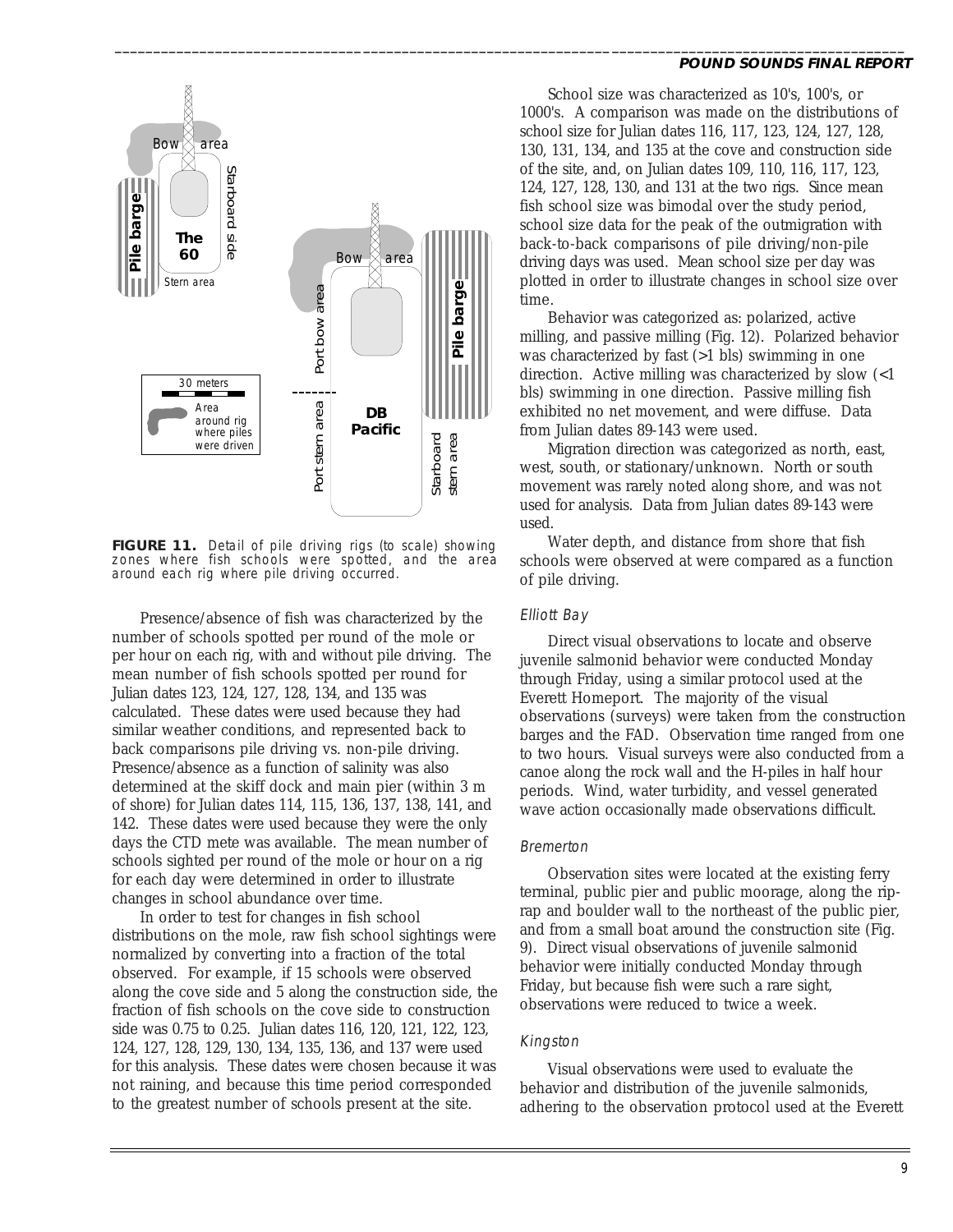Homeport whenever possible. Observations were made from the rip-rap north of the ferry terminal, to the ferry dock complex (including occasional observations in the area of the dolphins, Fig. 10), the jetty south of the terminal, and the Kingston marina. To simplify the observations, both the rip-rap and jetty were divided into 30 m sections, each treated as an observational unit. Within the marina, observations were made from the floating dock along the inside of the jetty at a set of randomly selected slips. In addition to these slip observations, occasional observations were made from ramps leading to private docks in the remainder of the marina (docks A through E). Julian date, time of observation, weather conditions (air temperature, cloud cover, wind speed and direction, wave height), water clarity, current direction, location of observation, school size (1, 10, 100, 1000, 10,000 fish), depth of fish, direction of movement, distance from shore, distance from pile, were recorded.



#### **FIGURE 12.** The three fish behaviors. A] Passive milling: no net movement. B] Active milling: slow net movement. C] Polarized: fast net movement.

### BEACH SEINING

The beach seines used at all of the sites in this study were 10 by 1.8 m with a 4 mm mesh size.

### Elliott Bay

\_\_\_\_\_\_\_\_\_\_\_\_\_\_\_\_\_\_\_\_\_\_\_\_\_\_\_\_\_\_\_\_\_\_\_\_\_\_\_\_\_\_\_\_\_\_\_\_\_\_\_\_\_\_\_\_\_\_\_\_\_\_\_\_\_\_\_\_\_\_\_\_\_\_\_\_\_\_\_\_\_\_\_\_\_\_\_\_\_\_\_\_\_\_\_\_\_\_\_\_\_\_

Beach seining was performed at the east (experimental unit 1) and west (experimental unit 4) beaches each field day (Fig. 6). At each beach, 6-10 sets were made depending on the tide stage and bathymetry. The majority of the beach seining was carried out during flood tides. For any given set, one person remained stationary right at the waterline on shore, and other person pulled the net in a semi-circle around the stationary person.

Occasionally, the beach seine had to be lifted over large rocks in its path and fish possibly escaped at that time. However, 6-8 reliable samples were usually obtained at each beach.

### Bremerton

Beach seining was performed at a small sandy intertidal area between the public pier and existing ferry terminal (Fig 8). Additional weekly beach seine samples were collected northeast of the rip-rap and boulder wall (Fig 1). For a typical set, the net was dragged by both persons parallel to shore for a distance of 15 to 30 m.

### Kingston

A series of beach seine sets were made along the beach north of the ferry terminal (Fig. 10). This area was chosen because it afforded a location that could be seined at all tidal levels. The area closer to the dock complex could only be seined at very low tides. For any given set, the net was carried out from shore to a depth of 1 m. One person then walked parallel to shore, stretching the net behind them. When the net was fully extended, both persons would begin pulling the net toward shore. Once at shore, the ends of the net were pulled close together, and the seine was pulled onto the beach. Ten to 20 individuals were sub-sampled for length measurements, and the remainder were counted and released. If the number of salmonids was too large to quickly count, their numbers were estimated and they were released. All other fishes were counted and released. Weather data were recorded along with species composition of the catch. Two to four sets were made along the beach during each sampling.

### FYKE NET

A specially designed fyke net was deployed at Elliott Bay, Bremerton, and Kingston to trap fish (Fig. 13). The net was designed to capture fish under varying tide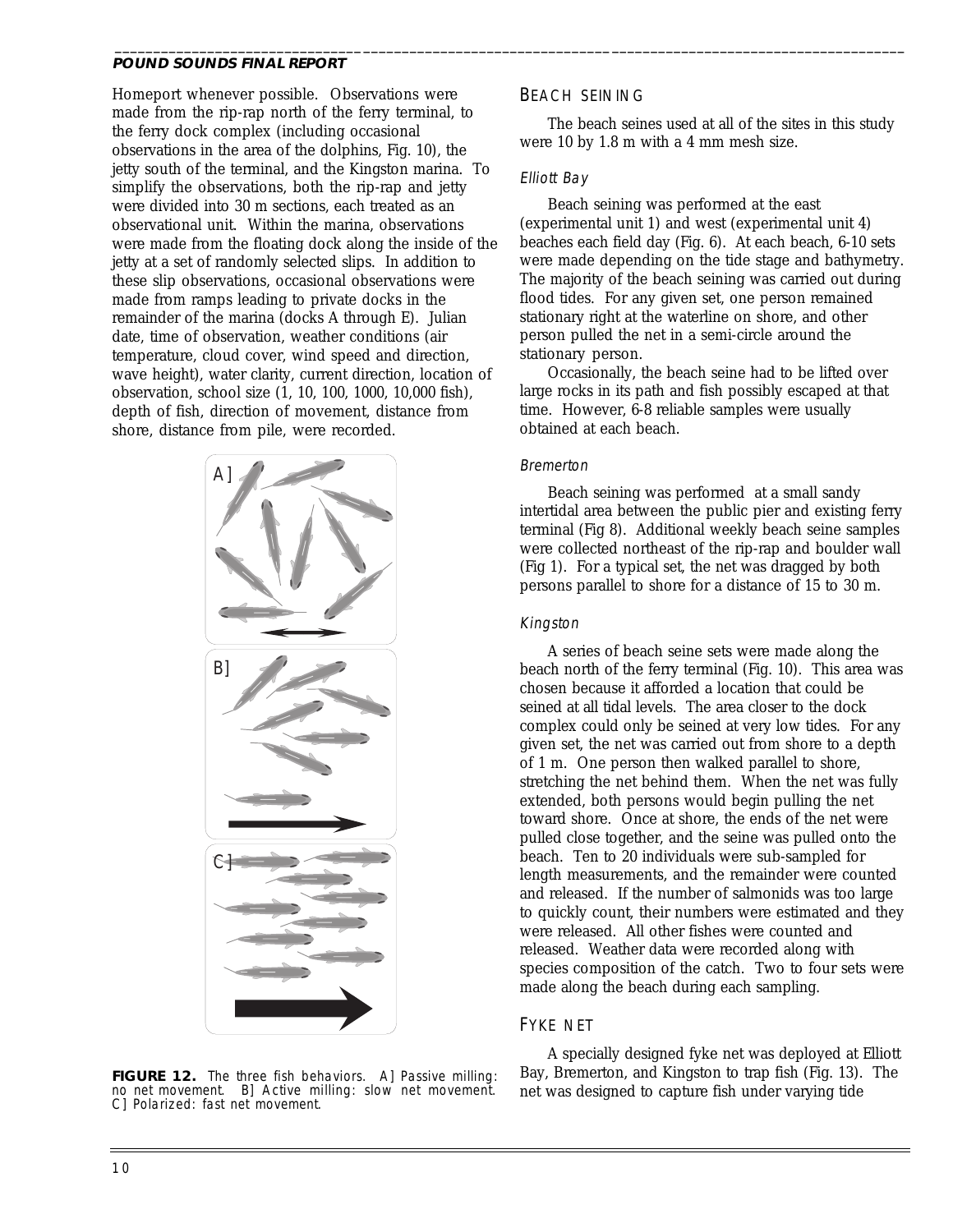conditions and also indicated the direction the fish were moving when the net intercepted them.

### Elliott Bay

The fyke net was moved between each of the four experimental units during the study period, operating on a one week rotation at each unit. The net was checked every hour in order to quickly release any fish that were captured. The fyke net was never left fishing at night or over the weekends.

### Bremerton

A fyke net was used temporarily at Bremerton since fish were rarely captured.

### Kingston

A modified version of the standard fyke net where the top half of the net was removed was used to trap salmonids at Kingston. The net was fished from Julian dates 135 - 159. The net was located approximately 15 m north of the ferry dock complex, with the lead tied to the bulkhead of the dock. At first, the net was fished only during the day. Later, when the catch dropped off, the net was fished 24 hours/day, and was checked in the morning and afternoon. When the fyke net was checked, any fish trapped were netted, identified, counted, and released, with the exception of those salmonids retained for length measurements. If the fish in the trap were too numerous to count, their numbers were estimated. Information recorded included species counts, which side of the net they were trapped in as well as weather information.

# CTD PROFILES

### Everett Homeport

Salinity and temperature measurements were made at the skiff dock, carrier pier, DB Pacific, and west entrance to the site (Fig.  $3$ ). Initial profiles in 1 m increments were made, but most of the measurements were surface or 1 m.

### Elliott Bay

Salinity and temperature measurements were made at the east and west beach, and wall at the surface and bottom, at o and 10 m from shore (Fig. 6).

### Bremerton

CTD profiles were obtained at a few locations at Bremerton near the Ferry Terminal.

### Kingston

\_\_\_\_\_\_\_\_\_\_\_\_\_\_\_\_\_\_\_\_\_\_\_\_\_\_\_\_\_\_\_\_\_\_\_\_\_\_\_\_\_\_\_\_\_\_\_\_\_\_\_\_\_\_\_\_\_\_\_\_\_\_\_\_\_\_\_\_\_\_\_\_\_\_\_\_\_\_\_\_\_\_\_\_\_\_\_\_\_\_\_\_\_\_\_\_\_\_\_\_\_\_

CTD profiles were obtained twice at slip #3 of the marina floating dock, at the south floating dolphin, and at the ladder on the north side of the dock complex (Fig. 10). In addition, a profile was obtained at a location approximately 400 m off shore.

### STOMACH CONTENT ANALYSIS AND FISH LENGTH AT THE EVERETT HOMEPORT

Sub-samples were taken from observed salmonid schools for total length, weight, identification, and stomach content analysis, and keyed to species according to Phillips (1977).

A regression was performed on pink and chum salmon TL over time and 95% confidence intervals generated. Fish were sampled with either a dip net from shore, or with the 10 m beach seine at the skiff dock, mole elbow, or main pier. Total length of pink and chum salmon was also compared for pooled data, since neither species exhibited a significant increase in size over time.

Fish targeted for stomach content analysis were sampled from the skiff dock and carrier pier on 5/17/90 with a dip-net (3 m from shore, 0.5-1.5 m water depth), the DB Pacific on 5/18/90 with a purse seine (115 m from shore, 18 m of water) and near Howarth Park at Port Gardner on 5/25/90 with a 33 m beach seine (0-10 m from shore, 0.5-1.5 m water depth). Captured fish were sacrificed by placing directly into 30% formalin, fixed for one week, washed in freshwater for 24 h, and transferred to 30% ethanol. Fish were blotted and weighed, measured, and identified after the washing stage. Stomach fullness, predator and prey weight, prey number and identification, and digestion stage were determined for each fish. Since stomach contents data were only collected once at these four sites, statistics other than means and SD's were not possible. The various prey items were plotted as a function of fraction of abundance by number in the stomachs of pink and chum salmon sampled. In addition, the means of number of: prey types, number of prey per stomach, predator weight, stomach fullness, prey weight, stomach weight, predator TL, predator TL to weight ratio, and stomach weight to predator weight ratio were plotted for qualitative comparisons by site and species of predator (see Appendix 2).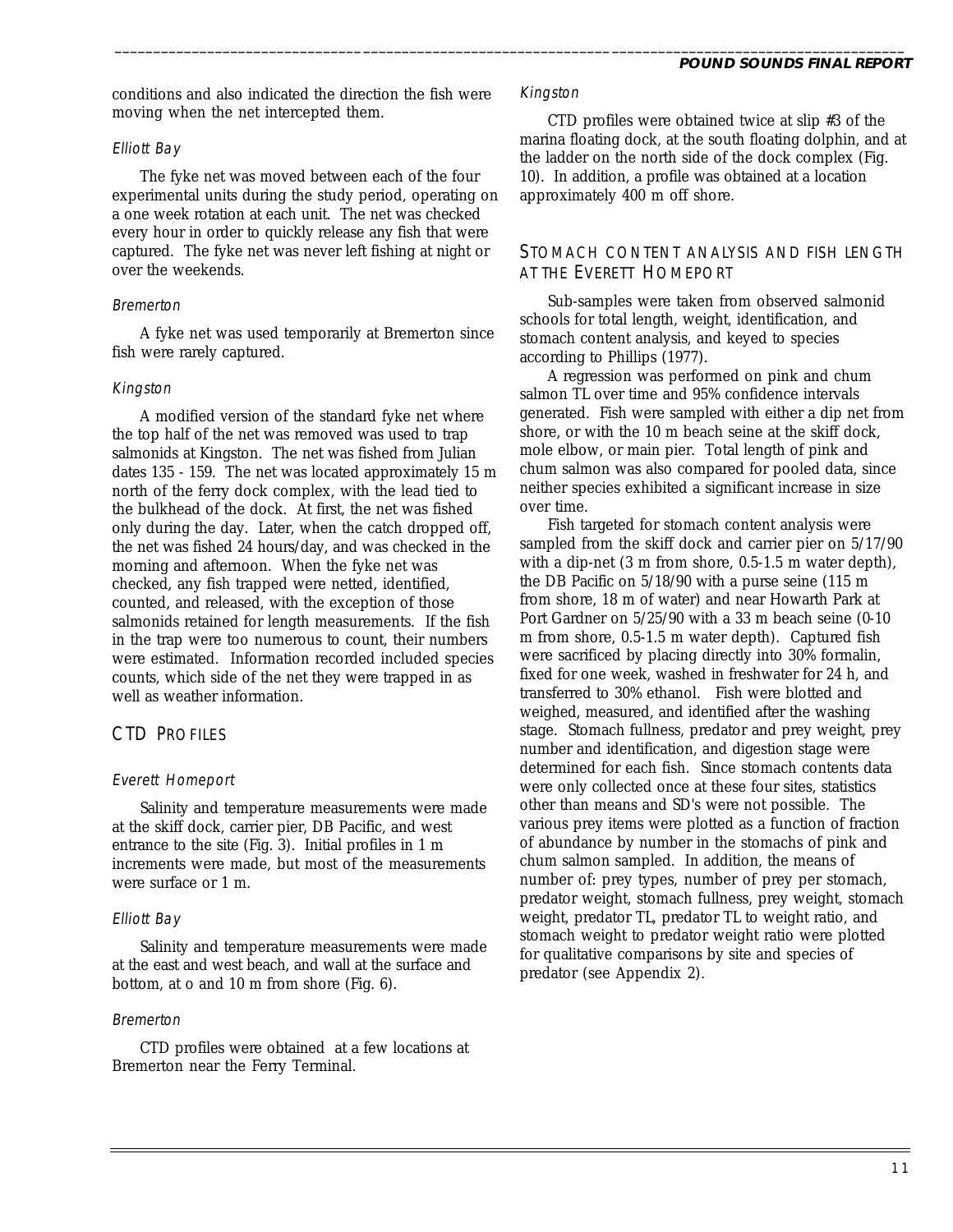

\_\_\_\_\_\_\_\_\_\_\_\_\_\_\_\_\_\_\_\_\_\_\_\_\_\_\_\_\_\_\_\_\_\_\_\_\_\_\_\_\_\_\_\_\_\_\_\_\_\_\_\_\_\_\_\_\_\_\_\_\_\_\_\_\_\_\_\_\_\_\_\_\_\_\_\_\_\_\_\_\_\_\_\_\_\_\_\_\_\_\_\_\_\_\_\_\_\_\_\_\_\_

FIGURE 13. Specifications for fyke net used at construction sites. Divider in net allowed for detection of direction of movement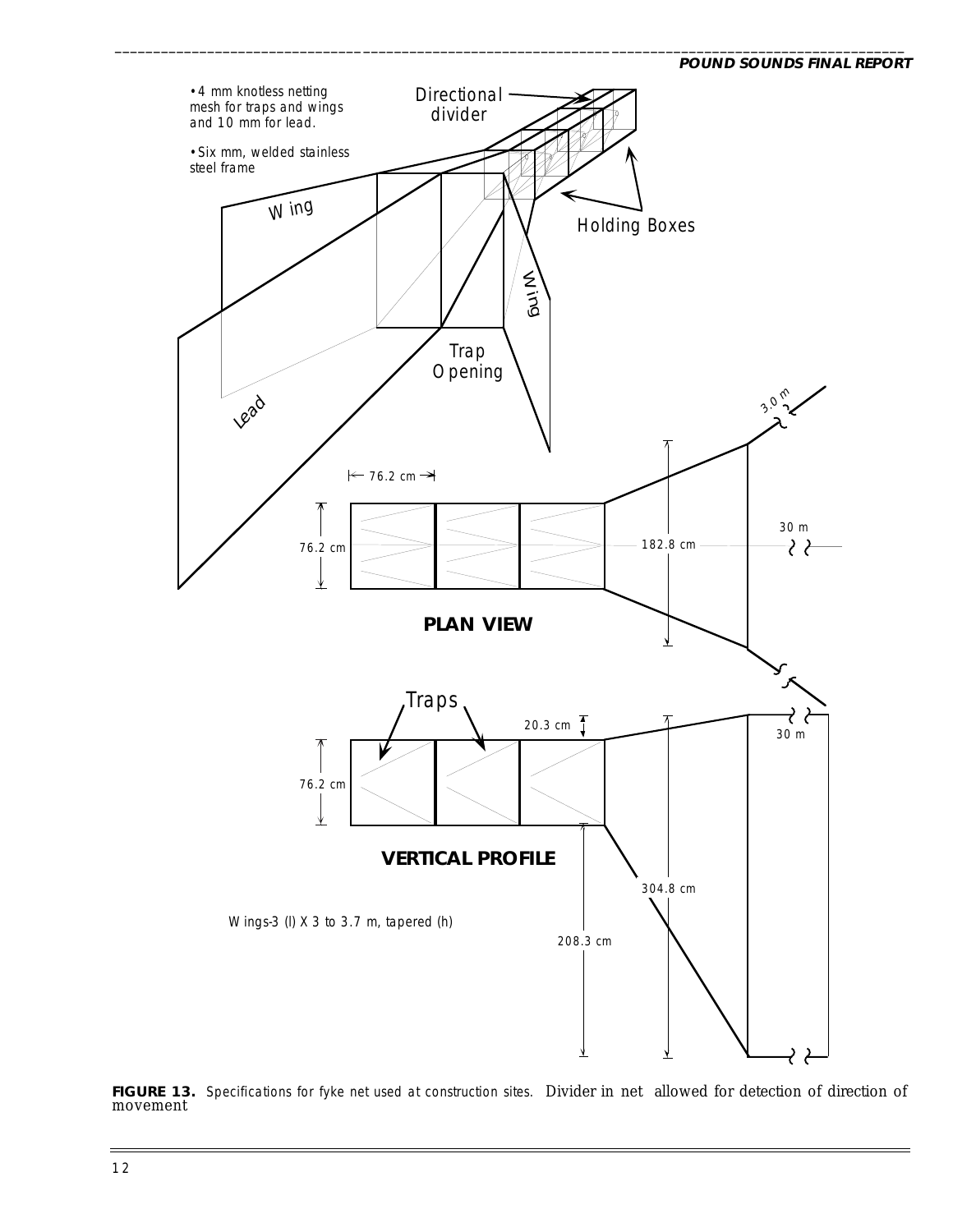### DATA ANALYSIS

In the experimental design, each round about the mole or each hour on a rig at the Everett Homeport were considered replicates for distributions of fish schools. Chi-square analysis was used for the distributions of fish behavior, direction of movement, school size, and locations about the rigs. Simple linear regressions with 95% confidence intervals were used to test for changes in fish TL over time. Unpaired, twotailed T-tests were used to compare all other effects. All error bars on figures are 1 standard error (SE).

The data were analyzed with StatView SE+ statistical package on an Apple Macintosh computer to compare measured parameters as a function of pile driving effects. Significant effects of pile driving were examined at 0.05 alpha level.

### **RESULTS**

A total of 343 human-hours were spent observing fish schools at the Everett Homeport from March 30- June 15, 1990: 173 hours along shore, 103 hours on the DB Pacific, and 67 hours on The 60. Seven-hundred and forty schools were sighted along shore, with 50% arriving by May 8, and 90% by May 24 (Fig. 14). Two-hundred and thirty three schools were spotted about the rigs: 145 near the DB Pacific, and 88 for The 60 (see Appendix 1 for raw data).



**FIGURE 14.** Cumulative number of schools spotted from the shoreline (mole) at the Everett Homeport, 1990. Added lines mark the date at which 50% of the schools had passed.

### QUALITATIVE/GENERAL OBSERVATIONS

#### Everett Homeport

Most of the fish schools observed were assumed to be juvenile pink and chum salmon since pink and chum salmon were the only surface oriented species observed in samples from dip nets or beach seines at the site. Most schools sampled with dip nets or beach seines contained both pink and chum salmon in a ratio of approximately 2:1. In addition, observers could usually recognize parr marks on chum salmon, or the green shimmer of pink salmon as the schools milled at or near the surface of the water since schools were rarely >30 cm below the surface.

\_\_\_\_\_\_\_\_\_\_\_\_\_\_\_\_\_\_\_\_\_\_\_\_\_\_\_\_\_\_\_\_\_\_\_\_\_\_\_\_\_\_\_\_\_\_\_\_\_\_\_\_\_\_\_\_\_\_\_\_\_\_\_\_\_\_\_\_\_\_\_\_\_\_\_\_\_\_\_\_\_\_\_\_\_\_\_\_\_\_\_\_\_\_\_\_\_\_\_\_\_\_

Most fish schools were found near the carrier pier or the skiff dock (Fig. 15), and any structure in the water such as piles, docks, and the pile driving rigs, seemed to attract schools of fish. For example, schools could be drawn away from shore by approaching them slowly with a skiff and then drifting away from shore with the school remaining next to the skiff. We rarely observed schools passing under objects such as work skiffs or even logs. They would either stop moving once they encountered the floating object or move around it.

Western grebes (*Aechmorphorus occidentalis*) were prevalent at the site, and their presence corresponded positively with the abundance of juvenile pink and chum salmon at the sight from Julian dates 110-125 (Fig. 16). On numerous occasions, these diving birds were spotted with small fish in their beaks upon surfacing next to a rig. However, this correlation was absent between Julian dates 128-142 when fish schools demonstrated their second peak of abundance.

Overall, <5% of the fish at all sites had empty stomachs. Pink and chum salmon sampled at the skiff dock, main carrier pier, and the DB Pacific were primarily feeding on Calanoida, a more pelagic prey item (>95% by abundance, Fig. 17 and Table 2). In contrast, pink and chum salmon sampled at Port Gardner (see Fig 10), had a more epibenthic and varied diet, primarily feeding on *Tisbe* spp.

### SIZE OF FISH AND GROWTH

#### Everett Homeport

Juvenile chum salmon were longer than pink salmon, and TL of the two species did not change significantly over time (Fig. 18). Juvenile pink salmon sampled from the skiff dock were significantly smaller than those sampled at the DB Pacific (Fig. 19).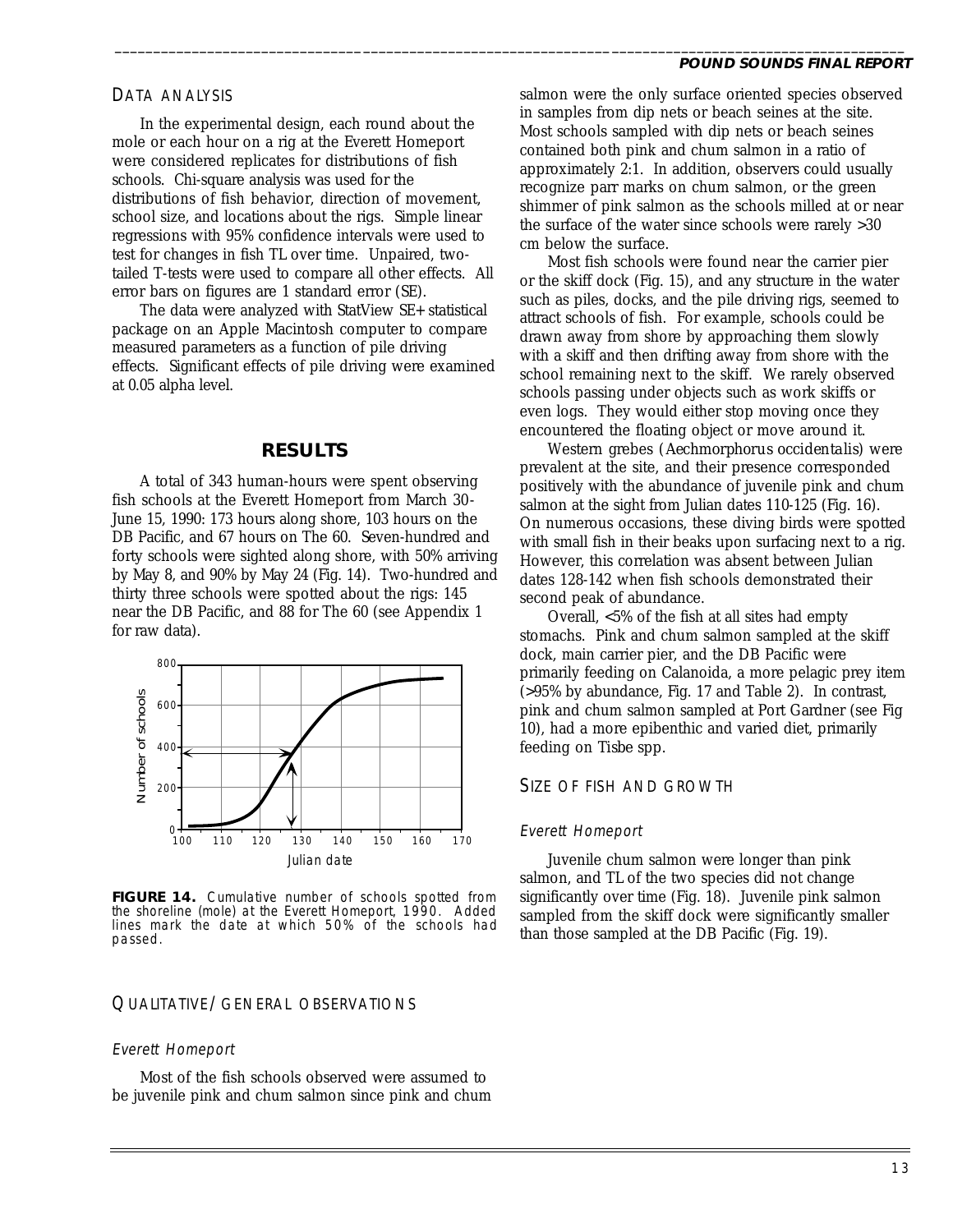

**FIGURE 15.** Overall frequency distribution of number of fish school observations for each of the 14 zones along the mole at the Everett Homeport. Intensity of gray-scale on map corresponds to the number of schools sighted.



**FIGURE 16.** Correlation between western grebes and schools of pink and chum salmon at the Everett Homeport Site, 1990.



**FIGURE 17.** Distribution of prey items from stomachs of juvenile pink and chum salmon captured at the Everett Homeport site, 1990. See Table 2 for key.

Table 2. Key for identification of stomach contents analysis.

| A Balanomorpha         | N  Gammaridea            |
|------------------------|--------------------------|
| B Calanoida            |                          |
| C Calanus spp.         | P Harpacticus spp.       |
| D Calliopius spp.      |                          |
| E  Cirripedia          |                          |
| F Cladocera            |                          |
| G  Collembola          | TOithona similis         |
| H Crustacea            |                          |
| I Cumella vulgaris     | V Paracalanus spp.       |
| J Decapoda             | W Tachidius triangularis |
| K Diptera-Chironomidae |                          |
| L Ectinosomatidae      |                          |
| M Euphausiacea         |                          |
|                        |                          |
|                        |                          |

#### Elliott Bay

 $\overline{a}$ 

Juvenile pink and chum salmon sampled with beach seines at Elliott Bay appeared to be increasing in size over time (Fig. 20). Pink salmon were not different in TL from chum salmon. We cannot say for sure if fish were growing, or if larger fish were moving in and replacing smaller fish in the area.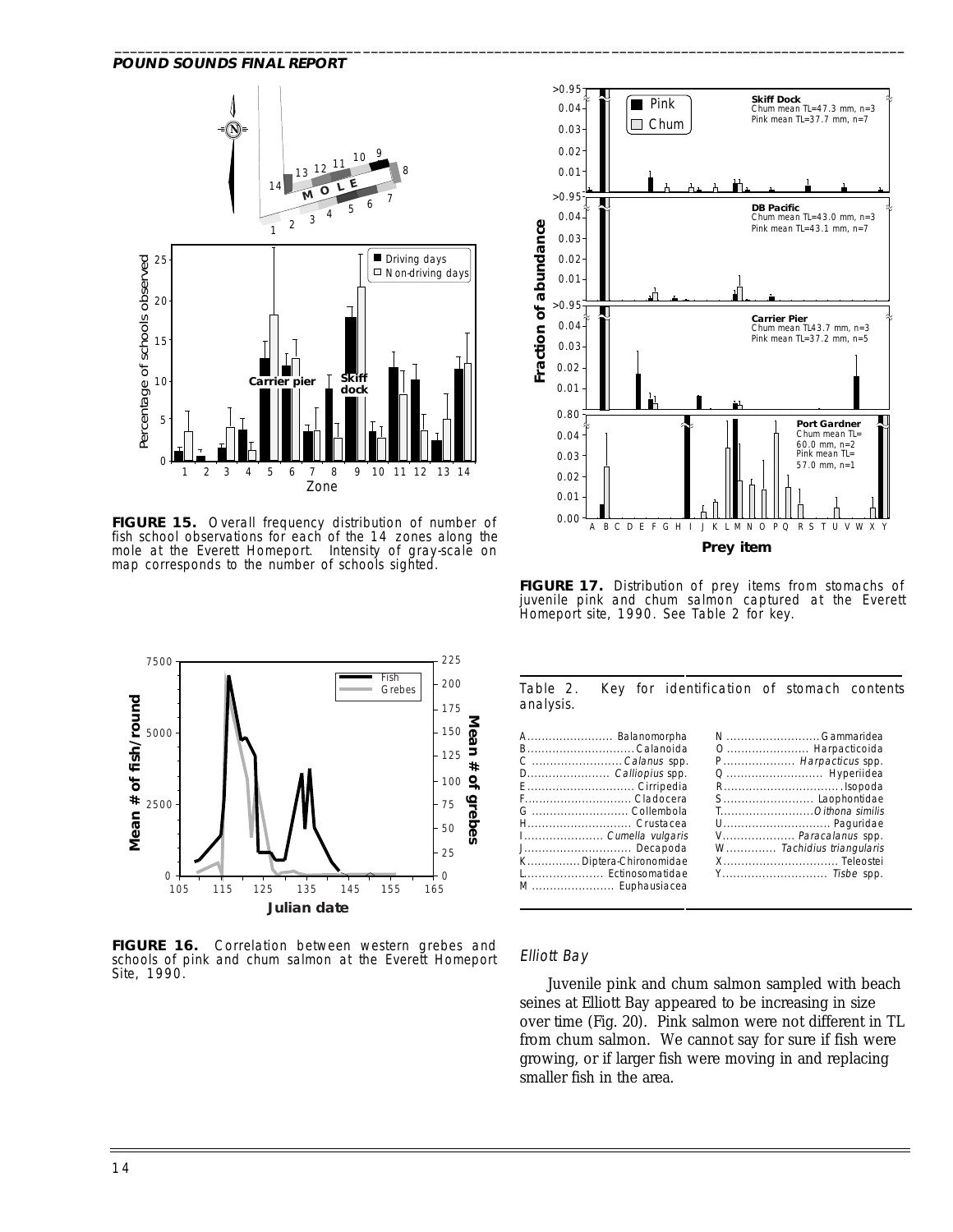

**FIGURE 18.** Change in total length of juvenile pink and chum salmon over time with 95% confidence intervals. Inset: Mean total length of pooled pink and chum salmon samples at the Homeport site,  $1990 (p=0.0001)$ .



**FIGURE 19.** Mean total length of pink salmon sampled at the skiff dock versus the DB Pacific  $(p=0.002)$ .

#### Kingston

Total lengths for pink and chum salmon were averaged on a daily basis and plotted against date. This plot indicated that both pink and chum salmon in the Kingston area were increasing in size over time (Fig. 21). Whether this was attributable to growth or replacement by larger fish is not known. Pink and chum salmon were not different from each other as far as TL.



FIGURE 20. Change in total length of pink "A" and chum "B" salmon based on beach seine hauls at Elliott Bay.

#### SALINITY AND TEMPERATURE

#### Everett Homeport

\_\_\_\_\_\_\_\_\_\_\_\_\_\_\_\_\_\_\_\_\_\_\_\_\_\_\_\_\_\_\_\_\_\_\_\_\_\_\_\_\_\_\_\_\_\_\_\_\_\_\_\_\_\_\_\_\_\_\_\_\_\_\_\_\_\_\_\_\_\_\_\_\_\_\_\_\_\_\_\_\_\_\_\_\_\_\_\_\_\_\_\_\_\_\_\_\_\_\_\_\_\_

Salinity ranged from 11-26‰ and temperature was between 8 and 12°C at the various sites over time. Salinity did not appear to affect the presence and/or absence of fish sampled at the skiff dock (Fig. 22). However, we were not able to compare presence and/or absence over the whole site as a function of salinity.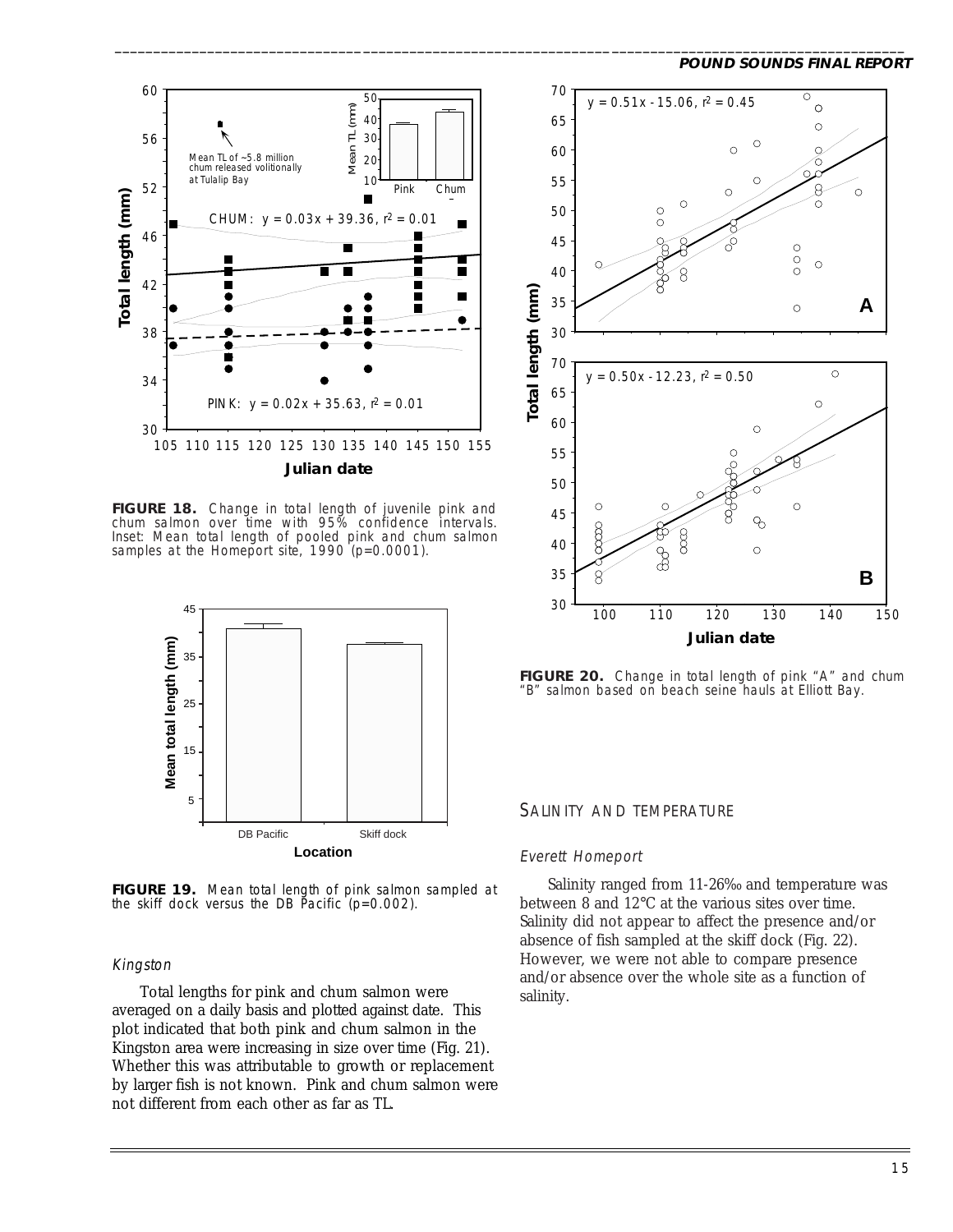

**FIGURE 21.** Change in total length of pink "A" and chum "B" salmon based on beach seine hauls at Kingston Ferry Terminal



**FIGURE 22.** Fish presence at the skiff dock as a function of salinity (p=0.089).

### Elliott Bay

Measurements of water temperature and salinity are shown in table 3. Surface and bottom measurements were similar throughout the study period.

|                 |                | Table 3. Temperature and salinity profiles at Elliott Bay. |                |                |                |                   |
|-----------------|----------------|------------------------------------------------------------|----------------|----------------|----------------|-------------------|
| <b>DISTANCE</b> |                |                                                            |                |                |                |                   |
| <b>FROM</b>     |                | <b>FAST BEACH</b>                                          |                | WALL           |                | <b>WEST BEACH</b> |
| <b>SHORE</b>    | surface        | bottom                                                     | surface        | bottom         | surface        | bottom            |
|                 |                |                                                            |                |                |                |                   |
| 0 <sub>m</sub>  | $15^{\circ}$ C |                                                            | $12^{\circ}$ C |                | $15^{\circ}$ C |                   |
|                 | 26%            |                                                            | 28%            |                | 26%            |                   |
|                 |                |                                                            |                |                |                |                   |
| 10 <sub>m</sub> | $13^{\circ}$ C | $13^{\circ}$ C<br>27‰                                      | $12^{\circ}$ C | $11^{\circ}$ C | $12^{\circ}$ C | $11^{\circ}$ C    |
|                 | 27%            |                                                            | 28%            | 28‰            | 27%            | 28%               |
|                 |                |                                                            |                |                |                |                   |

#### Bremerton

\_\_\_\_\_\_\_\_\_\_\_\_\_\_\_\_\_\_\_\_\_\_\_\_\_\_\_\_\_\_\_\_\_\_\_\_\_\_\_\_\_\_\_\_\_\_\_\_\_\_\_\_\_\_\_\_\_\_\_\_\_\_\_\_\_\_\_\_\_\_\_\_\_\_\_\_\_\_\_\_\_\_\_\_\_\_\_\_\_\_\_\_\_\_\_\_\_\_\_\_\_\_

Surface and bottom measurements of salinity were similar throughout the study period. Salinity was typically 28‰.

Salinity and temperature measurements taken at the same locations as the fish observations showed that the water was not stratified with respect to salinity or temperature.

#### Kingston

CTD profiles showed only minor variation in all three measures between the depths sampled at each location, and between locations. Salinity was typically 28‰, and temperatures were 11-12°C.

### SOURCES OF FISH OBSERVED

#### Everett Homeport

We assumed that all of the juvenile pink salmon sampled at this site were wild stocks as there were no pink salmon hatcheries in the study area. We assumed that the majority of chum salmon observed at the site were wild stocks migrating out of the Snohomish River for the following reasons. There were three hatcheries where chum salmon were released in the vicinity of the Homeport (Fig. 2): the Tulalip Tribal Hatchery release, Tulalip Bay (10 Km from the site); Arlington Hatchery on the Stillaguamish River (>50 Km from the site); and a WDF facility on the Wallace River, a tributary of the Snohomish.

The Tulalip Tribe released 5.8 million chum on their own volition from April 26 to May 3 (mean TL on April 23: 57.1 mm, SE=0.297, 660 fish/Kg, 877 Kg total) into Tulalip Bay. Given the significantly smaller sized chum salmon captured at the Homeport site throughout the study, it seems unlikely that any of these hatchery fish could have been observed at the site, certainly not in the nearshore area. Further, Beauchamp et al. (1987), sampling throughout the Port of Everett and Port Susan area, observed increases in chum salmon abundance and mean TL in response to 2.3 million chum salmon released into Tulalip Bay by the Tulalip Tribe. However, the effect was localized to sites within 1 Km of Tulalip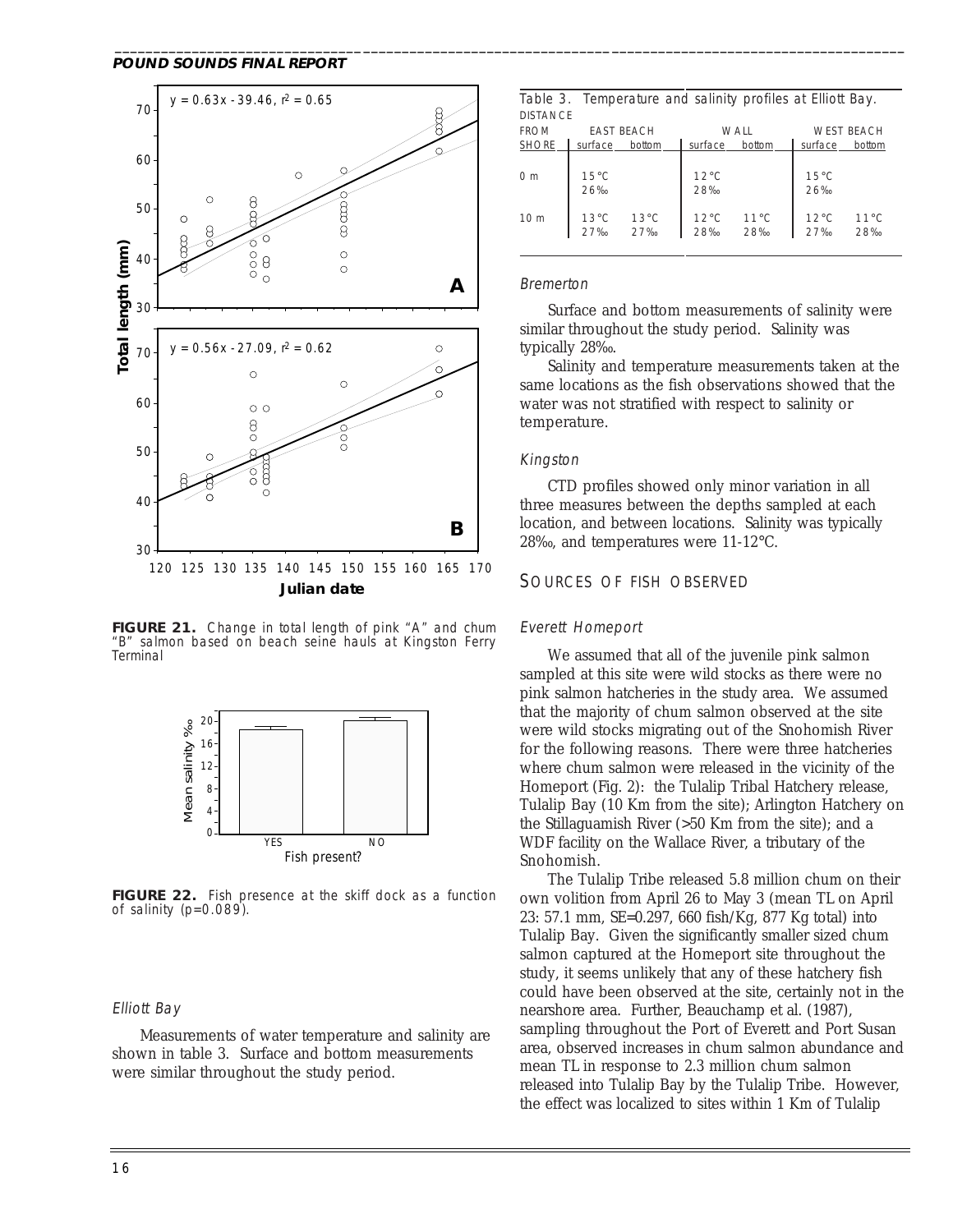Bay, and increases in chum salmon abundance and mean TL were not observed at more distant (>1 Km) sampling areas. The Arlington hatchery on the Stillaguamish River released 99,832 chum on April 13 (855 fish/Kg, 54.7 mm mean TL, reared 73 days). Since these fish were released more than 50 Km from the Homeport, and the total number released was quite low, we assumed there was no effect. The WDF hatchery on the Wallace River reportedly released "negligible" numbers of chum salmon in 1990.

### Elliott Bay

We assumed that the majority of salmonids captured in beach seines and observed from shore originated from the Duwamish Waterway. However, this assumption could not be quantified

### Bremerton

While we do not have direct information on the source of fish observed at Bremerton, it seems reasonable that many of the chum salmon came from a hatchery located on Gorst Creek. Gorst Creek flows into Sinclair Inlet about 5 to 6 Km from the Bremerton Ferry terminal. Many of the juvenile chum captured in beach seine sets and fyke nets were not buttoned-up.

# Kingston

We could not make an estimate of the origin of fish observed and captured at Kingston. However, the fish present at Kingston were larger than those captured at Bremerton and presumably older.

# PILE DRIVING STATISTICS

The DB Pacific and The 60 rigs at the Everett Homeport drove piles from March 30-June 15, and March 30-May 23, respectively (Fig. 4). There were 47 days of pile driving and 17 days of non-pile driving during this period. However, the majority of fish school observations were made between Julian dates 120 and 140, a period during which there were 11 pile driving and 4 non-pile driving days. Pile driving rigs struck piles about 50 times per minute, and the average pile took 10 to 15 minutes to drive (Fig. 4). The entire process for driving one pile usually took 30-60 minutes, depending on sediment type and pile length. The amount of time each day spent striking piles was relatively constant throughout the study period (Fig. 4). However, the number of piles driven each day slowly increased over time since the mean time to drive any given pile decreased over time (Fig 4).

# THE ACOUSTIC ENVIRONMENT

The results of the acoustic sampling phase of this study are incomplete. Lack of funding and gear malfunction prevented completion of both sampling and analysis stages of the study. While sound was recorded at Kingston, Bremerton, and Elliott Bay, an analysis of these data has not occurred.

Based on the limited data available from the Everett Homeport, SPLs were up to 25 dB above ambient levels, at a range of 593 m from the DB Pacific (Fig. 23).

# FISH ABUNDANCE OVER TIME

# Everett Homeport

\_\_\_\_\_\_\_\_\_\_\_\_\_\_\_\_\_\_\_\_\_\_\_\_\_\_\_\_\_\_\_\_\_\_\_\_\_\_\_\_\_\_\_\_\_\_\_\_\_\_\_\_\_\_\_\_\_\_\_\_\_\_\_\_\_\_\_\_\_\_\_\_\_\_\_\_\_\_\_\_\_\_\_\_\_\_\_\_\_\_\_\_\_\_\_\_\_\_\_\_\_\_

Although the outmigration appeared unimodal based on the number of schools spotted per round of the mole, an estimate of the total number of fish spotted per day based upon the mean size of fish schools, suggests the outmigration was bimodal (Fig. 24). Perhaps the first peak was pink salmon and the second was chum. On both of the construction rigs, there were no peaks in the number of schools sighted or in fish school size. Schools simply were not spotted on the DB Pacific after Julian date 152 (Fig. 25). Observations ceased on The 60 rig on Julian date 143 because the rig had finished its project.



**FIGURE 23.** The acoustic environment 593 m from the DB Pacific, hydrophone at 1.5 m water depth. Black is pile driving noise, gray is ambient.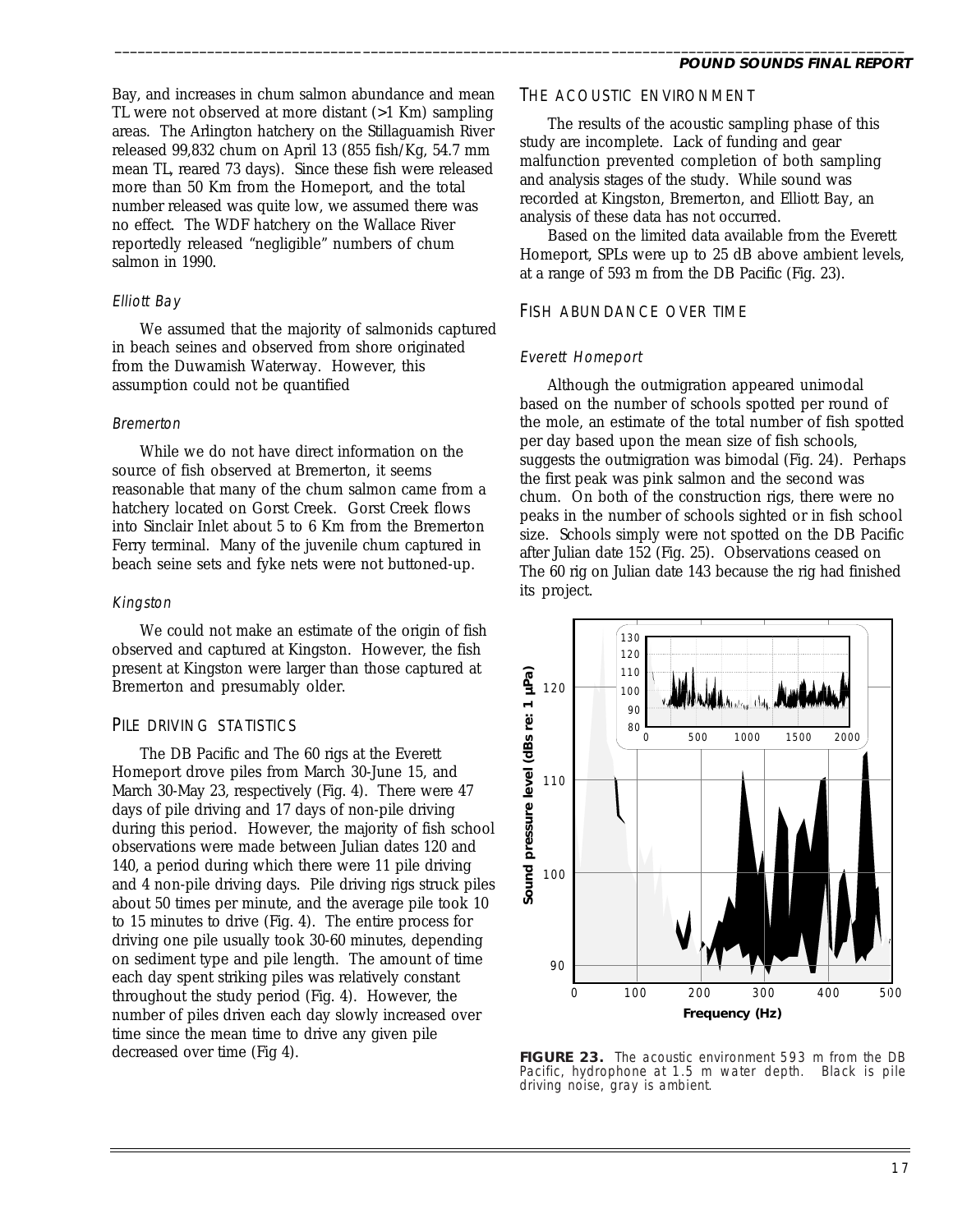#### Elliott Bay

During the entire study no fish were sighted under or near the FAD, irrespective of its location or attempts to lead juvenile salmonids to this structure. Similarly, during the trapping with the fyke net, no fish were caught.

There were large fluctuations in the abundance of juvenile salmonids captured from one day to the next (Fig 25, Table 4) in the beach seines and the species composition changed over time. On average, fewer juvenile salmonids were caught during ebb tide compared with flood tide. Initially, the catches were composed of primarily pink and chum salmon. Coho and chinook salmon began to appear in the samples in early May, simultaneously the pink and chum salmon abundance began to decrease. Both the coho and chinook salmon abundance continued sporadically throughout the rest of the study (Table 2).

The west beach experimental unit consistently had fewer juvenile salmon than the east beach experimental unit (Table 4).



**FIGURE 24.** Abundance of juvenile pink and chum salmon over time along the shore at the Everett Homeport, 1990. A] Mean number of schools per round. B] Mean school size per round. C] Estimated number of fish per round.



**FIGURE 25.** Mean number of schools sighted per hour on the DB Pacific and The 60 rigs over time.



**FIGURE 26.** Abundance of pink and chum salmon at the Elliott Bay site over time based on beach seine sampling at the east beach. Bars on lower figure indicate whether or not pile driving was occurring.

#### Bremerton

\_\_\_\_\_\_\_\_\_\_\_\_\_\_\_\_\_\_\_\_\_\_\_\_\_\_\_\_\_\_\_\_\_\_\_\_\_\_\_\_\_\_\_\_\_\_\_\_\_\_\_\_\_\_\_\_\_\_\_\_\_\_\_\_\_\_\_\_\_\_\_\_\_\_\_\_\_\_\_\_\_\_\_\_\_\_\_\_\_\_\_\_\_\_\_\_\_\_\_\_\_\_

During the early part of the study less than a dozen salmonids were sighted near the waterfront area of Bremerton (Fig. 27). Similarly, the fyke net caught only a few fish while it was installed. Several weeks after construction had stopped, small schools (usually fewer than 100 individuals) were occasionally sighted.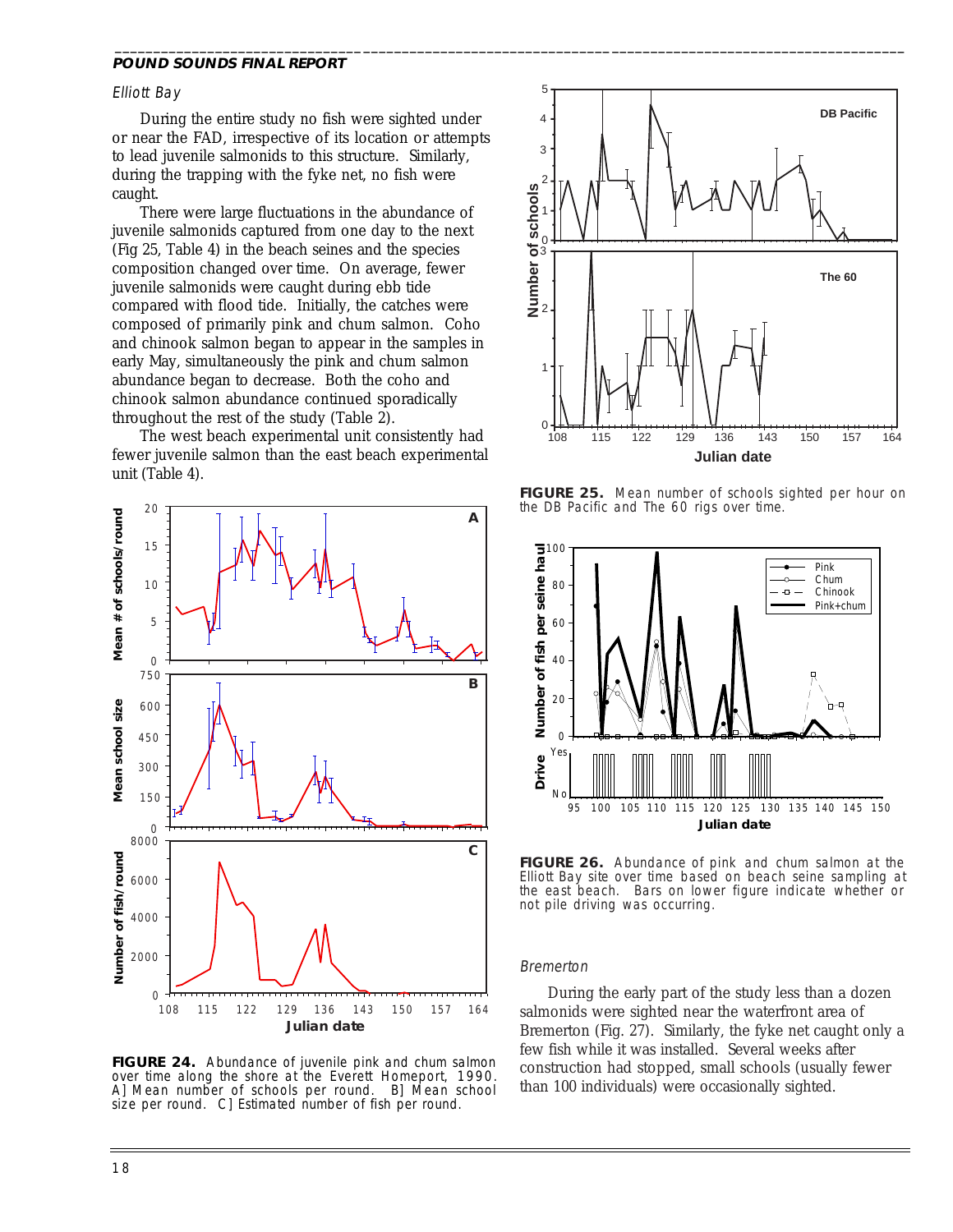$\overline{a}$ Table 4. Number of salmon caught in the beach seine, by date and species in Elliott Bay. Plus or minus indicate flood or ebb tide respectively. Dr. hrs=# of hours pile driving occurred on a given day. A=Tide; B=pink; C=chum; D=coho; E=chinook, F=Pile driving.

|            |                         |                              | East Beach          |               |          |                     |                |                              |                     | West Beach    |                |           |                |
|------------|-------------------------|------------------------------|---------------------|---------------|----------|---------------------|----------------|------------------------------|---------------------|---------------|----------------|-----------|----------------|
| Date       | Seine                   | A                            | B                   | $\mathcal{C}$ | D        | E                   | Seine          | A                            | B                   | $\mathcal{C}$ | D              | E         | F hrs          |
| 409        | 5                       | $\ddot{}$                    | 69                  | 23            | $\Omega$ | 1                   | 0              | $\ddot{}$                    | ٠                   | ٠             |                | ٠         | 5              |
| 410        | 5                       | $\ddot{}$                    | 0                   | 1             | 0        | 0                   | 10             | $\ddot{}$                    | $\overline{4}$      | 8             | 0              | 0         | 4.5            |
| 411        | 7                       | $\ddot{}$                    | 18                  | 26            | $\Omega$ | 0                   | 6              | $\ddot{}$                    | 3                   | 10            | $\Omega$       | 0         | 6              |
| 412        | $\Omega$                | $\ddot{}$                    |                     |               |          | ٠                   | $\Omega$       | $\ddot{}$                    | ٠                   | ٠             |                | ٠         | $\overline{2}$ |
| 413        | 8                       | +                            | 29                  | 23            | $\Omega$ | $\Omega$            | $\Omega$       | $\ddot{}$                    | ٠                   | ٠             | ۰              | $\bullet$ | $\overline{0}$ |
| 416        | $\Omega$                | $\ddot{}$                    |                     |               |          | ٠                   | 13             | $\ddot{}$                    | $\mathbf 0$         | 0             | 0              | 0         | 4.5            |
| 417        | 5                       | -                            | 1                   | 9             | 0        | 0                   | 5              | $\ddot{}$                    | $\mathbf 0$         | 1             | 0              | 0         | 2.5            |
| 418        | $\Omega$                | $\ddot{}$                    |                     | ٠             | ٠        | ٠                   | $\Omega$       | $\ddot{}$                    | ٠                   | $\bullet$     | ٠              | $\bullet$ | 2              |
| 419        | $\Omega$                | $\ddot{}$                    |                     | ٠             | ٠        | ٠                   | $\Omega$       | $\ddot{}$                    | ٠                   | ٠             | ٠              | $\bullet$ | 6.5            |
| 420        | $\overline{\mathbf{4}}$ | ٠                            | 48                  | 50            | $\Omega$ | 0                   | 6              | ٠                            | 7                   | 41            | 0              | 0         | 0              |
| 421        | 3                       | $\ddot{}$                    | 13                  | 29            | 0        | 0                   | 0              | $\ddot{}$                    | ٠                   | ٠             | ٠              | ۰         | 0              |
| 423        | 8                       | ٠                            | 0                   | 0             | 0        | $\Omega$            | 7              | $\ddot{}$                    | $\mathbf 0$         | 0             | 0              | 0         | 3              |
| 424        | 3                       | $\ddot{}$                    | 39                  | 25            | $\Omega$ | 0                   | 8              | $\ddot{}$                    | 0                   | 0             | 0              | 0         | 5.5            |
| 426        | $\Omega$                | $\ddot{}$                    | ٠                   | ۰             | ٠        | ٠                   | 5              | $\ddot{}$                    | 0                   | $\Omega$      | 0              | 0         | 6              |
| 427        | 6                       | $\ddot{}$                    | $\Omega$            | 0             | 0        | 0                   | 6              | $\ddot{}$                    | 0                   | 1             | 0              | 0         | $\Omega$       |
| 430        | 6                       | $\ddot{}$                    | 0                   | 0             | 0        | 0                   | 9              | $\ddot{}$                    | $\mathbf 0$         | 0             | 0              | 0         | 2.5            |
| 501        | 0                       | $\ddot{}$                    | ٠<br>$\overline{7}$ | ۰             | ٠        | ٠                   | 0<br>7         | $\ddot{}$                    | ٠                   | ٠             | ٠              | ٠         | 3.5            |
| 502        | 8                       | $\ddot{}$                    |                     | 21            | 0        | 0                   |                | $\ddot{}$                    | $\mathbf 0$         | 0             | 0              | 0         | 3              |
| 503        | 6                       | $\ddot{}$                    | $\Omega$            | 0             | 0        | 0                   | 6              | $\ddot{}$                    | $\overline{2}$      | 3             | 0              | 4         | 0              |
| 504<br>507 | 6<br>7                  | $\ddot{}$                    | 14<br>0             | 56<br>1       | 1<br>0   | $\overline{2}$<br>0 | 6<br>6         | $\ddot{}$                    | 0<br>$\overline{2}$ | 1<br>5        | 1<br>1         | 0<br>1    | 0<br>1         |
| 508        | 8                       | $\ddot{}$                    | 0                   | 1             | $\Omega$ | 0                   | 8              | $\ddot{}$                    | $\overline{0}$      | $\Omega$      | $\Omega$       | $\Omega$  | 4.5            |
|            | 8                       | ٠                            | 0                   |               | 1        | 0                   | 7              | $\ddot{}$                    | 0                   |               |                |           |                |
| 509<br>510 | 6                       | $\ddot{}$<br>$\ddot{}$       | $\Omega$            | 0<br>0        | 0        | 0                   | 6              | $\ddot{}$<br>$\ddot{}$       | 0                   | 0<br>0        | 0<br>0         | 0<br>0    | 2<br>2.5       |
| 511        | 8                       | $\ddot{}$                    | 0                   | 1             | $\Omega$ | 0                   | 7              | $\ddot{}$                    | $\mathbf 0$         | 0             | 0              | 0         | 0              |
| 514        | 7                       | ٠                            | 1                   | 1             | 0        | 0                   | 6              | $\overline{\phantom{a}}$     | 3                   | 2             | 0              | 0         | $\Omega$       |
| 516        | 6                       | $\qquad \qquad \blacksquare$ | 0                   | 0             | $\Omega$ | 1                   | 6              | $\qquad \qquad \blacksquare$ | 1                   | $\Omega$      | $\overline{2}$ | 2         | $\Omega$       |
| 518        | 8                       | ۰                            | 8                   | 1             | 4        | 33                  | $\overline{7}$ | $\qquad \qquad \blacksquare$ | $\overline{4}$      | $\Omega$      | 1              | 5         | $\Omega$       |
| 521        | $\overline{7}$          | +                            | 0                   | 0             | 0        | 16                  | 8              | +                            | $\mathbf 0$         | 2             | 1              | 11        | 0              |
| 523        | 7                       | $\ddot{}$                    | $\Omega$            | 0             | $\Omega$ | 17                  | 7              | $\ddot{}$                    | $\mathbf 0$         | 0             | 0              | 0         | 0              |
| 525        | 7                       | $\ddot{}$                    | 0                   | $\Omega$      | 0        | 0                   | 8              | $\ddot{}$                    | 1                   | $\Omega$      | 0              | 0         | 0              |
| 530        | 6                       | ٠                            | 0                   | $\Omega$      | 0        | 1                   | 6              | $\overline{\phantom{a}}$     | $\mathbf 0$         | $\Omega$      | $\Omega$       | 0         | $\overline{0}$ |
|            |                         |                              |                     |               |          |                     |                |                              |                     |               |                |           |                |

Salmonids (less than 20) were captured by beach seine during the construction period (Fig. 28). Several weeks after construction had stopped, juvenile salmonids began to appear in larger numbers in the beach seine sets. The majority of these fish were captured at the site northeast of the rip-rap and boulder wall.

During and shortly after pile driving activities, juvenile salmonids were not present in beach seines, fyke nets, or visual observations anywhere along the Bremerton waterfront. The beach was clean and appeared to be periodically scoured be currents generated by the car ferries. Little marine life was visible along the intertidal area from the existing ferry terminal to beyond the public moorage. Nearly a month after the end of the pile driving activities small numbers of salmonids began to be observed and were occasionally captured at the beach seine site near the ferry terminal and in some abundance north of the rip-rap wall indicating that juveniles might move into the area later in the spring. At no time were large numbers of salmonids observed near the ferry terminals.

Turbulence created by ferry landings or departures, increased turbidity, and moved the water *en masse* away from the ferry. A small wall of water then moved toward the public moorage at an estimated velocity of 4 to 8 m.p.h. The existence of high currents was

hypothesized to account for the lack of any significant sightings of salmonids in the waterfront area, at least during early spring. In addition, a general lack of marine life may have been due to the periodic strong currents. However, larger fish would be better able to contend with the currents than small young individuals, and this may account for the presence of salmonids later in the spring.

\_\_\_\_\_\_\_\_\_\_\_\_\_\_\_\_\_\_\_\_\_\_\_\_\_\_\_\_\_\_\_\_\_\_\_\_\_\_\_\_\_\_\_\_\_\_\_\_\_\_\_\_\_\_\_\_\_\_\_\_\_\_\_\_\_\_\_\_\_\_\_\_\_\_\_\_\_\_\_\_\_\_\_\_\_\_\_\_\_\_\_\_\_\_\_\_\_\_\_\_\_\_



**FIGURE 27.** Number of fish at site based on fyke net/human observation over time at the Bremerton site.



**FIGURE 28.** Abundance of pink and chum salmon over time at the Bremerton site based on beach seine data.

### Kingston

Beach seine catch data indicates that the abundance of juvenile salmonids in the area of the beach underwent a drastic reduction (Fig. 29). Initial sampling efforts yielded a CPUE of approximately 460 salmon/set. This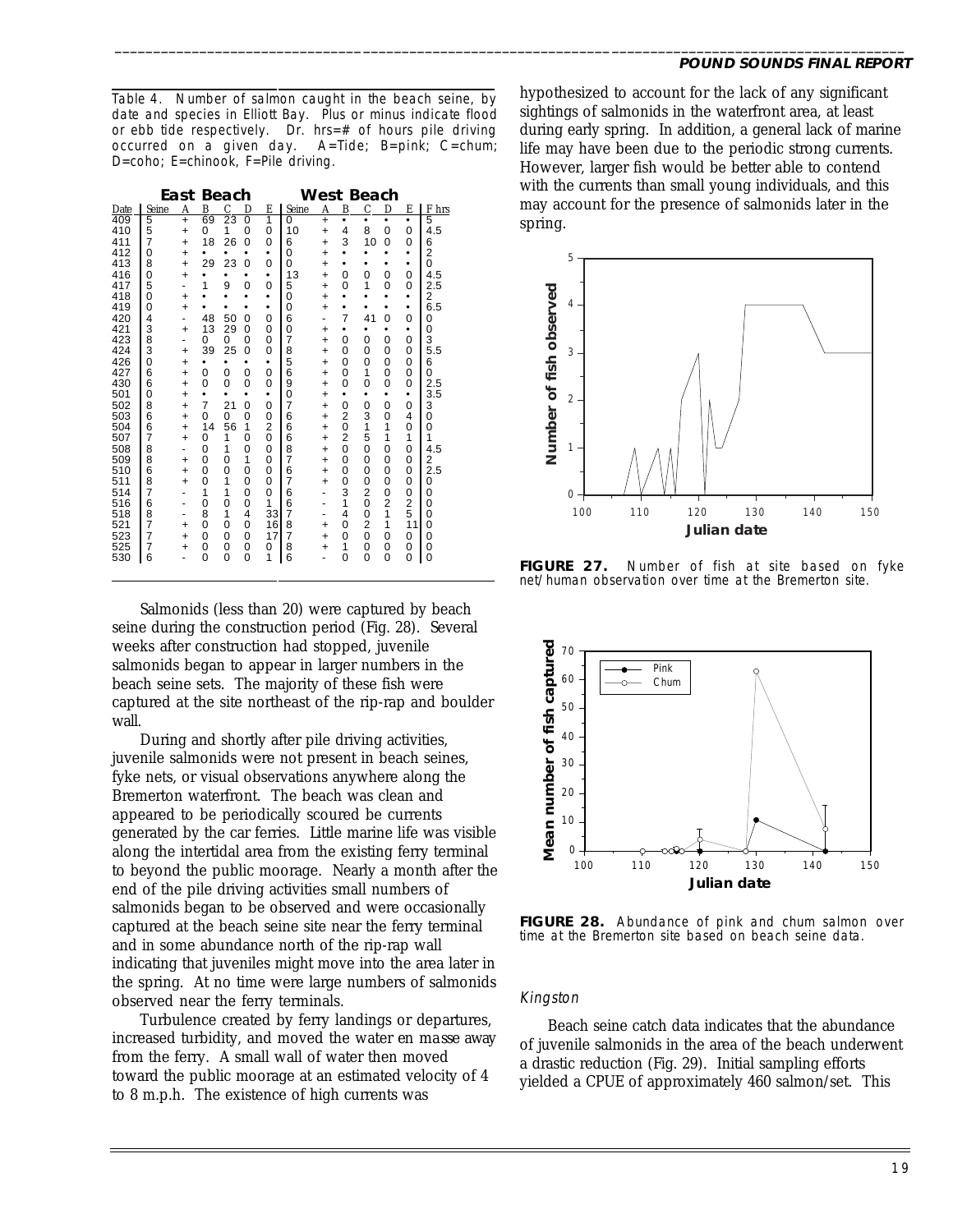high CPUE dropped off to <10 salmon/set by May 17, and was 0.5 salmon/set at the end of June.

\_\_\_\_\_\_\_\_\_\_\_\_\_\_\_\_\_\_\_\_\_\_\_\_\_\_\_\_\_\_\_\_\_\_\_\_\_\_\_\_\_\_\_\_\_\_\_\_\_\_\_\_\_\_\_\_\_\_\_\_\_\_\_\_\_\_\_\_\_\_\_\_\_\_\_\_\_\_\_\_\_\_\_\_\_\_\_\_\_\_\_\_\_\_\_\_\_\_\_\_\_\_

The fyke net was effective in catching salmon only during the first few days it was fished. CPUE dropped off from a high of 1800 fish/hour on  $5/16$  to  $\lt 1$  fish/hour on 6/1/90.

Estimates from human observers of the abundance of salmon for the shoreline (rip-rap and jetty), nearshore (support  $#3$  to  $#14$ ), far shore ( $#14$  to end) and the dolphin area indicate when a peak abundance occurred in the Kingston area (Fig. 30), after which there was a drastic reduction in fish abundance.

## EFFECTS OF PILE DRIVING ON MEASURED VARIABLES

### Everett Homeport

Out of the 973 schools observed, one school responded to the initiation of a pile being driven at close (10 m) or long (100-200 m) range. Indications of a response were "starting" or "flashing" at the onset of pile driving.

There were more schools spotted per round of the mole on non-pile driving days (14.1) compared to pile driving days (11.9), but this difference was not significant (Fig. 31). However, there were significantly more schools spotted on the each of the rigs per hour on nonpile driving days compared to pile driving days (Fig. 32).



**FIGURE 30.** Prevalence of juvenile salmonids at the Kingston site based on observations.

The ratio of number of schools on the cove side to number of schools on the construction side of the mole was about 2:1 on pile driving days and 1:1 on non-pile driving days (Fig. 33), and this difference was significant. The distributions of fish schools changed as a function of pile driving on The 60, but not on the DB Pacific rig (Fig. 34).



**FIGURE 29.** Abundance of juvenile salmonids at the Kingston site based on fyke net and beach seines samples.



**FIGURE 31.** Mean number of schools/round at the Everett Homeport with and without pile driving (p=0.228). Julian dates 123/124, 127/128, and 134/135.



**FIGURE 32.** Mean number of schools sighted per hour on both pile driving rigs at the Everett Homeport, 1990. Julian dates 109-143. DB Pacific: p=0.0003, The 60: p=0.041.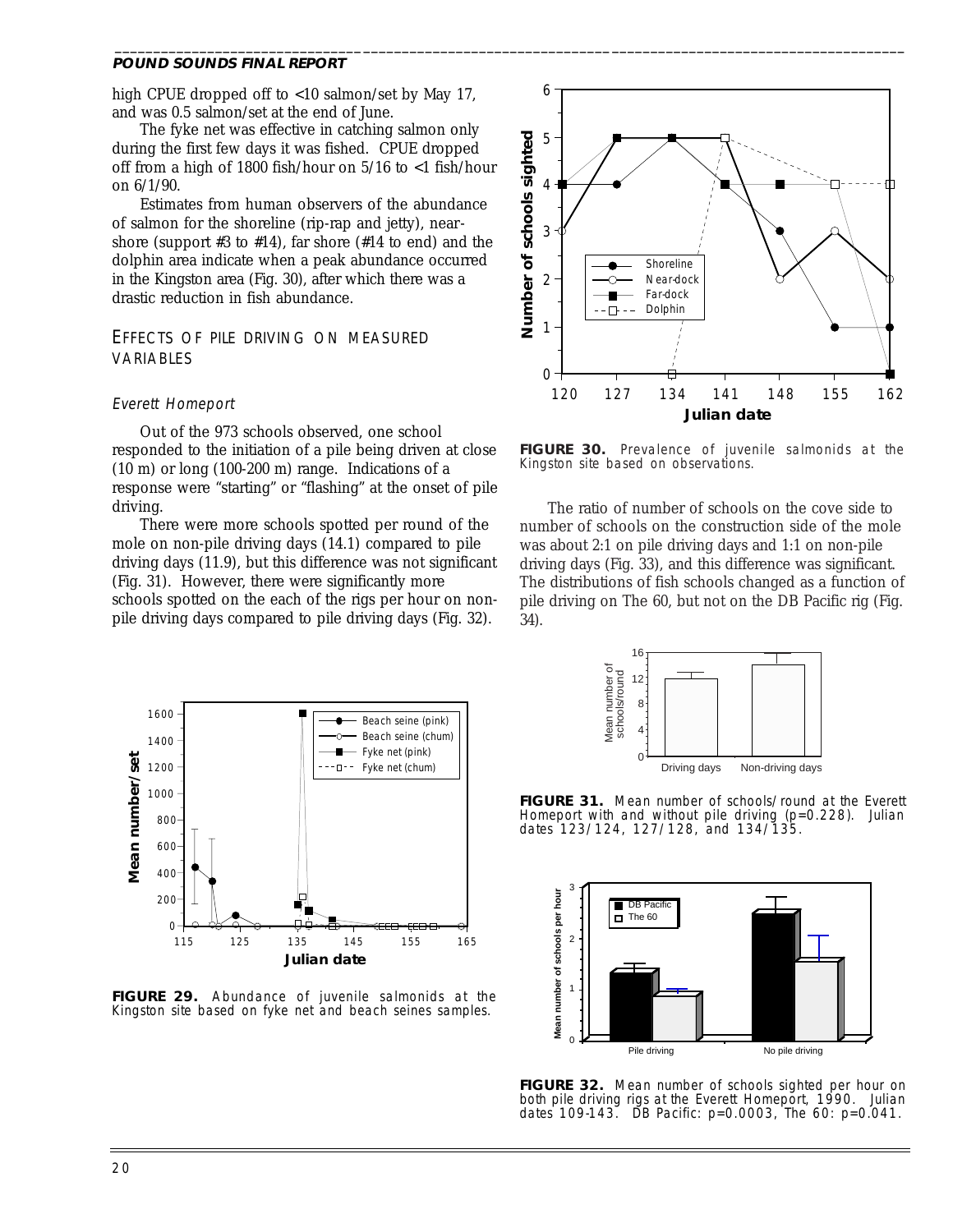Fish schools about the mole were usually 2 m from shore in about 1.2 m of water. There were no significant differences in distance from shore or water depth as a function of pile driving.

\_\_\_\_\_\_\_\_\_\_\_\_\_\_\_\_\_\_\_\_\_\_\_\_\_\_\_\_\_\_\_\_\_\_\_\_\_\_\_\_\_\_\_\_\_\_\_\_\_\_\_\_\_\_\_\_\_\_\_\_\_\_\_\_\_\_\_\_\_\_\_\_\_\_\_\_\_\_\_\_\_\_\_\_\_\_\_\_\_\_\_\_\_\_\_\_\_\_\_\_\_\_

Pile driving significantly affected the size of fish schools present on the construction side, but not on the cove side (Fig. 35). However, neither of the pile driving rigs showed differences in fish school size distributions with and without pile driving (Fig. 36).

The Chi-squared distributions of the three fish behaviors changed significantly in response to pile driving on the construction side of the mole, but not on the cove side (Fig. 37). Fish behavior was not significantly different between the two rigs, so the data were pooled and there was a significant difference in the distributions of fish behavior as a function of pile driving (Fig. 38). Cloud cover had a significant effect on the distributions of fish behavior on the cove side, but not on the construction side. Tidal stage had no effect on the distributions of shoreline fish behavior. Cloud cover, time of day, and tidal stage did not affect the distributions of fish behavior on either of the two rigs.

There was a significant difference in the distributions of fish school direction of movement as a function of pile driving on the cove side of the mole, but not on the construction side (Fig. 39). There were no significant differences in the distributions of fish school direction of movement on either of the rigs (Fig. 40). Cloud cover significantly altered the distribution of fish school direction of movement on both sides of the construction site, but tidal stage (ebb or flood classification) had no measurable effect on the distributions of fish school movement.



**FIGURE 33.** Distribution of fish schools on each side of the mole for Julian dates 116, 120-130, and 134-137  $(p=0.015)$ .



**FIGURE 34.** Distributions of fish schools about the DB Pacific and The 60 rig. No rainy days, one observer only.<br>DB Pacific: Total Chi-square=6.717, p=0.081. The 60: Total Chi-square=6.717, p=0.081. The 60: Total Chi-square=10.665, p=0.005.



**FIGURE 35.** Distribution of fish school sizes with and without pile driving for each side of the mole. Julian dates 116, 117, 124, 127, 128, 131, and 134, no rainy Construction side: total Chi-square= $12.838$ , p=0.002. Cove side: total Chi-square=0.162, p=0.922.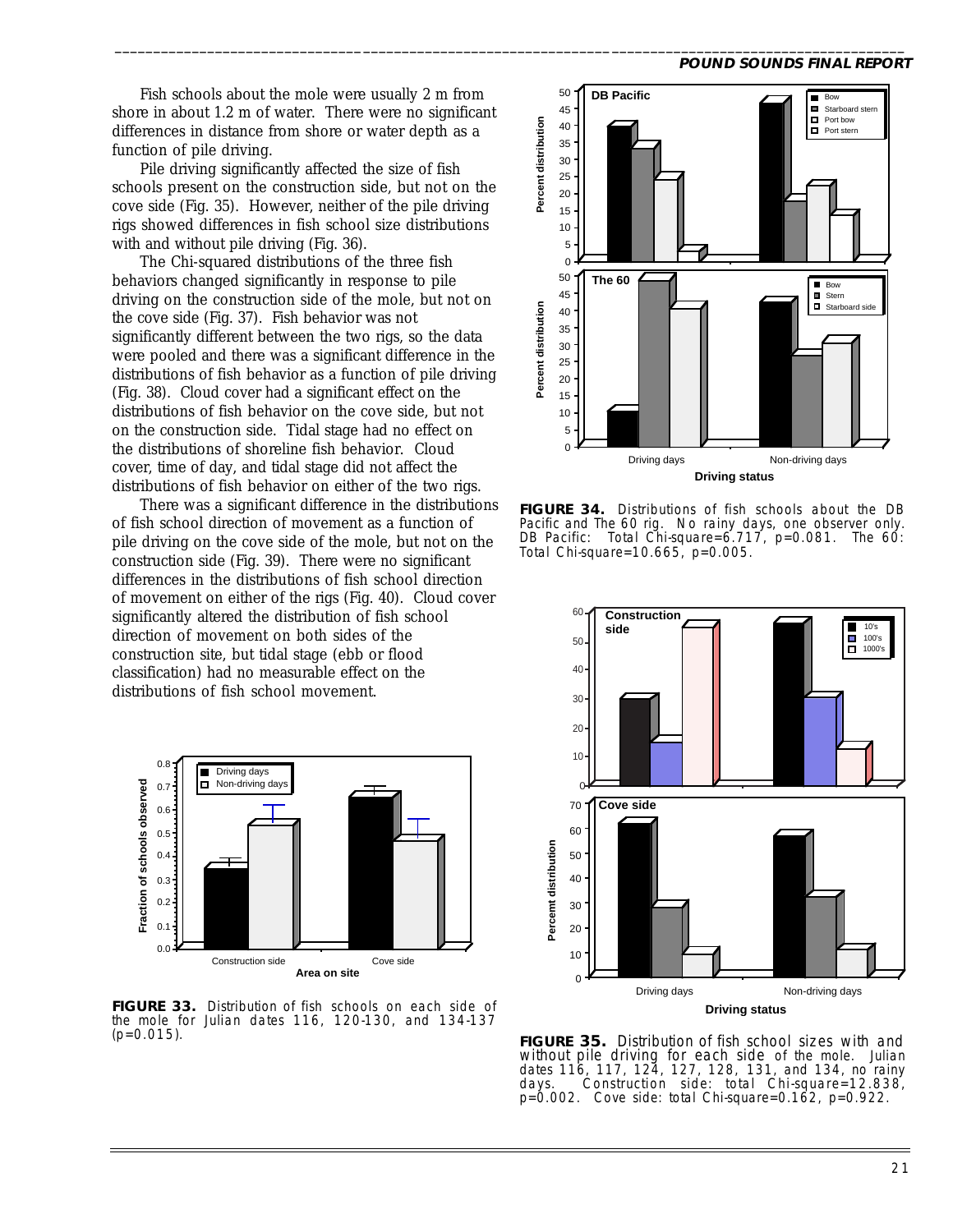

**FIGURE 36.** Distribution of fish school size around the DB Pacific and The 60 rigs with and without pile driving. Julian dates 109/110, 116/117, 123/124, 127/128, 130/131, one observer, no rainy days. DB Pacific: total Chi-square=4.707, p=0.095. The 60: total Chisquare=2.154, p=0.142.



**FIGURE 37.** Distributions of fish behavior with and without pile driving on the construction side and cove side of the mole. Julian dates 89-143, no rainy days Construction

side: total Chi-square=12.442, p=0.002. Cove side: total Chi-square=4.025, p=0.134.

\_\_\_\_\_\_\_\_\_\_\_\_\_\_\_\_\_\_\_\_\_\_\_\_\_\_\_\_\_\_\_\_\_\_\_\_\_\_\_\_\_\_\_\_\_\_\_\_\_\_\_\_\_\_\_\_\_\_\_\_\_\_\_\_\_\_\_\_\_\_\_\_\_\_\_\_\_\_\_\_\_\_\_\_\_\_\_\_\_\_\_\_\_\_\_\_\_\_\_\_\_\_



**FIGURE 38.** Distributions of fish behavior with and without pile driving on both pile driving rigs. No rainy days, one observer. Total Chi-square=9.009, p=0.011.



**FIGURE 39.** Distributions of fish school movement on each side of the mole with and without pile driving. Julian date 89-143, no rainy days. Construction side: total Chi-Construction side: total Chi-<br>0. Cove side: total Chisquare=0.0240, p=0.9880. Cove side: total Chisquare=18.5300, p=0.0001.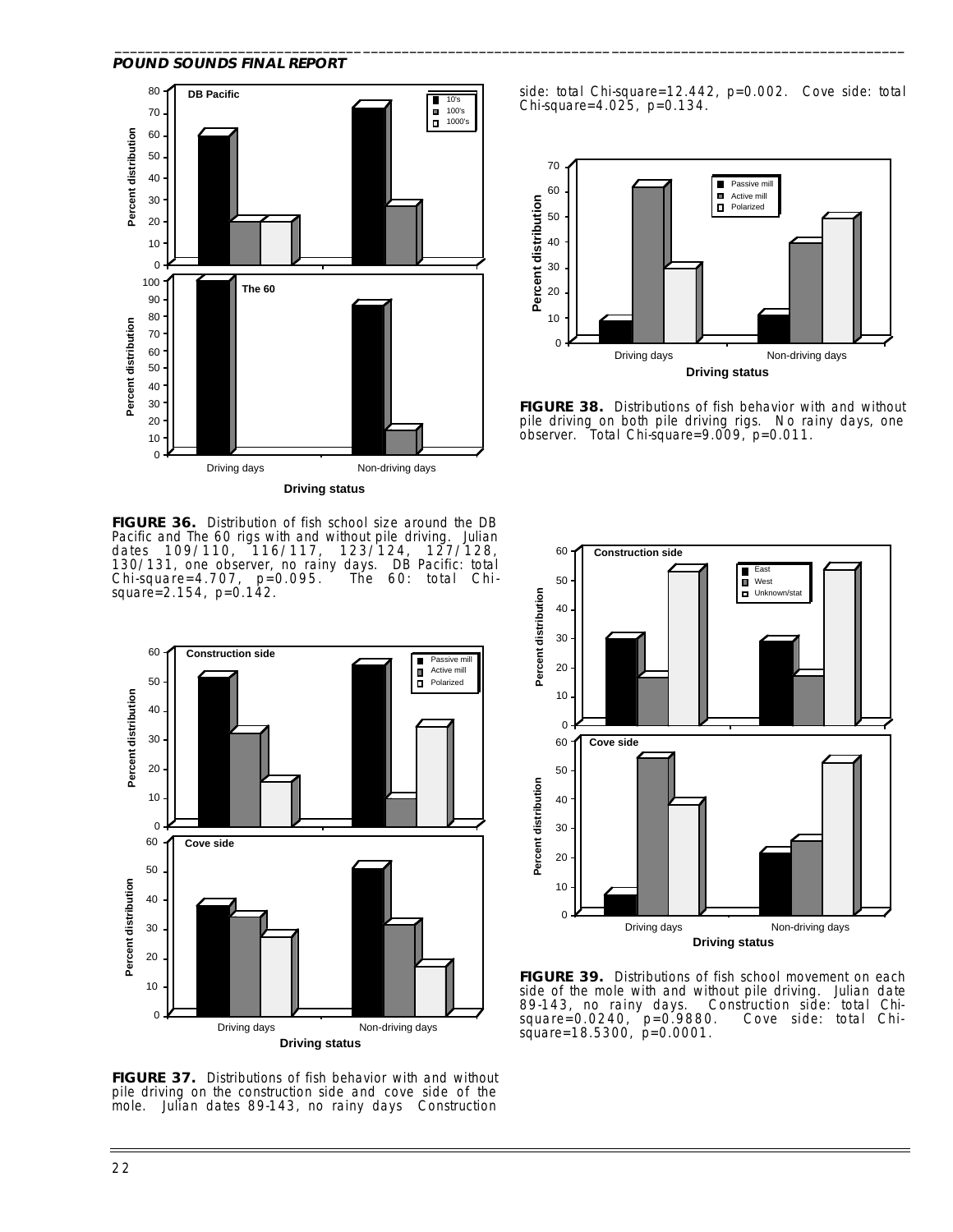

**FIGURE 40.** Distributions of fish school movement on the DB Pacific and The 60 rigs with and without pile driving.<br>One observer, no rainy days. DB Pacific: total Chi-One observer, no rainy days. square=4.884, p=0.299. The 60: total Chi-square=2.931, p=0.569.

#### Elliott Bay

The impacts of pile driving were difficult to measure at this site. Juvenile salmonids were never at high densities like those found at the Everett Homeport. Nevertheless, a simple abundance estimate was possible based on beach seine data (Fig. 41), where there were more fish captured on non-pile riving days compared to driving days, but this difference was not significant.



**FIGURE 41.** Abundance of juvenile pink and chum salmon at the Elliott Bay site as a function of pile driving. Julian dates 99-124, n=8 for driving days, 6 for non-driving, p=0.495.

#### **POUND SOUNDS FINAL REPORT**

Kingston and Bremerton ferry terminals

\_\_\_\_\_\_\_\_\_\_\_\_\_\_\_\_\_\_\_\_\_\_\_\_\_\_\_\_\_\_\_\_\_\_\_\_\_\_\_\_\_\_\_\_\_\_\_\_\_\_\_\_\_\_\_\_\_\_\_\_\_\_\_\_\_\_\_\_\_\_\_\_\_\_\_\_\_\_\_\_\_\_\_\_\_\_\_\_\_\_\_\_\_\_\_\_\_\_\_\_\_\_

The effects of pile driving on juvenile salmonids could not be assessed at the Kingston site because pile driving did not occur. At Bremerton, there was limited pile driving activity that occurred before juvenile salmonids arrived at the site.

### **DISCUSSION**

The first few weeks in the estuary is a critical time for juvenile Pacific salmon (Manzer and Shepard 1962; Simenstad et al. 1982; Levings et al. 1989), during which there is high mortality (Godfrey 1958; Ricker 1962; Foerster 1968; Parker 1968; Ricker 1976; Peterman 1982; Bax 1983). Fish are particularly subject to stress during this period. In this discussion, we will address the potential impacts of pile driving sounds on fish at the Everett Homeport, and the general ecological information garnered from this study. Then, we will address the results concerning changes in fish behavior and ecology in response to pile driving noise, and the limitations of this study.

### THE ACOUSTIC ENVIRONMENT AND FISH ECOLOGY

Chronic exposure to moderate sound levels can alter fish ecology. Fry of *Cyprinodon variegatus* and *Fundulus similis* exposed to a SPL 20 dB above control noise levels exhibited diminished growth (Banner and Hyatt 1973). Meier and Horseman (1977), were able to influence fat stores, growth rates, and reproductive indices in *Tilapia aurea*, by operating a buzzer wrapped in plastic in aquaria with the fish. Contrary to the results of Banner and Hyatt (1973), sound appeared to improve growth rates and fat stores. The reason for this apparent difference might be that Meier and Horesman used short (20 minutes/day) stimuli in a Pavlovian classical conditioning context, whereby fish learned to associate the sound with being fed. Sound levels at the Homeport site certainly were at least 20 dB above ambient, but these were transient as opposed to continuous sounds. The question of whether or not pile driving diminishes growth in juvenile pink and chum salmon cannot be answered in the scope of this study.

High intensity sounds may temporarily or permanently damage the hearing of fish. Popper and Clarke (1976) found that goldfish (*Carassius auratus*) demonstrated up to a 30 dB decrease in hearing sensitivity when exposed to 149 dB re:  $1 \mu Pa$  for 4 hours, but that hearing returned to normal after 24 hours. Enger (1981) used a SPL of 180 dB re: 1 µPa to destroy bundles of cilia on the saccular maculae of codfish as evidenced by scanning electron microscopy. This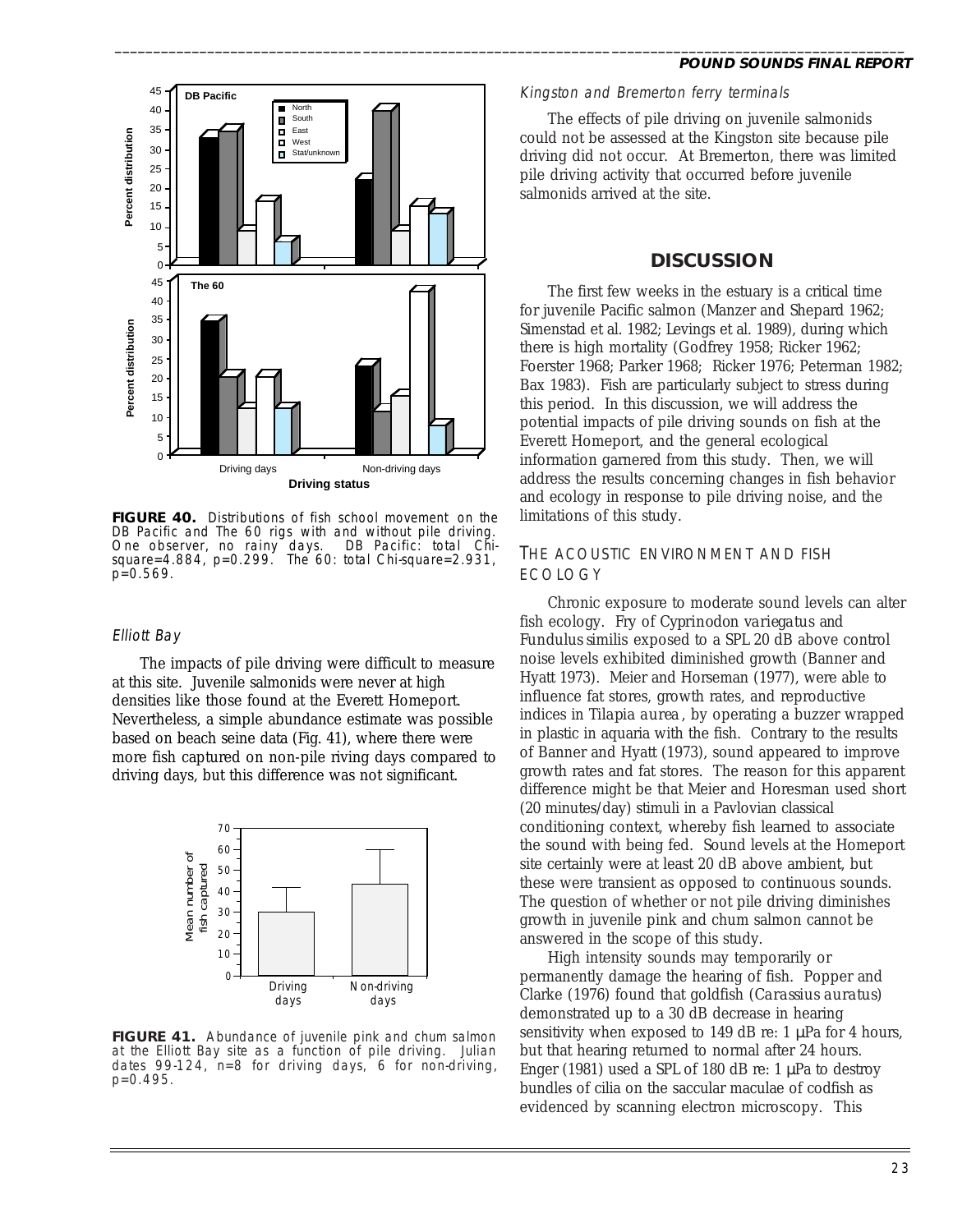treatment was presumed to cause permanent hearing loss. Cox et al. (1987) also were able to destroy cilia on the saccular and lagenar maculae of goldfish with high SPLs. While the SPL at pile driving sites does not appear to be at intensities capable of this damage, experiments regarding the minimum SPL that damages fish hearing have not been conducted for salmon. Therefore, it is conceivable that fish in close proximity (<10 m) to a pile being driven will experience temporary or permanent hearing loss.

Juvenile pink and chum salmon almost certainly cannot perceive the sounds of pile driving on the cove side of the mole because the mole acts as an acoustic muffle. Based on the audiogram generated by Hawkins and Johnstone (1978), the sounds of pile driving on the construction side of the mole appear to be within the perceivable frequency range of salmonid species (Figs. 1 and 14). The question remains as to whether or not the intensity is sufficient for audition. There are a number of limitations on comparing the audiogram produced by Hawkins and Johnstone (1978) to that of juvenile Pacific salmon.

First, the audiogram was derived from Atlantic salmon ranging in length from 32 to 36 cm TL, and about 500-700 g. Pink and chum salmon at the Everett Homeport were typically 38 and 44 mm TL, and about 0.5 to 1.0 g. Since salmonids appear to rely entirely on their inner ear and lateral line for hearing, and are most sensitive to particle velocity rather than sound pressure (they do not appear to have a transducer such as a Weberian apparatus for converting sound pressure into particle displacement), it seems reasonable to assume that a fish with larger otoliths (and a greater moment of inertia) might have a different audiogram than a fish with smaller otoliths. However, there are no studies on salmonids to document this.

Since the sounds produced by pile driving are "transient" in nature, analysis of the SPL requires sampling over a set time interval or integration time. The duration of this integration time changes the power spectra of the signal being analyzed. The longer the interval, the lower the overall SPL will become for the same signal. Ideally, the integration time should correspond to the minimum integration time required for the target species to perceive sound of a given source. This critical interval will vary with source frequency and intensity, and with fish species. Since the critical interval for juvenile Pacific salmon is not known, it becomes difficult to say for certain whether or not they will be able to hear the sounds of pile driving. Fay and Coombs (1983) found that the interval at which sound pressure had to be increased in order for the fish to continue perception of a given frequency (400 Hz pure tone) occurred somewhere between 320 and 710 ms for goldfish. The analysis window integration time

for this study was 160 ms. If the critical interval of juvenile pink and chum salmon is greater than this, the levels presented will appear high. If the interval is less than this, the levels presented will appear low.

\_\_\_\_\_\_\_\_\_\_\_\_\_\_\_\_\_\_\_\_\_\_\_\_\_\_\_\_\_\_\_\_\_\_\_\_\_\_\_\_\_\_\_\_\_\_\_\_\_\_\_\_\_\_\_\_\_\_\_\_\_\_\_\_\_\_\_\_\_\_\_\_\_\_\_\_\_\_\_\_\_\_\_\_\_\_\_\_\_\_\_\_\_\_\_\_\_\_\_\_\_\_

In order to assess whether or not pile driving sounds are audible to juvenile pink and chum salmon, we have synthesized the following criteria from the literature. First, the SPL must be at least that of the minimum audible field of salmon in Figure 1 for the frequencies of interest. Analysis of the sound field 593 m from the DB Pacific at the Homeport showed significant acoustic energy between 200 and 400 Hz. Second, ambient noise should be at least 24 dB less than the minimum audible field of the fish; otherwise masking will occur, and the fish will not hear the sound stimulus (Hawkins and Johnstone 1978). Ambient levels at the Homeport site were 80 to 90 dB re: 1  $\mu$ Pa, and this is 10-30 dB below the minimum audible field of Atlantic salmon. Third, Olsen (1969 and 1976) found that the stimulus SPL had to be 20-30 dB higher than ambient noise levels in order to induce a behavioral response in Atlantic herring. Sound levels between 200 and 400 Hz at the Homeport were at least 20 dB above ambient, 593 m from the source. Finally, broad-band, pulsed sound rather than continuous, pure tone sounds are more effective at altering fish behavior (see Hering 1968 in Olsen 1971; Olsen 1971; Blaxter et al. 1981b; Schwarz and Greer 1984). The sounds produced by pile driving are pulsed and broad-band.

Another impact that pile driving sounds might have on juvenile pink and chum salmon is auditory masking. Masking occurs when adjacent frequencies to the stimulus frequency are present. Therefore, it is conceivable that pile driving noise masks the sounds of approaching predators making them more difficult to detect by juvenile salmonids. Another possibility is that juvenile salmon may habituate to the sounds of pile driving and "ignore" the sound of an approaching predator. Qualitatively, fish schools on the construction side of the site were less apt to startle when approached by observers compared to schools on the acoustically isolated cove side of the site, indicating habituation to the sound may have occurred.

In summary, it is conceivable that the sounds produced by a pile driving rig are audible to juvenile Pacific salmon from more than 600 m from the source. In trying to assess the impacts of any stimulus on an organism, one must consider the biological relevance of that stimulus. Juvenile pink and chum salmon may clearly hear the sounds of pile driving from great distances. However, the perceived relevance of that signal to the fish cannot be answered without further research concerning salmonid audition.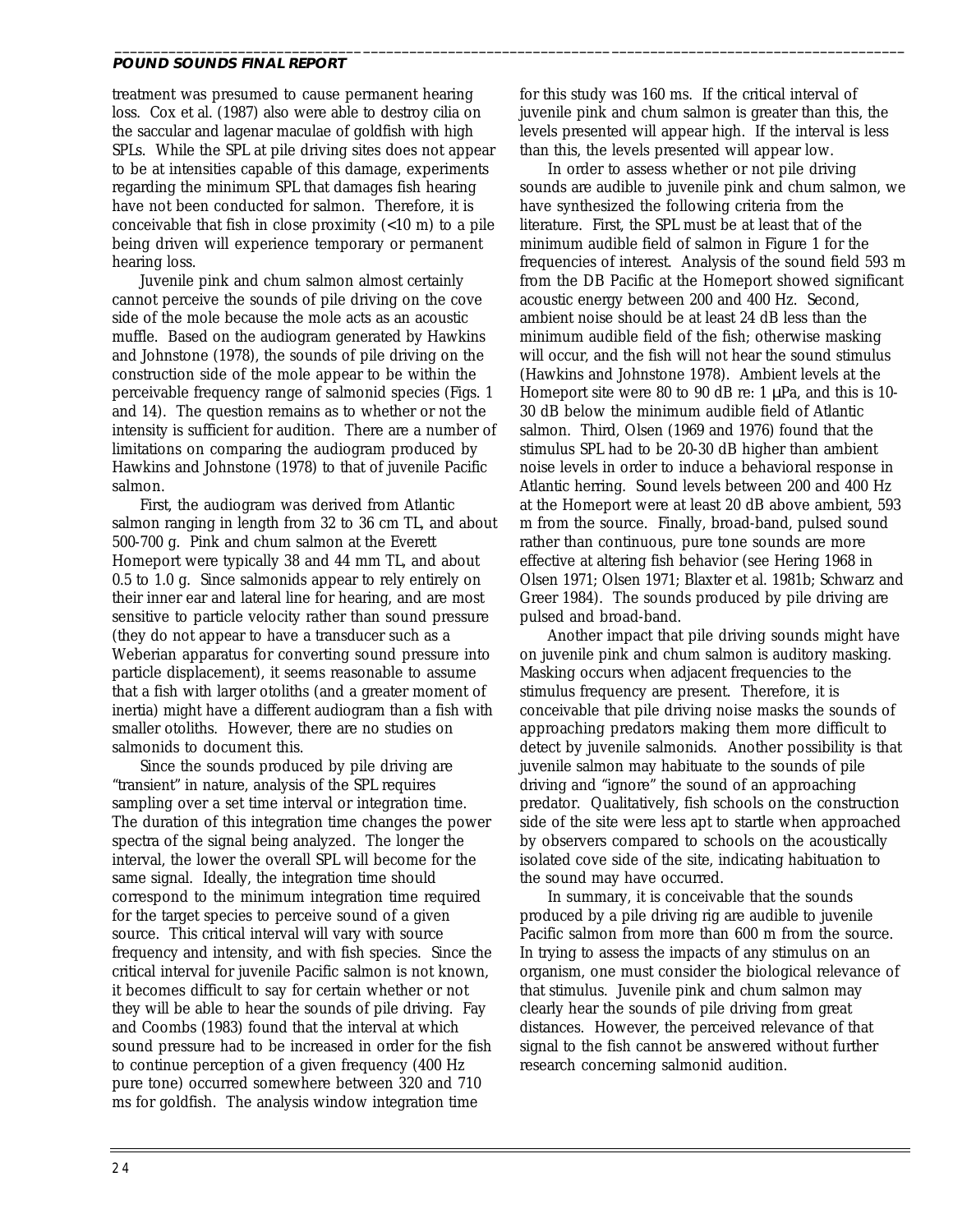## GENERAL FISH ECOLOGY

The following discussion does not provide particular insight into the effects of pile driving on the ecology of juvenile pink and chum salmon. However, it does present pertinent information regarding salmonid ecology at the mouth of the Snohomish River (Everett Homeport), and the Kingston Ferry Terminal.

### Everett Homeport

The precise correlation of western grebes with the first peak of the outmigration suggests that these diving birds were feeding on outmigrating juvenile salmon. Whether or not this predation contributed significantly to pink and chum salmon mortality is not known. Wood (1987a and 1987b), found that predation on juvenile salmonids by the common merganser (*Mergus merganser*) had a significant impact on juvenile coho salmon in their natal streams, but did not have a significant impact on fish in tidal waters.

The observation that TL of pink and chum salmon did not increase over time is consistent with previous research in the Port of Everett and other nearshore estuarine areas. Beauchamp (1986) and Beauchamp et al. (1987) found that pink and chum salmon TL did not increase significantly in freshwater sampling areas near the mouth of the Snohomish until late May. McEntee et al. (1985), did not observe an increase in fork length (FL) for juvenile pink and chum salmon sampled with a beach seine at the Homeport site, but did see an increase for purse seine sampled fish. Sturdevant et al. (1991) also found that juvenile pink salmon did not exhibit an increase in FL through April and early May in Prince William Sound, Alaska. Therefore, it seems logical to assume that the fish observed at the Homeport were probably transient, moving rapidly through the area. The possibility that the fish were holding-up and not growing is conceivable. However, this becomes unlikely when the rate of feeding is considered.

The co-occurrence of pink and chum salmon in fish schools has been documented in the literature (Irie et al. 1981), and the Everett Homeport was no exception. Virtually all dip-net and beach seine sets produced pink and chum salmon together.

The dietary composition of fish sampled at the Homeport site was within established norms given the environment they were captured in. Fish were sampled from steeply sloping rip-rap shores, hardly an optimal environment for epibenthic organisms to flourish. Irie (1987), found that juvenile chum salmon (47 mm mean FL) primarily fed on small calanoida or harpacticoida in small harbors around eastern Hokkaido, Japan, an environment similar to that of the Homeport site. Stomach content studies conducted in the Everett Harbor area prior to Homeport construction activities

(Schadt and Weitkamp 1985), indicate that juvenile pink and chum salmon primarily fed on epibenthic organisms such as gammarid amphipods and harpacticoid copepods, but there were significant quantities of pelagic species, such as calanoid and cyclopoid copepods in the diet. Fish sampled by purse seine sets in the same area primarily had insects, euphausids, and calanoid and cyclopoid copepods, a more pelagic diet (Schadt and Weitkamp 1985). Therefore, it is not surprising to find that the fish in this study fed almost entirely on pelagic prey items like calanoida.

The suite of behaviors exhibited by juvenile pink and chum salmon at the Everett Homeport is significant if we wish to understand how pile driving might affect fish at this particular site. Fish school were always surface oriented and would move laterally in the water column rather than vertically to avoid a disturbance. Such disturbances would include waving your hand over the water, or throwing a pebble at the fish.

# Elliott Bay

\_\_\_\_\_\_\_\_\_\_\_\_\_\_\_\_\_\_\_\_\_\_\_\_\_\_\_\_\_\_\_\_\_\_\_\_\_\_\_\_\_\_\_\_\_\_\_\_\_\_\_\_\_\_\_\_\_\_\_\_\_\_\_\_\_\_\_\_\_\_\_\_\_\_\_\_\_\_\_\_\_\_\_\_\_\_\_\_\_\_\_\_\_\_\_\_\_\_\_\_\_\_

The increasing lengths of the juvenile salmon indicate that the fish were growing during the study period. Juvenile salmon were probably migrated directly from the Duwamish River and were passing through the area on their way to other feeding grounds. Weitkamp and Schadt (1982) in a beach seine study in the Smith Cove and Piers 90-91 area obtained similar results.

Juvenile salmonids were rarely sighted at locations other than in the intertidal zone. Tidal currents and wave action made visual observation difficult, however, salmonids were rarely seen even in sheltered locations. Weitkamp and Schadt (1982) found that the majority of the juvenile salmonids from the Duwamish River migrate around Alki Beach rather than Piers 90 and 91 and the Magnolia areas. This could explain the low number of juvenile salmonids observed and caught in this study.

The pier 90/91 and Magnolia Bluff area is rocky and exposed to wind and waves which create a high energy environment. Under these conditions, selection may favor organisms that can tolerate an exposed location. The types of food organisms that juvenile salmonids prefer, such as the small epibenthic crustaceans, can usually be found in more sheltered habitats located elsewhere in Puget Sound.

Greater numbers of juvenile salmonids were captured in beach seine sets during flood tides. An explanation for this might be that the fish moved offshore during ebb tides to avoid becoming stranded as the tide falls. Beach seining during flood tide probably optimized captures of juvenile salmonids. Nevertheless, the data should be considered skewed because of this.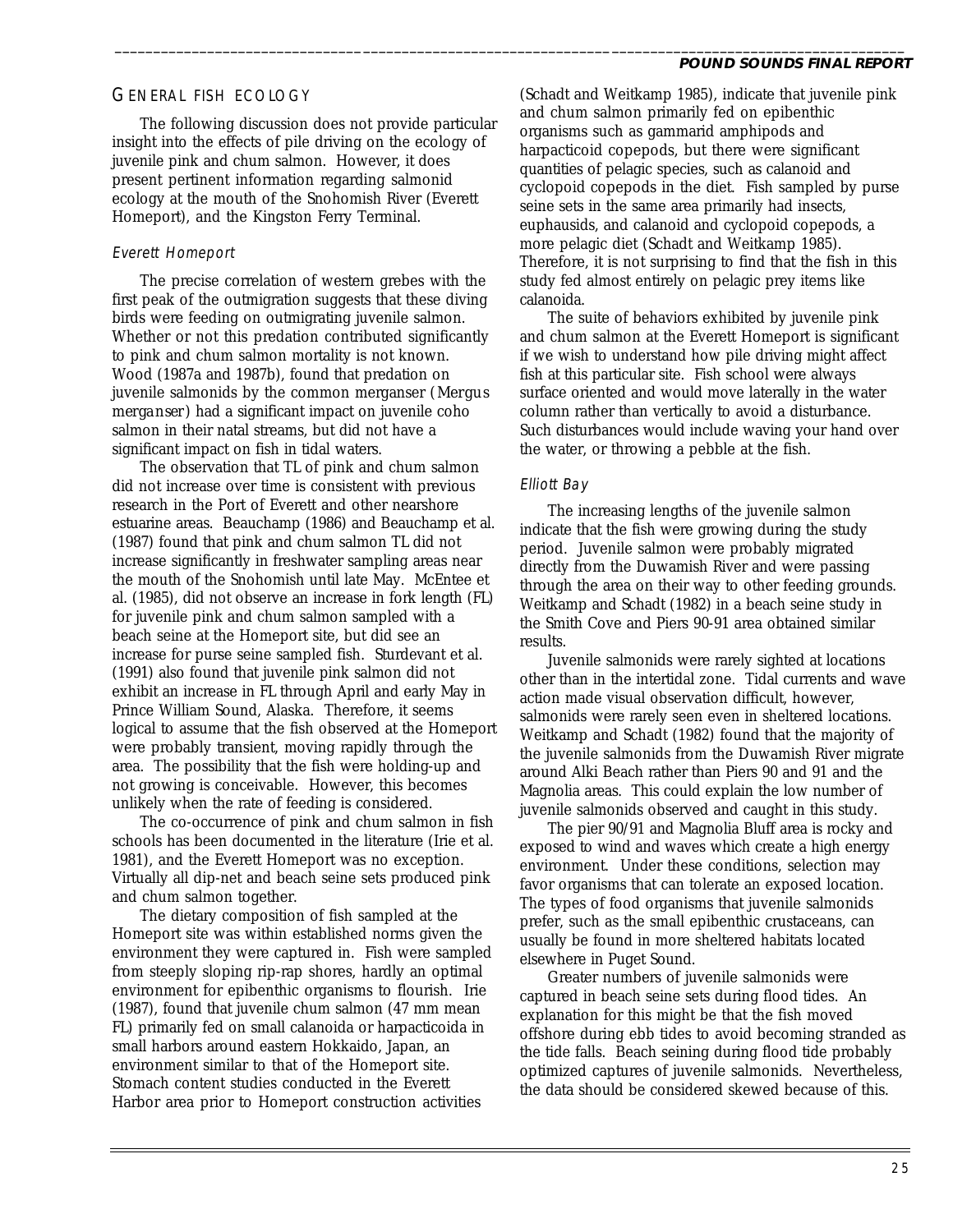#### Kingston

The observational technique used at Kingston was originally developed for the Everett Homeport study. However, several important differences exist between the sites which, reduces the applicability of the technique. First, fish at Everett were always in distinct schools, while at Kingston, fish schools were usually large, diffuse aggregations with no clear separation between schools. Estimating the abundance of fish under such conditions was difficult, and the ability to distinguish between  $1000<sup>s</sup>$  of fish and  $10,000<sup>s</sup>$  of fish was sometimes difficult. At times, an entire observational area had thousands of fish,. Another difference was vertical distribution of the fish. While they tended to be surface oriented at Everett, fish at Kingston were distributed from the surface to at least 1.5 m. Abundance estimates were difficult since fish deeper in the water column were not visible especially under adverse conditions. Another problem was that fish were not always associated with any given structure, such as a dock or shore, therefore, they were often out of visual range. In the first stages of the study, the presence of fish could often be determined only by the presence of jumping fish or their characteristic dimples at the surface, and estimates of numbers or density were impossible. Later in the study, the fish appeared at the surface less frequently, so large numbers of fish may have gone unnoticed.

Thus, overall, the visual observations at Kingston may give only limited information on relative abundance of the juvenile salmonids. These observations are probably more useful in identifying behavioral differences that exist between juvenile salmonids in area such as Everett, where there is considerable freshwater influx, and Kingston, where the fish are fully adapted to the marine environment (Table 5).

### Elliott Bay

Juvenile salmonids did not appear to reside in the area of the pile driving activity. However, the densities of fish found at the Everett Homeport were not found at Elliott Bay. Weitkamp and Schadt (1982) found that the majority of the juvenile salmonids from the Duwamish River migrate around Alki Beach rather than Piers 90 and 91 and the Magnolia areas. This could explain the low number of juvenile salmonids observed and caught in this study.

The presence and/or absence of juvenile salmonids did not appear to be correlated with pile driving activities, based on fyke and beach seine sets Regardless of pile driving activity, juvenile salmonids were not observed in the vicinity of the pile driver, but they were routinely captured along shore. However, the amount of pile driving activity was relatively low at Elliott Bay

compared to the Everett Homeport, for example. In addition, since the behavior of juvenile salmonids at Elliott Bay is virtually unknown, and because few fish were captured in beach seine and fyke net sites, conclusions regarding the impacts of pile driving on these fish at this site are sheer speculation.

\_\_\_\_\_\_\_\_\_\_\_\_\_\_\_\_\_\_\_\_\_\_\_\_\_\_\_\_\_\_\_\_\_\_\_\_\_\_\_\_\_\_\_\_\_\_\_\_\_\_\_\_\_\_\_\_\_\_\_\_\_\_\_\_\_\_\_\_\_\_\_\_\_\_\_\_\_\_\_\_\_\_\_\_\_\_\_\_\_\_\_\_\_\_\_\_\_\_\_\_\_\_

 $\overline{a}$ 

Table 5. Summary Table of contrasts and comparisons of Everett Homeport and Kingston Ferry Terminal.

| Parameter                                   | Everett                                    | Kingston                       |
|---------------------------------------------|--------------------------------------------|--------------------------------|
| School<br>density                           | High • less diffuse                        | Low • more diffuse             |
| Reaction to<br>disturbance                  | Lateral • horizontal                       | Vertical • dive                |
| Fish size                                   | Constant                                   | Increasing                     |
| Offshore<br>movement                        | <b>No</b>                                  | Yes                            |
| Swim under<br>floating objects              | No                                         | Yes                            |
| Vertical<br>distribution in<br>water column | Surface to $< 0.3$ m                       | Surface to $>1$ m              |
| Proximity<br>to shore                       | Always (0-2 m)                             | Sometimes                      |
| Peak<br>abundance                           | Last week of April<br>to first week of May | Middle two weeks<br>of May     |
| Response<br>to shade                        | Yes                                        | Not clear                      |
| Salinity                                    | Less saline at<br>surface (11-26‰)         | 28‰ throughout<br>water column |
| Temperature                                 | $8.12^{\circ}$ C                           | $11.12^{\circ}$ C              |

# DOES PILE DRIVING AFFECT FISH DISTRIBUTION AND BEHAVIOR?

Fish were not uniformly distributed at the Elliott Bay site. In contrast to the east beach experimental unit, the west beach experimental unit generally had fewer juvenile salmonids. Whether this phenomenon was correlated with construction activities is not known. In addition, fish apparently resided more in the intertidal zone rather than in more pelagic areas.

### Everett

Outmigrating salmonids experience a variety of sensory stimuli when they encounter a pile driving site. However, certain stimuli may have greater significance than others. The primary concern behind the regulations restricting pile driving is that the sounds generated by pile driving underwater will disturb the fish. Visual disturbances are certainly another potential disturbance to consider. The differences observed in fish behavior and presence/absence may have been a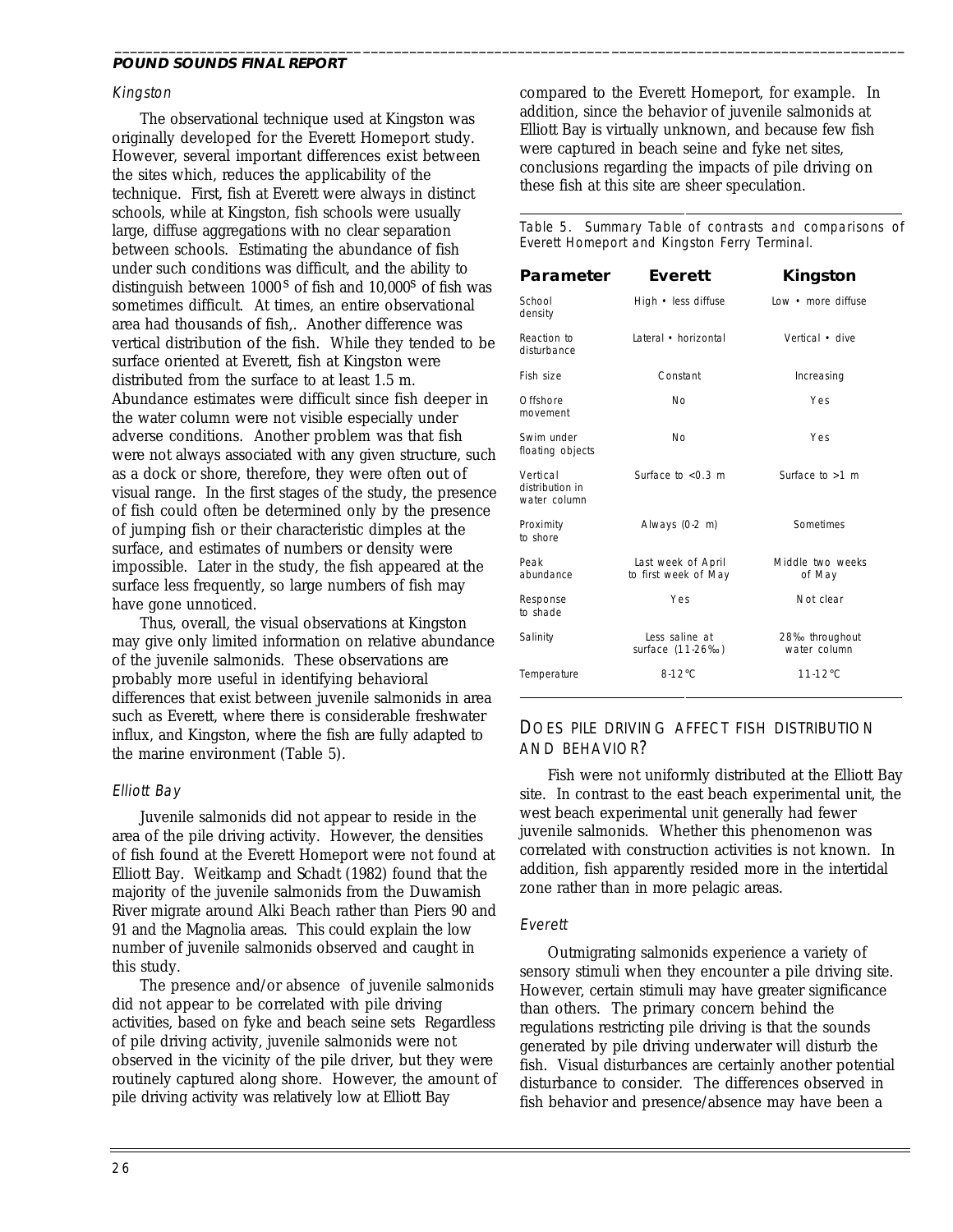result of the skiff and worker activity surrounding the rigs on pile driving days. However, this explanation does not apply to shoreline data since miscellaneous construction activity along shore was considered to be constant throughout this study, regardless of pile driving status. While the activity of construction workers along shore could not be quantified, it is reasonable to say that the activity was constant from day to day with such activities as cutting the tops of piles off, milling about in motor powered work skiffs, dropping items in the water, and pounding nails into concrete forms. However, there were gradual changes in the shoreline structure over time, since wooden and concrete structures were being extended out into the water in order to pour concrete for the main carrier pier. These types of gradual changes over time could not be accounted for in the context of this study, but still require consideration when examining the results of this study. Therefore, we assumed that sound and visual disturbances were the primary stimuli present at pile driving projects, and salmonids are certainly capable of detecting these stimuli.

Assuming juvenile pink and chum salmon found the sounds of pile driving aversive, fish schools in this study would be expected to ball-up, dive, polarize or swim away in response to the sounds of pile driving. Of these responses, polarized behavior was observed at the Homeport. However, differences in the behavior of fish in this study were evident over time. For example, fish schools would rarely polarize when a given pile driver started driving. Some schools were simply polarized, but the incidence of polarized behavior was higher on non-pile driving days compared to pile driving days on both rigs and the shoreline observations. The data changed as a function of pile driving during the day, but not if there was pile driving at the moment a school was observed.

The prevalence of fish schools at or near the surface where salinities were the lowest is consistent with other studies (Tyler 1963; Iwata 1980; Iwata et al. 1982; Iwata and Komatsu 1984; Irie 1985). Fish schools rarely would dive deeper than 1 m in the water column in response to disturbances such as a rock being thrown at them or a gull shadow passing over. Hoar (1951), noted diving and scattering behavior in pink and chum salmon fry in response to a hand wave. However, these fish were in freshwater. It is generally assumed that juvenile pink and chum salmon reside near the surface in the freshwater lens (10-14‰ salinity) at the mouth of a river because of osmotic stress (Iwata et al. 1982). As a result, they are apparently reluctant to dive into the water column in response to any aversive stimulus and "chose" to escape laterally instead.

A major concern of WDF was that fish would be driven offshore into the neritic zone in response to pile

driving. Had this been the case, we would have expected fish schools to be less abundant on pile driving days, if not absent entirely. This did not occur along shore. However, fewer schools were observed around pile driving rigs on pile driving days compared to non-pile driving days. This difference could have been due to either pile driving or the associated activities (such as work skiffs) of pile driving. Fish schools that were observed along shore did not change their distance from shore, suggesting they were not being driven to deeper water. Since we relied on human observation for quantifying fish abundance, there is a possibility that fish schools were driven offshore, undetected by observers. We would estimate that schools >10 m from shore would not be visible to observers. Active hydroacoustics and purse seining would help answer that question.

\_\_\_\_\_\_\_\_\_\_\_\_\_\_\_\_\_\_\_\_\_\_\_\_\_\_\_\_\_\_\_\_\_\_\_\_\_\_\_\_\_\_\_\_\_\_\_\_\_\_\_\_\_\_\_\_\_\_\_\_\_\_\_\_\_\_\_\_\_\_\_\_\_\_\_\_\_\_\_\_\_\_\_\_\_\_\_\_\_\_\_\_\_\_\_\_\_\_\_\_\_\_

Other studies have used humans for observation of fish schools, but met with limited success for various reasons. Schreiner et al. (1977), visually surveyed over 13 Km of shoreline by boat. Since schools are easily startled by boat movement, observation was difficult. In addition, observations were only possible on clear, sunny days, and the shear magnitude of shoreline to be observed was too much. Allen (1974), was also constrained by the same limitations. For this study, a short length of shore (488 m) was surveyed not from a boat, rather, observers walked slowly along shore in order to avoid startling the fish schools. Observation averaged 5-6 h each day, 5 days a week. In addition, fish schools were easily observed on overcast days.

Tidal stage did not appear to play a significant role in the abundance or behavior of fish in this study. While juvenile salmonids may alter their distributions vertically in the water column in response to salinity, this behavior could not be measured in this study. Migration from the Snohomish River was believed to be strongly correlated with tidal stage, but not with time of day according to Tyler (1963). However, Tyler was referring to fish in the river channel. The mole area at the Homeport did not have swift currents that could sweep fish away.

The ultimate question of whether or not pile driving has an impact on the fitness of juvenile pink and chum salmon cannot be answered based on the results of this study.

### STUDY LIMITATIONS

### Everett Homeport

This study was designed to test the feasibility of various methods to assess the impact of pile driving on juvenile salmonid distribution and behavior. There are no other studies to date that have examined this issue. While in some instances it is difficult to separate all of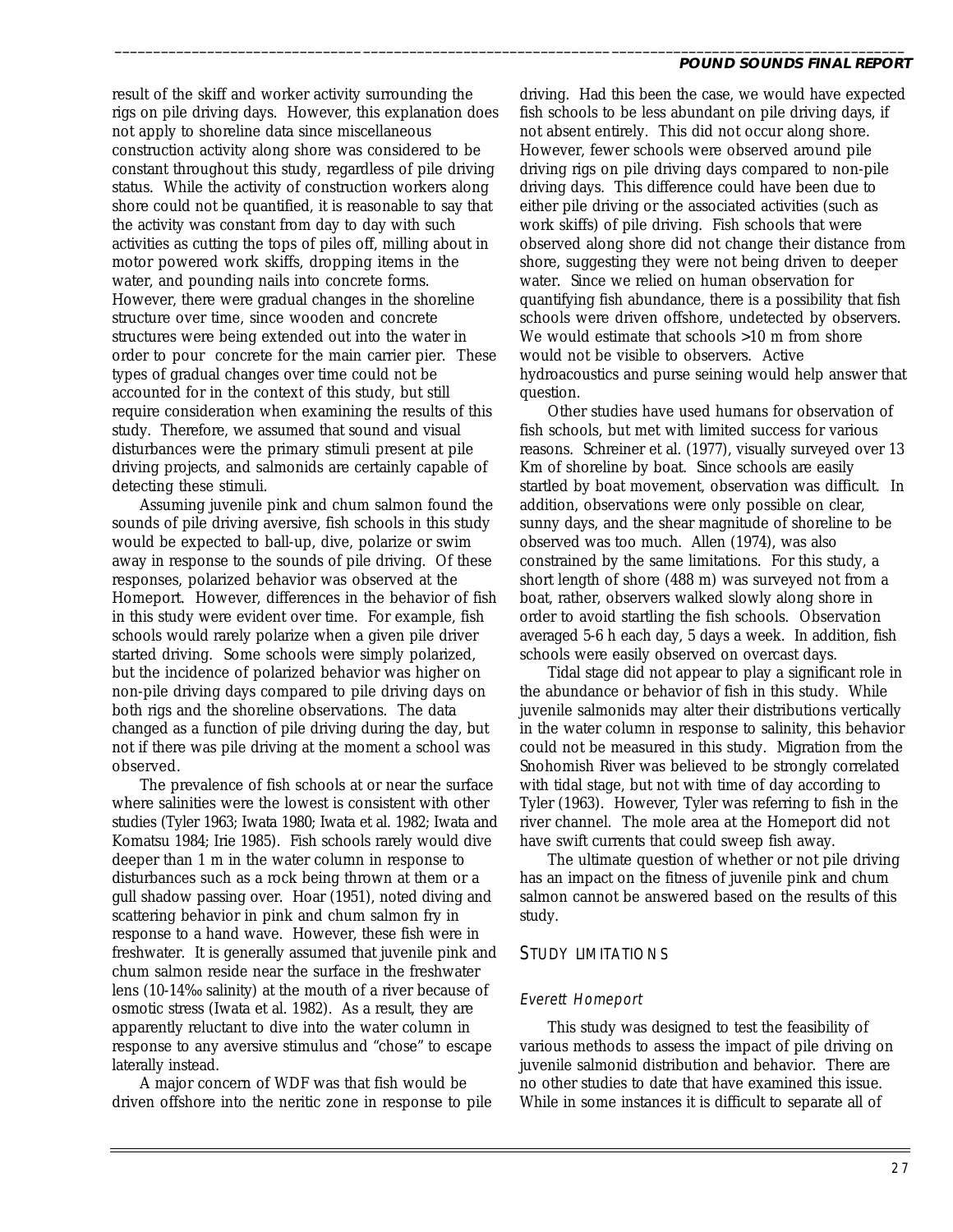the factors contributing to fish behavior and ecology at the Homeport, we have tried to restrict the variability introduced by tidal stage, different observers, weather, and fish behavior.

Another limitation of this study is the disproportionate ratio of pile driving to non-pile driving days (too many pile driving days). Had there been an equal sample size, many of the variables such as tidal stage, time of day, cloud cover, and observer subjectivity would have been normalized. For example, most nonpile driving days had >50% cloud cover, hence, it was difficult to separate the effects of cloud cover and pile driving on fish behavior and/or observer perception of fish behavior. Nevertheless, there were many instances where fish behavior was affected by pile driving and/or its associated activities, when tidal stage, observer, weather, and time of day were accounted for.

The Everett Homeport is one site, studied for one season. The results of this study cannot necessarily be extrapolated to other sites where pile driving is occurring. For example, the juvenile pink and chum salmon considered for this study were newly emerged and apparently moving rapidly along shore. Juvenile pink and chum salmon at other sites that are not in close proximity to a river might move slowly through the area and be subject to perturbance from pile driving because of increased exposure time.

The majority of data collected for this study were based on human observation, which, has its limitations and biases. On windy or rainy days it was particularly difficult to observe fish schools. Each of the four observers had slightly different opinions concerning the size and behavior of any given school. Fish schools could have been deeper in the water column, or further from shore on pile driving days and this would not have been apparent to observers. The possibility that schools were deeper and hence not visible is not likely since Iwata et al. (1982) never saw chum salmon fry below the freshwater lens based on 5 years of underwater observations. In addition, other species of fish were observed deeper in the water column by observers in the study. Fish schools may also have avoided the site entirely on pile driving days and headed to deeper water of Port Gardner or the gently sloping beaches of Jetty Island.

### Elliott Bay

The results gathered from the Elliott Bay Marina regarding the impacts of pile driving on juvenile salmonids are unreliable for a number of reasons. First, very few fish were captured and/or observed over the study period. This makes for small sample sizes on data that are inherently highly variable. Second, virtually nothing can be said about the behavior of juvenile salmonids in response to the perturbations from pile

driving, since fish were never observed by humans. Third, a vibratory hammer was used to drive small steel I-beam type piles. It would be reasonable to say that juvenile salmonids might respond differently to the sounds of a vibratory hammer, compared to that of a diesel compression hammer.

### Bremerton and Kingston

\_\_\_\_\_\_\_\_\_\_\_\_\_\_\_\_\_\_\_\_\_\_\_\_\_\_\_\_\_\_\_\_\_\_\_\_\_\_\_\_\_\_\_\_\_\_\_\_\_\_\_\_\_\_\_\_\_\_\_\_\_\_\_\_\_\_\_\_\_\_\_\_\_\_\_\_\_\_\_\_\_\_\_\_\_\_\_\_\_\_\_\_\_\_\_\_\_\_\_\_\_\_

Since limited pile driving occurred at Bremerton when there were almost no fish present, nothing can be said about the impacts of pile driving on the ecology juvenile pink and chum salmon. All we can say with reasonable confidence was that juvenile pink and chum salmon were not present at the site in large numbers when pile driving occurred.

The Kingston site provided ample opportunity for observation and capture of juvenile pink and chum salmon. However, a pile was never driven at this site. Again, nothing can be said about the impacts pile driving might have on juvenile salmonids

## **SUMMARY**

Based primarily on the results from the Everett Homeport, pile driving apparently has an impact on the distributions and behavior of juvenile pink and chum salmon (Fig. 42). We did not observe significant changes in overall fish abundance as a function of pile driving at the site. However, caution must be observed when interpreting this result, since it is based on a small sample size and on data that are inherently highly variable. However, fish appeared to change their distributions about the site, orienting and moving towards the acoustically isolated cove side of the site on pile driving days more than on non-pile driving days, and this result has more significance since it is not skewed by changes in fish abundance over time, or small data sets. There appear to be changes in general behavior and school size, as a function of pile driving, but again this result is based on highly variable data since there were so many variables that could affect the fish behavior, and/or perceived fish behavior by the observers. Fish were feeding well the day they were sampled about the rigs and along shore.

While any one variable that was measured in this study should not be considered by itself as an indicator of the impact pile driving has on juvenile salmonids, it would seem reasonable to consider all of the measured parameters as a whole. In doing this, we see a collection of results that indicate there is an impact from pile driving on juvenile Pacific salmon. Ultimately, it is difficult to ascertain the impact of pile driving noise on juvenile salmonid fitness. In order to answer this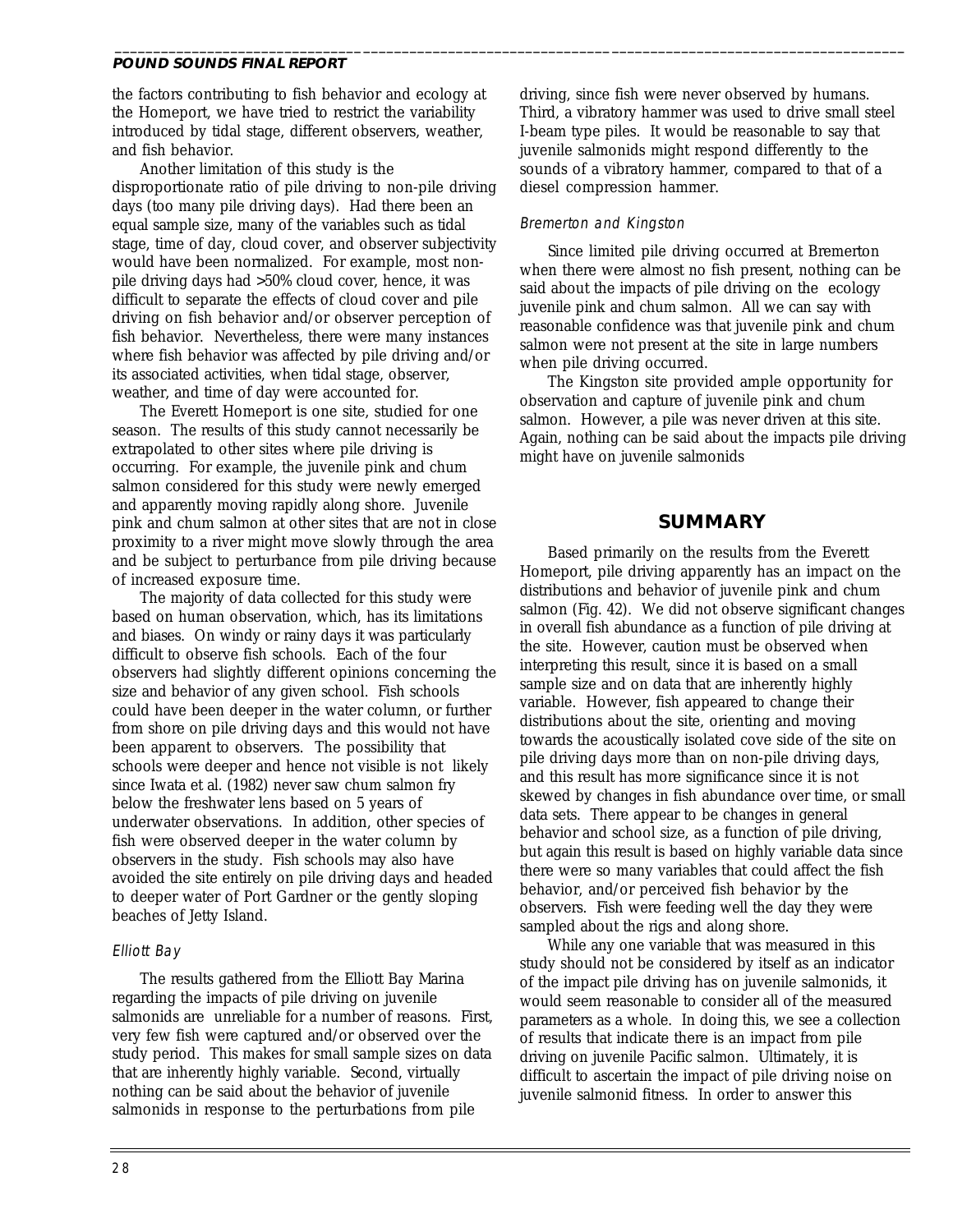question, and consequently make any changes in the regulations imposed by WDF, further research would be necessary.

\_\_\_\_\_\_\_\_\_\_\_\_\_\_\_\_\_\_\_\_\_\_\_\_\_\_\_\_\_\_\_\_\_\_\_\_\_\_\_\_\_\_\_\_\_\_\_\_\_\_\_\_\_\_\_\_\_\_\_\_\_\_\_\_\_\_\_\_\_\_\_\_\_\_\_\_\_\_\_\_\_\_\_\_\_\_\_\_\_\_\_\_\_\_\_\_\_\_\_\_\_\_



**FIGURE 42.** Summary figure of results from Everett Homeport. Behavior measured was passive mill, active mill, and polarized. School sizes were 10's, 100's, and 1000's. Direction of movement was north, east west, and Direction of movement was north, east west, and south. Distributions were for each side of the mole, or various locations about each of the rigs. No. of schools was per round of the mole, or hour on each rig. Shore distance was in meters, and depth was depth of water fish schools were sighted in, in meters.

# **ACKNOWLEDGMENTS**

We thank the Washington Department of Fisheries for their support and patience during this study. We are indebted to our many crews of workers who collected data at all the sites: John Stadler and Gary Roehl — Kingston and Bremerton; Tim Dalton and Clauss Svendson — Elliott Bay; and Kevin Kumagai, Lori Christensen, and Liam Stacey — Everett Homeport. A special thanks to Michael Macauley and Mark Stoermer at the Applied Physics Lab for their always outstanding technical prowess when dealing with sophisticated passive and active hydroacoustics. This research was

funded, in part, by; the Washington State Department of Transportation; Manson Construction and Engineering; General Construction; Ports of Everett, Port Townsend, Seattle, and Tacoma; Washington State Council of Carpenters; Pile Drivers Local 2396; Hurlen Construction; American Construction Company; Wyckoff Company; Black Ball; Northwest Bolt and Nut Company; Western Wood Preservers Institute; Fisher Properties Incorporated; and Fisher Mills Incorporated.

### **REFERENCES**

- Abbott, R.R. 1970. Hearing of salmonids with reference to the use of sound in fish culture. M.S. Thesis, Univ. of Washington, Seattle, WA. 48 p.
- Abbott, R.R. 1973. Acoustic sensitivity of salmonids. Ph.D Thesis, Univ. of Washington, Seattle, WA. 113 p.
- Allen, B. 1974. Early marine life history of Big Qualicum River chum salmon, p. 137-148. In D.R. Harding, [ed] Proceedings of the 1974 Northeast Pacific Pink and Chum Salmon Workshop - session IV.
- Anderson, J.J. 1988a. Diverting migrating fish past turbines. NW. Environ. J. 4:109-128.
- Anderson, J.J. 1988b. A computer model for fish trajectories at Rocky Reach Dam: Indications that fish avoid low frequency sound made by the submersible traveling screen, p.  $(2)31-50$ . *h* W.C. Micheletti, [ed.] submersible traveling screen, p. (2)31-50. Proceedings of the Electric Power Research Institute Conference on Fish Protection at Steam and Hydro Plants, San Francisco, Oct. 28-30, 1987. EPRI CS/EA/AP-5663-SR, March.
- Banner, A., and M. Hyatt. 1973. Effects of noise on eggs and larvae of two estuarine fishes. Trans. Am. Fish. Soc. 1:134-136.
- Bax, N.J. 1983. Early marine mortality of marked juvenile chum salmon (*Oncorhynchus keta*) released into Hood Canal, Puget Sound, Washington, in 1980. Can. J. Fish. Aquat. Sci. 40:426-435.
- Bax, N.J., and C.J. Whitmus. 1981. Early marine survival and migratory behavior of juvenile chum salmon released from the Enetai Hatchery, Washington in 1980. Final Report, Fish. Res. Inst., Univ. of Washington, Seattle, WA. FRI-UW-8109. 48 p.
- Bax, N.J., E.O. Salo, B.P. Snyder, C.A. Simenstad, and W.J. Kinney. 1978. Salmonid outmigration studies in Hood Canal. Univ. of Washington. FRI - UW-7819. 128 p.
- Beauchamp, D.A. 1986. Snohomish River juvenile salmon outmigration study 1986. The Tulalip Tribe and R.W. Beck and Associates, Seattle, WA. Navy contract No. N62474-86-C-0991. 95 p.
- Beauchamp, D.A., D.E. Pflug, and G. Lucchetti. 1987. Snohomish River juvenile salmon outmigration study 1987. The Tulalip Tribe and Northwest Enviro-Metric Services, Vashon, WA. Navy contract No. N62474-86-C-0991. 108 p.
- Blaxter, J.H.S., E.J. Denton, and J.A.B. Gray. 1981a. Acoustico-lateralis system in clupeid fishes, p. 39-59. *In* R.R. Fay, [ed.] Hearing and Sound Communication in Fishes. Proc. Life Sci.
- Blaxter, J.H.S, J.A.B. Gray, and E.J. Denton. 1981b. Sound and startle responses in herring shoals. J. Mar. Biol. Ass. U.K. 61:851-869.
- Blaxter, J.H.S., and R.S. Batty. 1985a. Herring behavior in the dark: responses to stationary and continuously vibrating obstacles. J. Mar. Biol. Ass. U.K. 65:1031-1049.
- Blaxter, J.H.S., and R.S. Batty. 1985b. The development of startle responses in herring larvae. J. Mar. Biol. Assn. 65:737-50.
- Brett, J.R. 1952. Temperature tolerance in young Pacific salmon, genus Oncorhynchus. J. Fish. Res. Bd. Canada. 9(6):265-309.
- Burner, C.J., and H.L. Moore. 1962. Attempts to guide small fish with underwater sound. U.S. Fish Wildl Ser., Spec. Sci. Rep. Fish. 403:1-30.
- Campenhausen, C. von, I. Riess, and R. Weissert. 1981. Detection of stationary objects by blind cave fish *Anoptichthys jordani* (Characidae). J. Comp. Physiol. 143:369-374.
- Chapman, C.J., and A.D. Hawkins. 1973. A field study of hearing in the cod, *Gadus morhua* . J. Comp. Physiol. 85:147-67.
- Chapman, C.J., and O. Sand. 1974. Field studies of hearing in two species of flatfish, *Pleuronectes platessa* (L.) and *Limanda limanda* (L.). Comp. Biochem. Physiol. 47A:371-385.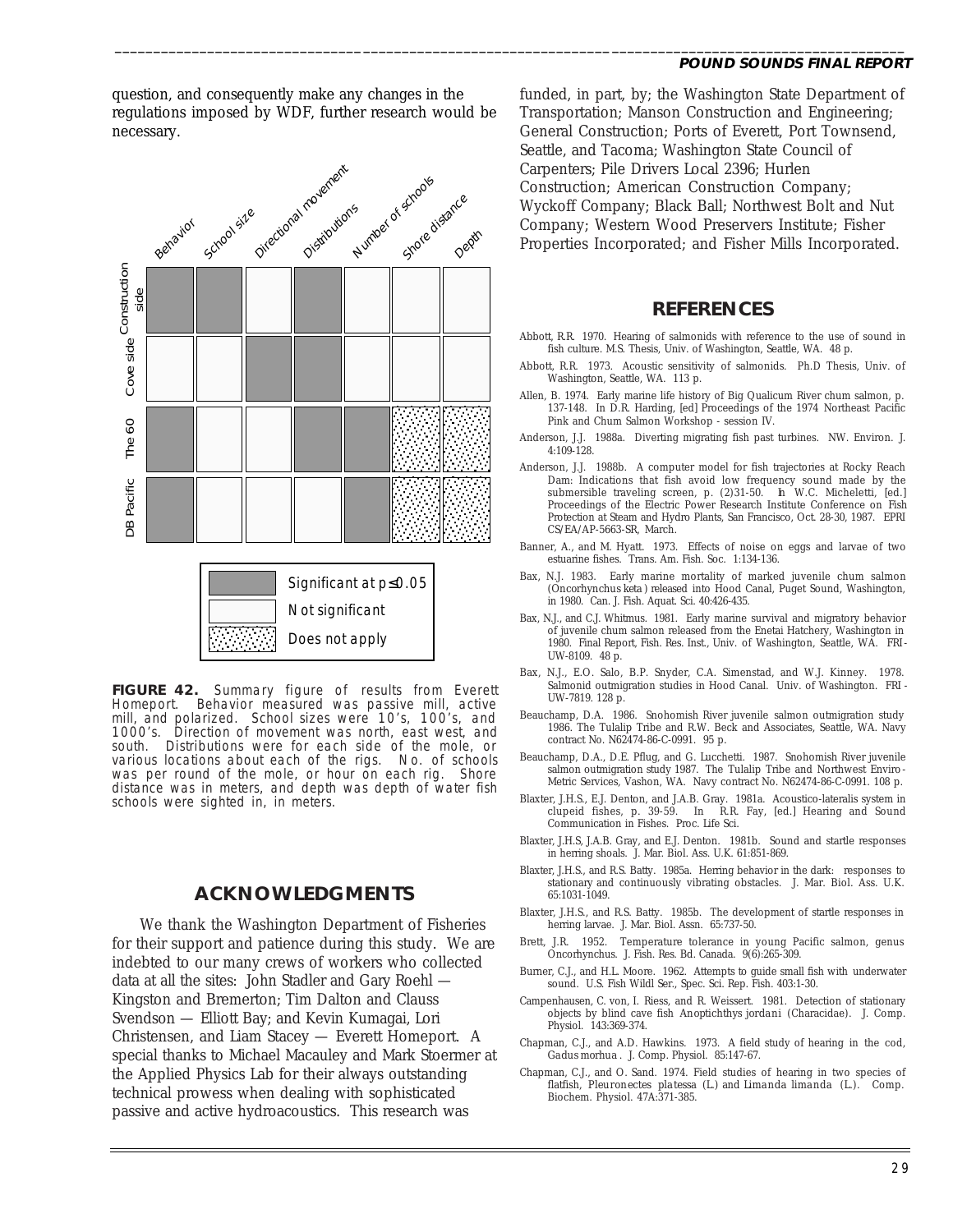- Chitwood, S.A. 1981. Water quality, salmonid fish, smelt, crab and subtidal studies at the Quillayute River project. Rep. to Seattle Dist., U.S. Army Corps Engin., Quileute Fish. Dept., Quileute Indian Tribe, LaPush, WA. 92 p.
- Congleton, J.L., S.K. Davis, and S.R. Foley. 1981. Distribution, abundance and outmigration timing of chum and chinook salmon fry in the Skagit salt marsh, p. 153-163. *In* E.L. Brannon, and E.O. Salo, [ed.] Proceedings of the Salmon and Trout Migratory Behavior Symposium, June 1981. University of Washington Press, Seattle, WA. 309 p.
- Conley, R.L. 1977. Distribution, relative abundance, and feeding habits of marine and juvenile anadromous fishes of Everett Bay, Washington. M.S. Thesis, Univ. of Washington, Seattle, WA. 61 p.
- Coombs, S., and A.N. Popper. 1979. Hearing differences among Hawaiian squirrelfish (family Holocentridae) related to differences in the peripheral auditory system. J. Comp. Physiol. 132A:203-207.
- Cox, M., P.H. Rogers, A.N. Popper, and W.M. Saidel. 1987. Anatomical effects of intense tone stimulation in the goldfish ear: Dependence on soundpressure level and frequency. J. Acoust. Soc. Am. 81(Supp. 1): S7
- Driscoll, A.L. 1978. Snohomish Estuary wetlands study: Base information and evaluation. Shapiro and Associates Inc. U.S. Army Corps of Engineers contract No. DACW67-77-C-0103. 335 p.
- Enger, P.S. 1981. Frequency discrimination in teleosts-central or peripheral?, p. 243-255. *In* W.N. Tavolga, A.N. Popper, and R.R. Fay, [ed.] Hearing and Sound Communication in Fishes. Springer Verlag, New York, NY.
- Fay, R.R. 1988. Hearing in mammals, p. 327. *In* R.R. Fay, [ed.] Hearing in Vertebrates: a Psychophysics Databook. Hill-Fay Associates, Winnetka, IL. 621 p.
- Fay, R.R. 1988. Peripheral adaptations for spatial hearing in fish, p. 711-731. *In* J. Atema, R.R. Fay, A.N. Popper, and W.N. Tavolga, [ed.] Sensory Biology of Aquatic Animals. Springer-Verlag, New York. 936 p.
- Fay, R.R., and S. Coombs. 1983. Neural mechanisms in sound detection and temporal summation. Hearing Research. 10:69-92.
- Feller, R.J., and V.W. Kaczynski. 1975. Size selective predation by juvenile chum salmon (*Oncorhynchus keta*) on epibenthic prey in Puget Sound. J. Fish. Res. Board Can. 32:1419-1429.
- Fletcher, R.I. 1985. Risk analysis of fish diversion experiments: pumped intake systems. Trans. Am. Fish. Soc. 111:652-694.
- Fresh, K.L., D. Rabin, C.A. Simenstad, E.O. Salo, K.Garrison, and L. Matheson. 1979. Fish ecology studies in the Nisqually Reach area of southern Puget Sound, Washington. Fish. Res. Inst., Univ. of Washington. FRI-UW-7904. 229 p.
- Foerster, R.E. 1968. The sockeye salmon, *Oncorhynchus nerka*. Bull. Fish. Res. Bd. Can. 162:422 p.
- Furnell, D.J., and J.R. Brett. 1986. Model of monthly marine growth and natural mortality for Babine Lake sockeye salmon (*Oncorhynchus nerka*). Can. J. Fish. Aquat. Sci. 43:999-1004.
- Gilhousen, P. 1962. Marine factors affecting the survival of Fraser River pink salmon, p. 105-111. *In* Symposium on Pink Salmon. H.R. MacMillan Lectures in Fisheries, Univ. British Columbia, Vancouver, B.C.
- Godfrey, H. 1958. Comparisons of the index of return for several stocks of British Columbia salmon to study variations in survival. J. Fish. Res. Bd. Can. 15:891-908.
- Godin, J.-G.J. 1981. Daily patterns of feeding behavior, daily rations, and diets of juvenile pink salmon (*Oncorhynchus gorbuscha* ) in two marine bays of British Columbia. Can. J. Fish. Aquat. Sci. 38(1):10-15.
- Godin, J.-G.J. 1982. Migrations of salmonid fishes during early life history phases: daily and annual timing. p. 22-50. *In* E.L. Brannon, and E.O. Salo, [ed.] Proceedings of the Salmon and Trout Migratory Behavior Symposium, June 1981. University of Washington Press, Seattle, WA. 309 p.
- Gosho, M.E. 1977. The food and feeding habits of juvenile pink salmon in the estuaries of Kodiak Island, Alaska. Masters Thesis, University of Washington. 87pp.
- Groot, C. 1982. Modifications on a theme-a perspective on migratory behavior of Pacific salmon, p. 1-21. *In* E.L. Brannon, and E.O. Salo, [ed.] Proceedings of the Salmon and Trout Migratory Behavior Symposium, June 1981. University of Washington Press, Seattle, WA.
- Hargreaves, N.B., and R.J. LeBrasseur. 1985. Species selective predation on juvenile pink (*Oncorhynchus gorbuscha*) and chum salmon ( *O. keta* ) by coho salmon (*O. kisutch*). Can. J. Fish. Aquat. Sci. 42(4):659-668.
- Hasegawa, S., T. Hirano, T. Ogasawara, M. Iwata, T. Akiyama, and S. Arai. 1987. Osmoregulatory ability of chum salmon, *Oncorhynchus keta*, reared in freshwater for prolonged periods. Fish Physiol. Biochem. 4(2):101-110.

Hashimoto, T., and Y. Maniwa. 1966. Research on the luring of fish shoals by utilizing underwater acoustical equipment. Proc. Symp. Mar. Bio-Acoust. 2:93-104

\_\_\_\_\_\_\_\_\_\_\_\_\_\_\_\_\_\_\_\_\_\_\_\_\_\_\_\_\_\_\_\_\_\_\_\_\_\_\_\_\_\_\_\_\_\_\_\_\_\_\_\_\_\_\_\_\_\_\_\_\_\_\_\_\_\_\_\_\_\_\_\_\_\_\_\_\_\_\_\_\_\_\_\_\_\_\_\_\_\_\_\_\_\_\_\_\_\_\_\_\_\_

- Hawkins, A.D. 1986. Underwater sound and fish behavior. p.114-151 *h* T.J. Pitcher, [ed.] The Behavior of Teleost Fishes. Johns Hopkins University Press, Maryland.
- Hawkins, A.D., and D.N. MacLennan. 1976. An acoustic tank for acoustic studies on fish. p.149-169 *In* A. Schuijf, and A.D. Hawkins, [ed.] Sound Reception in Fish. Elsevier, Amsterdam.
- Hawkins, A.D., and A.D.F. Johnstone. 1978. The hearing of Atlantic Salmon, *Salmo salar*. J. Fish. Biol. 13:655-673.
- Haymes, G.T., and P.H. Patrick. 1986. Exclusion of adult alewife, *Alosa pseudoharengus*, using low-frequency sound for application at water intakes. Can. J. Fish. Aquat. Sci. 43:855-862.
- Healey, M.C. 1979. Detritus and juvenile salmon production in the Nanaimo estuary: I. Production and feeding rates of juvenile chum salmon (*Oncorhynchus keta*). J. Fish. Res. Board Can. 36:488-496.
- Healey, M.C. 1982a. Timing and relative intensity of size-selective mortality of juvenile chum salmon (*Oncorhynchus keta*) during early sea life. Can. J. Fish. Aquat. Sci. 39:952-957.
- Healey, M.C. 1982b. Juvenile Pacific salmon in estuaries: the life support system. p. 315-341. *In* V.S. Kennedy, [ed.] Estuarine Comparisons. Academic Press, Toronto, Ont. 709 p.
- Herring, G. 1968. Avoidance of acoustic stimuli by the herring. Int. Counc. Explor. Sea C.M. (H 18). 8 p.
- Hoar, W.S. 1951. The behavior of chum, pink and coho salmon in relation to their seaward migration. J. Fish. Res. Bd. Can. 8(4):241-263.
- Irie, T. 1985. Occurence and distribution of offshore migrating juvenile chum salmon along the Pacific Coast of Northern Japan. Bull. Jap. Soc. Sci. Fish. 51(5):749-754.
- Irie, T. 1987. Ecological studies on juvenile chum and pink salmon in their early marine life - V. Feeding habits and prey size of juvenile chum salmon in small harbours in eastern Hokkaido. Bull. Hokk. Reg. Fish. Lab. 51:1-10.
- Irie, T., T. Kobayashi, and M. Osako. 1981. Ecological studies on juveniles of chum and pink salmon during early ocean residence - I. Distribution and behavior of the juveniles in Abashiri Bay and adjacent waters. Bull. Hokkaido Reg. Fish. Res. Lab. 46:15-36.
- Irie, T., and K. Nakamura. 1985. Ecological studies on juvenile chum and pink salmon in their early marine life-IV. The residence and growth of juvenile chum salmon in small harbours of eastern Hokkaido. Bull. Hokkaido. Reg. Fish. Res Lab. 50:13-25.
- Irie, T., T. Kobayashi, and M. Osako. 1981. Ecological studies on juveniles of chum and pink salmon during early ocean residence - I. Distribution & behavior of the juveniles in Abashiri Bay and adjacent waters. Bull. Hokkaido Reg. Fish. Res. Lab. 46:15-36.
- Iwata, M. 1980. Downstream migration and seawater adaptability of chum salmon (*Oncorhynchus keta*) fry. Proc. North Pacific Aquaculture Symp. 1980. p. 51-59.
- Iwata, M. and S. Komatsu. 1984. Importance of estuarine residence for adaptation of chum salmon (*Oncorhynchus keta*) fry to seawater. Can. J. Fish. Aquat. Sci. 41:744-749.
- Iwata, M., T. Hirano, and S. Hasegawa. 1982. Behavior and plasma sodium regulation of chum salmon fry during transition into seawater. Aquaculture. 28:133-142.
- Kaczynski, V.W., R.J. Feller, J. Clayton, and R.J. Gerke. 1973. Trophic analysis of juvenile pink and chum salmon (*Oncorhynchus gorbuscha* and *O. keta* ) in Puget Sound. J. Fish. Res. Board Can. 30:1003-1008.
- Kalmijn, Ad. J. 1988. Hydrodynamic and acoustic field detection, p. 83-130. *In* J. Atema, R.R. Fay, A.N. Popper, and W.N. Tavolga, [ed.] Sensory Biology of Aquatic Animals. Springer-Verlag, New York.
- Kirkwood, J.B. 1962. Inshore-marine and freshwater life history of pink salmon, *Oncorhynchus gorbuscha* (Walbaum), and the chum salmon, *O. keta* (Walbaum), in Prince William Sound, Alaska. Ph.D. Thesis, Univ. Louisville, KY. 300 p.
- Kobayashi, T., and S. Abe. 1977. Studies on the Pacific salmon in the Yurappu River and Volcano Bay. 2. On the migration and the growth of pink salmon fry, *Oncorhynchus gorbuscha* (Walbaum), during seaward migration. Sci. Rep. Hokkaido salmon Hatchery. 20:1-10.
- Konagaya, T. 1980. Jumping response of ayu to sound. Bull. Japan. Soc. Sci. Fish.  $46(1):31-34.$
- Koshiishi, Y. 1980. Rate of gastric evacuation in juvenile chum salmon, *Oncorhynchus keta*. Bull. Jap. Sea Reg. Fish. Res. Lab. 31:161-164.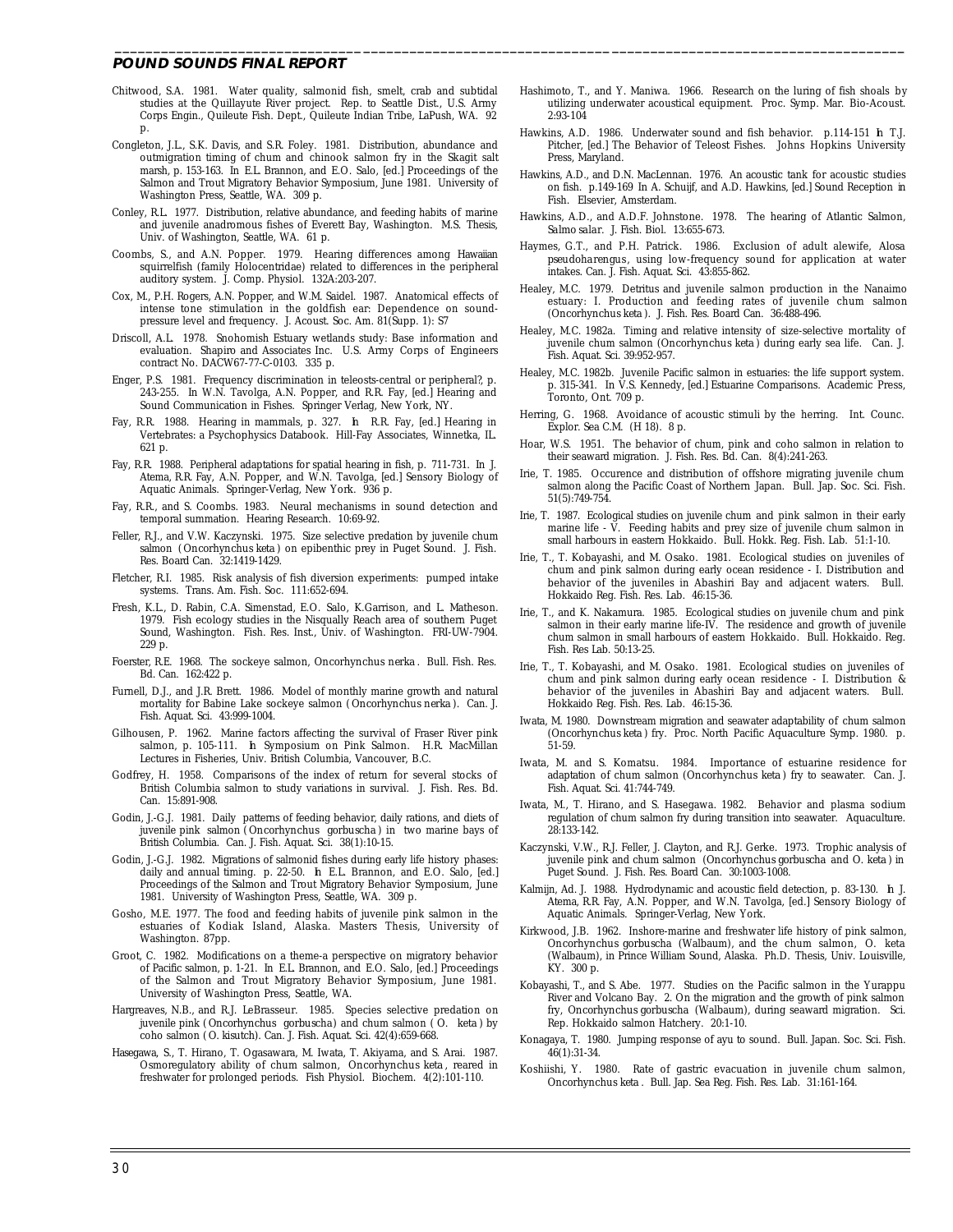Koshiishi, Y. 1986. Effect of salinity on food intake, growth and feed efficiency of chum salmon, *Oncorhynchus keta* (Walbaum), and ayu, *Plecoglossus altivelis*. Temminck et Schlegel. Bull. Jap. Sea Reg. Fish. Res. Lab. 36:1-14.

\_\_\_\_\_\_\_\_\_\_\_\_\_\_\_\_\_\_\_\_\_\_\_\_\_\_\_\_\_\_\_\_\_\_\_\_\_\_\_\_\_\_\_\_\_\_\_\_\_\_\_\_\_\_\_\_\_\_\_\_\_\_\_\_\_\_\_\_\_\_\_\_\_\_\_\_\_\_\_\_\_\_\_\_\_\_\_\_\_\_\_\_\_\_\_\_\_\_\_\_\_\_

- Ladich, F. 1988. Sound production by the gudgeon, *Gobio gobio* L., a common European freshwater fish (Cyprinidae, Teleostei). J. Fish Bio. 32(5):707-715.
- LeBrasseur, R.J. 1969. Growth of juvenile chum salmon (*Oncorhynchus keta*) under different feeding regimes. J. Fish. Res. Board Can. 26:1631-1645.
- LeBrasseur, R.J., and R.R. Parker. 1964. Growth rate of central British Columbia pink salmon. J. Fish. Res. Board Can. 21:1101-1128.
- Levings, C.D., C.D. McAllister, J.S. Macdonald, T.J. Brown, M.S. Kotyk, and B.A. Kask. 1989. Chinook salmon (*Oncorhyncus tshawytscha*) and estuarine habitat: a transfer experiment can help evaluate estuary dependency, p. 116-122. *In* C.D. Levings, L.B. Holtby, and M.A. Henderson, [ed.] Proceedings of the National Workshop on Effects of Habitat Alteration on Salmonid Stocks. Can. Spec. Publ. Fish. Aquat. Sci. 105.
- Levy, D.A. and T.G. Northcote. 1982. Juvenile salmon residency in a marsh area of the Fraser River Estuary. Can. J. Fish. Aquat. Sci. 39: 270-276.
- Manzer, J.I. 1956. Distribution and movement of young Pacific salmon during early ocean residence. Fish. Res. Board Can. Prog. Rep. 106:24-28.
- Manzer, J.I., and M.P. Shepard. 1962. Marine survival, distribution and migration of pink salmon ( *Oncorhynchus gorbuscha*) off the British Columbia coast, p.113-122. *In* N.J. Wilimovsky, [ed] Symposium on Pink Salmon, H.R. Macmillan Lectures in Fisheries. Institute of Fisheries, UBC.
- Mason, J.C. 1974. Behavioral ecology of chum salmon (*Oncorhynchus keta*) in a small estuary. J. Fish. Res. Board Can. 31:83-92.
- McEntee, D.M., T.H. Schadt, and D.E. Weitkamp. 1985. Juvenile salmonid study Everett Harbor, 1984. Department of the Navy and Parametrix, Inc. Bellevue, WA. Document No. 85-0225-0008 F- 55-1586-01(4). 32 p.
- McKinley, R.S., and P.H. Patrick. 1986. Use of behavioural stimuli to divert sockeye salmon smolts at the Seton Hydro-electric Station, British Columbia, p (4-53)-(4-63). *In* W.C. Micheletti, [ed.] Proceedings of the Electric Power Research Institute Conference on Fish Protection at Steam and Hydro Plants, San Francisco, Oct. 28-30, 1987. EPRI CS/EA/AP-5663- SR, March.
- Meier, A.H., and N.D. Horseman. 1977. Stimulation and depression of growth, fat storage, and gonad weight by daily stimulus in the teleost fish, *Tilapia aurea*. 8th Annual Meeting, World Maricult. Soc. p 135-143.
- Meyer, J.H., T.A. Pearce, and S.B. Patlan. 1981. Distribution and food habits of juvenile salmonids in the Duwamish Estuary. U.S. Fish and Wildlife Service, FAO. Olympia, WA.
- Moore, H. L., and H. W. Newman. 1956. Effects of sound waves on young salmon. U.S. Fish Wildlife Serv. Spec. Sci. Report: 172. 19 p.
- Moorehouse, V.H.K. 1932. Do fish react to noise? Biol. Bd. Can. Prog. Rep. 13 Pac. Biol. Stat. p. 14-15.
- Mortensen, D., J. Landingham, A. Wertheimer, and S. Taylor. 1991. Relationship of early marine growth and survival of juvenile pink salmon to marine water temperature and secondary production in Auke Bay, Alaska. *In* Proceedings of the NE Pacific Pink and Chum Salmon Symp. In Press.
- Moulton, J.M. 1956. The movements of menhaden and butterfish in a sound field. Anat. Rec. 125:592.
- Myrberg, A.A. 1972. Using Sound to Influence the Behavior of Free-Ranging Marine Animals, pp 435-468. *In* J.E. Winn, and B.L. Olla, [ed.] Behavior of Marine Animals, vol. 2. Plenum, New York.
- Myrberg, A.A., and R.J. Riggio. 1985. Acoustically mediated individual recognition by a coral reef fish ( *Pomacentrus partitus*). Anim. Behav. 33:411-416.
- Neave, F. 1966. Pink salmon in British Columbia. *In* Salmon of the North Pacific Ocean - Part III, a Review of the Life History of North Pacific Salmon. Int. N. Pac. Fish. Comm. Bull. 18:73.
- Nelson, D.R. 1965. Hearing and the acoustic orientation in the lemon shark, *Negaprion brevirostris* (Poey), and other large sharks. Diss. Abstracts. Zoology. 333-B.
- Nelson, D.R., R.H. Johnson, and L.G. Waldrop. 1969. Responses in Bahamian sharks and groupers to low-frequency, pulsed sounds. Bull. S. Calif. Acad. Sci. 68(3):131-137.
- Nomura, M. 1980. Influence of fish behavior on use and design of setnets, p. 446-471. *In* J.E. Bardach, J.J. Magnuson, R.C. May, and J.M. Reinhart, [ed.] Fish Behavior and its Use in the Capture and Culture of Fishes. ICLARM, Phillipines.
- Olsen, K. 1969. Directional responses in herring to sound and noise stimuli. Counc. Meet. Int. Counc. Explor. Sea (B20). 8 p.
- Olsen, K. 1971. Influence of vessel noise on behavior of herring. FAO Rep FFI/70/63. 7 p.
- Olsen, K. 1976. A comparison of acoustic threshold in cod with recordings of ship-noise, p 431-451. *In* Effects of Power Peaking on the Survival of Juvenile Fish at the Lower Columbia. US Army Corps Eng. North Pac. Div.
- Ona, E., and R. Toresen. 1988. Reactions of herring to trawling noise. Internat. Coun. Explor. Sea. Fish Cap. Comm. C.M. 1988/B:36 Session P. 8 p.
- Parker, R.R. 1968. Marine mortality schedules of pink salmon of the Bella Coola River, Central British Columbia. J. Fish. Res. Bd. Can. 25(4): 757-794.
- Parker, R.R. 1971. Size selective predation among juvenile salmonid fishes in a British Columbia inlet. J. Fish. Res. Bd. Can. 28: 1503-1510.
- Parsons, T.R., and R.J. LeBrasseur. 1970. The availability of food to different trophic levels in the marine food chain, p.325-343. *In* J.H. Steele, [ed.] Marine Food Chains. Edinburgh: Oliver and Boyd.
- Peterman, R.M. 1982. Nonlinear relation between smolts and adults in Babine Lake sockeye salmon (*Oncorhynchus nerka*) and implications for other salmon populations. Can. J. Fish. Aquat. Sci. 39:904-913.
- Phillips, A.C. 1977. Key field characteristics of use in identifying young marine Pacific salmon. Fish. Mar. Serc. Tech. Rpt. 746. 13 p.
- Phillips, A.C., and W.E. Barraclough. 1978. Early marine growth of juvenile Pacific salmon in the Strait of Georgia and Saanich Inlet, British Columbia. Can. Fish. Mar. Serv. Tech. Rep. 830.
- Platt, C., and A.N. Popper. 1981. Fine structure and function of the ear, p. 3-71. *In* W.N. Tavolga, A.N. Popper, and R.R. Fay, [ed.] Hearing and Sound Communication in Fishes. Springer-Verlag, New York.
- Popper, A.N., and N.L. Clarke. 1976. The auditory system of the goldfish (*Carassius auratus*): effects of intense acoustic stimulation. Comp. Biochem. Physiol. 53:11-18.
- Richard, J.D. 1968. Fish attraction with pulsed low frequency sound. J. Fish. Res. Bd. Can. 25(7):1441-1452.
- Ricker, W.E. 1962. Regulation of the abundance of pink salmon populations, p. 155-211. *In* N.J. Wilimovsky, [ed.] Symposium on Pink Salmon, H.R. Macmillan Lectures in Fisheries. Institute of Fisheries, UBC.
- Ricker, W.E. 1976. Review of the rate of growth and mortality of Pacific salmon in salt water, and noncatch mortality caused by fishing. J. Fish. Res. Bd. Can. 33:1483-1524.
- Rogers, P.H., and M. Cox. 1988. Underwater sound as a biological stimulus, p. 131-149. *In* J. Atema, R.R. Fay, A.N. Popper, and W.N. Tavolga, [ed.] Sensory Biology of Aquatic Animals. Springer-Verlag, New York.
- Saidel, W.M., and A.N. Popper. 1987. Sound reception in two anabantid fishes. Comp. Biochem Physiol. 88A(1):37-44.
- Salo, E.O., N.J. Bax, T.E. Prinslow, C.J. Whitmus, B.P. Snyder, and C.A. Simenstad. 1980. The effects of construction of naval facilities on the outmigration of juvenile salmonids from Hood Canal, Washington. Final Rep., Fish. Res. Inst., Univ. of Washington, Seattle, WA. FRI-UW-8006. 159 p.
- Schadt, T.H., and D.E. Weitkamp. 1985. Juvenile salmonid stomach content study. Department of the Navy and Parametrix, Inc. Bellevue, WA. Document No. 85-0220-0007D 55-1586-02(4). 32 p.
- Schreck, C.B. 1981. Parr-smolt transformation and behavior, p 164-172. *In* E.L. Brannon, and E.O. Salo, [ed.] Salmon and Trout Migratory Behavior Symposium. Univ. Washington School of Fisheries. Seattle, WA.
- Schreck, C.B. 1982. Stress and the rearing of salmonids. Aquaculture. 28:241- 249.
- Schreffler, D.K., C.A. Simenstad, and R.M. Thom. 1990. Temporary residence by juvenile salmon in a restored estuarine wetland. Can. J. Fish. Aquat. Sci. 47:2079-2084.
- Schreiner, J.U., E.O. Salo, B.P. Snyder, and C.A. Simenstad. 1977. Salmonid outmigration studies in Hood Canal-Final report, phase II. Fish. Res. Inst., Univ. of Washington, Seattle, WA. FRI-UW-7715.
- Schwarz, A.L., and G.L. Greer. 1984. Responses of Pacific herring, *Clupea harengus pallasi*, to some underwater sounds. Can. J. Fish. Aquat. Sci. 41:1183-1192.
- Simenstad, C.A., and W.J. Kinney. 1978. Trophic relationships of outmigrating chum salmon in Hood Canal, Washington, 1977. Fish. Res. Inst., Univ. of Washington, FRI-UW-7810. 75 p.
- Simenstad, C.A., and D.M. Eggers [ed.]. 1981. Juvenile salmonid baitfish distribution, abundance, and prey resources in selected areas of Grays Harbor, Washington. Final Rep. to Seattle dist., U.S. Army Corps Engin., Fish. Res. Inst., Univ. of Washington, Seattle, WA. FRI-UW-8116. 205 p.
- Simenstad, C.A., K.L. Fresh, and E.O. Salo. 1982. The role of Puget Sound and Washington coastal estuaries in the life history of Pacific salmon: an unappreciated function, p. 343-364. *In* V.S. Kennedy, [ed.] Estuarine Comparisons. Academic Press, Toronto, Ont. 709 p.

#### **POUND SOUNDS FINAL REPORT**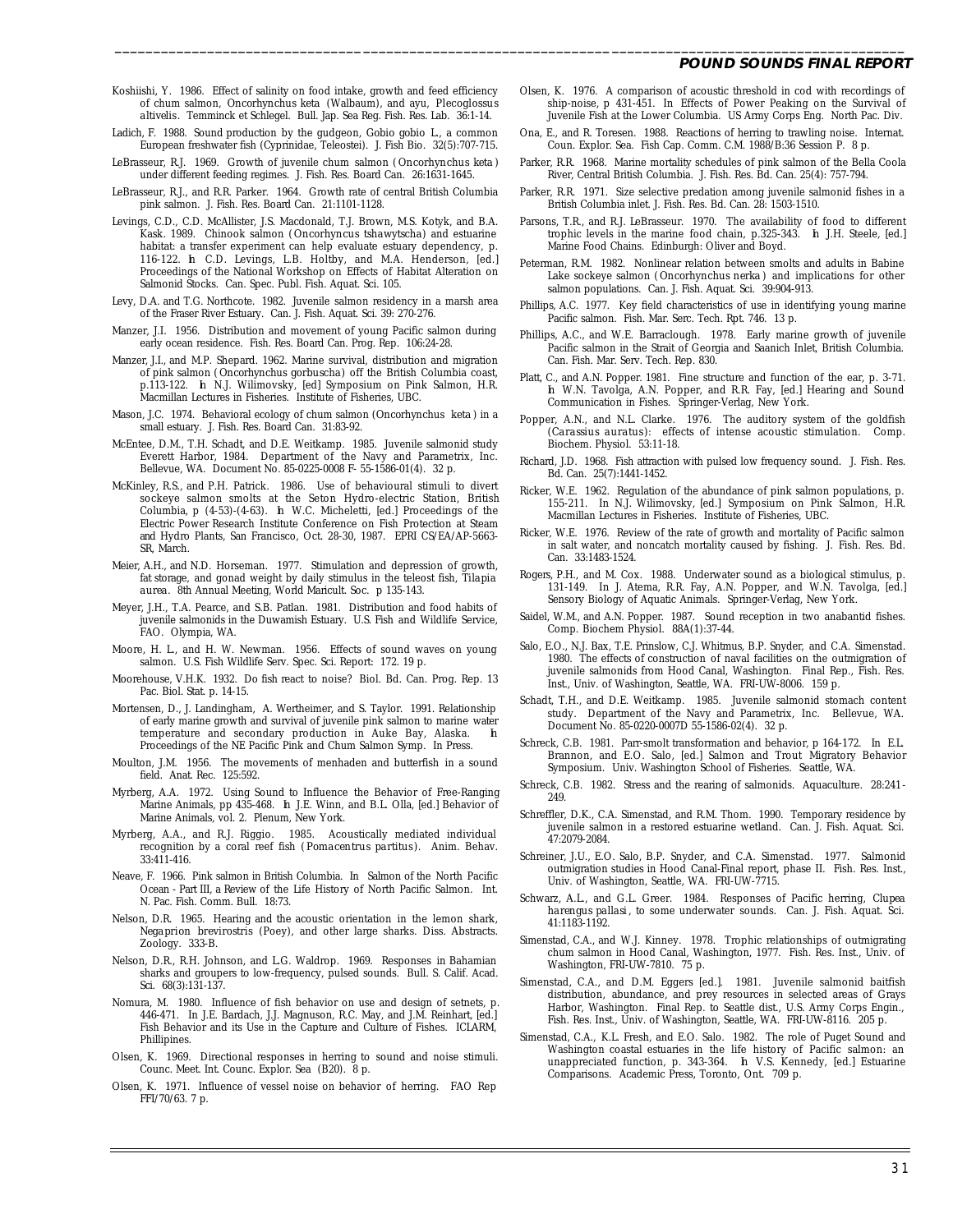- Stober, Q.T. 1969. Underwater noise spectra, fish sounds and response to low frequencies of cutthroat trout ( *Salmo clarki*) with reference to orientation and homing in Yellowstone Lake. Trans. Am. Fish. Soc. 4:652-663
- Sturdevant, M., A. Celewycz, M. Pritchett, and A. Wertheimer. 1991. Distribution, size and feeding habits of juvenile pink salmon in nearshore habitats of northwestern Prince William Sound. *In* Proceedings of the NE Pacific Pink and Chum Salmon Symp. In Press.
- Tavolga, W.N. 1980. Hearing and sound production in fishes in relation to fisheries management, p. 102-123. *In* J.E. Bardach, J.J. Magnuson, R.C. May, and J.M. Reinhart, [ed.] Fish Behavior and It's Use in the Capture and Culture of Fishes. ICLARM, Philippines.
- Tavolga, W.N., and J. Wodinsky. 1963. Auditory capacities in fish. Pure tone thresholds in nine species of marine teleosts. Bull. Am. Museum Nat. Hist. 126:177-239.
- Thomas, R.E., J.A. Gharrett, M.G. Carls, S.D. Rice, A. Moles, and S. Korn. 1986. Effects of fluctuating temperature on mortality, stress, and energy reserves of juvenile coho salmon. Trans. Am. Fish. Soc. 115:52-59.
- Tyler, R.W. 1963. Distribution and migration of young salmon in Everett Harbor, 1962. Final Report, Contract-Everett Bay Studies, Univ. of Washington Fisheries Research Institute, UW-FRI Report.
- VanDerwalker, J.G. 1967. Response of salmonids to low frequency sound, p. 45- 58. *In* W.N. Tavolga, [ed.] Marine Bio-acoustics, Vol. II. Pergamon Press, Oxford.
- Volk, E.C., R.C. Wissmar, C.A. Simenstad, and D.M. Eggers. 1984. Relationship between otolith microstructure and the growth of juvenile chum salmon (*Oncorhynchus keta*) under different prey rations. Can. J. Fish. Aquat. Sci. 41:126-133.
- Wardle, C.S. 1983. Fish reactions to Towed fishing gears, p.167-195. *In* A. Macdonald, and I.G. Priede, [ed.] Experimental Biology at Sea. Academic Press, New York.
- Weissert, R., and C. von Campenhausen. 1981. Discrimination between stationary objects by the blind cave fish *Anopichthys jordani* (Characidae). J. Comp. Physiol. 143:375-381.
- Weitkamp, D.E., and T.H. Schadt. 1982. 1980 Juvenile salmonid study, Port of Seattle, Washington. Report to Port of Seattle, Seattle, WA. Prepared by Parametrix Inc., Bellevue, WA.
- Wisby, W.J., J.D. Richard, D.R. Nelson, and S.H. Gruber. 1964. Sound perception in elasmobranchs, p. 255-268. *In* W.N. Tavolga, [ed.] Marine Bio-acoustics. Pergamon Press, New York.
- Wood, C.C. 1987a. Predation of juvenile Pacific salmon by the common merganser (*Mergus merganser*) on eastern Vancouver Island I: Predation during the seaward migration. Can. J. Fish. Aquat. Sci. 44:941-949.
- Wood, C.C. 1987b. Predation of juvenile Pacific salmon by the common merganser (*Mergus merganser*) on eastern Vancouver Island II: Predation of stream-resident juvenile salmon by merganser broods. Can. J. Fish. Aquat. Sci. 44: 950-959.

# **GLOSSARY**

- dB: Decibel. The unit of sound measurement defined as 20 times the log of the product of the sound pressure being measured times the inverse of the reference pressure.
- SPL: Sound pressure level.
- TL: Total length of a fish, defined by the distance from the tip of the snout to the trailing edge of the caudal fin.
- FL: Fork length of a fish, defined by the distance from the tip of the snout to the fork of the caudal fin.
- WDF: Washington Department of Fisheries
- Acoustico-lateralis system: The lateral line system and inner ear of fishes.
- Cochlea: A small, spiral shaped, bony tube found within each of the paired inner ears of terrestrial vertebrates where the sensory hair cells are located.

Emergence: The time in a Pacific salmon's life history when juveniles emerge from the gravel after yolk sac absorption.

\_\_\_\_\_\_\_\_\_\_\_\_\_\_\_\_\_\_\_\_\_\_\_\_\_\_\_\_\_\_\_\_\_\_\_\_\_\_\_\_\_\_\_\_\_\_\_\_\_\_\_\_\_\_\_\_\_\_\_\_\_\_\_\_\_\_\_\_\_\_\_\_\_\_\_\_\_\_\_\_\_\_\_\_\_\_\_\_\_\_\_\_\_\_\_\_\_\_\_\_\_\_

- Epibenthic invertebrates: Invertebrates that inhabit the surface of submerged substrates in an estuary.
- Habituation: A type of learning in organisms whereby repeated exposure to a given stimulus yields decreased behavioral response over time.
- Nauplii: Lifestage in many groups of larval *Crustacea*, characterized by 3 pairs of appendages and a single median eye.
- Nearshore zone: Oceanographic term describing the area between the shore and the surf zone.
- Neritic zone: Oceanographic term describing the zone extending from low tide level to a depth of about 183 m.
- Particle displacement: The component of sound that is the to-and-fro movement (on the order of nanometers) of water molecules, and is a vector quantity.
- Pelagic invertebrates: Invertebrates that are freeswimming and inhabit open waters of the estuary.
- Sound pressure: The component of sound that is the oscillatory change in pressure above and below hydrostatic pressure, and is a scalar quantity acting in all directions.
- Startle response: A reflex response of organisms to a stimulus in which the organism darts suddenly and for short duration in order to escape the stimuli.
- Sublittoral zone: Oceanographic term describing the zone extending from low tide level to a depth of about 21 m.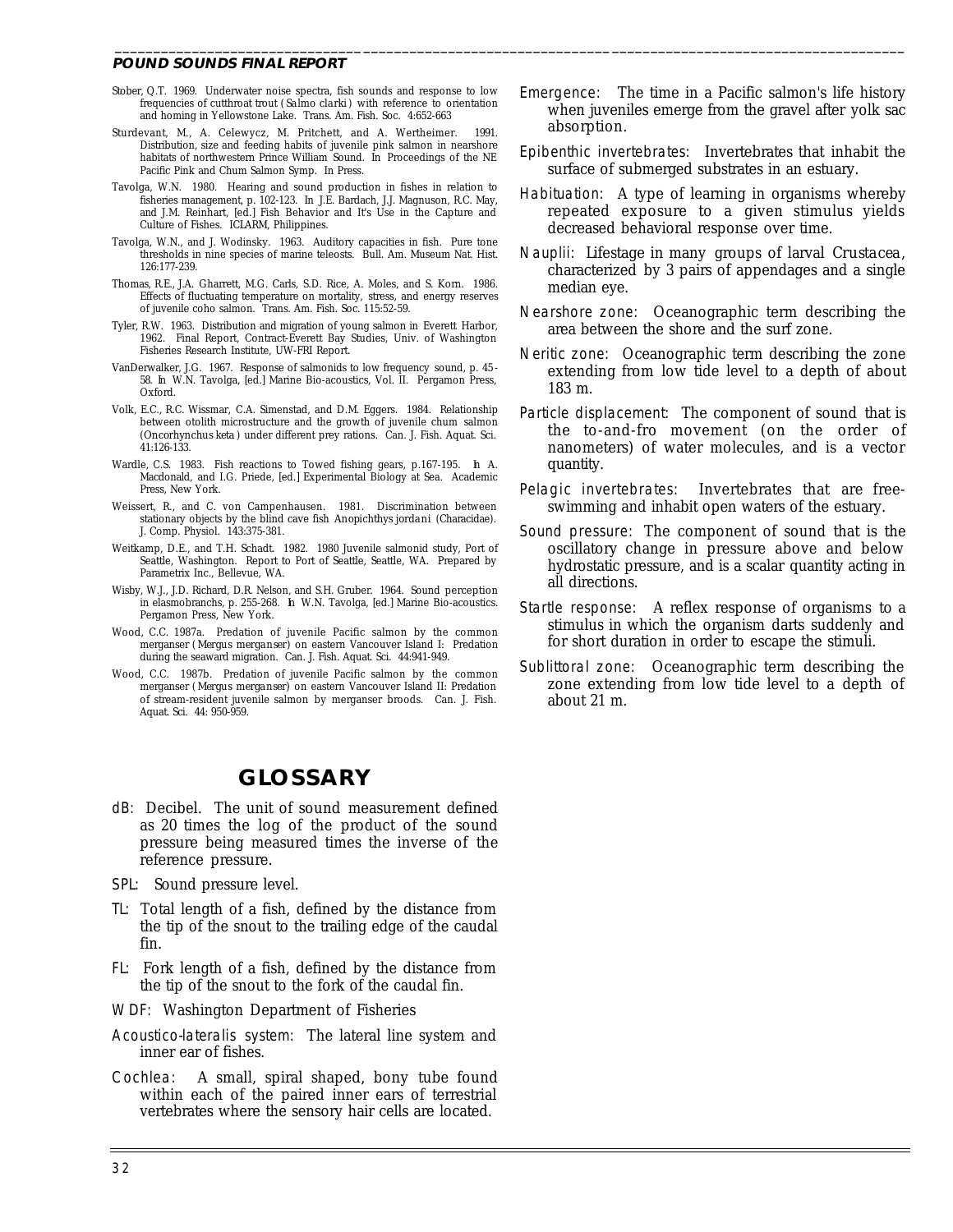# **APPENDIX 1A: SHORELINE RAW DATA**

\_\_\_\_\_\_\_\_\_\_\_\_\_\_\_\_\_\_\_\_\_\_\_\_\_\_\_\_\_\_\_\_\_\_\_\_\_\_\_\_\_\_\_\_\_\_\_\_\_\_\_\_\_\_\_\_\_\_\_\_\_\_\_\_\_\_\_\_\_\_\_\_\_\_\_\_\_\_\_\_\_\_\_\_\_\_\_\_\_\_\_\_\_\_\_\_\_\_\_\_\_\_

J.D. Julian date ............... ID .................. Observer: BF=Blake Feist, LS=Liam Stacey, LC=Lori Christensen, KK=Kevin Kumagai Round ............ Yes is a complete round about the whole mole and the 14 zones, no is not a complete round Start .................Time when observation of a given school was initiated Stop .................Time when observation of a given school was terminated AM/PM ..........Time, classified as before or after 1300 hrs. T.Stg ................Tide stage classification as ebb or flood Tide Tide elevation (m) .............. Wave ........... Estimated wave height (m) Wd................ Estimated wind velocity (km/h) —> ................ Estimated wind direction (north, east, west, or south) Rain ............... Yes or no Air ................ Ambient air temperature (°C) Clds ..............Estimated cloud cover (%) Clds 2 ........... Estimated cloud cover as > or < 50% DB State ......... All is pile driving, none is total shutdown (non-pile driving days), standby is operational but not driving at the moment 60 State ........ All is pile driving, none is total shutdown (non-pile driving days), standby is operational but not driving at the moment Drive ............. Yes is pile driving day, no is non-pile driving day DB Pile.......... Estimated school distance from DB pile being driven 60 Pile .......... Estimated school distance from 60 pile being driven DB Sh ........... Distance that DB Pacific rig was from shore 60 Sh............ Distance that The 60 rig was from shore DB-Z .............. Which of the 14 zones the DB Pacific rig was in  $60-Z$  ................ Which of the 14 zones The 60 rig was in Obs' ............. Amount of time spent observing school (minutes) #'s................ Estimated size of school (10's, 100's, or 1,000's) Actual ........... Estimated actual number of fish in school Zone ............. Which of the 14 zones the school was sighted in Area ..............Cons=construction side (noisy) of mole, cove=cove side (quiet) of mole Depth ............. Estimated depth of water school was observed in (m) Shore .............Estimated distance from shore school was observed in (m) Behav ........... Fish school behavior where Pa mill=passive mill, Act mill=active mill and Polar=polarized Behav Dir ....... Direction of movement (if any) of school (north, south, east, west. or stationary) Behav Dir 2 .... Direction of movement (if any) of school (east, west. or unknown/stationary)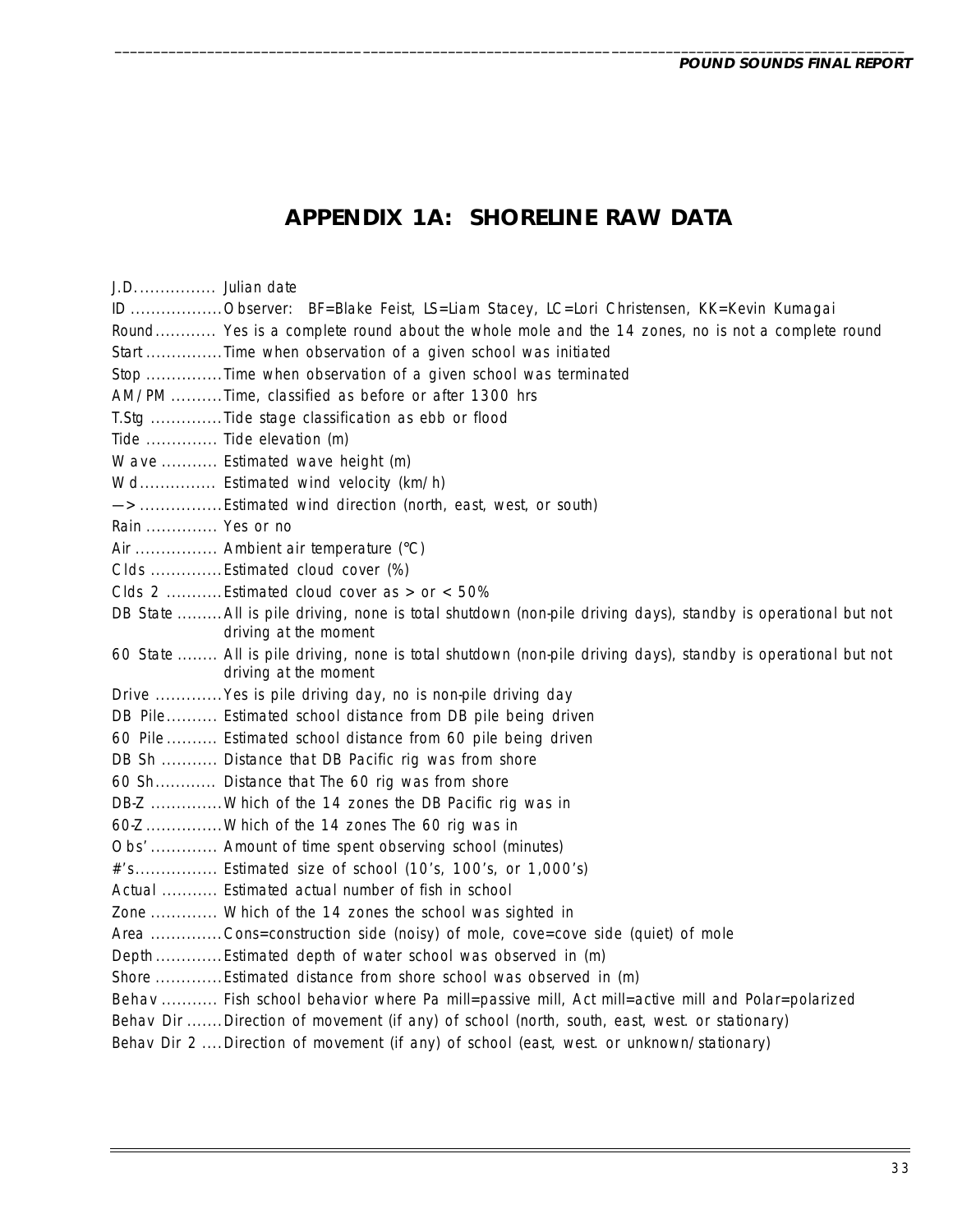| East         | East                   | Polar                               | $1600$      | $0.31\,$    | Cons | A.            | $\frac{200}{200}$       |                  |   |                |                    |    |                    | 의   | None    |         | %65              | ē                |    | East               |                      |           | Flood         | <b>Before</b><br>1300                         | $\frac{101}{2}$  | $\overline{001}$  | χes | Ř | 9  |
|--------------|------------------------|-------------------------------------|-------------|-------------|------|---------------|-------------------------|------------------|---|----------------|--------------------|----|--------------------|-----|---------|---------|------------------|------------------|----|--------------------|----------------------|-----------|---------------|-----------------------------------------------|------------------|-------------------|-----|---|----|
| Unknown/stat | Unknown/stat           | Pa mill                             | 160         | 0.31        | Cons | ∸             | $\overline{a}$          |                  |   | ଃ∣ଞ            | $rac{240}{240}$    |    |                    | Ιš  | None    | None    | %05 <            | ē                |    | 13RF               |                      |           | <b>Flood</b>  | Before<br>1300                                | 103              | $\overline{102}$  | es, | Ř | S  |
| West         | $\mathbb{W}\text{est}$ | Act $\frac{\text{min}}{\text{Pam}}$ | 1.52        | 1.52        | Cove | $\circ$       | $\frac{250}{20}$        |                  |   | 8              | 240                |    |                    | 공   | None    | None    | %05 <            | ē                |    | នឌ                 |                      |           | <b>Flood</b>  | Betore<br>1300                                |                  | 945               | λës | 頁 | 3  |
| East         | East                   |                                     | 160         | 10'0        | Cove | 12            | 250                     |                  |   | 8              | 240                |    |                    | 공   | None    |         | %05 <            | $\overline{8}$   |    | <b>East</b><br>χes |                      |           | Flood         | Betore<br>1300                                | ioi              | ior               | χes | 頁 | 3  |
| East         | East                   | Polar                               | 1.52        | 19'0        | Cove | $\infty$      | $\overline{\mathsf{S}}$ |                  |   | 18             | 340                |    |                    | 공   | None    | None    | %05 <            | ē                |    | East               |                      |           | <b>Flood</b>  | <b>Before</b><br>1300                         | 103              | 1035              | es, | 頁 |    |
| Unknown/stat | Unknown/stat           | $\mathbf{P} \mathbf{a}$ mill        | 2.44        | 1.83        | Cove | $\circ$       | $\bullet$               |                  |   | $\otimes$      | 340                |    |                    | š   | None    | None    | %05<             | ē                |    | äst                |                      | $\bullet$ | Flood         | <b>Before</b><br><b>1300</b>                  |                  | 8#6               | 공   | 景 |    |
| Unknown/stat | Unknown/stat           |                                     | 2.13        | $\bullet$   | Cove | π             | $\bar{\mathbb{S}}$      |                  |   | $\circledcirc$ | 240                |    |                    | ČS  | Standby | ≧       |                  |                  |    |                    |                      | 235       | 臣             | <b>Before</b><br>1300                         | 1025             | 1024              | š   | 景 | 80 |
| Unknown/stat | Unknown/stat           | $\bullet$                           | 2.44        | $\bullet$   | Cove | $\circ$       | $\bullet$               |                  |   | $^{\circ}$     | 240                |    |                    | χes | Standby | ≧       | ٠                |                  | F  |                    |                      | 2.32      | 蛋             | Before 1300                                   | 1029             | 1028              | š   | 岊 | 80 |
| Unknown/stat | Unknown/stat           | Pa mill                             | 4.57        | 2.44        | Cove | Ħ             | $\bullet$               |                  |   |                | $\bullet$          |    |                    | ζës | Standby | Standby | &805             |                  | š  |                    |                      | 030       | 臣             | <b>After</b><br>1300                          | 15021            | 1500              | λës | 岊 |    |
| Unknown/stat | Unknown/stat           | Pa mill                             | 4.57        | 3.OS        | Cove | $\circ$       | $\bullet$               | ىن               |   | $\bullet$      | $\bullet$          |    |                    | χes | Standby | Standby | 80%              |                  | š  |                    |                      | 0.24      | 턯             | <b>After</b><br>1300                          | 1518             | <b>SIG</b>        | çs  | 몊 |    |
| Unknown/stat | Unknown/stat           | Pa mill                             | 2.13        | 25          | Cove | $\circ$       | $\bullet$               |                  |   | €              | 220                |    |                    | Š   | None    | None    | %05 <            | S                | Z  |                    | 000                  |           | 军             | Before<br>1300                                | 95               | 56                | 공   | 岊 |    |
| East         | East                   | Act mill                            | 1.52        | $\bullet$   | Cove | $\circ$       | $\bullet$               |                  |   | €              | 220                |    |                    | š   | None    | None    | $% 0<$           | $\overline{\Xi}$ | F  | West               | $0.00$               |           | 军             | <b>Before</b><br>1300                         | <b>1302</b>      | <b>1258</b>       | çs  | 岊 |    |
| Unknown/stat | Unknown/stat           | Pa mill                             | 3.OS        | 1.52        | Cove | $\circ$       | 00001                   |                  |   | き              | 220                |    |                    | 공   | None    | None    | %05 <            | ē                | Z  | West               | 0.00                 |           | 军             | Before 1300                                   | ΙHЭ              | $\overline{142}$  | ζes | 呂 |    |
| Unknown/stat | Unknown/stat           | Pa mill                             | 3.66        | $\bullet$   | Cons | 2             | 10001                   | ىت               |   | €              | 220                |    |                    | F   | None    | None    | %05 <            | $\bar{\rm s}$    | 중  | West               | 000                  |           | 뿡             | Before 1300                                   | 1233             | 1232              | ζes | 먺 |    |
| West         | North                  | Act mill                            | <b>D.61</b> | 0.31        | Cove | $\frac{1}{4}$ | 200                     | 5                |   | €              | 220                |    |                    | 중   | None    | None    | $\$0\frac{2}{5}$ | ē                |    | West               | $\frac{0.00}{2}$     |           | 턯             | Before 1300                                   | 1203             | 153               | çs  | 岊 |    |
| East         | East                   | Act mill                            | 1.22        | 0.31        | Cove | ನ             | $\bullet$               |                  |   | ざ              | 220                |    |                    | F   | None    | None    | %05 <            | ē                |    | West               | $\frac{0.00}{2}$     |           | 턯             | Before<br>1300                                | LI52             | 651               | ίes | 먺 |    |
| Unknown/stat | Unknown/stat           | Pa mill                             | 1.22        | 0.31        | Cons | J             | 0007                    |                  |   | ざ              | 52                 |    |                    | 공   | None    | None    | \$05<            | ē                |    | West               | 0.00                 |           | 罗             | Before<br>1300                                | 1246             | 1243              | (es | 먺 |    |
| East         | East                   | Act mill                            | 1.83        | 160         | Cove | $\circ$       | $\bullet$               |                  |   | €              | 220                |    |                    | Υes | Standby | Standby | %05<             | ž                |    |                    | 0.00                 | 44        | Flood         | <b>After</b><br>1300                          | <b>522</b>       | 1519              | 종   | 몊 |    |
| East         | East                   | Polar                               | 0.31        | 0.31        | Cove | 14            | ٠                       |                  |   | €              | T                  |    |                    | çs  | Standby | ≧       | %05 <            | ర                |    |                    | 000                  | ä         | Hood          | <b>After</b><br>1300                          | 1512             | <b>1508</b>       | 중   | 岊 |    |
| East         | East                   | Act mill                            | 1600        | 0.31        | Cove | $\frac{1}{2}$ | $\bullet$               |                  |   | ₿              | $\overline{520}$   |    |                    | χes | Standby | Standby | %05<             |                  |    |                    | $\frac{1}{2}$        | Ξ3        | Flood         | After<br>1300                                 | IŚU              | 1516              | 중   | 묚 |    |
| Unknown/stat | Unknown/stat           | Pa mill                             | 1.83        | 1.22        | Cove | $\frac{1}{4}$ | $\bullet$               | Ξ<br>ىر          |   | 8              | 22                 |    |                    | çs  | Standby | Standby | \$0%<            | ē                | çs |                    | 000                  | 0.85      | Flood         | <b>After</b><br>1300                          | 1436             | $\frac{1}{2}$     | 공   | 몊 |    |
| Unknown/stat | Unknown/stat           | Pa mill                             | 2.13        | 1.52        | Cove | 보             | 200                     |                  |   | ₿              | T                  |    |                    | ίes | Standby | ≧       | $\$0\frac{2}{5}$ | క                | Z  |                    | $\approx 0$          | 0.76      | Flood         | <b>After</b><br><b>1300</b>                   | 1453             | $\frac{1}{20}$    | F   | 몊 |    |
| East         | South                  | Polar                               | 1.83        | <b>D.61</b> | Cove | Ħ             | $\bullet$               |                  |   | €              | 220                |    |                    | Yes | ≧       |         | %05<             | క                |    |                    | $\frac{0.00}{\pi}$   |           | Flood         | <b>After</b><br>1300                          | 502              | 1456              | š   | 岊 |    |
| Unknown/stat | Unknown/stat           | Pa mill                             | 3.05        | 0.31        | Cons | $\circ$       | $\bullet$               |                  |   | €              | $\approx$          |    |                    | Υes | Standby | Standby |                  |                  | š  |                    | 000                  | 0.15      | 쭏             | Before<br>1300                                | 1220             | 1219              | F   | 岊 |    |
| Unknown/stat | Unknown/stat           | Pa mill                             | $\bullet$   | $\bullet$   | Cove | $\circ$       | $\bullet$               | $\sim$           |   | €              | 200                |    |                    | Yes | Standby | Standby |                  |                  | 중  |                    | $\frac{0.00}{\pi}$   | 0.15      | <b>Flood</b>  | Before<br>1300                                | 1233             | $\frac{232}{2}$   | 종   | 岊 |    |
| West         | West                   | Act mill                            | 3.05        | 160         | Cove | $\circ$       | $\bullet$               | Ĉ                |   | お              | 200                |    |                    | Yes | Standby | Standby | %05 <            | š                | δ  |                    | 000                  | 60.0      | Hood          | After<br>1300                                 | 1524             | 1523              | š   | 岊 |    |
| Unknown/stat | Unknown/stat           | Pa mill                             | 160         | 160         | Cove | $\circ$       | 0009                    | ىر               |   | $^{\circ}$     | $\overline{8}$     |    |                    | Уes | ≧       | ≧       | \$05             |                  | š  |                    | 000                  | 2.65      | 臣             | <b>After</b><br>1300                          | 1531             | 1530              | F   | 岊 |    |
| East         | East                   | Act mill                            | 3.66        | $\bullet$   | Cons | Ĵ             | $\bullet$               |                  |   | 20             | $\overline{8}$     |    | $\bullet$          | š   | None    | None    | $\bullet$        |                  | š  |                    | 000                  |           | Flood         | <b>Before</b><br>1300                         | $\overline{050}$ | 1047              | š   | 岊 |    |
| East         | East                   | Polar                               | 6.10        | 3.05        | Cons |               | $\bullet$               |                  |   | ४              | $\overline{60}$    | g  | 13                 | χes | ≧       | ≧       | %05              |                  | š  |                    | $0.00$               | 2.13      | <b>Flood</b>  | Before<br>1300                                | 1054             | 1053              | š   | 岊 |    |
| West         | West                   | Act mill                            | ن<br>چ      | 160         | Cons |               | $\bullet$               | 29               |   | 20             | $\overline{5}$     | 5g | $\overline{\rm s}$ | ζes | ≧       | ≧       | \$05             |                  | š  |                    | 000                  | 2.13      | Flood         | Before 1300                                   | ZЩ               | $\frac{1043}{2}$  | š   | 呂 |    |
| Unknown/stat | Unknown/stat           | Polar                               | $\bullet$   | $\bullet$   | Cons |               | 10001                   | Ō.               |   | 72             | $\overline{\circ}$ |    |                    | χes | Standby | Standby | &805             |                  | š  |                    | 000                  | 1.98      | <b>Flood</b>  | Before 1300                                   | 1031             | $\frac{1030}{20}$ | 중   | 景 | ≆  |
| Unknown/stat | Unknown/stat           | Pa mill                             | 3.05        | 100         | Cove | 董             | $\bullet$               |                  |   |                |                    |    |                    | ζëς | Standby | Standby | %05 <            |                  |    |                    |                      | 160       | 罩             | After 1300                                    | 1430             | $\overline{1427}$ | š   | 景 |    |
| Unknown/stat | Unknown/stat           | Pa mill                             | 3.OS        | 100         | Cove | ∽             | $\bullet$               |                  |   | $\bullet$      | ٠                  |    |                    | уes | Standby | Standby | \$80%            |                  |    |                    | $\widetilde{\infty}$ | 000       | 몋             | <b>After</b><br><b>1300</b>                   | 1613             | [612              | S   | 몊 |    |
| East         | East                   | Act mill                            | 160         | 19'0        | Cove | $\circ$       | $\bullet$               |                  |   | $\bullet$      | ٠                  |    |                    | Yes | Standby | Standby | %05              |                  | F  |                    | 000                  | 0.00      | 문             | After<br>1300                                 | 1615             | 1614              | 중   | 몊 |    |
| Unknown/stat | Unknown/stat           | $\mathbf{Pa}$ mill                  | 3.05        | 160         | Cons | Ó             | $\bullet$               |                  |   | $\bullet$      |                    |    |                    | χes | Standby | Standby | \$80%            |                  | 3  |                    | 000                  | -0.12     |               | <b>After</b><br>1300                          | 1622             | $\overline{020}$  | š   | 묚 |    |
| East         | East                   | Polar                               | 2.44        | <b>D.61</b> | Cons |               | 200                     |                  |   | $\bullet$      |                    |    |                    | çs  | Standby | Standby | \$80%            | 5                |    |                    | 000                  | $-0.12$   | 물             | After<br><b>1300</b>                          | 1624             | 1623              | 중   | 岊 |    |
| East         | East                   | Polar                               | 2.44        | <b>D.61</b> | Cons |               | 200                     |                  |   | $\bullet$      |                    |    |                    | çs  | Standby | Standby | &805             | ਫ                |    |                    | $\frac{0.00}{2}$     | $-0.12$   | 뿡             | $\operatorname{\mathsf{M}\acute{e}t}$<br>1300 | 1624             | $\overline{1623}$ | š   | 景 |    |
| Unknown/stat | Unknown/stat           | Act mill                            | 010         | 1.52        | Cons |               | $\bullet$               |                  |   | $\bullet$      |                    |    |                    | çs  | Standby | Standby | \$05             | 5                | Z  |                    | 000                  | 4.15      | 罗             | <b>After</b><br><b>1300</b>                   | 1630             | 1628              | š   | 呂 |    |
| Unknown/stat | Unknown/stat           | Pa mill                             | 3.05        | 2.44        | Cove | ᆍ             | $\bullet$               |                  |   | ٠              |                    |    |                    | çs  | Standby | Standby | &805             |                  |    |                    | $\approx 0$          | $-0.18$   | 품             | After<br><b>1300</b>                          | 1634             | $\overline{1632}$ | š   | 먺 |    |
| East         | South                  | Polar                               | 1.52        | 160         | Cove | 8             | $\bullet$               |                  |   |                |                    |    |                    | 공   | None    | None    | %05              | ਠੇ               |    |                    | 0.00                 |           | <b>bool</b> : | <b>After</b><br>1300                          | $\overline{181}$ | 9081              | 공   | 岊 |    |
| Unknown/stat | Unknown/stat           | Pa mill                             | 7.62        | 6.10        | Cove | $\circ$       | $\bullet$               | Ö                |   | $\bullet$      |                    |    |                    | 중   | None    | None    | 80%              | お                | 중  |                    | 000                  |           | Flood         | <b>After</b><br>1300                          | 1758             | $\overline{172}$  | š   | 묚 |    |
| East         | South                  | Polar                               | 1.52        | 1.83        | Cove | $\infty$      | $\bullet$               |                  |   | $\bullet$      |                    |    |                    | 공   | None    | None    | 80%              | さ                | Z  |                    | $\frac{0}{2}$        |           | <b>Flood</b>  | <b>Atter</b><br><b>1300</b>                   | 1804             | <b>1802</b>       | 종   | 묚 |    |
| Unknown/stat | Unknown/stat           | Pa mill                             | 7.62        | 6.10        | Cove | $\circ$       | $\bullet$               | O                |   | $\bullet$      |                    |    |                    | 공   | None    | None    | $^{805}$         | 40               |    |                    | $\frac{1}{2}$        |           | Flood         | <b>After</b><br>1300                          | 178              | $\mathbb{Z}_2$    | 중   | 몊 |    |
| Unknown/stat | Unknown/stat           | Pa mill                             | 3.05        | 1.22        | Cons | $\circ$       | $\bullet$               | J<br>ىن          |   | $\bullet$      |                    |    |                    | 공   | None    | None    | $^{805}$         | 4                | Z  |                    | $\frac{1}{2}$        |           | Flood         | After $1300$                                  | 0781             | 1812              | 공   | 兕 |    |
| Unknown/stat | Unknown/stat           | Pa mill                             | 010         | 4.57        | Cove | $\circ$       | ٠                       | $\Xi$            |   | ٠              |                    |    |                    | 공   | None    | None    | \$05<            | ē                |    |                    | $\frac{1}{2}$        |           | 罗             | Before<br>1300                                | $\overline{5}$   | $\overline{050}$  | Z   | 묚 |    |
| Unknown/stat | Unknown/stat           | Act mill                            | 3.66        | 160         | Cons |               | $\bullet$               |                  |   |                |                    |    |                    | š   | None    | None    | %05<             | $\overline{8}$   | శ  |                    | $\overline{0}0$      |           | 蛋             | Before<br>1300                                |                  | LI12              | š   | 묚 |    |
| East         | <b>East</b>            | Polar                               | 4.57        | 4.57        | Cove |               |                         |                  |   |                |                    |    |                    | š   | None    | None    | %05 <            | ē                |    |                    | $\frac{0}{2}$        |           | 몋             | Before<br>1300                                | 056              | 5g                | F   | 몊 |    |
| Unknown/stat | Unknown/stat           | Pa mill                             | 6.10        | 4.57        | Cove | ७             | $\bullet$               |                  |   |                |                    |    |                    | ξ   | None    | None    | %05 <            | ē                |    |                    | $\tilde{\rm s}$      |           | 품             | detore<br>1300                                | II30             | $\overline{125}$  | ξ   | 몪 |    |
| West         | West                   | Act mill                            | 3.05        | 1.83        | Cons |               |                         |                  |   |                |                    |    |                    |     | None    |         | %05 <            | S                |    |                    | öΰ                   |           | 품             | Betore<br>1300                                | 120              | $\frac{118}{2}$   | F   | 岊 |    |
| Unknown/stat | Unknown/stat           | Pa mill                             | 010         | 4.57        | Cove | c             |                         |                  |   |                |                    |    |                    |     |         |         | ‰<br>*           | 8                |    |                    |                      |           |               | 1300                                          |                  | 125               |     | 몊 |    |
| Unknown/stat | Unknown/stat           | Pa mill                             | 6.10        | 4.57        | Cove | $\circ$       | $\bullet$               | 5                |   |                |                    |    |                    |     | None    |         | $*065$           |                  |    |                    |                      |           |               | Before<br>1300                                |                  | $\overline{0.90}$ | š   | 岊 |    |
| West         | West                   | Polar                               |             |             | Cove | 5             | ٠                       | N<br>$\sim$      |   |                |                    |    |                    |     |         |         |                  |                  |    |                    |                      |           |               | 1300                                          |                  | $\overline{5}$    |     | 몊 |    |
| Dir 2        |                        |                                     | F           | ÌШ          | шж   | Zanne,        | <b>AGAIRE</b>           | $\frac{475}{25}$ | Ę |                |                    |    |                    |     |         |         |                  |                  |    |                    |                      |           |               |                                               |                  |                   |     |   |    |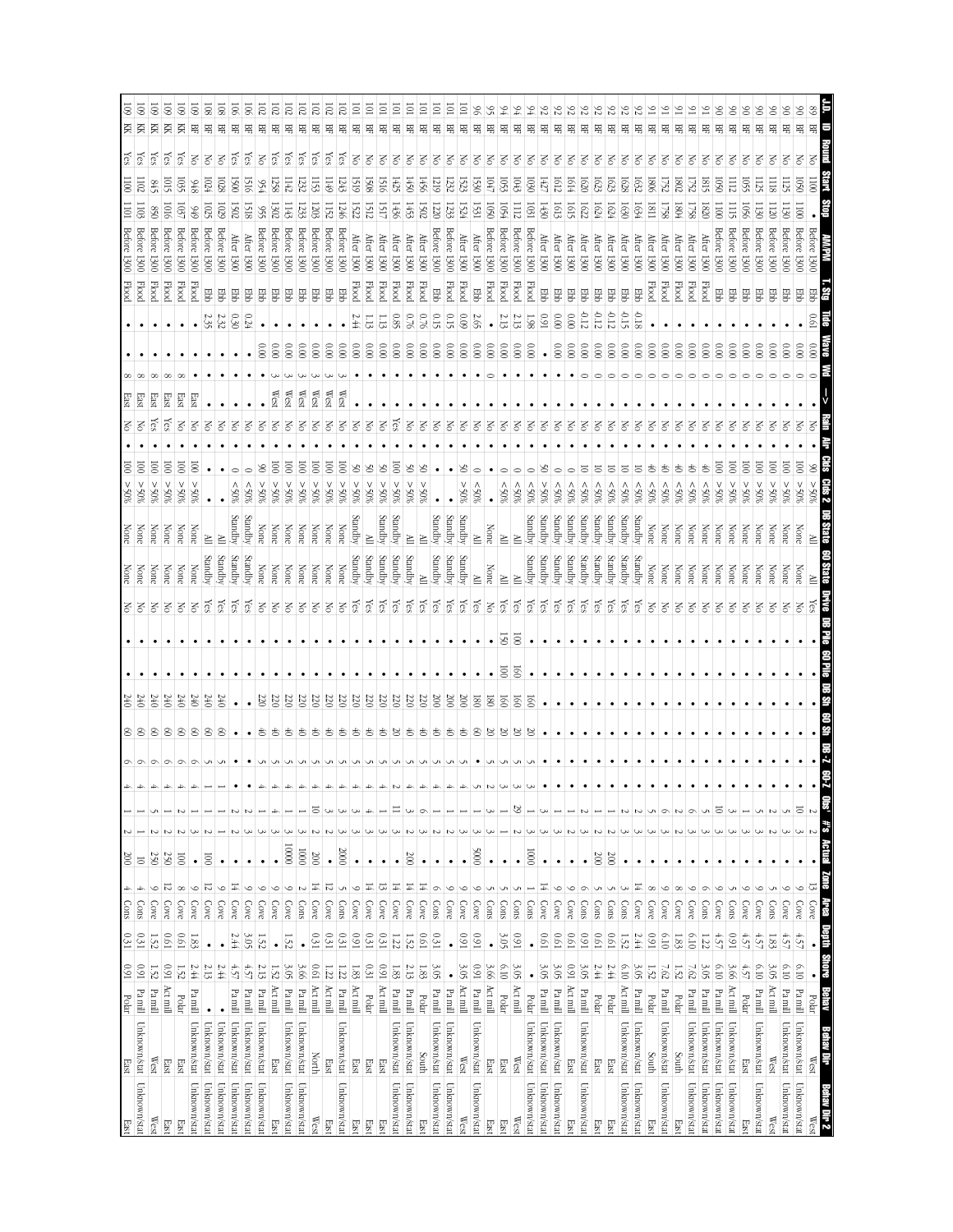| $\mathbb{W}\text{est}$<br>East<br>West<br>East  |              |                              |                         |                         |                                                   |                         |                 |                |           |                                   |   |                      |        |                    |      |         |                  |                         |     |              |                            |       |                 | <b>After</b>                          |                            |                          |            |                         |  |
|-------------------------------------------------|--------------|------------------------------|-------------------------|-------------------------|---------------------------------------------------|-------------------------|-----------------|----------------|-----------|-----------------------------------|---|----------------------|--------|--------------------|------|---------|------------------|-------------------------|-----|--------------|----------------------------|-------|-----------------|---------------------------------------|----------------------------|--------------------------|------------|-------------------------|--|
|                                                 |              | Act mill                     | $\bullet$               | 160                     | $\circ$<br>ĉ<br>Cove<br>Cons                      | $\bullet$               |                 |                | ଆ         | 280                               |   |                      | š      | Standby            |      |         | %65              | S                       |     | West         |                            |       | Flood           | 1300                                  | $\frac{6}{1}$              | $\frac{1}{448}$          | χes        |                         |  |
| $\mathbb{W}\text{est}$<br>West                  |              | Act mill<br>Act mill         | [0.61]                  | <b>D.61</b>             | 5<br>Cove                                         | $\bullet$               |                 | 4              |           | 280<br>$\tilde{8}$<br>S           |   |                      | 공<br>공 | Standby<br>Standby |      |         | %05 <<br>%05<    | ē<br>ē                  |     | West<br>West |                            |       | Flood<br>Flood  | After<br>After<br><b>1300</b><br>1300 | 1509<br>1330               | $\overline{328}$<br>Š05  | çs<br>es,  | ᠳ                       |  |
| Unknown/stat                                    | Unknown/stat | Act mill                     | 3.05<br>$\bullet$       | 1.52                    | Cove                                              | $\bullet$<br>$\bullet$  |                 | Ξ              |           | $\frac{8}{6}$<br>8                |   |                      |        | Standby            |      |         | %05 <            | ē                       |     | West         |                            |       | PB <sub>D</sub> | 1300                                  | 1230<br>Betore             | 6171                     | çs         | 5                       |  |
| West<br>West                                    |              | Polar                        | 0.61                    | 4.57<br>0.31            | $\circ$<br>Cons                                   | $\bullet$               |                 |                |           | $\approx$<br>S                    |   |                      | š      | Standby            |      |         | %05<             | ē                       |     | Wesl         |                            |       | <b>Flood</b>    | After<br>1300                         | 1343                       | 1340                     | (es        | ವ                       |  |
| Unknown/stat                                    | Unknown/stat | $\mathbf{P} \mathbf{a}$ mill | 3.05                    | 457                     | Cons                                              | $\bullet$               |                 |                |           | $\frac{8}{2}$<br>S                |   |                      | 공      | Standby            |      |         | %05<             | ē                       |     | West         |                            |       | Flood           | <b>After</b><br>1300                  | 1616                       | l615                     | çs         | 57                      |  |
| Unknown/stat                                    | Unknown/stat | $\mathbf{P} \mathbf{a}$ mill |                         | 3.96                    | $\circ$<br>Cons                                   | $\bullet$               |                 |                |           | $\approx$<br>S                    |   |                      | 중      | Standby            |      |         | $\$005$ <        | $\overline{\mathsf{S}}$ |     | West         |                            |       | <b>Flood</b>    | <b>After</b><br><b>1300</b>           |                            | 1610<br>1613             | (es        | 5                       |  |
| Unknown/stat                                    | Unknown/stat | Act mill                     |                         | $\bullet$               | $\infty$<br>Cove                                  | $\bullet$               |                 |                |           | 280<br>S                          |   |                      | 공      | Standby            |      |         | %05 <            | $\overline{\Xi}$        |     | West         |                            |       | <b>Flood</b>    | <b>After</b><br><b>1300</b>           |                            | 503<br>1504              | es,        | 57                      |  |
| Unknown/stat                                    | Unknown/stat | Act mill                     | 1.83                    | 1.52                    | ७<br>Cove                                         | $\bullet$               |                 | G              |           | 87<br>S                           |   |                      | 공      | Standby            |      |         | \$0%<            | $\overline{5}$          |     | West         |                            |       | Flood           | <b>After</b><br>1300                  | 1440                       | 1434                     | ζëς        | SI.                     |  |
| West<br>West                                    |              | Act mill                     | 1.52                    | <b>D.61</b>             | $\frac{\text{Con}}{\text{Con}}$                   | $\bullet$               |                 | Ó              |           | $\frac{8}{2}$<br>8                |   |                      | F      | Standby            | None |         | \$0%<            | ē                       |     | West         |                            |       | <b>EDD</b>      | Before 1300                           | 1209                       | 1203                     | çs         | 57                      |  |
| Unknown/stat                                    | Unknown/stat | Act mill                     | 1.83                    | 1.22                    | ى<br>Cons                                         | $\bullet$               |                 |                |           | 87<br>S                           |   |                      | 공      | Standby            |      |         | $\$0\frac{2}{5}$ | ē                       |     | West         |                            |       | <b>Flood</b>    | <b>After</b><br><b>1300</b>           | $-1000$                    | (402                     | (es        | 5                       |  |
| Unknown/stat                                    | Unknown/stat | Act mill                     | 3.05                    | 3.05                    | $\circ$<br>Cons                                   | $\bullet$               |                 |                |           | 87<br>S                           |   |                      | 공      | Standby            |      |         | %05 <            | ē                       |     | West         |                            |       | Flood           | <b>After</b><br>1300                  | 1322                       | 1319                     | (es        | 5                       |  |
| West<br>West                                    |              | Polar                        | $\bullet$               | $\bullet$               | $\infty$<br>Cove                                  | $\bullet$               |                 |                |           | 280<br>S                          |   |                      | 중      | Standby            |      |         | %05 <            | $\overline{5}$          |     | West         |                            |       | <b>Flood</b>    | <b>After</b><br><b>1300</b>           | 1410                       | $\frac{1}{60}$           | ζes        | 5                       |  |
| West<br>West                                    |              | Act mill                     | 1600                    | 1.83                    | $\circ$<br>Cove                                   | $\bullet$               |                 | J              |           | $^{58}$<br>S                      |   |                      | 중      | Standby            |      |         | %05<             | $\overline{5}$          |     | West         |                            |       | <b>Flood</b>    | After<br>1300                         |                            | 1535<br>1540             | ζes        | S                       |  |
| Unknown/stat                                    | Unknown/stat | Pa mill                      | 3.OS                    | 1.52                    | $\circ$<br>Cons                                   | $\bullet$               | ى               | 22             |           | 280<br>S                          |   |                      | 중      | Standby            |      |         | %05<             | ē                       |     | West         |                            |       | <b>Flood</b>    | After<br>1300                         | 1450                       | $\frac{1428}{2}$         | (es        | ᡦ                       |  |
| West<br>West                                    |              | Act mill                     | <b>D.61</b>             | 0.31                    | N<br>Cons                                         | $\sim$                  |                 |                |           | 280<br>S                          |   |                      | 중      | Standby            |      |         | %05 <            | ē                       |     | West         |                            |       | Flood           | After<br>1300                         | 1346                       | 1345                     | es,        | 5                       |  |
| Unknown/stat                                    | Unknown/stat | $\mathbf{P} \mathbf{a}$ mill | 3.05                    | $1.83\,$                | ⊝<br>Cons                                         | $\bullet$               |                 | $^{\circ}$     |           | 280<br>8                          |   |                      | 공      | None               |      |         | %05 <            | ē                       |     | West         | $\frac{0.00}{\pi}$         |       | <b>Flood</b>    | <b>After</b><br><b>1300</b>           |                            | 1525                     | 중<br>ГŠ17  | 묚                       |  |
| Unknown/stat                                    | Unknown/stat | $\rm Pa\,m\rm{ll}$           | 3.05                    | 3.05                    | $\circ$<br>Cove                                   | $\bullet$               |                 |                |           | 280<br>8                          |   |                      | 중      | None               | None |         | %05<             | ē                       |     | West         | 000                        |       | <b>Flood</b>    | After<br>1300                         | 1528                       | 1527                     | 중          | 묚                       |  |
| East<br>East                                    |              | Polar                        | 1.52                    | $\bullet$               | ىپ<br>Cons                                        | $\bullet$               |                 |                |           |                                   |   |                      | 공      | Standby            | None |         | $$0\%$           | $\overline{\mathsf{S}}$ |     |              | $\approx 0$                |       | <b>Flood</b>    | <b>After</b><br>0021                  | 1434                       | 433                      | çs         | 몊                       |  |
| Unknown/stat                                    | Unknown/stat | Pa mill                      | 7.62                    | $\bullet$               | $\circ$<br>Cove                                   | $\bullet$               |                 |                |           | $\bullet$                         |   |                      | 중      | Standby            |      |         | %05 <            | $\overline{\mathsf{S}}$ |     |              | $\frac{1}{2}$              |       | <b>Flood</b>    | After<br>1300                         | 1409                       | #04                      | çs         | 몊                       |  |
| Unknown/stat                                    | Unknown/stat | Pa mill                      | 7.62                    | $\bullet$               | $\overline{5}$<br>Cove                            | $\bullet$               | Ō,              |                | $\bullet$ | $\bullet$                         |   |                      | 공      | Standby            | None |         | %05 <            | $\overline{8}$          | Z   |              | $\approx 0$                |       | Flood           | <b>After</b><br>1300                  | 1357                       | 1353                     | χes        | 먺                       |  |
| Unknown/stat                                    | Unknown/stat | Pa mill                      | 3.<br>OS                |                         | $\circ$<br>Cons                                   | $\bullet$               |                 |                | ٠         | ٠                                 |   |                      | ξ      | Standby            |      |         | %05 <            | ē                       |     |              | $\frac{0.00}{2}$           |       | <b>Flood</b>    | After<br>1300                         | 1422                       | Ē                        | Čes        | 屶                       |  |
| East<br>East                                    |              | Polar                        | 3.05                    | $\bullet$               | ᆍ<br>Cove                                         | $\bullet$               |                 |                |           |                                   |   |                      | 공      | Standby            | None |         | $%05$ <          | ē                       |     |              | $\frac{0}{2}$              |       | Flood           | Atter<br>1300                         | 1349                       | 1348                     | (es        | 岊                       |  |
| West<br>West                                    |              | Pa mill                      | $2.80\,$                | ٠                       | Cons                                              | ٠                       |                 |                |           |                                   |   |                      | 공      | Standby            | None |         | %05 <            | ē                       |     |              | 000                        |       | Flood           | After<br><b>1300</b>                  |                            | $\overline{50}$<br>1431  | es,        | 岊                       |  |
| Unknown/stat                                    | Unknown/stat | Pa mill                      | 1.83                    | 1.52                    | $\infty$<br>Cove                                  | $\bullet$               | N               | 52             |           | $\frac{300}{2}$<br>8              | 3 | $\bullet$            | Çes    | Standby            |      | Standby | %65              | S                       |     |              | 80.                        | 2.59  | <b>Flood</b>    | After $1300$                          |                            | <u>1551</u><br>1600      | 중          | 5                       |  |
| East<br>East                                    |              | Act mill                     | 3.05                    | 1.22                    | Ó<br>Cons                                         | $\bullet$               |                 | $\mathbb{C}^2$ |           | $\approx$<br>$^{\circ}$           |   | $\approx$            | çs     | ≧                  | ≧    |         | %05 <            |                         |     |              | 600                        | 0.76  | Flood           | After<br><b>1300</b>                  |                            | $\overline{5}$<br>150    | F          | 5                       |  |
| Unknown/stat                                    | Unknown/stat | Pa mill                      | 1.52                    | 25                      | $\circ$<br>Cove                                   | $\bullet$               |                 | 26             |           | š<br>8                            |   |                      | çs     | Standby            |      | Standby | %05 <            | S                       |     | West         | $\frac{0.0}{2}$            | 930   | 쭏               | 1300                                  | $\overline{000}$<br>Before | 1134                     | F          | 頁                       |  |
| Unknown/stat                                    | Unknown/stat | Pa mill                      | $\bullet$               | $\bullet$               | $\circ$<br>Cove                                   | $\bullet$               |                 |                |           | $\breve{\mathbf{g}}$<br>$\otimes$ |   | $\bullet$            | çs     | Standby            |      | Standby |                  |                         |     | West         | 0.15                       | 030   | <b>Flood</b>    | 1300                                  | 1240<br><b>Before</b>      | 1238                     | çs         | 岊                       |  |
| Unknown/stat                                    | Unknown/stat | $\mathbf{P} \mathbf{a}$ mill | 3.05                    | 3.05                    | J<br>Cons                                         | $\overline{\mathrm{g}}$ |                 |                |           | š<br>S                            |   | T                    | es.    | Standby            |      |         | %05 <            | 8                       |     | West         | 0.15                       | 4.15  | Flood           | 1300                                  | 0740<br><b>Before</b>      | 1245                     | es.        | 묚                       |  |
| Unknown/stat                                    | Unknown/stat | $\mathbf{Pa}$ mill           | 1.52                    | 160                     | Cons                                              | $\bullet$               |                 |                |           | š<br>S                            |   | $\bullet$            | çs     | Standby            |      |         |                  |                         |     | West         | 0.15                       | -0.34 | Flood           | Before 1300                           | 1250                       | 647                      | (es        | 岊                       |  |
| Unknown/stat                                    | Unknown/stat | Pa mill                      | 1.83                    | 1.52                    | Cons                                              | $\bullet$               | N               |                |           | $\approx$<br>S                    |   | $\overline{\otimes}$ | уes    | Standby            |      | Standby | %05<             | g                       |     | West         | O. 15                      | 10.24 | <b>Flood</b>    | Before 1300                           | 1239                       | 1238                     | ćs         | 뫂                       |  |
| Unknown/stat                                    | Unknown/stat | Pa mill                      | 3.05                    | 3.05                    | ७<br>Cove                                         | $\bullet$               | Ō.              | 도              |           | $\frac{8}{2}$<br>8                |   |                      | ζes    | Standby            |      | Standby | %05 <            | S                       |     | West         | 0.15                       | 434   | Flood           | Before 1300                           | 1229                       | 512                      | es,        | 景                       |  |
| Unknown/stat                                    | Unknown/stat | Pa mill                      | 33                      | 3.OS                    | Ó<br>Cons                                         | $\bullet$               |                 |                |           | $\approx$<br>$\otimes$            |   |                      | ζes    | Standby            |      | Standby | \$055            | S                       |     | West         | 0.15                       | ₽\$   | Flood           | 1300                                  | 238<br><b>Before</b>       |                          | (es<br>33. | 몪                       |  |
| East<br>East                                    |              | Act mill                     | 3.05                    | 1.52                    | Ó<br>Cons                                         | $\bullet$               |                 |                |           | 280<br>$^{\circ}$                 |   |                      | 공      | None               | None |         | %05<             |                         |     | West         |                            |       | <b>Flood</b>    | <b>After</b><br>1300                  |                            | 8791<br>163 <sup>2</sup> | 공          | 頁                       |  |
| <b>East</b><br>East                             |              | Act mill                     | 457                     | 1.52                    | Cons                                              | $\bullet$               |                 |                |           | 280<br>$\otimes$                  |   |                      | š      | None               | None |         | %05 <            |                         |     | West         |                            |       | <b>Flood</b>    | After $1300$                          | 1645                       | <b>S40</b>               | 공          | 頁                       |  |
| Unknown/stat                                    | Unknown/stat | Act mill                     | 2.29                    | $\bullet$               | ىب<br>Cons                                        | $\bullet$               |                 |                | $\bullet$ |                                   |   |                      | 공      | None               | None |         | %05 <            | $\overline{\mathsf{S}}$ |     |              | 000                        |       | Ę               | Before 1300                           | 1042                       | 1040                     | (es        | 뫂                       |  |
| $\mathbb{W}\text{est}$<br>West                  |              | Act mill                     | 2.29                    | $\bullet$               | $\circ$<br>Cons                                   | $\bullet$               |                 |                | $\bullet$ |                                   |   |                      | 공      | None               | None |         | %05 <            | $\overline{\mathsf{S}}$ |     |              | 0.00                       |       | <b>Ebb</b>      | Before 1300                           | 1032                       | 1029                     | çs         | 呂                       |  |
| Unknown/stat                                    | Unknown/stat | Pa mill                      | 2.29                    | 1.83                    | J<br>$\frac{1}{2}$                                | $\bullet$               |                 |                | $\bullet$ | $\bullet$                         |   |                      | F      | None               | None |         | %05<             | $\overline{\mathsf{S}}$ | χes |              | $\widetilde{\mathrm{0}}$   |       | 턯               | 1300                                  | 1036<br><b>Before</b>      | l03                      | çs         | 몊                       |  |
| East<br>East                                    |              | Act mill                     | 2.29                    | $\bullet$               | Ò<br>Cons                                         | $\bullet$               |                 |                | $\bullet$ | ٠                                 |   |                      | 공      | None               | None |         | \$055            | ē                       |     |              | $\frac{0.00}{2}$           |       | 军               | 1300                                  | Before                     | l03<br>1034              | Čes        | 먺                       |  |
| East<br>East                                    |              | $\rm Pa\,mill$               | 2.29                    |                         | Cons                                              | $\bullet$               |                 |                |           |                                   |   |                      | 공      | None               | None |         | %05 <            | ē                       |     |              | 000                        |       | 军               | 1300                                  | Betore                     | $\overline{c}$<br>S      | cs,        | 묚                       |  |
| Unknown/stat                                    | Unknown/stat | Pa mill                      | 2.29                    |                         | Cove                                              | ٠                       |                 |                |           |                                   |   |                      | 공      | None               | None |         | %05 <            | ē                       |     |              | 000                        |       | 军               | 1300                                  | 956<br>Before              | 95                       | (es        | 묚                       |  |
| East<br>East                                    |              | Polar                        | 3.50                    | $\bullet$               | Cons                                              | $\bullet$               |                 |                |           |                                   |   |                      | 중      | None               | None |         | %05 <            | ē                       |     |              | $\overset{\circ}{\approx}$ |       | 품               | 1300                                  | 1045<br>Betore             | 1044                     | çs         | 먺                       |  |
| Unknown/stat                                    | Unknown/stat | Pa mill                      | 7.62                    |                         | Cons                                              | 10000                   |                 | 允              |           | S<br>8                            |   |                      | ନ୍ମ    | standby            | ≧    |         | $30\%$           | ē                       |     |              | 803                        | 2.44  | pool            | Atter<br>1300                         | I510                       | 1425                     | 중          | 몊                       |  |
| North<br>West                                   |              | Polar                        | 160                     | 0.31                    | 독<br>Cove                                         | R                       |                 | 5              |           | š<br>$^{\circ}$                   |   |                      | (es    | Standby            |      | Standby | %05 <            | ē                       |     |              |                            | 2.38  | <b>Flood</b>    | 1300                                  | 1230<br>Before             | 220                      | (es        | 줒                       |  |
| West<br>West                                    |              | Act mill                     | 3.05                    | 160                     | Cons                                              | 005                     |                 |                |           | TØ<br>$\otimes$                   |   | T                    | çs     | Standby            |      |         | $\$0\frac{2}{5}$ | ē                       |     |              |                            | يى    |                 | After<br><b>1300</b>                  | $\overline{310}$           | 305                      | ନ୍ମ        | 젖                       |  |
| North<br>West                                   |              | Polar                        | 3.05                    | 160                     | Cons                                              | $\frac{300}{2}$         |                 |                |           | š<br>S                            |   |                      | ଟି     | Standby            |      | Standby | %05 <            | ē                       | 중   |              |                            | 2.35  | Flood           | After<br>1300                         | 1316                       |                          | Ğ,         | 頁                       |  |
| $\mathbb{W}\text{est}$<br>West                  |              | Act mill                     | 0.61                    | 0.31                    | Cove                                              | $\frac{100}{1}$         |                 |                |           | 560<br>S                          |   |                      | çs     | Standby            |      | Standby | $\$0\frac{2}{5}$ | ē                       |     |              |                            | 232   | <b>Flood</b>    | 1300                                  | Before                     | 250<br>125.              | (es        | Ř                       |  |
| Unknown/stat                                    | Unknown/stat | Pa mill                      | 1.83                    | 160                     | Cons                                              | 600                     |                 | 5              |           | 200<br>S                          | ₿ | S                    | çs     | ≧                  |      | Standby | $^{*05}$         | ē                       |     |              |                            | 232   | PB <sub>D</sub> | <b>After</b><br><b>1300</b>           | 1345                       | $\frac{330}{20}$         | Z          | 頁                       |  |
| West<br>West                                    |              | Act mill                     | 0.31                    | 0.31                    | $\circ$<br>Cove                                   | 200                     |                 |                |           | 260<br>8                          |   |                      | (es    | Standby            |      | Standby | %05 <            | ē                       |     |              |                            | 2.29  | Flood           | 1300                                  | 1250<br>Before             | 52                       | çs         | 頁                       |  |
| West<br>West                                    |              | Pa mill                      | 160                     | 0.31                    | ∘<br>Cove                                         | 250                     |                 |                |           | Ĕ                                 |   |                      |        |                    |      |         |                  |                         |     |              |                            |       |                 |                                       |                            |                          |            |                         |  |
| East<br>East                                    |              | Polar                        | $1600$                  | 160                     | $\circ$<br>Cons                                   | $\lesssim$              |                 |                |           | き<br>8                            |   |                      |        | None               | None |         | $^{805}$         | S                       |     |              |                            |       | Flood           | 1300                                  |                            | ā                        | es.        | 頁                       |  |
| $\mathbb{W}\textup{est}$<br>Behav Dir 2<br>West | Behav Dir    | Bahav<br>Polar               | <b>STIOTE</b><br>$1600$ | <u>Depotion</u><br>0.31 | SCIUD.<br>$\frac{\text{Cons}}{\text{Cons}}$<br>R. | $\tilde{\phantom{a}}$   | Obs' #'s Actual |                | Ę<br>5    | ¥<br>340<br>S                     |   |                      |        |                    |      |         | %05<             | ē                       |     | <b>EaSt</b>  |                            |       | Flood           |                                       |                            |                          | ζes        | $\overline{\mathbb{R}}$ |  |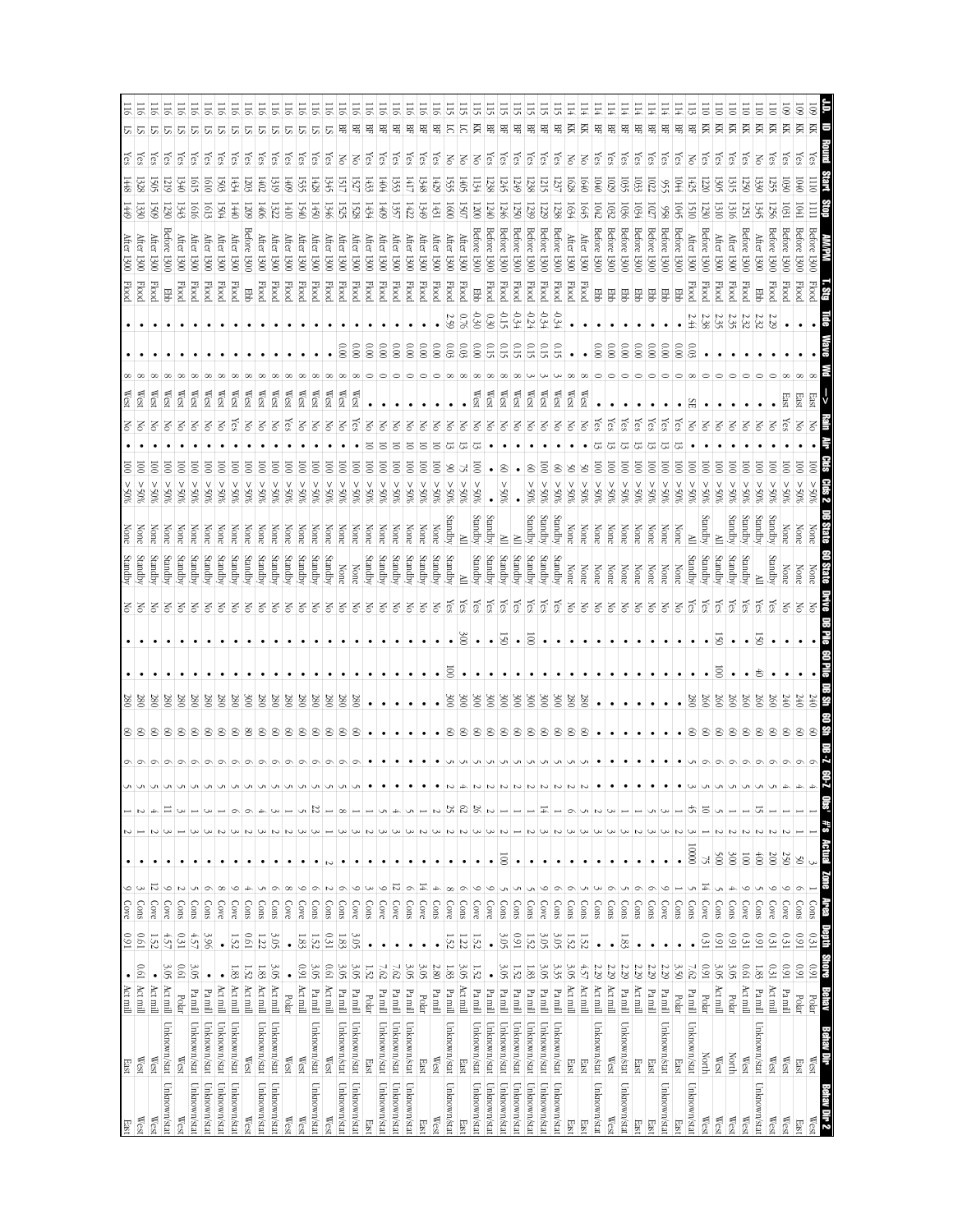| ≧<br>χes<br>χē<br>χes<br>ζë<br>ζë<br>χes<br>χes<br>čS<br>χes<br>ζës<br>čS<br>ζë<br>λë<br>χes<br>ă<br>χes<br>λë<br>χes<br>čS<br>ζë<br>χes<br>ζë<br>ξŝ<br>ξŚ<br>ζë<br>χes<br>ζës<br>χë<br>λes<br>ζëς<br>χes<br>çs<br>çs<br>çs<br>çs<br>çs<br>çs<br>Ğ<br>çs<br>çs<br>çs<br>గ్లె<br>çs<br>Ğ.<br>(es<br>(es<br>ଟି<br>200<br>$200\,$<br>$200\,$<br>$200\,$<br>$200\,$<br>200<br>$\overline{00}$<br>$\overline{6}$<br>$\overline{5}$<br>$\bullet$<br>$\bullet$<br>$\bullet$<br>$\bullet$<br>$\bullet$<br>$\bullet$<br>$\bullet$<br>$\bullet$<br>$\bullet$<br>$\bullet$<br>$\bullet$<br>$\bullet$<br>$\bullet$<br>$\bullet$<br>$\bullet$<br>SO<br>ā<br>120<br>75<br>ē<br>g<br>g<br>50<br>50<br>里<br>7<br>7<br>7<br>き<br>ട്<br>$\frac{300}{2}$<br>$\frac{1}{200}$<br>300<br>300<br>$\frac{300}{2}$<br>220<br>220<br>220<br>220<br>220<br>220<br>$\frac{300}{2}$<br>$\approx$<br>$\frac{1}{200}$<br>$\approx$<br>$\frac{1}{200}$<br>š<br>$\frac{1}{200}$<br>$\frac{300}{200}$<br>$\approx$<br>$\frac{8}{2}$<br>$\approx$<br>$\approx$<br>$\approx$<br>$\frac{8}{2}$<br>$\frac{300}{2}$<br>$\approx$<br>$\approx$<br>$\approx$<br>$\approx$<br>$\frac{300}{2}$<br>š<br>22<br>220<br>220<br>220<br>0ZZ<br>$\approx$<br>ΟZ<br>$\otimes$<br>$^{\circ}$<br>$\otimes$<br>8<br>8<br>$^{\circ}$<br>8<br>$^{\circ}$<br>8<br>8<br>8<br>S<br>8<br>g<br>8<br>8<br>8<br>g<br>8<br>8<br>8<br>8<br>g<br>g<br>8<br>8<br>8<br>8<br>$\infty$<br>g<br>S<br>g<br>8<br>g<br>8<br>8<br>8<br>8<br>8<br>$\bullet$<br>$\bullet$<br>$\bullet$<br>5<br>28<br>$\Xi$<br>Μ<br>O<br>10000<br>1000<br>$\frac{100}{2}$<br>$\bullet$<br>$\bullet$<br>$\bullet$<br>$\bullet$<br>$\bullet$<br>$\bullet$<br>$\bullet$<br>$\bullet$<br>$\bullet$<br>$\bullet$<br>$\bullet$<br>$\bullet$<br>$\bullet$<br>$\bullet$<br>$\bullet$<br>$\bullet$<br>$\bullet$<br>$\bullet$<br>$\bullet$<br>$\bullet$<br>$\bullet$<br>$\bullet$<br>$\bullet$<br>$\bullet$<br>$\bullet$<br>$\bullet$<br>٠<br>$\bullet$<br>$\bullet$<br>$\bullet$<br>٠<br>$\bullet$<br>٠<br>$\bullet$<br>$\bullet$<br>$\bullet$<br>$\bullet$<br>$\bullet$<br>$\bullet$<br>٠<br>$\bullet$<br>٠<br>$\bullet$<br>$\bullet$<br>$\bullet$<br>14<br>$\frac{14}{1}$<br>12<br>$\frac{14}{14}$<br>Ξ<br>$\frac{1}{4}$<br>$\equiv$<br>⊨<br>$\equiv$<br>보<br>$\frac{1}{4}$<br>ನ<br>$\frac{14}{14}$<br>ನ<br>5<br>12<br>董<br>$\infty$<br>$^{\circ}$<br>$\circ$<br>$\circ$<br>$\circ$<br>$\circ$<br>$\circ$<br>$\circ$<br>S<br>$\circ$<br>$\circ$<br>$\circ$<br>$^{\circ}$<br>$\circ$<br>$\circ$<br>ىن<br>$\circ$<br>ى<br>Cons<br>Cons<br>Cons<br>Cons<br>Cove<br>Cove<br>Cove<br>Cons<br>Cons<br>Cons<br>Cove<br>Cove<br>$\frac{\text{Cons}}{\text{cons}}$<br>$\frac{\text{Cons}}{\text{cons}}$<br>Cons<br>Cove<br>Cove<br>Cove<br>Cove<br>Cove<br>Cove<br>Cove<br>Cove<br>Cons<br>Cons<br>Cons<br>Cons<br>Cons<br>Cons<br>Cove<br>Cove<br>Cove<br>Cove<br>Cove<br>Cove<br>Cove<br>Cove<br>Cove<br>Cove<br>Cons<br>Cove<br>Cove<br>Cove<br>Cove<br>Cons<br>Cons<br>Cove<br>Cove<br>19'0<br>160<br>0.31<br>160<br>$0.31\,$<br>160<br>1970<br>160<br>160<br>19'0<br>160<br>160<br>160<br>160<br>160<br>0.31<br>19.0<br>$16.0$<br>0.31<br>0.31<br>160<br>1600<br>0.31<br>0.31<br>0.31<br>0.31<br>19'0<br><b>D.61</b><br>1.52<br>0.91<br><b>0.61</b><br>0.31<br><b>D.61</b><br>160<br>160<br>1.22<br>1.22<br>160<br>1.52<br>4.57<br>1.22<br>1.22<br>$\bullet$<br>$\bullet$<br>$\bullet$<br>$\bullet$<br>$\bullet$<br>$\bullet$<br>0.31<br>0.31<br>$10.61\,$<br>2.44<br>0.31<br>0.31<br>0.31<br>3.<br>S<br>0.91<br>2.44<br>2.44<br>2.44<br>3.OS<br>3.05<br>2.44<br>$2.44$<br>3.05<br>$1600$<br>160<br>[9.0]<br><b>D.61</b><br>0.31<br>3.<br>S<br>3.05<br>1.52<br>3.05<br>2.44<br>1.83<br>3.05<br>1.52<br>1.22<br>1.52<br>1.52<br>1.52<br>2.74<br>1.83<br>1.83<br>$1.83\,$<br>1.83<br>1.52<br>1.22<br>1.52<br>1.52<br>$\bullet$<br>$\bullet$<br>$\bullet$<br>$\bullet$<br>$\bullet$<br>$\bullet$<br>٠<br>Act mill<br>Act mill<br>Act mill<br>Act mill<br>Act mill<br>Act mill<br>Act mill<br>Act mill<br>Act mill<br>Act mill<br>Act mill<br>Act mill<br>Pa mill<br>Pa mill<br>Pa mill<br>Pa mill<br>Pa mill<br>Pa mill<br>Pa mill<br>Pa mill<br>Pa mill<br>Pa mill<br>Pa mill<br>Pa mill<br>$\rm Pa\,m\rm{ll}$<br>Pa mill<br>Pa mill<br>Pa mill<br>Pa mill<br>Pa mill<br>Pa mill<br>Pa mill<br>Pa mill<br>Polar<br>Polar<br>Polar<br>Polar<br>Polar<br>Polar<br>Polar<br>Polar<br>Polar<br>Polar<br>Polar<br>Polar<br>Polar<br>Polar<br>Polar<br>Polar<br>Polar<br>Unknown/stat<br>Unknown/stat<br>Unknown/stat<br>Unknown/stat<br>Unknown/stat<br>Unknown/stat<br>Unknown/stat<br>Unknown/stat<br>Unknown/stat<br>Unknown/stat<br>Unknown/stat<br>Unknown/stat<br>Unknown/stat<br>Unknown/stat<br>Unknown/stat<br>Unknown/stat<br>Unknown/stat<br>Unknown/stat<br>Unknown/stat<br>Unknown/stat<br>Unknown/stat<br>Unknown/stat<br>Unknown/stat<br>Unknown/stat<br>South<br><b>North</b><br><b>North</b><br>North<br>North<br><b>North</b><br>North<br>$\mathbb{W}\text{est}$<br>$\mathbb{W}\text{est}$<br>$\mathbb{W}\text{est}$<br>$\mathbb{W}\text{est}$<br>West<br>West<br>$\mathbb{W}\text{est}$<br>West<br>West<br>West<br>West<br>East<br>East<br>East<br>East<br>East<br>East<br>East<br>East<br>Unknown/stat<br>Unknown/stat<br>Unknown/stat<br>Unknown/stat<br>Unknown/stat<br>Unknown/stat<br>Unknown/stat<br>Unknown/stat<br>Unknown/stat<br>Unknown/stat<br>Unknown/stat<br>Unknown/stat<br>Unknown/stat<br>Unknown/stat<br>Unknown/stat<br>Unknown/stat<br>Unknown/stat<br>Unknown/stat<br>Unknown/stat<br>Unknown/stat<br>Unknown/stat<br>Unknown/stat<br>Unknown/stat<br>Unknown/stat | $\bullet$<br>$\frac{14}{1}$<br>Cove<br><b>D.61</b><br>3.05 Act mill | $\frac{340}{5}$ | Standby<br>$\frac{1}{\sqrt{5}}$ | %<br><b>Standby</b>                         |              |                                             | Betore<br>1300                   | $\leq$<br>256<br>1258                                         |         |
|--------------------------------------------------------------------------------------------------------------------------------------------------------------------------------------------------------------------------------------------------------------------------------------------------------------------------------------------------------------------------------------------------------------------------------------------------------------------------------------------------------------------------------------------------------------------------------------------------------------------------------------------------------------------------------------------------------------------------------------------------------------------------------------------------------------------------------------------------------------------------------------------------------------------------------------------------------------------------------------------------------------------------------------------------------------------------------------------------------------------------------------------------------------------------------------------------------------------------------------------------------------------------------------------------------------------------------------------------------------------------------------------------------------------------------------------------------------------------------------------------------------------------------------------------------------------------------------------------------------------------------------------------------------------------------------------------------------------------------------------------------------------------------------------------------------------------------------------------------------------------------------------------------------------------------------------------------------------------------------------------------------------------------------------------------------------------------------------------------------------------------------------------------------------------------------------------------------------------------------------------------------------------------------------------------------------------------------------------------------------------------------------------------------------------------------------------------------------------------------------------------------------------------------------------------------------------------------------------------------------------------------------------------------------------------------------------------------------------------------------------------------------------------------------------------------------------------------------------------------------------------------------------------------------------------------------------------------------------------------------------------------------------------------------------------------------------------------------------------------------------------------------------------------------------------------------------------------------------------------------------------------------------------------------------------------------------------------------------------------------------------------------------------------------------------------------------------------------------------------------------------------------------------------------------------------------------------------------------------------------------------------------------------------------------------------------------------------------------------------------------------------------------------------------------------------------------------------------------------------------------------------------------------------------------------------------------------------------------------------------------------------------------------------------------------------------------------------------------------------------------------------------------------------------------------------------------------------------------------------------------------------------------------------------------------------------------------------------------------------------------------------------------------------------------------------------------------------------------------------------------------------------------------------------------------------------------------------------------------------------------------------------------------------------------------------------------------------------------------------------------------------------------------------------------------------------------------------------------------------------------------------------------------------------------------------------------------------------------------------------------------------------------------------------------------------------------------------------------------------------------------------------------------------------------------------------------------------------------------------------------------------------------------------------------------------------------------------------------------------------------------------------------------------------------------------------------------------------------------------------------------------------------------------------------------------------------------------------|---------------------------------------------------------------------|-----------------|---------------------------------|---------------------------------------------|--------------|---------------------------------------------|----------------------------------|---------------------------------------------------------------|---------|
|                                                                                                                                                                                                                                                                                                                                                                                                                                                                                                                                                                                                                                                                                                                                                                                                                                                                                                                                                                                                                                                                                                                                                                                                                                                                                                                                                                                                                                                                                                                                                                                                                                                                                                                                                                                                                                                                                                                                                                                                                                                                                                                                                                                                                                                                                                                                                                                                                                                                                                                                                                                                                                                                                                                                                                                                                                                                                                                                                                                                                                                                                                                                                                                                                                                                                                                                                                                                                                                                                                                                                                                                                                                                                                                                                                                                                                                                                                                                                                                                                                                                                                                                                                                                                                                                                                                                                                                                                                                                                                                                                                                                                                                                                                                                                                                                                                                                                                                                                                                                                                                                                                                                                                                                                                                                                                                                                                                                                                                                                                                                                                                            | Z<br>$\circ$<br>Cove<br>160                                         | $^{\circ}$      | Standby                         | \$80%<br>≧                                  |              | $\frac{1}{2}$                               | <b>Atter</b><br>1300             | F<br>1326<br>1328                                             | 50<br>岊 |
|                                                                                                                                                                                                                                                                                                                                                                                                                                                                                                                                                                                                                                                                                                                                                                                                                                                                                                                                                                                                                                                                                                                                                                                                                                                                                                                                                                                                                                                                                                                                                                                                                                                                                                                                                                                                                                                                                                                                                                                                                                                                                                                                                                                                                                                                                                                                                                                                                                                                                                                                                                                                                                                                                                                                                                                                                                                                                                                                                                                                                                                                                                                                                                                                                                                                                                                                                                                                                                                                                                                                                                                                                                                                                                                                                                                                                                                                                                                                                                                                                                                                                                                                                                                                                                                                                                                                                                                                                                                                                                                                                                                                                                                                                                                                                                                                                                                                                                                                                                                                                                                                                                                                                                                                                                                                                                                                                                                                                                                                                                                                                                                            |                                                                     |                 | Standby                         | \$05<br>Standby                             |              | $\widetilde{\rm s}$                         | Before<br>1300<br>물              | š<br>253<br>125                                               | 岊       |
|                                                                                                                                                                                                                                                                                                                                                                                                                                                                                                                                                                                                                                                                                                                                                                                                                                                                                                                                                                                                                                                                                                                                                                                                                                                                                                                                                                                                                                                                                                                                                                                                                                                                                                                                                                                                                                                                                                                                                                                                                                                                                                                                                                                                                                                                                                                                                                                                                                                                                                                                                                                                                                                                                                                                                                                                                                                                                                                                                                                                                                                                                                                                                                                                                                                                                                                                                                                                                                                                                                                                                                                                                                                                                                                                                                                                                                                                                                                                                                                                                                                                                                                                                                                                                                                                                                                                                                                                                                                                                                                                                                                                                                                                                                                                                                                                                                                                                                                                                                                                                                                                                                                                                                                                                                                                                                                                                                                                                                                                                                                                                                                            |                                                                     |                 | ≧                               | $\frac{80}{5}$<br>≧                         |              | $\tilde{8}$                                 | <b>After</b><br>1300             | 공<br>323<br>132                                               | 岊       |
|                                                                                                                                                                                                                                                                                                                                                                                                                                                                                                                                                                                                                                                                                                                                                                                                                                                                                                                                                                                                                                                                                                                                                                                                                                                                                                                                                                                                                                                                                                                                                                                                                                                                                                                                                                                                                                                                                                                                                                                                                                                                                                                                                                                                                                                                                                                                                                                                                                                                                                                                                                                                                                                                                                                                                                                                                                                                                                                                                                                                                                                                                                                                                                                                                                                                                                                                                                                                                                                                                                                                                                                                                                                                                                                                                                                                                                                                                                                                                                                                                                                                                                                                                                                                                                                                                                                                                                                                                                                                                                                                                                                                                                                                                                                                                                                                                                                                                                                                                                                                                                                                                                                                                                                                                                                                                                                                                                                                                                                                                                                                                                                            |                                                                     |                 | Standby                         | \$05<br>≧                                   |              | 0.00                                        | <b>After</b><br><b>1300</b>      | 1312<br>1314                                                  | 岊       |
|                                                                                                                                                                                                                                                                                                                                                                                                                                                                                                                                                                                                                                                                                                                                                                                                                                                                                                                                                                                                                                                                                                                                                                                                                                                                                                                                                                                                                                                                                                                                                                                                                                                                                                                                                                                                                                                                                                                                                                                                                                                                                                                                                                                                                                                                                                                                                                                                                                                                                                                                                                                                                                                                                                                                                                                                                                                                                                                                                                                                                                                                                                                                                                                                                                                                                                                                                                                                                                                                                                                                                                                                                                                                                                                                                                                                                                                                                                                                                                                                                                                                                                                                                                                                                                                                                                                                                                                                                                                                                                                                                                                                                                                                                                                                                                                                                                                                                                                                                                                                                                                                                                                                                                                                                                                                                                                                                                                                                                                                                                                                                                                            |                                                                     |                 | È                               | &805<br>≧                                   |              |                                             | After<br>1300<br>蛋               | S<br>1319<br>1320                                             | 呂       |
|                                                                                                                                                                                                                                                                                                                                                                                                                                                                                                                                                                                                                                                                                                                                                                                                                                                                                                                                                                                                                                                                                                                                                                                                                                                                                                                                                                                                                                                                                                                                                                                                                                                                                                                                                                                                                                                                                                                                                                                                                                                                                                                                                                                                                                                                                                                                                                                                                                                                                                                                                                                                                                                                                                                                                                                                                                                                                                                                                                                                                                                                                                                                                                                                                                                                                                                                                                                                                                                                                                                                                                                                                                                                                                                                                                                                                                                                                                                                                                                                                                                                                                                                                                                                                                                                                                                                                                                                                                                                                                                                                                                                                                                                                                                                                                                                                                                                                                                                                                                                                                                                                                                                                                                                                                                                                                                                                                                                                                                                                                                                                                                            |                                                                     |                 | Standby                         | &80%<br>≧                                   | F            | 0.00                                        | After 1300                       | F<br>1315<br>1317                                             | 몊       |
|                                                                                                                                                                                                                                                                                                                                                                                                                                                                                                                                                                                                                                                                                                                                                                                                                                                                                                                                                                                                                                                                                                                                                                                                                                                                                                                                                                                                                                                                                                                                                                                                                                                                                                                                                                                                                                                                                                                                                                                                                                                                                                                                                                                                                                                                                                                                                                                                                                                                                                                                                                                                                                                                                                                                                                                                                                                                                                                                                                                                                                                                                                                                                                                                                                                                                                                                                                                                                                                                                                                                                                                                                                                                                                                                                                                                                                                                                                                                                                                                                                                                                                                                                                                                                                                                                                                                                                                                                                                                                                                                                                                                                                                                                                                                                                                                                                                                                                                                                                                                                                                                                                                                                                                                                                                                                                                                                                                                                                                                                                                                                                                            |                                                                     |                 | Standby                         | &805<br>≧                                   |              | 0.73<br>0.00                                | <b>After</b><br>1300<br>븅        | 317<br>1319                                                   | 몊       |
|                                                                                                                                                                                                                                                                                                                                                                                                                                                                                                                                                                                                                                                                                                                                                                                                                                                                                                                                                                                                                                                                                                                                                                                                                                                                                                                                                                                                                                                                                                                                                                                                                                                                                                                                                                                                                                                                                                                                                                                                                                                                                                                                                                                                                                                                                                                                                                                                                                                                                                                                                                                                                                                                                                                                                                                                                                                                                                                                                                                                                                                                                                                                                                                                                                                                                                                                                                                                                                                                                                                                                                                                                                                                                                                                                                                                                                                                                                                                                                                                                                                                                                                                                                                                                                                                                                                                                                                                                                                                                                                                                                                                                                                                                                                                                                                                                                                                                                                                                                                                                                                                                                                                                                                                                                                                                                                                                                                                                                                                                                                                                                                            |                                                                     |                 | ≧                               | \$80%<br>≧                                  |              | $0\degree 0$<br>000                         | <b>After</b><br>1300             | 중<br>1320<br>1321                                             | 몊       |
|                                                                                                                                                                                                                                                                                                                                                                                                                                                                                                                                                                                                                                                                                                                                                                                                                                                                                                                                                                                                                                                                                                                                                                                                                                                                                                                                                                                                                                                                                                                                                                                                                                                                                                                                                                                                                                                                                                                                                                                                                                                                                                                                                                                                                                                                                                                                                                                                                                                                                                                                                                                                                                                                                                                                                                                                                                                                                                                                                                                                                                                                                                                                                                                                                                                                                                                                                                                                                                                                                                                                                                                                                                                                                                                                                                                                                                                                                                                                                                                                                                                                                                                                                                                                                                                                                                                                                                                                                                                                                                                                                                                                                                                                                                                                                                                                                                                                                                                                                                                                                                                                                                                                                                                                                                                                                                                                                                                                                                                                                                                                                                                            |                                                                     |                 | Standby                         | %05<br>≧                                    |              | $0 + 0$<br>0.00                             | Before<br>1300                   | 공<br>$\frac{1}{200}$<br>1310                                  | 呂       |
|                                                                                                                                                                                                                                                                                                                                                                                                                                                                                                                                                                                                                                                                                                                                                                                                                                                                                                                                                                                                                                                                                                                                                                                                                                                                                                                                                                                                                                                                                                                                                                                                                                                                                                                                                                                                                                                                                                                                                                                                                                                                                                                                                                                                                                                                                                                                                                                                                                                                                                                                                                                                                                                                                                                                                                                                                                                                                                                                                                                                                                                                                                                                                                                                                                                                                                                                                                                                                                                                                                                                                                                                                                                                                                                                                                                                                                                                                                                                                                                                                                                                                                                                                                                                                                                                                                                                                                                                                                                                                                                                                                                                                                                                                                                                                                                                                                                                                                                                                                                                                                                                                                                                                                                                                                                                                                                                                                                                                                                                                                                                                                                            |                                                                     |                 | Standby                         | \$80%<br>Standby                            |              | 0.30<br>0.00                                | Before<br>1300                   | 259<br>300                                                    | 몊       |
|                                                                                                                                                                                                                                                                                                                                                                                                                                                                                                                                                                                                                                                                                                                                                                                                                                                                                                                                                                                                                                                                                                                                                                                                                                                                                                                                                                                                                                                                                                                                                                                                                                                                                                                                                                                                                                                                                                                                                                                                                                                                                                                                                                                                                                                                                                                                                                                                                                                                                                                                                                                                                                                                                                                                                                                                                                                                                                                                                                                                                                                                                                                                                                                                                                                                                                                                                                                                                                                                                                                                                                                                                                                                                                                                                                                                                                                                                                                                                                                                                                                                                                                                                                                                                                                                                                                                                                                                                                                                                                                                                                                                                                                                                                                                                                                                                                                                                                                                                                                                                                                                                                                                                                                                                                                                                                                                                                                                                                                                                                                                                                                            |                                                                     |                 | Standby                         | &805<br>Standby                             | West         | 0.03                                        | Before<br>1300<br>풍              | es,<br>1043<br>1045                                           | 몊       |
|                                                                                                                                                                                                                                                                                                                                                                                                                                                                                                                                                                                                                                                                                                                                                                                                                                                                                                                                                                                                                                                                                                                                                                                                                                                                                                                                                                                                                                                                                                                                                                                                                                                                                                                                                                                                                                                                                                                                                                                                                                                                                                                                                                                                                                                                                                                                                                                                                                                                                                                                                                                                                                                                                                                                                                                                                                                                                                                                                                                                                                                                                                                                                                                                                                                                                                                                                                                                                                                                                                                                                                                                                                                                                                                                                                                                                                                                                                                                                                                                                                                                                                                                                                                                                                                                                                                                                                                                                                                                                                                                                                                                                                                                                                                                                                                                                                                                                                                                                                                                                                                                                                                                                                                                                                                                                                                                                                                                                                                                                                                                                                                            |                                                                     |                 | Standby                         | &805<br>Standby                             | West         | 80.0                                        | Before 1300<br>蛋                 | çs<br>1039<br>$0+01$                                          | 몊       |
|                                                                                                                                                                                                                                                                                                                                                                                                                                                                                                                                                                                                                                                                                                                                                                                                                                                                                                                                                                                                                                                                                                                                                                                                                                                                                                                                                                                                                                                                                                                                                                                                                                                                                                                                                                                                                                                                                                                                                                                                                                                                                                                                                                                                                                                                                                                                                                                                                                                                                                                                                                                                                                                                                                                                                                                                                                                                                                                                                                                                                                                                                                                                                                                                                                                                                                                                                                                                                                                                                                                                                                                                                                                                                                                                                                                                                                                                                                                                                                                                                                                                                                                                                                                                                                                                                                                                                                                                                                                                                                                                                                                                                                                                                                                                                                                                                                                                                                                                                                                                                                                                                                                                                                                                                                                                                                                                                                                                                                                                                                                                                                                            |                                                                     |                 | Standby                         | 805<br>Standby                              | West         | 0.03                                        | Before<br>1300<br>뭉              | es,<br>LP41<br>1042                                           | 몊       |
|                                                                                                                                                                                                                                                                                                                                                                                                                                                                                                                                                                                                                                                                                                                                                                                                                                                                                                                                                                                                                                                                                                                                                                                                                                                                                                                                                                                                                                                                                                                                                                                                                                                                                                                                                                                                                                                                                                                                                                                                                                                                                                                                                                                                                                                                                                                                                                                                                                                                                                                                                                                                                                                                                                                                                                                                                                                                                                                                                                                                                                                                                                                                                                                                                                                                                                                                                                                                                                                                                                                                                                                                                                                                                                                                                                                                                                                                                                                                                                                                                                                                                                                                                                                                                                                                                                                                                                                                                                                                                                                                                                                                                                                                                                                                                                                                                                                                                                                                                                                                                                                                                                                                                                                                                                                                                                                                                                                                                                                                                                                                                                                            |                                                                     |                 | Standby                         | \$05<br>Standby                             | West         | $\frac{0.0}{\sqrt{2}}$                      | Before<br>1300                   | (es<br>$0\overline{z}0$<br>$\overline{1001}$                  | 몊       |
|                                                                                                                                                                                                                                                                                                                                                                                                                                                                                                                                                                                                                                                                                                                                                                                                                                                                                                                                                                                                                                                                                                                                                                                                                                                                                                                                                                                                                                                                                                                                                                                                                                                                                                                                                                                                                                                                                                                                                                                                                                                                                                                                                                                                                                                                                                                                                                                                                                                                                                                                                                                                                                                                                                                                                                                                                                                                                                                                                                                                                                                                                                                                                                                                                                                                                                                                                                                                                                                                                                                                                                                                                                                                                                                                                                                                                                                                                                                                                                                                                                                                                                                                                                                                                                                                                                                                                                                                                                                                                                                                                                                                                                                                                                                                                                                                                                                                                                                                                                                                                                                                                                                                                                                                                                                                                                                                                                                                                                                                                                                                                                                            |                                                                     |                 | Standby                         | $^{*06}$<br>Standby                         | West         | $\overline{0}0$                             | Before<br>1300                   | (es<br>970<br>S                                               | 몊       |
|                                                                                                                                                                                                                                                                                                                                                                                                                                                                                                                                                                                                                                                                                                                                                                                                                                                                                                                                                                                                                                                                                                                                                                                                                                                                                                                                                                                                                                                                                                                                                                                                                                                                                                                                                                                                                                                                                                                                                                                                                                                                                                                                                                                                                                                                                                                                                                                                                                                                                                                                                                                                                                                                                                                                                                                                                                                                                                                                                                                                                                                                                                                                                                                                                                                                                                                                                                                                                                                                                                                                                                                                                                                                                                                                                                                                                                                                                                                                                                                                                                                                                                                                                                                                                                                                                                                                                                                                                                                                                                                                                                                                                                                                                                                                                                                                                                                                                                                                                                                                                                                                                                                                                                                                                                                                                                                                                                                                                                                                                                                                                                                            |                                                                     |                 | Standby                         | \$80<br>Standby                             | West         | 2.59<br>000                                 | Before<br>1300                   | (es<br>$\overline{0}22$<br>1023                               | 몊       |
|                                                                                                                                                                                                                                                                                                                                                                                                                                                                                                                                                                                                                                                                                                                                                                                                                                                                                                                                                                                                                                                                                                                                                                                                                                                                                                                                                                                                                                                                                                                                                                                                                                                                                                                                                                                                                                                                                                                                                                                                                                                                                                                                                                                                                                                                                                                                                                                                                                                                                                                                                                                                                                                                                                                                                                                                                                                                                                                                                                                                                                                                                                                                                                                                                                                                                                                                                                                                                                                                                                                                                                                                                                                                                                                                                                                                                                                                                                                                                                                                                                                                                                                                                                                                                                                                                                                                                                                                                                                                                                                                                                                                                                                                                                                                                                                                                                                                                                                                                                                                                                                                                                                                                                                                                                                                                                                                                                                                                                                                                                                                                                                            |                                                                     |                 | Standby                         | \$80<br>Standby                             |              | $_{00}^{\circ}$                             | Before<br>1300                   | (es<br>lo13<br>1014                                           | 먺       |
|                                                                                                                                                                                                                                                                                                                                                                                                                                                                                                                                                                                                                                                                                                                                                                                                                                                                                                                                                                                                                                                                                                                                                                                                                                                                                                                                                                                                                                                                                                                                                                                                                                                                                                                                                                                                                                                                                                                                                                                                                                                                                                                                                                                                                                                                                                                                                                                                                                                                                                                                                                                                                                                                                                                                                                                                                                                                                                                                                                                                                                                                                                                                                                                                                                                                                                                                                                                                                                                                                                                                                                                                                                                                                                                                                                                                                                                                                                                                                                                                                                                                                                                                                                                                                                                                                                                                                                                                                                                                                                                                                                                                                                                                                                                                                                                                                                                                                                                                                                                                                                                                                                                                                                                                                                                                                                                                                                                                                                                                                                                                                                                            |                                                                     |                 | Standby                         | $^{805}$<br>Standby                         |              | $\frac{0.0}{\sqrt{2}}$                      | detore<br>1300<br>품              | čs<br>LG3<br>1034                                             | 몊       |
|                                                                                                                                                                                                                                                                                                                                                                                                                                                                                                                                                                                                                                                                                                                                                                                                                                                                                                                                                                                                                                                                                                                                                                                                                                                                                                                                                                                                                                                                                                                                                                                                                                                                                                                                                                                                                                                                                                                                                                                                                                                                                                                                                                                                                                                                                                                                                                                                                                                                                                                                                                                                                                                                                                                                                                                                                                                                                                                                                                                                                                                                                                                                                                                                                                                                                                                                                                                                                                                                                                                                                                                                                                                                                                                                                                                                                                                                                                                                                                                                                                                                                                                                                                                                                                                                                                                                                                                                                                                                                                                                                                                                                                                                                                                                                                                                                                                                                                                                                                                                                                                                                                                                                                                                                                                                                                                                                                                                                                                                                                                                                                                            |                                                                     |                 | Standby                         | $^{805}$<br>Standby                         |              | $\frac{0}{2}$                               | Before 1300<br>품                 | ίes<br>$\frac{1016}{2}$<br>6101                               | 몊       |
|                                                                                                                                                                                                                                                                                                                                                                                                                                                                                                                                                                                                                                                                                                                                                                                                                                                                                                                                                                                                                                                                                                                                                                                                                                                                                                                                                                                                                                                                                                                                                                                                                                                                                                                                                                                                                                                                                                                                                                                                                                                                                                                                                                                                                                                                                                                                                                                                                                                                                                                                                                                                                                                                                                                                                                                                                                                                                                                                                                                                                                                                                                                                                                                                                                                                                                                                                                                                                                                                                                                                                                                                                                                                                                                                                                                                                                                                                                                                                                                                                                                                                                                                                                                                                                                                                                                                                                                                                                                                                                                                                                                                                                                                                                                                                                                                                                                                                                                                                                                                                                                                                                                                                                                                                                                                                                                                                                                                                                                                                                                                                                                            |                                                                     |                 | Standby                         | $^{805}$<br>Standby                         |              | $\frac{0}{2}$                               | Before<br>1300                   | (es<br>$\overline{56}$                                        | 묚       |
|                                                                                                                                                                                                                                                                                                                                                                                                                                                                                                                                                                                                                                                                                                                                                                                                                                                                                                                                                                                                                                                                                                                                                                                                                                                                                                                                                                                                                                                                                                                                                                                                                                                                                                                                                                                                                                                                                                                                                                                                                                                                                                                                                                                                                                                                                                                                                                                                                                                                                                                                                                                                                                                                                                                                                                                                                                                                                                                                                                                                                                                                                                                                                                                                                                                                                                                                                                                                                                                                                                                                                                                                                                                                                                                                                                                                                                                                                                                                                                                                                                                                                                                                                                                                                                                                                                                                                                                                                                                                                                                                                                                                                                                                                                                                                                                                                                                                                                                                                                                                                                                                                                                                                                                                                                                                                                                                                                                                                                                                                                                                                                                            |                                                                     |                 | Standby                         | \$80%<br>Standby                            |              | $\frac{0}{8}$                               | Before<br>00 <sup>2</sup><br>문   | (es<br>$\overline{600}$<br>1012                               | 묚       |
|                                                                                                                                                                                                                                                                                                                                                                                                                                                                                                                                                                                                                                                                                                                                                                                                                                                                                                                                                                                                                                                                                                                                                                                                                                                                                                                                                                                                                                                                                                                                                                                                                                                                                                                                                                                                                                                                                                                                                                                                                                                                                                                                                                                                                                                                                                                                                                                                                                                                                                                                                                                                                                                                                                                                                                                                                                                                                                                                                                                                                                                                                                                                                                                                                                                                                                                                                                                                                                                                                                                                                                                                                                                                                                                                                                                                                                                                                                                                                                                                                                                                                                                                                                                                                                                                                                                                                                                                                                                                                                                                                                                                                                                                                                                                                                                                                                                                                                                                                                                                                                                                                                                                                                                                                                                                                                                                                                                                                                                                                                                                                                                            |                                                                     |                 | Standby                         | $\frac{80}{5}$<br>Standby                   |              | $\frac{0.00}{2}$                            | <b>Before</b><br>1300<br>품       | es.<br>1034<br>1035                                           | 몊       |
|                                                                                                                                                                                                                                                                                                                                                                                                                                                                                                                                                                                                                                                                                                                                                                                                                                                                                                                                                                                                                                                                                                                                                                                                                                                                                                                                                                                                                                                                                                                                                                                                                                                                                                                                                                                                                                                                                                                                                                                                                                                                                                                                                                                                                                                                                                                                                                                                                                                                                                                                                                                                                                                                                                                                                                                                                                                                                                                                                                                                                                                                                                                                                                                                                                                                                                                                                                                                                                                                                                                                                                                                                                                                                                                                                                                                                                                                                                                                                                                                                                                                                                                                                                                                                                                                                                                                                                                                                                                                                                                                                                                                                                                                                                                                                                                                                                                                                                                                                                                                                                                                                                                                                                                                                                                                                                                                                                                                                                                                                                                                                                                            |                                                                     |                 | Standby                         | ē<br>%05 <<br>Standby                       | ŧ<br>δ       | 0.85<br>0.06                                | Afer 1300<br>Flood               | çs<br>$\overline{000}$<br>1091                                | ភ       |
|                                                                                                                                                                                                                                                                                                                                                                                                                                                                                                                                                                                                                                                                                                                                                                                                                                                                                                                                                                                                                                                                                                                                                                                                                                                                                                                                                                                                                                                                                                                                                                                                                                                                                                                                                                                                                                                                                                                                                                                                                                                                                                                                                                                                                                                                                                                                                                                                                                                                                                                                                                                                                                                                                                                                                                                                                                                                                                                                                                                                                                                                                                                                                                                                                                                                                                                                                                                                                                                                                                                                                                                                                                                                                                                                                                                                                                                                                                                                                                                                                                                                                                                                                                                                                                                                                                                                                                                                                                                                                                                                                                                                                                                                                                                                                                                                                                                                                                                                                                                                                                                                                                                                                                                                                                                                                                                                                                                                                                                                                                                                                                                            |                                                                     |                 | ≧                               | S<br>%05 <<br>Standby                       | さ            | STO.<br>0.06                                | After 1300<br>Flood              | (es<br>520<br>1525                                            | 5       |
|                                                                                                                                                                                                                                                                                                                                                                                                                                                                                                                                                                                                                                                                                                                                                                                                                                                                                                                                                                                                                                                                                                                                                                                                                                                                                                                                                                                                                                                                                                                                                                                                                                                                                                                                                                                                                                                                                                                                                                                                                                                                                                                                                                                                                                                                                                                                                                                                                                                                                                                                                                                                                                                                                                                                                                                                                                                                                                                                                                                                                                                                                                                                                                                                                                                                                                                                                                                                                                                                                                                                                                                                                                                                                                                                                                                                                                                                                                                                                                                                                                                                                                                                                                                                                                                                                                                                                                                                                                                                                                                                                                                                                                                                                                                                                                                                                                                                                                                                                                                                                                                                                                                                                                                                                                                                                                                                                                                                                                                                                                                                                                                            |                                                                     |                 | Standby                         | ē<br>%05 <<br>Standby                       | さ            | 930<br>$\frac{0.00}{2}$                     | After<br>1300<br>Flood           | es,<br>427<br>14f)                                            | 5       |
|                                                                                                                                                                                                                                                                                                                                                                                                                                                                                                                                                                                                                                                                                                                                                                                                                                                                                                                                                                                                                                                                                                                                                                                                                                                                                                                                                                                                                                                                                                                                                                                                                                                                                                                                                                                                                                                                                                                                                                                                                                                                                                                                                                                                                                                                                                                                                                                                                                                                                                                                                                                                                                                                                                                                                                                                                                                                                                                                                                                                                                                                                                                                                                                                                                                                                                                                                                                                                                                                                                                                                                                                                                                                                                                                                                                                                                                                                                                                                                                                                                                                                                                                                                                                                                                                                                                                                                                                                                                                                                                                                                                                                                                                                                                                                                                                                                                                                                                                                                                                                                                                                                                                                                                                                                                                                                                                                                                                                                                                                                                                                                                            |                                                                     |                 | ≧                               | ē<br>%65 <<br>≧                             | さ            | 9.30<br>0.06                                | After<br>1300<br><b>Flood</b>    | ζes<br>(425)<br>1426                                          | 5       |
|                                                                                                                                                                                                                                                                                                                                                                                                                                                                                                                                                                                                                                                                                                                                                                                                                                                                                                                                                                                                                                                                                                                                                                                                                                                                                                                                                                                                                                                                                                                                                                                                                                                                                                                                                                                                                                                                                                                                                                                                                                                                                                                                                                                                                                                                                                                                                                                                                                                                                                                                                                                                                                                                                                                                                                                                                                                                                                                                                                                                                                                                                                                                                                                                                                                                                                                                                                                                                                                                                                                                                                                                                                                                                                                                                                                                                                                                                                                                                                                                                                                                                                                                                                                                                                                                                                                                                                                                                                                                                                                                                                                                                                                                                                                                                                                                                                                                                                                                                                                                                                                                                                                                                                                                                                                                                                                                                                                                                                                                                                                                                                                            |                                                                     |                 | ≧                               | ē<br>%05 <<br>Standby                       | Ë            | <b>10.0</b><br>0.06                         | <b>After</b><br>1300<br>Flood    | čs<br>4IP<br>1425                                             | 5       |
|                                                                                                                                                                                                                                                                                                                                                                                                                                                                                                                                                                                                                                                                                                                                                                                                                                                                                                                                                                                                                                                                                                                                                                                                                                                                                                                                                                                                                                                                                                                                                                                                                                                                                                                                                                                                                                                                                                                                                                                                                                                                                                                                                                                                                                                                                                                                                                                                                                                                                                                                                                                                                                                                                                                                                                                                                                                                                                                                                                                                                                                                                                                                                                                                                                                                                                                                                                                                                                                                                                                                                                                                                                                                                                                                                                                                                                                                                                                                                                                                                                                                                                                                                                                                                                                                                                                                                                                                                                                                                                                                                                                                                                                                                                                                                                                                                                                                                                                                                                                                                                                                                                                                                                                                                                                                                                                                                                                                                                                                                                                                                                                            |                                                                     |                 |                                 | $\overline{\Xi}$<br>%05 <<br>Standby        | <b>East</b>  | 1.43                                        | <b>Before</b><br>1300<br>军       | 종<br>952                                                      | Ř       |
|                                                                                                                                                                                                                                                                                                                                                                                                                                                                                                                                                                                                                                                                                                                                                                                                                                                                                                                                                                                                                                                                                                                                                                                                                                                                                                                                                                                                                                                                                                                                                                                                                                                                                                                                                                                                                                                                                                                                                                                                                                                                                                                                                                                                                                                                                                                                                                                                                                                                                                                                                                                                                                                                                                                                                                                                                                                                                                                                                                                                                                                                                                                                                                                                                                                                                                                                                                                                                                                                                                                                                                                                                                                                                                                                                                                                                                                                                                                                                                                                                                                                                                                                                                                                                                                                                                                                                                                                                                                                                                                                                                                                                                                                                                                                                                                                                                                                                                                                                                                                                                                                                                                                                                                                                                                                                                                                                                                                                                                                                                                                                                                            |                                                                     |                 |                                 | $\bar{\rm s}$<br>%05 <<br>Standby           | East         | 143                                         | Before 1300<br>품                 | š<br>958<br>650                                               | 頁       |
|                                                                                                                                                                                                                                                                                                                                                                                                                                                                                                                                                                                                                                                                                                                                                                                                                                                                                                                                                                                                                                                                                                                                                                                                                                                                                                                                                                                                                                                                                                                                                                                                                                                                                                                                                                                                                                                                                                                                                                                                                                                                                                                                                                                                                                                                                                                                                                                                                                                                                                                                                                                                                                                                                                                                                                                                                                                                                                                                                                                                                                                                                                                                                                                                                                                                                                                                                                                                                                                                                                                                                                                                                                                                                                                                                                                                                                                                                                                                                                                                                                                                                                                                                                                                                                                                                                                                                                                                                                                                                                                                                                                                                                                                                                                                                                                                                                                                                                                                                                                                                                                                                                                                                                                                                                                                                                                                                                                                                                                                                                                                                                                            |                                                                     |                 | Standby                         | $\overline{\odot}$<br>%05 <<br>≧            | East         | 0.76<br>$\frac{8}{10}$                      | Betore<br>00 <sup>2</sup><br>몋   | çs<br>los1<br>1054                                            | 岊       |
|                                                                                                                                                                                                                                                                                                                                                                                                                                                                                                                                                                                                                                                                                                                                                                                                                                                                                                                                                                                                                                                                                                                                                                                                                                                                                                                                                                                                                                                                                                                                                                                                                                                                                                                                                                                                                                                                                                                                                                                                                                                                                                                                                                                                                                                                                                                                                                                                                                                                                                                                                                                                                                                                                                                                                                                                                                                                                                                                                                                                                                                                                                                                                                                                                                                                                                                                                                                                                                                                                                                                                                                                                                                                                                                                                                                                                                                                                                                                                                                                                                                                                                                                                                                                                                                                                                                                                                                                                                                                                                                                                                                                                                                                                                                                                                                                                                                                                                                                                                                                                                                                                                                                                                                                                                                                                                                                                                                                                                                                                                                                                                                            |                                                                     |                 | Standby                         | ē<br>ē<br>%05 <<br>%05<<br>≧<br>≧           | East<br>East | 0.30<br>170<br>$\approx 0$<br>$\frac{0}{8}$ | Before<br>Before<br>1300<br>1300 | çs<br>es.<br>$\overline{1058}$<br>102<br>59<br>$\overline{5}$ | 몊<br>岊  |
|                                                                                                                                                                                                                                                                                                                                                                                                                                                                                                                                                                                                                                                                                                                                                                                                                                                                                                                                                                                                                                                                                                                                                                                                                                                                                                                                                                                                                                                                                                                                                                                                                                                                                                                                                                                                                                                                                                                                                                                                                                                                                                                                                                                                                                                                                                                                                                                                                                                                                                                                                                                                                                                                                                                                                                                                                                                                                                                                                                                                                                                                                                                                                                                                                                                                                                                                                                                                                                                                                                                                                                                                                                                                                                                                                                                                                                                                                                                                                                                                                                                                                                                                                                                                                                                                                                                                                                                                                                                                                                                                                                                                                                                                                                                                                                                                                                                                                                                                                                                                                                                                                                                                                                                                                                                                                                                                                                                                                                                                                                                                                                                            |                                                                     |                 |                                 | $\overline{\mathsf{S}}$<br>%05 <            | East         | 0.21                                        | <b>Before</b><br>1300            | es,<br>$\Xi$<br>ЦI                                            | 몊       |
|                                                                                                                                                                                                                                                                                                                                                                                                                                                                                                                                                                                                                                                                                                                                                                                                                                                                                                                                                                                                                                                                                                                                                                                                                                                                                                                                                                                                                                                                                                                                                                                                                                                                                                                                                                                                                                                                                                                                                                                                                                                                                                                                                                                                                                                                                                                                                                                                                                                                                                                                                                                                                                                                                                                                                                                                                                                                                                                                                                                                                                                                                                                                                                                                                                                                                                                                                                                                                                                                                                                                                                                                                                                                                                                                                                                                                                                                                                                                                                                                                                                                                                                                                                                                                                                                                                                                                                                                                                                                                                                                                                                                                                                                                                                                                                                                                                                                                                                                                                                                                                                                                                                                                                                                                                                                                                                                                                                                                                                                                                                                                                                            |                                                                     |                 | Standby                         | ē<br>%05 <<br>Standby                       | Ŀаst         | 0.06<br>$\frac{0.00}{2}$                    | Before 1300                      | es,<br>$\frac{118}{2}$<br>1119                                | 몪       |
|                                                                                                                                                                                                                                                                                                                                                                                                                                                                                                                                                                                                                                                                                                                                                                                                                                                                                                                                                                                                                                                                                                                                                                                                                                                                                                                                                                                                                                                                                                                                                                                                                                                                                                                                                                                                                                                                                                                                                                                                                                                                                                                                                                                                                                                                                                                                                                                                                                                                                                                                                                                                                                                                                                                                                                                                                                                                                                                                                                                                                                                                                                                                                                                                                                                                                                                                                                                                                                                                                                                                                                                                                                                                                                                                                                                                                                                                                                                                                                                                                                                                                                                                                                                                                                                                                                                                                                                                                                                                                                                                                                                                                                                                                                                                                                                                                                                                                                                                                                                                                                                                                                                                                                                                                                                                                                                                                                                                                                                                                                                                                                                            |                                                                     |                 | Standby                         | $\overline{\mathsf{S}}$<br>\$055<br>Standby | <b>East</b>  | 9.15<br>0.00                                | Before<br>1300                   | çs<br>$\overline{5}$<br>1141                                  | 岊       |
|                                                                                                                                                                                                                                                                                                                                                                                                                                                                                                                                                                                                                                                                                                                                                                                                                                                                                                                                                                                                                                                                                                                                                                                                                                                                                                                                                                                                                                                                                                                                                                                                                                                                                                                                                                                                                                                                                                                                                                                                                                                                                                                                                                                                                                                                                                                                                                                                                                                                                                                                                                                                                                                                                                                                                                                                                                                                                                                                                                                                                                                                                                                                                                                                                                                                                                                                                                                                                                                                                                                                                                                                                                                                                                                                                                                                                                                                                                                                                                                                                                                                                                                                                                                                                                                                                                                                                                                                                                                                                                                                                                                                                                                                                                                                                                                                                                                                                                                                                                                                                                                                                                                                                                                                                                                                                                                                                                                                                                                                                                                                                                                            |                                                                     |                 | Standby                         | ē<br>\$0%<<br>Standby                       | East         | 9.15<br>0.00                                | Before<br>1300                   | es,<br>125<br>1128                                            | 몊       |
|                                                                                                                                                                                                                                                                                                                                                                                                                                                                                                                                                                                                                                                                                                                                                                                                                                                                                                                                                                                                                                                                                                                                                                                                                                                                                                                                                                                                                                                                                                                                                                                                                                                                                                                                                                                                                                                                                                                                                                                                                                                                                                                                                                                                                                                                                                                                                                                                                                                                                                                                                                                                                                                                                                                                                                                                                                                                                                                                                                                                                                                                                                                                                                                                                                                                                                                                                                                                                                                                                                                                                                                                                                                                                                                                                                                                                                                                                                                                                                                                                                                                                                                                                                                                                                                                                                                                                                                                                                                                                                                                                                                                                                                                                                                                                                                                                                                                                                                                                                                                                                                                                                                                                                                                                                                                                                                                                                                                                                                                                                                                                                                            |                                                                     |                 | Standby                         | S<br>%05<<br>Standby                        | East         | 4.15<br>000                                 | <b>Before</b><br>1300            | es.<br>$\overline{120}$<br>$\overline{123}$                   | 몊       |
|                                                                                                                                                                                                                                                                                                                                                                                                                                                                                                                                                                                                                                                                                                                                                                                                                                                                                                                                                                                                                                                                                                                                                                                                                                                                                                                                                                                                                                                                                                                                                                                                                                                                                                                                                                                                                                                                                                                                                                                                                                                                                                                                                                                                                                                                                                                                                                                                                                                                                                                                                                                                                                                                                                                                                                                                                                                                                                                                                                                                                                                                                                                                                                                                                                                                                                                                                                                                                                                                                                                                                                                                                                                                                                                                                                                                                                                                                                                                                                                                                                                                                                                                                                                                                                                                                                                                                                                                                                                                                                                                                                                                                                                                                                                                                                                                                                                                                                                                                                                                                                                                                                                                                                                                                                                                                                                                                                                                                                                                                                                                                                                            |                                                                     |                 | ≧                               | ē<br>%05 <<br>Standby                       | East         | -0.15<br>0.00                               | Before<br>1300                   | (es<br>36<br>1139                                             | 몊       |
|                                                                                                                                                                                                                                                                                                                                                                                                                                                                                                                                                                                                                                                                                                                                                                                                                                                                                                                                                                                                                                                                                                                                                                                                                                                                                                                                                                                                                                                                                                                                                                                                                                                                                                                                                                                                                                                                                                                                                                                                                                                                                                                                                                                                                                                                                                                                                                                                                                                                                                                                                                                                                                                                                                                                                                                                                                                                                                                                                                                                                                                                                                                                                                                                                                                                                                                                                                                                                                                                                                                                                                                                                                                                                                                                                                                                                                                                                                                                                                                                                                                                                                                                                                                                                                                                                                                                                                                                                                                                                                                                                                                                                                                                                                                                                                                                                                                                                                                                                                                                                                                                                                                                                                                                                                                                                                                                                                                                                                                                                                                                                                                            |                                                                     |                 | Standby                         | ē<br>%05 <<br>Standby                       | East         | -0.30<br>000                                | Before<br>1300                   | (es<br>142<br>$\frac{1143}{2}$                                | 몊       |
|                                                                                                                                                                                                                                                                                                                                                                                                                                                                                                                                                                                                                                                                                                                                                                                                                                                                                                                                                                                                                                                                                                                                                                                                                                                                                                                                                                                                                                                                                                                                                                                                                                                                                                                                                                                                                                                                                                                                                                                                                                                                                                                                                                                                                                                                                                                                                                                                                                                                                                                                                                                                                                                                                                                                                                                                                                                                                                                                                                                                                                                                                                                                                                                                                                                                                                                                                                                                                                                                                                                                                                                                                                                                                                                                                                                                                                                                                                                                                                                                                                                                                                                                                                                                                                                                                                                                                                                                                                                                                                                                                                                                                                                                                                                                                                                                                                                                                                                                                                                                                                                                                                                                                                                                                                                                                                                                                                                                                                                                                                                                                                                            |                                                                     |                 | Standby                         | $\bar{\rm s}$<br>$30\%$<br>Standby          | <b>RES</b>   | 9.30<br>$\approx 0$                         | Before<br>1300                   | (es<br>Ξ<br>1148                                              | 먺       |
|                                                                                                                                                                                                                                                                                                                                                                                                                                                                                                                                                                                                                                                                                                                                                                                                                                                                                                                                                                                                                                                                                                                                                                                                                                                                                                                                                                                                                                                                                                                                                                                                                                                                                                                                                                                                                                                                                                                                                                                                                                                                                                                                                                                                                                                                                                                                                                                                                                                                                                                                                                                                                                                                                                                                                                                                                                                                                                                                                                                                                                                                                                                                                                                                                                                                                                                                                                                                                                                                                                                                                                                                                                                                                                                                                                                                                                                                                                                                                                                                                                                                                                                                                                                                                                                                                                                                                                                                                                                                                                                                                                                                                                                                                                                                                                                                                                                                                                                                                                                                                                                                                                                                                                                                                                                                                                                                                                                                                                                                                                                                                                                            |                                                                     |                 | Standby                         | ē<br>%05 <<br>Standby                       | <b>Last</b>  | -9.30<br>0.00                               | Before<br>1300                   | çs<br>$\frac{144}{1}$<br>1145                                 | 몊       |
|                                                                                                                                                                                                                                                                                                                                                                                                                                                                                                                                                                                                                                                                                                                                                                                                                                                                                                                                                                                                                                                                                                                                                                                                                                                                                                                                                                                                                                                                                                                                                                                                                                                                                                                                                                                                                                                                                                                                                                                                                                                                                                                                                                                                                                                                                                                                                                                                                                                                                                                                                                                                                                                                                                                                                                                                                                                                                                                                                                                                                                                                                                                                                                                                                                                                                                                                                                                                                                                                                                                                                                                                                                                                                                                                                                                                                                                                                                                                                                                                                                                                                                                                                                                                                                                                                                                                                                                                                                                                                                                                                                                                                                                                                                                                                                                                                                                                                                                                                                                                                                                                                                                                                                                                                                                                                                                                                                                                                                                                                                                                                                                            |                                                                     |                 | Standby                         | ē<br>%05 <<br>Standby                       | <b>East</b>  | ė.<br>S<br>$\approx 0$                      | Before<br>1300                   | (es<br>140<br>1147                                            | 몊       |
|                                                                                                                                                                                                                                                                                                                                                                                                                                                                                                                                                                                                                                                                                                                                                                                                                                                                                                                                                                                                                                                                                                                                                                                                                                                                                                                                                                                                                                                                                                                                                                                                                                                                                                                                                                                                                                                                                                                                                                                                                                                                                                                                                                                                                                                                                                                                                                                                                                                                                                                                                                                                                                                                                                                                                                                                                                                                                                                                                                                                                                                                                                                                                                                                                                                                                                                                                                                                                                                                                                                                                                                                                                                                                                                                                                                                                                                                                                                                                                                                                                                                                                                                                                                                                                                                                                                                                                                                                                                                                                                                                                                                                                                                                                                                                                                                                                                                                                                                                                                                                                                                                                                                                                                                                                                                                                                                                                                                                                                                                                                                                                                            |                                                                     |                 | Standby                         | S<br>\$05<<br>Standby                       |              | 0.03                                        | <b>Before</b><br>1300            | çs<br>1042<br>1043                                            | 몊       |
|                                                                                                                                                                                                                                                                                                                                                                                                                                                                                                                                                                                                                                                                                                                                                                                                                                                                                                                                                                                                                                                                                                                                                                                                                                                                                                                                                                                                                                                                                                                                                                                                                                                                                                                                                                                                                                                                                                                                                                                                                                                                                                                                                                                                                                                                                                                                                                                                                                                                                                                                                                                                                                                                                                                                                                                                                                                                                                                                                                                                                                                                                                                                                                                                                                                                                                                                                                                                                                                                                                                                                                                                                                                                                                                                                                                                                                                                                                                                                                                                                                                                                                                                                                                                                                                                                                                                                                                                                                                                                                                                                                                                                                                                                                                                                                                                                                                                                                                                                                                                                                                                                                                                                                                                                                                                                                                                                                                                                                                                                                                                                                                            |                                                                     |                 | Standby                         | S<br>%65<br>Standby                         |              | 0.03                                        | Before<br>1300                   | Čes<br>0#01<br>Ū4.                                            | 몊       |
|                                                                                                                                                                                                                                                                                                                                                                                                                                                                                                                                                                                                                                                                                                                                                                                                                                                                                                                                                                                                                                                                                                                                                                                                                                                                                                                                                                                                                                                                                                                                                                                                                                                                                                                                                                                                                                                                                                                                                                                                                                                                                                                                                                                                                                                                                                                                                                                                                                                                                                                                                                                                                                                                                                                                                                                                                                                                                                                                                                                                                                                                                                                                                                                                                                                                                                                                                                                                                                                                                                                                                                                                                                                                                                                                                                                                                                                                                                                                                                                                                                                                                                                                                                                                                                                                                                                                                                                                                                                                                                                                                                                                                                                                                                                                                                                                                                                                                                                                                                                                                                                                                                                                                                                                                                                                                                                                                                                                                                                                                                                                                                                            |                                                                     |                 | Standby                         | ē<br>%05 <<br>Standby                       |              | 6.03                                        | Before<br>1300                   | (es<br>55<br>1036                                             | 먺       |
|                                                                                                                                                                                                                                                                                                                                                                                                                                                                                                                                                                                                                                                                                                                                                                                                                                                                                                                                                                                                                                                                                                                                                                                                                                                                                                                                                                                                                                                                                                                                                                                                                                                                                                                                                                                                                                                                                                                                                                                                                                                                                                                                                                                                                                                                                                                                                                                                                                                                                                                                                                                                                                                                                                                                                                                                                                                                                                                                                                                                                                                                                                                                                                                                                                                                                                                                                                                                                                                                                                                                                                                                                                                                                                                                                                                                                                                                                                                                                                                                                                                                                                                                                                                                                                                                                                                                                                                                                                                                                                                                                                                                                                                                                                                                                                                                                                                                                                                                                                                                                                                                                                                                                                                                                                                                                                                                                                                                                                                                                                                                                                                            |                                                                     |                 | Standby                         | S<br>%05 <<br>Standby                       |              | $^{0.76}$<br>8                              | Before<br>1300                   | (es<br>030<br>ΙG2                                             | 몊       |
|                                                                                                                                                                                                                                                                                                                                                                                                                                                                                                                                                                                                                                                                                                                                                                                                                                                                                                                                                                                                                                                                                                                                                                                                                                                                                                                                                                                                                                                                                                                                                                                                                                                                                                                                                                                                                                                                                                                                                                                                                                                                                                                                                                                                                                                                                                                                                                                                                                                                                                                                                                                                                                                                                                                                                                                                                                                                                                                                                                                                                                                                                                                                                                                                                                                                                                                                                                                                                                                                                                                                                                                                                                                                                                                                                                                                                                                                                                                                                                                                                                                                                                                                                                                                                                                                                                                                                                                                                                                                                                                                                                                                                                                                                                                                                                                                                                                                                                                                                                                                                                                                                                                                                                                                                                                                                                                                                                                                                                                                                                                                                                                            |                                                                     |                 | Standby                         | ē<br>%05 <<br>Standby                       |              | 0.76<br>0.03                                | Betore<br>1300<br>품              | (es<br>1039<br>0#01                                           | 몊       |
|                                                                                                                                                                                                                                                                                                                                                                                                                                                                                                                                                                                                                                                                                                                                                                                                                                                                                                                                                                                                                                                                                                                                                                                                                                                                                                                                                                                                                                                                                                                                                                                                                                                                                                                                                                                                                                                                                                                                                                                                                                                                                                                                                                                                                                                                                                                                                                                                                                                                                                                                                                                                                                                                                                                                                                                                                                                                                                                                                                                                                                                                                                                                                                                                                                                                                                                                                                                                                                                                                                                                                                                                                                                                                                                                                                                                                                                                                                                                                                                                                                                                                                                                                                                                                                                                                                                                                                                                                                                                                                                                                                                                                                                                                                                                                                                                                                                                                                                                                                                                                                                                                                                                                                                                                                                                                                                                                                                                                                                                                                                                                                                            |                                                                     |                 | Standby                         | 8<br>%05 <<br>Standby                       |              | [90<br>ā                                    | Before<br>1300                   | (es<br>O45<br>50                                              | 묚       |
|                                                                                                                                                                                                                                                                                                                                                                                                                                                                                                                                                                                                                                                                                                                                                                                                                                                                                                                                                                                                                                                                                                                                                                                                                                                                                                                                                                                                                                                                                                                                                                                                                                                                                                                                                                                                                                                                                                                                                                                                                                                                                                                                                                                                                                                                                                                                                                                                                                                                                                                                                                                                                                                                                                                                                                                                                                                                                                                                                                                                                                                                                                                                                                                                                                                                                                                                                                                                                                                                                                                                                                                                                                                                                                                                                                                                                                                                                                                                                                                                                                                                                                                                                                                                                                                                                                                                                                                                                                                                                                                                                                                                                                                                                                                                                                                                                                                                                                                                                                                                                                                                                                                                                                                                                                                                                                                                                                                                                                                                                                                                                                                            |                                                                     |                 | tandby                          | $*05<$                                      |              |                                             |                                  |                                                               | 57      |
|                                                                                                                                                                                                                                                                                                                                                                                                                                                                                                                                                                                                                                                                                                                                                                                                                                                                                                                                                                                                                                                                                                                                                                                                                                                                                                                                                                                                                                                                                                                                                                                                                                                                                                                                                                                                                                                                                                                                                                                                                                                                                                                                                                                                                                                                                                                                                                                                                                                                                                                                                                                                                                                                                                                                                                                                                                                                                                                                                                                                                                                                                                                                                                                                                                                                                                                                                                                                                                                                                                                                                                                                                                                                                                                                                                                                                                                                                                                                                                                                                                                                                                                                                                                                                                                                                                                                                                                                                                                                                                                                                                                                                                                                                                                                                                                                                                                                                                                                                                                                                                                                                                                                                                                                                                                                                                                                                                                                                                                                                                                                                                                            | $\bullet$<br><u>등</u><br>Cove<br>1.22                               | $\approx$<br>S  | Standby                         | $^{805}$                                    | West         |                                             | Before<br>1300<br>Flood          |                                                               | S.      |
| Ľ,<br>š<br>es<br>Sa<br>S<br>DB-7<br>20-Z<br>Obs' #'s Actual<br>$\bullet$<br>Zome<br>$\frac{1}{\text{Cous}}$<br><b>E</b><br>Depth<br>16'0<br><b>Shore</b><br>1.22<br>Act mill<br><b>Behav</b><br>Unknown/stat<br><b>Behav Dir</b><br>Unknown/stat                                                                                                                                                                                                                                                                                                                                                                                                                                                                                                                                                                                                                                                                                                                                                                                                                                                                                                                                                                                                                                                                                                                                                                                                                                                                                                                                                                                                                                                                                                                                                                                                                                                                                                                                                                                                                                                                                                                                                                                                                                                                                                                                                                                                                                                                                                                                                                                                                                                                                                                                                                                                                                                                                                                                                                                                                                                                                                                                                                                                                                                                                                                                                                                                                                                                                                                                                                                                                                                                                                                                                                                                                                                                                                                                                                                                                                                                                                                                                                                                                                                                                                                                                                                                                                                                                                                                                                                                                                                                                                                                                                                                                                                                                                                                                                                                                                                                                                                                                                                                                                                                                                                                                                                                                                                                                                                                           |                                                                     |                 | <i>standby</i>                  |                                             |              |                                             | <b>Itter</b><br>1300<br>Flood    |                                                               | Е<br>£Σ |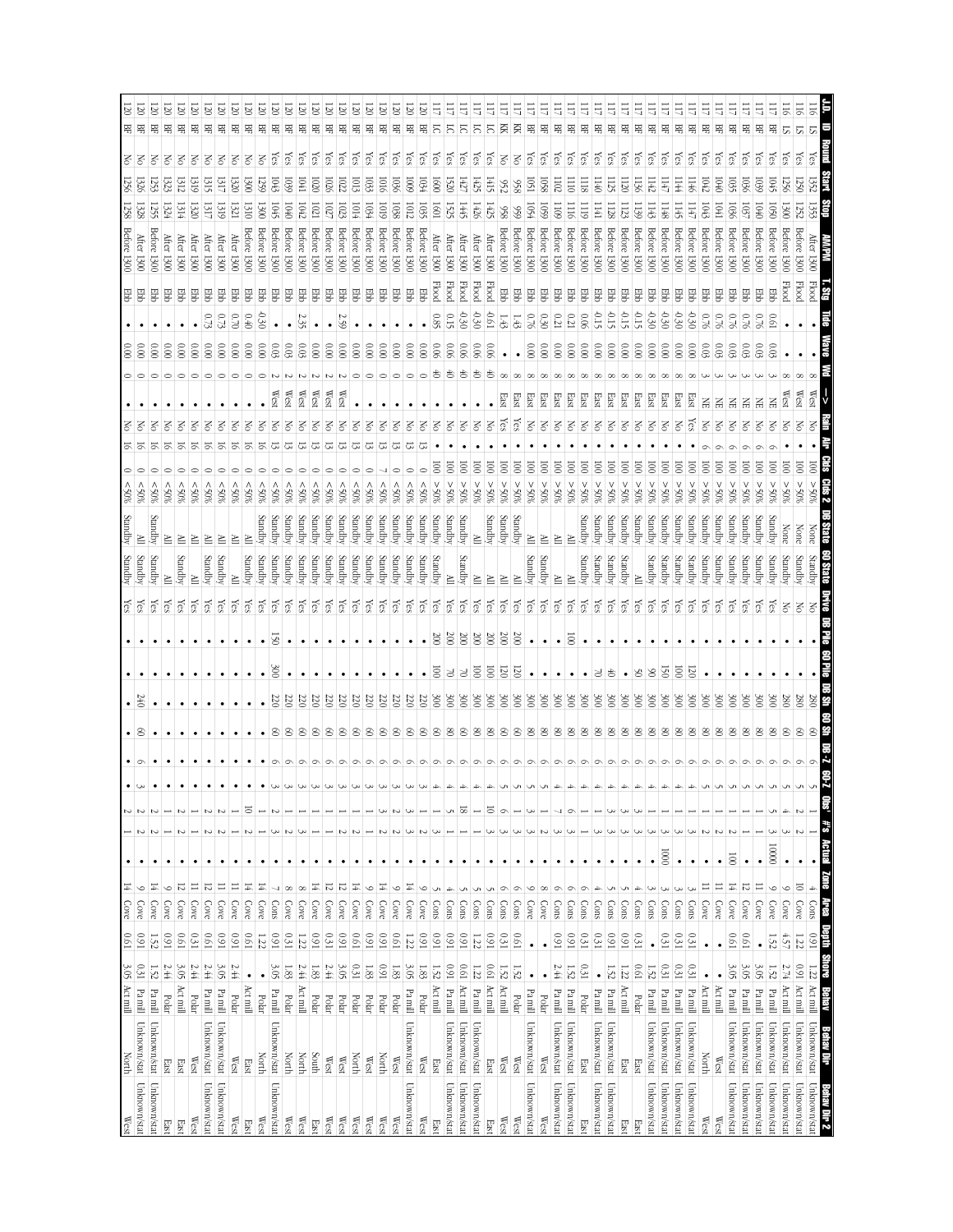| West                | <b>North</b>           | $1.22$ Act mill |                | 19'0                      | Cove                                             | $\frac{14}{1}$  | $\bullet$          | E               | S          |   |             |           |               |                      | $\frac{\text{Yes}}{\text{Yes}}$ |         | Standby |         | <u>s</u><br>80%  |                         | 공    | 1set        |                            |                          | <b>Flood</b> | 1300        | Betore          | 508               | $\frac{8}{2}$             | Υes        | 의         |  |
|---------------------|------------------------|-----------------|----------------|---------------------------|--------------------------------------------------|-----------------|--------------------|-----------------|------------|---|-------------|-----------|---------------|----------------------|---------------------------------|---------|---------|---------|------------------|-------------------------|------|-------------|----------------------------|--------------------------|--------------|-------------|-----------------|-------------------|---------------------------|------------|-----------|--|
| Unknown/stat        | Unknown/stat           | 2. 44 Act mill  |                | 1.52                      | Cove                                             | $\circ$         | $\infty$           | N               | $\sim$     |   | $\bullet$   | ٠         |               |                      |                                 | Standby | Standby |         | %65              | $\overline{\mathsf{S}}$ |      | rast        | $\frac{1}{2}$              |                          | <b>Flood</b> |             | Before 1300     | 832               | 0930                      | ίes        | Ε<br>51   |  |
| East                | East                   | Polar           | <b>D.61</b>    | ٠                         | Cons                                             |                 | $\circ$            |                 |            |   |             |           |               |                      | Çes                             | Standby | Standby |         | $20\%$           | S                       |      | 3SE         | 8                          |                          | <b>Ebb</b>   | 1300        | Betore          | 500l              | 604                       | çs         | 121<br>ᢑ  |  |
| East                | East                   | Act mill        | 5.49           | 0.10                      | Cons                                             |                 | $\hat{\mathbb{S}}$ |                 |            |   |             |           |               |                      | Уes                             | ≧       | Standby |         | %05 <            | ē                       |      | នេះ         | 600                        |                          | 품            | 1300        | Betore          | $\overline{1010}$ | lors                      | Çes        | E<br>5    |  |
| East                | East                   | Act mill        | 2.44           | S.                        | Cons                                             |                 | $\bullet$          |                 |            |   | $\bullet$   |           |               |                      | χes                             | ≧       | Standby |         | %05 <            | ē                       |      | East        | 0.03                       |                          | 臣            | 1300        | <b>Before</b>   | 102               | 6101                      | çs         | 57        |  |
| East                | North                  | Act mill        | 15.24          | $\bullet$                 | Cons                                             |                 | $50\,$             |                 |            |   |             |           |               |                      | χes                             | Standby | ≧       |         | %05 <            | ē                       |      | East        | 0.00                       |                          | 쭏            | 1300        | Before          | 1028              | S.                        | es,        | 5         |  |
| East                | East                   | Act mill        | 6.10           | $\bullet$                 | Cons                                             |                 | $\bullet$          |                 |            |   | $\bullet$   |           |               |                      | χes                             | Standby | ≧       |         | %05 <            | $\overline{0}$          |      | East        | 000                        |                          | 军            | 1300        | Before          | $103^{\circ}$     | 1036                      | (es        | 2         |  |
| Unknown/stat        | Unknown/stat           | Act mill        | <b>D.61</b>    | 3.OS                      | Cons                                             | Ó               | 200                |                 |            |   | $\bullet$   |           |               |                      | λës                             | Standby | ≧       |         | %05 <            | $\overline{\mathsf{S}}$ |      | <b>East</b> | $\frac{0}{2}$              |                          | 军            |             | Before 1300     | IMI               | $\overline{0}$            | çs         | 21<br>S.  |  |
| East                | East                   | Act mill        | $\bullet$      | 160                       | Cove                                             | $\equiv$        | 200                |                 |            |   | $\bullet$   |           |               |                      | çs                              | Standby | Standby |         | %05 <            | ē                       |      |             | 000                        |                          | 罗            | 1300        | Before          | 1256              | 1255                      | çs         | SI.       |  |
| Unknown/stat        | Unknown/stat           | Act mill        | 1.22           | $\bullet$                 | Cove                                             | $\circ$         | $\bullet$          |                 |            |   | $\bullet$   |           |               |                      | çs                              | Standby | ≧       |         | $\$0\frac{2}{5}$ | ē                       |      |             | $\frac{0}{2}$              |                          | 军            | 1300        | <b>After</b>    | 1501              | 500                       | 공          | 5         |  |
| West                | $\mathbb{W}\text{est}$ | Act mill        | $1600$         | $\bullet$                 | Cove                                             |                 | $\bullet$          |                 |            |   | $\bullet$   |           | $\bullet$     | $\bullet$            | χes                             | Standby |         | Standby | %05<             | ē                       |      |             | $\frac{8}{2}$              |                          | 몋            |             | Before 1300     | 1250              | 1249                      | <b>Čes</b> | 57        |  |
| West                | West                   | Polar           | 1.22           | $\bullet$                 | Cons                                             |                 | $\overline{50}$    |                 |            |   | $\bullet$   | ٠         | 8             | $\frac{1}{2}$        | çs                              | Standby | Standby |         | \$0%<            | $\overline{0}$          | స్ట్ |             | 000                        |                          | 军            | 1300        | After           | 1428              | 1427                      | es,        | S.        |  |
| West                | West                   | Act mill        | <b>D.61</b>    | 190                       | Cove                                             | ∘               | $\overline{50}$    |                 |            |   | $\bullet$   |           | $\bullet$     | $\bullet$            | çs                              | Standby | Standby |         | $20\%$           | $\overline{\Xi}$        | çs   |             | $_{\odot}^{\circ}$         |                          | 军            | 1300        | <b>After</b>    | 1503              | <b>1502</b>               | š          | S.        |  |
| Unknown/stat        | Unknown/stat           | Pamil           | 3.OS           | $\frac{2}{3}$             | Cons                                             |                 | $\bullet$          |                 |            |   | $\bullet$   | $\bullet$ | $\approx$     | $\approx$            | λës                             | È       | Standby |         | %05<             | $\overline{\mathsf{S}}$ | χes  |             | $\frac{0.00}{2}$           |                          | Ę            | 1300        | <b>After</b>    | 1435              | $\frac{1434}{1}$          | уes        | 21<br>SI. |  |
| East                | South                  | Polar           | $\bullet$      | $\bullet$                 | Cons                                             |                 | $\infty$           |                 |            |   | $\bullet$   | ٠         |               | $\bullet$            | χes                             | Standby | Standby |         | \$0%<            | $\overline{\mathsf{S}}$ | çs   |             | $\frac{1}{2}$              |                          | 턯            | <b>1300</b> | <b>Atter</b>    | 1450              | $\overline{64}$           | çs         | 21<br>51  |  |
| West                | West                   | Polar           | 160            | 0.31                      | Cove                                             |                 | $\bullet$          |                 |            |   | $\bullet$   | ٠         | ٠             | $\bullet$            | çs                              | Standby | Standby |         | \$055            | S                       |      |             | $\frac{0.00}{2}$           |                          | 军            | 1300        | Before          | 249               | 1248                      | (es        | 57        |  |
| Unknown/stat        | Unknown/stat           | Pa mill         | 6.10           | 1.22                      | Cons                                             | $\circ$         | $\bullet$          |                 | $\infty$   |   | ٠           |           | ೫             | $\overline{\odot}$   | χes                             | ≥       | Standby |         | %05 <            | ē                       |      | <b>East</b> | 0.00                       |                          | Flood        | 1300        | <b>Before</b>   | 078               | 812                       | 종          | 즛         |  |
| Unknown/stat        | Unknown/stat           | Pa mill         | $1.52\,$       | 160                       | Cons                                             |                 | $\bullet$          |                 |            |   | $\bullet$   |           |               | $\overline{\otimes}$ | Υes                             | Standby | ≧       |         | %05 <            | $\overline{\mathsf{S}}$ | çs   | East        | $\frac{0.00}{\pi}$         |                          | Flood        |             | Before 1300     | 830               | LZ8                       | 중          | 頁         |  |
| Unknown/stat        | Unknown/stat           | Pa mill         | 3.<br>OS       | 2.44                      | Cove                                             | $\circ$         | $\bullet$          |                 | $\sim$     |   | $\bullet$   |           |               |                      | χes                             | Standby | Standby |         | $250\%$          | ē                       | Z    | នេះ         | $\approx 0$                |                          | 뿡            |             | Before 1300     | $\overline{5}$    | $\overline{\rm s}$        | 중          | 먺         |  |
| East                | East                   | Act mill        | 1.52           | $1.83\,$                  | Cove                                             | Ξ               | $\bullet$          |                 | 23         |   | $\otimes$   | 240       |               |                      | χes                             | Standby | Standby |         | \$05             |                         |      |             | $\frac{0.00}{2}$           |                          | 军            | 1300        | <b>After</b>    | 1450              | $\sqrt{27}$               | ίes        | 5         |  |
| East                | East                   | Polar           | <b>D.61</b>    | 0.31                      | Cove                                             | $\frac{1}{4}$   | $\frac{8}{20}$     |                 |            |   | $8^{\circ}$ | 240       |               |                      | χes                             | ≧       | ≧       |         | $^{805}$         |                         |      |             | $\approx 0$                |                          | 품            | 1300        | After           | 1001              | $\overline{\overline{6}}$ | çs         | గ్        |  |
| West                | North                  | Act mill        | 2.44           | <b>D.61</b>               | Cove                                             | $\equiv$        | $\bullet$          |                 |            |   | $\infty$    | 240       |               |                      | Yes                             | ≧       |         | Standby | %05              |                         | Z    |             | 0.00                       | 0.00                     | 臣            | 1300        | <b>After</b>    | 1415              | IЩ                        | ίes        | ਨ         |  |
| West                | North                  | Polar           | 1.52           | 1.22                      | Cove                                             | ನ               | ٠                  |                 |            |   | g           | 240       |               |                      | χes                             | ≧       | Standby |         | $$80$ \$         |                         |      |             | 000                        | 90.0                     | 쭏            | 1300        | After           | 1410              | ГФI                       | es.        | 5         |  |
| Unknown/stat        | Unknown/stat           | Pa mill         | 1.22           | 0.31                      | Cons                                             |                 | $\bullet$          |                 |            |   | g           | 240       | g             | 50                   | Υes                             | Standby | ≧       |         | \$80%            |                         | Z    |             | 0.00                       | 90.0                     | Flood        | <b>1300</b> | After           | 1607              | 1600                      | š          | 5         |  |
| West                | West                   | Act mill        | 2.44           | 1.83                      | Cove                                             | $\equiv$        | $\bullet$          |                 |            |   | g           | 240       |               |                      | Yes                             | Standby | Standby |         | 80%              |                         | Z    |             | $\overset{\circ}{\rm s}$   | 000                      | 쭏            |             | After $1300$    | 1425              | 1423                      | λës        | 5         |  |
| West                | $\mathbb{W}\text{est}$ | Polar           | 2.44           | 1.83                      | Cove                                             | Ξ               | $\bullet$          |                 | N          |   | g           | 240       |               |                      | λës                             | Standby | ≧       |         | $^{805}$         |                         | δ    |             | 600                        | 000                      | 품            | <b>1300</b> | <b>After</b>    | 1419              | 141)                      | çs         | ਨ         |  |
| East                | East                   | Polar           | 160            | <b>190</b>                | Cons                                             |                 | $\bullet$          |                 | SO         |   | $^{\circ}$  | 240       | క             |                      | χes                             | Standby | Standby |         | 80%              |                         |      |             | $\frac{0.00}{2}$           | -0.12                    | 罗            | 1300        | <b>After</b>    | $\overline{000}$  | 1530                      | ζes        | ਨ         |  |
| West                | $\mathbb{W}\text{est}$ | Act mill        | 2.44           | 3.05                      | Cove                                             | $\circ$         | $\bullet$          |                 |            |   | 8           | Q40       |               |                      | Уes                             | Standby |         |         | %05              |                         | š    |             | $\frac{0}{2}$              | $-0.27$                  |              |             | $\frac{1}{200}$ | 1500              | 1455                      | ζes        | 5         |  |
| West                | West                   | Act mill        | 2.74           | $1.52\,$                  | Cove                                             | $\infty$        | $\bullet$          |                 |            |   | 8           | 240       |               |                      | çs                              | Standby | Standby |         | 80%              |                         | š    |             | $\frac{0}{2}$              | $-0.27$                  | 쭏            | 1300        | <b>After</b>    | 1510              | 505                       | es,        |           |  |
| West                | $\mathbb{W}\text{est}$ | Act mill        | 1.22           | 3.05                      | Cove                                             | $\circ$         | $\bullet$          |                 |            |   | 8           | 240       |               |                      | ζes                             | Standby | Standby |         | $^{805}$         |                         | š    |             | $_{\odot}^{\circ}$         | $-0.27$                  | 문            |             | After 1300      | 1505              | $\overline{500}$          | ζes        | 5         |  |
| West                | $\mathbb{W}\text{est}$ | Act mill        | 3.05           | 3.OS                      | Cove                                             | $\infty$        | $\bullet$          |                 |            |   | $\otimes$   | 0#7       |               |                      | χes                             | Standby | Standby |         | \$80%            |                         | δ    |             | 000                        | -0.30                    | 臣            | <b>1300</b> | <b>After</b>    | ISII              | 1510                      | χes        | 5         |  |
| East                | <b>East</b>            | Act mill        | [9.0]          | 0.31                      | Cons                                             | $\circ$         | $\bullet$          |                 |            |   | $\otimes$   | 0#7       | $\approx$     | $\overline{0}$       | çs                              | Standby | Standby |         | $^{805}$         |                         | Z    |             | $\frac{0}{2}$              | $-0.30$                  | 턯            |             | After $1300$    | 1520              | 1515                      | ζëς        | 5         |  |
| Unknown/stat        | Unknown/stat           | Pa mill         | 2.44           | 1.52                      | Cons                                             | O               | $\bullet$          |                 |            |   | $\infty$    | 340       | $\frac{8}{3}$ | $\overline{\odot}$   | Čes                             | Standby | Standby |         | \$05             |                         |      |             | $\frac{0.00}{2}$           | 9.30                     | 턯            | 1300        | $\rm{Mter}$     | 1521              | 520                       | ζes        | 5         |  |
| East                | East                   | Act mill        | 1.52           | 160                       | Cons                                             |                 | $\bullet$          |                 |            |   | 8           | 220       | g             | T                    | χes                             | Standby |         | Standby | %05              |                         |      | East        | 0.15                       |                          | Flood        |             | Before 1300     | 618               | 018                       | ίes        | 頁         |  |
| Unknown/stat        | Unknown/stat           | Pa mill         | 160            | 160                       | Cove                                             |                 | $\bullet$          |                 |            |   | 8           | 220       |               | $\bullet$            | ζes                             | Standby | Standby |         | $^{805}$         |                         | Z    | <b>Last</b> | 0.15                       |                          | Flood        |             | Before 1300     | 508               | $\frac{8}{2}$             | ζes        | 頁         |  |
| West                | West                   | Act mill        | 1.52           | 160                       | Cons                                             | Ò               | $\bullet$          |                 |            |   | S           | 220       | 8             | 200                  | ξŝ                              | Standby | Standby |         | \$80%            |                         |      | East        | 0.15                       |                          | 뿡            |             | Before 1300     | <b>822</b>        | S1S                       | çs         | 頁         |  |
| West                | West                   | Act mill        | 1.52           | 160                       | <b>Coms</b>                                      |                 | $\bullet$          |                 |            |   | 8           | 22        | 75            | 50                   | ζëς                             | Standby | Standby |         | $^{805}$         |                         |      | <b>Last</b> | G.15                       | 2.74                     | 罗            |             | Before 1300     | 898               | SS I                      | 공          | 젖         |  |
| East                | East                   | Act mill        | 1.52           | 160                       | $\frac{\text{Con}}{\text{Con}}$                  |                 | $\bullet$          |                 |            |   | $\otimes$   | 220       | ē             | 50                   | χes                             | Standby | Standby |         | 805              |                         |      | East        | 0.15                       |                          | 턯            | 1300        | Before          |                   | $+8$                      | 공          | 頁         |  |
| East                | East                   | Act mill        | 1.52           | 1600                      | Cons                                             |                 | $\bullet$          |                 |            |   | $^{\circ}$  | 52        | g             | 250                  | çs                              | Standby | Standby |         | %05              |                         | T    | East        | 0.15                       |                          | 军            |             | Before 1300     | 9#6               | 945                       | (es        | 줒         |  |
| Unknown/stat        | Unknown/stat           | $\rm Pa\,m\,ll$ | 3.05           | 1.83                      | Cons                                             |                 | $\bullet$          |                 |            |   | 8           | 220       |               | 5                    | çs                              | Standby | ≧       |         | $$80$ \$         |                         | š    |             | 0.00                       |                          | 뫃            | 1300        | Before          | 52                | 134                       | es.        | 몊         |  |
| Unknown/stat        | Unknown/stat           | Pa mill         | 1.22           | 160                       | Cons                                             |                 | $\bullet$          |                 |            |   | 8           | ë         |               | 2                    | çs                              | Standby | ≧       |         | $^{805}$         |                         | 3    |             | $\frac{0.00}{2}$           | 2.10                     | 풍            | 1300        | Before          | Ι₿4               | Ξ                         | Čes        | 묚         |  |
| West                | West                   | Act mill        | 1.22           | 160                       | Cons                                             |                 | $\bullet$          |                 |            |   | 8           | ë         |               |                      | χes                             | Standby | ≧       |         | $^{805}$         |                         | Z    |             | $\overset{\circ}{\approx}$ | 56                       | 뭉            |             | Before 1300     | 133               | 132                       | ćs         | 먺         |  |
| West                | West                   | Act mill        | <b>D.61</b>    | 1970                      | Cons                                             |                 |                    |                 |            |   | 8           | ë         |               |                      | çs                              | Standby | Standby |         | $^{805}$         |                         | 중    |             | 000                        | 5                        | 품            | 1300        | Before          | 125               | 124                       | (es        | 먺         |  |
| West                | West                   | Act mill        | <b>I60</b>     | 19'0                      | Cons                                             |                 | $\bullet$          |                 | 26         |   | 8           | ë         | క             |                      | çs                              | ≥       | Standby |         | $^{805}$         |                         | Z    |             | $\frac{0.0}{\sqrt{2}}$     | Š,                       | 뭉            | 1300        | Before          | $\frac{118}{2}$   | 52                        | (es        | 먺         |  |
| East                | East                   | Polar           | 16.0           | <b>D.61</b>               | Cons                                             |                 | $\bullet$          |                 |            |   | 8           | iš        |               |                      | Υēs                             | Standby | Standby |         | \$80             |                         | 공    |             | $\frac{0}{2}$              | Š                        | 뿡            | 1300        | Before          | $\overline{119}$  | $\frac{118}{2}$           | çs         | 몊         |  |
| East                | East                   | Act mill        | $\overline{z}$ | <b>D.61</b>               | Cons                                             |                 | $\frac{50}{20}$    |                 |            |   | 8           | iz        |               |                      | çs                              | Standby | Standby |         | $^{805}$         |                         | 공    |             | 000                        | $\overline{\mathscr{E}}$ | 풍            |             | Before 1300     | 1205              | $-204$                    | Čes        | 몊         |  |
| Unknown/stat        | Unknown/stat           | Pa mill         | 160            | 19'0                      | Cons                                             |                 | $\bullet$          |                 |            |   | 8           | 520       |               | S                    | ćs                              | ≧       | ≧       |         | $^{80\%}$        |                         | 공    |             | $\frac{0}{2}$              | $\overline{\mathscr{E}}$ | 뭉            |             | Before 1300     | 139               | 136                       | (es        | 먺         |  |
| West                | West                   | Act mill        | 160            | 10'0                      | Cons                                             |                 | $\bullet$          |                 |            |   | g           | 0Z7       |               |                      | λë                              | Standby | Standby |         | $^{805}$         |                         | δ    |             | $\approx 0$                | 80                       | 품            | 1300        | detore          | $\overline{1001}$ | $\frac{159}{2}$           | (es        | 몊         |  |
| West                | West                   | Polar           | 457            | 0.31                      | Cons                                             | ⊝               | $\bullet$          |                 |            |   | 8           | ë         |               |                      | Čes                             | ≧       | Standby |         | $^{805}$         |                         | Z    |             | $\approx 0$                | 4Ż                       |              | 1300        | Before          | 8121              | 216                       | (es        | 岊         |  |
| Unknown/stat        | Unknown/stat           | Pa mill         | 7.62           | $\bullet$                 | Cons                                             |                 | $\bullet$          |                 |            |   |             |           |               |                      | Č.                              |         |         |         | $^{*06}$         |                         |      |             |                            |                          |              |             |                 |                   |                           |            |           |  |
| Unknown/stat        | Unknown/stat           | Pa mill         | $2.44$         | <b>190</b>                | Cons                                             |                 | $\bullet$          |                 |            |   | g           |           |               |                      |                                 | Standby | Standby |         | $$0\%$           |                         |      |             | $_{0.00}$                  |                          |              | 1300        | Before          |                   | S                         | (es        | 岊         |  |
| Behav Dir 2<br>East | Behav Dir<br>East      | Act mill<br>ê   | Shore<br>7.62  | <b>Barth</b><br>$\bullet$ | $\frac{\text{Cous}}{\text{Cous}}$<br><b>SBAN</b> | Zome<br>$\circ$ | $\bullet$          | #"s Actual<br>S | <u>ទិ៍</u> |   | S           | ë         | m<br>S        |                      | (es                             | Standby |         |         | SOK:             |                         |      |             | $\frac{1}{2}$              |                          |              | 1300        | Betore          |                   | 223                       | ζes        | 岊         |  |
|                     |                        |                 |                |                           |                                                  |                 |                    |                 |            | Ë | 5<br>7      |           |               |                      |                                 |         | avas 09 |         |                  |                         |      |             |                            |                          |              |             |                 |                   |                           |            |           |  |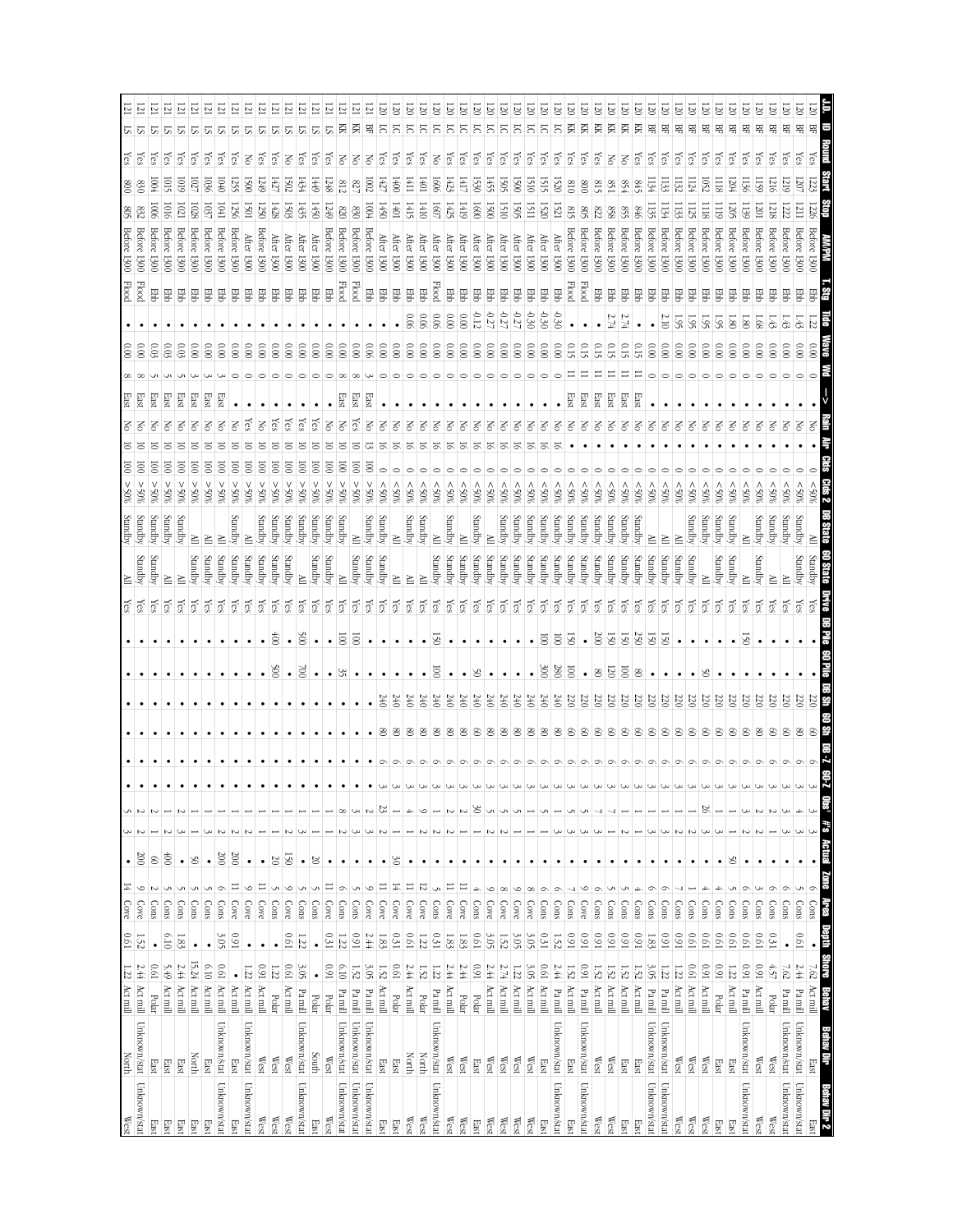|                                    | 묚                                    | 呂            | 岊            | 景             | 景                | 뫂            | 岊                | 몊           | 岊               | 呂             | 呂            | 먺                  | 몊            | 먺                     | 먺                        | 묚            | 먺                | 몊            | 먺                    | 묚                      | 몊                        |              | ヒ            | E                            |              |                        |              | ヒ            | E            |                              |                         |           |                      |           |                |                  |                        |             |                |                  |                  |                 |              |                     |          |              |
|------------------------------------|--------------------------------------|--------------|--------------|---------------|------------------|--------------|------------------|-------------|-----------------|---------------|--------------|--------------------|--------------|-----------------------|--------------------------|--------------|------------------|--------------|----------------------|------------------------|--------------------------|--------------|--------------|------------------------------|--------------|------------------------|--------------|--------------|--------------|------------------------------|-------------------------|-----------|----------------------|-----------|----------------|------------------|------------------------|-------------|----------------|------------------|------------------|-----------------|--------------|---------------------|----------|--------------|
| 5                                  | ᡦ<br>çs                              | çs           | çs           | es,           | es,              | çs           | çs               | çs          | es,             | çs            | çs           | ē                  |              | (es                   | (es                      |              |                  | Ĝ            | GS.                  | çs                     | çs                       | 57<br>(es    | 5<br>çs      | 5<br>5<br>çs<br>Çes          |              | 5<br>ञ<br>(es<br>(es   | 5<br>çs      | 5<br>çs      | S<br>(es     | 51<br>ᡦ<br>Ğ<br>çs           | ▽<br>es,                | 5<br>ζes  | 5<br>ćs              | 5<br>çs   | 运<br>çs        | ᡦ<br>çs          | ᡦ<br>运<br>çs<br>ā      | 5<br>χes    | 5<br>çs        | ନ୍ମି             | ▽<br>(es         | ᡦ<br>(es        | 5            | ವ                   | 5<br>(es |              |
| ίes<br>$\overline{112}$            | 228<br>$\overline{120}$              | 138          | 226          | E             | 1205             | Ξ            | $\overline{50}$  | <b>1202</b> | 128             | 1030          | 1025         | 1033               | GS.<br>1050  |                       | ಜ                        | es.<br>239   | Ξ                | S.           | Ξ                    | 6701                   | S.                       | 1323         | 1303         | 1321                         | 1310         | 559<br>33              | 1420         | 1409         | 1414         | 207                          | 1212<br>$\overline{80}$ | 1119      | 95                   | O#O       | 106            |                  | 947<br>925             | 1048        | 803            |                  | $\overline{8}$   | ŪSO             | (es<br>lO43  | es.                 |          |              |
|                                    |                                      |              | 1228         | S             | - 12             | l 120        | 1112             | 1203        |                 | 1033          | 1026         | 1050               | 1103         | 1236                  |                          |              | 10I              | 1028         | 1023                 | 1030                   | 1025                     | 1328         | 1304         | 1322<br>1316                 |              | 1300<br>1350           | 1421         | 1413         | 1415         | 80Z                          | 1215                    | 120       | 998                  | 242       | 80             |                  | 8#6<br>934             | <b>1049</b> | $\frac{8}{5}$  | $\frac{6}{2}$    | $\overline{5}$   | $\overline{50}$ | 1044         | 0.8                 |          |              |
|                                    | Betore<br>Betore                     | Betore       | Before       | Before        | Before           | Before       | Before           | Before      | <b>Before</b>   | <b>Before</b> | Betore       | <b>Before</b>      | Betore       | Before                | Before                   | Before       | Betore           | Before       | Before               | Before                 | Before                   | <b>After</b> | <b>After</b> | <b>After</b><br><b>Atter</b> | <b>After</b> | Before                 | <b>After</b> |              | <b>After</b> | Before<br><b>Betore</b>      | Before                  | Before    | Before               | Before    | Before         | Before<br>Before | Before                 | Betore      | Before         | Before           | Before           | Before          | Before       | Betore              |          |              |
| 1300                               | 1300<br>1300                         | 1300         | 1300         | 1300          | 1300             | 1300         | 1300             | 1300        | 1300            | 1300          | 1300         | 1300               | 1300         | 1300                  | 1300                     | 1300         | 1300             | 1300         | 1300                 | 1300                   | 1300                     | 1300         | 1300         | 1300                         | <b>1300</b>  | 1300<br><b>1300</b>    | 1300         | After 1300   | 1300         | 1300<br>1300                 | 1300                    | 1300      | 1300                 | 1300      | 1300           | 1300<br>1300     | 1300                   | 1300        | 1300           | 1300             | 1300             | 1300            | 1300         | 1300                |          |              |
| <b>Flood</b>                       | Flood<br>毘                           | 罩            | 문            | 蛋             | 뿡                | <b>Flood</b> | Flood            | Ę           | 쭏               | <b>Flood</b>  | <b>Flood</b> | <b>Flood</b>       | Flood        | 覂                     | 覂                        | 臣            | Flood            | <b>Flood</b> | <b>Flood</b>         | <b>Flood</b>           | <b>Flood</b>             | 쭏            | 뿓            | 품                            | 품            | 품<br>품                 | 품            | 품            | 蛋            | 蛋<br>罗                       | 厚                       | 厚         | <b>Flood</b>         | Flood     | Flood          | <b>Flood</b>     | <b>Flood</b><br>뿓      | 厚           | <b>Flood</b>   | <b>Flood</b>     | 厚                | 毘               | 覂            | <b>Flood</b>        |          | <b>Flood</b> |
|                                    |                                      |              |              |               |                  |              |                  |             |                 |               |              |                    |              |                       |                          |              |                  |              |                      |                        |                          |              |              |                              |              |                        |              |              |              |                              |                         |           |                      |           |                |                  |                        |             |                |                  |                  |                 |              |                     |          |              |
| 0.03                               | 600<br>90.                           | 0.06         | 0.06         | 0.06          | 0.06             | 0.06         | 0.06             | 0.06        | 0.06            | 000           | 000          | $_{\odot}^{\circ}$ | 0.00         | 000                   | 000                      | 000          | $\frac{0.00}{2}$ | 0.00         | 000                  | $\frac{0.0}{\sqrt{2}}$ | $\widetilde{\mathrm{0}}$ | 0.30         | 0.30         | 0.30                         | 0.30         | 0.30<br>030            | O. 15        | 0.15         | G.S          | 0.00<br>000                  | 60.03                   | 80.0      | С 15                 | 0. 15     | C.15           |                  | 0.15                   | o. 15       | GT)            |                  | 0.03             | 0.03            | 6.03         | $\widetilde{\rm g}$ |          |              |
|                                    |                                      |              |              |               |                  |              |                  |             |                 |               |              |                    |              |                       |                          |              |                  |              |                      |                        |                          |              |              |                              |              |                        |              |              |              |                              |                         |           |                      |           |                |                  | ಷ                      |             | 5              |                  | ಷ                |                 |              |                     |          |              |
| West                               | West                                 |              |              |               |                  |              |                  |             |                 |               |              |                    |              |                       |                          |              |                  |              |                      |                        |                          |              |              |                              |              |                        |              |              |              | æ                            | East<br>SŦ              | East      | East                 | East      | East           | East<br>East     | East                   | East        | East           | East             | East             | East            | East         | East                |          | Eas          |
| 종                                  | Z                                    |              |              |               |                  |              |                  |             |                 |               |              |                    |              |                       |                          |              |                  |              |                      |                        |                          |              |              |                              |              |                        |              |              |              |                              |                         |           |                      |           |                |                  |                        |             |                |                  |                  |                 |              |                     |          |              |
|                                    |                                      | ē            | 8            | S             | S                | S            | ē                | g           | 8               | S             | ē            | ē                  | g            | 8                     | 8                        | 8            | 8                | g            | g                    | 8                      | 8                        | S            | ē            | ē                            | ē            | 8<br>$\approx$         | ē            | ē            | g            | g<br>8                       | 8                       | S         | g                    | 8         | 8              |                  | S<br>8                 | g           | g              |                  | 8                | S               | g            | g                   |          |              |
| $\leq$ 0%                          | $20\%$<br>$^{805}$                   | %05 <        | %05 <        | %05<          | $\$0\frac{2}{3}$ | %05 <        | $\$0\frac{2}{3}$ | %05 <       | %05<            | %05<          | %05 <        | %05<               | %05 <        | $\$0\frac{2}{5}$      | $90\%$                   | %05<         | %05 <            | %05<         | $\$0\frac{2}{5}$     | $\$0\frac{2}{5}$       | %05 <                    | %05 <        | %05 <        | %05 <                        | \$05<        | %05 <<br>%05 <         | %05 <        | %05 <        | %05 <        | %05 <<br>%05 <               | %05 <                   | %05 <     | %05 <                | %05 <     | %05 <          | %05              | %05 <<br>%05 <         | %05 <       | \$0%<          | $\$0\frac{2}{5}$ | $\$0\frac{2}{5}$ | %05 <           | %05 <        | %05 <               | ≫0       | %65          |
|                                    |                                      |              |              |               |                  |              |                  |             |                 |               |              |                    |              |                       |                          |              |                  |              |                      |                        |                          |              |              |                              |              |                        |              |              |              |                              |                         |           |                      |           |                |                  |                        |             |                |                  |                  |                 |              |                     |          |              |
| Standby                            | Standby<br>≧                         | Standby      | Standby      | Standby       | Standby          | ≧            | ≧                | Standby     | Standby         | ≧             | ≧            | Standby            | Standby      | <i><b>Standby</b></i> | Standby                  | ≧            | ≧                | ≧            | ≧                    | ≧                      |                          | Standby      | Standby      | Standby<br>≧                 | Standby      | Standby                | Standby      | ≧            | ≧            | Standby<br>Standby           | Standby                 | ≧         | Standby              | ≧         | Standby        | Standby          | Standby<br>≧           | Standby     | Standby        | Standby          | Standby          | Standby         | Standby      | Standby             |          | Standby      |
| Standby                            | Standby<br>Standby                   | ≧            | Standby      | Standby       | Standby          | Standby      | Standby          | Standby     | Standby         | Standby       | Standby      | Standby            | Standby      | Standby               | Standby                  | ≧            | Standby          | Standby      | Standby              | Standby                | Standby                  | Standby      | ≧            | Standby<br>Standby           | Standby      | ≧                      | Standby      | ≧            | Standby      | Standby<br>Standby           | Standby                 | Standby   | ≧                    | Standby   | Standby        | Standby          | Standby<br>Standby     | Standby     | Standby        | Standby          | Standby          | ≧               | Standby      | ≧                   | tandby   | Standby      |
| χes                                | χes<br>çs                            | ζë           | χes          | χes           | çs               | ζes          | Yes              | χes         | χes             | χes           | χes          | χes                | χes          | Yes                   | χes                      | χes          | χes              | Yes          | ζëς                  | χes                    | χes                      | χes          | χes          | Yes<br>Yes                   |              | χes<br>λës             | Yes          | χes          | χes          | Yes<br>χē                    | χes                     | ζëς       | χes                  | ζë        | ζës            | χes<br>ζës       | λës                    | χes         | Yes            | ζës              | ζës              | χes             | χes          | çs                  |          |              |
| $\frac{1}{2}$                      | 250<br>$\bullet$                     | 200          | $\bullet$    | $\infty$      | $\bullet$        | 250          | 300              | $\bullet$   | $\overline{00}$ | $\bullet$     | $\bullet$    | $\bullet$          |              | ٠                     | $\bullet$                | $00\%$       | $\bullet$        | $\bullet$    |                      |                        | ٠                        | $\bullet$    | $\bullet$    | ٠                            | $\bullet$    | $\bullet$<br>$\bullet$ | $\bullet$    | 300          | $\bullet$    | $\bullet$                    | $\bullet$<br>$\bullet$  | $\bullet$ | $\bullet$            | 300       | $\bullet$      | $\bullet$        | $\bullet$<br>$\bullet$ | $\bullet$   | $\bullet$      |                  |                  |                 |              |                     |          |              |
| $\frac{200}{200}$                  | $\overline{\otimes}$<br>$^{\circ}$   | 50           | $\bullet$    | $\otimes$     |                  | 200          | 300 <sup>o</sup> | $\bullet$   | 50              | $\bullet$     |              |                    |              |                       |                          |              |                  |              |                      |                        |                          |              |              |                              |              |                        |              |              |              |                              |                         |           |                      |           |                |                  |                        |             |                |                  |                  |                 |              |                     |          |              |
|                                    |                                      |              |              |               |                  |              |                  |             |                 |               | ٠            |                    |              |                       |                          | ざ            |                  |              |                      |                        |                          |              |              |                              |              |                        |              |              |              |                              |                         |           |                      |           |                |                  |                        |             |                |                  |                  |                 |              |                     |          |              |
|                                    |                                      |              |              |               |                  |              |                  |             |                 |               |              |                    |              |                       |                          |              |                  |              |                      |                        |                          |              |              |                              |              |                        |              |              |              |                              |                         |           |                      |           |                |                  |                        |             |                |                  |                  |                 |              |                     |          |              |
|                                    |                                      |              |              |               |                  |              |                  |             |                 |               |              |                    |              |                       |                          |              |                  |              |                      |                        |                          |              |              |                              |              |                        |              |              |              |                              |                         | ٠         |                      |           |                |                  |                        | $\bullet$   |                |                  |                  |                 |              |                     |          |              |
|                                    |                                      |              |              |               |                  |              |                  |             |                 |               |              |                    |              |                       |                          |              |                  |              |                      |                        |                          |              |              |                              |              |                        |              |              |              |                              |                         |           |                      |           |                |                  |                        |             |                |                  |                  |                 |              |                     |          |              |
|                                    |                                      |              |              | $\frac{1}{4}$ | ╰                |              | σ                |             | 5               |               |              | ₹                  | ದ            |                       |                          | 23           |                  |              | œ                    |                        |                          |              |              | $\circ$                      |              | ╗                      |              |              |              |                              |                         |           |                      |           |                |                  |                        |             |                |                  |                  |                 |              |                     |          |              |
|                                    |                                      |              |              |               |                  |              |                  |             |                 |               |              |                    | ب            |                       |                          |              |                  |              |                      |                        |                          |              |              |                              |              |                        |              |              |              |                              |                         |           |                      |           |                |                  |                        |             |                |                  |                  |                 | N            |                     |          |              |
| 1000                               | $\overline{\mathsf{S}}$<br>$\bullet$ | $\bullet$    | $\bullet$    | $\bullet$     | $\bullet$        | $\bullet$    | $\bullet$        | $\bullet$   | $\bullet$       | $\bullet$     | $\bullet$    | $\bullet$          | 0007         | $\bullet$             | $\bullet$                | $\bullet$    | $\bullet$        | $\bullet$    |                      |                        | ٠                        | $\bullet$    | $\bullet$    | $\bullet$                    | $\bullet$    | $\bullet$              |              | 52           | 5            | 0001<br>50                   | $\approx$               | 25        | $\overline{\otimes}$ | $\bullet$ | $\overline{0}$ | $20\,$           | 200<br>$\bullet$       | Š           | $\hat{\sigma}$ | 52               | $\bullet$        | $\overline{0}$  | 225          | $\overline{\rm s}$  | $\infty$ | $\bullet$    |
|                                    |                                      |              |              |               |                  |              |                  | ⇨           | ⇨               |               | $\equiv$     | $\equiv$           | $\infty$     | J                     |                          |              | $\mathbb{I}$     | $\equiv$     | $\frac{14}{14}$      | Ξ                      | 12                       |              | $\circ$      | $\infty$                     | $\circ$      | 5<br>$\circ$           |              |              |              | 14<br>$\frac{1}{4}$          | 5                       | Ħ         |                      |           |                |                  |                        | $\infty$    | $\circ$        |                  |                  |                 |              | $\infty$            | <u>도</u> | $\circ$      |
| Cons                               | Cons<br>Cons                         | Cons         | Cons         | Cons          | Cons             | Cons         | Cons             | Cons        | Cons            | Cove          | Cove         | Cove               | Cove         | Cons                  | Cons                     | Cons         | Cove             | Cove         | Cove                 | Cove                   | Cove                     | <b>Cons</b>  | Cove         | Cove<br>Cove                 | Cons         | Cove                   | Cons         | Cons         | Cons         | Cove<br>Cove                 | Cove                    | Cove      | Cons                 | Cons      | Cons           | Cons             | Cons<br><b>Cons</b>    | Cove        | Cons           | Cons             | Cove             | Cove            | Cons         | Cove                | Cove     | Cove         |
| $1.22\,$                           | 0.31<br>2.74                         | 1.22         | 1.22         | 1.22          | 3.66             | 0.31         | 1.83             | 3.66        | 1.22            | 160           | <b>D.61</b>  | 160                | 160          | 160                   | 160                      | 1.22         | 1.83             | <b>D.61</b>  | 1.52                 | <b>D.61</b>            | <b>D.61</b>              | 2.13         | <b>D.61</b>  | 0.31<br><b>D.61</b>          |              | <b>D.61</b><br>1.22    | 0.31         | 160          | <b>D.61</b>  | <b>D.61</b><br>160           | 160                     | 1.22      | $\bullet$            | 1.22      | 72             | $\bullet$        | $\bullet$<br>$\bullet$ | بن<br>چ     | $\bullet$      | $\bullet$        | $\bullet$        | <b>D.61</b>     | ά<br>Θ       | 160                 | 1970     | 1.83         |
| 1.52                               | ن<br>چ<br>1.83                       | 2.74         | 3.05         | 3.05          | 7.62             | 1.52         | 160              | 9.14        | 2.74            | 2.44          | 1.52         | 1.52               | 1.52         | 3.OS                  | 2.44                     | 3.35         | 2.44             | 1.52         | $\bullet$            | 2.13                   | 1.52                     | 2.13         | 19.0         | $\bullet$                    | $\bullet$    | is.<br>$\bullet$       | <b>D.61</b>  | 1.83         | 160          | <b>D.61</b><br>1.83          | 1.52                    | $\bullet$ | $\bullet$            | 1.22      | 1.22           | 15.24            | 160<br>3.05            | <b>D.61</b> | $\bullet$      | 15.24            | 3.96             | 2.44            | 3.OS         | 160                 | 160      | 0.31         |
|                                    | Pa mill<br>Polar                     | Pa mill      | Pa mill      | Pa mill       | Pa mill          | Pa mill      | Act mill         | Polar       | Pa mill         | Pa mill       | Pa mill      | Pa mill            | Pa mill      | Pa mill               | Act mill                 | Pa mill      | Pa mill          | Pa mill      |                      | Polar                  | Pa mill                  | Act mill     | Polar        | Act mill<br>Act mill         | Act mill     | Polar                  | Act mill     | Act mill     | Polar        | Act mill<br>Act mill         | Polar                   | Act mill  | Polar                | Act mill  | Polar          | Polar            | Act mill<br>Polar      | Act mill    | Act mill       | Act mill         | Act mill         | Act mill        | Act mill     | Act mill            | Polar    | Pa mill      |
|                                    |                                      |              |              |               |                  |              |                  |             |                 |               |              |                    |              |                       |                          |              |                  |              |                      |                        |                          |              |              |                              |              |                        |              |              |              |                              |                         |           |                      |           |                |                  |                        |             |                |                  |                  |                 |              |                     |          |              |
|                                    | Unknown/stat<br>West                 | Unknown/stat | Unknown/stat | Unknown/stat  | Unknown/stat     | Unknown/stat | East             | East        | Unknown/stat    | Unknown/stat  | Unknown/stat | Unknown/stat       | Unknown/stat | Unknown/stat          | $\mathbb{W}\textup{est}$ | Unknown/stat | Unknown/stat     | Unknown/stat | Pa mill Unknown/stat | West                   | Unknown/stat             | Unknown/stat | West         | South<br>East                | East         | West                   | East         | Unknown/stat | East         | Unknown/stat<br>Unknown/stat | West                    | West      | <b>East</b>          | East      | East           | East<br>East     | Unknown/stat           | South       | East           | Unknown/stat     | Unknown/stat     | West            | Unknown/stat | Unknown/stat        | West     | Unknown/stat |
|                                    |                                      |              |              |               |                  |              |                  |             |                 |               |              |                    |              |                       |                          |              |                  |              |                      |                        |                          |              |              |                              |              |                        |              |              |              |                              |                         |           |                      |           |                |                  |                        |             |                |                  |                  |                 |              |                     |          |              |
| Act mill Unknown/stat Unknown/stat | Unknown/stat<br>West                 | Unknown/stat | Unknown/stat | Unknown/stat  | Unknown/stat     | Unknown/stat | East             | East        | Unknown/stat    | Unknown/stat  | Unknown/stat | Unknown/stat       | Unknown/stat | Unknown/stat          | West                     | Unknown/stat | Unknown/stat     | Unknown/stat | Unknown/stat         | West                   | Unknown/stat             | Unknown/stat | West         | East<br>East                 | East         | West                   | East         | Unknown/stat | East         | Unknown/stat<br>Unknown/stat | West                    | West      | East                 | East      | East           | East             | Unknown/stat<br>East   | East        | East           | Unknown/stat     | Unknown/stat     | West            | Unknown/stat | Unknown/stat        | West     | Unknown/stat |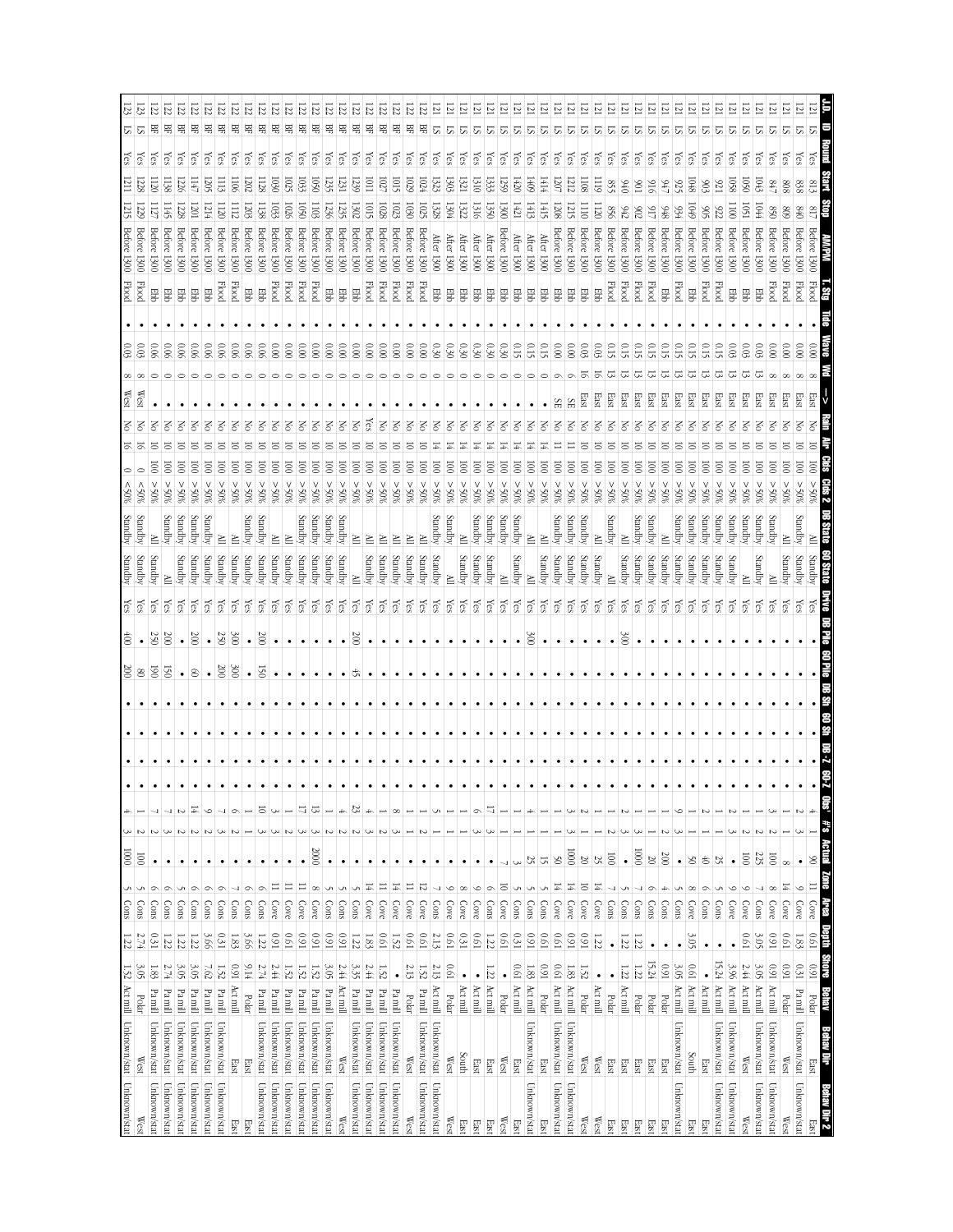| East<br>East                     | 1.83 Act mill |                | $1.52\,$       | Cove                                            | $\bullet$       | ىى         |  |           |           |           | 위의  | None           |         |                |    |   | West                    | $\approx$                  | <b>Flood</b>    | After<br>1300               | 02               | 359             | 티<br><b>es</b> |  |
|----------------------------------|---------------|----------------|----------------|-------------------------------------------------|-----------------|------------|--|-----------|-----------|-----------|-----|----------------|---------|----------------|----|---|-------------------------|----------------------------|-----------------|-----------------------------|------------------|-----------------|----------------|--|
| Unknown/stat<br>Unknown/stat     | Pa mill       | 1.52           | 1.52           | Cons                                            | $\bullet$       | N          |  | $\bullet$ |           |           |     | vabra          | None    | $$80$ \$       |    |   | West                    | $\frac{1}{2}$              | PB <sub>D</sub> | Betore<br>1300              |                  | 018             | 공              |  |
| Unknown/stat<br>Unknown/stat     | Pa mill       | 7.62           | 3.66           | Cons                                            | $\bullet$       | Ō          |  |           |           |           | 공   |                |         | $$80$ \$       |    |   | South                   | $\widetilde{\varepsilon}$  | <b>Flood</b>    | <b>After</b><br>1300        |                  | 339             | 岊<br>çs        |  |
| South<br>East                    | Polar         | 0.10           | 3.OS           | Cons                                            | ٠               |            |  |           |           |           | 공   | None           |         | $^{*06}$       |    |   | South                   | $\widetilde{\rm g}$        | Flood           | After<br>130C               | پي               | 1332            | 岊<br>çs        |  |
| Unknown/stat<br>Unknown/stat     | Pa mill       | 3.05           | 19'0           | Cons                                            | $\bullet$       |            |  | $\bullet$ |           |           | š   | None           |         | $^{806}$       |    |   |                         | 0.06                       | <b>Flood</b>    | <b>After</b><br>1300        | 131.             | 1316            | 岊<br>çs        |  |
| $\mathbb{W}\text{est}$<br>West   | Polar         | $4.57$         | - 33           | Cons                                            | $\bullet$       |            |  |           |           |           | š   | None           |         | $$80$ \$       | Ņ  |   |                         | 0.06                       | <b>Flood</b>    | <b>After</b><br>1300        | 1313             | 1312            | 景<br>cs,       |  |
| North<br>West                    | Polar         | 3.05           | 160            | $\infty$<br>Cove                                | $\bullet$       |            |  |           |           |           | 히   | None           | None    | $^{805}$       | N  | 공 |                         | 000                        | <b>Flood</b>    | <b>After</b><br>1300        | 1306             | 305             | 兽<br>(es       |  |
| Unknown/stat<br>Unknown/stat     | Pa mill       | 1.83           | 1.52           | c<br>Cove                                       | $\bullet$       |            |  | $\bullet$ |           |           | Š   | None           | None    | 805            | N  |   |                         | $\frac{1}{2}$              | <b>Flood</b>    | Betore<br>1300              | 1300             | 259             | 呂<br>ζë        |  |
| Unknown/stat<br>Unknown/stat     | Pa mill       | 1.83           | 160            | ∘<br>Cove                                       | $\bullet$       |            |  |           |           |           | 공   | None           | None    | $^{100}$       | Ņ. | S |                         | 000                        | Flood           | Before<br>1300              | 59               | 250             | 景<br>çs        |  |
| Unknown/stat<br>Unknown/stat     | Pa mill       | 2.44           | $\overline{z}$ | $\circ$<br>Cove                                 | $\bullet$       |            |  |           |           |           | 공   | None           | None    | \$05           |    | Z |                         | $\widetilde{\mathrm{0}}$   | <b>Flood</b>    | Before<br>1300              | 1258             | 52              | 몪<br>çs        |  |
| South<br>East                    | Polar         | 1.52           | <b>D.61</b>    | $^{\circ}$<br>Cove                              | $\bullet$       |            |  | $\bullet$ |           |           | š   | None           | None    | %05            | Ņ  | š |                         | 000                        | <b>Flood</b>    | <b>After</b><br>1300        | 306              | 306             | 景<br>χes       |  |
| Unknown/stat<br>Unknown/stat     | Pa mill       | 2.44           | 122            | ∘<br>Cove                                       | $\bullet$       |            |  |           |           |           | š   | None           | None    | $^{805}$       |    | 중 |                         | 000                        | <b>Flood</b>    | Before<br>1300              | 1255             | 254             | 岊<br>es,       |  |
| East<br>East                     | Act mill      | 1.83           | 160            | $\equiv$<br>Cove                                | $\bullet$       |            |  |           |           |           | š   | None           | None    | $^{805}$       | 21 | Z |                         | $\frac{0.00}{2}$           | Flood           | Betore<br>1300              | 1252             | 248             | 岊<br>çs        |  |
| Unknown/stat<br>Unknown/stat     | Pa mill       | بن<br>50       | 160            | $\circ$<br>Cove                                 | $\bullet$       |            |  | $\bullet$ |           |           | Š   | None           | None    | $^{805}$       | 21 | 3 |                         | 000                        | <b>Flood</b>    | Жer<br>1300                 | 505              | 1303            | 呂<br>λës       |  |
| Unknown/stat<br>Unknown/stat     | Pa mill       | 2.44           | 160            | $\circ$<br>Cove                                 | $\bullet$       |            |  | ٠         |           |           | 공   | None           | None    | $^{805}$       | 21 | š |                         | $\approx 0$                | Flood           | After<br>1300               | 1303             | 1302            | 兕<br>çs        |  |
| Unknown/stat<br>Unknown/stat     | Pa mill       | 2.13           | is.            | 도<br>Cove                                       | ٠               |            |  |           |           |           | š   | None           | None    | \$05           |    |   |                         | $\frac{0.00}{2}$           | <b>Flood</b>    | Betore<br>1300              |                  | 23.7            | 몊<br>(es       |  |
| South<br>East                    | Polar         | 2.44           | 160            | 董<br>Cove                                       | $\bullet$       |            |  |           |           |           | Fo  | None           | None    | \$80%          |    |   |                         | $\frac{0.00}{2}$           | <b>Flood</b>    | Before<br>1300              |                  | 23              | 岊<br>(es       |  |
| Unknown/stat<br>Unknown/stat     | Pa mill       | 3.05           | $1.83\,$       | $\overline{4}$<br>Cove                          |                 |            |  |           |           |           | š   | None           | None    | \$05           |    | Z |                         | $\frac{0.00}{\pi}$         | <b>Flood</b>    | <b>Before</b><br>1300       |                  |                 | 岊<br>çs        |  |
| Unknown/stat<br>Unknown/stat     | Pa mill       | بن<br>چ        | 1.83           | $\frac{1}{4}$<br>Cove                           | $\bullet$       |            |  |           |           |           | 공   | None           | None    | $^{805}$       |    |   |                         | $\widetilde{\mathbb{S}}$   | <b>Flood</b>    | setore<br>1300              |                  | 23.             | 먺<br>ćs        |  |
| East<br>East                     | Act mill      | 2.44           | 160            | $\overline{5}$<br>Cove                          | $\bullet$       |            |  |           |           |           | š   | None           | None    | \$05           |    |   |                         | $\frac{0.00}{2}$           | <b>Flood</b>    | Betore<br>1300              | 1248             | 245             | 兕<br>ίes       |  |
| East<br>East                     | Act mill      | 1.52           | <b>D.61</b>    | ನ<br>Cove                                       | $\bullet$       |            |  |           |           |           | 공   | None           | None    | $^{805}$       |    |   |                         | $\overset{\circ}{\approx}$ | <b>Flood</b>    | 1300                        |                  | 1243            | 兕<br>çs        |  |
| West<br>West                     | Act mill      | 160            | 160            | Ħ<br>Cove                                       | 250             |            |  | $\bullet$ |           |           | χes | Standby        | Standby | $^{80%}$       |    |   | $\mathbb{W}\text{est}$  | 600                        | <b>Flood</b>    | Before<br>1300              | 109              | $\overline{10}$ | 57<br>χes      |  |
| West<br>West                     | Act mill      | $\overline{z}$ | <b>D.61</b>    | ನ<br>Cove                                       | 13              |            |  |           |           | $\bullet$ | Υes | Standby        | Standby | $50\%$         |    |   | West                    | 0.03                       | <b>Flood</b>    | Before<br>1300              |                  | -114            | 5<br>(es       |  |
| Unknown/stat<br>Unknown/stat     | Act mill      | $\bullet$      | $\bullet$      | Cons                                            | $\overline{0}$  |            |  |           | 25        | ë)        | Υes | ≧              | Standby | $^{*06}$       |    |   | West                    | යි                         | 军               | After<br>1300               | 1546             | 545             | ᢑ<br>çs        |  |
| East<br>East                     | Act mill      | $\bullet$      | 3.96           | Cons                                            | $\bullet$       | o          |  |           |           |           | Yes | Standby        | Standby | $^{805}$       |    |   | $\mathbb{W}\text{est}$  | 6.03                       | 쭏               | <b>After</b><br>1300        | I≨€              | 34              | ವ<br>çs        |  |
| West<br>West                     | Polar         | 160            | 160            | $\infty$<br>Cove                                | $\frac{5}{2}$   |            |  |           |           |           | Yes | <i>standby</i> | jandby  | $^{*06}$       |    |   | West                    | 600                        | EDD             | After<br>1300               | $\overline{5}$   | 7091            | 5<br>š         |  |
| North<br>West                    | Act mill      | $\bullet$      | 19'0           | ᆍ<br>Cove                                       | 35              |            |  |           |           |           | χes | ⊵              | Standby | \$05           |    |   | West                    | 600                        | Flood           | <b>Before</b><br>1300       | 102              | $\overline{5}$  | 5<br>çs        |  |
| South<br>East                    | Polar         | 1.22           | $1600$         | $^{\circ}$<br>Cove                              | $\circ$         |            |  | $\bullet$ |           |           | Уes | Standby        | Standby | $^{80\%}$      |    |   | West                    | 0.03                       | 蛋               | <b>After</b><br>1300        | $\overline{8}$   | 909             | 5              |  |
| East<br>East                     | Act mill      | $\bullet$      | $\bullet$      | ⌒<br>Cons                                       | $\bullet$       |            |  |           |           |           | Υes | Standby        | Standby | $^{*06}$       |    |   | West                    | 600                        | 쭏               | <b>After</b><br>1300        | 1505             | 503             | 5<br>(es       |  |
| Unknown/stat<br>Unknown/stat     | Act mill      | $\bullet$      | 3.96           | Ō<br>Cons                                       | $\bullet$       | $^{\circ}$ |  | $\bullet$ |           |           | Yes | Standby        | Standby | \$80%          |    |   | West                    | 8                          | 军               | After<br>1300               | 1518             | <b>SIO</b>      | ᢑ<br>çs        |  |
| Unknown/stat<br>Unknown/stat     | Act mill      | 160            | 1.52           | Ħ<br>Cove                                       | $\bullet$       |            |  | $\bullet$ |           |           | Yes | Standby        | standby | $^{805}$       |    |   | $\mathbb{W}\text{est}$  | 600                        | 罗               | <b>After</b><br>00£I        | 1415             | 1414            | SI.<br>ζë      |  |
| West<br>West                     | Act mill      | 160            | <b>D.61</b>    | $\equiv$<br>Cove                                | $\circ$         |            |  | ٠         |           |           | χes | ≧              | Standby | $^{*06}$       |    |   | West                    | 80.0<br>కా                 | 턯               | <b>After</b><br>0061        | 1428             | 427             | SI.<br>çs      |  |
| Unknown/stat<br>Unknown/stat     | Act mill      | 1.52           | 1.22           | $\equiv$<br>Cove                                | 52              |            |  |           |           |           | χes | ≧              | Standby | $*965$         |    |   | West                    | 803                        | 턯               | <b>After</b><br><b>1300</b> | 1434             | 1431            | 5<br>çs        |  |
| West<br>West                     | Act mill      | 1600           | <b>D.61</b>    | 5<br>Cove                                       |                 |            |  | $\bullet$ |           |           | Yes | Standby        | Standby | $^{80\%}$      |    |   | West                    | 0.03                       | 军               | <b>After</b><br>1300        | 丙                | 420             | 2<br>çs        |  |
| Unknown/stat<br>Unknown/stat     | Act mill      | 3.96           | $\overline{z}$ | 도<br>Cove                                       | ٠               |            |  | $\bullet$ |           |           | χes | Standby        | Standby | $^{*06}$       |    |   | West                    | ය                          | 罗               | After 1300                  | 1407             | 205             | 5<br>çs        |  |
| West<br>West                     | Act mill      | 1.22           | 1.83           | $\circ$<br>Cove                                 | $\bullet$       |            |  | $\bullet$ |           |           | χes | Standby        | Standby | ‰%             |    |   | West                    | $\mathbb{S}^{03}$          | 쭏               | <b>After</b><br>1300        | 1443             | 436             | 2<br>ćs        |  |
| $\mathbb{W}\text{est}$<br>West   | Act mill      | <b>I60</b>     | 160            | $\circ$<br>Cove                                 | $\approx$       |            |  |           |           |           | χes | ≧              | Standby | $^{805}$       |    |   | West                    | 803                        | Flood           | Before<br>1300              | $\overline{120}$ | <b>II8</b>      | 5<br>çs        |  |
| East<br>East                     | Act mill      | $\bullet$      | 160            | ನ<br>Cove                                       | 250             |            |  |           |           |           | Yes | Standby        | Standby | \$80%          |    |   | West                    | 803                        | 罗               | <b>After</b><br>1300        | 1357             | 1350            | 5<br>çs        |  |
| East<br>East                     | Polar         | $1.22\,$       | 160            | $\equiv$<br>Cove                                | $\overline{0}$  |            |  | $\bullet$ |           |           | χes | ≧              | Standby | \$05           |    |   | West                    | 80                         | 뿓               | <b>After</b><br>1300        | 1347             | 1345            | ᡦ<br>çs        |  |
| Unknown/stat<br>Unknown/stat     | Act mill      | 12             | 22             | ∘<br>Cove                                       |                 |            |  |           |           |           | Υes | Standby        | Standby | \$80           |    |   | Wes1                    | 0.03                       | Flood           | Before<br>1300              | ĨŚС              | 52              | ᡖ<br>es.       |  |
| Unknown/stat<br>Unknown/stat     | Act mill      | $\bullet$      | 122            | 董<br>Cove                                       | 500             |            |  |           |           |           | Υes | Standby        | Standby | $^{805}$       |    |   | West                    | 8                          | 물               | After<br>1300               | J⊕               | 1359            | ವ<br>(es       |  |
| Unknown/stat<br>Unknown/stat     | Act mill      | بن<br>ا        | 2.13           | G<br>Cons                                       | $\bullet$       |            |  |           |           |           | ζës | Standby        | Standby | $^{805}$       |    |   | West                    | S                          | <b>Flood</b>    | detore<br>1300              | 607              | 208             | 5<br>çs        |  |
| Unknown/stat<br>Unknown/stat     | Act mill      |                |                | σ<br>Cons                                       | $\frac{8}{2}$   |            |  |           |           |           | çs  | standby        | jandby  | ‰%             |    |   | West                    | 803                        | Flood           | Before<br>1300              | ΗŚ               | 144             | ವ<br>(es       |  |
| West<br>West                     | Act mill      | 160            | $\overline{z}$ | €<br>Cove                                       | $\bullet$       |            |  |           |           |           | çs  | Standby        | Standby | $^{805}$       |    |   | West                    | 803                        | 军               | <b>After</b><br>1300        | 135              | پي<br>          | 运<br>çs        |  |
| East<br>East                     | Act mill      | 160            | <b>D.61</b>    | Cons                                            | $^{\circ}$      |            |  |           | $\approx$ |           | χes | kandby         | Standby | \$80%          |    |   | $\mathbb{W}\textup{es}$ | $^{0.03}$                  | 军               | <b>Before</b><br>1300       | 305              | $\frac{1}{200}$ | 5              |  |
| Unknown/stat<br>Unknown/stat     | Act mill      | 1.52           | 52             | Cove                                            |                 |            |  |           |           |           | Υes | Standby        | Standby | $^{805}$       |    |   | West                    | οc                         | 풍               | <b>After</b><br>1300        | 134.             | ن≯<br>10€       | 运<br>Čes       |  |
| Unknown/stat<br>Unknown/stat     | Act mill      | <b>I60</b>     | 122            | Cove                                            | $\bullet$       |            |  |           |           |           | λës | ≧              | Standby | $^{805}$       |    |   | West                    | 96                         | 뿓               | After<br>1300               | 1344             | 1343            | ವ<br>බූ        |  |
| Unknown/stat<br>Unknown/stat     | Polar         | 1.52           | 3.96           | Cons                                            | $\bullet$       |            |  |           |           |           | Yes | <i>standby</i> | jandby  | $\frac{1}{20}$ |    |   | West                    | Ξ                          | 賈               | After<br>0061               | ë                | 306             | 5<br>GS.       |  |
| Unknown/stat<br>Unknown/stat     | Act mill      | 160            | $\bullet$      | Cove                                            | 1750            |            |  |           |           |           | λës | standby        | Standby | 80≶>           |    |   | West                    | ශ                          | Flood           | Before<br>1300              |                  | 52              | 5<br>çs        |  |
| Unknown/stat<br>Unknown/stat     | Act mill      | 160            | 2.13           | Cons                                            | $\bullet$       |            |  |           |           |           |     |                |         |                |    |   |                         |                            |                 |                             |                  |                 |                |  |
| East<br>East                     | Act mill      | 1.22           | 160            | Cons                                            | 007             |            |  |           |           |           | ଟି  | Standby        | Standby |                |    |   | West                    |                            | Flood           |                             |                  |                 | 5              |  |
| $\mathbb{W}\textup{est}$<br>West | 3.05 Act mil  |                | $2.13\,$       | $\frac{\text{Conl}}{\text{Conl}}$<br><b>REA</b> | $\sim$<br>550   | 4          |  |           | g         | â         | (es |                |         |                |    |   | West                    |                            | Flood           | 1300                        |                  |                 |                |  |
| Behav Dir<br>Behav Dir 2         | 图画            | <b>Sinre</b>   | Depth          | Zone                                            | Ons' #'s Actual |            |  |           |           |           |     |                |         |                |    |   |                         |                            |                 |                             |                  |                 |                |  |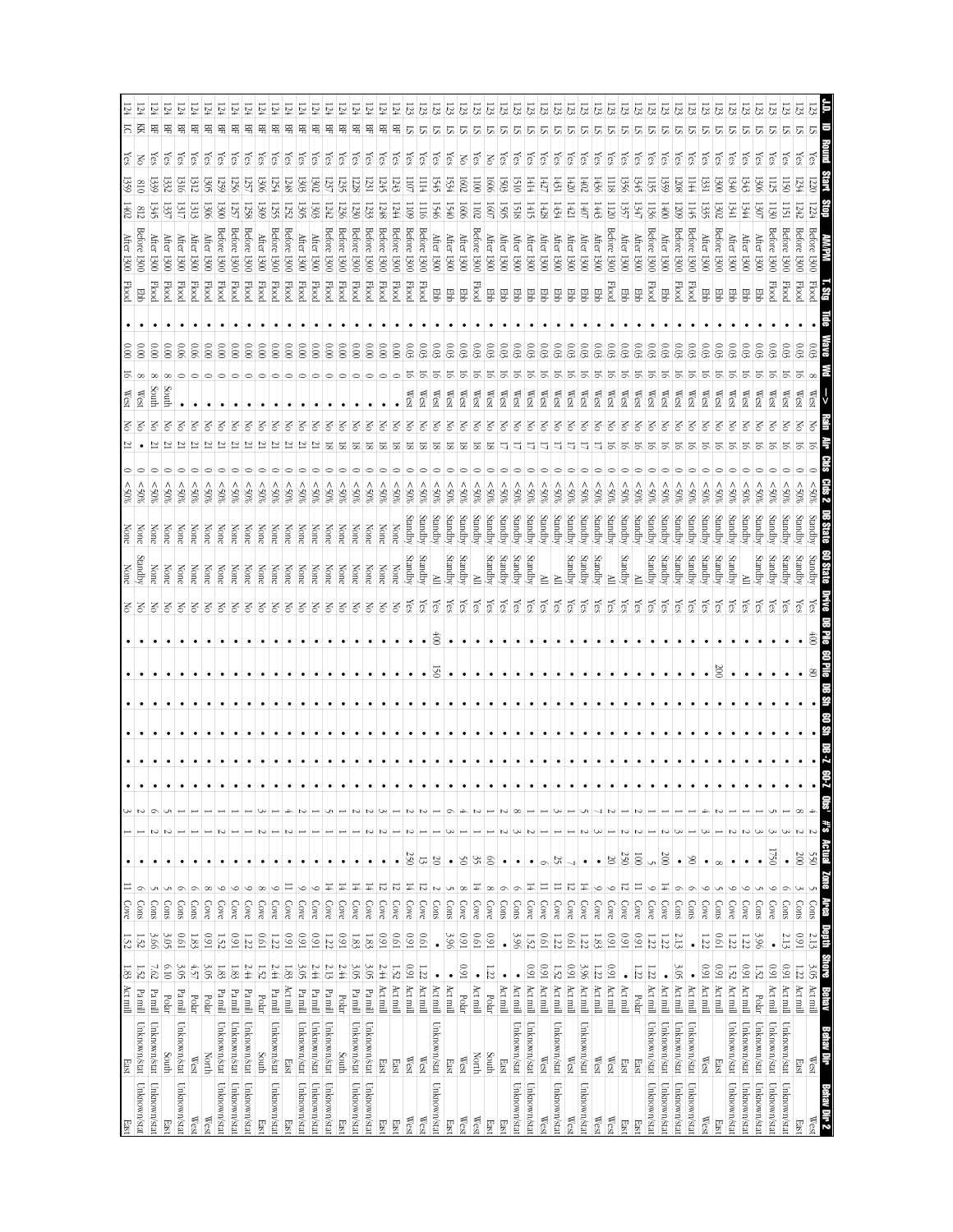| Unknown/stat Unknown/stat                               | 3.05 Pa mill                 | 2.74                           | $\mbox{Cons}$                                  |          | $\bullet$              |                 |            |        |                        |   |  |            | None               |                 |                  |                          |          | West         |                                   |                     |              | <b>Mter</b>                  | (459               | 458                          | <b>Les</b>      | ଧ୍ୱା   |
|---------------------------------------------------------|------------------------------|--------------------------------|------------------------------------------------|----------|------------------------|-----------------|------------|--------|------------------------|---|--|------------|--------------------|-----------------|------------------|--------------------------|----------|--------------|-----------------------------------|---------------------|--------------|------------------------------|--------------------|------------------------------|-----------------|--------|
| West<br>West                                            | Act mill                     | 1.52<br>1.52                   | Cons                                           |          | $\bullet$              |                 |            |        |                        |   |  | 의원         | None               |                 | %65              |                          |          |              | $\approx$                         | Hood                | 1300         | <b>Mter</b>                  | $\overline{60}$    | 000                          | Ιš              | 5      |
| West<br>West                                            | Act mill                     | <b>D.61</b><br>1.22            | Cove                                           | $\equiv$ | 5                      |                 |            |        |                        |   |  | $\epsilon$ | None               |                 | %05<             |                          |          | West         | 8                                 | Flood               |              | <b>After</b>                 | 141.7              | 1416                         | çs              | 5      |
| Polar<br>West<br>West                                   |                              | 1.22<br>$1600$                 | Cove                                           | ᆍ        | 5                      |                 |            |        |                        |   |  | 공          | None               |                 | %05 <            |                          |          | West         |                                   | <b>Flood</b>        |              | <b>After</b>                 | 1406               | $\frac{1}{2}$                | (es             |        |
| Polar<br>East<br>East                                   |                              | <b>D.61</b><br>$1.22\,$        | Cove                                           | 5        | 5                      |                 |            |        |                        |   |  | 중          | None               | None            | %05 <            | ఠ                        |          | West         | 0.03                              | <b>Flood</b>        | 1300         | <b>After</b>                 | 1414               | $\frac{1410}{2}$             | es.             | ਨ      |
| West<br>West                                            | Act mill                     | 1.22<br>1.22                   | Cove                                           | Ξ        | S,                     |                 |            |        |                        |   |  | 증          | None               | None            | %05 <            | S                        |          | West         | $\widetilde{\mathrm{0}}$          | Flood               | 1300         | <b>After</b>                 | 1421               | $\overline{420}$             | çs              | 5      |
| Polar<br>$\mathbb{W}\text{es}$<br>West                  |                              | 1.52<br>160                    | Cove                                           | $\Xi$    | $\bullet$              | N               |            |        | $\bullet$              |   |  | 공          | None               | None            | %05 <            | S                        |          | West         | $\frac{0.00}{\pi}$                | <b>Flood</b>        | 1300         | <b>After</b>                 | 1429               | $\overline{427}$             | çs              | 5      |
| Unknown/stat<br>Unknown/stat                            | $\frac{\text{Pa}}{\text{m}}$ | 1.22<br><b>D.61</b>            | Cove                                           | $\circ$  | $\bullet$              |                 |            |        |                        |   |  | š          | None               | None            | %05 <            | S                        |          | West         | $\tilde{8}$                       | <b>Flood</b>        | 1300         | <b>After</b>                 | 1446               | L#5                          | çs              | 5      |
| Polar<br>West<br>West                                   |                              | 1.52<br>2.44                   | Cove                                           | 5        |                        |                 |            |        |                        |   |  | 공          | None               | None            | %05 <            | S                        |          | West         | $\tilde{8}$                       | Flood               | 1300         | <b>After</b>                 | (426)              | 1425                         | ζes             |        |
| Unknown/stat<br>Unknown/stat                            | $\mathbf{P} \mathbf{a}$ mill | <b>D.61</b><br><b>D.61</b>     | Cove                                           | $\circ$  | $\bullet$              |                 |            |        | $\bullet$              |   |  | 공          | None               | None            | $\$0\frac{2}{3}$ | S                        |          | West         | 000                               | <b>Flood</b>        | 1300         | $\rm{Mter}$                  | 1438               | 1437                         | ζes             |        |
| $\mathbb{W}\text{es}$<br>West                           | Act mill                     | 1.22<br>2.44                   | Cove                                           | ∘        | $\bullet$              |                 |            |        | $\bullet$              |   |  | 공          | None               | None            | %05 <            | 8                        |          | West         | 0.00                              | Flood               | 1300         | <b>After</b>                 | 1436               | 435                          | es,             | 5      |
| Unknown/stat<br>Unknown/stat                            | Pa mill                      | 1.22<br>3.<br>OS               | Cons                                           | $\circ$  | $\bullet$              |                 |            |        | $\bullet$              |   |  | š          | None               | None            | %05 <            | ē                        |          | ЯS           |                                   | Ebb                 | 1300         | <b>Betore</b>                | 939                | 935                          | (es             | 멲      |
| Unknown/stat<br>Unknown/stat                            | $\frac{p_a}{\text{mod}}$     | <b>D.61</b><br>1.52            | $\frac{\text{Cous}}{\text{Cous}}$              | O        | $\bullet$              |                 |            |        | $\bullet$              |   |  | 공          | None               | None            | %05 <            | ē                        |          | ЯS           | O. 15                             | <b>Ebb</b>          | 1300         | Betore                       | 933                | 926                          | Čes             | 景      |
| Polar<br>East<br>East                                   |                              | 160<br>1.52                    | Cons                                           |          | $\bullet$              |                 |            |        |                        |   |  | 공          | None               | None            | %05 <            | ē                        | Z        | ЯS           |                                   | 臣                   | 1300         | <b>Before</b>                |                    | D41                          | es,             | 景      |
| Polar<br>West<br>West                                   |                              | 19'0<br>1.52                   | Cons                                           |          | $\bullet$              |                 |            |        |                        |   |  | F          | Standby            | None            | %05 <            | ē                        |          | æ            | 0.15                              | 军                   | 1300         | Before                       | 5<br>DIO           | 604                          | es,             | 哥      |
| Unknown/stat<br>Unknown/stat                            | $\mathbf{P} \mathbf{a}$ mill | $0.31\,$<br>$10.01\,$          | Cons                                           |          | 55                     |                 | Ó          |        |                        |   |  | 공          | Standby            |                 | %05              | ē                        |          |              |                                   | 뫃                   | 1300         | Before                       | $\mathbb{S}$       | ior                          | ČS              | 묚      |
| Unknown/stat<br>Unknown/stat                            | Pa mill                      | 160<br>3.05                    | Cons                                           |          | $\bullet$              |                 | $^{\circ}$ |        |                        |   |  | 중          | Standby            | Standby         | %05<             | $\bar{\rm s}$            | 중        | ЯS           |                                   | bool                | 1300         | Before                       | 591                | Ğ,                           | (es             | 묚      |
| Polar<br>$\mathbb{W}\text{est}$<br>West                 |                              | 1.52<br>3.66                   | Cons                                           |          | $\bullet$              |                 |            |        |                        |   |  | 중          | Standby            | None            | %05<             | ē                        | 공        |              | 0.15                              | 뿓                   | 1300         | detore                       | $\frac{0.50}{20}$  | 949                          | ίes             | 묚      |
| Unknown/stat<br>Unknown/stat                            | Pa mill                      | [91]<br><b>D.61</b>            | Cons                                           |          | $\bullet$              |                 | 4          |        |                        |   |  | 공          | Standby            | None            | %05 <            | ē                        | š        | SЕ           | 91                                | 뿓                   | 1300         | detore                       | $\overline{5}$     | 856                          | çs              | 멲      |
| Unknown/stat<br>Unknown/stat                            | Pa mill                      | <b>D.61</b><br>160             | Cons                                           | Z        | $\bullet$              |                 |            |        | ٠                      |   |  | 공          | Standby            | None            | %05 <            | $\overline{\varepsilon}$ | ζëς      | ЯS           | GT)                               | 뿓                   | 1300         | Before                       | 1029               | $\overline{27}$              | çs              | 岊      |
| Polar<br>East<br>East                                   |                              | 19'0<br>160                    | Cons                                           | Jì       | $\bullet$              |                 |            |        |                        |   |  | 중          | Standby            |                 | $30\%$           | S                        | Z        |              | 0.15                              | Flood               | 1300         | Before                       |                    | 1047                         | Čes             | 묚      |
| East<br>East                                            | Act mill                     | 160<br>2.44                    | Cons                                           | ◦        | $\bullet$              |                 | 5          |        |                        |   |  | 중          | Standby            | Standby         | %05 <            | ē                        | ćs       |              |                                   | Flood               | 1300         | Before                       |                    | $\overline{102}$             | cs,             | 멲      |
| Unknown/stat<br>Unknown/stat                            | Pa mill                      | 160<br>1.83                    | Cons                                           | ∽        | $\bullet$              |                 | 5          |        |                        |   |  | š          | Standby            | Standby         | %05<             | $\overline{\mathsf{S}}$  | λës      |              |                                   | Flood               | 1300         | Betore                       | L144               | 134                          | es.             | 묚      |
| Unknown/stat<br>Unknown/stat                            | Pa mill                      | 0.31<br>160                    | Cons                                           |          | $\bullet$              |                 |            |        |                        |   |  | 중          | Standby            | Standby         | %05<             | ē                        | Yes      |              | 0.15                              | Flood               | 1300         | Before                       | 1040               | LO43                         | (es             | 몪      |
| Unknown/stat<br>Unknown/stat                            | $\rm Pa$ mill                | 0.31<br><b>D.61</b>            | Cons                                           |          | $\overline{\odot}$     |                 |            |        |                        |   |  | 중          | Standby            | None            | %05 <            | ē                        | λë       |              | 0.15                              | 厚<br>               | 1300         | Betore                       |                    | 0#6                          | es,             | 岊      |
| Unknown/stat<br>Unknown/stat                            | Pa mill                      | 160                            | Cons                                           |          | $\bullet$              |                 |            |        |                        |   |  | š          | Standby            | Standby         | %65              | ē                        | Z        |              | 91                                | EDD                 | 1300         |                              | 1030               | 1033                         | (es             | 뫂      |
| Unknown/stat<br>Unknown/stat                            | $\rm Pa\,m\,ll$              | <b>I60</b><br>2.44             | Cons                                           | $\circ$  | $\bullet$              |                 |            |        | $\bullet$              |   |  | 공          | Standby            | Standby         | %05 <            | ē                        | χēς      |              |                                   | <b>Flood</b>        | 1300         | Before                       | ΙIJ                | $\overline{122}$             | es.             | 묚      |
| Unknown/stat<br>Unknown/stat                            | $\mathbf{Pa}$ mill           | $1.22\,$<br>3.05               | Cons                                           | ⊝        |                        |                 | 5          |        |                        |   |  | š          | Standby            | Standby         | %05 <            | ē                        | λë       |              |                                   | Flood               | 1300         | detore                       | 154                | F#1                          | es.             | 묚      |
| Unknown/stat<br>Unknown/stat                            | Pa mill                      | 0.31<br>160                    | Cons                                           | ىن       | $\bullet$<br>$\bullet$ |                 |            |        | $\bullet$              |   |  | 중          | Standby            | Standby         | %05 <            | $\overline{\odot}$       | F        | æ            |                                   | Flood               | 1300         | Before                       | 1033               | $\overline{1031}$            | es.             | 岊      |
|                                                         |                              |                                | Cons                                           |          |                        |                 |            |        |                        |   |  |            |                    |                 |                  |                          |          |              |                                   |                     |              |                              |                    |                              |                 |        |
| Polar<br>Unknown/stat<br>East<br>Unknown/stat<br>East   | Pa mill                      | 0.31<br>19'0<br>3.05           | $\frac{1}{2}$                                  | O        | $\bullet$              |                 |            |        |                        |   |  | š<br>F     | Standby<br>Standby | Standby<br>None | %05<<br>%65      | $\overline{\Xi}$<br>ē    | ζes<br>š | ЯS           | 0.15                              | Flood<br><b>Ebb</b> | 1300<br>1300 | Before<br>Betore             | <b>LI02</b><br>956 | <b>E</b><br>$\frac{952}{25}$ | Çes<br>(es      | 岊      |
|                                                         |                              | 1.52                           |                                                |          | $\bullet$              |                 |            |        |                        |   |  |            |                    |                 |                  |                          |          | æ            | 0.15                              |                     |              |                              |                    |                              |                 | 岊      |
| Polar<br>$\mathbb{W}\text{est}$<br>East<br>West<br>East | Act mill                     | 1.22<br>1.52<br>1.52<br>$2.44$ | Cons<br>Cove                                   | Ĵ        | $\rm 07$<br>$\bullet$  |                 |            |        | $\bullet$              |   |  | 공<br>F     | None<br>None       | None<br>None    | &805<br>\$80%    |                          |          | West<br>West | $\approx 0$<br>$\frac{0.00}{\pi}$ | Flood<br>罗          | 1300<br>1300 | <b>After</b><br><b>After</b> | 1514<br>1358       | I510<br>1355                 | <b>Čes</b><br>공 | 5<br>5 |
| Polar<br>West                                           |                              |                                | Cons                                           |          |                        |                 |            |        |                        |   |  |            | None               | None            | 805              |                          |          | West         | $\frac{0.00}{2}$                  |                     | 1300         | After                        | 1506               | 50S                          | es,             | 5      |
| West<br>West<br>West                                    | $\bullet$<br>Act mill        | 160<br>$\bullet$<br>1.52       | Cons                                           |          | $\bullet$<br>$\bullet$ |                 |            |        | $\bullet$<br>$\bullet$ |   |  | š<br>중     | None               | None            | &805             |                          |          | West         | $\frac{0.00}{\pi}$                | Ebb<br>물            | 1300         | <b>After</b>                 | 1510               | 507                          | 중               | 5      |
| Unknown/stat<br>Unknown/stat                            | Act mill                     | $\bullet$<br>2.13              | Cove                                           | Ξ        | 30                     |                 |            |        |                        |   |  | 공          | None               | None            | $^{805}$         |                          |          | West         | $\frac{0.00}{\pi}$                | Hood                | 1300         | After                        | 1355               | 1353                         | λës             | 5      |
| Unknown/stat<br>Unknown/stat                            | Pa mill                      | 2.13                           | $\frac{Cove}{C}$                               |          |                        |                 |            |        | $\bullet$              |   |  | 공          | None               | None            | $^{805}$         |                          |          | West         |                                   | Flood               | 1300         | <b>After</b>                 |                    |                              | çs              |        |
|                                                         | ٠                            |                                |                                                | $\circ$  | $\bullet$              |                 |            |        | $\bullet$              |   |  |            |                    |                 |                  |                          |          |              | $\tilde{8}$                       |                     |              |                              | IЩ                 | $\frac{1410}{2}$             |                 | 5      |
| West<br>West                                            | $\bullet$<br>Act mill        | $1.83\,$                       | $\frac{\text{Con}}{\text{Con}}$                | S        | $\bullet$              |                 |            |        | $\bullet$              |   |  | 중          | None               | None            | $\frac{80}{5}$   |                          |          | West         | $\frac{0.00}{2}$                  | 뿓                   | 1300         | <b>After</b>                 | 531                | 1527                         | 공               | 5      |
| Unknown/stat<br>Unknown/stat                            | $\mathbf{P} \mathbf{a}$ mill | $1.22\,$<br>$1.52\,$           | Cove                                           | $\circ$  | $\sim$                 |                 |            |        | $\bullet$              |   |  | 중          | None               | None            | %05              |                          |          | West         | $\frac{0.00}{2}$                  | Flood               | 1300         | <b>After</b>                 | 7600               | $\overline{405}$             | es,             | న్     |
| Unknown/stat<br>Unknown/stat                            | $\rm Pa\,m\rm dl$            | $\overline{z}$<br>$1.52\,$     | Cove                                           | 5        | 12                     |                 |            |        |                        |   |  | 중          | None               | None            | \$80%            |                          |          | West         | $\frac{0.00}{\pi}$                | Flood               | 1300         | <b>After</b>                 | 1351               | $\overline{350}$             | (es             | 5      |
| Polar<br>West<br>West                                   |                              | 1.83<br>2.13                   | Cons                                           | Jì       | $\bullet$              | N               |            |        |                        |   |  | 중          | None               | None            | $^{805}$         |                          |          | West         | $\widetilde{\mathbb{S}}$          | Ę                   | 1300         | After                        | 1530               | 1528                         | 중               | 5      |
| West<br>West                                            | Act mill                     | 1.22<br>1.83                   | Cove                                           | ◡        | $\bullet$              |                 |            |        |                        |   |  | F          | None               | None            | 80%              |                          |          | West         | $\approx 0$                       | Flood               | 1300         | <b>After</b>                 | 1425               | $\frac{422}{2}$              | çs              | న్     |
| Polar<br>East<br>East                                   |                              | 1.22<br>2.13                   | Cons                                           | ా        | ٠                      |                 |            |        |                        |   |  | 중          | None               | None            | $50\%$           |                          |          | West         | $\tilde{\rm s}$                   | Flood               | 1300         | Alter                        | 1400               | $\frac{432}{2}$              | çs              |        |
| Unknown/stat<br>Unknown/stat                            | $\bullet$<br>Pa mill         | 1.22                           | Cons                                           | ⊝        | $\bullet$              |                 |            |        | $\bullet$              |   |  | 공          | None               | None            | %05              |                          |          | West         | $\widetilde{\infty}$              | 뿓                   | 1300         | <b>After</b>                 | 1446               | l#5                          | (es             | ਨ      |
| North<br>West                                           | Act mill                     | 0.61<br>160                    | Cove                                           | ᅐ        |                        |                 |            |        |                        |   |  | 중          | None               | None            | \$06             |                          |          | West         | $\widetilde{\circ}$               | Flood               | 1300         | <b>After</b>                 | છુ                 | 330                          |                 |        |
| North<br><b>West</b>                                    | Act mill                     | 1.22<br>160                    | Cove                                           | ᆍ        |                        |                 |            |        |                        |   |  | ξ          | None               | None            | \$05             |                          |          | West         | $\widetilde{\circ}$               | Flood               | 1300         | <b>After</b>                 | 1333               | 32                           | ĠS,             | న్     |
| $\mathbb{W}\text{est}$<br><b>West</b>                   | $\bullet$<br>Act mill        | $\bullet$                      | Cons                                           |          | S                      |                 |            |        |                        |   |  | F          | None               | None            | $50\%$           |                          |          | West         | öΰ                                | 厚<br>               | 1300         | <b>After</b>                 | 1516               | Εĭ                           | 공               | న్     |
| Unknown/stat<br>Unknown/stat                            | Act mill                     | $\bullet$                      | Cons                                           |          | $\bullet$              |                 |            |        |                        |   |  | б          | None               |                 | $$^{805}$        |                          |          | West         | öΰ                                | 쭏                   | 1300         | lter                         | 1616               | liol5                        | Z               | 5      |
| North<br>West                                           | $\bullet$<br>Act mill        | $\bullet$                      | Cove                                           | 董        | 50                     |                 |            |        |                        |   |  |            | None               |                 | \$80             |                          |          | West         |                                   | <b>bool</b>         |              | After                        | 1338               | 33,7                         | es.             | ਨ      |
| West<br>West                                            | Act mill                     | 2.44<br>2.44                   | Cove                                           | ∘        | $\bullet$              |                 |            |        |                        |   |  |            |                    |                 | \$06             |                          |          | West         |                                   |                     |              |                              | 150                |                              |                 |        |
| Polar<br>East<br>East                                   |                              | 2.13<br>1.52                   | Cons                                           |          | $\bullet$              |                 |            |        |                        |   |  |            | None               |                 | \$80             |                          |          | West         |                                   | 품                   |              | After                        | Š                  |                              |                 | 5      |
| ialan ult<br>Mest<br>West                               | $1.52$ Act mill              |                                | $\frac{1}{\sqrt{1000}}$<br>$\frac{1000}{1122}$ | 5        | J                      |                 |            |        |                        |   |  |            |                    |                 |                  |                          |          | west         |                                   |                     |              |                              |                    |                              |                 | 5      |
| Behav Dir 2                                             | <b>Beliav</b>                | Ě<br>ā                         |                                                | Zone     |                        | Obs' #'s Actual |            | U<br>Ń | Ľ,                     | ¥ |  |            |                    |                 | Ń                |                          |          |              |                                   |                     |              |                              |                    |                              |                 | Ш      |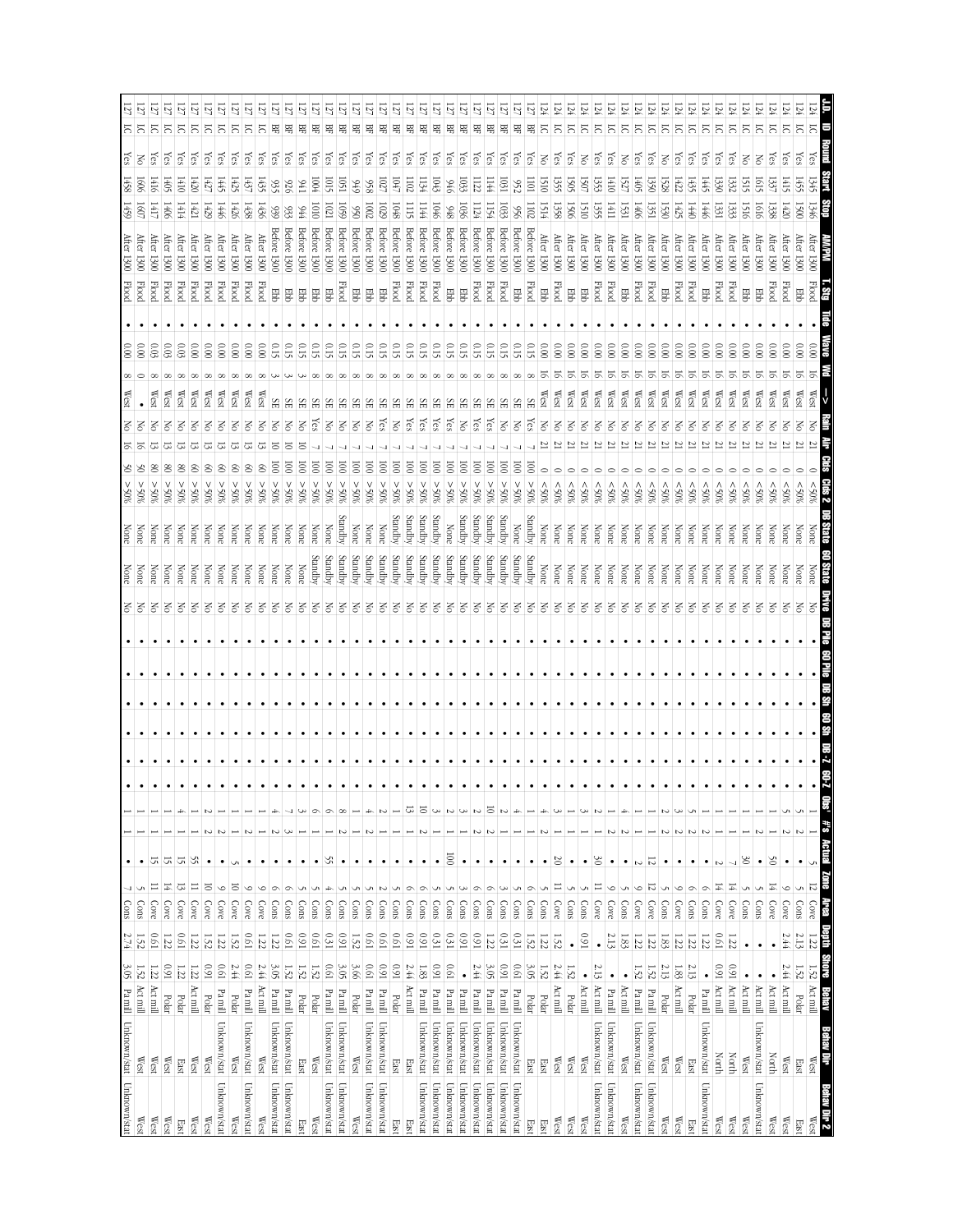| East<br>East                                    | 1.52 Act mill                                 |                  | $0.91\,$                 | <b>Cons</b>                                  | $rac{30}{20}$         |                        |          |      |           |   |           |                 |                                 | Standby | <b>Standby</b> | $-50\%$          |   | SW<br>š   | $\frac{0.00}{2}$           | <b>Flood</b> | 1300                 | 229 <br>Before             | 228               | $\epsilon$ s | 55        |
|-------------------------------------------------|-----------------------------------------------|------------------|--------------------------|----------------------------------------------|-----------------------|------------------------|----------|------|-----------|---|-----------|-----------------|---------------------------------|---------|----------------|------------------|---|-----------|----------------------------|--------------|----------------------|----------------------------|-------------------|--------------|-----------|
| East<br>East                                    | 2.13 Act mill                                 |                  | 1.22                     | Cons                                         | $\circ$               |                        |          |      | $\bullet$ |   |           |                 | $\frac{\text{Yes}}{\text{Yes}}$ | Standby | Standby        | \$05             |   | 8K<br>š   | $\frac{1}{2}$              | <b>Flood</b> | 1300                 | 123<br>Betore              | 231               | és           | 58<br>5   |
| East<br>East                                    | Polar                                         | 1.52             | <b>D.61</b>              | Cons                                         | $\bullet$             |                        |          |      |           |   |           |                 | (es                             | Standby | ≧              | $\$0\$           |   | æ         | $\overset{\circ}{\rm s}$   | <b>Flood</b> | 1300                 | 1216<br>Betore             | -214              | es,          | 28<br>ᡦ   |
| Unknown/stat<br>Unknown/stat                    | Act mill                                      | $\overline{160}$ | 1.83                     | Cove                                         | $\overline{00}$       |                        |          |      |           |   |           |                 | çs                              | ≧       | Standby        | \$05             |   | West      | $\widetilde{\rm g}$        | <b>Flood</b> | 1300                 | l 126<br>Betore            | 124               | es,          | 5         |
| West<br>West                                    | Act mill                                      | 1.52             | 160                      | $\Xi$<br>Cove                                | 15                    |                        |          |      | $\bullet$ |   |           |                 | χes                             | Standby | Standby        | $^{806}$         |   | West      | 000                        | <b>Flood</b> | 1300                 | 1113<br><b>Before</b>      | LI12              | ζes          | 5         |
| West<br>West                                    | Act mill                                      | $1600$           | <b>D.61</b>              | $\circ$<br>Cove                              | $0\%$                 |                        |          |      |           |   |           |                 | çs                              | Standby | Standby        | \$80%            |   | West      | 000                        | <b>Flood</b> | 1300                 | Before                     | - 116             | es,          | 5         |
| Unknown/stat<br>Unknown/stat                    | Act mill                                      | $\bullet$        | 0.31                     | $\frac{1}{4}$<br>Cove                        | $\frac{20}{20}$       |                        |          |      |           |   |           |                 | χes                             | Standby | Standby        | \$80%            |   | West      | 0.03                       | 厚<br>        | 1300                 | 1054<br>Before             | 1053              | (es          | 5         |
| West<br>West                                    | $\frac{1}{\sqrt{2}}$ and $\frac{1}{\sqrt{2}}$ | 0.91             | 160                      | $\Xi$<br>Cove                                | $\frac{30}{2}$        |                        |          |      | $\bullet$ |   |           |                 | ζëς                             | Standby | Standby        | &805             |   | West      | 80.0                       | Flood        | Before 1300          | 1112                       | $\overline{108}$  | Čes          | 5         |
| Unknown/stat<br>Unknown/stat                    | Act mill                                      | 6.10             | 9.14                     | Cons                                         | $\geq$                |                        |          |      |           |   |           |                 | ζë                              | Standby | Standby        | $^{100}$         |   | West      | 0.03                       | 臣            | 1300                 | 1038<br>Before             | <b>1036</b>       | ζes          | 57        |
| Unknown/stat<br>Unknown/stat                    | Act mill                                      | 3.05             | ن<br>چ                   | $\circ$<br>$\frac{\text{Cons}}{\text{cons}}$ | $\bullet$             |                        |          |      | $\bullet$ |   |           |                 | ζë                              | Standby | Standby        | &805             |   | West      | 80.0                       | 军            | 1300                 | Š,<br><b>Before</b>        | 949               | ίes          | 57        |
| West<br>West                                    | Act mill                                      | $4.57\,$         | 3.05                     | Cons                                         | 52                    |                        |          |      | $\bullet$ |   |           |                 | χes                             | ≧       | ≧              | %05              |   | West      | 60.03                      | 军            | 1300                 | $\overline{030}$<br>Before | 1025              | χes          | <u>रु</u> |
| Unknown/stat<br>Unknown/stat                    | Act mill                                      | $\bullet$        | 1.22                     | Cons                                         | $\bullet$             |                        | 5        |      | $\bullet$ |   |           | $\bullet$       | ζë                              | Standby | Standby        | \$80%            |   | West      | 0.03                       | 蛋            | 1300                 | 0101<br><b>Before</b>      | $\overline{5}$    | (es          | 2         |
| $\overline{\mathbb{W}}$ est<br>West             | Polar                                         | 19'0             | 1910                     | Cons                                         | $\bullet$             |                        | $\infty$ |      | ٠         |   |           | $\bullet$       | ζë                              | ≧       | Standby        | 805              | ದ | East      | 0.03                       | 蛋            | 1300                 | Betore                     | S                 | ζes          | 57        |
| $\mathbb{W}\text{est}$<br>West                  | Polar                                         | $10.0\,$         | 0.31                     | Cons                                         | $\circ$               |                        | ¢        |      | $\bullet$ |   |           | $\bullet$       | Yes                             | Standby | Standby        | $^{805}$         | 5 | East      | 80.0                       | 뫃            | 1300                 | 600<br>Before              | 934               | Yes          | <u>रु</u> |
| West<br><b>West</b>                             | Polar                                         | 160              | 1970                     | $\circ$<br>Cons                              | 45                    |                        |          |      | $\bullet$ |   |           | $\bullet$       | Yes                             | Standby | Standby        | $^{9000}$        |   | East      | 600                        | 품            | 1300                 | 223<br>Before              | $0\overline{8}$   | čes          | 28<br>51  |
| West<br>West                                    | Polar                                         | $10.61\,$        | 0.31                     | $\overline{2}$<br>Cove                       | ٠                     |                        |          |      | ٠         |   |           |                 | χes                             | ≧       | ≧              | \$80%            |   | East      | $\frac{0.00}{\pi}$         | 물            | 1300                 | Before                     | 852               | çs           | 젖         |
| $\mathbb{W}\text{est}$<br>West                  | Act mill                                      | $0.31\,$         | 0.31                     | π<br>Cove                                    | $\bullet$             |                        |          |      | $\bullet$ |   |           | $\bullet$       | ζës                             | Standby | Standby        | $$0\%$           |   | East      | $\frac{0}{2}$              |              | 1300                 | 6#8<br>Before              | \$48              | ίes          | 젖         |
| $\mathbb{W}\text{est}$<br>West                  | Act mill                                      | $0.31\,$         | 0.31                     | 董<br>Cove                                    |                       |                        |          |      |           |   |           | $\bullet$       | χë                              | Standby | Standby        | $50\%$           |   | East      | 000                        | 풍            | 1300                 | 118<br>Before              | 635               | ίes          | KK        |
| East<br>East                                    | Polar                                         | 1.83             | 160                      | $\circ$<br>Cons                              | $\bullet$             |                        |          |      | $\bullet$ |   | 8         | 2               | çs                              | Standby | Standby        | $^{805}$         |   | West      | $_{\odot}^{\circ}$         | 풍            | 1300                 | setore                     | 93                | ίes          | Ř         |
| <b>East</b><br>East                             | Polar                                         | $16\,0$          | 160                      | $\circ$<br>Cove                              |                       |                        |          |      |           |   | $\bullet$ | $\bullet$       | çs                              | Standby | Standby        | \$05             |   | West      | $\frac{0}{2}$              | 물            | 1300                 | 926<br>Before              | 55                | čes          | 젖         |
| Unknown/stat<br>Unknown/stat                    | Pa mill                                       | 0.31             | 0.31                     | Cons                                         |                       |                        |          |      |           |   | ₿         | $\frac{300}{2}$ | λes                             | ≧       | ≧              | $^{805}$         |   | West      | $\overset{\circ}{\approx}$ | 풍            | 1300                 | 58<br>Betore               | 630               | es,          | 奀         |
| $\mathbb{W}\text{est}$<br>West                  | Act mill                                      | 160              | 0.31                     | Cons                                         | $\bullet$             |                        |          |      | $\bullet$ |   | ē         | $\overline{00}$ | χes                             | Standby | Standby        | %05              |   | West<br>3 | 0.00                       |              | 1300                 | 1015<br>Before             | Ξ                 | ίes          | 젖         |
| Unknown/stat<br>Unknown/stat                    | Pa mill                                       | $1.52\,$         | 0.31                     | Cons                                         | ٠                     |                        |          |      |           |   | ४         | $200\,$         | çs                              | Standby | Standby        | \$05             |   | West      | 000                        |              | 1300                 | 6101<br>Before             | 9101              | (es          | 頁         |
| East<br>East                                    | Polar                                         | $1.52\,$         | <b>D.61</b>              | Cons                                         | $\bullet$             |                        |          |      |           |   | き         | 300             | λë                              | ≧       | ≧              | 80%              |   | West<br>3 | $\frac{0.00}{\pi}$         | ਞ            | 1300                 | 1024<br>Before             | 1023              | es,          | KK        |
| $\mathbb{W}\text{est}$<br>West                  | Polar                                         | 0.31             | 0.31                     | Cove                                         | $\bullet$<br>$\equiv$ |                        |          |      |           |   |           | $\bullet$       | ζë                              | Standby | ≧              | $^{805}$         |   | δ         | $\overset{\circ}{\rm s}$   | 품            | 1300                 | 859<br>Betore              | 898               | čes          | Ř         |
| Unknown/stat<br>Unknown/stat                    | Pa mill                                       | <b>D.61</b>      | <b>D.61</b>              | $\circ$<br>Cove                              | ٠                     |                        |          |      |           |   |           |                 | çs                              | ≧       | Standby        | \$05             |   | δ         | 600                        | 품            | <b>1300</b>          | 616<br>Betore              | 816               | Čes          | 頁         |
| $\mathbb{W}$ est<br>West                        | Polar                                         | $0.31\,$         | 0.31                     | $\equiv$<br>Cove                             | $\bullet$             |                        |          |      | $\bullet$ |   |           | $\bullet$       | χes                             | Standby | Standby        | \$80%            |   | F         | 000                        |              | 1300                 | S.<br>Before               | 56                | ζes          | 頁         |
| $\mathbb{W}\text{est}$<br>West                  | Act mill                                      | $0.31\,$         | 0.31                     | $\circ$<br>Cove                              | ٠                     |                        |          |      | $\bullet$ |   |           | $\bullet$       | λës                             | Standby | Standby        | \$06             |   | š         | 600                        |              | 1300                 | Betore                     | $\frac{21}{6}$    | ζes          | 頁         |
| West<br>West                                    | Act mill                                      | 0.31             | 0.31                     | ७<br>Cove                                    |                       |                        |          |      | $\bullet$ |   |           | $\bullet$       | çs                              | Standby | Standby        | \$80%            |   |           | 000                        |              | 1300                 | Before                     |                   | es,          | 頁         |
| West<br>West                                    | Act mill                                      | 0.31             | 0.31                     | $\circ$<br>Cove                              | $\bullet$             |                        |          |      |           |   | ٠         | $\bullet$       | χes                             | Standby | Standby        | $^{805}$         |   | š         | 0.00                       | ਞ            | Before 1300          |                            | 917               | ίes          | Ř         |
| $\mathbb{W}\text{est}$<br>West                  | Act mill                                      | $0.31\,$         | 0.31                     | Cove                                         | $\bullet$<br>$\equiv$ |                        |          |      | $\bullet$ |   | $\bullet$ | $\bullet$       | čS                              | Standby | Standby        | &805             |   | 8         | 000                        | 멹            | 1300                 | 606<br><b>Before</b>       | Š,                | kes          | 頁         |
| West<br>West                                    | Polar                                         | <b>D.61</b>      | 19'0                     | $\circ$<br>Cove                              | $\bullet$             |                        |          |      | $\bullet$ |   | ٠         | $\bullet$       | çs                              | ≧       | Standby        | &805             |   | Z         | $\frac{0.00}{2}$           | 蛋            | 1300                 | 923<br>Before              | 822               | ίes          | 28<br>頁   |
| West<br>West                                    | Polar                                         | 0.31             | 0.31                     | Ξ<br>Cove                                    | Μ                     |                        |          |      | $\bullet$ |   | $\bullet$ |                 | χes                             | Standby | ≧              | %05              |   | Z         | 000                        | 蛋            | <b>1300</b>          | Betore                     | š                 | es,          | 頁         |
| Unknown/stat<br>Unknown/stat                    | Pa mill                                       | 3.05             | 160                      | Cons                                         | $\bullet$             |                        |          |      | $\bullet$ |   | ٠         |                 | χë                              | Standby | Standby        | %05              |   | West      | 000                        | Flood        | 1300                 | $\overline{5}$<br>Before   | 500               | š            | 묚         |
| West<br>West                                    | Act mill                                      | 3.05             | 160                      | Cons                                         | $\bullet$             |                        |          |      |           |   | $\bullet$ | $\bullet$       | χes                             | Standby | Standby        | $^{805}$         |   | West      | $\frac{0.00}{2}$           | Flood        | Before 1300          |                            | 60                | š            | 28<br>몊   |
| West<br>West                                    | Act mill                                      | 3.05             | 19'0                     | Cons                                         | $\bullet$             |                        |          |      | $\bullet$ |   | S         | $\bullet$       | ξŝ                              | ≧       | Standby        | 80%              |   | West      | 000                        | Flood        | 1300                 | 1104<br>Before             | $\overline{1058}$ | 중            | 몊         |
| West<br>West                                    | Polar                                         | $2.44$           | <b>D.61</b>              | Cons                                         |                       |                        |          |      |           |   | ₿         |                 | çs                              | Standby | ≧              | &805             |   | West      | $\frac{0.00}{2}$           | <b>EB</b>    | 1300                 | 1057<br>Before             | 53                | S            | 뫂         |
| West<br>West                                    | Polar                                         | 1.52             | 0.31                     | $\frac{\text{Cons}}{\text{S}}$               |                       |                        |          |      |           |   | ₿         |                 | χes                             | ≧       | ≧              | \$80%            |   | West      | $\frac{0.00}{2}$           | Flood        | 1300                 | 1132<br><b>Before</b>      | ΙZΙ               | 공            | 뫂         |
| East<br>East                                    | Act mill                                      | 3.05             | ن<br>چ                   | Cons                                         | $\bullet$             |                        |          |      | $\bullet$ |   | $\bullet$ | $\bullet$       | 공                               | None    | None           | $90\%$           |   | West      | 0.03                       | <b>Flood</b> | After<br>1300        | 1508                       | $\overline{50}$   | (es          | 5         |
| Unknown/stat<br>Unknown/stat                    | $\mathbf{Pa}$ mill                            | 3.66             | 3.05                     | Cons                                         | ٠                     |                        |          |      |           |   |           |                 | 공                               | None    | None           | %05              |   | West      | 0.03                       | <b>Flood</b> | <b>After</b><br>1300 | $-506$                     | SG.               | čs           | 5         |
| Unknown/stat<br>Unknown/stat                    | Pa mill                                       | ن<br>م           | $\overline{3}$           | Cons                                         |                       |                        |          |      | ٠         |   |           |                 | 중                               | None    | None           | %05 <            |   | West      | ΰ.                         | <b>Flood</b> | After<br>1300        | <b>1502</b>                | L0SI              | Čes          | 5         |
| Unknown/stat<br>Unknown/stat                    | Pa mill                                       | $\bullet$        | $\bullet$                | Cove                                         | $\bullet$             |                        |          |      | $\bullet$ |   |           |                 | Z                               | None    | None           | %05 <            |   | West      | $\overset{\circ}{\approx}$ | <b>Flood</b> | Atter<br>1300        | 1448                       | (枡)               | ćs           | ਨ         |
| East<br>East                                    | Polar                                         | 3.OS             | 2.44                     | <b>Cons</b>                                  |                       |                        |          |      |           |   |           |                 | F                               | None    | None           | $\$0\frac{2}{5}$ |   | West      | $\frac{1}{8}$              | Flood        | After<br><b>1300</b> | ĘIS                        | 1514              | (es          | ਨ         |
| East<br>East                                    | Polar                                         | $\bullet$        | 1.22                     | Cons                                         |                       |                        |          |      |           |   |           |                 | F                               | None    | None           | $\$0\frac{2}{5}$ |   | West      | $\overset{\circ}{\approx}$ | <b>Flood</b> | After<br>1300        | 1518                       | Ë                 | çs           | 5         |
| East<br>East                                    | Polar                                         | 4.57             | 6.10                     | Cons                                         | ۰                     |                        |          |      | ٠         |   |           |                 | š                               | None    | None           | %05<             |   | West      | $\frac{0}{8}$              | Flood        | <b>Wer</b><br>1300   | 1528                       | 527               | çs           | ਨ         |
| Unknown/stat<br>Unknown/stat                    | Pa mill                                       | $4.57$           | 3.05                     | Cons                                         |                       |                        |          |      |           |   |           |                 | š                               | None    | None           | %05 <            |   | West      | $\frac{0}{2}$              | <b>Flood</b> | <b>After</b><br>1300 | 1532                       | Š.                | (es          | 5         |
| $\mathbb{W}\text{est}$<br>West                  | Act mill                                      | 1.22             | 160                      | Cons                                         |                       |                        |          |      |           |   |           |                 | ξ                               | None    | None           | %05<             |   | West      | $_{\rm 60}^{\circ}$        | Flood        | After<br>1300        | $\overline{1602}$          | I09               | 중            | 5         |
| Unknown/stat<br>Unknown/stat                    | Pa mill                                       | 160              | 1.22                     | Cons                                         |                       |                        |          |      |           |   |           |                 | ర                               | None    | None           | %05 <            |   | West      | $\tilde{6}$                | Flood        | <b>After</b><br>1300 | $\overline{000}$           | 559               | (es          | ਨ         |
| East<br>East                                    | Act mill                                      |                  |                          | Cons                                         |                       |                        |          |      |           |   |           |                 | ర                               | None    | None           | %05 <            |   | West      |                            | Flood        | <b>After</b><br>1300 | 1525                       | 522               | es,          | 5         |
| Unknown/stat<br>Unknown/stat                    | Pa mill                                       | 4.57             | 6.10                     | Cons                                         |                       |                        |          |      |           |   |           |                 |                                 | Vone    |                | %05 <            |   | West      |                            |              | Ιter                 |                            |                   |              |           |
| Unknown/stat<br>Unknown/stat                    | Pa mill                                       | $0.91\,$         | $\bullet$                | Cove                                         | $\bullet$             |                        |          |      |           |   |           |                 |                                 |         |                | $^{805}$         |   | West      |                            | Flood        | <b>After</b><br>1300 | 无                          | 450               |              | 5         |
| Behav Dir<br>West<br>Behav Dir 2<br><b>West</b> | 2.13 Act mill<br><b>REIRN</b>                 | <b>Shore</b>     | <b>Dapta</b><br>$1.52\,$ | $\frac{1}{\text{Cons}}$<br><b>REA</b>        | $\bullet$<br>Zome     | <b>Obs' #'s Actual</b> |          | 7-80 | 90 Sh     | ¥ |           |                 |                                 |         |                | ⊱>%              |   | West      |                            | Flood        |                      |                            | $50^{\circ}$      | S            | 5<br>Е    |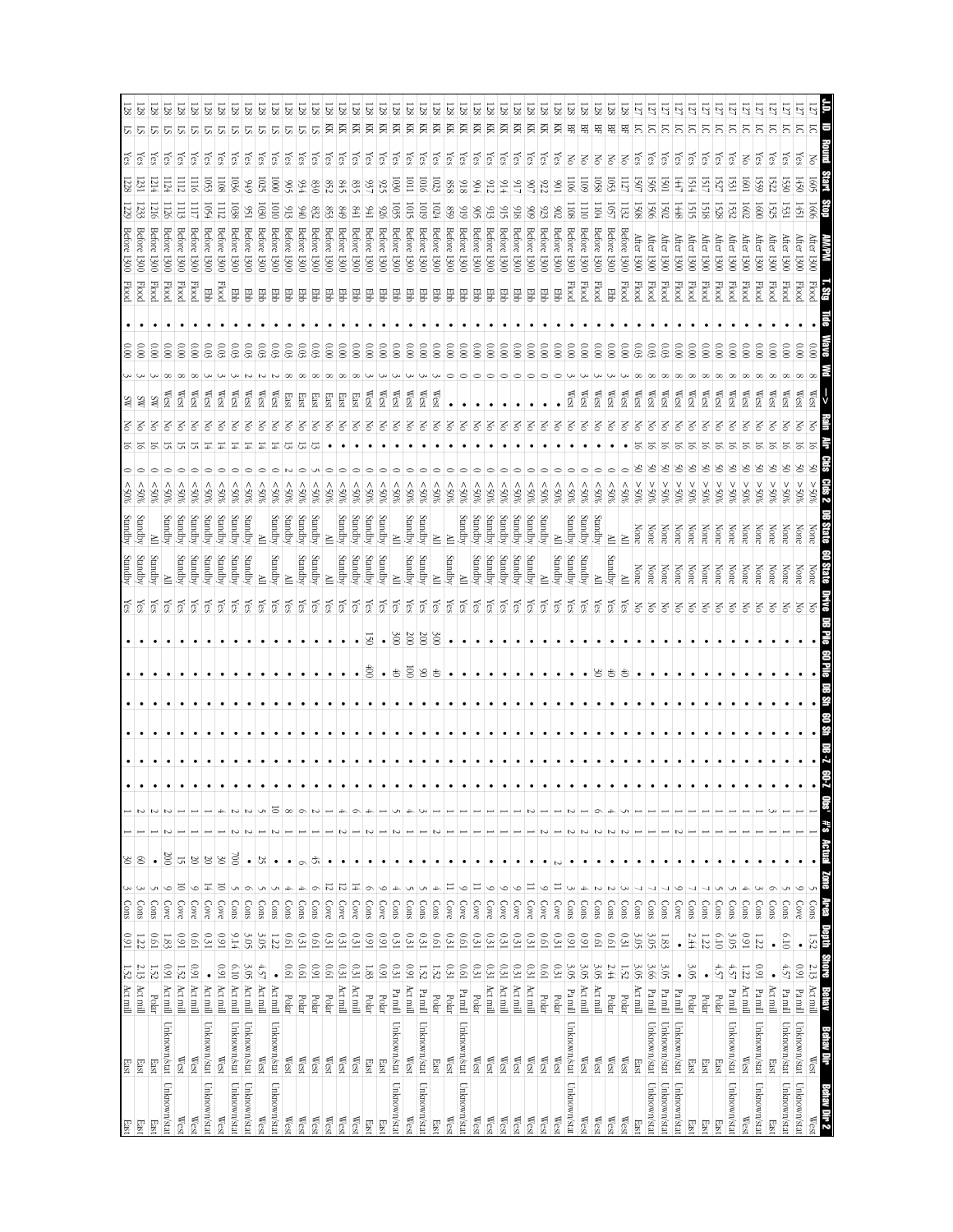|                          | Unknown/stat Unknown/stat  | $2.44$ Pamil                      |                   | $1.52\,$      | Cove                              | $\frac{14}{14}$ | $\overline{\circ}$                                    |          |           |             |                 |           | $\frac{1}{\sqrt{5}}$ |         |   |         | 20%            |                     |   |      |          |                           |              | <b>After</b><br>$\frac{1300}{200}$ | 1359            | 358                  | <b>Les</b> |         |
|--------------------------|----------------------------|-----------------------------------|-------------------|---------------|-----------------------------------|-----------------|-------------------------------------------------------|----------|-----------|-------------|-----------------|-----------|----------------------|---------|---|---------|----------------|---------------------|---|------|----------|---------------------------|--------------|------------------------------------|-----------------|----------------------|------------|---------|
| West                     | West                       | Polar                             | 0.31              | <b>D.61</b>   | Cove                              | $\equiv$        | $\bullet$                                             |          |           |             |                 |           |                      | Standby |   | Standby | \$05           |                     |   |      |          |                           | Flood        | <b>After</b><br><b>1300</b>        | 1435            | (33)                 | és         | 52<br>5 |
| West                     | West                       | Act mill                          | 1.52              | 160           | Cove                              | $\Xi$           |                                                       |          |           |             |                 |           | λës                  | Standby |   | Standby | $\frac{80}{5}$ |                     |   |      |          |                           | Flood        | <b>After</b><br>1300               | 1444            | £                    | ζes        | 5       |
| West                     | West                       | Act mill                          | 4.57              | 3.<br>05      | Cove                              | 12              | $\bullet$                                             |          |           |             |                 |           | Yes                  | ≧       |   | Standby | $^{806}$       |                     |   |      |          |                           | <b>Flood</b> | <b>After</b><br>1300               | 1428            | 427                  | ζes        | 5       |
| West                     | North                      | Act mill                          | $2.44$            | 160           | Cove                              | 耳               | 5                                                     |          |           |             |                 |           | çs                   | ≧       |   | Standby | \$06           |                     |   |      |          |                           | <b>Flood</b> | <b>After</b><br>1300               | 1001            | $600 +$              | ζes        | 5       |
| West                     | West                       | Act mill                          | 1.22              | $\bullet$     | Cove                              | $\Xi$           | $\bullet$                                             |          |           |             |                 |           | χes                  | Standby |   | Standby | \$05           |                     | 3 |      |          |                           | <b>Flood</b> | <b>After</b><br>1300               | 1439            | 1436                 | es,        | 5       |
| Unknown/stat             | Unknown/stat               | Pa mill                           | 3.05              | 1.22          | Cove                              | $\frac{14}{1}$  | $\overline{\circ}$                                    |          | $\bullet$ |             |                 |           | χes                  | Standby |   | Standby | &805           | 58                  | š |      |          |                           | <b>Flood</b> | <b>After</b><br>1300               | 1405            | $+04$                | çs         | 5       |
| West                     | North                      | Act mill                          | <b>D.61</b>       | 1.22          | Cove                              | $\frac{14}{14}$ | 5                                                     | O        |           |             |                 |           | ζë                   | Standby |   | Standby | &805           |                     |   |      |          |                           | Flood        | <b>After</b><br>1300               | IЩ              | ∫∯                   | çs         | 5       |
| Unknown/stat             | Unknown/stat               | Pa mill                           | <b>D.61</b>       | 160           | Cove                              | $\equiv$        | $\bullet$                                             |          |           |             |                 |           | χes                  | ≧       |   | Standby | \$80%          |                     |   |      |          |                           | Flood        | <b>After</b><br>1300               | 1431            | (430)                | ζes        | 5       |
| West                     | $\mathbb{W}\text{est}$     | Act mill                          | 1.22              | 1.83          | Cove                              | 5               | $\bullet$                                             |          | $\bullet$ |             |                 | $\bullet$ | χes                  | Standby |   | Standby | %05            | ವ                   | š |      |          |                           | <b>Flood</b> | <b>After</b><br>1300               | 1446            | (∰                   | çs         | 5       |
| West                     | $\mathbb{W}\text{est}$     | Act mill                          | 0.61              | <b>D.61</b>   | Cove                              | $\equiv$        | $\bullet$                                             |          | ٠         |             |                 |           | χes                  | Standby |   | Standby | \$80%          | $\overline{\alpha}$ | 공 |      |          |                           | <b>Flood</b> | <b>After</b><br>1300               | 1432            | $\left  431 \right $ | es,        | 5       |
| West                     | $\mathbb{W}\text{est}$     | Act mill                          | 1.52              | 160           | Cove                              | $\circ$         | $\bullet$                                             |          | ٠         |             |                 |           | ζë                   | Standby |   | Standby | &80%           | ವ                   | š |      |          |                           | <b>Flood</b> | <b>After</b><br>1300               | 1448            | 利                    | ίes        | 5       |
| Unknown/stat             | Unknown/stat               | $\frac{\text{Pauli}}{\text{Imi}}$ | ن<br>م            | ن<br>چ        | Cove                              | $\circ$         | $\bullet$                                             | $\circ$  | $\bullet$ |             |                 |           | ζes                  | Standby | ≧ |         | &805           | ವ                   | δ |      |          |                           | Flood        | <b>After</b><br>1300               | 1455            | 6#                   | çs         | 5       |
| West                     | West                       | Polar                             | $2.44$            | 1.22          | Cove                              | $\frac{1}{2}$   | 35                                                    |          |           |             |                 |           | çs                   | Standby |   | Standby | \$80%          |                     |   |      |          |                           | Flood        | <b>After</b><br>1300               | 1417            | 1414                 | es,        | 5       |
| <b>West</b>              | <b>West</b>                | Act mill                          | 1.22              | 160           | Cove                              | 12              | $\bullet$                                             |          |           |             |                 |           | çs                   | Standby |   | Standby | 80%            | ∞                   |   |      |          |                           | <b>Flood</b> | <b>After</b><br>1300               | 1426            | 425                  | čes        | 5       |
| West                     | North                      | Act mill                          | 2.44              | 2.13          | Cove                              | $\infty$        | $\bullet$                                             |          |           |             |                 |           | χë                   | Standby | ≧ |         | $$80$ \$       | ವ                   | 공 |      |          |                           | <b>Flood</b> | <b>After</b><br>1300               | [502            | 501                  | çs         | 5       |
| West                     | West                       | Polar                             | $\bullet$         | 122           | Cove                              | $\overline{2}$  | $\bullet$                                             |          | $\bullet$ |             |                 |           | χes                  | Standby |   | Standby | > 80%          |                     | 공 |      |          |                           | <b>Flood</b> | <b>After</b><br>1300               | 1424            | 420                  | (es        | 5       |
| West                     | <b>North</b>               | Act mill                          | $\bullet$         | $\bullet$     | Cove                              | $\infty$        | $\bullet$                                             |          |           |             |                 |           | χes                  | Standby | ≧ |         | \$80           | ಹ                   | T |      |          | 0.30                      | <b>Flood</b> | After<br>1300                      | 1505            | $-904$               | (es        | 5       |
| <b>West</b>              | West                       | Act mill                          | 1.22              | 1.22          | Cons                              | $\overline{c}$  | $\bullet$                                             |          | ٠         |             | SO              |           | ζës                  | Standby |   | Standby | \$05           | ಷ                   | Z |      |          | 0.30                      | Flood        | After<br>1300                      | IZ.             | $-046$               | F          | 5       |
| West                     | West                       | Act mill                          | 1.22              | 1.22          | Cons                              | $\overline{2}$  | $\bullet$                                             |          | ٠         |             |                 |           | Yes                  | Standby |   | Standby | 805            | ಷ                   | Z |      |          | $0\degree$                | Flood        | <b>Atter</b><br>1300               | 1554            | 153                  | 공          | 5       |
| West                     | <b>West</b>                | Act mill                          | $\bullet$         | $\bullet$     | Cons                              | $\circ$         | $\bullet$                                             |          |           |             | $\bullet$       |           | χes                  | ≧       | ≧ |         | $^{805}$       |                     |   |      |          | 0.30                      | <b>Flood</b> | <b>After</b><br>1300               | ΙğΙ             | ló15                 | 중          | ਨ       |
| Unknown/stat             | Unknown/stat               | Pa mill                           | 0.31              | 1600          | Cons                              | $\overline{c}$  | $\bullet$                                             |          |           |             | 800             |           | çs                   | Standby |   | Standby | &805           |                     |   |      |          | 0.30                      | <b>Flood</b> | After<br>0051                      | 1527            | 526                  | (es        | 5       |
| East                     | East                       | Act mill                          | $\bullet$         | 160           | Cons                              | $\overline{c}$  | $\bullet$                                             |          |           |             | $\frac{8}{200}$ |           | λë                   | ≧       |   | Standby | $^{805}$       |                     |   |      |          | 0.30                      | Flood        | After<br>1300                      | 1533            | <b>1532</b>          | (es        | 5       |
| West                     | North                      | Act mill                          | 1.52              | <b>D.61</b>   | Cove                              | $\infty$        | $\overline{a}$                                        |          |           |             | $\bullet$       |           | χes                  | Standby |   | Standby | $^{805}$       |                     | δ | S    | $\infty$ | 80.                       | <b>Flood</b> | Area 1300                          | 1518            | EIJ                  | ίes        | 51      |
| Unknown/stat             | Unknown/stat               | Act mill                          | $\bullet$         | $\bullet$     | Cons                              | $\circ$         | 25                                                    |          |           |             |                 |           | çs                   | Standby |   | Standby | $50\%$         |                     |   | æ    |          | 600                       | Flood        | <b>After</b><br><b>1300</b>        | 1512            | 뎔                    | çs         | 57      |
| West                     | West                       | Polar                             | 2.44              | 1.52          | Cons                              |                 | $\overline{5}$                                        |          |           |             |                 |           | λë                   | Standby |   | Standby | \$05           |                     |   | ¥    |          | 8                         | Flood        | After<br>1300                      | 1514            | 513                  | es,        | 5       |
| West                     | West                       | Polar                             | $1.22\,$          | 160           | Cove                              | 5               | 125                                                   |          | $\bullet$ |             | $\bullet$       |           | χes                  | Standby | ≧ |         | %05            |                     |   | æ    |          | 0.03                      | <b>Flood</b> | <b>After</b><br><b>1300</b>        | 1535            | 1533                 | <i>les</i> | SI.     |
| East                     | East                       | Polar                             | $1.22\,$          | 160           | Cove                              | 5               | $\circ$                                               |          |           |             |                 |           | çs                   | Standby |   | Standby | $^{805}$       |                     |   | West |          | 0.03                      | <b>Flood</b> | <b>After</b><br><b>1300</b>        | IЯ              | 1546                 | es,        | 57      |
| Unknown/stat             | Unknown/stat               | Act mill                          | 0.91              | 1.22          | Cove                              | $\circ$         | $\frac{40}{10}$                                       | $\infty$ |           |             |                 | $\bullet$ | çs                   | Standby | ≧ |         | \$80%          |                     |   | S    |          | 0.03                      | <b>Flood</b> | <b>After</b><br><b>1300</b>        | 1530            | $\overline{22}$      | ζes        | 5       |
| West                     | $\mathbb{W}\text{est}$     |                                   | 3.05              | 1.52          | Cove                              | $\circ$         | $\frac{1}{2}$                                         |          |           |             | ٠               | $\bullet$ | χes                  | Standby | ≧ |         | $^{805}$       |                     |   | SW   |          | 80.                       | Flood        | <b>After</b><br>1300               | 1532            | 531                  | λes        | 57      |
| East                     | East                       | Polar<br>Act mill                 | $\overline{1.83}$ | 1.22          | Cove                              | $\equiv$        | 300                                                   |          |           |             |                 |           | çs                   | Standby |   | Standby | 805            |                     |   | West |          | 600                       | Hood         | <b>After</b><br>0051               | 1542            | $\overline{640}$     | Čes        | SI      |
| Unknown/stat             | Unknown/stat               | Act mill                          | <b>I60</b>        | <b>D.61</b>   | Cove                              | $\equiv$        | 15                                                    |          | $\bullet$ |             |                 | $\bullet$ | ζë                   | Standby |   | Standby | &805           |                     |   | West |          | 60.03                     | <b>Flood</b> | <b>After</b><br>1300               | 1537            | 536                  | ίes        | 57      |
| East                     | East                       | Act mill                          | $16\,0$           | 1600          | Cove                              | ನ               | $\overline{0}$                                        |          | $\bullet$ |             | $\bullet$       | $\bullet$ | χes                  | Standby |   | Standby | %05            |                     |   | West |          | 000                       | Flood        | <b>After</b><br>1300               | 1549            | 1548                 | es,        | 57      |
| Unknown/stat             | Unknown/stat               | Act mill                          | $1.83\,$          | 1.22          | Cove                              | π               | 30                                                    |          | ٠         |             | ٠               | $\bullet$ | ζë                   | Standby | ≧ |         | \$80%          |                     |   | West |          | 000                       | <b>Flood</b> | <b>After</b><br>0061               | 1552            | 551                  | (es        | 2       |
| Unknown/stat             | Unknown/stat               | Act mill                          | 2.44              | 160           | Cove                              | $\frac{14}{14}$ | $\frac{1}{20}$                                        |          |           |             | $\bullet$       | $\bullet$ | ξŝ                   | ≧       |   | Standby | 80%            |                     |   | West |          | 000                       | <b>Flood</b> | Atter 1300                         | 155             | 554                  | ίes        | 57      |
| West                     | $\mathbb{W}\text{est}$     | Act mill                          | 3.35              | 1.83          | Cons                              | 4               | $\infty$                                              |          | $\bullet$ | $\bullet$   | 75              |           | χes<br>300           | È       | ≧ |         | 805            |                     |   | χg   |          | 0.03                      | Flood        | <b>After</b><br>1300               | 1452            | 1451                 | kes        | 57      |
| West                     | $\mathbb{W}\text{est}$     | Act mill                          | 160               | 1.83          | $\frac{\text{Cous}}{\text{Cous}}$ |                 | 17                                                    |          | $\bullet$ |             | 4               |           | ζë<br>320            | Standby |   | Standby | \$05           |                     |   | S    |          | 80.0                      | Flood        | <b>After</b><br>1300               | 1421            | 450                  | Čes        | SI      |
| Unknown/stat             | Unknown/stat               | Act mill                          | 9.14              | 6.10          | Cons                              | $\circ$         | $\frac{200}{200}$                                     |          | $\bullet$ |             | $\bullet$       | $\bullet$ | çs                   | Standby |   | Standby | %05            |                     |   | S    |          | 0.15                      | Flood        | After                              | ΙÉΣ             | 423                  | çs         | SI.     |
| <b>West</b>              | <b>West</b>                | Act mill                          | $\bullet$         | $\bullet$     | Cove                              | $\circ$         | $\overline{\otimes}$                                  |          | $\bullet$ |             |                 | $\bullet$ | çs                   | Standby |   | Standby | $^{806}$       |                     |   | S    |          | 0.06                      | <b>Flood</b> | <b>After</b><br><b>1300</b>        | 1405            | (02)                 | ίes        | 5       |
| West                     | West                       | Polar                             | $2.44$            | 1.22          | Cove                              | ∘               | $\frac{40}{\sqrt{2}}$                                 |          |           |             | $\bullet$       | $\bullet$ | çs                   | Standby |   | Standby | $^{805}$       |                     |   | SW   | ᇹ        | 600                       | Flood        | <b>After</b><br>1300               | 60 <del>)</del> | 1408                 | (es        | ᡦ       |
| Unknown/stat             | Unknown/stat               | Act mill                          | 2.44              | 1.22          | Cons                              |                 | $\frac{8}{20}$                                        |          | $\bullet$ |             | 200             |           | Ğ<br>200             | Standby |   | Standby | $^{805}$       |                     |   | æ    | 5        | 0.03                      | Flood        | After<br>1300                      | 1438            | $\mathbb{E}^7$       | çs         | ᠳ       |
| Unknown/stat             | Unknown/stat               | Pa mill                           | <b>0.61</b>       | 1970          | Cons                              |                 | $\overline{\mathcal{C}}$                              |          |           |             | $\delta$        |           | çs<br>$00\%$         | Standby |   | Standby | $^{805}$       |                     |   | S    | 5        | GO.                       | Flood        | <b>After</b><br>1300               | I∰I             | 6#                   | čs         | 5       |
| West                     | $\mathbb{W}\text{est}$     | Act mill                          | 1.83              | 1910          | Cons                              |                 | $\frac{2}{2}$                                         |          |           |             | 2               | $\bullet$ | λes                  | Standby |   | Standby | \$05           |                     |   | ۵W   | ᇹ        | 8                         | Flood        | After<br>1300                      | 1440            | $\frac{1}{2}$        | çs         | ᠳ       |
| Unknown/stat             | Unknown/stat               | Act mill                          | $10.01\,$         | <b>D.61</b>   | Cove                              | $\equiv$        | $\infty$                                              |          | $\bullet$ |             | $\bullet$       | $\bullet$ | χes                  | Standby | ≧ |         | %05            |                     |   | West |          | 803                       | <b>Flood</b> | <b>After</b><br>1300               | 1344            | 1343                 | ίes        | ᡦ       |
| Unknown/stat             | Unknown/stat               | Act mill                          | $0.31\,$          | $0.31\,$      | Cove                              | $\circ$         | 95                                                    |          |           |             |                 |           | çs                   | Standby |   | Standby | \$06           |                     |   | West |          | 0.03                      | <b>Flood</b> | <b>After</b><br>1300               | 1350            | 348                  | ČS         |         |
| West                     | West                       | Polar                             | 160               | 19'0          | Cove                              | $\circ$         | $\overline{8}$                                        |          |           |             |                 |           | λes                  | Standby |   | Standby | 80%            |                     |   | West |          | 8                         | Flood        | After<br>1300                      | $\frac{1}{2}$   | 350                  | Čes        |         |
| West                     | $\mathbb{W}\text{est}$     | Act mill                          | 1.52              | 19'0          | Cove                              | $\overline{5}$  | ₹                                                     |          |           |             |                 |           | ζëς                  | ≧       | ≧ |         | $50\%$         |                     |   | ¥    |          | $\widetilde{\circ}$       | <b>Flood</b> | <b>After</b><br>1300               | 1340            | $rac{c}{\delta}$     | çs         | 5       |
| Unknown/stat             | Unknown/stat               | Act mill                          | 1600              | 160           | Cove                              | $\frac{14}{14}$ | $\frac{50}{2}$                                        | $\infty$ |           |             |                 |           | çs                   | Standby | ≧ |         | \$80%          |                     |   | ¥    |          | $\frac{1}{2}$             | Flood        | After<br>0051                      | 1334            | 326                  | es,        | 51      |
| Unknown/stat             | Unknown/stat               | Act mill                          | 1.22              | 160           | Cove                              | 12              | $\frac{40}{2}$                                        |          |           |             |                 |           | Ğ                    | Standby |   |         | \$06           |                     |   | S    |          | $\widetilde{\varepsilon}$ | Flood        | <b>After</b>                       | 133.            | 336                  | es,        | 5       |
| Unknown/stat             | Unknown/stat               | Act mill                          | 3.05              | 1.22          | Cons                              | $\circ$         | <u>52</u>                                             |          |           |             |                 |           |                      | endby)  |   |         | \$06           |                     |   | West |          |                           |              |                                    |                 |                      |            |         |
| Unknown/stat             | Unknown/stat               | Act mill                          | 9.14              | 5.18          | Cons                              | $\circ$         | $\frac{50}{20}$                                       |          |           |             |                 |           |                      | Standby |   | Standby | \$80           |                     |   | West |          | öΰ                        | Flood        | 1300                               |                 |                      |            | S.      |
| Unknown/stat<br>av Dir 2 | Unknown/stat<br>wali<br>11 | 6.10 Act mill<br>lar              |                   | Depth<br>3.05 | <b>Cons</b>                       | Zone<br>$\circ$ | <b>Obs<sup>1</sup> #'s Actual</b><br>  1   40<br>  40 |          |           |             |                 |           |                      | Standby |   |         |                |                     |   | West |          |                           |              |                                    |                 |                      |            | Ε<br>S. |
|                          | S.                         |                                   | <b>Shore</b>      |               |                                   |                 |                                                       |          | DB -Z     | Ľ,<br>60 St |                 |           |                      |         |   |         | F<br>7         |                     |   |      |          |                           |              |                                    |                 |                      |            |         |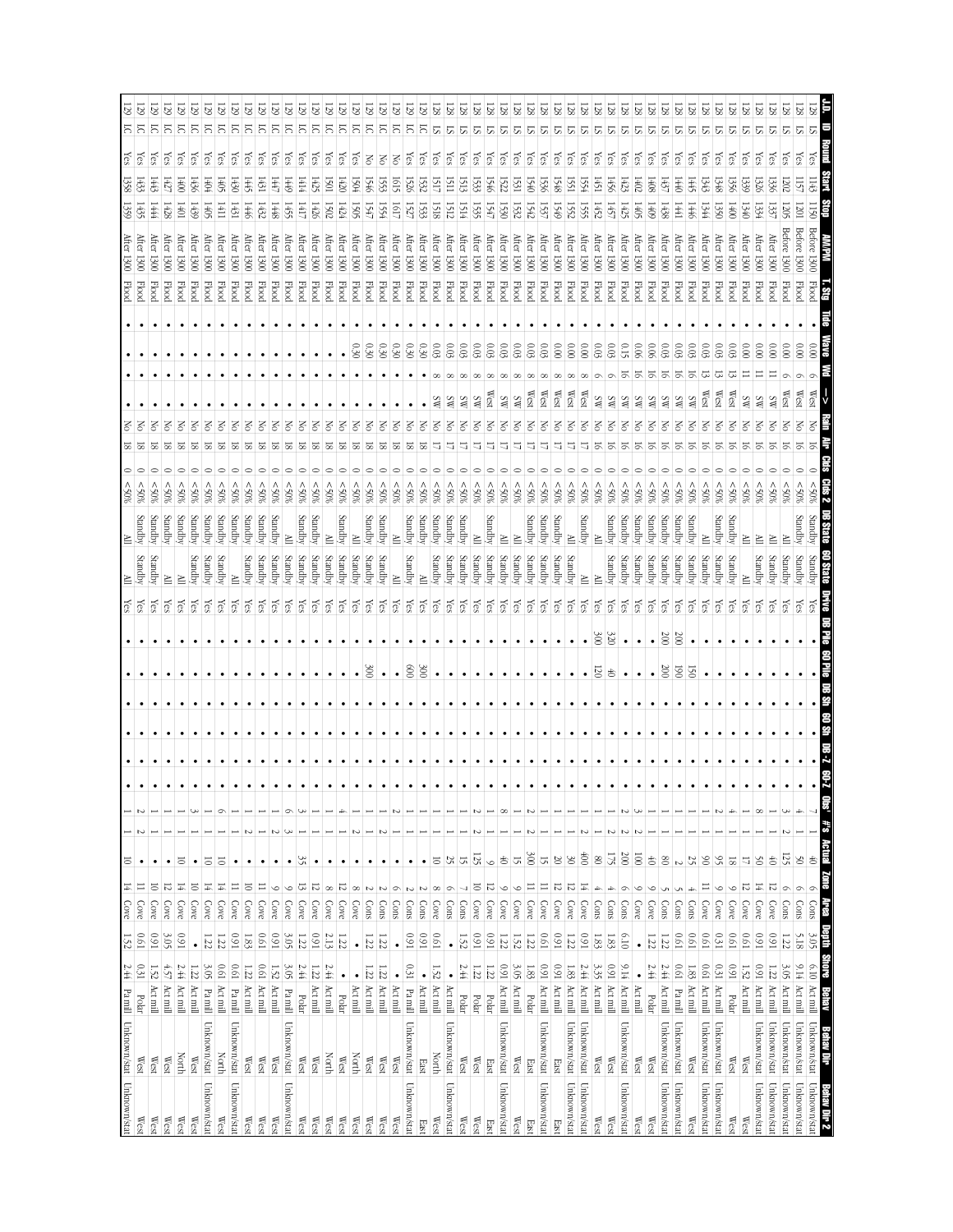|                     | 1.52 Pa mill Unknown/stat Unknown/stat |                              |                | 0.61                  | Cons                              | $\frac{100}{1}$<br>$\triangleq$ | $\overline{c}$         | $\circ$  |   |           |               |               |                 | $\epsilon$ | Standby | Standby | %65              | <u>s</u>                |   |                  |                           | Bab          | 1300                 | Betore        | 932             | 926               | Υes        | $\overline{\text{BF}}$ |  |
|---------------------|----------------------------------------|------------------------------|----------------|-----------------------|-----------------------------------|---------------------------------|------------------------|----------|---|-----------|---------------|---------------|-----------------|------------|---------|---------|------------------|-------------------------|---|------------------|---------------------------|--------------|----------------------|---------------|-----------------|-------------------|------------|------------------------|--|
| Unknown/stat        | Unknown/stat                           | Pa mill                      | 2.44           | 0.31                  | Cove                              | $\bullet$<br>$\frac{1}{2}$      | Z                      | $\equiv$ |   |           |               |               |                 | Ιš         | Standby | Standby | %65              | ē                       | Z |                  | $\frac{1}{2}$             | 쭏            | 1300                 | Before        |                 | 299               | ίes        | 哥                      |  |
| East                | East                                   | Act mill                     | $1.52\,$       | 160                   | Cons                              | 20<br>$\circ$                   |                        |          |   |           |               |               |                 |            | Standby | Standby | %05<             | g                       |   |                  | $_{\rm 8}^{\circ}$        | ਞ            | 1300                 | Betore        |                 | ን∮                | es,        | 몎                      |  |
| East                | East                                   | Act mill                     | 3.05           | 160                   | Cove                              | $\bullet$<br>5                  |                        |          |   |           |               |               |                 | F          | Standby | Standby | 250%             | S                       |   |                  | $\widetilde{\rm g}$       | 罗            | 1300                 | Betore        | š               | <b>D42</b>        | Çes        | 岊                      |  |
| Unknown/stat        | Unknown/stat                           | Pa mill                      | 1.83           | <b>D.61</b>           | Cove                              | $\bullet$<br>토                  |                        |          |   | ٠         |               |               |                 | 공          | Standby | Standby | %05 <            | ē                       |   |                  | $\frac{0.00}{\pi}$        | 쭏            | 1300                 | <b>Before</b> | 1103            | $\overline{1058}$ | (es        | 岊                      |  |
| East                | East                                   | Polar                        | $\bullet$      | 1.22                  | Cove                              | $\bullet$<br>$\equiv$           |                        |          |   |           |               |               |                 | 중          | Standby | Standby | %05 <            | ē                       |   |                  | 0.00                      | 물            | 1300                 | Before        | 256             | 35                | cs,        | 岊                      |  |
| Unknown/stat        | Unknown/stat                           | Pa mill                      | 3.05           | $\bullet$             | Cove                              | $\bullet$<br>5                  |                        |          |   |           |               |               |                 | 공          | Standby | Standby | %05 <            | ē                       |   |                  | 000                       | 蛋            | 1300                 | Before        | 1058            | 1053              | es,        | 몎                      |  |
| Unknown/stat        | Unknown/stat                           | Pamill                       | 2.13           | 160                   | Cove                              | $\bullet$<br>$\frac{1}{4}$      |                        |          |   | $\bullet$ |               |               |                 | 공          | Standby | Standby | %05<             | ē                       |   |                  | $\frac{0}{2}$             | 军            |                      | Before 1300   | 110             | Ξ                 | çs         | 景                      |  |
| West                | West                                   | Polar                        | 3.66           | 1.83                  | Cons                              | $\sim$                          |                        |          |   |           |               |               |                 | š          | Standby | Standby | $*05 <$          | ē                       |   |                  | $\frac{0}{2}$             | 罗            | 1300                 | Before        | 1016            | Ξ                 | es,        | 멆                      |  |
| East                | East                                   | Polar                        | 160            | 0.31                  | Cove                              | 5<br>$\circ$                    |                        |          |   |           |               |               |                 | F          | Standby | Standby | %05<             | ē                       |   |                  | $\tilde{8}$               | 蛋            | 1300                 | Before        | 1023            | 1022              | es,        | 몪                      |  |
| Unknown/stat        | Unknown/stat                           | $\mathbf{P} \mathbf{a}$ mill | $4.57$         | $1.83\,$              | Cove                              | $\bullet$<br>보                  |                        |          |   | $\bullet$ |               |               |                 | 공          | Standby | Standby | %05 <            | ē                       |   |                  | 000                       | 蛋            | 1300                 | <b>Before</b> | ΞI              | $\overline{5}$    | <b>Čes</b> | 景                      |  |
| Unknown/stat        | Unknown/stat                           | Pa mill                      | 9.14           | 2.74                  | Cove                              | $\bullet$<br>6                  |                        | 군        |   | ٠         |               |               |                 | š          | Standby | Standby | %05 <            | ē                       |   |                  | 000                       | 품            | 1300                 | Before        | 1038            | l023              | es.        | 묘                      |  |
| Unknown/stat        | Unknown/stat                           | Pa mill                      | 1.83           | 1910                  | Cove                              | $\bullet$<br>$\equiv$           |                        |          |   | $\bullet$ |               |               |                 | š          | Standby | Standby | %05<             | ē                       |   |                  | $\frac{0.00}{\pi}$        | 军            | 1300                 | Before        | 1254            | 253               | es,        | 岊                      |  |
| Unknown/stat        | Unknown/stat                           | Pa mill                      | 2.13           | <b>D.61</b>           | Cove                              | 80<br>$\Xi$                     |                        | N        |   | $\bullet$ |               |               |                 | 공          | Standby | Standby | %05<             | $\overline{\mathsf{S}}$ |   |                  | $\frac{0.00}{2}$          | 물            | 1300                 | Before        | 123             | 1551              | çs         | 岊                      |  |
| Unknown/stat        | Unknown/stat                           | Pa mill                      | 2.13           | 160                   | $\frac{\text{Cons}}{\text{cons}}$ | $\bullet$<br>$\circ$            |                        | Ξ        |   | ٠         |               |               |                 | Z          | Standby | Standby | \$0%<            | ē                       | Z |                  | $\frac{1}{2}$             | 턯            | 1300                 | Before        | <b>TIOTI</b>    | $\overline{5}$    | çs         | 兕                      |  |
| Unknown/stat        | Unknown/stat                           | Pa mill                      | 3.66           | 2.44                  | Cove                              | $\sim$<br>$\circ$               |                        |          |   |           |               |               |                 | 공          | None    |         | $\$0\frac{2}{5}$ | S,                      |   |                  | $\frac{0.00}{2}$          | pool         | 1300                 | <b>After</b>  | $\frac{141}{9}$ | $\frac{1418}{2}$  | (es        | 5                      |  |
| Unknown/stat        | Unknown/stat                           | Pa mill                      | 3.05           | $2.13\,$              | Cove                              | $\bullet$<br>$\circ$            |                        |          |   |           |               |               |                 | 공          | None    | None    | %05<             | S,                      |   |                  | $\frac{0.00}{2}$          | Flood        | 1300                 | <b>After</b>  | 1412            | Ξ                 | (es        | 5                      |  |
| Unknown/stat        | Unknown/stat                           | Pa mill                      | 1.22           | 160                   | Cove                              | $\bullet$<br>죠                  |                        |          |   |           |               |               |                 | š          | None    | None    | %05 <            | S                       | 중 |                  | $\frac{0.00}{\pi}$        | Flood        | 1300                 | After         | 1001            | $-000$            | ίes        | 5                      |  |
| Unknown/stat        | Unknown/stat                           | Pa mill                      | 2.13           | 1.52                  | Cons                              | $\bullet$<br>Ö                  |                        |          |   |           |               |               |                 | క          | None    | None    | %05 <            |                         |   |                  | $\widetilde{\mathbb{S}}$  |              | 1300<br><b>Flood</b> | <b>After</b>  | 1437            | $\frac{432}{2}$   | ćs         | నె                     |  |
| Unknown/stat        | Unknown/stat                           | Pa mill                      | 335            | <b>D.61</b>           | Cove                              | $\approx$<br>$\equiv$           |                        |          |   |           |               |               |                 | Z          | None    | None    | %05 <            | S                       |   |                  | $\frac{1}{2}$             | <b>Flood</b> | 1300                 | After         | 1405            | $+0+$             | ίes        | 5                      |  |
| West                | West                                   | Act mill                     | 1.83           | 160                   | Cons                              | $\bullet$<br>ىن                 |                        |          |   |           |               |               |                 | 중          | None    | None    | %65              | S                       |   |                  | $\tilde{8}$               | Flood        | 1300                 | After         | 1440            | $\frac{1}{2}$     | çs         | 5                      |  |
| Unknown/stat        | Unknown/stat                           | Pa mill                      | 3.05           | 1.22                  | Cove                              | $\bullet$<br>$\circ$            |                        | SO       |   | $\bullet$ |               | $\bullet$     | $\bullet$       | 공          | None    | None    | %05 <            | ē                       |   | œ<br><b>East</b> | 000                       | BB<br>BB     | 1300                 | Before        | 008             | જ્રં              | 중          | 즛                      |  |
| Unknown/stat        | Unknown/stat                           | Act mill                     | $1600$         | $0.31\,$              | Cons                              | ⋍<br>Jì                         |                        |          |   |           |               | 8             | $\approx$       | (es        | Standby | Standby | %05 <            | ē                       |   |                  | 0.06                      | <b>Ebb</b>   | 1300                 | <b>Before</b> | 159             | 158               | es,        | 5                      |  |
| Unknown/stat        | Unknown/stat                           | Act mill                     | 2.13           | 160                   | Cove                              | $\bullet$<br>$\circ$            |                        | 4        |   |           |               | $\bullet$     | $\bullet$       | ζes        | ≧       | Standby | %05 <            | ē                       |   | SW               | $\frac{0.06}{2}$<br>ਨ     | 뿓            | 1300                 | Betore        | <b>OFII</b>     | Π45               | es.        | ᢑ                      |  |
| East                | East                                   | Act mill                     | 1.83           | <b>D.61</b>           | Cons                              | 13                              |                        |          |   |           |               | w             | 250             | Yes        | Standby | Standby | %65              | ē                       |   | ΧS               | $\widetilde{\varepsilon}$ |              | <b>Flood</b>         | Before 1300   | 1208            | 302               | Çes        | ವ                      |  |
| Unknown/stat        | Unknown/stat                           | Act mill                     | 3.05           | 122                   | Cons                              | 5<br>J                          |                        |          |   |           |               | ē             | $\approx$       | çs         | ≧       | standby | $*065$           | ē                       |   | West             | 600                       | Flood        | <b>1300</b>          | After         | 1452            | $\frac{1}{20}$    | çs         | 5                      |  |
| Unknown/stat        | Unknown/stat                           | Act mill                     | 0.31           | 0.31                  | Cove                              | 81<br>$\circ$                   |                        |          |   | ٠         |               |               |                 | çs         | Standby | Standby | %05 <            | ē                       |   | West             | 80.                       |              | 1300<br><b>Flood</b> | After         | 1515            | 1513              | 공          | 运                      |  |
| Unknown/stat        | Unknown/stat                           | Act mill                     | $\bullet$      | 1.52                  | Cove                              | ¥<br>$^{\circ}$                 |                        |          |   | $\bullet$ |               | $\bullet$     | $\bullet$       | çs         | Standby | Standby | %05 <            | ē                       |   | West             | 0.03                      | <b>Flood</b> | <b>1300</b>          | <b>After</b>  | <b>1506</b>     | 1505              | F          | 5                      |  |
| Unknown/stat        | Unknown/stat                           | Act mill                     | 3.66           | 1.52                  | Cons                              | $\bullet$<br>$\circ$            |                        |          |   | ٠         |               | $\frac{8}{8}$ | $\approx$       | (es        | Standby | Standby | %05 <            | ē                       |   | West             | 0.03                      |              | 1300<br><b>Flood</b> | After         | 1432            | $\frac{1430}{5}$  | (es        |                        |  |
| Unknown/stat        | Unknown/stat                           | Act mill                     | 7.62           | 4.57                  | Cons                              | $\frac{300}{2}$<br>Ó            |                        |          |   | $\bullet$ |               |               | $\bullet$       | (es        | Standby | Standby | %05<             | ē                       |   | West             | 8                         |              | 1300<br><b>Flood</b> | After         | 1440            | $\frac{1430}{2}$  | (es        | 5                      |  |
| Unknown/stat        | Unknown/stat                           | Act mill                     | 2.44           | 1.22                  | Cons                              | $\bullet$                       |                        |          |   | $\bullet$ |               |               | $00\xi$         | çs         | Standby | ≧       | %05<             | $\overline{\odot}$      |   | West             | 0.03                      | Hood         | <b>1300</b>          | <b>After</b>  | 6#1             | 1448              | çs         | SI                     |  |
| Unknown/stat        | Unknown/stat                           | Act mill                     | 1.52           | 160                   | Cove                              | $\overline{5}$<br>$^{\circ}$    |                        |          |   | ٠         |               |               | $\bullet$       | çs         | Standby | Standby | %05 <            | ē                       |   | West             | $\tilde{8}$               |              | 1300<br>Flood        | <b>After</b>  | 1418            | I4I)              | çs         | 5                      |  |
| Unknown/stat        | Unknown/stat                           | Act mill                     | 3.OS           | ن<br>پ                | Cons                              | $\overline{\odot}$              |                        |          |   | $\bullet$ |               | š             | $\frac{1}{200}$ | Čes        | ≧       | Standby | %05 <            | ē                       |   | West             | $\tilde{8}$               |              | 1300<br><b>Flood</b> | Atter         | 1425            | $\frac{1424}{5}$  | es,        | 5                      |  |
| Unknown/stat        | Unknown/stat                           | Act mill                     | 1.83           | 1.22                  | Cove                              | 250<br>$\circ$                  |                        |          |   | $\bullet$ |               | $\bullet$     | $\bullet$       | χes        | Standby | ≧       | %05 <            | ē                       |   | West             | 0.00                      |              | 1300<br>Flood        | <b>After</b>  | 1412            | 1408              | (es        | 5                      |  |
| East                | East                                   | Act mill                     | 1.52           | 160                   | Cons                              | $\bullet$                       |                        |          |   | $\bullet$ |               | ē             | 500             | ζes        | Standby | Standby | %05 <            | ē                       |   | West             | $\frac{0}{2}$             | Flood        |                      | After 1300    | 1528            | 1525              | 공          | 5                      |  |
| Unknown/stat        | Unknown/stat                           | Act mill                     | 1.83           | 160                   | Cove                              | $\frac{1}{100}$<br>$\circ$      | N                      |          |   | $\bullet$ |               |               |                 | çs         | Standby | ≧       | 250%             | $\overline{\mathsf{S}}$ |   | West             | 000                       | ទូ           |                      | Before 1300   | 1125            | $\overline{1122}$ | çs         | 5                      |  |
| Unknown/stat        | Unknown/stat                           | Act mill                     | 1.22           | 160                   | Cove                              | $\overline{\odot}$<br>$\circ$   |                        |          |   |           |               |               |                 | çs         | ≧       | ≧       | %05 <            | ē                       |   | West             | $\frac{0.00}{2}$          |              | 1300<br>Flood        | <b>After</b>  | 1406            | 50F)              | es,        | 运                      |  |
| Unknown/stat        | Unknown/stat                           | Act mill                     | 1.52           | 1.22                  | Cove                              | $\bullet$<br>$\circ$            |                        |          |   |           |               |               |                 | çs         | Standby | Standby | %05 <            | ē                       |   | West             | $\tilde{8}$               | Flood        | 1300                 | <b>After</b>  | ГŚТ             | <u>isis</u>       | S          | ವ                      |  |
| Unknown/stat        | Unknown/stat                           | Act mill                     | 0.61           | 0.31                  | Cove                              | $\bullet$                       |                        |          |   | $\bullet$ |               |               |                 | çs         | Standby | Standby | $\$0\frac{2}{5}$ | ē                       |   | West             | 000                       |              | 1300<br><b>Flood</b> | <b>After</b>  | 1402            | ГФI               | (es        | 5                      |  |
| Unknown/stat        | Unknown/stat                           | Act mill                     | 0.61           | 0.31                  | Cove                              | 5<br>독                          |                        |          |   |           |               |               |                 | ČS         | Standby | Standby | $^{805}$         | S                       |   | West             | 0.00                      | Flood        | 1300                 | <b>After</b>  | S.              | 530               | š          | ᡦ                      |  |
| Unknown/stat        | Unknown/stat                           | Act mill                     | <b>D.61</b>    | <b>D.61</b>           | Cove                              | Ξ                               |                        |          |   |           |               |               |                 | Čes        | Standby | Standby | %05 <            | ē                       |   | West             | $\frac{1}{2}$             | 뚣            | 1300                 | Before        | 1115            | Щ                 | Čes        | ವ                      |  |
| West                | West                                   | Act mill                     | [0.0]          | 0.31                  | Cove                              | O<br>Ξ                          |                        |          |   | $\bullet$ |               |               |                 | ćs         | Standby | Standby | %05 <            | ē                       |   | West             | $\widetilde{\rm g}$       |              | 1300<br><b>Flood</b> | <b>After</b>  | 1358            | 9)                | ćs         | 5                      |  |
| West                | $\mathbb{W}\text{est}$                 | Act mill                     | 1.52           | 1970                  | Cons                              |                                 |                        |          |   | $\bullet$ |               | S             | 260             | (es        | Standby | Standby | %65              | ē                       |   | West             | 803                       | Flood        | 1300                 | detore        | 1210            | 209               | (es        | 5                      |  |
| West                | $\mathbb{W}\text{est}$                 | Act mill                     | 1.52           | 160                   | Cons                              | $\bullet$                       |                        |          |   | $\infty$  | $\frac{8}{5}$ | క             | $\approx$       | (es        | Standby | ≧       | $^{*06}$         | ē                       |   | West             | 8                         |              | 1300<br><b>Flood</b> | Before        | 229             | 228               | (es        | 运                      |  |
| Unknown/stat        | Unknown/stat                           | Act mill                     | 3.66           | 2.74                  | Cons                              | $\overline{5}$<br>J             |                        | ∞        |   | ٠         |               |               |                 | çs         | ≧       | Standby | %05 <            | ē                       |   | West             | 0.03                      | Flood        | 1300                 | Before        | 238             | 230               | ζes        | ವ                      |  |
| East                | East                                   | Act mill                     |                | 160                   | Cons                              | $\overline{150}$<br>$\circ$     |                        |          |   |           |               |               |                 | (es        | Standby | Standby | %05 <            | ē                       |   | æ                | 0.03                      |              | 1300<br><b>Flood</b> | Before        | 1247            | 245               | Čes        | ವ                      |  |
| Unknown/stat        | Unknown/stat                           | Act mill                     | 1600           | 1600                  | Cove                              | <u>52</u><br>$\circ$            |                        |          |   |           |               |               |                 | (es        | Standby | Standby | %05 <            | ē                       |   | ¥                |                           |              | 1300<br><b>Flood</b> | Before        | 1306            | <b>300</b>        | (es        | ವ                      |  |
| Unknown/stat        | Unknown/stat                           | Act mill                     | $\bullet$      | 0.31                  | Cove                              | 13<br>13                        |                        |          |   |           |               |               |                 | çs         | Standby | Standby | %65              | ē                       |   |                  | ස                         | Flood        | 1300                 | <b>After</b>  | 1321            | 320               | çs         | 5                      |  |
| Unknown/stat        | Unknown/stat                           | Act mill                     | 1.52           | 0.31                  | Cove                              | $\infty$<br>$\frac{1}{4}$       |                        |          |   |           |               |               |                 | es,        | Standby | ≧       | $*05 <$          | ē                       |   |                  | öΰ                        | Flood        | <b>1300</b>          | <b>After</b>  | 1329            | 3                 | (es        | 5                      |  |
| Unknown/stat        | Unknown/stat                           | Act mill                     | 2.13           | 19'0                  | Cove                              | $\bullet$<br>$\equiv$           |                        |          |   |           |               |               |                 |            | Standby |         |                  |                         |   |                  |                           |              |                      |               | ېي              |                   |            |                        |  |
| Unknown/stat        | Unknown/stat                           | Act mill                     | 0.31           | $0.31\,$              | Cove                              | 5<br>12                         |                        |          |   |           |               |               |                 |            | Standby | Standby | $*05$            | S                       |   |                  | $\tilde{0}$               |              | 1300<br>Flood        | <b>Wier</b>   | ېن              |                   | es,        | 5                      |  |
| Behav Dir 2<br>West | Behav Dir<br>$\mathbb{W}\text{est}$    | Act mill<br><b>NBIBI</b>     | Strone<br>1.22 | <b>Daption</b><br>160 | $\frac{1}{\sqrt{2}}$<br>ATPS      | $\bullet$<br>Zone<br>$\Xi$      | <b>Obs' #'s Actual</b> |          | 2 | 2         | ¥             |               |                 |            |         |         |                  |                         |   |                  | 5                         |              | Flood                | After         | 1442            | LPP.              | es,        | 5                      |  |
|                     |                                        |                              |                |                       |                                   |                                 |                        |          |   |           |               |               |                 |            |         |         |                  |                         |   |                  |                           |              |                      |               |                 |                   |            |                        |  |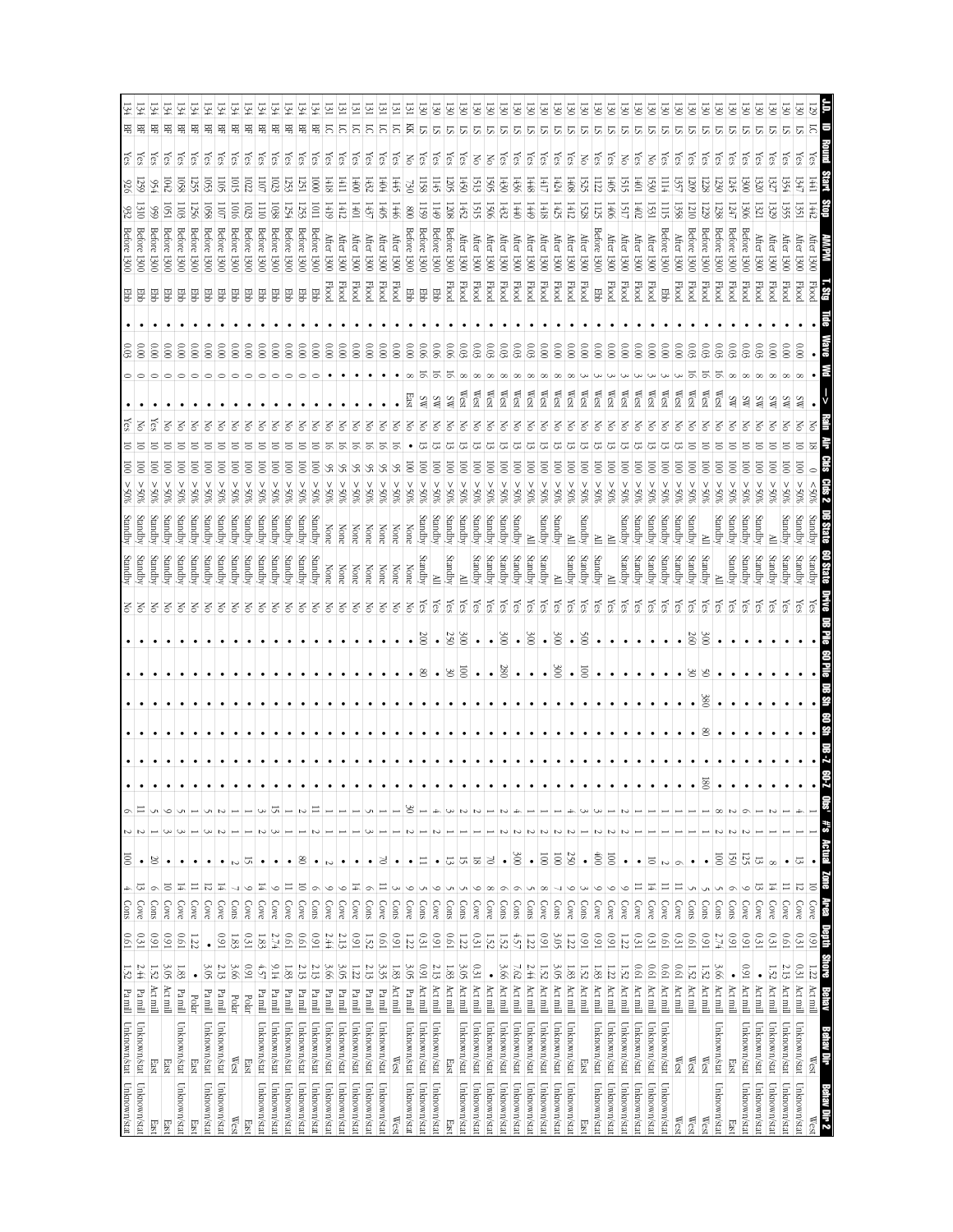| East          | East                   | $1.22\,$ Act mil |                  | $\overline{z}$ | Cove                            | $\equiv$        | $\frac{100}{2}$     | ∾      | $\bullet$ |   |           |    |                         |           | Yes      | Standby        |         |                  |   |    | <u>ㅎ</u>               | $\frac{1}{2}$                            |       | <b>After</b><br>1300                   |      |                  | $\frac{1}{25}$ | 의   |
|---------------|------------------------|------------------|------------------|----------------|---------------------------------|-----------------|---------------------|--------|-----------|---|-----------|----|-------------------------|-----------|----------|----------------|---------|------------------|---|----|------------------------|------------------------------------------|-------|----------------------------------------|------|------------------|----------------|-----|
| $_{\rm East}$ | East                   | 2.13 Act mill    |                  | 1.52           | Cove                            | $\equiv$        | $\overline{\omega}$ | N      | ٠         |   |           |    |                         |           | Yes      | <i>standby</i> |         |                  | క |    | ᇹ<br><b>South</b>      | $\frac{8}{10}$                           | 품     | Atter<br>1300                          |      |                  |                | 5   |
| East          | South                  | Act mill         | $\bullet$        |                | Cove                            | $\frac{14}{14}$ | $\frac{30}{2}$      |        | ٠         |   |           |    |                         |           | χes      | Standby        | Standby | %                |   |    | ದ<br>West              | $\widetilde{\rm g}$                      | 罗     | <b>After</b><br>1300                   |      |                  | $\frac{1}{2}$  | 5   |
| Unknown/stat  | Unknown/stat           | Act mill         | 3.05             | 160            | Cove                            | 보               | 35                  |        | $\bullet$ |   |           |    |                         |           | Yes      | Standby        | Standby | 805<             | S |    | West                   | $\widetilde{\varepsilon}$                | 쭏     | <b>After</b><br>1300                   |      |                  | Yes            | 5   |
| Unknown/stat  | Unknown/stat           | Act mill         | $10.01\,$        | 0.31           | Cove                            | ᆍ               | ᆕ                   |        | $\bullet$ |   |           |    |                         |           | Уes      | Standby        | Standby | %65              | ē |    | West                   | $\frac{0.00}{\pi}$                       | 뫃     | After<br>1300                          |      |                  | <i>les</i>     | 5   |
| Unknown/stat  | Unknown/stat           | Act mill         | 4.57             | 2.13           | Cons                            |                 | $\bullet$           |        | $\bullet$ |   |           |    | $\approx$               | 250       | χes      | Standby        | Standby | %05 <            | ē |    | West                   | 80.0                                     | 罗     | <b>After</b><br><b>1300</b>            |      |                  | χes            | 57  |
| East          | East                   | Polar            | $\bullet$        | $\bullet$      | Cons                            |                 | 125                 |        | $\bullet$ |   | $\bullet$ |    | $\overline{\text{180}}$ | 250       | χes      | ≧              | Standby | 250%             | ē |    | West                   | 0.03                                     | 军     | After 1300                             |      |                  | Уes            | S.  |
| West          | $\mathbb{W}\text{est}$ | Polar            | 1.52             | 160            | Cove                            | ć               | $^{\circ}$          |        | ٠         |   |           |    |                         |           | Yes      | Standby        | Standby | %05 <            | 8 |    | West                   | 80.0                                     | 몋     | <b>After</b><br><b>1300</b>            |      |                  | χes            | SI. |
| Unknown/stat  | Unknown/stat           | Polar            | 160              | <b>D.61</b>    | Covel                           |                 | $\infty$            |        | ٠         |   |           |    |                         |           | Yes      | Standby        | ≧       | $*05 <$          | g |    | West                   | 803                                      | 蛋     | <b>After</b><br>1300                   |      |                  | $\log$         | 5   |
| Unknown/stat  | Unknown/stat           | Act mill         | <b>I60</b>       | 19'0           | Cove                            | $\circ$         | $\overline{50}$     |        | $\bullet$ |   | $\bullet$ |    |                         |           | Yes      | Standby        | Standby | $\$05$ <         | క |    | West                   | 0.03                                     | 军     | $\operatorname{\mathsf{Mter}}$<br>1300 |      |                  | Yes            | S.  |
| East          | East                   | Act mill         | <b>D.61</b>      | 0.31           | Cove                            | 5               | $\sim$              |        | $\bullet$ |   |           |    |                         |           | Yes      | Standby        | Standby | %65              | 8 |    | West                   | 0.03                                     | 罗     | <b>After</b><br><b>1300</b>            |      |                  | Yes            | S.  |
| Unknown/stat  | Unknown/stat           | Act mill         | $\bullet$        | 160            | Cove                            | ನ               | 800                 |        | $\bullet$ |   |           |    |                         |           | χes      | Standby        | Standby | %05 <            | 8 | SŦ | ᇹ                      | 803                                      | 뿡     | fter 1300                              |      |                  | χes            | 2   |
| Unknown/stat  | Unknown/stat           | Act mill         | 4.27             | 2.13           | Cove                            | ć               | $\bullet$           |        | $\bullet$ |   | $\bullet$ |    |                         |           | Yes      | Standby        | Standby | %05<             | 8 | ЯS | 5                      | $\overset{\circ}{\scriptscriptstyle{5}}$ | 蛋     | After 1300                             |      |                  | $\frac{1}{2}$  | 57  |
| West          | North                  | Polar            | 160              | <b>D.61</b>    | Cons                            |                 | $\overline{\odot}$  |        |           |   |           |    |                         |           | Yes      | ≧              | Standby | %05 <            | 8 |    | West                   | 600                                      | 문     | After<br>1300                          |      |                  | Yes            | SI. |
| East          | East                   | Act mill         | 4.88             | 1.52           | Cons                            |                 | $\bullet$           |        | ٠         |   |           |    | 72                      | SS        | χes      | Standby        | ≧       | 250%             | ē |    | West                   | 803                                      | 품     | <b>After</b><br>1300                   |      |                  | Yes            | 5   |
| West          | $\mathbb{W}\text{est}$ | Polar            | $1.22\,$         | 0.31           | Cove                            | $\infty$        | $\uplus$            |        | $\bullet$ |   |           |    | $\bullet$               | $\bullet$ | Yes      | Standby        |         | %65              | ē |    | $\mathbb{W}\text{es}$  | 0.03                                     | 뿡     | <b>After</b><br>1300                   |      |                  | Yes            | 57  |
| East          | East                   | Polar            | <b>D.61</b>      | <b>D.61</b>    | Cons                            | Ò               | $\frac{30}{2}$      |        | $\bullet$ |   |           |    | 380                     | 280       | Yes      | Standby        | Standby | $\$0\frac{2}{5}$ | ē |    | West                   | 60                                       | 풍     | free $1300$                            |      |                  | χes            | ᢑ   |
| East          | East                   | Polar            | 160              | 19'0           | Cons                            | Ó               | $_{\rm 98}$         |        | $\bullet$ |   |           |    |                         |           | χes      | Standby        | Standby | %05 <            | S |    | West                   | $\overset{0}{3}$                         | 턯     | <b>After</b><br>1300                   |      |                  | Yes            | ವ   |
| Unknown/stat  | Unknown/stat           | Act mill         | 2.44             | 1.22           | Cove                            | $\frac{14}{14}$ | $\bullet$           |        | $\bullet$ |   |           |    |                         |           | Yes      | Standby        | ≧       | %05 <            | ē |    | duuth                  | $\approx 0$                              | 품     | After<br><b>1300</b>                   |      |                  | Yes            | 2   |
| East          | South                  | Act mill         | 1.52             | 160            | Cove                            | $\frac{14}{14}$ | $\bullet$           |        | $\bullet$ |   |           |    |                         |           | Yes      | Standby        | ≧       | $\$0\frac{2}{5}$ | ē |    | South                  | 000                                      | 罗     | $\frac{1}{200}$                        |      |                  | Yes            | 57  |
| West          | $\mathbb{W}\text{est}$ | Act mill         | 1.52             | <b>D.61</b>    | Cove                            | 도               | 5                   |        | $\bullet$ |   |           |    |                         |           | χes      | Standby        |         | $30\%$           | g |    | South                  | $\frac{0}{2}$                            |       | <b>After</b><br>1300                   |      |                  | χes            | ᢑ   |
| Unknown/stat  | Unknown/stat           | Act mill         | <b>D.61</b>      | <b>D.61</b>    | Cove                            |                 | $\bar{\mathbb{S}}$  |        | $\bullet$ |   |           |    |                         |           | ίes      | Standby        | Standby | $\$0\$ <         | ē |    | West                   | $\frac{6}{6}$                            | 뿡     | After<br><b>1300</b>                   |      |                  | χes            | 5   |
| Unknown/stat  | Unknown/stat           | Act mill         | 2.44             | 1.83           | Cove                            | $\circ$         | $\bullet$           |        | ٠         |   |           |    |                         |           | Υes      | Standby        | ≧       | %05 <            | ē |    | West                   | $\frac{1}{2}$                            | 军     | After<br>1300                          |      |                  | χes            | 5   |
| Unknown/stat  | Unknown/stat           | Act mill         | 19'0             | 1.52           | Cove                            | $\frac{14}{14}$ | 12                  |        | ٠         |   |           |    |                         |           | χes      | Standby        | Standby | %05<             | ē |    | West                   | $\widetilde{\infty}$                     | 품     | Afer 1300                              |      |                  | Уes            | 51  |
| Unknown/stat  | Unknown/stat           | Act mill         | 1.52             | 160            | Cove                            | 12              | š                   |        | ٠         |   |           |    |                         |           | Yes      | Standby        | ≧       | %05 <            | ē |    | $\mathbb{W}\text{est}$ | 600                                      | 품     | <b>After</b><br>1300                   |      |                  | Yes            | 5   |
| East          | East                   | Polar            | <b>D.61</b>      | [0.0]          | Cove                            | 12              | $\infty$            |        | ٠         |   |           |    |                         |           | Yes      | Standby        | Standby | %05 <            | ē |    | West                   | යි                                       | 품     | <b>After</b><br>1300                   |      |                  | Уes            | 5   |
| Unknown/stat  | Unknown/stat           | Act mill         | $1.83\,$         | 160            | Cove                            | 12              | $\overline{50}$     |        | $\bullet$ |   | $\bullet$ |    | $\bullet$               | $\bullet$ | Yes      | Standby        |         | %05 <            | ē |    | West                   | 0.03                                     | 쭏     | $\frac{1300}{200}$                     |      |                  | Yes            | S.  |
| Unknown/stat  | Unknown/stat           | Act mill         | 2.44             | 1.22           | Cons                            |                 | $\uplus$            |        |           |   |           |    | $\overline{5}$          | 230       | χes      | Standby        |         | %05 <            | ē |    | South                  | 600                                      | 罗     | $\frac{1}{200}$                        |      |                  | Υes            | 5   |
| Unknown/stat  | Unknown/stat           | Act mill         | 1.52             | <b>D.61</b>    | Cons                            |                 | $_{\rm 08}$         |        | $\bullet$ |   |           |    | 20                      | 250       | Υes      | Standby        |         | %05 <            | ē | SЕ |                        | 80.                                      | 품     | $\frac{1300}{1300}$                    |      |                  | Уes            | ᢑ   |
| East          | South                  | Act mill         | 1.52             | <b>D.61</b>    | Cove                            | $\infty$        | $\overline{00}$     |        | ٠         |   | $\bullet$ |    | $\bullet$               | $\bullet$ | Yes      | Standby        |         | %05 <            | ē | ЯS |                        | 80.                                      | 품     | After 1300                             |      |                  | Yes            | 51  |
| Unknown/stat  | Unknown/stat           | Act mill         | 6.10             | 3.05           | Cons                            | O               | $\approx$           |        |           |   |           |    | $\frac{200}{500}$       | $220\,$   | Yes      | Standby        |         | %05<             | ē |    | <b>South</b>           | 600                                      | 몋     | After<br>00£I                          |      |                  | λës            | SI  |
| Unknown/stat  | Unknown/stat           | Act mill         | 3.OS             | 122            | Cons                            |                 | SO                  |        | ٠         |   |           |    | 81                      | 230       | χes      | Standby        | Standby | \$055            | ē |    | South                  | 80.0                                     | 턯     | $\frac{1}{200}$                        |      |                  | χes            | 57  |
| West          | $\mathbb{W}\text{est}$ | Polar            | $1.83\,$         | 1.22           | Cons                            |                 | $\bullet$           |        |           |   | $\bullet$ |    |                         |           | š        | None           | None    | %05 <            | ā |    |                        | 0.06                                     | Flood | After 1300                             | 1602 | 1001             | λës            | 5   |
| Unknown/stat  | Unknown/stat           | Pa mill          | 3.66             | 1.83           | Cove                            |                 | $\bullet$           |        |           |   |           |    |                         |           | ŠΣ       | Standby        | Standby | \$055            | ē |    |                        | 000                                      | 물     | $\frac{1}{200}$                        | 142, | (420)            | çs             | 5   |
| Unknown/stat  | Unknown/stat           | Pa mill          | 160              | <b>D.61</b>    | Cons                            |                 | $\bullet$           |        |           |   | $\bullet$ |    |                         |           | ŠΣ       | None           | None    | %05<             | 3 |    |                        | 000                                      | Flood | After 1300                             | 1601 | $\frac{1}{2}$    | ćs             | 5   |
| West          | West                   | Act mill         | 3.66             | 160            | Cove                            | ನ               | $\bullet$           |        |           |   | ٠         |    |                         |           | $\rm _S$ | Standby        | standby | %05 <            | ឱ |    |                        | 000                                      | 뿓     | $\frac{1}{200}$                        | 135  | 1350             | Yes            | 5   |
| West          | <b>North</b>           | Polar            | 2.13             | 19'0           | Cove                            | $\frac{1}{4}$   | $\bullet$           |        |           |   | $\bullet$ |    |                         |           | F        | Standby        | Standby | %05 <            | ē | Z  |                        | $\frac{0}{2}$                            | 턯     | $\frac{1}{200}$                        | 1347 | 1345             | ζëς            | 5   |
| Unknown/stat  | Unknown/stat           | Pa mill          | 1.22             | $\bullet$      | Cov                             | $\circ$         | $\bullet$           |        |           |   |           |    |                         |           | Š        | Standby        | Standby | $^{100}$         | ē |    |                        | 000                                      | 罗     | <b>After</b><br>1300                   | 141. | $\frac{1410}{2}$ | çs             | 5   |
| West          | West                   | Act mill         | 1.83             | 160            | Cove                            | 5               | $\bullet$           |        |           |   |           |    |                         |           | Fo       | Standby        | Standby | $\$0\frac{2}{5}$ | ē |    |                        | 0.00                                     | 军     | $\frac{1}{200}$                        | 1407 | ₹,               | (es            | 5   |
| Unknown/stat  | Unknown/stat           | Pa mill          | $\bullet$        | $\bullet$      | Cons                            |                 |                     |        |           |   |           |    |                         |           | š        | None           | None    | %05 <            | ē |    |                        | $\frac{0.00}{\pi}$                       | Flood | $\frac{1}{200}$                        | 1546 | 545              | çs             | 5   |
| Unknown/stat  | Unknown/stat           | Pa mill          | ن<br>پ           | 1.83           | Cove                            | ∘               | $\bullet$           | $\sim$ |           |   |           |    |                         |           | 공        | Standby        | Standby | $^{*00}$         | ē |    |                        | $\frac{1}{2}$                            | 쭏     | After 1300                             | 1420 | 1415             | ćs             | 5   |
| Unknown/stat  | Unknown/stat           | Pa mill          | 1.83             | 160            | Cove                            |                 | ٠                   | N      |           |   |           |    |                         |           | 공        | Standby        | Standby | %05<             | ē |    |                        | 0.06                                     | 멸     | Before 1300                            | 1245 | 242              | çs             | 兕   |
| East          | East                   | Act mill         | 1.83             | 160            | Cons                            |                 | ٠                   |        |           |   |           |    |                         |           | 공        | standby        | jandby  | ≫\$0             | ē |    |                        | $\frac{0.00}{2}$                         | 품     | 1300                                   |      | 140              | Ğ              | 몊   |
| East          | East                   | Act mill         | 3.OS             | 3.OS           | $\mbox{Cons}$                   |                 | $\bullet$           |        |           |   |           |    |                         |           | š        | Standby        | Standby | %05 <            | ē |    |                        | 600                                      | 품     | Before<br>1300                         | Ξ    | 129              | çs             | 몊   |
| Unknown/stat  | Unknown/stat           | Pa mill          | 3.35             | 160            | Cons                            |                 | ٠                   |        |           |   |           |    |                         |           | š        | Standby        | Standby | $80\% <$         | S |    |                        | 0.06                                     | 军     | setore<br>1300                         | 159  | 152              |                | 景   |
| Unknown/stat  | Unknown/stat           | Pa mill          | 1.83             | 1.22           | Cons                            |                 | $\bullet$           |        |           |   |           |    |                         |           | 중        | Standby        | Standby | $*05<$           | ē |    |                        | 900                                      | 풍     | setore<br>1300                         | 1124 | Ę                | က္က            | 먺   |
| West          | West                   | Polar            | 2.44             | 160            | Cons                            |                 | $\overline{5}$      |        |           |   |           |    |                         |           | š        | Standby        | standby | %05<             | ē |    |                        | 80                                       | 품     | detore<br>1300                         | 223  | Z                | çs             | 몊   |
| Unknown/stat  | Unknown/stat           | Pa mill          | 4.5 <sub>7</sub> | 2.44           | Cove                            |                 | $\bullet$           |        | ∝         |   |           |    |                         |           | 공        | standby        | jandby  | 250%             | ē |    |                        | 0.06                                     | 품     | Betore<br>1300                         | ĿГ   | 123              | (es            | 岊   |
| East          | East                   | Act mill         | 2.44             | 1.22           | Cove                            |                 | $\bullet$           |        |           |   |           |    |                         |           | 공        | Standby        | Standby | $^{805}$         | 8 |    |                        | 90°C                                     | 罗     | <b>Before</b><br>1300                  |      | 245              | (es            | 몊   |
| Unknown/stat  | Unknown/stat           | Pa mill          | 4.57             | $\Im$          | Cons                            |                 | $\bullet$           |        |           |   |           |    |                         |           |          |                |         |                  |   |    |                        |                                          |       |                                        |      |                  |                | 岊   |
| Unknown/stat  | Unknown/stat           | Pa mill          | 2.44             | 160            | Cons                            |                 | 10001               |        |           |   |           |    |                         |           | 중        | Standby        |         |                  |   |    |                        |                                          |       | Before<br>1300                         |      |                  | ČS             | 멾   |
| Unknown/stat  | Pa mill Unknown/stat   |                  | 1.83             | 1.22           | $\frac{\text{Con}}{\text{Con}}$ |                 | $\bullet$           | Σ      |           |   |           |    |                         |           |          |                |         |                  |   |    |                        |                                          |       | 1300                                   |      |                  | es,            | 뫂   |
| ray Dir 2     | Behav Dir              | <b>Bahav</b>     | <b>Shore</b>     | Deprin         | 园地                              | Zone            | Obs' #'s Actual     |        |           | Ξ | Ľ,<br>E   | Z, |                         |           |          |                |         |                  |   |    |                        |                                          |       |                                        |      |                  |                | Ш   |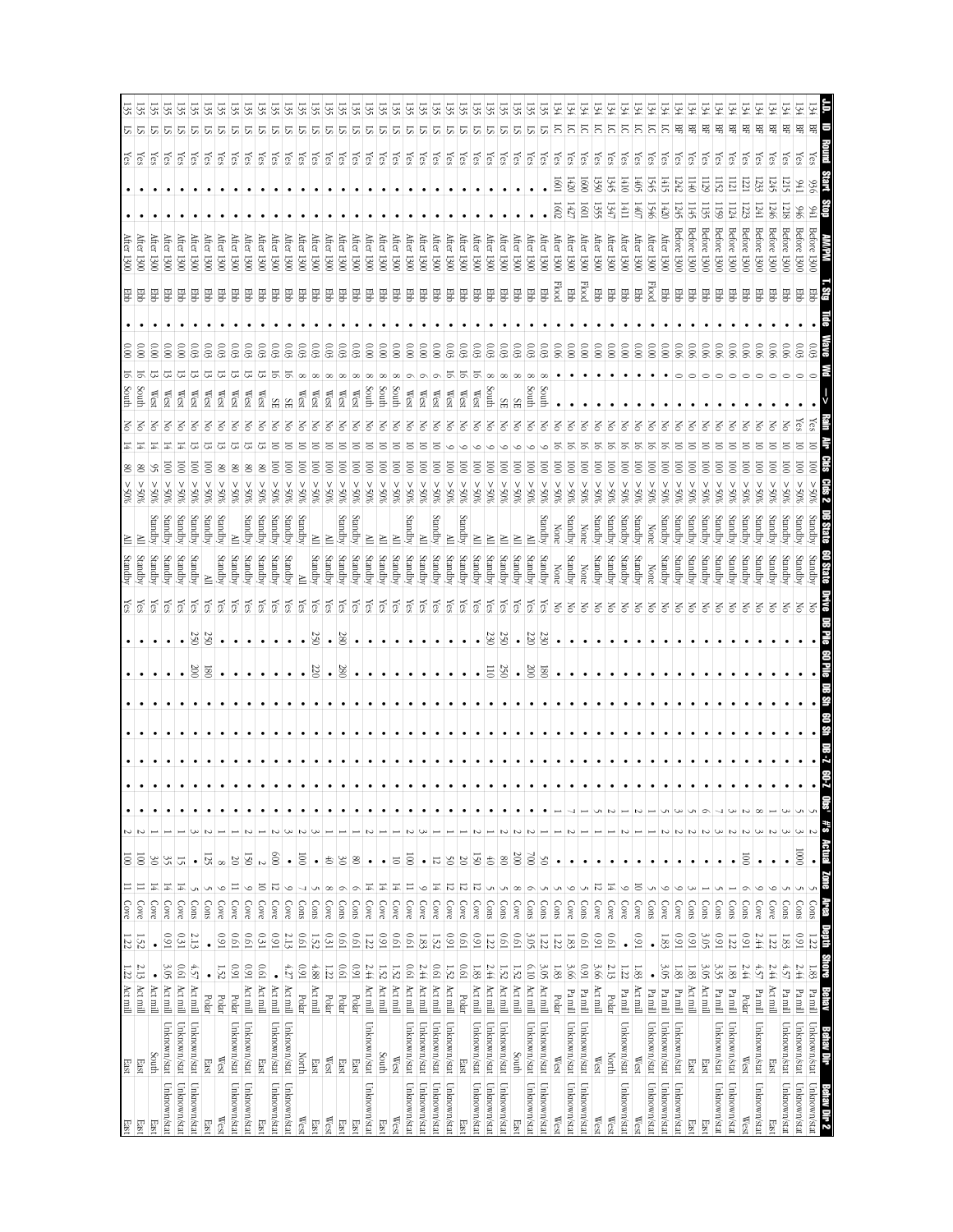|                         | 로                     | 37              |                     |                |                  |           |                  |                  |              |              |             |             |              | ييٰ          |                                   |                        |                |                  |                |                  |                        |              |                    |                |                |              |              |              |                |                 |                        |               |                    |             |              |                        |             |                |                              |                              |                        |                 |                |              |                  |              |               |              |                        |                             |
|-------------------------|-----------------------|-----------------|---------------------|----------------|------------------|-----------|------------------|------------------|--------------|--------------|-------------|-------------|--------------|--------------|-----------------------------------|------------------------|----------------|------------------|----------------|------------------|------------------------|--------------|--------------------|----------------|----------------|--------------|--------------|--------------|----------------|-----------------|------------------------|---------------|--------------------|-------------|--------------|------------------------|-------------|----------------|------------------------------|------------------------------|------------------------|-----------------|----------------|--------------|------------------|--------------|---------------|--------------|------------------------|-----------------------------|
| 5                       | 2                     | 运               | 5                   | 5              | 5                | 5         | S                | 5                |              | 5            | ਨ           | 5           | ਨ            | ਨ            | న్                                | ర్                     | 5              | 5                | 5              | 5                |                        |              | 5                  | 5              |                |              |              |              | 5              | 岊               | 몊                      | 呂             | 景                  | 몊           | 뫂            | 뫂                      | 몊           | 먺              | 哥                            | 몊<br>먺                       | 兕                      | 兕               | 5              | 运            | ವ                | 5            | 5             |              | ವ                      | Ξ<br>2                      |
| <u>čs</u>               | (es                   | C <sub>S</sub>  | (es                 | çs             | es.              | çs        | ćs               | Z                | Z            | š            | (es         | Ğ           | ćs           | (es          | (es                               | (es                    | çs             | (es              | C <sub>S</sub> | බූ               | (es                    |              |                    | çs             | (es            | Ğ.           |              | (es          | (es            | GS.             | çs                     | (es           | (es                | (es         | බූ           | ĠS,                    | (es         | cs,            | es.                          | ćs<br>중                      | çs                     | ίes             | çs             | (es          | çs               | çs           | Čes           | es,          | Ğ,                     | Çes                         |
| 550                     | 50                    | 8#01            | -124                | 1215           | $\overline{634}$ | 1042      | 1045             | 535              | 1530         | 1435         | $\bar{430}$ | 1347        | 1402         | 1355         | 1415                              | 1350                   | $\overline{5}$ | 331              | 425            | $\frac{1414}{4}$ | 1345                   | ن<br>∂#0     | 1343               | 1300           | 135            | 1325         | ېپ           | 1316         | 1330           | -224            | <b>L20</b>             | 388           | $\frac{1}{200}$    | 127         | 1300         | 128                    | -134        | 204            | 138                          | 156<br>950                   | 1212                   | 252             |                |              |                  |              |               |              |                        |                             |
| 1057                    | 1059                  | 1052            | Ξ                   | 1230           | 1030             | 1043      | 1046             | 1536             | 1535         | 1436         | 1435        | 1348        | 1403         | 1356         | (420)                             | 1351                   | 1001           | 1334             | 1426           | 1415             | 1347                   | 1343         | 1344               | 1310           | 1336           | 1326         | 1355         | 1320         | 1331           | 1225            | 1231                   | 147           | 1303               | 128         | 130.)        | 1129                   | 135         | 1210           |                              | 1052<br>1203                 | 1217                   | 1258            |                |              |                  |              |               |              |                        |                             |
| Before                  | Before                | Before          | Betore              | Before         | Before           | Before    |                  | <b>After</b>     | <b>After</b> | <b>After</b> | After       | After       | <b>After</b> |              | <b>After</b>                      | <b>After</b>           | <b>After</b>   | After            | <b>After</b>   | After            | <b>After</b>           | <b>After</b> | After              |                | <b>After</b>   | After        | <b>After</b> | <b>After</b> | After          | Betore          | Before                 | <b>Before</b> | Before             |             | Before       | Betore                 | Before      | Before         | Before                       | Betore<br>Before             | Before                 | Before          | <b>After</b>   | <b>After</b> | After            | <b>Atter</b> | <b>After</b>  | <b>After</b> | <b>After</b>           |                             |
| 1300                    | 1300                  | 1300            | 1300                | 1300           | 1300             | 1300      | Before 1300      | <b>1300</b>      | 1300         | 1300         | 1300        | 1300        | 1300         | After 1300   | 1300                              | 1300                   | 1300           | 1300             | 1300           | 1300             | 1300                   | 1300         | 1300               | Before 1300    | 1300           | 1300         | 1300         | 1300         | 1300           | 1300            | 1300                   | 1300          | 1300               | Before 1300 | 1300         | 1300                   | 1300        | 1300           | 1300                         | 1300<br>1300                 | 1300                   | 1300            | 1300           | 1300         | 1300             | 1300         | 1300          | 1300         | 1300                   |                             |
| <b>Ebb</b>              | 厚                     | 품               | 품                   | 품              | 军                | 품         | 军                | 军                | 罗            | 蛋            | 품           | 품           | 蛋            | 턯            | 품                                 | 품                      | 품              | 품                | 军              | 품                | 覂                      | 품            | 품                  | 쭏              | 멶              | 품            | 품            | 품            | 품              | 蛋               | 턯                      | 军             | 蛋                  | 军           | 품            | 蛋                      | 蛋           | 覂              | 뫃                            | 품<br>품                       | 품                      | 军               | 蛋              | 품            | Flood            | <b>Flood</b> | Flood         | Flood        | <b>Flood</b>           | 更                           |
|                         |                       |                 |                     |                |                  |           |                  |                  |              |              |             |             |              |              |                                   |                        |                |                  |                |                  |                        |              |                    |                |                |              |              |              |                |                 |                        |               |                    |             |              |                        |             |                |                              |                              |                        |                 |                |              |                  |              |               |              |                        |                             |
| $\approx$               | 000                   | $\tilde{\rm s}$ | $\widetilde{\rm g}$ | $\frac{0}{2}$  | 000              | 000       | $\frac{0.00}{2}$ | 0.03             | 0.03         | $60.03$      | 0.03        | 00.00       | 000          | 600          | $\frac{0.00}{\pi}$                | 0.00                   | 00.00          | $\frac{0.00}{2}$ | 0.00           | $\frac{0.00}{2}$ | 0.00                   | 000          | $\frac{0.00}{\pi}$ | $\frac{6}{10}$ | 000            | 000          | 0.00         | 00.00        | 000            | 0.00            | $\frac{0}{2}$          | 000           | 0.00               | 000         | 000          | 000                    | 000         | 000            | 000                          | 000<br>$\frac{0}{2}$         | $\frac{0.0}{\sqrt{2}}$ | <u>ွ</u>        |                |              | 9.03             | ΣG           |               |              |                        |                             |
|                         |                       |                 |                     |                |                  | 5         | 5                |                  |              |              |             |             |              |              |                                   |                        |                |                  |                |                  |                        |              |                    |                |                |              |              |              |                |                 | 0                      |               |                    |             |              |                        |             |                |                              |                              | 0                      |                 |                |              | 5                |              |               |              |                        |                             |
| East                    | <b>East</b>           | 1SBS            | East                | East           | East             | East      | East             |                  |              |              |             |             |              |              |                                   |                        |                |                  |                |                  |                        |              |                    |                |                |              |              |              |                |                 |                        |               |                    |             |              |                        |             |                |                              |                              |                        |                 |                |              | West             | West         | West          | West         | $\mathbb{W}\text{est}$ | South                       |
|                         |                       |                 |                     |                |                  |           |                  |                  |              |              |             |             |              |              |                                   |                        |                |                  |                |                  |                        |              |                    |                |                |              |              |              |                |                 |                        |               |                    |             |              |                        |             |                |                              |                              |                        |                 |                |              |                  |              |               |              |                        |                             |
|                         |                       |                 |                     |                |                  |           |                  |                  |              |              |             |             |              |              |                                   |                        |                |                  |                |                  |                        |              |                    |                |                |              |              |              |                |                 |                        |               |                    |             |              |                        |             |                |                              |                              |                        |                 |                |              |                  |              |               |              |                        |                             |
| $\overline{\mathbf{S}}$ | $\overline{\circ}$    | 8               | 8                   |                | 8                | S         | g                |                  |              |              |             |             |              |              |                                   |                        |                |                  |                |                  |                        |              |                    |                |                |              |              |              |                |                 |                        |               |                    |             |              |                        |             |                |                              |                              |                        |                 |                | 8            | S                | S            | g             |              |                        |                             |
| %05<                    | %05 <                 | $\frac{80}{8}$  | %05 <               | %05 <          | %05 <            | %05 <     | %05 <            | $\$0\frac{2}{3}$ | %05 <        | %05<         | %05 <       | %05 <       | %05 <        | %05 <        | %05 <                             | %05<                   | %05 <          | %05 <            | %05 <          | \$005            | $\$0\frac{2}{5}$       | %05 <        | %05 <              | %05<           | %05 <          | %05 <        | %05 <        | %05 <        | %05 <          | %05<            | %05 <                  | %05 <         | %05 <              | $^{805}$    | &805         | $$80$ \$               | $^{805}$    | %05<           | %05<                         | $\$0\$ <<br>$^{805}$         | $\$0\frac{2}{5}$       | %05 <           | %05<           | %05<         | %05<             | \$05<        | \$05<         | %05<         | %05                    |                             |
| Standby                 | Standby               | Standby         | Standby             | Standby        | Standby          | Standby   |                  | Standby          |              | Standby      | Standby     | Standby     |              |              | Standby                           | Standby                |                | Standby          | Standby        | Standby          | Standby                | Standby      | Standby            | Standby        | Standby        | Standby      | Standby      | Standby      | Standby        | Standby         | Standby                | Standby       | Standby            | Standby     | Standby      | Standby                | Standby     |                | Standby                      |                              |                        | Standby         |                |              | Standby          |              |               |              | Standby                |                             |
|                         |                       |                 |                     |                |                  |           | ≧                |                  | ≧            |              |             |             | ≧            | ≧            |                                   |                        | ≧              |                  |                |                  |                        |              |                    |                |                |              |              |              |                |                 |                        |               |                    |             |              |                        |             | ≧              |                              | ≧<br>≧                       | ≧                      |                 | ≧              | ≧            |                  | ≧            | ≧             |              |                        | ≧                           |
| Standby                 | Standby               | Standby         | Standby             | Standby        | ≧                | Standby   | Standby          | Standby          | Standby      | Standby      | Standby     | Standby     | Standby      | Standby      | Standby                           | Standby                | Standby        | ≧                | Standby        | Standby          | Standby                | Standby      | Standby            | Standby        | Standby        | Standby      | Standby      | Standby      | Standby        | Standby         | Standby                | Standby       | Standby            | Standby     | Standby      | Standby                | Standby     | Standby        | Standby                      | Standby<br>≧                 | Standby                | ≧               | Standby        | ≧            | Standby          | ≧            | Standby       |              | Standby                | en State<br>Standby         |
| Yes                     | čs                    | ζes             | λës                 | χes            | ζes              | χes       | Yes              | ζëς              | χes          | χes          | ζë          | ζes         | уes          | χes          | λës                               | χes                    | χes            | λes              | λës            | λes              | ζëς                    | ζes          | λë                 | χes            | çs             | çs           | λës          | çs           | χes            | ζes             | ζes                    | çs            | ζë                 | çs          | χes          | çs                     | χes         | ζës            | çs                           | Yes<br>χes                   | χes                    | χes             | χes            | ζës          | χes              | χes          | Yes           | (es          | χes                    | χes                         |
|                         |                       |                 |                     |                |                  |           |                  |                  |              |              |             |             |              |              |                                   |                        |                |                  |                |                  |                        |              |                    |                |                |              |              |              |                |                 |                        |               |                    |             |              |                        |             |                |                              |                              |                        |                 |                |              |                  |              |               |              |                        |                             |
|                         | $\bullet$             | $\bullet$       | 250                 | 057            | $\bullet$        | $\bullet$ | $\bullet$        |                  | ٠            | $\bullet$    | $\bullet$   | $\bullet$   | $\bullet$    | $\bullet$    |                                   | $\bullet$              | $\bullet$      |                  | $\bullet$      | $\frac{300}{2}$  | $\bullet$              | $\bullet$    | $\bullet$          | $\bullet$      |                | $\bullet$    | $\bullet$    | $\bullet$    | $\bullet$      | $\circledcirc$  | 600                    | 350           | $\bullet$          | $\bullet$   | $\bullet$    |                        | $\bullet$   | $\circledcirc$ |                              | $\frac{1}{2}$<br>$\bullet$   | $\frac{1}{20}$         | 005             | $\circledcirc$ | $\bullet$    |                  |              |               |              |                        |                             |
|                         |                       |                 |                     | 50             |                  |           |                  |                  |              |              |             |             |              |              |                                   |                        |                |                  |                |                  |                        |              |                    |                |                |              |              |              | ٠              | $\overline{80}$ | $\otimes$              | $^{\circ}$    | ٠                  | ٠           | ٠            |                        |             | 500            | $\bullet$                    | $\frac{200}{200}$<br>ଞ       | 500                    | T               | ٠              |              |                  |              |               |              |                        |                             |
|                         |                       |                 |                     |                |                  |           |                  |                  |              |              |             |             |              |              |                                   |                        |                |                  |                |                  |                        |              |                    |                |                |              |              |              |                |                 |                        |               |                    |             |              |                        |             |                |                              |                              |                        |                 |                |              |                  |              |               |              |                        | ¥                           |
|                         |                       |                 |                     |                |                  |           |                  |                  |              |              |             |             |              |              |                                   |                        |                |                  |                |                  |                        |              |                    |                |                |              |              |              |                | $\bullet$       |                        |               |                    |             |              |                        |             |                |                              |                              |                        |                 |                |              |                  |              |               |              |                        | 90 ST                       |
|                         |                       |                 |                     |                |                  |           |                  |                  |              |              |             |             |              |              |                                   |                        |                |                  |                |                  |                        |              |                    |                |                |              |              |              |                |                 |                        |               |                    |             |              |                        |             |                |                              |                              |                        |                 |                |              |                  |              |               |              |                        | 2- 80                       |
|                         |                       |                 |                     |                |                  |           |                  |                  |              |              |             |             |              |              |                                   |                        |                |                  |                |                  |                        |              |                    |                |                |              |              |              |                |                 |                        |               |                    |             |              |                        |             |                |                              |                              |                        |                 |                |              |                  |              |               |              |                        |                             |
|                         |                       |                 |                     | 5              |                  |           |                  |                  |              |              |             |             |              |              |                                   |                        |                |                  |                |                  |                        |              |                    | $\equiv$       |                |              |              |              |                |                 |                        | Ó             |                    |             |              |                        |             | Ó              | $\circ$                      | ES.                          |                        |                 |                |              |                  |              |               |              | $\bullet$              | ٠                           |
|                         |                       |                 |                     |                |                  |           |                  |                  |              |              |             |             |              |              |                                   |                        |                |                  |                |                  |                        |              |                    |                |                |              |              |              |                |                 |                        |               |                    |             |              |                        |             |                |                              |                              |                        |                 |                |              |                  |              |               |              |                        | Obs' #'s Actual             |
| $\overline{3}$          | Š                     | 4               | <u>হ</u>            | $\overline{5}$ | S0               | 95        | $\approx$        | $\bullet$        | $\bullet$    | $\bullet$    | $\bullet$   | 9           | $\bullet$    | $\bullet$    | $\bullet$                         | $\bullet$              | $\bullet$      | Š                | $\bullet$      | $\bullet$        | క                      | $\bullet$    | $\circ$            | $\bullet$      | 25             | $\infty$     | $\bullet$    | $\bullet$    | $\bullet$      | Ō               | 500                    | 200           | $\bullet$          |             | $\bullet$    | š                      | $\sim$      | $\overline{0}$ | $\bullet$                    | 1000<br>$\bullet$            | $\bullet$              | $\bullet$       | $\bullet$      | $\bullet$    | SΟ               | $\bullet$    | $\Rightarrow$ | $\approx$    | 古<br>                  | $\approx$                   |
| $\frac{10}{2}$          | $\Xi$                 | $\equiv$        |                     |                | 보                | ನ         | 5                |                  | $\circ$      |              |             | $\circ$     | $^{\circ}$   | $\circ$      | $\circ$                           | $\circ$                | $^{\circ}$     | $\overline{5}$   | $\circ$        | $\circ$          | $\circ$                |              | $\equiv$           | $\frac{1}{4}$  | $\overline{5}$ | 13           | ∘            | 5            | $\overline{5}$ |                 |                        |               |                    | ನ           |              | $\overline{5}$         | 5           | $\circ$        |                              |                              |                        |                 | ∞              | ∘            | $^{\circ}$       | $\circ$      | $\equiv$      | $\circ$      | $^{\circ}$             | Zome<br>$\overline{5}$      |
| Cove                    | Cove                  | Cove            | Cons                | Cons           | Cove             | Cove      | Cove             | Cons             | Cons         | Cons         | Cons        | Cove        | Cove         | Cove         | $\frac{\text{Cous}}{\text{Sous}}$ | Cove                   | Cove           | Cove             | Cons           | Cons             | Cove                   | Cove         | Cove               | Cove           | Cove           | Cove         | Cove         | Cove         | Cove           | Cons            | Cons                   | Cons          | Cons               | Cove        | <b>Cons</b>  | Cove                   | Cove        | Cons           | Cove                         | Cons<br>Cons                 | Cons                   | Cons            | Cove           | Cove         | Cove             | Cons         | Cove          | Cove         | Cove                   | <b>Virgin</b><br>Cove       |
| $0.61\,$                | 122                   | 0.31            | 1.52                | 2.13           | 0.31             | 0.31      | <b>D.61</b>      | <b>D.61</b>      | 160          | 1970         | 1.22        | 1.22        | 1.83         | 4.57         | 2.44                              | 160                    | 1.52           | 122              | 160            | 160              | 1.22                   | $1.22\,$     | $\bullet$          | <b>I60</b>     | 1.52           | <b>D.61</b>  | $1.83\,$     | 0.31         | 160            | [0.0]           | 160                    | 1.22          | 160                | 0.31        | 1.52         | 160                    | <b>D.61</b> | 160            | 160                          | 1.22<br>1.22                 | 1.85                   | 160             | 160            | $\bullet$    | 160              | 1.52         | 19'0          | 1.83         | 160                    | <b>Little</b><br>0.31       |
|                         | 122                   | <b>D.61</b>     | ن<br>چ              | 3.35           | 160              | 1.22      | 1.22             | 2.44             | ن<br>چ       | 0.31         | 2.13        | 2.44        | 3.OS         | 6.10         | 4.57                              | 1.83                   | 0.31           | بن<br>چ          | <b>D.61</b>    | 2.44             | 2.13                   | 3.05         | $\bullet$          | 1.83           | 3.05           | 2.44         | $1.83\,$     | 1.52         | 2.44           | 1.22            | 2.44                   | 1.52          | 3.05               | 1.52        | 2.13         | 2.44                   | 2.44        | 3.66           | 5.18                         | ن<br>چ<br>4.27               | 010                    | $\overline{33}$ | 1.83           | $\bullet$    | $\overline{122}$ | 010          | 1.52          | 33<br>S      | 1600                   | <b>Shorre</b><br>3.96       |
| $1.22$ Act mill         |                       | Act mill        | Act mill            | Act mill       | Act mill         | Act mill  | Act mill         | Act mill         | Pa mill      |              | Act mill    | Act mill    | Act mill     | Pa mill      | Act mill                          | Act mill               | Pa mill        | Pa mill          |                | Pa mill          | Act mill               | Act mill     | Pa mill            |                | Pa mill        | Pa mill      | Pa mill      | Pa mill      |                | Pa mill         |                        | Act mill      | $\mathbf{Pa}$ mill |             | Pa mill      | Act mill               | Act mill    | Act mill       | $\mathbf{P} \mathbf{a}$ mill | Pa mill<br>Pa mill           | Act mill               | Pa mill         | Act mill       |              |                  | Act mill     | Act mill      | Act mill     |                        | Act mill<br><b>REAGE</b>    |
|                         |                       |                 |                     |                |                  |           |                  |                  |              | Polar        |             |             |              |              |                                   |                        |                |                  | Pa mill        |                  |                        |              |                    | Polar          |                |              |              |              | Polar          |                 | Polar                  |               |                    | Polar       |              |                        |             |                |                              |                              |                        |                 |                | Polar        | Polar            |              |               |              | Polar                  |                             |
|                         | Act mill Unknown/stat | Unknown/stat    | Unknown/stat        | Unknown/stat   | Unknown/stat     |           | Unknown/stat     |                  | Unknown/stat |              |             |             |              | Unknown/stat |                                   |                        | Unknown/stat   | Unknown/stat     | Unknown/stat   | Unknown/stat     |                        |              | Unknown/stat       |                | Unknown/stat   | Unknown/stat | Unknown/stat | Unknown/stat |                | Unknown/stat    |                        |               | Unknown/stat       |             | Unknown/stat |                        |             |                | Unknown/stat                 | Unknown/stat<br>Unknown/stat |                        | Unknown/stat    | Unknown/stat   | Unknown/stat |                  | Unknown/stat | Unknown/stat  | Unknown/stat |                        | Unknown/stat<br>Behav Dir   |
| West                    |                       |                 |                     |                |                  | East      |                  | East             |              | East         | East        | West        | South        |              | East                              | $\mathbb{W}\text{est}$ |                |                  |                |                  | $\mathbb{W}\text{est}$ | West         |                    | South          |                |              |              |              | West           |                 | $\mathbb{W}\text{est}$ | East          |                    | West        |              | $\mathbb{W}\text{est}$ | East        | East           |                              |                              | East                   |                 |                |              | North            |              |               |              | South                  |                             |
|                         |                       |                 |                     |                |                  |           |                  |                  |              |              |             |             |              |              |                                   |                        |                |                  |                |                  |                        |              |                    |                |                |              |              |              |                |                 |                        |               |                    |             |              |                        |             |                |                              |                              |                        |                 |                |              |                  |              |               |              |                        |                             |
| <b>West</b>             | Unknown/stat          | Unknown/stat    | Unknown/stat        | Unknown/stat   | Unknown/stat     | East      | Unknown/stat     | East             | Unknown/stat | East         | East        | <b>West</b> | East         | Unknown/stat | East                              | West                   | Unknown/stat   | Unknown/stat     | Unknown/stat   | Unknown/stat     | West                   | West         | Unknown/stat       | East           | Unknown/stat   | Unknown/stat | Unknown/stat | Unknown/stat | <b>West</b>    | Unknown/stat    | West                   | East          | Unknown/stat       | West        | Unknown/stat | West                   | East        | East           | Unknown/stat                 | Unknown/stat<br>Unknown/stat | East                   | Unknown/stat    | Unknown/stat   | Unknown/stat | <b>West</b>      | Unknown/stat | Unknown/stat  | Unknown/stat | East                   | Unknown/stat<br>Behav Dir 2 |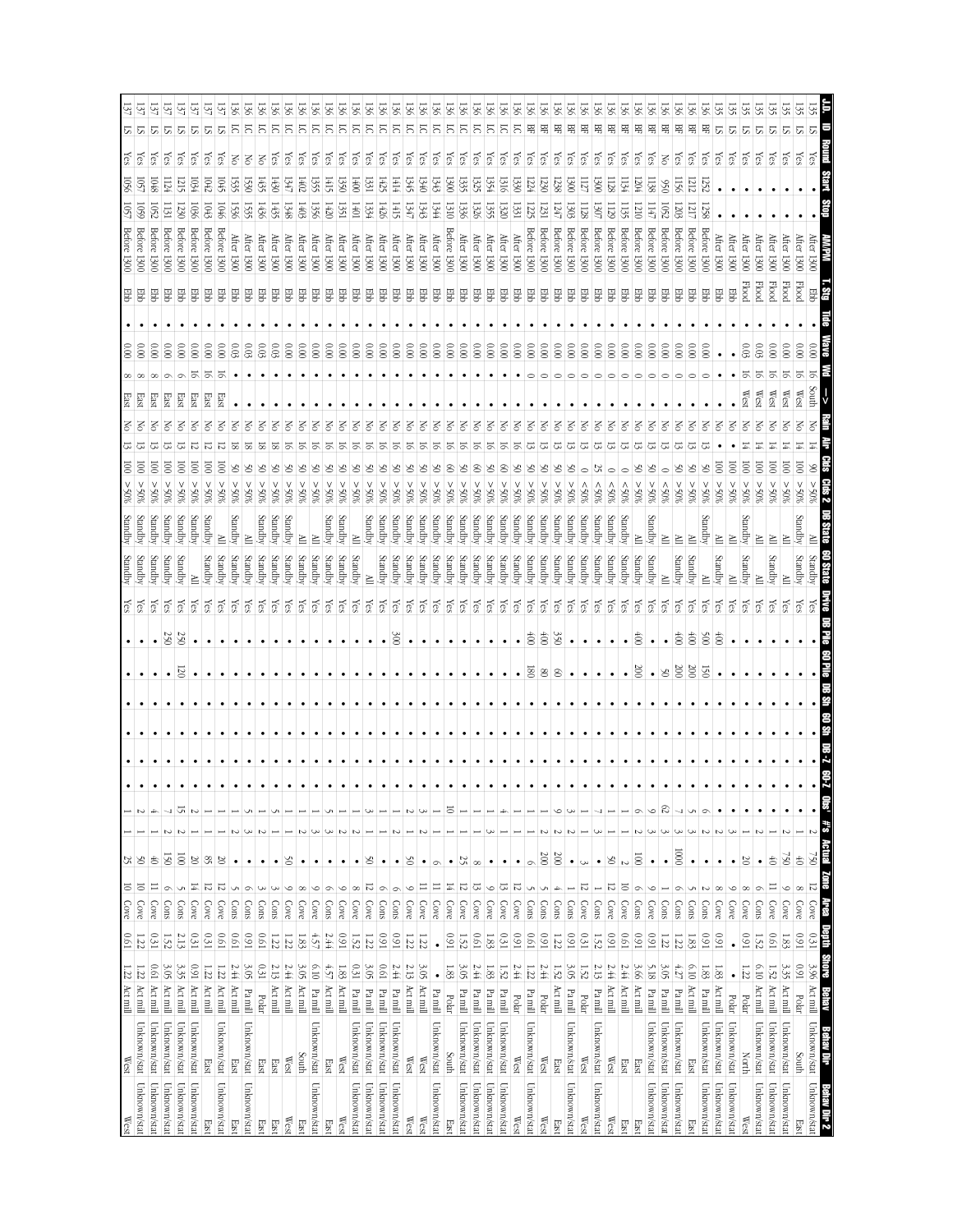|    | SI.       | es,        | <b>TOT</b>               |                   | 1300                                                             |                       |                                        |          |                |   |   | ē                            |                            |                    |                    |               |                            |                | ¥         | 2                      | k | $\circ$ | <b>Chis'</b> #'s Actual<br>$\tilde{\phantom{0}}$ | 1500<br>Similar,                 | $\circ$<br><b>SBAN</b>  | Cove<br><b>Daptai</b>           | $1.22\,$<br><b>Shore</b> | 1.83 Act mil       | 國國                     | Unknown/stat<br><b>Behav Dir</b> | Unknown/stat<br>Behav Dir 2  |
|----|-----------|------------|--------------------------|-------------------|------------------------------------------------------------------|-----------------------|----------------------------------------|----------|----------------|---|---|------------------------------|----------------------------|--------------------|--------------------|---------------|----------------------------|----------------|-----------|------------------------|---|---------|--------------------------------------------------|----------------------------------|-------------------------|---------------------------------|--------------------------|--------------------|------------------------|----------------------------------|------------------------------|
|    | 5         |            |                          |                   | Before<br>1300                                                   |                       |                                        |          |                |   |   | S                            | $*05$                      | Standby            | Standby            |               |                            |                |           |                        |   |         |                                                  | $42\,$                           | $\infty$                | Cove                            | <b>190</b>               | 1.52               | Act mill               | $\mathbb{W}\text{est}$           | West                         |
|    |           |            |                          |                   |                                                                  |                       |                                        |          |                |   |   | 8                            |                            |                    | Standby            |               |                            |                |           |                        |   |         |                                                  | ¥                                | $^{\circ}$              | Cove                            | 1.22                     | 1.52               | Act mill               | North                            | West                         |
|    | ᡦ<br>ವ    | GS.<br>es, | 1314<br><u>ين</u>        | 1307<br>1320      | <b>After</b><br>After<br>1300<br>1300                            | 품<br>품                | ξĭ                                     |          | North<br>North |   |   | $\overline{\mathsf{S}}$<br>ē | %05<<br>%05 <              | Standby            | Standby<br>Standby | çs<br>es,     |                            |                |           |                        |   | O       |                                                  | 55<br>$\frac{30}{2}$             | 12<br>$\frac{1}{4}$     | Cove<br>Cove                    | 19'0<br>0.31             | <b>D.61</b><br>160 | Act mill<br>Act mill   | Unknown/stat<br>Unknown/stat     | Unknown/stat<br>Unknown/stat |
|    | ವ         | බි         | 50S)                     | 1311              | After<br>1300                                                    | 뿡                     | 50                                     |          | North          |   |   | ē                            | %05 <                      | Standby            | Standby            | ζes           |                            |                |           |                        |   |         |                                                  | $\frac{30}{2}$                   | $\frac{1}{4}$           | Cove                            | 0.31                     | $^{160}$           | Polar                  | East                             | East                         |
|    | 运         | (es        | 329                      | 1335              | <b>After</b><br>1300                                             | 문                     | 60                                     |          | West           |   |   | $\overline{\mathsf{S}}$      | $\$0\frac{2}{5}$           | ≧                  | Standby            | (es           |                            |                |           | $\bullet$              |   | Ò       |                                                  | $\overline{000}$                 | $\circ$                 | Cove                            | 1.52                     | 2.44               | Act mill               | Unknown/stat                     | Unknown/stat                 |
|    | ವ         | (es        | 325                      | 1327              | <b>After</b><br>1300                                             | 풍                     | 60                                     |          | West           |   |   | ē                            | %05 <                      | Standby            | ≧                  | çs            |                            |                |           | ٠                      |   |         |                                                  | $\overline{\otimes}$             | $\circ$                 | Cove                            | <b>D.61</b>              | 1.22               | Polar                  | $\mathbb{W}\text{est}$           | West                         |
|    | 运         | ίes        | 1344                     | 1345              | <b>After</b><br>1300                                             | 문                     | 60                                     |          | West           |   |   | S                            | $\$0\frac{2}{5}$           | Standby            | Standby            | çs            |                            |                |           | ٠                      |   |         |                                                  | 200                              | $\infty$                | Cove                            | 19'0                     | 122                | Act mill               | Unknown/stat                     | Unknown/stat                 |
|    | 运         | çs         | $\frac{1410}{2}$         | 1414              | After<br>1300                                                    | 罗                     | 803                                    |          | West           |   |   | ē                            | %05<                       | Standby            | ≧                  | es,           |                            |                |           |                        |   |         |                                                  | $100+$                           | J                       | Cons                            | 1.22                     | $\bullet$          | Act mill               | Unknown/stat                     | Unknown/stat                 |
|    | 5         | çs         | 353                      | 1408              | <b>After</b><br>1300                                             | 풍                     | 60                                     |          | West           |   |   | ē                            | %05 <                      | Standby            | Standby            | čes           |                            |                |           |                        |   |         | ى                                                | $4000$                           | $\circ$                 | Cove                            | 160                      | 3.05               | Polar                  | Unknown/stat                     | Unknown/stat                 |
|    | ᢑ         | Čes        | $\overline{32}$          | 1353              | <b>After</b><br>1300                                             | 품                     | 0.03                                   |          | West           |   |   | ē                            | %05<                       | Standby            | Standby            | çs            |                            |                |           | ٠                      |   |         |                                                  | $\bullet$                        | ७                       | Cove                            | 160                      | 3.05               | Polar                  | Unknown/stat                     | Unknown/stat                 |
|    | 5<br>ᢑ    | (es<br>č3  | $\overline{602}$<br>0746 | 1606<br>1347      | <b>After</b><br><b>After</b><br><b>1300</b><br>1300              | 費<br>몋                | 000<br>60                              |          | West<br>West   |   |   | S<br>క                       | \$05<<br>%05 <             | Standby<br>Standby | Standby<br>Standby | çs<br>(es     |                            |                |           | $\bullet$              |   |         |                                                  | 66<br>52                         | $^\circ$                | Cons<br>Cove                    | <b>D.61</b><br>19.0      | 1.22<br>1.22       | Act mill<br>Polar      | North<br>West                    | West<br>West                 |
|    | 运         | es,        | $\overline{0}10$         | 1612              | After<br>1300                                                    | 물                     | $\tilde{8}$                            |          | West           |   |   | క                            | \$055                      | Standby            | Standby            | es,           |                            |                |           |                        |   |         |                                                  | 800                              | Ó                       | Cons                            | 160                      | 1.83               | Act mill               | Unknown/stat                     | Unknown/stat                 |
|    | ᡦ         | (es        | -94                      | 1505              | <b>After</b><br>1300                                             | 뫃                     |                                        |          | ۵W             |   |   | S                            | %05<                       | ≧                  | ≧                  | es,           |                            |                |           |                        |   |         |                                                  | $\frac{1}{20}$                   | $\circ$                 | $\frac{\text{Con}}{\text{Con}}$ | 1.22                     | $\frac{30}{20}$    | Act mill               | West                             | West                         |
|    | 5         | ίes        | 1512                     | 1513              | <b>After</b><br>0061                                             | 뿡                     |                                        |          | æ              |   |   | ൠ                            | %05<                       | Standby            | Standby            | çs            |                            |                | $\bullet$ | $\bullet$              |   |         | W                                                | 250                              | 8                       | Cove                            | <b>D.61</b>              | <b>E60</b>         | Act mill               | Unknown/stat                     | Unknown/stat                 |
|    | 5         | es,        | $\overline{6}$           | 1455              | After 1300                                                       | 蛋                     |                                        |          | SW             |   |   | ē                            | %05 <                      | Standby            | Standby            | çs            |                            |                |           | $\bullet$              |   |         |                                                  | 35                               |                         | Cons                            | $1.83\,$                 |                    | Act mill               | Unknown/stat                     | Unknown/stat                 |
|    | ञ         | es,        | ÃΙ                       | 1553              | <b>After</b><br>1300                                             | 몋                     | 600                                    |          | West           |   |   |                              | %05 <                      | Standby            | Standby            | ČS            |                            |                |           | $\bullet$              |   |         |                                                  | 30                               | 5                       | Cove                            | $\bullet$                |                    | Act mill               | $\mathbb{W}\text{est}$           | West                         |
|    | 5<br>5    | çs<br>Čes  | 5Š<br>559                | 1558<br>1601      | <b>After</b><br><b>After</b><br><b>1300</b><br>$\overline{1300}$ | 물<br>뫃                | ය<br>0.03                              |          | West<br>West   |   |   |                              | $\$0\frac{2}{5}$<br>%05 <  |                    | Standby<br>Standby | es,<br>Ğ,     |                            |                |           | ٠                      |   |         |                                                  | $\overline{5}$<br>$\overline{z}$ | $\circ$<br>${}^{\circ}$ | Cove<br>Cove                    | 160<br>0.31              | 2.44<br>19'0       | Act mill<br>Act mill   | Unknown/stat<br><b>South</b>     | Unknown/stat<br>East         |
|    | ᡦ         | çs         | 1523                     | 1525              | <b>After</b><br>1300                                             | 罗                     | ය                                      |          | North          |   |   | g                            | %05 <                      | Standby            | Standby            | çs            |                            |                |           |                        |   |         |                                                  | $\bullet$                        | $\circ$                 | Cove                            | 1.22                     | 2.44               | Act mill               | Unknown/stat                     | Unknown/stat                 |
|    | 51        | çs         | 1527                     | 1528              | After 1300                                                       | 军                     | 8                                      |          | North          |   |   | క                            | %05<                       | Standby            | Standby            | çs            |                            |                |           |                        |   |         |                                                  | 25                               | $\circ$                 | Cove                            | 0.31                     | <b>D.61</b>        | Polar                  | $\mathbb{W}\textup{est}$         | West                         |
|    | 5         | ζes        | 1514                     | 1518              | <b>After</b><br>1300                                             | 军                     | 80.                                    |          | North          |   |   | క                            | %05<                       | Standby            | Standby            | (es           |                            |                |           | ٠                      |   |         |                                                  | $\frac{1}{2}$                    | $\infty$                | Cove                            | $\bullet$                | $\bullet$          | Act mill               | Unknown/stat                     | Unknown/stat                 |
|    | 57<br>SI. | ζes<br>es, | <b>1548</b><br>1533      | 1549<br>1534      | <b>After</b><br><b>After</b><br>1300<br>1300                     | 품<br>军                | 0.03<br>0.03                           |          | West<br>West   |   |   | రి                           | %05<<br>%65                | Standby<br>≧       | Standby            | es.<br>es,    |                            |                |           | $\bullet$              |   |         |                                                  | 5                                |                         | Cove                            | 0.31<br>$0.31\,$         | 0.31<br>160        | Act mill               | Unknown/stat<br>West             | Unknown/stat<br>West         |
|    | 57        | Уes        | 1535                     | 1538              | <b>After</b><br>1300                                             | 쭏                     | 600                                    | $\infty$ | West           |   |   | 7                            | \$05<                      | Standby            | Standby<br>Standby | çs            |                            |                |           |                        |   |         |                                                  | SO                               | 12                      | Cove<br>Cove                    | 0.31                     | 160                | Act mill<br>Polar      | West                             | West                         |
| š  | 5         | Yes        | 140                      | 1441              | After<br>1300                                                    | 罗                     | $\frac{8}{10}$                         |          |                |   |   | š                            | \$05<                      | Standby            | Standby            | λë            |                            |                |           |                        |   |         |                                                  | $\bullet$                        | $\equiv$                | Cove                            | 2.74                     | 2.13               | Act mill               | $\mathbb{W}\text{est}$           | West                         |
|    | 5         | ζes        | $\frac{1430}{2}$         | 1435              | After<br>1300                                                    | 뿡                     | $\frac{1}{2}$                          |          |                |   |   | S                            | %05 <                      | Standby            | Standby            | çs            |                            |                |           | ٠                      |   |         |                                                  | $\frac{8}{2}$                    | $\equiv$                | Cove                            | 2.13                     | 1.52               | Polar                  | West                             | West                         |
|    | 5         | es,        | $\frac{1}{2}$            | 1450              | After<br>1300                                                    | 품                     | $\frac{0.00}{\pi}$                     |          |                | F | 5 |                              | %05 <                      | Standby            | Standby            | es,           |                            |                |           | $\bullet$              |   |         |                                                  | $\bullet$                        | $\circ$                 | Cove                            | 2.13                     | $1.83\,$           | Polar                  | West                             | West                         |
| 38 | న్<br>5   | ίes<br>ζes | (410)<br>1349            | E<br>1351         | After<br>After<br>1300<br>1300                                   | 罗<br>풍                | $\frac{0.00}{2}$<br>$\frac{0.00}{\pi}$ |          |                | 중 |   | S                            | $\$0\frac{2}{5}$<br>$30\%$ | Standby<br>Standby | Standby            | ČS<br>(es     |                            |                |           | ٠                      |   |         |                                                  | $\circ$<br>$\bullet$             | 뇌<br>5                  | Cove                            | 3.05<br>2.13             | 3.66<br>3.05       | Polar                  | North                            | Unknown/stat<br>West         |
| 38 | 5         | çs         | $\frac{1}{4}$            | 1444              | After<br>1300                                                    | 军                     | $\frac{1}{2}$                          |          |                | š | 5 | š                            | %65 <                      | Standby            | Standby<br>Standby | çs            |                            |                |           |                        |   |         |                                                  | $\bullet$                        | 흐                       | Cove                            | 1.52                     | 2.44               | $\rm Pa$ mill<br>Polar | Unknown/stat<br>West             | West                         |
|    | ర్        | çs         | 1451                     | 1455              | After<br>1300                                                    | 쭏                     | $\overline{3}$                         |          |                |   |   |                              | %05 <                      | ≧                  | ≧                  | çs            |                            |                |           |                        |   |         |                                                  | $\bullet$                        | $\circ$                 | Cove<br>Cove                    | 2.13                     | 2.44               | Pa mill                | Unknown/stat                     | Unknown/stat                 |
|    | 5         | (es        | 455                      | 1500              | <b>After</b><br>1300                                             | 뿓                     | 60                                     |          |                |   | ਠ |                              | $\$0\frac{2}{5}$           | ≧                  | ≧                  | Υēs           |                            |                |           | $\bullet$              |   |         |                                                  | $\bullet$                        | $\circ$                 | Cove                            | $4.57\,$                 | 12.19              | $\rm Pa\,m\rm{ll}$     | Unknown/stat                     | Unknown/stat                 |
|    | 5         | es.        | 1520                     | 1525              | <b>After</b><br>1300                                             | 품                     | 0.03                                   |          |                |   |   |                              | %05<                       | ≧                  | Standby            | (es           |                            |                |           |                        |   |         |                                                  | $\bullet$                        | $^{\circ}$              | Cove                            | ٠                        |                    | Polar                  | East                             | East                         |
|    | 哥         | ίes        | $\frac{80}{1}$           | 1042              | Before<br>1300                                                   | Flood                 | $\frac{0}{2}$                          | 5        |                |   |   |                              | %05                        | ≧                  | Standby            | Уes           |                            |                |           |                        |   |         |                                                  | 60                               | $\circ$                 | Cove                            | <b>D.61</b>              | 1970               | Pa mill                | Unknown/stat                     | Unknown/stat                 |
|    | 몊         | çs         | $\overline{50}$          | 1034              | Before<br>1300                                                   | <b>Flood</b>          | $\tilde{8}$                            | ᇹ        | SЕ             |   |   |                              | $^{805}$                   | Standby            | Standby            | es,           |                            |                |           |                        |   | 4       |                                                  | $\infty$                         | Ξ                       | Cove                            | 19'0                     | 160                | Act mill               | <b>East</b>                      | East                         |
|    | 兽         | ζes        | 1035                     | 1036              | Betore<br>1300                                                   | <b>Flood</b>          | $\widetilde{\varepsilon}$              | ᇹ        | SЕ             |   |   |                              | $^{805}$                   | Standby            | Standby            | es,           |                            |                |           |                        |   |         |                                                  | $\overline{50}$                  | $\circ$                 | Cove                            | 0.31                     | 160                | Act mill               | East                             | East                         |
|    | 맖         | ζes        |                          | 60 <sup>2</sup>   | Before 1300                                                      | <b>Flood</b>          | $\frac{0.06}{2}$                       | 5        | SЕ             |   | 5 |                              | $^{805}$                   | Standby            | Standby            | çs            | 350                        | 5              | ٠         | $\bullet$              |   |         |                                                  | $\frac{20}{20}$                  | Ĵ                       | Cons                            | 1910                     | 1.22               | Act mill               | East                             | East                         |
|    | 呂         | çs         | Ĕб                       |                   | Before<br>1300                                                   | <b>Flood</b>          | 600                                    | 능        | æ              |   | 5 | 5                            | $^{805}$                   | Standby            | ≧                  | çs            | $\pm 00$                   | $\otimes$      |           | $\bullet$              |   |         |                                                  | $\Xi$                            | ىب                      | Cons                            | 0.31                     | 1.52               | Act mill               | East                             | East                         |
|    | 景         | es,        | 937<br>876               |                   | Before<br>1300                                                   | <b>Flood</b>          | 0.06                                   | 5<br>능   | æ              |   | 5 |                              | $$80$ \$                   | Standby            | Standby            | ζes           | $450\,$<br>$\bullet$       | 50             |           | $\bullet$<br>$\bullet$ |   |         |                                                  | $\frac{200}{200}$<br>$\gtrsim$   | $\circ$<br>Ó            | Cons                            | 0.31<br>1.52             | 2.74<br>1.52       | Pa mill                | Unknown/stat                     | Unknown/stat                 |
|    | 岊         | ĺеs        |                          | 644               | Before<br>1300                                                   | <b>Flood</b>          | 0.06                                   |          | æ              |   |   |                              | %05                        | Standby            | Standby            | çs            |                            |                |           |                        |   |         |                                                  |                                  |                         | Cove                            |                          |                    | Pa mill                | Unknown/stat                     | Unknown/stat                 |
|    | 몊<br>兽    | çs<br>çs   | 1004<br>%                | 500<br>$^{106}$   | Before 1300<br>Betore<br>1300                                    | <b>Flood</b><br>Flood | 600<br>0.06                            | 5<br>5   | ЯS<br>ЯS       |   | 5 | 5                            | $^{805}$<br>$^{805}$       | Standby<br>Standby | Standby<br>Standby | ζëς<br>çs     | $\frac{1}{2}$<br>$\bullet$ | 8              |           |                        |   |         |                                                  | $\overline{a}$<br>4              | ನ<br>ىب                 | Cove<br>Cons                    | 0.31<br>[0.0]            | 2.44<br>1.83       | Act mill<br>Polar      | $\mathbb{W}\text{est}$<br>East   | West<br>East                 |
|    | 岊         | çs         | 1023                     | 1029              | Before 1300                                                      | <b>Flood</b>          | 0.06                                   | 5        | SЕ             | Z | ਰ |                              | &805                       | Standby            | Standby            | çs            |                            |                |           | $\bullet$              |   | O       |                                                  | $\frac{30}{2}$                   | $\equiv$                | Cove                            | 0.31                     | 0.31               | Polar                  | $\mathbb{W}\text{est}$           | West                         |
|    | 呂         | çs         | $\overline{0}20$         | $\overline{1021}$ | Before<br>1300                                                   | Flood                 | 0.06                                   | 5        | æ              |   |   |                              | $^{805}$                   | ≧                  | Standby            | ζes           |                            |                |           |                        |   |         |                                                  |                                  | 12                      | Cove                            | 0.31                     | 1.22               | Pa mill                | Unknown/stat                     | Unknown/stat                 |
|    | 兽         | es,        | 658                      | 80                | Before<br>1300                                                   | <b>Flood</b>          | 0.06                                   | 5        | æ              |   |   |                              | $$0\%$                     | Standby            | Standby            | Čes           | $\hat{\mathbb{S}}$         | 7              |           |                        |   |         |                                                  | š                                |                         | Cons                            | $0.31\,$                 | 2.13               | Act mill               | West                             | West                         |
|    | 岊         | ζes        | දු                       |                   | <b>Before</b><br>1300                                            | <b>Flood</b>          | 0.06                                   | 3        | ЯS             |   |   |                              | $\frac{80}{5}$             | Standby            | Standby            | çs            | $\frac{1}{2}$              | 8              |           |                        |   |         |                                                  | $\bullet$                        | ىن                      | Cons                            | <b>D.61</b>              | 1.22               | Act mill               | West                             | West                         |
|    | BF        | çs         | 95                       |                   | Before<br>1300                                                   | Flood                 | 90.0                                   | 5        | ЯS             |   |   |                              | \$05                       | ≧                  | Standby            | ζes           |                            |                |           |                        |   | 14      |                                                  | 200                              | $\circ$                 | Cove                            | <b>D.61</b>              | 1.83               | Pa mill                | Unknown/stat                     | Unknown/stat                 |
|    | 哥         | és         | 937                      |                   | Betore<br>1300                                                   | Flood                 | 0.06                                   | उ        | SE             |   |   |                              | \$05                       | Standby            | Standby            | $\frac{1}{5}$ |                            |                |           |                        |   | $\circ$ | $\overline{2}$                                   | 100                              | $\check{\circ}$         | Cove                            | 6.10                     | $7.62\,$           | Pa mill                | Unknown/stat                     | Unknown/stat                 |
|    | 뭬         | 죄          | <u> 136</u>              | 150               | Betore<br>1300                                                   |                       |                                        |          | West           |   |   |                              | $50\%$                     |                    |                    |               | $\frac{1}{2}$              | $\overline{5}$ |           |                        |   | 되       | $\overline{2}$                                   | $\overline{001}$                 | n1                      | Cons                            | $10.61\,$                | $1.83$ Act mil     |                        | $\mathbb{W}\text{est}$           | <b>West</b>                  |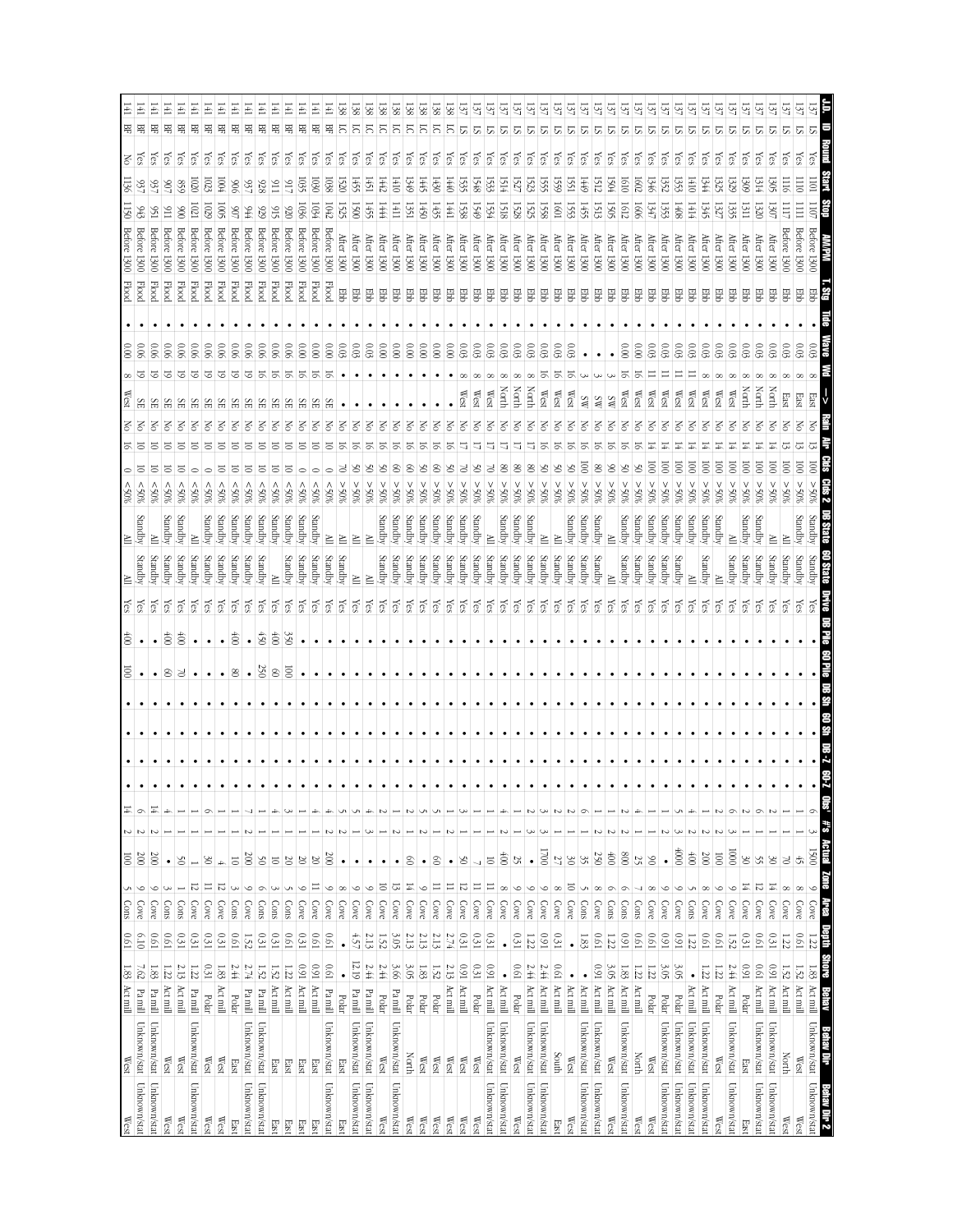|                             | 1.52 Act mill Unknown/stat Unknown/stat |                                 |                      | $0.91\,$      | $\circ$<br>Cove                              | $\frac{12}{2}$                      |        |                                                        |  |           |            |                    | $\frac{\text{Yes}}{\text{Yes}}$ | Standby | <b>None</b> | %65              |                         |   |   | West                   |                          |              | <b>After</b><br>1300                    | 427              | 426              | Yes | 의       |  |
|-----------------------------|-----------------------------------------|---------------------------------|----------------------|---------------|----------------------------------------------|-------------------------------------|--------|--------------------------------------------------------|--|-----------|------------|--------------------|---------------------------------|---------|-------------|------------------|-------------------------|---|---|------------------------|--------------------------|--------------|-----------------------------------------|------------------|------------------|-----|---------|--|
| Unknown/stat                | Unknown/stat                            | Act mill                        | [91]                 | 0.31          | $\circ$<br>Cove                              | $\overline{2}$                      |        |                                                        |  |           |            |                    |                                 | Standby | None        | %65              | ε                       |   |   | West                   | $\frac{1}{2}$            | <b>Flood</b> | <b>After</b><br>1300                    | 1426             | $\overline{42}$  | çs  | F#<br>5 |  |
| East                        | East                                    | Polar                           | 1.22                 | <b>D.61</b>   | ىن<br>Cons                                   | ව                                   |        |                                                        |  |           |            |                    | Çes                             | Standby | Standby     | $20\%$           | 8                       |   |   | West                   | $\widetilde{\rm g}$      | <b>Flood</b> | <b>After</b><br>1300                    | 1347             | 1346             | çs  | 44<br>5 |  |
| East                        | South                                   | Act mill                        | 160                  | 160           | $^{\circ}$<br>Cove                           | 5                                   |        |                                                        |  |           |            |                    | çs                              | Standby | Standby     | %65 <            | S                       |   |   | West                   | $\widetilde{\rm g}$      | Flood        | After<br>1300                           | $\frac{1410}{2}$ | 60 <sup>†</sup>  | Çes | 5       |  |
| Unknown/stat                | Unknown/stat                            | Polar                           | 9.14                 | 6.10          | $\circ$<br>Cove                              | 40                                  |        | $\overline{\circ}$                                     |  |           |            |                    | Υes                             | Standby | Standby     | %05 <            | 8                       |   |   | West                   | $\frac{0.00}{\pi}$       | <b>Flood</b> | After<br><b>1300</b>                    | 131.             | 30.7             | çs  | 5       |  |
| East                        | East                                    | Polar                           | 1900                 | <b>D.61</b>   | $\circ$<br>Cons                              | $\circ$                             |        |                                                        |  |           |            |                    | es,                             | Standby | Standby     | %05 <            | ē                       |   |   | West                   | 0.00                     | <b>Flood</b> | Betore<br>1300                          | 1227             | 226              | es, | 5       |  |
| Unknown/stat                | Unknown/stat                            | Act mill                        | 1.52                 | 1.52          | $\circ$<br>Cove                              | $\frac{35}{2}$                      |        |                                                        |  | ٠         |            |                    | χes                             | Standby | Standby     | 250%             | $\overline{\mathsf{S}}$ |   |   | West                   | $\frac{1}{2}$            | <b>Flood</b> | Betore<br>1300                          | 1112             | Ξ                | çs  | 44<br>2 |  |
| East                        | East                                    | Polar                           | 12.19                | 9.14          | $\circ$<br>Cove                              | $\overline{\otimes}$                |        |                                                        |  |           |            |                    | ζes                             | Standby | Standby     | %05<             | $\overline{\mathsf{S}}$ |   |   | $\mathbb{W}\text{est}$ | $\tilde{8}$              | Flood        | Before 1300                             | 1243             | 0#2              | χes | 57      |  |
| Unknown/stat                | Unknown/stat                            | Act mill                        | 010                  | 7.62          | $\circ$<br>Cove                              | $\overline{5}$                      |        |                                                        |  |           |            |                    | χes                             | Standby | Standby     | %05 <            | $\overline{\mathsf{S}}$ |   |   | West                   | $\tilde{8}$              | Flood        | Before<br>1300                          | 1240             | 1236             | çs  | 57      |  |
| Unknown/stat                | Unknown/stat                            | Pamill                          | 0.31                 | 19'0          | $\circ$<br>$\frac{\text{Cons}}{\text{cons}}$ | $\sim$                              |        |                                                        |  | $\bullet$ |            |                    | χes                             | Standby | Standby     | %05 <            | ē                       |   |   | West                   | $\tilde{8}$              | <b>Flood</b> | <b>Before</b><br>1300                   | 1202             | 501              | (es | 5       |  |
| Unknown/stat                | Unknown/stat                            | Pa mill                         | 6.10                 | $\bullet$     | Ò<br>Cons                                    | $00\%$                              |        |                                                        |  |           |            |                    | Υes                             | Standby | Standby     | %05 <            | 80                      |   |   |                        | 90'0                     | <b>Flood</b> | <b>After</b><br>1300                    | 1625             | (620)            | 공   | 5       |  |
| Unknown/stat                | Unknown/stat                            | $\mathbf{P} \mathbf{a}$ mill    | $\bullet$            | 5Z            | $\circ$<br>Cons                              | $\bullet$                           |        |                                                        |  |           |            |                    | es,                             | Standby | Standby     | %05 <            | 8                       |   |   |                        | $\frac{0.06}{2}$         | Flood        | After<br>1300                           | 15               | 550              | 공   | 5       |  |
| Unknown/stat                | Unknown/stat                            | Pa mill                         | 160                  | 1.83          | Ó<br>Cons                                    | $\bullet$                           |        |                                                        |  |           |            |                    | ζes                             | Standby | Standby     | %05 <            | ൠ                       |   |   |                        | $\frac{0.06}{2}$         | <b>Flood</b> | After 1300                              | 1604             | 503              | 중   | 5       |  |
| East                        | East                                    | Polar                           | 1.83                 | 1.52          | Ó<br>$\frac{\text{Cous}}{\text{Cous}}$       | 5                                   |        |                                                        |  |           |            |                    | çs                              | Standby | ≧           | %05 <            | S                       |   |   |                        | $\approx 0$              | <b>Flood</b> | <b>After</b><br>1300                    | 1431             | $+50$            | F   | 5       |  |
| Unknown/stat                | Unknown/stat                            | Pa mill                         | 2.44                 | 160           | $\circ$<br>Cons                              | Š0                                  |        |                                                        |  |           |            | $\frac{500}{5}$    | čes                             | Standby | Standby     | $\$0\frac{2}{5}$ | ē                       |   |   | West                   | $\approx 0$              | <b>Flood</b> | Before<br>1300                          | 1126             | 123              | ίes | 兕       |  |
| Unknown/stat                | Unknown/stat                            | $\bullet$                       | 1.83                 | <b>D.61</b>   | Cons                                         | $\uplus$                            |        |                                                        |  |           |            | $\approx$          | Υes                             | Standby | ≧           | %05              | ē                       |   |   | West                   | $\approx 0$              | <b>Flood</b> | setore<br>1300                          | 142              | 138              | (es | 몊       |  |
| Unknown/stat                | Unknown/stat                            | $\rm Pa\,mill$                  | $2.13\,$             | 0.61          | 독<br>Cove                                    | S                                   |        |                                                        |  |           |            |                    | Čes                             | ≧       |             | $^{805}$         |                         |   |   | West                   | $\frac{0}{2}$            | Flood        | Before<br>1300                          | P4               | <b>D</b>         | ନ୍ମ | 哥       |  |
| Unknown/stat                | Unknown/stat                            | Pa mill                         | 1.83                 | 3.35          | 도<br>Cove                                    | 50                                  |        |                                                        |  |           |            | $\bullet$          | χes                             | ≧       | Standby     | %05 <            | ē                       | ਠ |   | ⋨                      |                          | <b>Ebb</b>   | Before 1300                             | 드                | Ξ                | es, | 묚       |  |
| Unknown/stat                | Unknown/stat                            | Pa mill                         | 1.52                 | 1.52          | $\circ$<br>Cons                              | 2                                   |        |                                                        |  |           | \$         | 00 <sup>2</sup>    | λes                             | Standby | Standby     | %05 <            | ē                       |   |   | ℥                      | ں<br>بر                  | 罗            | detore<br>1300                          | $\frac{6}{50}$   | GH)              | ζës | 景       |  |
| Unknown/stat                | Unknown/stat                            | Pa mill                         | 01.0                 | 6.10          | $\circ$<br>Cove                              | $\overline{\otimes}$                |        |                                                        |  |           |            | $\bullet$          | Čes                             | Standby | Standby     | \$0%<            | ē                       |   |   | ă                      | GT)                      | 턯            | Before 1300                             | 856              | 950              | çs  | 兕       |  |
| Unknown/stat                | Unknown/stat                            | $\rm Pa$ mill                   | 0.61                 | $0.31\,$      | $\circ$<br>Cove                              | Á.                                  |        |                                                        |  |           |            |                    | (es                             | Standby |             | $30\%$           | S                       |   |   | West                   | 0.06                     | 罗            | Before<br>1300                          |                  | $^{23}$          | çs  | 묚       |  |
| Unknown/stat                | Unknown/stat                            | Pa mill                         | 7.62                 | 5.18          | $\circ$<br>Cove                              | $\overline{\odot}$                  |        |                                                        |  |           |            | $\bullet$          | ίes                             | ≥       | Standby     | $\$0\frac{2}{5}$ | ē                       |   |   | West                   | 600                      | 军            | Before<br>1300                          |                  | 828              | (es | 멲       |  |
| Unknown/stat                | Unknown/stat                            | Pa mill                         | 3.66                 | 160           | Cons                                         | 2                                   |        |                                                        |  |           | S          | $\hat{\mathbb{S}}$ | ίes                             | Standby | Standby     | %05 <            | ē                       |   |   | West                   | 0.06                     | 쭏            | Before<br>1300                          | <u>%</u>         | 9#8              | ζes | 岊       |  |
| West                        | North                                   | Act mill                        | 1.52                 | 0.31          | $\frac{1}{4}$<br>Cove                        | $\overline{\text{100}}$             |        | ∘                                                      |  |           |            |                    | ζes                             | Standby | Standby     | %05<             | ē                       | ਠ |   |                        | $\tilde{\rm s}$          | 罗            | Before 1300                             | 178              | $\frac{8}{218}$  | çs  | 몪       |  |
| Unknown/stat                | Unknown/stat                            | Pa mill                         | 1.52                 | 0.31          | $\frac{14}{14}$<br>Cove                      | 90                                  |        |                                                        |  |           |            |                    | Уes                             | Standby | Standby     | %05 <            | S                       |   |   |                        | $\frac{0.00}{\pi}$       | 쭏            | Before 1300                             | $^{18}$          | 212              | Čes | £,<br>岊 |  |
| West                        | $\mathbb{W}\text{est}$                  | Polar                           | 160                  | <b>D.61</b>   | ನ<br>Cove                                    | $\bullet$                           |        |                                                        |  |           |            |                    | es,                             | Standby |             | 250%             | g                       |   |   | æ                      | $\widetilde{\infty}$     | Flood        | <b>After</b><br>1300                    | 1318             | ЗIJ              | Çes | 頁       |  |
| West                        | $\mathbb{W}\text{est}$                  | Polar                           | 160                  | <b>I60</b>    | $\circ$<br>Cove                              |                                     |        |                                                        |  |           |            |                    | <i>les</i>                      | Standby | Standby     | %05 <            | ఠ                       |   |   | ЯS                     | 0.00                     | <b>Flood</b> | $\operatorname{\mathsf{After}}$<br>1300 | 1311             | 1310             | çs  | 頁       |  |
| Unknown/stat                | Unknown/stat                            | $\mathbf{P} \mathbf{a}$ mill    | 6.10                 | 6.10          | $\circ$<br>Cove                              | $\bullet$                           |        |                                                        |  |           |            | $\bullet$          | es,                             | Standby | Standby     | %05 <            | ട                       |   |   | ЯS                     | 000                      | Flood        | <b>After</b><br>1300                    | 1305             | 301              | (es | 頁       |  |
| West                        | West                                    | Polar                           | 1.22                 | <b>D.61</b>   | U<br>Cons                                    | Á.                                  |        |                                                        |  |           | 50         | $2\,70$            | ζes                             | Standby | Standby     | %05 <            | 8                       |   |   | South                  | 000                      | <b>Flood</b> | Betore<br>1300                          | 123.             | 230              | ζes | 頁       |  |
| $_{\rm East}$               | East                                    | Polar                           | $1.22\,$             | <b>D.61</b>   | $\sim$<br>Cons                               | O                                   |        |                                                        |  |           | $^{\circ}$ | 300                | ίes                             | Standby | Standby     | %05 <            | g                       |   |   | South                  | $\frac{0.00}{\pi}$       | <b>Flood</b> | Before 1300                             | 1218             | 171              | çs  | 頁       |  |
| Unknown/stat                | Unknown/stat                            | Pa mill                         | 1.22                 | 160           | 보<br>Cov                                     | $\bullet$                           |        |                                                        |  |           |            |                    | es,                             | Standby | Standby     | %05 <            | g                       |   |   | SE                     | $\frac{0.00}{\pi}$       | Flood        | <b>After</b><br>0061                    | 1326             | 1325             | çs  | 頁       |  |
| West                        | West                                    | Polar                           | 160                  | 160           | $\equiv$<br>Cove                             | $\bullet$                           |        |                                                        |  | $\bullet$ |            | $\bullet$          | es,                             | Standby | Standby     | %05 <            | g                       |   |   | ЯS                     | $\frac{0.00}{2}$         | <b>Flood</b> | <b>After</b><br>1300                    | 1313             | 1312             | çs  | 젖       |  |
| West                        | West                                    | Polar                           | $0.31\,$             | $0.31\,$      | ىن<br>Cons                                   | $\circ$                             |        |                                                        |  |           | 8          | $00\xi$            | (es                             | Standby | Standby     | %65              | g                       |   |   | South                  | $00.00$                  | <b>Flood</b> | Before<br>1300                          | 1224             | 223              | es, | 頁       |  |
| Unknown/stat                | Unknown/stat                            | Pa mill                         | 12.19                | $4.57$        | ७<br>Cove                                    | $\overline{0}$                      |        |                                                        |  | ٠         |            |                    | (es                             | Standby | Standby     | \$80%            | さ                       |   |   |                        | $\frac{0.00}{\pi}$       | <b>Flood</b> | <b>After</b><br>1300                    | 1436             | $\frac{432}{5}$  | es, | 5       |  |
| Unknown/stat                | Unknown/stat                            | $\frac{p_a}{p_a}$ mill          | 3.05                 | 3.66          | $\circ$<br>Cove                              | $\bullet$                           |        |                                                        |  |           |            |                    | çs                              | Standby | Standby     | 80%              | ŧ                       | ವ |   |                        | $\frac{0.00}{\pi}$       | <b>Flood</b> | After 1300                              | 1438             | $\frac{145}{6}$  | (es | 5       |  |
| West                        | $\mathbb{W}\text{es}$                   | Act mill                        | 4.57                 | 2.44          | $\equiv$<br>Cove                             | ఠ                                   |        |                                                        |  |           |            |                    | çs                              | Standby | Standby     | \$80%            | さ                       | ಷ |   |                        | $\frac{0.00}{\pi}$       | <b>Flood</b> | <b>After</b><br>1300                    | 1425             | #24              | ćs  | 5       |  |
| West                        | West                                    | Polar                           | 3.OS                 | 2.44          | 12<br>Cove                                   |                                     |        |                                                        |  |           |            |                    | ζes                             | Standby | Standby     | $^{805}$         | お                       | ಹ |   |                        | $\tilde{8}$              | <b>Flood</b> | $\frac{1}{200}$                         | IЩ               | $\frac{1410}{2}$ | ζes | 5       |  |
| West                        | $\mathbb{W}\text{est}$                  | Act mill                        | 3.66                 | $\bullet$     | ನ<br>Cove                                    |                                     |        |                                                        |  |           |            |                    | χes                             | Standby | Standby     | %05              |                         | ∞ |   |                        | 0.00                     | <b>Flood</b> | <b>After</b><br>1300                    | 1408             | $\overline{40}$  | es. | 5       |  |
| West                        | $\mathbb{W}\text{est}$                  | Polar                           | 1.52                 | $1.83\,$      | ದ<br>Cove                                    | ದ                                   |        |                                                        |  |           |            |                    | Čes                             | Standby | Standby     | $^{*06}$         |                         | ∞ |   |                        | 0.00                     | <b>Flood</b> | After<br>1300                           | $90+$            | $\frac{40}{5}$   | es. | ਨ       |  |
| Unknown/stat                | Unknown/stat                            | Pa mill                         | 1.83                 | 160           | $\circ$<br>Cons                              | $\bullet$                           |        |                                                        |  |           |            |                    | ίes                             | Standby | Standby     | %05 <            | g                       | ವ |   |                        | $\frac{0.00}{2}$         | <b>Flood</b> | <b>After</b><br>1300                    | 1515             | $60\frac{2}{3}$  | Čes | 5       |  |
| West                        | $\mathbb{W}\text{est}$                  | Act mill                        | 1.83                 | 1.22          | 13<br>Cove                                   | ð,                                  |        |                                                        |  |           |            |                    | čs                              | ≧       | Standby     | \$80%            |                         | ಷ |   |                        | $\frac{1}{2}$            | <b>Flood</b> | <b>After</b><br>1300                    | 1001             | $\frac{1}{2}$    | ćs  | 5       |  |
| West                        | $\mathbb{W}\text{est}$                  | Act mill                        | 3.OS                 | 1.83          | $\frac{1}{2}$<br>Cove                        | $\tilde{5}$                         |        |                                                        |  |           |            |                    | es,                             | ≧       | Standby     | $^{805}$         | 5,                      | ಷ | Z |                        | $\frac{0}{2}$            | Flood        | After<br>1300                           | 1402             | $\overline{100}$ | (es | 5       |  |
| West                        | West                                    | Act mill                        | 3.OS                 | 2.13          | Cove                                         |                                     |        |                                                        |  |           |            |                    | ίes                             | Standby | Standby     | $^{805}$         | ₿                       | ∞ |   |                        | $\approx 0$              | Flood        | ¶ter<br>1300                            | $\frac{1}{420}$  | $\frac{1}{2}$    | (es | ਨ       |  |
| Unknown/stat                | Unknown/stat                            | Pa mill                         | 12.19                | 4.57          | ∘<br>Cove                                    | ٠                                   |        |                                                        |  |           |            |                    | çs                              | Standby |             | $^{*06}$         |                         | ಹ |   |                        | $\frac{0.00}{2}$         | Flood        | After<br>1300                           | $\pm$            | 1430             |     | 5       |  |
| Unknown/stat                | Unknown/stat                            | $\mathbf{P} \mathbf{a}$ mill    | 3.OS                 | 3.66          | ∘<br>Cove                                    | $\bullet$                           |        |                                                        |  |           |            |                    | ίes                             | Standby | Standby     | %05 <            | g                       | 5 | Z |                        | $^{0.03}$                | 뿓            | <b>After</b><br>1300                    | 1655             | (650)            | š   | 5       |  |
| East                        | East                                    | Act mill                        | 0.91                 | 0.61          | Cons                                         | 12                                  |        |                                                        |  |           |            |                    | çs                              | Standby | ≧           | %05 <            |                         |   |   |                        | 5                        | <b>Flood</b> | Atter<br>1300                           | I548             | 545              | Ğ,  | 5       |  |
| Unknown/stat                | Unknown/stat                            | Pa mill                         | 2.13                 | 1.22          | Cons                                         | $\bullet$                           |        |                                                        |  |           | క          | 69                 | çs                              | ≧       | Standby     | $^{805}$         |                         |   |   | West                   | 5<br>C                   | <b>Flood</b> | detore<br>1300                          | 1200             | 203              | Z   | 밁       |  |
| East                        | East                                    | Act mill                        | 1.83                 | 160           | نر<br>Cons                                   | $\overline{0}$                      |        | 5                                                      |  |           | ട്         | iž0                | Çes                             | Standby | Standby     | $^{805}$         |                         |   |   | West                   | Ξ                        | Flood        | 1300                                    | 1203             | $\overline{150}$ | Z   | 岊       |  |
| Unknown/stat                | Unknown/stat                            | Pa mill                         | 1.83                 | 1.52          | $\circ$<br>Cove                              | 007                                 |        |                                                        |  |           |            |                    | (es                             | Standby |             | %05              |                         |   |   | æ                      | $\widetilde{\rm g}$      | <b>Flood</b> | Before<br><b>1300</b>                   | 1046             | <b>D42</b>       | Ğ.  | 岊       |  |
| Unknown/stat                | Unknown/stat                            | $\mathbf{P} \mathbf{a}$ mill    | 3.66                 | $1.22\,$      | ⌒<br>Cons                                    | $\overline{\odot}$                  |        |                                                        |  |           |            |                    | es.                             | Standby | Standby     | \$05             |                         |   |   |                        | $\widetilde{\mathrm{0}}$ | Flood        |                                         |                  | ā                |     | 岊       |  |
| Unknown/stat                | Unknown/stat                            | Pa mill                         | 6.10                 | 3.96          | $\circ$<br>Cove                              | $\bullet$                           | $\sim$ |                                                        |  |           |            |                    | es,                             | Standby | Standby     | \$05             |                         |   |   | ЯS                     | $\widetilde{\mathrm{0}}$ | <b>Flood</b> | detore<br>1300                          | 50               | 1047             | (es | 呂       |  |
| Unknown/stat<br>Behav Dir 2 | Unknown/stat<br>Behav Dir               | Pa <u>mill</u><br><b>Maries</b> | <b>STOTP</b><br>1.83 | Depth<br>19'0 | J<br>$\overline{\text{Cem}}$<br>Bally        | Actual<br>$\frac{100}{100}$<br>Zone | $\sim$ | $\begin{array}{c cc}\n\hline\n\text{1.5}\n\end{array}$ |  |           | 25         | â                  | es,                             | ≧       |             | ‰<br>∦           |                         |   |   | West                   |                          | <b>Flood</b> |                                         |                  | $\overline{110}$ |     | 멾<br>L  |  |
|                             |                                         |                                 |                      |               |                                              |                                     |        |                                                        |  |           |            |                    |                                 |         |             |                  |                         |   |   |                        |                          |              |                                         |                  |                  |     |         |  |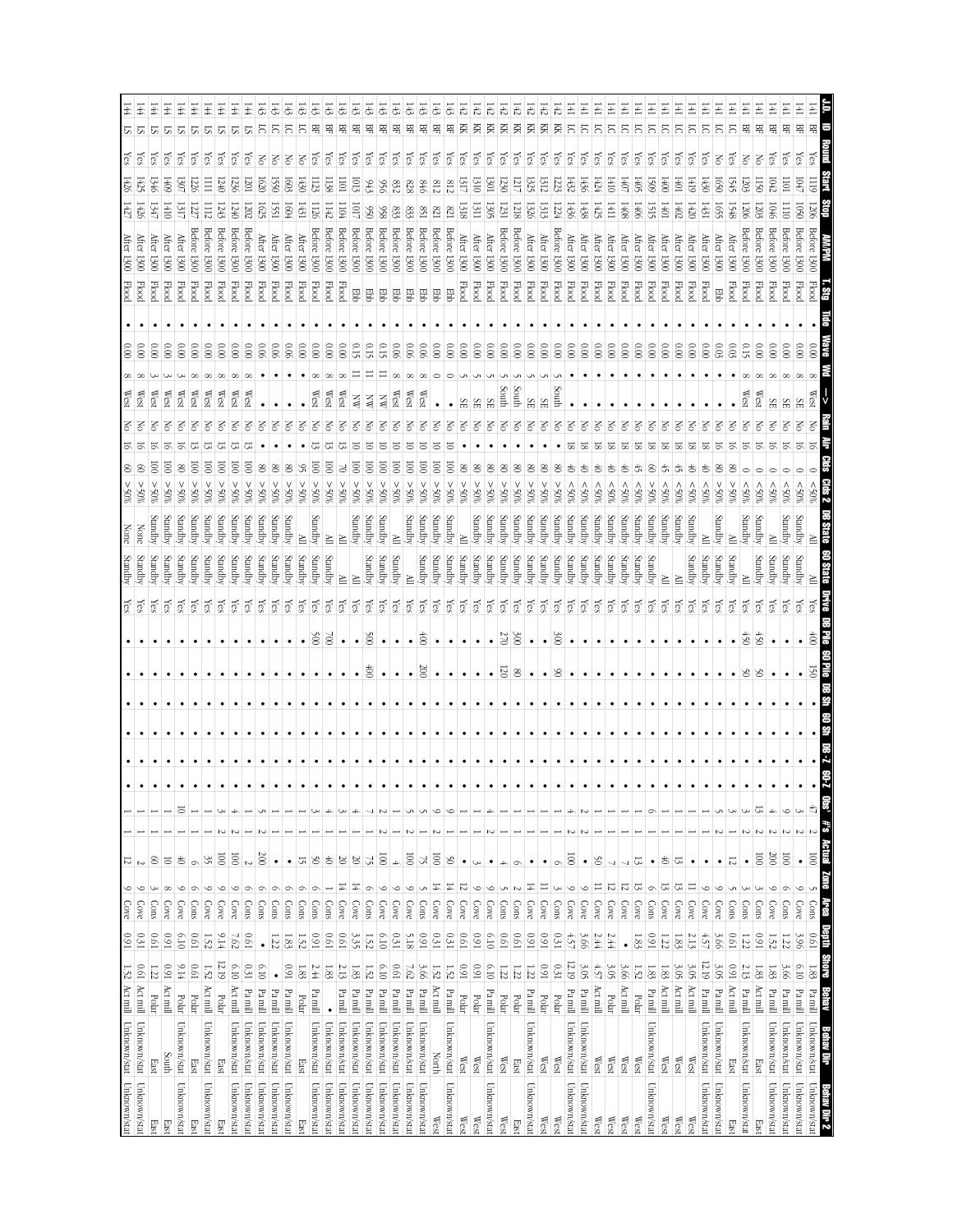| 0.91 Act mill Unknown/stat Unknown/stat |                                  |                              |               | $0.31\,$    | $\overline{ }$<br>Cons                 | $\overline{\mathcal{C}}$ |            |            |   |           |   |                   | $\epsilon$ s | Standby |         | %65 |                  |                          | 공       | West                   |          |                          | <b>Flood</b> | Betore<br>1300              | 138               | $\frac{137}{12}$  | Υes        | 55  |    |
|-----------------------------------------|----------------------------------|------------------------------|---------------|-------------|----------------------------------------|--------------------------|------------|------------|---|-----------|---|-------------------|--------------|---------|---------|-----|------------------|--------------------------|---------|------------------------|----------|--------------------------|--------------|-----------------------------|-------------------|-------------------|------------|-----|----|
| Unknown/stat                            | Unknown/stat                     | Act mill                     | 1600          | 0.31        | O<br>Cons                              | $\overline{\circ}$       |            |            |   |           |   | $\frac{250}{250}$ | čs           | Standby | Standby |     | $^{*05}$         |                          |         | West                   |          | යි                       | <b>Flood</b> | Betore<br>1300              |                   | $\frac{100}{100}$ | ίes        | 5   |    |
| West                                    | West                             | Polar                        | 1.22          | 0.31        | Cons                                   |                          |            |            |   |           |   | $\approx$         | Çes          | Standby | Standby |     | \$80%            |                          |         | West                   |          | 8                        | Flood        | Betore<br>1300              | 59                | 128               | Çes        | ವ   |    |
| Unknown/stat                            | Unknown/stat                     | Act mill                     | 1.52          | 10'0        | Cons                                   |                          |            |            |   |           |   | 29                | çs           | Standby | Standby |     | $^{805}$         | č                        |         | West                   |          | $\widetilde{\rm g}$      | 쭏            | Betore<br>1300              |                   | 44                | Çes        | 运   |    |
| Unknown/stat                            | Unknown/stat                     | Act mill                     | 0.31          | 0.31        | S<br>Cons                              |                          |            |            |   | ٠         |   | $\bullet$         | Čes          | Standby | Standby |     | %05              | š                        |         | West                   |          | $\frac{0.00}{\pi}$       | 臣            | <b>Before</b><br>1300       | 926               | 923               | <i>les</i> | 5   |    |
| East                                    | East                             | Act mill                     | 160           | $0.31\,$    | Ó<br>Cons                              | 5                        |            |            |   |           |   | 250               | (es          | Standby | Standby |     | \$80%            |                          |         | នេះ                    |          | 0.00                     | 쭏            | Betore<br>1300              | 664               | 606               | es,        | 5   |    |
| Unknown/stat                            | Unknown/stat                     | Act mill                     | 0.31          | 0.31        | $\circ$<br>Cons                        |                          |            |            |   | ٠         |   | 250               | çs           | Standby | Standby |     | &805             |                          |         | 1SEE                   |          | 000                      | 军            | Before<br>1300              | 898               | 92                | çs         | S.  |    |
| Unknown/stat                            | Unknown/stat                     | Act mill                     | 3.66          | 160         | $\circ$<br>Cove                        |                          |            |            |   | $\bullet$ |   | $\bullet$         | çs           | Standby | Standby |     | &805             |                          | δ       | <b>East</b>            |          | $\frac{0}{2}$            | 쭏            | Before<br>1300              | 2#2               | L <sub>8</sub>    | çs         | SI. |    |
| West                                    | West                             | Polar                        | <b>D.61</b>   | 1970        | $\frac{\text{Cons}}{\text{cons}}$      | G                        |            |            |   |           |   | $\approx$         | es,          | Standby | ≧       |     | %05 <            |                          | Z       | SЕ                     |          | 030                      | Flood        | <b>After</b><br><b>1300</b> | 5#1               | 8#1               | çs         | 頁   |    |
| West                                    | West                             | Polar                        | 160           | 19'0        | Ĵ<br>$\frac{\text{Cons}}{\text{cons}}$ | $\approx$                |            |            |   |           |   | 0.9               | çs           | Standby | Standby |     | \$0%<            |                          |         | SЕ                     |          | 0.30                     | <b>Flood</b> | <b>After</b><br><b>1300</b> | <b>1502</b>       | 500               | çs         | 頁   |    |
| Unknown/stat                            | Unknown/stat                     | $\mathbf{P} \mathbf{a}$ mill | $1600$        | <b>D.61</b> | Cons                                   | 17                       |            |            |   | $\bullet$ |   | $\bullet$         | <b>Čes</b>   | Standby | Standby |     | %05<             | S                        |         | æ                      |          | 0.30                     | <b>Flood</b> | Before<br>1300              | 1245              | 1243              | <b>Čes</b> | 頁   |    |
| West                                    | West                             | Polar                        | 19.0          | 19'0        | Cons                                   |                          |            |            |   | ٠         |   | š                 | ίes          | Standby | Standby |     | %05 <            |                          | Z       |                        |          | 0.30                     | <b>Flood</b> | <b>After</b><br>1300        | 145)              | (450              | es,        | 頁   |    |
| Unknown/stat                            | Unknown/stat                     | Pa mill                      | $10.67\,$     | 3.05        | ∘<br>Cove                              | $^{\circ}$               |            |            |   | $\bullet$ |   |                   | χes          | Standby | ≧       |     | %05 <            | S                        | Z       |                        |          | 0.03                     | Ę            | <b>After</b><br>1300        | 1450              | #                 | çs         | 5   |    |
| Unknown/stat                            | Unknown/stat                     | Pa mill                      | 2.13          | 1.22        | Cons                                   |                          |            |            |   | $\bullet$ |   |                   | çs           | Standby | Standby |     | %05<             | $\overline{\mathsf{S}}$  | χes     | ЯS                     |          | $\frac{0.06}{2}$         | Flood        | Before<br>1300              | 956               | 95                | уes        | 岊   |    |
| Unknown/stat                            | Unknown/stat                     | Pa mill                      | 1.22          | <b>D.61</b> | $\circ$<br>Cov                         |                          |            |            |   | ٠         |   |                   | ίes          | Standby | Standby |     | %05 <            | ē                        | çs      | æ                      |          | 600                      | Flood        | Before<br>1300              | 934               | 633               | χes        | 몊   |    |
| West                                    | North                            | Polar                        | <b>0.61</b>   | 0.31        | 도<br>Cove                              |                          |            |            |   |           |   |                   | ČS           | Standby | Standby |     | $30\%$           | S                        |         | South                  |          | $\frac{60}{3}$           | 뿓            | <b>After</b><br>1300        | 1343              | 342               | çs         | 57  |    |
| Unknown/stat                            | Unknown/stat                     | Act mill                     | 160           | $0.31\,$    | 12<br>Cove                             |                          |            |            |   |           |   |                   | çs           | Standby | Standby |     | %05 <            | ē                        |         | South                  |          | 60.0                     | <b>Ebb</b>   | After<br>1300               | to                | $600 +$           | çs         | 5   |    |
| Unknown/stat                            | Unknown/stat                     | Act mill                     | $\bullet$     | $\bullet$   | $\frac{1}{4}$<br>Cove                  |                          |            |            |   |           |   |                   | Čes          | Standby | ≧       |     | %05 <            | ē                        |         | South                  |          | $\widetilde{\circ}$      | 뿓            | <b>After</b><br>1300        | 1337              | 336               | ίes        | ᢑ   |    |
| West                                    | West                             | Act mill                     | 190           | 0.31        | $\circ$<br>Cove                        |                          |            |            |   |           |   |                   | (es          | Standby | Standby |     | $^{*00}$         | ē                        |         | South                  |          | $\widetilde{\mathbb{S}}$ | Hood         | Betore<br>1300              | 1047              | 9#0               | çs         | ವ   |    |
| Unknown/stat                            | Unknown/stat                     | Act mill                     | 1.52          | 1.22        | ل<br>Cons                              |                          |            |            |   |           |   |                   | ίes          | Standby | Standby |     | %05 <            | ē                        |         | South                  |          | $\frac{0.00}{2}$         | 罗            | Betore<br>1300              | 1236              | 35                | ίes        | ᡦ   |    |
| Unknown/stat                            | Unknown/stat                     | Act mill                     | 0.31          | 0.31        | $\circ$<br>Cove                        |                          |            |            |   |           |   |                   | (es          | Standby | Standby |     | %65              | ē                        |         | South                  |          | $\tilde{8}$              | 军            | Before<br>1300              | 1150              | 149)              | çs         | 运   |    |
| East                                    | East                             | Polar                        | 2.13          | <b>D.61</b> | J<br>Cons                              |                          |            |            |   | $\bullet$ |   | $00\%$            | çs           | Standby |         |     | \$05<            | ē                        |         | West                   | 5        | $\frac{60}{3}$           | 军            | <b>After</b><br>1300        | 1526              | 525               | (es        | 5   |    |
| Unknown/stat                            | Unknown/stat                     | Act mill                     | $1600$        | $0.31\,$    | Cons                                   |                          |            |            |   |           |   | 250               | (es          | Standby | Standby |     | %05 <            | ē                        |         | West                   |          | 0.03                     | 쭏            | After<br>1300               | 1534              | 1533              | es.        | 5   |    |
| West                                    | West                             | Polar                        | 3.05          | $1.22\,$    | Cove                                   |                          |            |            |   |           |   |                   | (es          | Standby | Standby |     | $^{805}$         | S                        |         |                        |          | 0.03                     | 품            | After<br>1300               | 1416              | 1415              | es.        | 5   |    |
| East                                    | East                             | Polar                        | 1.22          | 160         | $\equiv$<br>Cove                       | 4                        |            |            |   |           |   |                   | çs           | Standby | Standby |     | $\frac{80}{8}$   | ఠ                        | ≅       |                        |          | 0.03                     | 쭏            | <b>After</b><br>1300        | 1421              | $\frac{1}{20}$    | Çes        | 5   |    |
| East                                    | East                             | Polar                        | 160           | 1.52        | Ó<br>Cons                              |                          |            |            |   |           |   |                   | (G2          | Standby | Standby |     | $^{805}$         | č                        | Z<br>≅  |                        |          | 600                      | 문            | <b>After</b><br>1300        | 1437              | 1435              | çs         | ਨ   |    |
| East                                    | East                             | Polar                        | 160           | <b>D.61</b> | س<br>Cons                              |                          |            |            |   | $\bullet$ |   |                   | çs           | Standby | Standby |     | \$05             | š                        | ಹ       |                        |          | 600                      | 품            | <b>After</b><br>1300        | $\tilde{f}$       | $\frac{1}{20}$    | es,        | ਨ   |    |
| West                                    | West                             | Act mill                     | $1.83\,$      | $1600$      | Cons                                   |                          |            |            |   | $\bullet$ |   |                   | çs           | Standby | Standby |     | \$05             | š                        | ವ       |                        |          | 0.03                     | 費            | <b>After</b><br>1300        | <b>Sol</b>        | $\overline{50}$   | (es        | 5   |    |
| Unknown/stat                            | Unknown/stat                     | $\mathbf{P} \mathbf{a}$ mill | 1.83          | 2.13        | $\circ$<br>Cove                        | 52                       |            |            |   | $\bullet$ |   |                   | çs           | Standby | Standby |     | \$05             | ₿                        |         |                        |          | 0.03                     | 뭉            | <b>After</b><br>1300        | 1530              | 1521              | š          | 5   |    |
| Unknown/stat                            | Unknown/stat                     | $\frac{Pa \text{ mill}}{P}$  | ن<br>چ        | 1.22        | Cons                                   | 12                       |            |            |   | $\bullet$ |   | 500               | ζes          |         | Standby |     | $^{805}$         |                          | Z<br>58 | West                   | ਠ        | 0.06                     | 품            | After<br><b>1300</b>        | 1315              | 1313              | es,        | 岊   |    |
| West                                    | West                             | Act mill                     | $10.01\,$     | 0.31        | $\equiv$<br>Cove                       |                          |            | 4          |   | $\bullet$ |   |                   | χes          | Standby | Standby |     | \$80%            |                          | δ<br>ಷ  | $\mathbb{W}\text{est}$ | ਰ        | 0.06                     | 臣            | Betore<br>0061              | 1221              | 1217              | çs         | 岊   |    |
| East                                    | East                             | Polar                        | 3.OS          | 2.13        | $\circ$<br>Cov                         | Š                        |            |            |   | ٠         |   | $\bullet$         | ζëς          | Standby | Standby |     | $^{805}$         |                          | ಷ       | West                   | ಕ        | $\frac{0.06}{2}$         | 턯            | Before 1300                 | 1230              | 1228              | Z          | 呂   |    |
| Unknown/stat                            | Unknown/stat                     | Pamill                       | 3.05          | 1.22        | J<br>Cons                              | 25                       |            | $^{\circ}$ |   | $\bullet$ |   | 80 <sup>5</sup>   | <b>Čes</b>   |         | Standby |     | \$05             |                          |         | West                   |          | $\frac{0.06}{2}$         | 턯            | <b>After</b><br><b>1300</b> | 1312              | 1304              | es,        | 景   |    |
| East                                    | East                             | Act mill                     | $1.83\,$      | 160         | $\frac{\text{Cons}}{\text{cons}}$      |                          |            |            |   |           |   | $\geqslant$       | χes          |         | Standby |     | %05              |                          |         | West                   |          | 90'0                     | 蛋            | <b>After</b><br>1300        | 1303              | $\overline{106}$  | (es        | 景   |    |
| West                                    | West                             | Act mill                     | 1.22          | 0.31        | ᄃ<br>Cove                              |                          |            |            |   | $\bullet$ |   |                   | ζes          | Standby | Standby |     | $^{805}$         |                          |         | S                      | ᇹ        | $\tilde{8}$              | 军            | Before 1300                 | 1215              | 1214              | es,        | 呂   |    |
| East                                    | East                             | Polar                        | 3.05          | 1.83        | $\frac{1}{4}$<br>Cove                  | $\frac{100}{2}$          |            |            |   | $\bullet$ |   | $\bullet$         | χes          | Standby | ≧       |     | 805              |                          |         | SW                     |          | $\frac{0.00}{\pi}$       | 뚣            | Before 1300                 | 1208              | $\overline{207}$  | es,        | 뫂   |    |
| Unknown/stat                            | Unknown/stat                     | $\frac{p_{a}}{m}$            | $1.52\,$      | <b>D.61</b> | $\sim$<br>$\frac{1}{2}$                |                          |            |            |   |           |   | $\geqslant$       | çs           |         | Standby |     | \$05             |                          |         | æ                      |          | $\frac{0.06}{2}$         | 蛋            | <b>After</b><br>1300        | 1321              | 320               | (es        | 呂   |    |
| East                                    | East                             | Polar                        | 160           | 2.44        | Ĵ<br>$\frac{\text{Con}}{\text{Con}}$   |                          |            |            |   |           |   | $\frac{60}{2}$    | <b>Čes</b>   |         | Standby |     | 805              |                          |         | S                      |          | $\frac{0.06}{2}$         | 蛋            | <b>After</b><br>1300        | ЦIJ               | 1316              | ζes        | 呂   |    |
| West                                    | West                             | Act mill                     | <b>D.61</b>   | 0.31        | $\circ$<br>Cove                        | 51                       |            |            |   | $\bullet$ |   |                   | 공            | Standby | None    |     | \$05<            | ൠ                        |         | West                   |          | 0.03                     | 军            | <b>After</b><br>1300        | 1448              | 闭                 | (es        | 57  |    |
| Unknown/stat                            | Unknown/stat                     | $\bullet$                    | 0.61          | $0.31\,$    | 죠<br>Cove                              | $\infty$                 |            |            |   |           |   |                   | 공            | Standby |         |     | %05              | S                        |         | æ                      |          | 0.03                     | 몋            | Before<br>1300              | 1213              | [212              | es,        | 5   |    |
| Unknown/stat                            | Unknown/stat                     | Act mill                     | <b>D.61</b>   | 19'0        | $\circ$<br>Cove                        | 12                       |            |            |   |           |   |                   | 중            | Standby |         |     | %05 <            | g                        |         | ЯS                     |          | 600                      | 뿡            | Atter<br>1300               | 1440              | $\frac{1438}{2}$  | Čes        | ᢑ   | 49 |
| Unknown/stat                            | Unknown/stat                     | Act mill                     | <b>D.61</b>   | <b>D.61</b> | <u>ㅎ</u><br>Cove                       |                          |            |            |   |           |   |                   | 중            | Standby |         |     | %65              | $\rm s$                  |         | ЯS                     |          | සි                       | 罗            | Betore<br>1300              | 1152              | 51                | ćs         | 5   | 49 |
| East                                    | East                             | Polar                        | <b>I60</b>    | <b>D.61</b> | $\circ$<br>Cove                        |                          |            |            |   |           |   |                   | F            | Standby |         |     | %05 <            | $\overline{\mathsf{S}}$  |         | 3SE                    |          | $\frac{60}{3}$           | 军            | Before<br>1300              | 018               | 940               | (es        | 5   |    |
| Unknown/stat                            | Unknown/stat                     | Polar                        | 1.52          | 19'0        | U<br>Cons                              | 5                        |            |            |   |           |   |                   | F            | Standby |         |     | %05 <            | ē                        |         | isr                    |          | 30)                      | 罗            | Before<br>1300              | 016               | 8                 | ίes        | 运   | 49 |
| Unknown/stat                            | Unknown/stat                     | Act mill                     | 3.OS          | $2.44$      | $\circ$<br>Cove                        | 12                       |            |            |   |           |   |                   | 공            | Standby |         |     | %05<             | ē                        |         | នេះ                    |          | $\frac{60}{3}$           | 문            | Before<br>1300              | 833               | 852               | çs         | 5   |    |
| Unknown/stat                            | Unknown/stat                     | Act mill                     | 4.57          | 3.05        | $\circ$<br>Cove                        | 12                       |            |            |   |           |   |                   | š            | Standby |         |     | $\$0\frac{2}{5}$ | $\overline{\varepsilon}$ |         | ЯS                     |          | 0.03                     | 문            | Before<br>1300              | 6101              | CIOI              | (es        | 运   | 49 |
| Unknown/stat                            | Unknown/stat                     | Act mill                     | 160           | 0.91        | Ò<br>Cons                              | $\Xi$                    |            |            |   |           |   |                   | 중            | Standby |         |     | %05 <            | ē                        |         | ЯS                     |          | $\overset{0}{3}$         | 품            | Before<br>1300              | 953               | Š,                | (es        | ವ   |    |
| East                                    | East                             | Act mill                     | 160           | <b>D.61</b> | ७<br>Cove                              | ن                        |            |            |   |           |   |                   | 공            | Standby |         |     | %05 <            | ē                        |         |                        |          | ິຣ                       | 품            | Betore<br>1300              | $\overline{1051}$ | lOSO              | çs         | 5   |    |
| West                                    | West                             | Act mill                     | 160           | 1.22        | ى<br>$\frac{\text{Cons}}{\text{cons}}$ | 52                       |            | 5          |   |           |   |                   | F            | None    |         |     | %05 <            | క                        |         |                        |          | öΰ                       | pool         | <b>After</b><br><b>1300</b> | 1535              | 325               | (es        | 5   |    |
| Unknown/stat                            | Unknown/stat                     | Pa mill                      | ن<br>چ        | 160         | J<br>Cons                              | 25                       |            |            |   |           |   |                   |              | None    |         |     | $*06 <$          |                          |         |                        |          |                          |              |                             |                   |                   |            | 岊   |    |
| West                                    | $\mathbb{W}\textup{est}$         | Polar                        | $1.52\,$      | $10.61\,$   | 5<br>Cove                              |                          |            |            |   |           |   |                   |              | None    |         |     | %0%              |                          |         |                        |          | 600                      |              | <b>Before</b><br>1300       |                   | 848               | es.        | 岊   |    |
| Unknown/stat                            | Unknown/stat<br><b>Behav Dir</b> | Pamil                        | 9.14          | 冒<br>6.10   | $\circ$<br>Cove<br><b>Ball</b>         | $1\overline{2}$          |            | 4          |   |           |   |                   |              |         |         |     | %05<             |                          |         |                        | $\infty$ |                          |              | Betore                      |                   |                   | Çes        | 岊   |    |
| Behav Dir 2                             |                                  | 國國                           | <b>Stinre</b> |             |                                        | Zome                     | #"s Actual | <u>ទី</u>  | 2 | 2         | ¥ |                   |              |         |         |     |                  |                          |         |                        |          |                          |              |                             |                   |                   |            |     |    |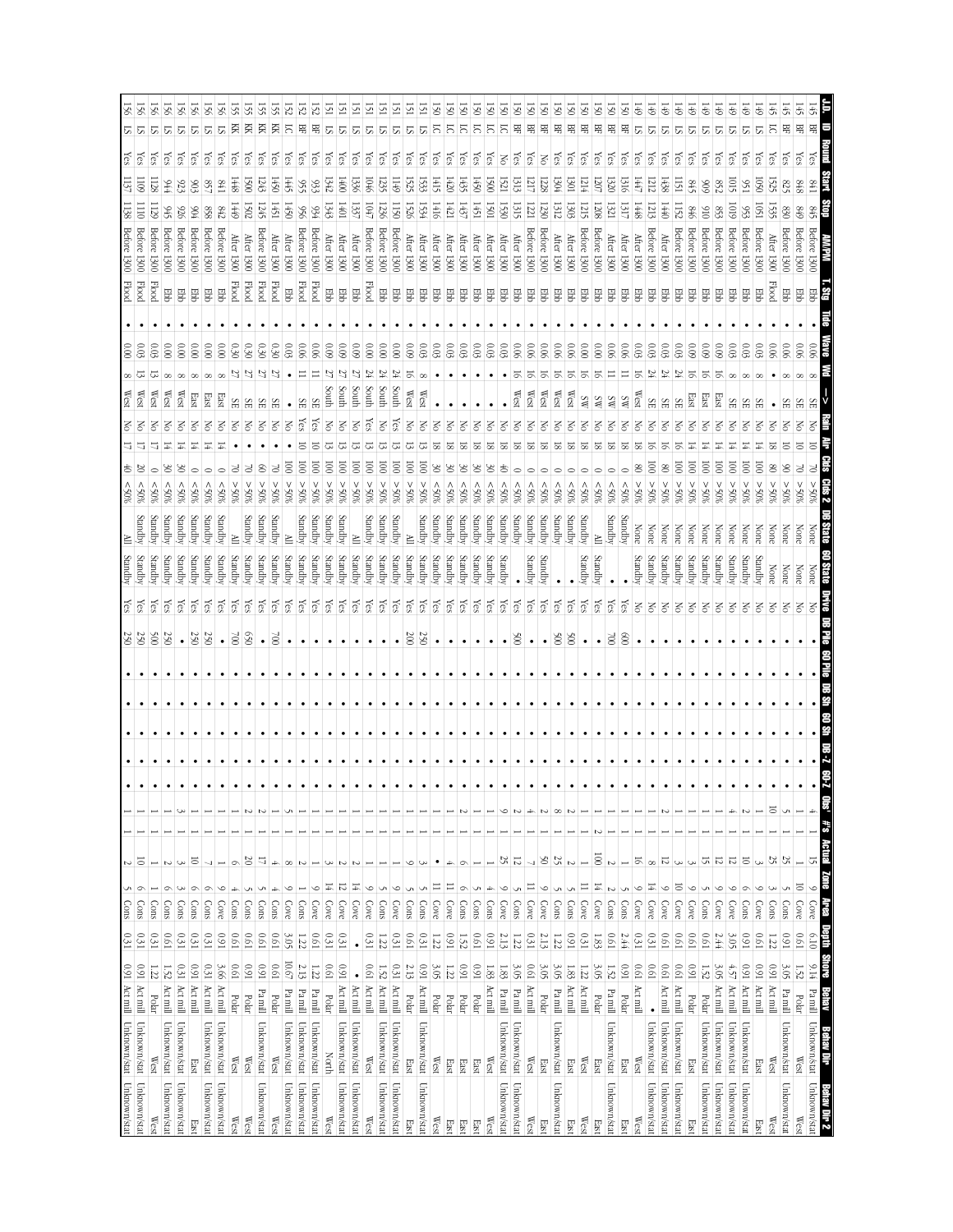| 164            | 163                               | 163                | 162         | 162                      | 158                             | 158                             | 150                                | 156                               | Ë.                                                                                                                          |  |
|----------------|-----------------------------------|--------------------|-------------|--------------------------|---------------------------------|---------------------------------|------------------------------------|-----------------------------------|-----------------------------------------------------------------------------------------------------------------------------|--|
| X              | <b>KK</b>                         | KK                 | <b>KK</b>   | Ř                        | Ř                               | <b>EK</b>                       | 2                                  | $\overline{\mathbb{S}}$           |                                                                                                                             |  |
| $\chi$ es      | Yes                               | Yes                | Yes         | Yes                      | $\chi$ es                       | $\sqrt{es}$                     | Yes                                | $\chi$ es                         |                                                                                                                             |  |
| 1202           |                                   | 13551              | 1030        | 1257                     | 1211                            | 1444                            | 1254                               | 1322                              | <b>CERRIT</b>                                                                                                               |  |
| 1204           | 1401                              | 1356               | 1031        | 1300                     | 1212                            | 145                             | 1255                               | 1324                              | é                                                                                                                           |  |
| Before 1300    | After 1300                        | After '<br>$-1300$ | Before 1300 | Before 1300              | Before 1300                     | After 1300                      | Before 1300                        | After 1300 Flood                  |                                                                                                                             |  |
| <b>gpp</b>     |                                   | <b>Ebb</b>         | <b>Ebb</b>  | g                        | <b>Flood</b>                    | <b>Flood</b>                    | <b>Flood</b>                       |                                   |                                                                                                                             |  |
|                |                                   |                    |             |                          |                                 |                                 |                                    |                                   |                                                                                                                             |  |
| 0.00           |                                   |                    | 0.00        | $\frac{0}{2}$            | 0.30                            | 0.30                            | $\approx 0$                        |                                   |                                                                                                                             |  |
|                |                                   |                    |             |                          | $\frac{24}{4}$                  | 34                              |                                    |                                   |                                                                                                                             |  |
|                |                                   |                    | ¥           |                          | South                           | South                           | <b>West</b>                        | <b>West</b>                       |                                                                                                                             |  |
| $\leq$         | δ                                 | $\leq$             | $\geq$      | $\frac{1}{\sqrt{2}}$     | $\frac{1}{\sqrt{2}}$            | $\frac{1}{\sqrt{2}}$            | $\leq$                             | $\frac{1}{2}$                     |                                                                                                                             |  |
|                |                                   |                    |             |                          | $\frac{1}{106}$                 |                                 |                                    |                                   |                                                                                                                             |  |
| $\frac{8}{2}$  | $\overline{5}$                    | $\overline{a}$     | <u>R</u>    | $\overline{\phantom{0}}$ |                                 | S                               | $\frac{20}{20}$                    | $\frac{10}{10}$                   |                                                                                                                             |  |
| 805 <          | %05                               | 9000               | $-500$      | $80\frac{6}{5}$          | 80%                             | %05<                            | $50\%$                             | $ %05\rangle$                     |                                                                                                                             |  |
| Standby        |                                   |                    | Standby     | Standby                  | Standby                         | Standby                         |                                    | Standby                           | $T$ , Sty Tidle Wave Wd $\implies$ Rain Air Clus Clus 2 DB State 60 State Drive DB Pile 60 Pile DB Sh 60 Sh DB $\it 2$ 60-Z |  |
| Standby        | Standby                           | Standby            | Standby     | Standby                  | Standby                         | Standby                         | Standb                             | Standby                           |                                                                                                                             |  |
| Yes            | Yes                               | Yes                | Yes         | Yes                      | Yes                             | Yes                             | Yes                                | Yes                               |                                                                                                                             |  |
|                | $\geqslant$                       | 080                |             | $\frac{80}{5}$           |                                 |                                 |                                    |                                   |                                                                                                                             |  |
|                |                                   |                    |             |                          |                                 |                                 |                                    |                                   |                                                                                                                             |  |
|                |                                   |                    |             |                          |                                 |                                 |                                    |                                   |                                                                                                                             |  |
|                |                                   |                    |             |                          |                                 |                                 |                                    |                                   |                                                                                                                             |  |
|                |                                   |                    |             |                          |                                 |                                 |                                    |                                   |                                                                                                                             |  |
|                |                                   |                    |             |                          |                                 |                                 |                                    |                                   |                                                                                                                             |  |
|                |                                   |                    |             |                          |                                 |                                 |                                    |                                   |                                                                                                                             |  |
|                |                                   |                    |             |                          |                                 |                                 |                                    |                                   |                                                                                                                             |  |
|                |                                   |                    |             |                          |                                 |                                 |                                    |                                   |                                                                                                                             |  |
|                |                                   |                    |             |                          |                                 |                                 |                                    |                                   |                                                                                                                             |  |
| Cons           | Cons <sup>1</sup>                 | Cons               | Cove        | Cove                     | Cove                            | Cove                            | Cove                               |                                   |                                                                                                                             |  |
| 0.31           |                                   |                    | 131         | 3.05                     | 6.10                            | 10.0                            |                                    | Cove 0.31                         |                                                                                                                             |  |
|                |                                   | 1.52               |             | $\frac{3.05}{2}$         |                                 | 160                             |                                    |                                   |                                                                                                                             |  |
| 0.61 Act mill" |                                   | Act mill           | Polai       | Polar                    |                                 |                                 |                                    |                                   | Actual Zone Area Depth Shore Behav                                                                                          |  |
| West           | Pa mill Unknown/stat Unknown/stat | West               |             | South                    | Pamil Unknown/stat Unknown/stat | Pamil Unknown/stat Unknown/stat | Act mill Unknown/stat Unknown/stat | Polar  Unknown/stat  Unknown/stat | Behav Uir                                                                                                                   |  |
| West           |                                   | West               | <b>Last</b> | East                     |                                 |                                 |                                    |                                   |                                                                                                                             |  |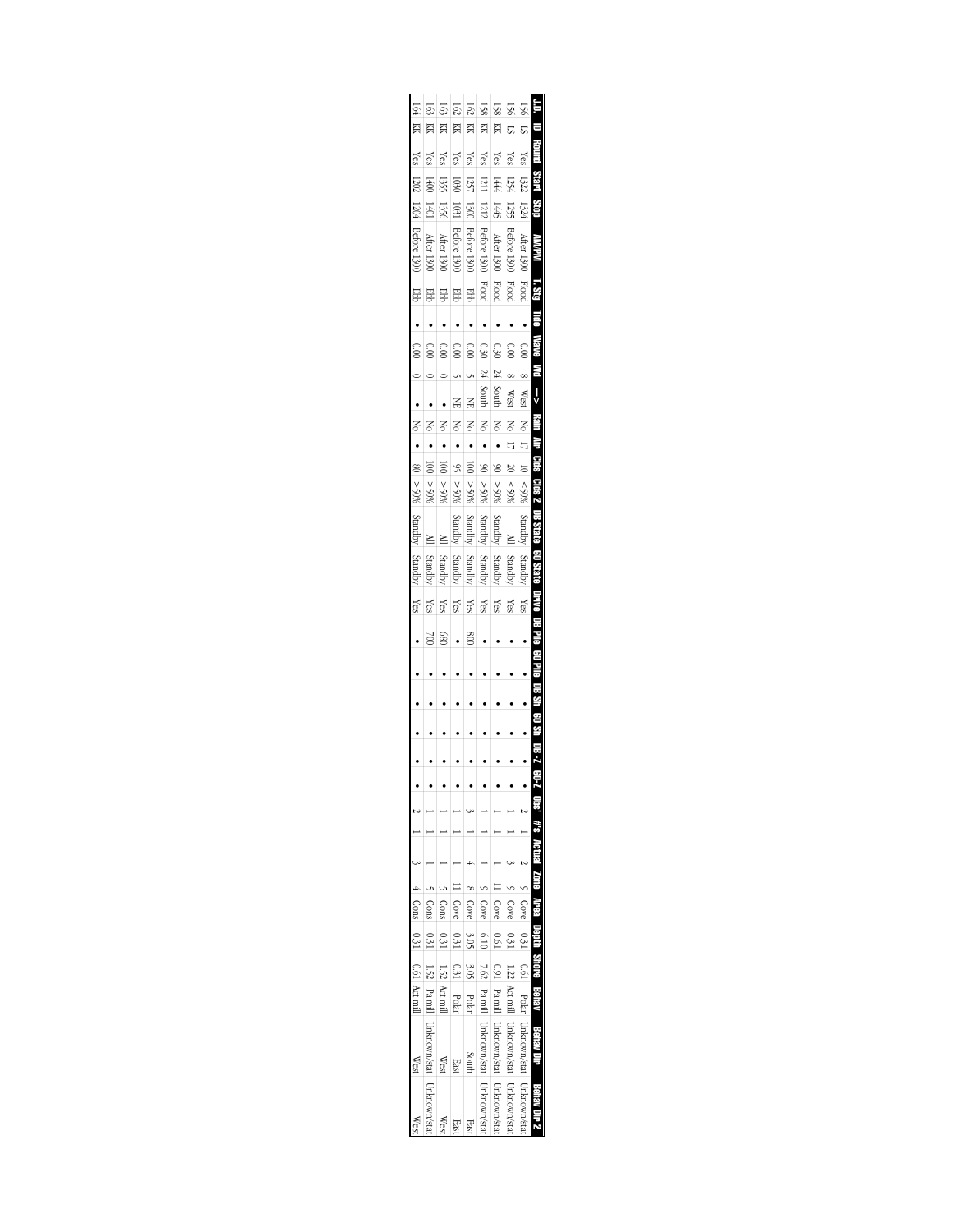# **APPENDIX 1B: PILE DRIVING RIGS RAW DATA**

\_\_\_\_\_\_\_\_\_\_\_\_\_\_\_\_\_\_\_\_\_\_\_\_\_\_\_\_\_\_\_\_\_\_\_\_\_\_\_\_\_\_\_\_\_\_\_\_\_\_\_\_\_\_\_\_\_\_\_\_\_\_\_\_\_\_\_\_\_\_\_\_\_\_\_\_\_\_\_\_\_\_\_\_\_\_\_\_\_\_\_\_\_\_\_\_\_\_\_\_\_\_

| J.D Julian date                                                                                                                        |
|----------------------------------------------------------------------------------------------------------------------------------------|
| ID Observer: BF=Blake Feist, KK=Kevin Kumagai                                                                                          |
| Round Yes is $\geq 60$ minutes spent on the rig, no is < 60 minutes spent on the rig                                                   |
| Start Time when observation of a given school was initiated                                                                            |
| Stop Time when observation of a given school was terminated                                                                            |
| AM/PM Time, classified as before or after 1300 hrs                                                                                     |
| T.Stg Tide stage classification as ebb or flood                                                                                        |
| Tide  Tide elevation (m)                                                                                                               |
| Wave  Estimated wave height (m)                                                                                                        |
| Wd Estimated wind velocity (km/h)                                                                                                      |
| -> Estimated wind direction (north, east, west, or south)                                                                              |
| Rain  Yes or no                                                                                                                        |
| Clds Estimated cloud cover (%)                                                                                                         |
| Clds 2 Estimated cloud cover as > or < 50%                                                                                             |
| DB State  All is pile driving, none is total shutdown (non-pile driving days), standby is operational but not<br>driving at the moment |
| 60 State  All is pile driving, none is total shutdown (non-pile driving days), standby is operational but not<br>driving at the moment |
| Drive  Yes is pile driving day, no is non-pile driving day                                                                             |
| DB Pile Estimated school distance from DB pile being driven                                                                            |
| 60 Pile  Estimated school distance from 60 pile being driven                                                                           |
| Obs' Amount of time spent observing school (minutes)                                                                                   |
| #'s Estimated size of school (10's, 100's, or 1,000's)                                                                                 |
| Actual  Estimated actual number of fish in school                                                                                      |
| Zone  Which of the zones about the rig the school was sighted in                                                                       |
| Zone 2  More generalized classification of zone school was observed in. Stern, side, or bow                                            |
| Depth Estimated depth of water school was observed in (m)                                                                              |
| Shore Estimated distance from shore school was observed in (m)                                                                         |
| Behav  Fish school behavior where Pa mill=passive mill, Act mill=active mill and Polar=polarized                                       |
| Behav Dir Direction of movement (if any) of school (north, south, east, west. or stationary)                                           |
| Behav Dir 2  Direction of movement (if any) of school (east, west. or unknown/stationary)                                              |
| In Line? Yes=straight shot acoustically from the pile being driven to the school being observed                                        |
| Grebes Estimate of number of western grebes within 300 m of the construction site                                                      |
| Other Act Other activity near the school being observed                                                                                |
| Rig DB Pacific or The 60                                                                                                               |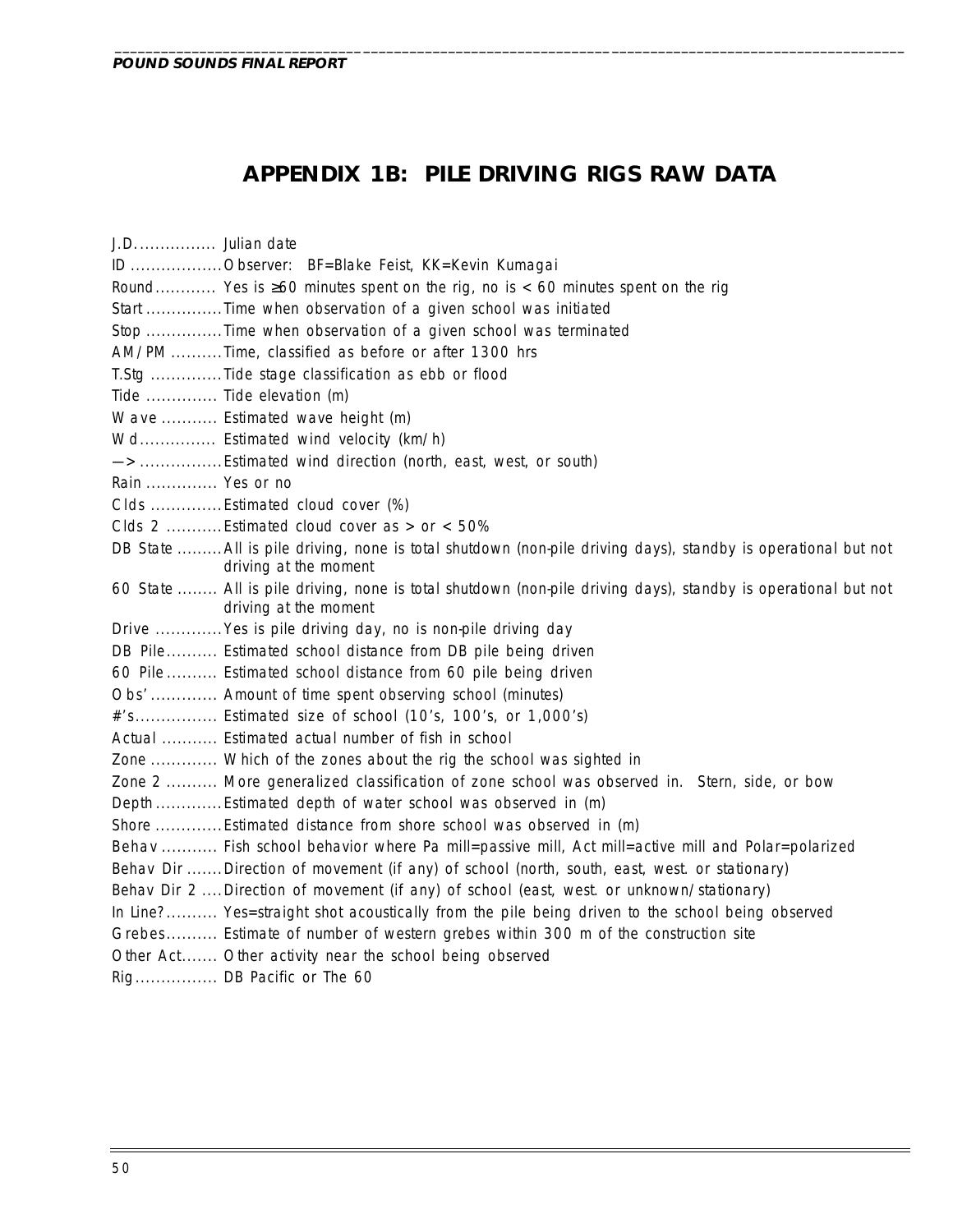| 頁              | χes       |     |                                      | 멽                            | 5             |                           | West         |           |                    | ≧                       |                    | ក្លិ                 |                 |                 |  |    | East 60                |                    | 11.582 |                                      | $\begin{tabular}{ c c c c } \hline \multicolumn{1}{ c }{810} \multicolumn{1}{ c }{81} \multicolumn{1}{ c }{81} \multicolumn{1}{ c }{81} \multicolumn{1}{ c }{81} \multicolumn{1}{ c }{81} \multicolumn{1}{ c }{81} \multicolumn{1}{ c }{81} \multicolumn{1}{ c }{81} \multicolumn{1}{ c }{81} \multicolumn{1}{ c }{81} \multicolumn{1}{ c }{81} \multicolumn{1}{ c }{81} \multicolumn{1}{ c }{81} \multicolumn$<br><b>REIBY</b> | Bahav dir<br>North                       |                          |                                       |     | <b>EV Dir 2</b> In line? Greates Other Act Big Towards $\begin{array}{ l l }\n\hline\n\end{array}$ |                                                                                                                           |
|----------------|-----------|-----|--------------------------------------|------------------------------|---------------|---------------------------|--------------|-----------|--------------------|-------------------------|--------------------|----------------------|-----------------|-----------------|--|----|------------------------|--------------------|--------|--------------------------------------|---------------------------------------------------------------------------------------------------------------------------------------------------------------------------------------------------------------------------------------------------------------------------------------------------------------------------------------------------------------------------------------------------------------------------------|------------------------------------------|--------------------------|---------------------------------------|-----|----------------------------------------------------------------------------------------------------|---------------------------------------------------------------------------------------------------------------------------|
| 页              | ćs        |     | 1300                                 | 뭏                            |               |                           | East         |           | %65                | None                    | None               | 중                    |                 |                 |  |    | Š                      | Bow                |        | $\frac{1}{180}$                      | Pa mill                                                                                                                                                                                                                                                                                                                                                                                                                         | Stat/unknown                             | Stationary               | $\geq$                                |     |                                                                                                    | $\rm DB\, Pac$                                                                                                            |
| 页              |           |     |                                      | 묻                            |               |                           |              |           |                    | None                    | None               |                      |                 |                 |  |    |                        |                    |        | 480                                  | Polar                                                                                                                                                                                                                                                                                                                                                                                                                           | South                                    | Yway                     | $\leq$                                |     | $\bullet$                                                                                          | DB Pac                                                                                                                    |
| 頁<br>頁         | š<br>çs   |     | 1300<br>1300                         | Flood<br>Ę                   |               |                           |              |           | \$055              | None<br>None            | None<br>None       | š                    |                 |                 |  |    | 곃                      | Stern<br>Bow       | 4.267  | 084<br>43                            | Act mill<br>$\ensuremath{\mathop{\rm Pa\,min}}$                                                                                                                                                                                                                                                                                                                                                                                 | Stat/unknown<br>East                     | Stationary<br>Lateral    | $\leq$<br>1g                          |     |                                                                                                    | DB Pac<br>The $60$                                                                                                        |
| Ř              | Ğ         |     | 1300                                 | Flood                        |               |                           |              |           |                    | ≧                       | ≧                  | ନ୍ମ                  | ē               | ğ               |  | S  | ℥                      | Side               |        | $\frac{1}{2}$                        | Polar                                                                                                                                                                                                                                                                                                                                                                                                                           | South                                    | ARMY                     | Yes                                   |     | Movement DBPac                                                                                     |                                                                                                                           |
| 頁              | ζēς       |     | Before 1300                          | <b>Ebb</b>                   |               |                           |              |           | \$05<              | Standby                 | ≧                  | 5                    | $\overline{01}$ | ४               |  |    | 8g                     | Stern              | 13.411 | $\overline{611}$                     | Act mill                                                                                                                                                                                                                                                                                                                                                                                                                        | West                                     | Lateral                  | $\rm \stackrel{>}{\sim}$              |     | $\bullet$                                                                                          | The 60                                                                                                                    |
| 頁              | ζës       |     | 1300                                 | Flood                        |               |                           |              |           |                    | None                    | None               | Z                    |                 |                 |  |    | East 60                | Side               | 4.267  | $\frac{43}{2}$                       | Polar                                                                                                                                                                                                                                                                                                                                                                                                                           | South                                    | YRWA                     | $\frac{1}{\sqrt{2}}$                  |     | ٠                                                                                                  | The $60$                                                                                                                  |
| <b>EK</b><br>묚 | ζes<br>çs | ಜಿ  | Before 1300<br>1300                  | 臣<br>멽                       |               | ິຣ<br>Ξ                   | East         |           | $^{805}$<br>$50\%$ | itan dby<br><b>None</b> | Standby<br>None    | GS.<br>3             | ൠ               | $\frac{3}{2}$   |  | ត  | ℥<br>ä                 | Side<br>Side       |        | 260<br>$\frac{1}{8}$                 | Polar<br>Polar                                                                                                                                                                                                                                                                                                                                                                                                                  | <b>North</b><br><b>North</b>             | Towards<br>Towards       | $\geq$<br>$\approx$                   |     | Movement DB Pac                                                                                    | DB Pac                                                                                                                    |
| 즛              | F         |     | 1300                                 | Flood                        |               | S                         |              |           |                    | È                       | Standby            | Ġ,                   | S               |                 |  |    | 8                      | Bow                |        | 320                                  | Act mill                                                                                                                                                                                                                                                                                                                                                                                                                        | <b>North</b>                             | Towards                  | Yes                                   |     |                                                                                                    | $DB$ Pac                                                                                                                  |
| 妇              | ζëς       |     | Before<br>1300                       | ę                            |               |                           | West         |           | $$^{80}$           | None                    | Standby            | F                    |                 |                 |  |    | S                      | Stern              |        |                                      | 260 Act mill                                                                                                                                                                                                                                                                                                                                                                                                                    | South                                    | YRWAY                    | $\frac{1}{\sqrt{2}}$                  |     |                                                                                                    | DBPac                                                                                                                     |
| 頁              | λë        |     | 1300                                 | Flood                        |               |                           | West         |           | $^{805}$           | yahan                   | Standby            | ā                    | 8               |                 |  |    | 졍                      | Bow                |        | $ 089\rangle$                        | $\kappa$ t mill                                                                                                                                                                                                                                                                                                                                                                                                                 | $\mathbb{W}\text{est}$                   | Lateral                  | $\overline{\phantom{a}}$              |     |                                                                                                    | BBox                                                                                                                      |
| 頁              | χes       |     | Before 1300                          | Flood                        |               |                           | West         |           | $50\%$             | None                    | Standby            | F                    |                 |                 |  |    | ଞ                      | Stern              |        | 260                                  | Pa mill                                                                                                                                                                                                                                                                                                                                                                                                                         | Stat/unknown                             | Stationary               | $\frac{1}{\sqrt{2}}$                  |     |                                                                                                    | BBox                                                                                                                      |
| 즞              | Čes       |     | Before                               | Flood                        |               |                           | West         |           | \$0%               | None                    | Standby            |                      |                 |                 |  |    | 3                      |                    |        | 260                                  | Polar                                                                                                                                                                                                                                                                                                                                                                                                                           | South                                    | Anay                     | $\geq$                                |     | Shade DBPac                                                                                        |                                                                                                                           |
| 즛              | ζéε       |     |                                      | Flood                        |               |                           | West         |           |                    | None                    | Standby            | š                    |                 |                 |  |    |                        | Side               |        | 260                                  | Polar                                                                                                                                                                                                                                                                                                                                                                                                                           | <b>South</b>                             | ARAY                     | $\frac{1}{6}$                         |     | $\cdot$                                                                                            | BBox                                                                                                                      |
| 頁              | ξS        |     | Before 1300                          | <b>EB</b>                    |               |                           | æ            | 8         | \$80%              | None                    | None               | Z                    |                 |                 |  |    | F                      | Bow                |        |                                      | 500 Act mill                                                                                                                                                                                                                                                                                                                                                                                                                    | North<br>South                           | Fowards                  | $\leq$                                |     | $\bullet$ DBPac                                                                                    |                                                                                                                           |
| 页<br>岊         | χes<br>çs |     | Before 1300<br>Before 1300           | Flood<br>臣                   | $\frac{8}{9}$ |                           | West         |           | \$05<br>$50\%$     | None<br>≧               | Standby<br>Standby | ନ୍ତି<br>중            | 5               | ä               |  |    | ₹<br>S                 | Side               |        | 260                                  | 260 Act mill<br>Polar                                                                                                                                                                                                                                                                                                                                                                                                           | North                                    | Towards<br>NEWY          | $\frac{1}{\sqrt{2}}$<br>$\frac{1}{6}$ |     | Shade DBPac                                                                                        | DB Pac                                                                                                                    |
| 젖              | ζéε       |     | Before 1300                          | <b>Ebb</b>                   |               |                           | East         |           | $*065$             | None                    | None               | 공                    | $\bullet$       | $\bullet$       |  |    | ₹                      |                    |        | 08                                   | Polar                                                                                                                                                                                                                                                                                                                                                                                                                           | <b>North</b>                             | Towards                  | $\frac{1}{\sqrt{2}}$                  |     | $\bullet$                                                                                          | $\boxed{\text{DB} \text{Pac}}$                                                                                            |
| 頁              | Z         | 83  | <b>1300</b>                          | Flood                        |               |                           | west         |           |                    | None                    | Standby            | F                    |                 |                 |  |    | ₹                      | Side               |        |                                      |                                                                                                                                                                                                                                                                                                                                                                                                                                 |                                          | ARAY                     | 1g                                    |     |                                                                                                    | $\frac{DB}{ABac}$                                                                                                         |
| 页              | Yes       | SS  | Before 1300                          | Ebb                          | È             |                           | West         | ē         | $^{805}$           | Standby                 | Standby            | ğ                    | 8               | ىخ              |  |    | East 60                | Side               | 12.192 |                                      | 260 Polar                                                                                                                                                                                                                                                                                                                                                                                                                       | South<br>South                           | NEWAN                    | $_{\rm No}$                           |     |                                                                                                    | The 60                                                                                                                    |
| 芟<br>頁         | χē<br>š   |     | Before 1300                          | Flood<br>묺                   |               |                           | west         |           | ⊱30                | None<br>None            | Standby<br>Standby | 공<br>중               |                 |                 |  |    | <b>E</b> 90<br>Š       | Bow<br>Bow         |        | $^{180}$<br>٠                        | Act mill<br>Act mill                                                                                                                                                                                                                                                                                                                                                                                                            | <b>North</b><br>$\mathbb{W}\textup{est}$ | Towards<br>Lateral       | $\leq$<br>$\geq$                      |     |                                                                                                    | $\rm DB\, Pac$<br>$\rm DB\,Par$                                                                                           |
| 젖              | λë        |     | Before 1300                          | Flood                        |               |                           | នេះ          | g         |                    | ≧                       | Standby            | ନ୍ମ                  | 52              |                 |  |    | 뎧                      | Bow                |        | $\frac{320}{2}$                      | Act mill                                                                                                                                                                                                                                                                                                                                                                                                                        | North                                    | Towards                  | $\frac{1}{\sqrt{c}}$                  | 200 |                                                                                                    | DB Pac                                                                                                                    |
| 뫂              | N         |     | 1300                                 | <b>Ebb</b>                   |               |                           |              |           |                    | <i>standby</i>          | Standby            | ā                    | ਤ               | š               |  |    | ⋨                      | Side               |        |                                      | 260 Act mill<br>88 Polar                                                                                                                                                                                                                                                                                                                                                                                                        | South S                                  | ARMY                     | $\geq$                                |     |                                                                                                    | BBox                                                                                                                      |
| 頁              | ξS        | š   | Before 130                           | Ebb                          |               | Ξ                         | South        | ē         | $$80$ S<           | Standby                 | Standby            | 종                    |                 |                 |  |    | g                      | Stern              | 9.449  |                                      |                                                                                                                                                                                                                                                                                                                                                                                                                                 |                                          | NEWA                     | $\rm \stackrel{>}{\sim}$              |     |                                                                                                    | The 60                                                                                                                    |
| 頁<br>즛         | š<br>(es  |     | <b>Before</b><br>1300<br>1300        | Flood                        |               |                           | West         |           |                    | None                    | Standby            | 중                    |                 |                 |  |    | ≨<br>š                 | Bow                |        | 260<br>$\bullet$                     | Act mill                                                                                                                                                                                                                                                                                                                                                                                                                        | East                                     | Lateral                  | $\geq$                                |     | Shade DBPac                                                                                        |                                                                                                                           |
| 頁              | Yes       |     | Before 1300                          | Flood<br><b>Ebb</b>          |               | S                         | west<br>æ    |           | 250%               | None<br>None            | Standby<br>Standby | 공                    |                 |                 |  |    | 88                     | Stern<br>Side      |        | <b>\$</b>                            | Act mill<br>Pa mill                                                                                                                                                                                                                                                                                                                                                                                                             | Stat/unknown<br>South                    | Stationary<br>Away       | $\vert \xi$<br>$\geq$                 |     | Shade DBPac<br>$\bullet$ DBPac                                                                     |                                                                                                                           |
| 頁              | χes       |     | Before 1300                          | Ê                            |               | $\widetilde{\phantom{a}}$ | Xest         |           | ∕\$0%              | Standby                 | Standby            | ξg                   | 200             |                 |  |    | ₹                      | Side               |        | 620                                  | Polar                                                                                                                                                                                                                                                                                                                                                                                                                           | <b>North</b>                             | Towards                  | $\geq$                                |     | Shade DBPac                                                                                        |                                                                                                                           |
| 頁              | çs        |     | Before 1300                          | Flood                        |               |                           | rast         |           |                    | Standby                 | ≧                  | res                  | $420\,$         |                 |  |    | š                      | Bow                | 12.192 | $\frac{108}{1}$                      | $\left  \begin{array}{c} \text{Act} \text{ mill} \end{array} \right $                                                                                                                                                                                                                                                                                                                                                           | North                                    | Towards                  | $\geq$                                |     | <b>Shade</b>                                                                                       | The 60                                                                                                                    |
| 页              | χes       |     | Before 1300                          | g                            |               |                           | East         |           |                    | Standby                 | Standby            | άg                   | $\bullet$       |                 |  |    | Š                      | Bow                | 14.935 | $\frac{59}{2}$                       | Act mill                                                                                                                                                                                                                                                                                                                                                                                                                        | East                                     | Lateral                  | $\frac{1}{8}$                         |     | $\bullet$                                                                                          | The 60                                                                                                                    |
| 页              | Yes       |     | <b>Before</b><br>1300                | <b>EB</b>                    |               | E                         |              |           |                    | None                    | None               | š                    |                 |                 |  | 55 | <b>SSO</b>             | <i>stern</i>       |        | 280                                  | Act mill                                                                                                                                                                                                                                                                                                                                                                                                                        | South                                    | yway                     | $\leq$                                |     | $\bullet$ DBPac                                                                                    |                                                                                                                           |
| 頁<br>Ř         | Yes<br>ξs |     | Before 1300<br>Before 1300           | Flood<br>目                   |               | S<br>8                    | West<br>East | ē         | $50\%$             | Standby<br>≧            | Standby<br>≧       | Υes<br>ğ             | 89              | 20              |  |    | East 60<br><b>E</b> 90 | Bow<br>Side        | 11.582 | $\frac{110}{110}$<br>$\frac{560}{5}$ | Act mill<br>Pa mill                                                                                                                                                                                                                                                                                                                                                                                                             | Stat/unknown<br>North                    | Stationary<br>Towards    | $\frac{\text{N}}{\text{kg}}$          |     | Movement The 60                                                                                    | $D B$ Pac $\,$                                                                                                            |
| 젖              | χē        |     | 1300                                 | 멶                            |               |                           | East         |           |                    | Standby                 | Standby            | χē                   |                 | $\bullet$       |  |    | East 60                |                    | 14.935 | 59                                   | $_{\rm bolar}$                                                                                                                                                                                                                                                                                                                                                                                                                  | East                                     | Lateral                  | $\leq$                                |     | $\bullet$                                                                                          | The $60$                                                                                                                  |
| Ř              | χes       |     | Before 1300                          | Flood                        |               | S                         | South        |           | $\frac{208}{2}$    | Standby                 | Standby            | άg                   | 8               | <b>\$30</b>     |  |    | उँ<br>१                | Bow                |        | (地                                   | Pa mill                                                                                                                                                                                                                                                                                                                                                                                                                         | Stat/unknown                             | Stationary               | $\frac{1}{\sqrt{2}}$                  |     | $\cdot$                                                                                            | DBPac                                                                                                                     |
| 3<br>頁         | Yes       |     | <b>Before</b><br>1300                | 臣                            | $^{+0}$       | ິຣ                        | West         |           | SU%                | ≧                       | Standby            | ă                    |                 | $\frac{500}{5}$ |  |    | SSI<br>OSI             | Bow                |        | 380                                  | Polar                                                                                                                                                                                                                                                                                                                                                                                                                           | South                                    | Anay                     | $\frac{1}{8}$                         |     | Shade DBPac                                                                                        |                                                                                                                           |
| 38<br>頁        | χes       |     | Before 1300                          | <b>Flood</b>                 |               | S                         | South        | ē         | \$0.05             | Standby                 | Standby            | res                  | ざ               | 60 <sup>4</sup> |  |    | ă                      | Side               |        |                                      | $440$ Act mill                                                                                                                                                                                                                                                                                                                                                                                                                  | East                                     | Lateral                  |                                       |     | ٠                                                                                                  | $\rm DB\,Pac$                                                                                                             |
| 즞              | χē        |     | <b>Before</b><br>1300                | 目                            |               |                           |              |           |                    |                         | Standby            | άš                   |                 | Š               |  |    | ₹                      | Side               |        | $\frac{500}{5}$                      | Act mill                                                                                                                                                                                                                                                                                                                                                                                                                        | South                                    | $\lambda$ Kway           | Yes                                   |     |                                                                                                    | $\rm DB\, Pac$                                                                                                            |
| 頁              | ζëς       |     | 1300                                 | Flood                        |               |                           | East         |           | $$^{80}_{\%}$$     | Standby                 | Standby            | Ğ                    |                 |                 |  |    | g                      | Stern              |        | 560                                  | Act mill                                                                                                                                                                                                                                                                                                                                                                                                                        | South                                    | ARWA                     |                                       |     |                                                                                                    | DB Pac                                                                                                                    |
| Ř              | N         | 93. | Before 1300                          | Flood                        | 5             |                           |              | Ξ         | %05<               |                         | Standby            | 5                    | S               |                 |  |    | 3                      | Bow                |        |                                      | $\frac{340}{280} \frac{\text{Pa mill}}{\text{Act mill}}$<br>Pa mil                                                                                                                                                                                                                                                                                                                                                              | Stat/unknown                             | Stationary               | 383                                   |     |                                                                                                    | $\begin{array}{c c c c c} \hline \text{DB Par} & \text{DBrac} \\\hline \text{DB Par} & \text{DBrac} \\\hline \end{array}$ |
| 頁              | ζës       |     | Before 1300                          | Ebb                          |               |                           |              | ē         | $>50\%$            | None                    | None               | š                    |                 |                 |  | ട് | 3                      | Bow                |        |                                      |                                                                                                                                                                                                                                                                                                                                                                                                                                 | <b>West</b>                              | Lateral                  |                                       |     |                                                                                                    |                                                                                                                           |
| 頁<br>頁         | š<br>š    |     | Before 1300<br><b>Betore</b><br>1300 | <b>Flood</b><br><b>Flood</b> |               | g                         | South        | ē<br>ē    | $>$00$ \$<         | Standby                 | Standby<br>Standby | άš<br>5              | ₿               | Ë               |  |    | ä<br>⋹                 | Side<br>Side       |        | $\frac{1}{2}$                        | $340$ Act mill<br>Act mill                                                                                                                                                                                                                                                                                                                                                                                                      | South<br>North                           | Towards<br>$\Lambda$ RMV | Yes<br>$\leq$                         | ٠   |                                                                                                    | $\rm DB\,Par$<br>$\rm DB\, Pac$                                                                                           |
| Ř              | χē        |     | 1300                                 | Flood                        |               | ධ                         | East         | ē         | $^{805}$           | ≧                       | Standby            | ξg                   | 8               |                 |  |    | Ă                      | Side               |        |                                      |                                                                                                                                                                                                                                                                                                                                                                                                                                 | West                                     | Lateral                  | 1g                                    |     |                                                                                                    | DB Pac                                                                                                                    |
| 38<br>Ř        | š         |     | Before 1300                          | Flood                        | ╦             | R                         | South        | ē         | %05<               | ≧                       | ≧                  | χes                  | ട്              | Ğ,              |  |    | ℥                      | Side               |        |                                      | $\frac{500}{440}$ Act mill                                                                                                                                                                                                                                                                                                                                                                                                      | North                                    | Towards                  |                                       |     | $\bullet$ DBPac                                                                                    |                                                                                                                           |
| 頁              | Čes       |     | Before<br>13000                      | Flood                        |               |                           |              | ନ୍ତି<br>ē | \$05               | Standby                 | Standby            | Č3                   | S               |                 |  |    | 3                      | Bow                |        | 340                                  | Act mill                                                                                                                                                                                                                                                                                                                                                                                                                        | $\mathbb{W}\textup{est}$                 | Lateral                  | $\rm \frac{Yes}{No}$                  |     |                                                                                                    | $\rm DB\, Pac$                                                                                                            |
| 景              | š         |     | Before<br>1300                       | <b>gg</b>                    |               |                           |              |           | $$30\%$            | ≧                       | ≧                  | άg                   | \$              | s               |  |    | East 60                | Side               | 6.706  | $^{81}$                              | Polar                                                                                                                                                                                                                                                                                                                                                                                                                           | South                                    | YRRA                     | $\frac{1}{6}$                         |     |                                                                                                    | The 60                                                                                                                    |
| 哥              | ក្ល       |     | 1300                                 | Flood                        |               |                           |              |           | $$^{80}_{\&}$      |                         |                    | 공                    |                 |                 |  |    | 3                      |                    |        | $\overline{\text{8}}$                | Pa mill                                                                                                                                                                                                                                                                                                                                                                                                                         | Stat/unknown                             | Stationary               | $\frac{1}{5}$                         |     | Shade DBPac                                                                                        |                                                                                                                           |
| 開중             | <b>S</b>  |     | $-1300$                              | <b>EB</b>                    |               | S                         |              | ē         | %S <sub>5</sub>    | Standby                 | Standby            | $\frac{\sqrt{6}}{2}$ | <u>히히</u>       | ଞାଞ             |  |    | East 60                | $rac{3ide}{\sinh}$ | 10.668 | 88                                   | Polar                                                                                                                                                                                                                                                                                                                                                                                                                           | East                                     | Lateral                  | $\frac{\text{N}}{\text{N}}$           |     | $\bullet$                                                                                          | The 60                                                                                                                    |
| $\frac{8}{2}$  | Yes       |     | Before<br>1300                       | Ebb                          |               |                           |              |           |                    |                         | Standby            |                      |                 |                 |  |    | 960                    |                    | 6.706  |                                      |                                                                                                                                                                                                                                                                                                                                                                                                                                 | 81 Pa mill Stat/unknown                  | Stationary               |                                       |     | $\bullet$ The 60                                                                                   |                                                                                                                           |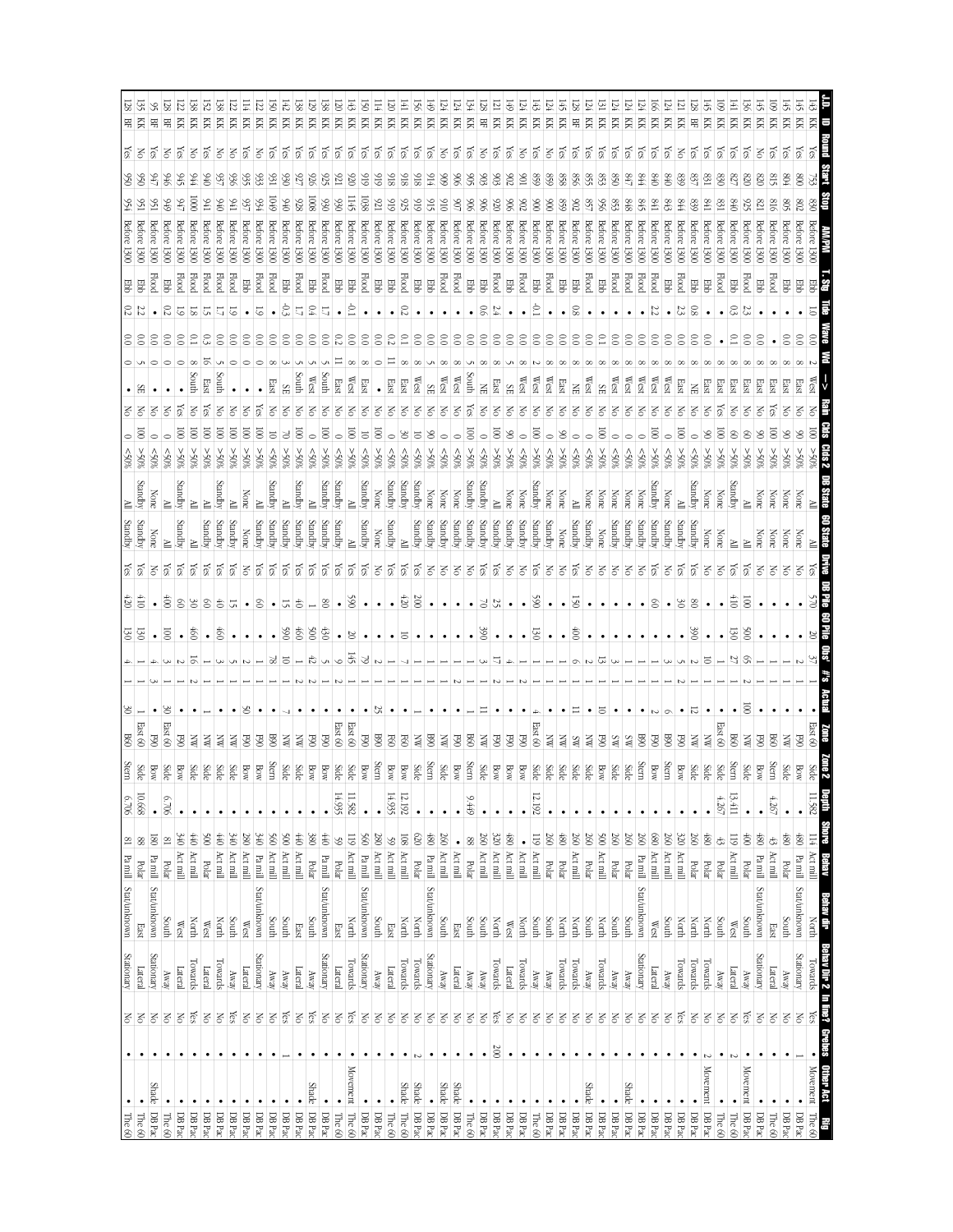| $\bullet$ DBPac                                                                            |              | $rac{\text{Re}}{\text{Ne}}$                                               | <b>Lateral</b>     | $\operatorname{East}$                     | 300 Act mill                                           | $\bullet$                      |       | 회율         |        |     | $\tilde{8}$   | $\frac{3}{2}$   | $\frac{5}{18}$      | ≧               |                        | $\overline{8}$  | <u>les</u> | នេះជ        |   | 물           |                              | $\overline{120}$ |           | K      |  |
|--------------------------------------------------------------------------------------------|--------------|---------------------------------------------------------------------------|--------------------|-------------------------------------------|--------------------------------------------------------|--------------------------------|-------|------------|--------|-----|---------------|-----------------|---------------------|-----------------|------------------------|-----------------|------------|-------------|---|-------------|------------------------------|------------------|-----------|--------|--|
| Boat DBPac                                                                                 |              |                                                                           | Towards            | North                                     | 560<br>Polar                                           |                                |       |            |        |     |               |                 | Standby             |                 |                        |                 |            | East        |   | Flood       | 1300                         |                  |           | S<br>K |  |
| $\rm DB\, Pac$                                                                             |              | S S                                                                       | ateral             | West                                      | $\frac{8}{2}$<br>Act mill                              |                                |       | ₫          |        |     | ğ             |                 | ନ୍ମ                 | Standby         |                        | \$95%           |            | East        |   | 물           | 1300                         |                  |           | 줒      |  |
| DBPac                                                                                      |              |                                                                           | $\lambda$ way      | South                                     | $\frac{8}{2}$<br>Act mill                              |                                | Side  |            |        |     |               | S               | ନ୍ମ                 | Standby         |                        | $50\%$          |            |             |   | 물           | 1300                         |                  |           | 즛      |  |
| The 60                                                                                     |              |                                                                           | ARAY               | North<br>South                            | 59<br>Polar                                            | 14.935                         | Side  | East $60$  |        |     |               |                 | ČS.                 | Standby         | Standb                 | $< 50\%$        |            |             |   | 물           | Before<br>1300               |                  |           | 즛      |  |
| $\boxed{\begin{array}{c} \text{DB Par} \\ \text{The 60} \end{array}}$                      |              | $rac{5}{10}$                                                              | <b>Lowards</b>     |                                           | $43$ Act mill                                          | pΣ                             | Stern | B60        |        |     |               | Š               | Standby<br>ă        |                 | Standby                |                 |            |             |   | 멽           | Before 1300                  |                  | ក្ល       | 岊      |  |
|                                                                                            | <b>Shade</b> |                                                                           | Towards            | North                                     | $\frac{280}{280}$<br>Act mill                          |                                | Side  | ₹          |        |     | Ë             | €               | ≧<br>ČS.            |                 |                        | $50\%$          |            | West        |   | 물           | <b>Before</b><br>1300        |                  | ē         |        |  |
| The 60                                                                                     |              | $\geq$                                                                    | Towards            | North                                     | $\overline{5}$<br>Act mill                             | 10.363                         |       | East 60    |        |     | 52            | 010             | άš                  | Standby         | Standby                | $\frac{1}{200}$ |            | ilu6.       |   | Flood       | <b>Before</b><br>1300        |                  |           |        |  |
| $\rm DB\,Par$                                                                              |              | $\geq$                                                                    | Towards            | <b>North</b>                              | 320 Act mill                                           |                                | Side  | SW         |        |     | Š             | 220             | Standby<br>es<br>S  |                 |                        | Ξ               |            | East        |   | 買           | Betore<br>1300               |                  | ନୁ        | 몎      |  |
| Boat The 60                                                                                |              | $\leq$                                                                    | Lateral            | East                                      | 뇌<br>Polar                                             | 960'9                          | Bow   | E@         |        |     |               |                 | Standby<br>š        |                 | Standby                | Ξ<br>ي<br>©%    |            | unnos       |   | Flood       | Before 1300                  |                  |           | 頁      |  |
| The 60                                                                                     |              | $\approx$                                                                 | Lateral            | East                                      | S,<br>Polar                                            | 10.668                         | Stern | gg         |        |     |               | 930             | Standby<br>5        |                 | Standby                |                 |            | ្ត្         |   | 臣           | Before<br>0051               |                  | సై        | 頁      |  |
| DBPac                                                                                      |              | $\frac{1}{\sqrt{2}}$                                                      | Towards            | <b>North</b>                              | $\frac{1}{2}$<br>Act mill                              |                                | Stern | 8          |        |     | οzς           | $\overline{00}$ | ≧<br>χë             |                 | Standby                |                 |            | West        |   | 멶           | 1300                         |                  | స్ట్      | 즞      |  |
| <b>DBPac</b>                                                                               |              | $\geq$                                                                    | Stationary         | Stat/unknown                              | $\frac{300}{2}$<br>Pa mill                             |                                | Bow   | 3          |        |     | š             |                 | Standby<br>ନ୍ମ      | ≧               |                        |                 |            | isr         |   | 罩           | Before 1300                  |                  |           | 즞      |  |
| $D B$ Pac $\,$                                                                             |              | $\frac{1}{6}$                                                             | Lateral            | $_{\rm East}$                             | 220<br>Polar                                           |                                | Stern | 068        | S      |     |               |                 | None<br>š           | None            |                        | \$05            |            |             |   | 買           | Before 1300                  |                  | χes       | 멾      |  |
| DB Pac                                                                                     |              | $\leq$                                                                    | YRWAY              | South                                     | 220<br>Act mill                                        |                                | Bow   | F          |        |     |               |                 | Standby<br>es<br>S  |                 | Standby                | $20\%$          |            |             |   | 로           | 1300                         |                  | ក្លិ      | 젖      |  |
| DB Pac                                                                                     |              | $\geq$                                                                    | $\lambda$ kwa      | South                                     | $08\frac{1}{2}$<br>Polar                               |                                | Bow   | Š          |        |     |               |                 | F                   | None<br>Standby |                        | $*05<$          |            | æ           |   | 묺           | Before 1300                  |                  | సై        | 즞      |  |
| $\rm DB\, Pac$                                                                             |              | $\geq$                                                                    | Stationary         | Stat/unknown                              | $\approx$<br>Pa mill                                   |                                | Bow   | 3          | క      |     |               |                 | Standby<br>š        |                 | Standby                | $^{805}$        |            | South       |   | 멶           | <b>Before</b><br><b>1300</b> |                  |           | 즞      |  |
| $\begin{array}{c c}\n\text{DB} \text{Pac} \\ \text{DB} \text{Pac}\n\end{array}$            |              | $\frac{N}{\gamma}$ es                                                     | Stationary         | Stat/unknown                              | 380<br>Pa mill                                         |                                | Bow   | 졍          |        |     | Ξ             | 8               | ≧<br>ā              | ≧               |                        | $$80$ S<        |            | unos        |   | Flood       | Before 1300                  |                  |           | 頁      |  |
|                                                                                            |              |                                                                           | ARNA               | South                                     | 220<br>Act mill                                        |                                | Stern | g          |        |     |               |                 | Standby<br>GS.      |                 | Standby                | $50\%$          |            |             |   | 멽           | Before 1300                  |                  |           | 頁      |  |
| DBPac                                                                                      |              | $\geq$                                                                    | Stationary         | Stat/unknown                              | $\frac{300}{5}$<br>Pa mill                             |                                | Bow   | ⊠          |        |     | š             |                 | res                 | Standby         | Standby                | \$055           |            | <b>East</b> |   | 뱙           | Before<br>1300               |                  |           |        |  |
| ٠<br>The 60                                                                                |              | $\geq$                                                                    | Stationary         | Stat/unknown                              | $43\,$<br>Pa mill                                      |                                | Bow   | Š          | g      |     | 2             | 8               | άŠ                  | ≧<br>Standby    |                        |                 |            |             |   |             | <b>Before</b><br>1300        |                  |           |        |  |
| Boat DBPac                                                                                 |              | Yes                                                                       | Lateral            | $\mathbb{W}\text{est}$                    | $380$ Act mill                                         |                                | Bow   | 졍          |        |     | 640           | ೫               | ≧<br>ā              | ≧               |                        | $50\%$          |            | West        |   | ğ           | Before 1300                  |                  |           | 頁      |  |
| Shade DBPac                                                                                |              | $\frac{1}{2}$                                                             | ÁPANY              | South                                     | 220<br>Polar                                           |                                | Side  | S          |        |     |               |                 | Standby<br>δŚ       |                 | Standby                | $50\%$          |            |             |   | g           | 1300                         |                  |           | 亞      |  |
| BBox                                                                                       |              | $\approx$                                                                 | Towards            | North                                     | 220<br>Polar                                           |                                | Side  | ౾          |        |     |               |                 | None<br>중           | None            |                        |                 |            |             |   |             | <b>Before</b><br>1300        |                  |           | 몊      |  |
| $\rm DB\, Pac$                                                                             |              | $\rm{No}$                                                                 | Lateral            | $\operatorname{East}$                     | 097<br>$\operatorname{Polar}$                          |                                | Bow   | 哀          |        |     |               |                 | Standby<br>중        |                 | Standby                |                 |            | South       |   |             |                              |                  |           | 즞      |  |
|                                                                                            |              |                                                                           |                    |                                           | $\frac{300}{5}$<br>Act mill                            |                                | Stern | 8          |        |     | ü             | $\approx$       | es<br>S             |                 | Standby                |                 |            | Last        |   |             | Before 1300                  |                  |           | Ř      |  |
| $\cdot$<br>$\begin{array}{c c}\n\text{DB} \text{Pac} \\ \text{DB} \text{Pac}\n\end{array}$ |              | $\frac{\text{N}}{\text{N}}$                                               | Towards<br>Towards | $\frac{\text{North}}{\text{North}}$       | 220                                                    |                                | Bow   | 迢          |        |     |               |                 | Standby<br>č        |                 | Standby                |                 |            |             |   | ğ           | Before 1300                  |                  |           | 頁      |  |
| Misc DB Pac                                                                                |              | $\leq$                                                                    | Towards            |                                           | 260<br>Polar<br>Act mill                               |                                | Bow   | 경          |        |     |               |                 | <b>Standby</b><br>Z |                 | <i><b>Standby</b></i>  |                 |            |             |   | ğ           | 1300                         |                  |           | 즞      |  |
| $DB$ Pac                                                                                   |              | $\frac{1}{5}$                                                             | Towards            | <b>North</b>                              | 180<br>Polar                                           |                                |       | ⋨          |        |     |               |                 | š                   | None<br>Standby |                        |                 |            |             |   | 물           | Before 1300                  |                  |           |        |  |
| $\rm DB\,Par$                                                                              |              | $\geq$                                                                    | Towards            | North                                     | $\frac{500}{5}$<br>Polar                               |                                | Bow   | 3          |        |     |               |                 | None<br>Z           | None            |                        | %05<            |            |             |   |             | Before 1300                  |                  |           | 芟      |  |
| The 60                                                                                     |              | $\geq$                                                                    | Towards            | North                                     | $\frac{110}{2}$<br>Act mill                            | 11.278                         | Side  | East 60    |        |     | ىخ            | 380             | Standby<br>ā        | ≧               |                        | $^{*005}$       |            | west        |   | ğ           | Before 1300                  |                  | ក្ក       | Ř      |  |
| ${\rm DB}\,{\rm Pac}$                                                                      |              | $\geq$                                                                    | Stationary         | Stat/unknown                              | 320<br>Pa mill                                         |                                | Stern | 68         |        |     |               | $\approx$       | Standby<br>S)       | È               |                        | $*05<$          |            | rast        |   | 뱙           | <b>Before</b><br>1300        |                  | ves       | 묚      |  |
| DBPac                                                                                      |              | $\overline{\epsilon}$                                                     | lateral            | East                                      | 300<br>Act mill                                        |                                | Bow   | 3          |        |     | š             |                 | බ                   |                 | Standby                |                 |            | 33SI        |   | 뱙           | 1300                         |                  |           |        |  |
| DB Pac                                                                                     |              | $\leq$                                                                    | $\lambda$ Kwa      | South                                     | 68 <sup>†</sup><br>Polar                               |                                | Bow   | FSO        |        |     |               |                 | Standby             | None            |                        |                 |            |             |   | ਝੋਂ         | Before<br>1300               |                  |           |        |  |
| $D\mathbf{B}$ Pac                                                                          |              | $rac{\kappa}{\kappa}$                                                     | Away<br>Towards    | South<br>North                            | 220 Act mill                                           |                                | Stern | <b>B90</b> |        |     |               |                 | Standby<br>గ్లె     |                 | Standby                | $50\%$          |            |             |   | 某           | Before 1300                  |                  | ନ୍ମ       | 즞      |  |
| The 60                                                                                     |              |                                                                           |                    |                                           | 뇌<br>Act mill                                          | 4.877                          | Side  | East 60    |        |     | 20            | 69              | ≧<br>res            | È               |                        |                 |            | west        |   |             | 1300                         |                  |           | 몊      |  |
| DB Pac                                                                                     |              | $\geq$                                                                    | Stationary         | Stat/unknown                              | 220<br>Pa mill                                         |                                | Bow   | <b>E90</b> | 1500   |     |               |                 | None<br>중           | None            |                        | ≫50%            |            |             |   |             | Before 1300                  |                  |           | 몊      |  |
| $\rm DB\, Pac$                                                                             |              | $\approx$                                                                 | Aray               | South                                     | 68 <sup>†</sup><br>Polar                               |                                | Bow   | FS         |        |     |               |                 | Standby<br>중        | None            |                        |                 |            |             |   |             |                              |                  |           | 즞      |  |
| The 60                                                                                     |              | $\leq$                                                                    | Stationary         | $\frac{\text{East}}{\text{Stat/unknown}}$ | 88<br>Pa mill                                          | 9.449                          | Bow   | F©         |        |     |               |                 | Standby<br>종        |                 | Standby                | 809             |            | South       |   |             | Before 1300                  |                  |           | 頁      |  |
| The 60                                                                                     |              | $\frac{1}{5}$                                                             | Lateral            |                                           | 뇌<br>Polar                                             | 4.877                          | Stern | 90         |        |     | ىخ            | \$              | Standby<br>ā        |                 | Standby                |                 |            |             |   | 물           | Before 1300                  |                  |           | 岊      |  |
| Shade DBPac                                                                                |              | $\frac{1}{25}$                                                            | Lateral            | West                                      | $rac{8}{200}$<br>Act mill                              |                                | Side  | ₹          |        |     | $\frac{1}{2}$ | ત્ર             | Standby<br>ନ୍ମ      |                 | Standby                |                 |            | 3SE         |   | 물           | 1300                         |                  |           | 頁      |  |
| ٠<br>$\rm DB\, Pac$                                                                        |              | $\leq$                                                                    | Lateral            | West                                      | $\frac{500}{5}$<br>Polar                               |                                | Bow   | 뎧          |        |     | ğ             | S               | ନ୍ତି                | Standby         |                        |                 |            |             |   | 1000        | Before 1300                  |                  |           | 頁      |  |
| Boat DB Pac                                                                                |              | $\geq$                                                                    | Lateral            | $_{\rm East}$                             | 0z<br>Act mill                                         |                                | Bow   | 3          |        |     |               |                 | Standby<br>S)       |                 | Standby                |                 |            |             |   | 물           | Before 1300                  |                  |           | 젖      |  |
| DB Pac                                                                                     |              | šΣ                                                                        | Anay               | South<br>South                            | $\frac{300}{220}$ Act mill                             |                                | Bow   | 3          |        |     |               |                 | Standby<br>ନ୍ତି     |                 | Standby                |                 |            |             |   | 军           | Before 1300                  |                  |           | 頁      |  |
| DBPac                                                                                      |              | $\approx$                                                                 | Anay               |                                           |                                                        |                                | Side  | ä          |        |     | οĭ            |                 | Standby<br>ඹ        |                 | Standby                | %65             |            | äst         |   | Ebb         | Before 1300                  |                  | 3<br>6001 | 頁      |  |
| DB Pac                                                                                     |              | $\leq$                                                                    | lateral            | West                                      | $\frac{340}{5}$<br>Act mill                            |                                | Bow   | 경          |        |     |               | 8               | Standby<br>ନ୍ମ      |                 |                        |                 |            |             |   | Flood       | 1300                         |                  |           |        |  |
| The 60                                                                                     |              | $\leq$                                                                    | Lateral            | East                                      | $^{18}$<br>Polar                                       | 90/29                          | Side  | East 60    |        |     | 8             | 88              | ନ୍ମ                 | Standby         | Standby                |                 |            |             |   | 묺           | Before                       |                  |           | 岊      |  |
| DB Pac<br>DB Pac                                                                           |              | $\rm_{\rm NO}$                                                            | Lateral            | South                                     | $500 \times m$ ill                                     |                                | Stern | 8          |        |     |               | 250             | Standby<br>GS.      |                 | Standby                |                 |            |             |   | Flood       | 1300                         |                  | ଲୁ        | 즞      |  |
|                                                                                            |              | $\geq$                                                                    |                    | East                                      | 60 <sup>2</sup><br>Polar                               |                                | Stern | S          |        |     |               | ĕ               | <b>Standby</b><br>ā |                 | candb <sub>r</sub>     |                 |            | š           |   | Flood       |                              |                  |           | ₿      |  |
| The $60$                                                                                   |              | $\overline{\epsilon}$                                                     | Lateral            | West                                      | $\frac{5}{2}$<br>Act mill                              | 14.935                         | Bow   |            |        |     |               |                 | Standby<br>ନ୍ମ      |                 | Standby                |                 |            |             |   | <b>EB</b>   |                              |                  |           | 즞      |  |
| $\rm DB\,Par$                                                                              |              | $\leq$                                                                    | Towards            | North                                     | $\overline{\text{180}}$<br>Act mill                    |                                | Stern |            |        |     |               |                 |                     |                 |                        |                 |            |             |   | <b>DOOL</b> |                              |                  |           | 旵      |  |
| <b>DBPac</b>                                                                               |              | $\geq$                                                                    | Towards            | <b>North</b>                              | $\frac{180}{ }$<br>$\frac{\text{Polar}}{\text{Polar}}$ |                                | Stern | 890        | ë      |     |               |                 | None<br>F           | None            |                        |                 |            |             |   | Flood       |                              |                  | ζes       | 멻      |  |
| $\frac{1}{10B}$ Pac                                                                        |              | Behav Din 2 In line? Grebbs Other Act $\frac{\text{Avar} }{\text{Avar} }$ | NEW                | lanos<br>albustra                         |                                                        | benth Shore I<br>- 260 - 260 - | Stern |            |        |     |               |                 |                     |                 | Standby                | 3               | Yes        | South       | 5 | 毘           |                              |                  | χes       | Ř      |  |
|                                                                                            |              |                                                                           |                    |                                           | <b>Behav</b>                                           |                                |       |            | Actual | 5.7 | 60 Pile Obs'  | DB P18          |                     |                 | <b>Clus 2 DB State</b> | Citis           | È          |             |   |             |                              |                  |           |        |  |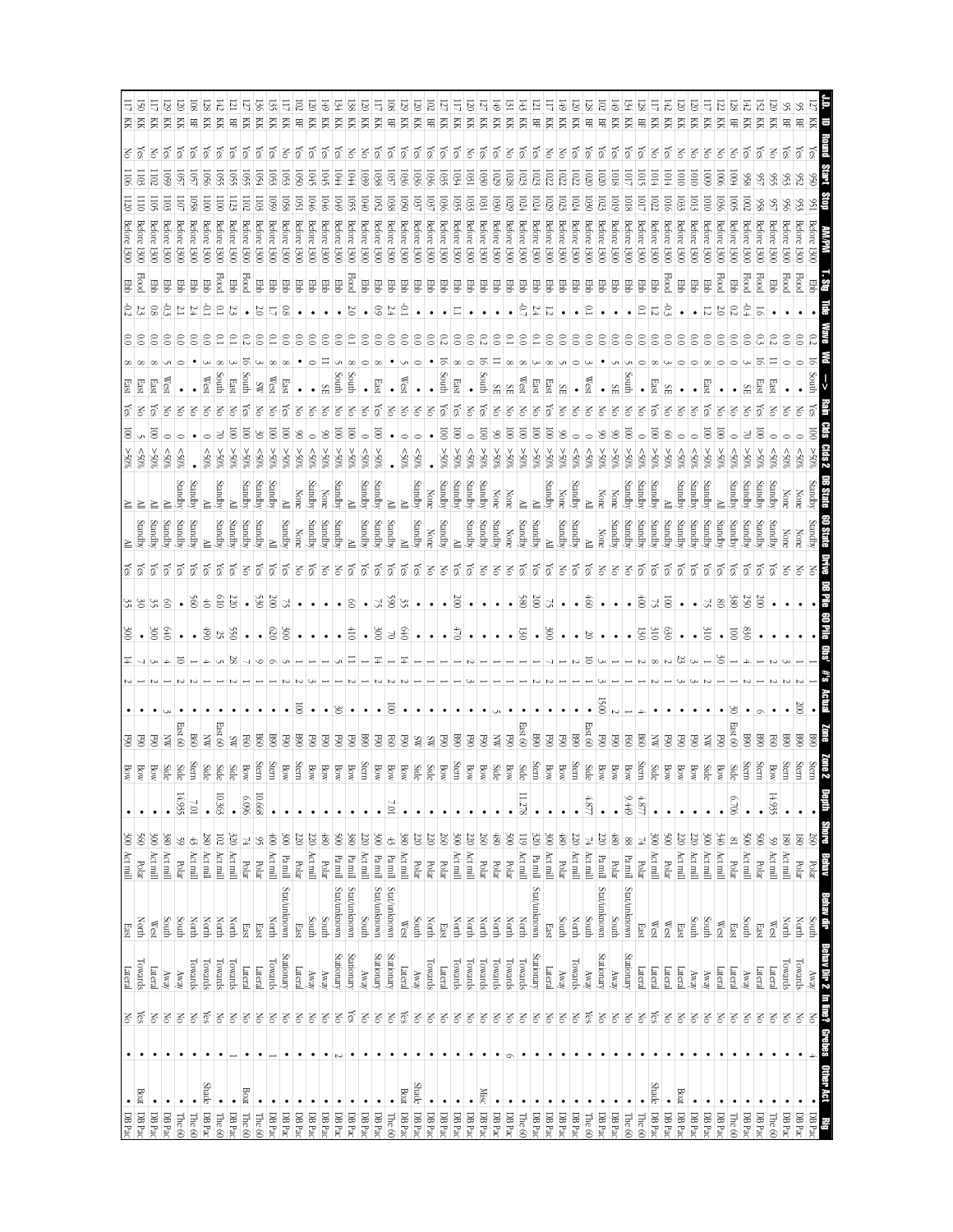| $\rm KK$      | KK                  | I적           | 区                   | 页                         | Ř                                             | 页                 | 頁               | Ř<br>몊                                | 頁                     | 즛                      |                            | 頁                    | 页                 | 頁<br>젖                            | 爻             | 頁                      | 젖              |                         | 몊            | Ř                                               | 頁                                | Ř                      | 頁                          | 頁<br>頁                                       | 頁            | 頁                        | 頁                        |                                     | 頁                     | 頁<br>頁                           | 젖       | 頁<br>Ř                                | 頁                            | 頁                               | 젖                           | Ř<br>頁               | 즛        |                | 頁               |              | 旵                    | <b>XX</b><br>芟             | 页                                                                                                                                 |
|---------------|---------------------|--------------|---------------------|---------------------------|-----------------------------------------------|-------------------|-----------------|---------------------------------------|-----------------------|------------------------|----------------------------|----------------------|-------------------|-----------------------------------|---------------|------------------------|----------------|-------------------------|--------------|-------------------------------------------------|----------------------------------|------------------------|----------------------------|----------------------------------------------|--------------|--------------------------|--------------------------|-------------------------------------|-----------------------|----------------------------------|---------|---------------------------------------|------------------------------|---------------------------------|-----------------------------|----------------------|----------|----------------|-----------------|--------------|----------------------|----------------------------|-----------------------------------------------------------------------------------------------------------------------------------|
|               |                     |              |                     |                           |                                               |                   |                 |                                       | ē                     |                        |                            |                      |                   |                                   |               |                        |                |                         |              |                                                 |                                  |                        |                            |                                              |              |                          |                          |                                     |                       |                                  |         |                                       |                              |                                 |                             | Z                    |          |                |                 |              |                      |                            |                                                                                                                                   |
|               |                     |              |                     |                           |                                               |                   |                 |                                       | 502                   |                        |                            |                      |                   |                                   |               |                        |                |                         |              |                                                 |                                  |                        |                            |                                              |              |                          |                          |                                     |                       |                                  |         |                                       |                              |                                 |                             | Π21                  |          |                |                 |              |                      |                            |                                                                                                                                   |
|               |                     |              |                     |                           |                                               |                   |                 |                                       |                       |                        |                            |                      |                   |                                   |               |                        |                |                         |              |                                                 |                                  |                        |                            |                                              |              |                          | E                        |                                     |                       |                                  |         |                                       |                              |                                 |                             | 52                   |          |                |                 |              |                      |                            |                                                                                                                                   |
|               |                     |              |                     | Betore                    | Betore                                        |                   | Before          |                                       |                       |                        |                            |                      |                   | Before 1300                       |               |                        |                |                         |              |                                                 | Before                           | Before                 | Before 1300                | Before 130                                   |              | Before 130               | Before 130               |                                     |                       | Betore                           |         | Betore                                |                              | Before 1300                     |                             | Before 1300          |          |                |                 |              |                      |                            |                                                                                                                                   |
|               | 1300                |              | 1300                | 1300                      | 1300                                          | 1300              | 1300            | 1300<br>1300                          | 1300                  | 1300                   | 1300                       | 1300                 | 1300              | 1300                              | 1300          | 1300                   |                |                         |              | 130(                                            | 1300                             | 1300                   |                            | 130(                                         |              |                          |                          | 1300                                | 1300                  | 1300                             |         | 1300<br>1300                          | 1300                         |                                 | 1300                        | 1300                 |          | 1300           | 1300            | 1300         |                      |                            |                                                                                                                                   |
| 閉             |                     | 買            | Flood               | Flood                     | 물                                             | 目                 | Flood           | Flood<br>뭏                            | 臣                     | Flood                  | 毘                          | 묺                    | Flood             | 물<br>ë                            | ë             | 毘                      | pool           |                         | 臣            | Flood                                           | 目<br>멽                           | Flood                  | 묻                          | Flood<br>멽                                   | 쁗            | ğ                        | ğ                        | 햝                                   | Flood                 | pool-<br>目                       | Flood   | 罩                                     | ᆴ<br>띦                       | Flood                           | 물                           | 멽<br>물               | 물        | Flood          | 멽               | Flood        | 멽                    | lood<br>ğ                  | 멽                                                                                                                                 |
|               |                     |              |                     |                           |                                               |                   |                 |                                       |                       |                        |                            |                      |                   |                                   |               |                        |                |                         |              |                                                 |                                  |                        |                            |                                              |              |                          |                          |                                     |                       | Ċ<br>V<br>È                      |         |                                       |                              |                                 |                             |                      |          |                |                 |              |                      |                            |                                                                                                                                   |
|               |                     |              |                     |                           |                                               |                   |                 |                                       |                       |                        |                            |                      |                   |                                   |               | S                      | S              |                         |              | ິຣ                                              |                                  |                        |                            |                                              |              |                          |                          |                                     |                       |                                  |         |                                       |                              |                                 |                             |                      |          |                |                 |              |                      |                            |                                                                                                                                   |
|               |                     |              |                     | West                      |                                               | puth              | West            | West<br>East                          |                       | West                   | West                       | East                 | west              |                                   |               | SW                     | West           |                         |              | West                                            | South                            | West                   |                            | East                                         | Xest         |                          |                          |                                     | West                  |                                  |         | outh<br>West                          | æ                            | West                            |                             | West<br>West         |          | West           |                 | West         |                      | Vest                       | ЯS                                                                                                                                |
|               |                     |              |                     |                           |                                               |                   |                 |                                       |                       |                        |                            |                      |                   |                                   |               |                        |                |                         |              |                                                 |                                  |                        |                            |                                              |              |                          |                          |                                     |                       |                                  |         |                                       |                              |                                 |                             |                      |          |                |                 |              |                      |                            |                                                                                                                                   |
|               |                     |              |                     |                           |                                               |                   |                 |                                       |                       |                        |                            |                      |                   |                                   |               |                        |                |                         |              |                                                 |                                  |                        |                            |                                              |              |                          |                          |                                     |                       |                                  |         |                                       |                              |                                 |                             | ē                    |          |                |                 |              |                      |                            |                                                                                                                                   |
|               |                     |              |                     | \$0%                      | $50\%$                                        |                   | $^{805}$        | $\frac{80}{80}$                       | $< 50\%$              |                        | 90%                        |                      | ->0%              | <50%                              | \$05          | $^{805}$               |                | $$^{805}$               |              | $< 50\%$                                        | $^{805}$                         |                        | $\frac{80}{8}$             | $\frac{80}{8}$<br>$50\%$                     |              | %05<                     | $< 50\%$                 | $^{805}$                            | $50\%$                | $^{805}$<br>$\frac{208}{5}$      |         | $\frac{1}{200}$<br>$50\%$             |                              |                                 |                             | \$80%<br>$50\%$      |          |                |                 |              |                      |                            | Clds 2 DB State                                                                                                                   |
| Standby       |                     | Standby      | None                | None                      | Standby                                       | None              | Standby<br>None | Standby                               | Standby               |                        | Standby                    |                      | standby           | Standby                           | Standby       | Standby                |                | Standby                 | Standby      | ≧                                               | Standby<br>None                  |                        | Standby                    | È                                            |              |                          | Standby                  | Standby                             |                       | Standby                          |         | Standby<br>Standby                    |                              | Standby                         |                             | Standby<br>Standby   | ≧        | Standby        | Standby         | Standby      |                      | Standby<br>tandby          |                                                                                                                                   |
| vadby         |                     | Standby      | None                | None                      | Standby                                       | None              | Standby         | Standby<br>None                       | Standby               | None                   | Standby                    | Standby              | Standby           | Standby<br>Standby                | Standby       | ≧                      | Standby        | Standby                 | Standby      | Standby                                         | Standby<br>None                  |                        | Standby                    | None<br>≧                                    | Standby      | Standby                  | Standby                  | Standby<br>Standby                  | ≧                     | Standby<br>Standby               | None    | Standby<br>Standby                    | None                         |                                 | Standby                     | Standby<br>Standby   | Standby  |                | Standby         | ≧            |                      | Standby                    |                                                                                                                                   |
| $\frac{5}{8}$ |                     | 종            | 공                   | 공                         | άš                                            | š                 | res             | άŠ<br>공                               | res                   | 공                      | GS.                        | Ğ                    | ā                 | ξŝ<br>ξg                          | χē            | χes                    | άš             | 공                       | χë           | χes                                             | χē<br>공                          | Ğ                      | άš                         | άg<br>공                                      | res          | ¥                        | es<br>S                  | res<br>ć.                           | Č8                    | χes<br>res                       | 공       | ξg<br>š                               | 공                            | Č8                              | Ğ                           | άŠ<br>res            | Ğ,       | res            | λë              | άŠ           | ନ୍ମି                 | Ğ.                         |                                                                                                                                   |
|               |                     |              |                     |                           | ğ                                             |                   | න               | š                                     | $\tilde{\mathcal{S}}$ |                        | $\approx$                  |                      | 52                | $\infty$<br>き                     | $200\,$       | 66                     | 72             |                         | $\approx$    | 8                                               | 8                                | S                      | ぉ                          | $\approx$                                    | ğ            |                          | $\overline{\mathcal{S}}$ | $\frac{8}{2}$<br>8                  | $\langle 60$          | š<br>ଞ                           |         | 200                                   |                              |                                 |                             | $\approx$<br>ē       | ğ        |                | ă               | Š            |                      | Ē                          | a<br>S                                                                                                                            |
|               |                     |              |                     |                           |                                               |                   |                 |                                       |                       |                        | ĕ                          |                      |                   | 50                                |               |                        |                |                         | 8            |                                                 | $_{019}$                         |                        |                            | 520                                          |              |                          |                          |                                     |                       |                                  |         | 020                                   |                              |                                 |                             | 079<br>ΟZ            |          |                |                 |              |                      |                            |                                                                                                                                   |
|               |                     |              |                     |                           | ൠ                                             |                   |                 | 50                                    | ଞ                     |                        |                            |                      |                   |                                   | $\tilde{z}$   | g                      |                |                         |              | 5                                               |                                  | S                      |                            |                                              | ىغ           |                          |                          |                                     |                       | ىغ                               |         |                                       |                              | €                               | 50                          |                      | ട്       | نج             | S               |              | g                    | ち                          | នី                                                                                                                                |
|               |                     |              |                     |                           |                                               |                   |                 |                                       |                       |                        |                            |                      |                   |                                   |               |                        |                |                         |              |                                                 |                                  |                        |                            |                                              |              |                          |                          |                                     |                       |                                  |         |                                       |                              |                                 |                             |                      |          |                |                 |              |                      |                            | $s_{\mu}$                                                                                                                         |
|               |                     |              | ğ                   | š                         |                                               |                   | 5               | $\approx$                             |                       |                        |                            |                      | 5                 |                                   |               | ٠                      | ನ              |                         |              |                                                 |                                  |                        |                            | $\approx$                                    |              |                          |                          |                                     |                       |                                  | క       | క                                     | š                            |                                 |                             |                      |          |                |                 |              |                      |                            |                                                                                                                                   |
|               |                     |              |                     | 80                        | B60                                           | East 60           | 3               | 890<br>$_{98}$                        | 8g                    | g                      | ⊠                          | 곃                    | Š                 | 図<br>정                            | 068           | East 60                | 3              | 3                       | 8            | B60                                             | East 60                          | B60                    | 3                          | 890<br>B60                                   |              | East 60                  | <b>B60</b>               | B60<br>3                            | East 60               | B60<br>FØ                        | g       | 880<br>정                              | 3                            | East 60                         | 3                           | <b>B90</b><br>X      | East 60  | <b>B60</b>     | <b>B60</b>      | East 60      | B60                  | F®                         |                                                                                                                                   |
|               |                     |              |                     |                           |                                               |                   |                 |                                       |                       |                        |                            |                      |                   |                                   |               |                        |                |                         |              |                                                 |                                  |                        |                            |                                              | Stern        |                          |                          |                                     |                       | Stern<br>Bow                     | Bow     | Stern<br>Bow                          | Bow                          | Side                            | Bow                         | Stern<br>Side        | Side     | Stern          | Stern           | Side         | Stern                | Bow                        |                                                                                                                                   |
| $10.668$      |                     |              | Stern               | Stern                     | Stern                                         | Side              | Bow             | Stern<br>Stern                        | Stern                 | Stern                  | Stern                      | Bow                  | Bow               | Stern<br>Bow                      | Stern         | Side                   | Bow            | Bow                     | Stern        | Stern                                           | Side                             | Stern                  | Bow                        | Stern<br>Stern                               |              | Side                     | Stern                    | Stern<br>Bow                        | Side                  |                                  |         |                                       |                              |                                 |                             |                      |          |                |                 |              |                      |                            |                                                                                                                                   |
|               |                     |              |                     |                           |                                               |                   | $\bullet$       | $\bullet$                             |                       |                        |                            |                      |                   |                                   |               |                        |                |                         |              |                                                 |                                  |                        |                            |                                              | $10^{\circ}$ |                          |                          |                                     |                       | $\bullet$                        |         |                                       |                              | 8.534                           |                             |                      |          |                |                 |              |                      |                            |                                                                                                                                   |
|               | 9.449               |              | 5.486               |                           | 5.791                                         | 9.449             |                 | $100\%$                               | 5.791                 |                        |                            |                      |                   |                                   |               | 10.668                 |                |                         |              | 5.182                                           | 9.449                            | 12.802                 |                            | 5.486                                        |              |                          | 10.668                   | 10.668                              | 5.182                 | $10^{\circ}$                     | 5.486   |                                       |                              |                                 |                             |                      | 10.668   | 8.534          | 14.935          | $12.802\,$   | $10^{\circ}\!/$      | 14.935                     |                                                                                                                                   |
|               | 88                  | $\leq$       |                     | $\frac{180}{ }$           | $\frac{59}{2}$                                | 88                | 08              | 260<br>88                             |                       | $\overline{\text{08}}$ | 00                         | 560                  | 08                | 980                               |               |                        |                | $\frac{500}{5}$         | 260          |                                                 | 260<br>88                        | $\frac{110}{2}$        |                            | $\frac{51}{21}$                              | 88           | $\frac{102}{130}$        |                          | 560<br>$\frac{114}{11}$             |                       | 099<br>88                        | 51      | $\frac{1}{100}$<br>$\frac{500}{5}$    | $\geq 00$                    | $\frac{8}{18}$                  | 220                         | 280<br>$\frac{1}{2}$ | 114      | $\frac{8}{18}$ | $\frac{59}{2}$  |              | $\frac{43}{2}$       | 380<br>99                  |                                                                                                                                   |
| 114 Act mill  | Polar               | Pa mill      | Act mill            | $\left  \right.$ Act mill | $\ensuremath{\mathop{\rm Par}\nolimits}$ nill | Polar             | Act mill        | $\left  \right.$ Act mill<br>Act mill | $59$ Act mill         | Polar                  | Act mill                   | Act mill<br>Polar    |                   | $\frac{220}{2}$ Act mill<br>Polar | 220 Act mill  | 102 Act mill           | $480$ Act mill | Polar                   | Pa mill      | 81 Act mill<br>$\frac{1}{2}$ Act mill           | Act mill                         | Act mill               | $\frac{220}{580}$ Act mill | Act mill                                     | Act mill     | $\frac{1}{1}$ Act mill   |                          | Act mill<br>Act mill                | 74 Act mill           | Act mill<br>Polar                | Polar   | $\Delta$ $\Delta$ $\Delta$<br>Pa mill | Pa mill                      | Act mill                        | Act mill                    | Act mill             | Polar    | Pa mill        | Act mill        | 114 Act mill | Act mill             | Polar<br>Polar             |                                                                                                                                   |
|               |                     |              |                     |                           |                                               |                   |                 |                                       |                       |                        |                            |                      |                   |                                   |               |                        |                |                         |              |                                                 |                                  |                        |                            |                                              |              |                          |                          |                                     |                       |                                  |         |                                       |                              |                                 |                             |                      |          |                |                 |              |                      |                            |                                                                                                                                   |
| <b>North</b>  | rast                | Stat/unknown | West                | West                      | Stat/unknown                                  | West              | East            | South<br>North                        | North                 | West                   | North                      | $\frac{Exact}{West}$ |                   | south<br>South                    | South         | $\mathbb{W}\text{est}$ | East           | <b>North</b>            | Stat/unknown | <b>North</b><br>North                           | $\operatorname{East}$            | $\mathbb{W}\text{est}$ | East                       | south<br>East                                | West         | South North              |                          | North<br>East                       | North                 | $\mathbb{W}\text{est}$<br>West   | West    | Stat/unknown<br>West                  | Stat/unknown                 | <b>South</b>                    | South                       | North<br>North       | East     | Stat/unknown   | North           | South        | <b>North</b>         | South<br><b>West</b>       | <b>enth Shore Behav Behaviline</b><br>• <u>500 Pamill</u> Stat/unknown                                                            |
|               | Lateral             | Stationary   | Lateral             | Lateral                   | Stationary                                    | Lateral           | Lateral         | Towards<br>$\lambda$ Kwa              | Towards               | Lateral                | Towards                    | Lateral<br>Lateral   |                   | YRWA<br>yway                      | $\Lambda$ RMV | Lateral                | Lateral        | Towards                 | Stationary   | Towards<br>Towards                              | Lateral                          | Lateral                | Away<br>Lateral            | Lateral                                      | Lateral      | Away<br>Towards          |                          | Towards<br>Lateral                  | Towards               | Lateral<br>Lateral               | Lateral | Stationary<br>Lateral                 | Stationary                   | yway                            | ARMY                        | Towards<br>Towards   | Lateral  | Stationary     | Away<br>Towards |              | Towards              | Lateral<br>Anay            |                                                                                                                                   |
| $\mathbb{E}$  | $\frac{1}{2}$       | I온           | $\rm _{\odot}$      | $\geq$                    | $\leq$                                        | $\leq$            | $\leq$          | $\leq$<br>$\geq$                      | $\leq$                | $\leq$                 | $\geq$                     | Yes                  | Yes               | $\frac{1}{\sqrt{2}}$<br>$\leq$    | $\geq$        | $\frac{1}{\sqrt{2}}$   | Yes            | $\leq$                  | $\leq$       | $\frac{1}{\sqrt{2}}$<br>$\overline{\mathsf{K}}$ | $\leq$                           | $\geq$                 | $\leq$                     | $\frac{1}{\sqrt{2}}$<br>$\frac{1}{\sqrt{2}}$ | $\geq$       | $\rm \stackrel{>}{\sim}$ | $\leq$                   | Yes<br>$\leq$                       | $\chi$ es             | Yes<br>$\geq$                    | $\leq$  | $\leq$<br>$\geq$                      | Ιδ                           | Yes                             | Yes                         | $\geq$<br>$\approx$  | $\leq$   | $\rm _S$       | $\geq$          | $\leq$       | $\frac{1}{\sqrt{2}}$ | $\chi_{\rm{eS}}$<br>$\leq$ |                                                                                                                                   |
| $\bullet$     | $\bullet$           |              |                     |                           | $\bullet$                                     |                   |                 |                                       |                       |                        |                            | $\bullet$            |                   |                                   |               |                        |                |                         |              | $\bullet$                                       |                                  |                        |                            |                                              |              |                          |                          |                                     |                       |                                  |         |                                       |                              |                                 |                             |                      |          |                |                 |              |                      |                            |                                                                                                                                   |
| Towards       |                     |              |                     |                           |                                               |                   |                 |                                       |                       |                        |                            |                      |                   |                                   |               |                        |                |                         |              |                                                 |                                  |                        |                            |                                              |              |                          |                          |                                     |                       |                                  |         |                                       |                              |                                 |                             |                      |          |                |                 |              |                      |                            |                                                                                                                                   |
| Ŀ<br>The $60$ | $\bullet$<br>The 60 | DB Pac       | $\bullet$<br>The 60 | ٠<br>The $60$             | Movement The 60                               | $\cdot$<br>The 60 | ᠊<br>BBox       | $\bullet$<br>The 60<br>$\rm DB\, Pac$ | The 60                | ٠<br>$m \in \{0\}$     | $\bullet$<br>$\rm DB\,Par$ | Shade DBPac          | $\bullet$<br>BBox | $\bullet$ DBPac<br>$DB$ Pac $\,$  | $\rm DB\,Par$ | $\cdot$<br>The 60      | DBPac          | $\bullet$<br>$\Box$ Bac | DB Pac       | ٠<br>$\blacksquare$ The 60                      | ٠<br>DBP <sub>ac</sub><br>The 60 | The $60$               | $\bullet$<br>DB Pac        | $\bullet$ DBPac<br>$\boxed{\text{The } 60}$  | The $60$     | $\bullet$<br>The 60      | The 60                   | Movement<br>Shade DBPac<br>The $60$ | $\bullet$<br>The $60$ | $\cdot$<br>᠊<br>The 60<br>DB Pac | The 60  | DB Pac<br>$\rm DB\,Par$               | $\cdot$<br>$\cdot$<br>DB Pac | Movement<br>$\vert$ The $\circ$ | $\bullet$<br>$\rm DB\, Pac$ | BBox<br>DB Pac       | The $60$ | The $60$       | The $60$        | The 60       | The $60$             | DB Pac<br>The 60           | Behav Dir 2. In line? Grebes Other Act<br>Stationary No Clement C<br>$\begin{array}{ c } \hline \text{HB} \text{Pac} \end{array}$ |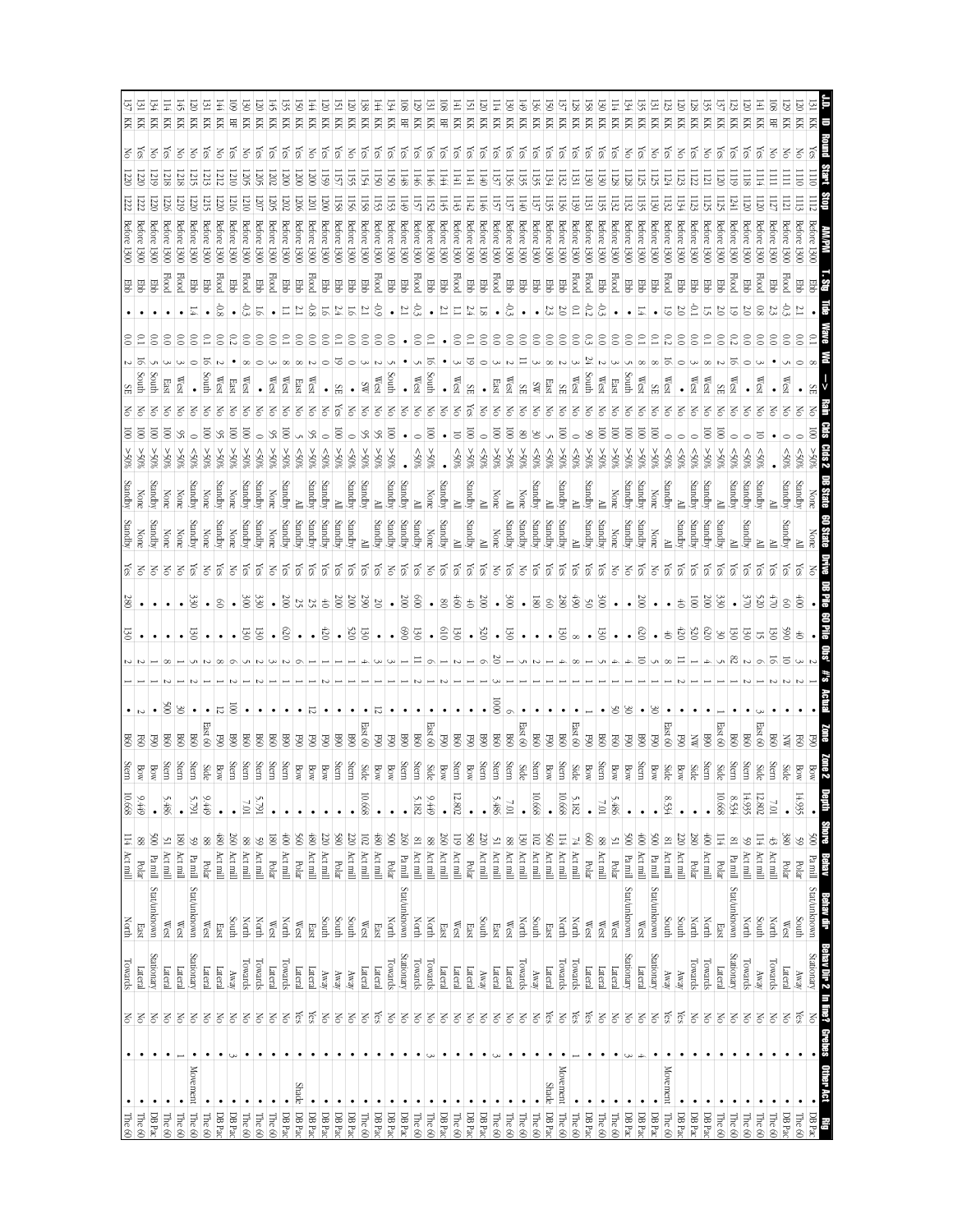| 頁<br>頁<br>頁<br>頁                          |                             |                           |                             |                                  |                      |                        | Ř                        | 頁<br>λes                 | 頁                          | 頁                       | 頁                         | 頁                                 | 页                                    | 妇                             | Ř<br>ଲି                           | 頁<br>බ                     | 頁                    | 页                          |                                                                     | Ř                    | 頁                            | 頁                        | 頁                                   | Ř                   | 頁                             | 芟                          | 頁                          | Ř                      | 頁                | 頁                                 |                                   |                                     | KK                                   | 頁<br>頁                                   | 頁                          | 頁                 | 頁                                    | 頁                            | 妇                  | Ř<br>Ğ               | Ř                              | 頁<br>స్ట్            | 頁<br>సై                 | 頁                      | Ř               | 页                          | 頁                       | $\mathbb R$<br>旵                                      | Ř            | <b>Start</b>                                                 |
|-------------------------------------------|-----------------------------|---------------------------|-----------------------------|----------------------------------|----------------------|------------------------|--------------------------|--------------------------|----------------------------|-------------------------|---------------------------|-----------------------------------|--------------------------------------|-------------------------------|-----------------------------------|----------------------------|----------------------|----------------------------|---------------------------------------------------------------------|----------------------|------------------------------|--------------------------|-------------------------------------|---------------------|-------------------------------|----------------------------|----------------------------|------------------------|------------------|-----------------------------------|-----------------------------------|-------------------------------------|--------------------------------------|------------------------------------------|----------------------------|-------------------|--------------------------------------|------------------------------|--------------------|----------------------|--------------------------------|----------------------|-------------------------|------------------------|-----------------|----------------------------|-------------------------|-------------------------------------------------------|--------------|--------------------------------------------------------------|
| <b>Vier</b>                               |                             |                           |                             | 319                              |                      |                        | 1313                     | 13 IO<br>1312            | 131                        | 1312                    |                           | EП                                | 1309                                 | 1308                          | Ωű                                |                            | 1318                 |                            |                                                                     | 505                  | 300                          |                          |                                     | Before              | Before 1300                   |                            | Before 1300                | <b>Betore</b>          | 3etore 1300      | <b>Before</b>                     |                                   |                                     | Before 1300                          | Before 1300                              |                            | Before 1300       | Before 1300                          |                              | Before 1300        |                      |                                | Before 1300          |                         | <b>Betore</b>          |                 |                            |                         |                                                       |              |                                                              |
| $\frac{1}{200}$<br>1300<br>臣<br><b>EB</b> |                             |                           | frer $1300$<br><b>Flood</b> | $\frac{1}{200}$<br>Flood         | $\frac{1}{200}$<br>目 | $\frac{1}{200}$<br>Ebb | $\frac{1}{200}$<br>Flood | $\frac{1}{200}$<br>Flood | After 1300<br><b>Ebb</b>   | After 1300<br>Flood     | $\frac{1}{200}$<br>買      | $\frac{1}{200}$<br>臣              | $\frac{\text{ifter}}{1300}$<br>Flood | After 1300<br><b>Flood</b>    | $\frac{1}{200}$<br><b>Flood</b>   | $\frac{1}{200}$<br>Flood   | $\frac{1}{200}$<br>罩 | $\frac{1}{200}$<br>罩       | $\frac{1}{200}$<br>毘                                                | $\frac{1}{200}$<br>目 | $\text{Here } 1300$<br>Flood | $\frac{1}{200}$<br>Flood | Flood                               | 1300<br>Flood       | Flood                         | 1300<br>멽                  | Flood                      | 臣                      | <b>Flood</b>     | 1300<br>Flood                     | Flood                             | Flood                               | <b>Flood</b><br>Flood                | 1300<br>Flood                            | <b>1300</b><br>멽           | Flood             | 臣                                    | 目                            | Flood              | Flood                | 1300<br>Flood                  | <b>EB</b>            | 毘                       | 1300<br><b>Flood</b>   | 1300<br>Ebb     | <b>1300</b><br>Flood       | 1300<br>臣               | 1300<br>물                                             | 물            |                                                              |
| خ<br>چ                                    |                             |                           |                             |                                  |                      |                        |                          |                          |                            |                         |                           |                                   |                                      |                               |                                   |                            |                      |                            |                                                                     |                      | É                            |                          |                                     |                     |                               |                            |                            |                        |                  |                                   |                                   |                                     |                                      |                                          |                            |                   |                                      |                              |                    |                      |                                | $\tilde{c}$          |                         |                        |                 |                            |                         |                                                       | $_{\rm 0.8}$ | Пß                                                           |
| East                                      |                             | South                     | East                        | West                             | West                 | West                   | West                     | West                     | West                       | West                    | West                      | West                              | West                                 | West                          | West                              |                            | នេះ                  |                            | South                                                               |                      |                              |                          | West                                | West                | West                          | parth                      | West                       | South                  | West             | West                              | West                              | West                                | West                                 | West<br>æ                                |                            |                   | West                                 |                              | west               |                      | xest                           |                      |                         | West                   |                 |                            |                         |                                                       | West         |                                                              |
|                                           |                             | $50\%$                    |                             | $50\%$                           |                      | $\frac{80}{50}$        |                          | $\frac{80}{80}$          | $50\%$                     |                         |                           | \$80%                             | ∻ٍ0%                                 |                               | $^{805}$                          | $^{*05}$                   | $\frac{80}{8}$       | $*05<$                     | $^{805}$                                                            | g<br>$>50\%$         | $^{805}$                     | $^{805}$                 | $50\%$                              | $50\%$              | ‰<br>%0                       | ⊱\$0%                      |                            |                        |                  |                                   |                                   | Standby                             |                                      | $^{805}$<br>$$^{80}_{\%}$                | $^{805}$                   | $>50\%$           | M <sub>0</sub>                       |                              | %05<               | $^{805}$             |                                | \$055                | $< 50\%$                | \$055                  | \$80%           | $^{*05}$                   |                         |                                                       |              | Cids 2                                                       |
|                                           |                             | Standby<br>≧              | None<br>None                | Standby<br>Standby               | Standby<br>Standby   | Standby<br>Standby     | None<br>None             | Standby<br>Standby       | Standby<br>Standby         | Standby<br>≧            | ≧<br>Standby              | Standby<br>Standby                | Standby                              | ≧<br>Standby                  | None<br>Standby                   | None<br>None               | Standby<br>Standby   | Standby                    | Standby                                                             | None<br>Standby      | ≧<br>Standby                 | None<br>None             | None<br>None                        | None<br>None        | Standby<br>Standby            | candby,<br>≧               | None<br>None               | None<br>None           | Standby<br>≧     | None<br>None                      | Standby<br>Standby                | Standby                             | Standby<br>Standby<br>Standby        | None                                     | Standby<br>Standby         | Standby           | Standby<br>Standby                   | Standby                      | None               | Standby<br>Standby   | <b>Standby</b><br>Standby      | None<br>Standby      | ≧<br>Standby            | Standby<br>Standby     | None<br>None    | None<br>None               | None<br>Standby         | None                                                  | Standby      | DB State 60 State                                            |
| ā                                         | ÷,                          | άg<br>₹                   | ¥.                          | χg<br>8                          | χë                   | χë<br>S                | ¥                        | χë                       | άŠ                         | χes<br>$\approx$        | άš<br>410                 | δŚ<br>220                         | άŠ<br>Ġ)                             | ζë<br>క                       | š                                 | š                          | άg<br>允              | άš<br>$\frac{8}{2}$        | χē<br>ē                                                             | ¥                    | δŚ<br>Ĵ,                     | 중                        | 중                                   | 공                   | ត្ត<br>$\sqrt{2}$             | ξg<br>ЭÆ                   | 공                          | 공                      | es<br>S          | Z                                 | άg<br>ŧ                           | άš<br>$\otimes$                     | స్ట్<br>ă<br>$\approx$               | Z<br>8<br>٠                              | ξg<br>$\frac{8}{2}$        | χë<br>S           | χg<br>290                            | ξg<br>$\approx$              | š                  | Ğ,<br>$\geqslant 00$ | χes<br>š                       | 3                    | χē<br>ൠ                 | res                    | ¥               | F                          |                         | ¥                                                     | 200          | DB Pile 60 Pile Obs'                                         |
|                                           | š                           |                           |                             | క                                | ષ્ઠ                  | ē                      |                          | 30                       |                            | .<br>ی                  |                           | ୪                                 | g                                    |                               |                                   |                            | S                    | ଞ୍ଚ                        | 430                                                                 |                      |                              |                          |                                     |                     | g                             |                            |                            |                        | 8                |                                   | ىخ                                | ്ട                                  |                                      |                                          | نځ                         |                   | ଞ                                    | 9∉0                          |                    |                      | ىخ                             |                      | Ë                       | 50                     |                 |                            |                         |                                                       | 020          |                                                              |
|                                           |                             | Š                         | ë                           | <b>East 60</b>                   | <b>B60</b>           | East 60                | East $60$                | East 60                  | O6H                        | <b>B60</b>              | <b>B60</b>                | East 60                           | East 60                              | ă                             | <b>B60</b>                        |                            | 졓                    | gg                         | ⋨                                                                   | ℥                    | 52                           | ⋦                        |                                     | East 60             | East 60                       | <b>F60</b>                 | East 60                    | <b>B60</b>             | East 60          | 960                               | 800                               | g                                   | ℥                                    | East 60                                  | 008                        | s,                |                                      | ⊠                            | š<br>B60           |                      | $_{\rm BG}$                    | <b>B90</b>           |                         | East 60                |                 | S                          | 졓                       |                                                       |              | $s$ <sub>#</sub><br>Artikal                                  |
|                                           |                             | Bow                       | 3<br>Bow                    | Side                             | Stern                |                        | Side                     | Side                     | Bow                        | Stern                   | Stern                     | Side                              | Side                                 | Side                          | Stern                             | 3<br>Bow                   | Bow                  | Stern                      | Side                                                                | Side                 | 3<br>Bow                     | Side                     |                                     |                     |                               |                            | Side                       | Stern                  | Side             | Stern                             | Stern                             | Stern                               | Side<br>Bow                          | S<br>Side                                | Stern                      | <b>SSO</b><br>Bow | ē<br>Bow                             | Stern                        | Stern              | Stern                | Stern                          | Stern                | Bow                     | Side                   | F©<br>Bow       | Š<br>Bow                   | Bow                     | Š<br>Bow                                              | Stern        |                                                              |
|                                           | $\bullet$<br>$\overline{0}$ | 10.668<br>$\frac{108}{ }$ | $\bullet$<br>280            | 10#9<br>$\frac{8}{18}$           | 7.315<br>$^{18}$     | $10^{\circ}$<br>$^{8}$ | 960'9<br>74              | 7.315<br>$\frac{81}{2}$  | $\bullet$<br>560           | 960'9<br>88             | 10.668<br>$\frac{108}{2}$ | $100\%$<br>$\frac{8}{18}$         | 12.192<br>$\frac{108}{1}$            | $\bullet$<br>600              | 9.144<br>$\frac{59}{2}$           | 084                        | 0z                   | 10.668<br>$\overline{102}$ | 340                                                                 | $\sqrt{80}$          | $08\frac{1}{2}$              | $68+$                    | 960'9<br>耳                          | 960'9               | 4.572<br>74                   | 10.668<br>$\overline{102}$ | 960'9<br>74                | 9.449<br>88            | 7.315<br>$^{8}$  | $\overline{\text{8}}$             | 12.192<br>$\overline{5}$          | 5.182<br>$\frac{81}{2}$             | $\frac{80}{2}$                       | $\frac{520}{5}$<br>180 Act mill          | 10.668<br>$\frac{114}{11}$ | 084               | 10.668<br>$\frac{220}{102}$ Act mill |                              | $\frac{180}{2}$    | 520                  | $10^{\circ}$<br>$\frac{88}{2}$ | $\frac{1}{80}$       | $\bullet$<br>220        | 7.315<br>뇌             | 9.449<br>88     | 5.486<br>2                 | (8)                     | 9.449<br>$\bullet$<br>097<br>88                       |              | epth Shove Beliav<br><b>- Shove Beliav</b>                   |
| 59 Act mill<br>560 Pa mill Stat/unknown   | Act mill                    | Act mill                  | Pa mill<br>Stat/unknown     | Polar                            | Act mill             | $_{\rm Polar}$         | Polar                    | Polar                    | Act mill                   | Act mill                | Pa mill<br>Stat/unknown   | Polar                             | Polar                                | Polar                         | Act mill                          | $\kappa$ t mill            | $\alpha$ mil         | Act mill                   | $\left  \begin{array}{c} \text{Act}\text{mill} \end{array} \right $ | Polar                | Polar                        | Polar                    | Polar                               | Polar               | Polar                         | Act mill                   | Act mill                   | Polar                  | Polar            | Act mill                          | Act mill                          | Act mill                            | Pa mill<br>Polar<br>Stat/unknown     |                                          | Act mill                   | Act mill          |                                      |                              | Act mill           | Act mill             | $\kappa$ and                   | Act mill             | Act mill                | Act mill               | Polar<br>Polar  |                            | Pa mill<br>Stat/unknown | Polar<br>Polar                                        |              | Bahav dir<br>North                                           |
|                                           | West<br>Lateral             | West<br>Lateral           | Stationary                  | North<br>Towards                 | East<br>Lateral      | South<br>Anay          | West<br>Lateral          | North<br>Towards         | East<br>Lateral            | <b>North</b><br>Towards | Stationary                | North<br>Towards                  | <b>South</b><br>Yway                 | <b>North</b><br>Towards       | $\mathbb{W}\text{est}$<br>Lateral | <b>North</b><br>Towards    | West<br>Lateral      | North<br>Towards           | South<br>$\Lambda$ EWY                                              | South<br>YNZY        | West<br><b>Lateral</b>       | <b>North</b><br>Towards  | $\mathbb{W}\textup{est}$<br>Lateral | Away<br>Towards     | South<br>North                | East<br>Lateral            | East<br>Lateral            | South<br>$\lambda$ Kwa | North<br>Towards | $\mathbb{W}\text{est}$<br>Lateral | West<br>Lateral                   | $\mathbb{W}\textup{est}$<br>Lateral | South<br>Stationary<br>$\Lambda$ EWV | East<br>Lateral                          | North<br>Towards           | North<br>Towards  | <b>North</b><br>Towards              | south<br>$\sqrt{\text{kWh}}$ | West<br>Lateral    | South<br>yway        | <b>North</b><br><b>Towards</b> | south<br>ARAY        | <b>North</b><br>Towards | <b>West</b><br>Lateral | West<br>Lateral | West<br>Lateral            | Stationary              | North<br>$\mathbb{W}\text{est}$<br>Towards<br>Lateral |              |                                                              |
| $\frac{8}{10}$<br>$\bullet$               | $\frac{1}{2}$               | Yes                       | $\geq$                      | $\leq$<br>$\bullet$              | 1g                   | $\geq$                 | $\geq$                   | $\leq$<br>$\bullet$      | $\frac{1}{8}$<br>$\bullet$ | $\frac{1}{\sqrt{2}}$    | $\geq$                    | $\frac{1}{\sqrt{2}}$<br>$\bullet$ | $\leq$<br>$\bullet$                  | Yes<br>$\bullet$              | $\leq$<br>٠                       | $\frac{1}{8}$<br>$\bullet$ |                      | $\geq$                     | $\leq$                                                              | $\geq$               | Yes                          | $\approx$<br>$\bullet$   | $\leq$<br>$\bullet$                 | $\geq$              | <b>No</b><br>$\bullet$        | $\leq$                     | $\approx$                  | $\geq$                 | Yes              | $\leq$                            | $\frac{1}{\sqrt{2}}$<br>$\bullet$ | $\rm _S$                            | Yes<br>$\geq$<br>$\bullet$           | $\leq$                                   | $\leq$                     | $\geq$            | $\approx$<br>$\bullet$               | $\leq$                       | š                  | $\geq$               | Νo                             | $\frac{1}{\sqrt{2}}$ | Yes                     | $\leq$                 | $\geq$          | $\geq$                     | g                       | $\geq$<br>$\leq$                                      |              | Behav Dir 2 In line? Grebes Other Act<br>Towards No          |
|                                           | $\bullet$                   | <b>Boat</b>               | $\bullet$                   | Boat<br>The 60<br>$\rm DB\, Pac$ | $\bullet$<br>The 60  | ٠<br>The $60$          | $\bullet$<br>The 60      | $\bullet$<br>The 60      | DBPac                      | The 60                  | The $60$                  | $\bullet$<br>The 60               | $\bullet$<br>The 60                  | <b>Shade</b><br>$\Box$ DB Pac | $\bullet$<br>The 60               | $\bullet$<br>DB Pac        | DB Pac               | The 60                     | $\rm DB\,Par$                                                       | $\rm DB\, Pac$       | ٠<br>DB Pac                  | ٠<br>DB Pac              | <b>Shade</b><br>The 60              | $\bullet$<br>The 60 | $\bullet$<br>The 60<br>The 60 | $\bullet$                  | $\bullet$<br>$m \in \{0\}$ |                        | $\bullet$        | The 60                            | $\bullet$<br>The 60               | $\bullet$                           | Shade DB Pac                         | $\bullet$<br>$\cdot$<br>The 60<br>DB Pac | $\bullet$                  | Misc<br>DBPac     | Boat The 60                          | $\bullet$<br>DB Pac          | $\cdot$<br>$me$ 60 | $\rm DB\, Pac$       | The 60                         | DB Pac               | DB Pac                  | The $60$               | The $60$        | $\sqrt{m \epsilon \omega}$ | DBPac                   | DB Pac<br>The 60                                      |              | $\begin{array}{ c } \hline \text{EB} \text{Pac} \end{array}$ |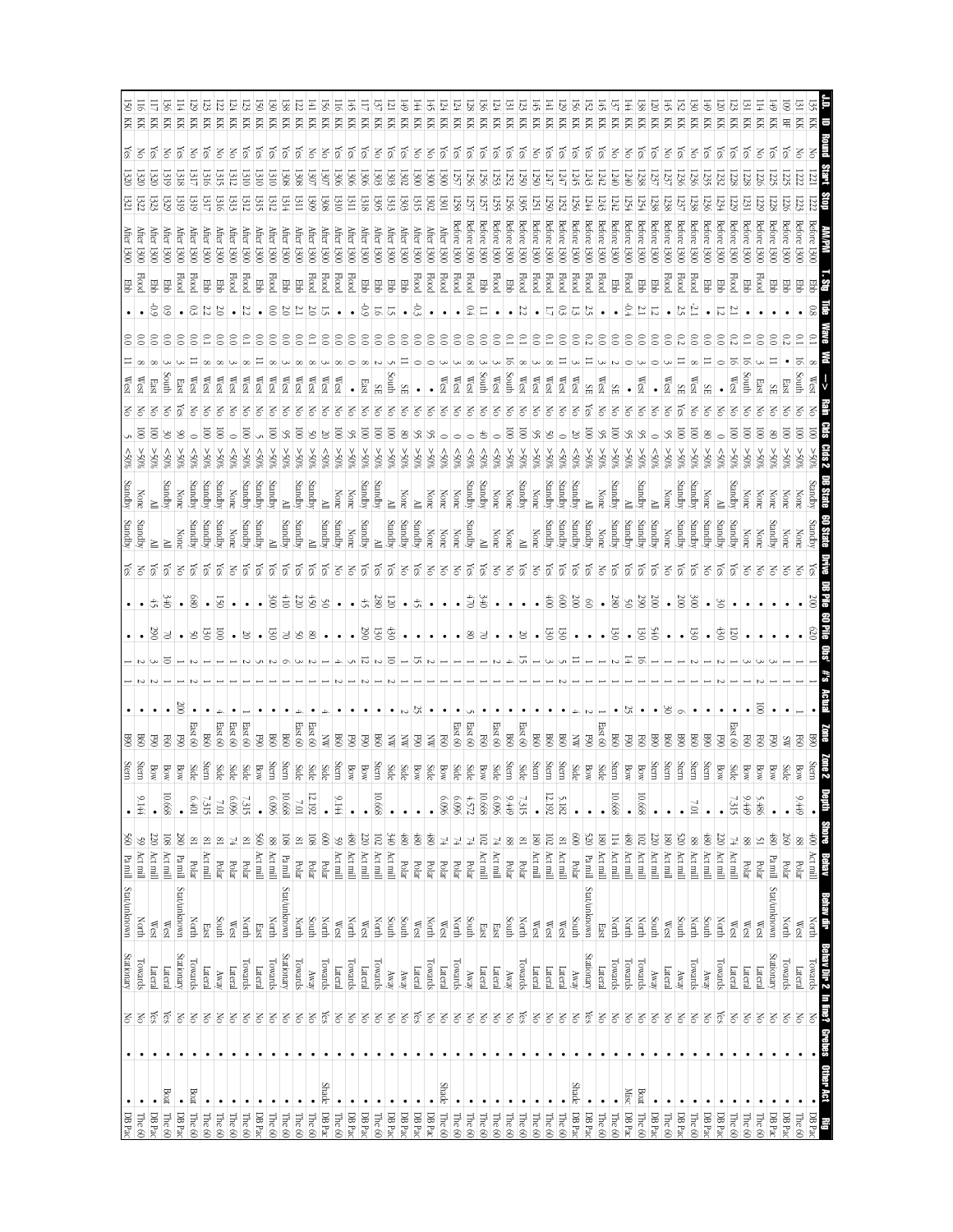| $\bullet$ DBP <sub>ac</sub><br>DB Pac                      |             | $\frac{2}{\sqrt{5}}$       | Stationary<br>Lateral | 300 Pa mill Stat/unknown<br>West | $\frac{260}{260}$ Act mill                           | $\bullet$     | tem<br><b>Bow</b> | ≌                 |                       |     | $\overline{5}$        | $\frac{8}{200}$        | $\frac{5}{2}$ | Standby            | Standby<br>Standby          |                  |   | West         |       |               | Flood<br>Hood             | <b>Mter</b><br>$\frac{\text{fter}}{\text{fter}} 1300$ |                   | ξs<br>ίes<br>$67 +$<br>430 | K<br>K            | <u>ಜ</u><br>27 |
|------------------------------------------------------------|-------------|----------------------------|-----------------------|----------------------------------|------------------------------------------------------|---------------|-------------------|-------------------|-----------------------|-----|-----------------------|------------------------|---------------|--------------------|-----------------------------|------------------|---|--------------|-------|---------------|---------------------------|-------------------------------------------------------|-------------------|----------------------------|-------------------|----------------|
| $\rm DB\,Par$<br>The 60                                    |             | 의의                         | ateral<br>ateral      | West<br>East                     | $\frac{1}{180}$<br>$\overline{30}$<br>Polar<br>Polar |               | Bow               | š<br>Š            |                       |     |                       |                        | ନ୍ମ<br>공      | Standby<br>Standby | None                        |                  |   |              |       |               | <b>Flood</b><br><b>EB</b> | $\frac{1}{200}$<br>$\frac{1}{200}$                    |                   | ē<br>Ē                     | 頁<br>頁            |                |
| $\rm DB~Pac$                                               |             | $ \mathbf{S} $             | $\overline{\text{A}}$ | South                            | 380<br>Act mill                                      |               | Bow               | FSO               |                       |     |                       |                        | 종             | Standby            | None                        | \$60             |   | West         |       |               | <b>Flood</b>              | $\frac{1}{200}$                                       |                   | çs<br>422                  | 頁                 |                |
| The 60                                                     |             | $\leq$                     | Anay                  | qmo <sub>S</sub>                 | $\frac{8}{18}$<br>Polar                              | 6.706         | Stern             | gg                |                       |     | $8^{\circ}$           | 940                    | ă             | Standby            | Standby                     | $< 50\%$         |   | West         |       |               | Flood                     | $\frac{1}{200}$                                       |                   | χes<br>1421                | 頁                 |                |
| DBPac                                                      |             | $\frac{1}{\sqrt{65}}$<br>₿ | Stationary            | Stat/unknown                     | $\frac{260}{200}$<br>Pa mill                         |               | Bow               | 3                 |                       |     | $\tilde{\mathcal{S}}$ | 8                      | χë            | Standby            |                             |                  |   | West         |       |               | 臣                         | $\frac{1}{200}$                                       |                   | 420                        | 즞                 |                |
| DB Pac                                                     |             | $\geq$                     | Towards               | North                            | 520<br>Act mill                                      |               | Stern             | S                 |                       |     |                       | $\approx$              | άš            | Standby            | Standby                     | $\frac{80}{5}$   |   |              |       |               | Flood                     | frer $1300$                                           |                   |                            | 젖                 |                |
| DB Pac                                                     |             | $\geq$                     | Towards               | North                            | $\frac{60}{2}$<br>Act mill                           |               | Stern             | S                 |                       |     |                       |                        | es<br>S       | Standby            | Standby                     | $50\%$           |   | West         |       |               | Ebb                       | $\frac{1}{200}$                                       | 1425              | సై<br>1420                 | 頁                 |                |
| DBPac<br>$\rm DB\, Pac$                                    |             | $\leq$<br>$\frac{1}{6}$    | Lateral<br>APANY      | south<br>East                    | 300<br>380<br>Act mill<br>Polar                      |               | Stern<br>Side     | S                 |                       |     |                       | $\bullet$              | š             | Standby            | Standby<br>None             | -50%             | ē | West         |       |               | Flood                     | $\frac{1}{200}$                                       |                   | 814                        | 頁                 |                |
| The 60                                                     |             | $\frac{1}{\sqrt{2}}$<br>٠  | Stationary            | Stat/unknown                     | $\frac{5}{2}$<br>Pa mill                             | 5.486         | Stern             | S                 |                       |     | Ë                     | 200                    | 5<br>종        | Standby<br>None    | None                        | $\frac{80}{5}$   |   | West<br>West |       | $\frac{8}{2}$ | Flood<br>Flood            | After 1300<br>00                                      | 1422              | λë                         | 뫂<br>頁            |                |
| $\rm DB\, Pac$                                             |             | $\geq$                     | Towards               | North                            | 260<br>Polar                                         |               | Side              | ⋹                 |                       |     |                       |                        | 중             | None               | None                        | $50\%$           |   | West         |       |               | Flood                     | $\frac{1}{200}$                                       | 1410              |                            | 頁                 |                |
| The $60$                                                   |             | $\frac{1}{6}$              | Stationary            | Stat/unknown                     | $\frac{81}{2}$<br>Pa mill                            | 7.315         | Stern             | 98                |                       |     | 50                    | 210                    | š             | ≧                  | Standby                     | \$05<            | ē | West         | 2     |               | <b>Ebb</b>                | After 1300                                            |                   | λë                         | 頁                 |                |
| DB Pac                                                     |             | $\approx$                  | Yway                  | South                            | $\frac{1}{8}$<br>Act mill                            |               | Stern             | g                 |                       |     |                       |                        | F             | Standby            | None                        | 80%              |   | South        |       |               | <b>EB</b>                 | <br>frer $1300$                                       |                   | ក្ដិ                       | 页                 |                |
| The 60                                                     |             | $\geq$                     | Stationary            | Stat/unknown                     | 611<br>Pa mill                                       | 11.887        | Stern             | g                 |                       |     | نغ<br>8               | 88                     | Č8            | Standby            | ≧                           | $\$0$ \$<        |   | West         |       |               | Ebb                       | $\frac{1}{200}$                                       |                   | ¥                          | 頁                 |                |
| $\rm DB\, Pac$                                             |             | $\geq$                     | Lateral               | East                             | 260<br>Polar                                         |               | Bow               | 3                 |                       |     |                       |                        | š             | Standby            | Standby                     | $50\%$           |   | West         |       |               | Flood                     | After $1300$                                          | 415               |                            | 頁                 |                |
| DBPac<br>DBPac                                             |             | $\frac{1}{5}$              | Anay                  | North<br>South                   | 240<br>Act mill                                      |               | Stern             | 8                 |                       |     | š.                    | $\approx$              | ā             | Standby            | ≧                           | $< 50\%$         |   |              |       |               | 目                         | $\frac{1}{200}$                                       | CН                | çs                         | 頁                 |                |
| DB Pac                                                     |             | $\geq$                     | Towards<br>Towards    | North                            | 380<br>$\bullet$<br>Act mill<br>Polar                |               | Stern<br>Side     | ₹<br>88           |                       |     | È                     | $00\%$                 | res<br>공      | Standby<br>È       | <b>None</b><br>≧            | $50\%$<br>$*05<$ |   | West<br>West |       |               | Flood<br>Flood            | $\frac{1}{200}$<br>fter <sub>1300</sub>               | ΠШ                | œ<br>ŧ                     | 頁<br>즞            |                |
| $\rm DB\, Pac$                                             |             | $\geq$                     | Towards               | North                            | 260<br>Act mill                                      |               | Stern             | S                 |                       |     | $\bullet$             | $\bullet$              | 공             | None               | None                        |                  |   |              |       |               | Hood                      | frer $1300$                                           |                   |                            |                   |                |
| The 60                                                     |             | $\geq$                     | Stationary            | Stat/unknown                     | $\bullet$                                            | 2.134         | Side              | East 60           |                       |     | 120                   | ð,                     | άŠ            | ≧                  | Standby                     | $50\%$           |   | ℥            |       |               | 目                         | frer 1300                                             | ΗOΓ               | $+00$                      | 몊                 |                |
| $\rm DB\,Par$                                              |             | $\leq$                     | [owards]              | North                            | 160<br>Act mill                                      |               | Side              | X                 |                       |     |                       |                        | δŚ            | Standby            | itandby                     | :50%             |   | West         | $\Xi$ |               | 目                         | fter 1300                                             | 1400              | $+0+$                      | Ř                 |                |
| DB Pac                                                     |             | $\frac{1}{6}$              | YNZY                  | <b>South</b>                     | 380<br>Polar                                         |               | Side              | S                 |                       |     |                       | $\bullet$              | 중             | Standby            | None                        |                  |   | west         |       |               | Flood                     | $\text{ifter} 1300$                                   | 1403              | సై<br>70#                  | Ř                 |                |
| The 60                                                     |             | $\geq$                     | Yway                  | South                            | $_{18}$<br>$\operatorname{Polar}$                    | 6.706         | Side              | East<br>$\otimes$ |                       |     | $8^{\circ}$           | $68$                   | χē            | ≧                  | ≧                           |                  |   | West         |       |               | Flood                     |                                                       | $\frac{1405}{20}$ | tō                         | 頁                 |                |
| DB Pac                                                     |             | $\geq$<br>$\bullet$        | Towards               | North                            | 520<br>Act mill                                      |               | Stern             | 800               |                       |     |                       | 200                    | άš            | Standby            | Standby                     | $-50\%$          |   | west         |       |               | Flood                     | $\frac{1}{200}$                                       | 70H               | $00+$                      | Ř                 |                |
| ∙<br>$\Box$ B Pac                                          |             | $\geq$<br>200              | <b>Latera</b>         | East                             | 080 <br>$\frac{1}{\sqrt{2}}$                         |               | Stern             | ଞ                 |                       |     |                       |                        | š             | Standby            | None                        | %0<              |   | west         |       |               | Flood                     | $\frac{1}{200}$                                       |                   |                            | 頁                 |                |
| DB Pac                                                     |             | $\leq$<br>٠                | Lateral               | West                             | 260<br>Polar                                         |               | Bow               | 정                 |                       |     |                       |                        | Z             | None               | None                        |                  |   | west         |       |               | Flood                     | frer $1300$                                           |                   |                            | 頁                 |                |
| $m \in \{0\}$                                              |             | Yes<br>$\overline{8}$      | Towards               | <b>North</b>                     | $\frac{8}{18}$<br>Act mill                           | 5.791         | Bow               | g                 |                       |     |                       |                        | res           | ≧                  | Standby                     |                  |   | West         |       |               | <b>Edd</b>                | Yfter <sub>1300</sub>                                 |                   |                            | 젖                 |                |
| The 60                                                     |             | $\geq$                     | $\lambda$ Kwa         | South                            | 119 <sub>1</sub><br>Polar                            | $11.887$      | Side              | East 60           |                       |     |                       | $\frac{5}{2}$          | es<br>S       | ≧                  | Standby                     |                  |   | West         |       |               | Ebb                       | $\frac{1}{200}$                                       |                   |                            | 頁                 |                |
| $\bullet$<br>The 60                                        |             | $\leq$<br>$\bullet$        | Lateral               | Stat/unknown<br>West             | 81 Act mill                                          | 5.791         | Stern             | <b>B60</b>        |                       |     | ىخ                    |                        | ā             | ≧                  | Standby                     |                  |   | West         |       |               | 臣                         | $\text{ifter} 1300$                                   |                   | ក្លិ                       | 頁                 |                |
| The 60                                                     |             | $\geq$                     | Stationary            |                                  | $\overline{51}$<br>Pa mill                           | $11.887\,$    | Stern             | gg                |                       |     | ىخ                    | %                      | ā             | Standby            | Standby                     |                  |   | West         |       |               | 目                         | frer $1300$                                           |                   |                            | 젖                 |                |
| $\frac{DB}{ABac}$<br>DB Pac                                |             | <b>S</b><br>$\leq$         | Towards<br>YRRM       | <b>South</b><br>North            | 300<br>$\frac{8}{200}$<br>Act mill<br>Polar          |               | Stern<br>Stern    | S<br>8            |                       |     | Ë<br>Ë                | $\approx$<br>$\approx$ | res<br>res    | Standby<br>Standby | Standby<br>Standby          |                  |   | West<br>West |       |               | Flood<br>Flood            | After 1300<br>$\frac{1}{200}$                         |                   | సై                         | 즞<br>즞            |                |
| BBox                                                       |             | $\geq$                     |                       | West                             | $380$ Act mill                                       |               | Bow               | 3                 |                       |     |                       |                        | 중             | Standby            | None                        |                  |   | West         |       |               | Flood                     | $\frac{1}{200}$                                       |                   | గ్లే                       | KK                |                |
| Shade DB Pac                                               |             | $\leq$                     | Away<br>Lateral       | South                            | 280<br>Act mill                                      |               | Side              | ⋦                 | $\overline{\text{2}}$ |     |                       |                        | F             | None               | None                        |                  |   | East         |       |               | Flood                     | $\frac{1}{200}$                                       | 507               |                            | 页                 |                |
| The 60                                                     |             | $\leq$                     | Stationary            | Stat/unknown                     | $\frac{108}{2}$<br>Pa mill                           | 10.668        | Stern             | B60               |                       |     | ىخ                    | ā                      | res           | Standby            | Standby                     | $< 50\%$         |   | South        |       |               | 멽                         | $\frac{1}{200}$                                       |                   |                            | 頁                 |                |
| $\rm DB\, Pac$                                             |             | $\approx$                  | yway                  | South                            | 280<br>Act mill                                      |               | Bow               | FS                | $\overline{0}$        |     |                       |                        | 공             | None               | None                        |                  |   | East         |       |               | Flood                     | frer $1300$                                           |                   |                            | 頁                 |                |
| $\rm DB\, Pac$                                             |             | $\leq$                     | Anay                  | North<br>South                   | 260<br>Polar                                         |               | Side              | ā                 |                       |     |                       |                        | š             | Standby            | Standby                     | $-50\%$          |   | West         |       |               | Flood                     | $\frac{1}{200}$                                       |                   | ក្លិ                       | 頁                 |                |
| The 60                                                     |             | $\frac{1}{6}$              | Towards               |                                  | $\frac{59}{2}$<br>Polar<br>Act mill                  | 5.486         | Stern             | 800               |                       |     | ىخ                    | 8 <sup>5</sup>         | δĶ            | ≧                  | Standby                     |                  |   | West         | Ξ     |               | Ę                         | $\text{Here } 1300$                                   |                   | çs                         | 頁                 |                |
| The $60$                                                   |             | $\frac{1}{5}$              | Lateral               | West                             | 114                                                  | 14.021        | Side              | East 60           |                       |     | 70                    | $\circledast$          | ξg            | ≧                  | Standby                     |                  |   | West         |       |               | Flood                     | $\frac{1300}{2}$                                      |                   | ζëς                        | 頁                 |                |
| $\rm DB\,Par$                                              |             | $\leq$                     | $\Lambda$ EANY        | South                            | 500<br>Act mill                                      |               | Side              | ă                 |                       |     | ā                     | 8                      | άg            | Standby            | ≧                           |                  |   |              |       |               | Flood                     | $\text{Ker} 1300$                                     |                   | స్ట్                       | 몊                 |                |
| $\rm DB\, Pac$                                             |             | $\geq$                     | Stationary            | Stat/unknown                     | 260<br>Pa mill                                       |               | Stern             | <b>B90</b>        |                       |     |                       |                        | š             | None               | None                        |                  |   |              |       |               | 퓕                         | $\frac{1}{200}$                                       |                   | (es                        | 岊                 |                |
| The 60                                                     |             | $\leq$                     | Towards               | North                            | 뇌<br>Polar                                           | 107           | Side              | East 60           |                       |     |                       |                        | es<br>S       | Standby            | Standby                     | $^{10\%}$        | ē | West         |       |               | 臣                         | frer $1300$                                           |                   | š                          | 歹                 |                |
| The $60$                                                   |             | $\approx$                  | Towards               | North                            | 뇌<br>Polar                                           | $10^{\prime}$ | Bow               | 69 <sub>H</sub>   |                       |     |                       |                        | es<br>S       | Standby            | Standby                     | M <sub>0</sub>   | ē | West         | Ξ     |               | <b>Eib</b>                | $\frac{1}{200}$                                       |                   | ζes                        | 頁                 |                |
| DB Pac                                                     | <b>Boat</b> | $\leq$                     | Aray                  | South                            | 180<br>Polar                                         |               | Side              | S                 |                       |     |                       |                        | 중             | Standby            | None                        |                  |   |              |       |               | 军                         | $\frac{1300}{200}$                                    |                   | ក្លិ                       | 즞                 |                |
| The 60                                                     |             | $\leq$                     | Stationary            | Stat/unknown                     | 114<br>Pa mill                                       | 10.668        | Stern             | 8g                |                       |     | S                     | \$                     | ନ୍ମ           |                    | Standby                     | \$055            |   | West         |       |               | 묺                         | fter <sub>130</sub>                                   |                   |                            | 즞                 |                |
| The $60$                                                   |             | $\geq$                     | Vway                  | North<br>South                   | $^{8}$<br>${\rm Polar}$                              | 4.877         | Stern             | g                 |                       |     | S                     | Ű,                     | ā             | Standby            | Standby                     | $50\%$           |   | West         |       | 8             | Flood                     | $\frac{1}{200}$                                       |                   | ଲୁ                         | 頁                 |                |
| DB Pac                                                     |             | $\leq$                     | <b>Lowards</b>        |                                  | $\frac{520}{5}$<br>Act mill                          |               | Stern             | 88                |                       |     |                       | Ë                      | ā             | Standby            | Standby                     |                  |   | West         |       |               | Flood                     | 1300                                                  |                   |                            | Ř                 |                |
| $D B$ Pac $\,$                                             |             | Ιš                         | Towards               | <b>North</b>                     | 081<br>Act mill                                      |               | Bow               |                   |                       |     |                       |                        |               | None               | None                        |                  |   |              |       |               | Flood                     | fter $1300$                                           |                   |                            | 芟                 |                |
| $\rm DB~Pac$<br>DB Pac                                     |             | $\geq$<br>$\leq$           | Stationary<br>ateral  | Stat/unknown<br>West             | 200<br>$\frac{1}{260}$<br>Act mill<br>Pa mill        |               | Stern<br>Bow      |                   | ğ                     |     | $_{640}$<br>Š         | š<br>g                 | බ             | Standby<br>epur    | Standby<br>≧                | \$055            | ē |              |       |               | Flood<br>멽                | fter 1300                                             |                   | çs                         | 젖                 |                |
|                                                            |             |                            |                       | $\overline{\mathbb{W}}$ est      |                                                      |               |                   | 8%<br><b>GSH</b>  | $\overline{5}$        |     |                       |                        |               |                    | <b>None</b>                 |                  |   | East<br>Yes  | ៜ     |               | <b>Flood</b>              |                                                       |                   | š<br>1321                  | 풰<br>Ř            |                |
| $\begin{array}{c c} \textbf{H} & \textbf{H} \end{array}$ . |             |                            |                       | Behav dir                        | epth Shore Beliav<br>•   280 Act mill                |               |                   |                   | Actual                | 5.7 |                       | DB Pile 60 Pile Obs'   |               |                    | <b>Clus Clus 2 DB State</b> |                  |   | <u>ist</u>   |       | EB.           | r<br>Si                   |                                                       |                   | <b>Start</b>               | E<br><b>Sound</b> |                |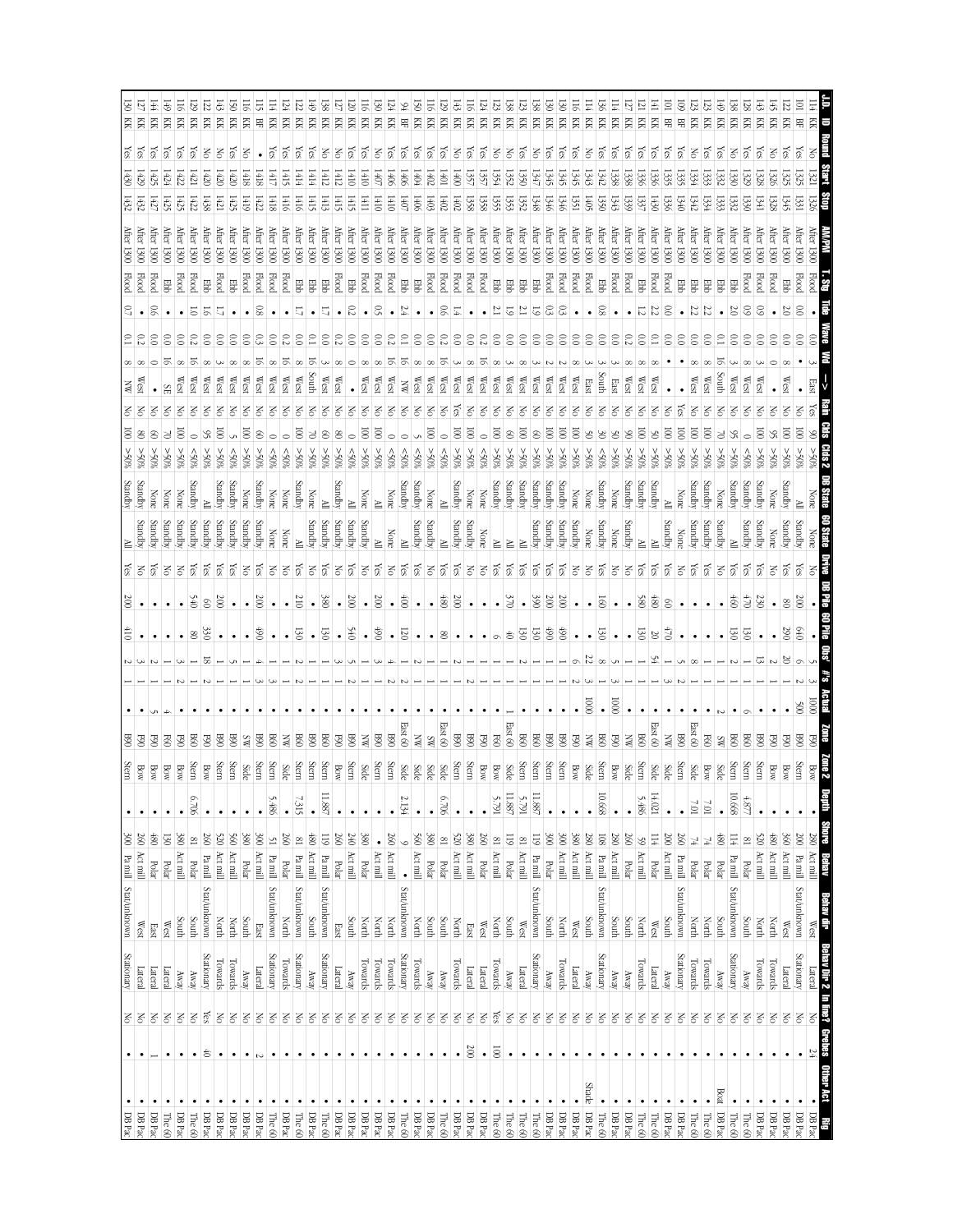| 页                                                    |                                          | Flood                    |                           |              |                             |                          |                         | standbr                                         | ¥          |                              |                                  |  |               |                            |               |                | 260                          | Act mill<br>Polar                                      |              | East                                   | Lateral               | 1g<br>$\leq$               |
|------------------------------------------------------|------------------------------------------|--------------------------|---------------------------|--------------|-----------------------------|--------------------------|-------------------------|-------------------------------------------------|------------|------------------------------|----------------------------------|--|---------------|----------------------------|---------------|----------------|------------------------------|--------------------------------------------------------|--------------|----------------------------------------|-----------------------|----------------------------|
| 頁<br>Ř<br>1432<br>1434<br>1445<br>1435               | $\frac{1}{200}$<br>$\frac{1}{200}$       | Flood<br>Ę               |                           |              |                             |                          | $50\%$                  | Standby<br>Standby<br>Standby                   | Yes<br>res | $\approx$                    | $\frac{4}{3}$<br>$\frac{310}{2}$ |  |               | <b>B</b> <sub>9</sub><br>졓 | Stern<br>Bow  |                | 340<br>$\frac{300}{2}$       | Act mill<br>Polar                                      |              | South<br>West                          |                       | Away<br>Towards<br>Lateral |
| Ř<br>1430<br>1443                                    | $\frac{1}{200}$                          | <b>Flood</b>             |                           |              | West                        |                          | $^{805}$                | Standby                                         | άg         | 500                          |                                  |  |               | <b>B90</b>                 | Stern         |                | 520                          | Act mill                                               |              | North                                  |                       |                            |
| Ř<br>몊<br>1440<br>1438                               | After 1300<br>Viter $1300$               | 買<br>Ebb                 |                           |              | æ                           |                          | $^{805}$<br>\$05        | Standby<br>Standby                              | ξŝ<br>W    |                              |                                  |  | ğ             | East 60<br>F60             | Bow<br>Side   | 12.192         | $\overline{30}$<br>$\approx$ | Polar                                                  |              | North                                  |                       | Towards<br>YRW             |
| S<br>K<br>š<br>1438<br>1439                          | $\frac{1}{200}$                          | Ebb                      |                           |              | West                        |                          | $50\%$                  | Standby<br>Standby                              | δŚ         |                              |                                  |  |               | <b>SSO</b>                 | Bow           |                | 695                          | Polar<br>Polar                                         |              | <b>South</b><br>$\mathbb{W}\text{est}$ |                       | Lateral                    |
| 묘<br>1438<br>1439                                    | $\frac{1}{200}$                          | <b>Flood</b>             | ි                         |              | West                        | ĕ                        | \$055                   | Standb<br>Standby                               | άš         | 200                          | 66 <sup>†</sup>                  |  |               | 800                        | Stern         |                | $\frac{300}{2}$              | Pa mill                                                | Stat/unknown |                                        | Stationary            |                            |
| 岊<br>1439<br>0##J                                    | $\frac{1}{200}$                          | <b>Flood</b>             | C)                        | West         |                             |                          | $^{*05}$                | Standby<br>Standby                              | ξg         | $500\,$                      | 66                               |  |               | 80                         | Stern         |                | $\approx$                    | Polar                                                  |              | <b>South</b>                           | Anay                  |                            |
| 뫂<br>时<br>1444                                       | $A$ fter $1300$                          | <b>Ebb</b>               |                           |              |                             |                          | 50%                     | Standby                                         | άg         | $\bullet$                    |                                  |  |               | F60                        | Bow           | 960'9          | S                            | Pa mill                                                | Stat/unknown |                                        | Stationary            |                            |
| Ř<br>λë<br>L441                                      | $\frac{1}{200}$                          | Flood                    | ິ                         |              | West                        |                          | $< 50\%$                | None<br>None                                    | š          |                              |                                  |  |               | $_{50}$                    | Bow           | 5.486          | 51                           | Polar                                                  |              | West                                   | Lateral               |                            |
| \$<br>$\overline{M}$<br>Ř<br>χes<br>1442<br>1445     | $\frac{1}{200}$<br>$\frac{1}{200}$       | Ebb<br>買                 | $_{\rm 0}^{\circ}$        |              | ЯS                          | g                        | \$60%                   | None<br>Standby                                 | š          | $\bullet$                    |                                  |  | 5             | East 60<br>960             | Side          |                | 130<br>$^{8}$                | Polar                                                  |              | <b>North</b>                           | Towards               |                            |
|                                                      |                                          |                          | S                         |              |                             |                          | $$0$ \$<                | Standby<br>Standby                              | χes        | 220                          | ଞ                                |  |               |                            | Stern         | 7.315          |                              | Pa mill                                                | Stat/unknown |                                        | Stationary            |                            |
| E                                                    | fre $r1300$                              | <b>Flood</b>             |                           | West         |                             |                          |                         | Standby<br>Standby                              | χē         | $\overline{00}$              |                                  |  |               | SW                         |               |                | 520                          | Polar                                                  |              | <b>South</b>                           | ARAY                  |                            |
| Ř<br>Ř<br>χes<br>ក្ដិ<br>0440<br>1448<br>34 H        | $\frac{1}{200}$<br>fter $1300$           | Flood<br><b>EB</b><br>÷. | n                         |              | West<br>west                | g                        | \$80%<br>$< 0\%$        | Standby<br>None<br>Standby<br>None              | χes<br>š   | 200                          | ğ<br>$\bullet$                   |  |               | East 60<br>880             | Stern<br>Side | 960'9          | $\frac{1}{2}$<br>74          | Act mill<br>Polar                                      |              | <b>South</b><br>$\mathbb{W}\text{est}$ | Lateral<br>yway       |                            |
| Ř<br>ğ<br>447<br>1448                                | $\frac{1}{200}$                          | Flood                    | £                         |              | East                        |                          | \$0.88                  | Standby<br>≧                                    | ξŝ         | $\otimes$                    | 89                               |  |               | X                          | Side          |                | $60 +$                       | Act mill                                               |              | <b>North</b>                           | Towards               |                            |
| 頁<br>1450                                            | $\frac{1}{200}$                          | 昆                        | $\widetilde{\phantom{a}}$ |              | West                        |                          | $50\%$                  | Standby<br>Standby                              | χë         |                              | ٠                                |  |               | ¥                          |               |                | 60 <sup>2</sup>              | Polar                                                  |              | North                                  | Towards               |                            |
| Ř<br>స్ట్<br>8##1<br>6##J                            | $\frac{1}{200}$                          | Flood                    |                           |              | west                        |                          | $< 50\%$                | Standby<br>Standby                              | δÑ         | 52                           | οĽ                               |  |               | 3                          | Bow           |                |                              | $\frac{360}{380} \frac{\text{polar}}{\text{Act mill}}$ |              | ltuo <sup>2</sup>                      | YRAY                  |                            |
| Ř<br>頁<br>χes<br>çs<br>ΗŽΙ<br>1450<br>1452<br>1420   | $\frac{1}{200}$<br>$\frac{1}{200}$       | <b>Flood</b><br>臣        | Ξ                         |              | West<br>West<br>중           |                          | $$^{80}_{50}$<br>\$80   | None<br>None<br>≧                               | χes<br>F   | $\infty$                     | $\frac{60}{2}$                   |  |               | 068<br>Š                   | Stern<br>Bow  | 960'9          | 74                           | Polar                                                  |              | South<br>$\mathbb{W}\text{est}$        | Lateral<br>Away       |                            |
| 岊<br>Ğ<br>1452<br>1453                               | $\frac{1}{200}$                          | <b>EB</b>                |                           |              |                             |                          |                         | Standby                                         | χē         | 5                            | 019                              |  |               | 곃                          | Bow           |                | 260                          | Pa mill                                                | Stat/unknown |                                        | Stationary            |                            |
| Ř<br>χē<br>1455<br>1458                              | $A$ fter $1300$                          | <b>Flood</b>             | $\widetilde{\phantom{a}}$ |              | East                        |                          | \$055                   | Standby                                         | χë         | 5                            | $\widetilde{\alpha}$             |  |               | 졓                          | Bow           |                | $\approx$                    | Polar                                                  |              | West                                   | Lateral               |                            |
| Ř<br>Ř<br>χes<br>χes<br>1458<br>1457<br>I500<br>1508 | $\frac{1}{200}$<br>$\frac{1}{200}$       | Flood<br><b>Ebb</b>      | ខ<br>S                    |              | <b>Last</b><br>8W<br>Z<br>š | $\overline{\circ}$       | $50\%$<br>\$005         | Standby<br>È<br>Standby<br>Standby              | χes<br>δŚ  | 120<br>ē                     | 520<br>ਛ                         |  |               | ă<br>ä                     | Side<br>Side  |                | 440<br>420                   | Act mill<br>Polar                                      |              | South<br>south                         | Aray<br>Away          |                            |
| 岊<br>1458<br>1459                                    | $\frac{1}{200}$                          | Flood                    |                           |              | West                        |                          | %05                     | ≧<br>Standby                                    | ΥéS        | $\approx$                    | \$                               |  |               | <b>B</b>                   | Stern         |                | $\frac{300}{2}$              | Pa mill                                                | Stat/unknown |                                        | Stationary            |                            |
| 몊                                                    | After 1300                               | 目                        |                           |              |                             |                          | $50\%$                  | Standby<br>≧                                    | χg         |                              | $\bullet$                        |  |               | Š                          | Bow           | 16'0           | $\circ$                      | $\rm Pa$ mill                                          | Stat/unknown |                                        | Stationary            |                            |
| 頁<br>χes<br>I500<br>1504                             | $\frac{1}{200}$                          | <b>Flood</b>             | $\rm{C}$                  |              | West                        | ē                        | $^{805}$                | None<br>Standby                                 | š          |                              |                                  |  |               | B60                        | Stern         | 9.144          | $\frac{59}{5}$               | Act mill                                               |              | <b>North</b>                           | Towards               |                            |
| 頁<br>頁<br>χes<br>S<br>1502<br>50<br>505<br>1502      | $\frac{1}{200}$<br>$\frac{1}{200}$       | 目<br>Ebb                 | $_{\rm 0}^{\circ}$<br>E   |              | West<br>S                   | g                        | \$80%<br>$50\%$         | Standby<br><b>Standby</b><br>Standby<br>Standby | χë<br>χes  | 200                          | 450<br>$\bullet$                 |  |               | <b>B</b> §0<br>X           | Stern<br>Side | $\bullet$      |                              | $\frac{560}{340}$ Act mill                             |              | South<br>West                          | Lateral<br>Yway       |                            |
| Ř<br>ζëς                                             | $\frac{1}{200}$                          | Flood                    | P.                        |              | ä                           | ē                        | \$055                   | Standby<br>Standby                              | χē         | $\infty$                     | 0.50                             |  | ぉ             | 89                         | Stern         |                | 300                          | Act mill                                               |              | <b>North</b>                           | Towards               |                            |
| 頁<br>χes<br>505<br>50                                | $\frac{1}{200}$                          | Flood                    | ខ                         |              | West                        | 8                        | \$055                   | Standby                                         | χg         | 5                            | $\bullet$                        |  |               | ℥                          | Side          |                | $0z\zeta$                    | Polar                                                  |              | <b>North</b>                           | Towards               |                            |
| $\rm \overline{M}$<br>χes<br>505<br>1513             | After 1300                               | Hood                     | $\approx 0$               |              | East                        |                          | \$055                   | ≧                                               | Υes        | $\infty$                     | ≷                                |  |               | 068                        | Stern         |                | $\approx$                    | Polar                                                  |              | North<br>North                         | Towards               |                            |
| <b>EK</b><br>岊<br>χes<br>505<br>Ŀю<br>ISO7           | $\frac{1}{200}$<br>$\frac{1}{200}$       | <b>Flood</b><br>目        | S<br>$_{\rm 0}^{\circ}$   | West         | West                        |                          | \$055<br>$< 50\%$       | Standby<br>Standby<br>Standby                   | χē<br>χē   | $\overline{00}$<br>$\bullet$ | 6ħ<br>$\bullet$                  |  |               | 80<br>℥                    | Stern<br>Side |                | $\frac{300}{3}$<br>560       | Pa mill<br>Polar                                       | Stat/unknown |                                        | Stationary<br>Towards |                            |
| Ř<br>ē<br>508<br>IŠ12                                | $A$ fter $1300$                          | 臣                        | 0.                        | West         |                             |                          | \$055                   | Standby<br>Standby                              | ζë         | 150                          | $\frac{1}{8}$                    |  |               | Ä                          | Side          |                | 380                          | Polar                                                  |              | North                                  | Towards               |                            |
| Ř<br>Z<br>1520                                       | Viter $1300$                             | Ę                        |                           |              | S                           | ē                        | 6⊗                      | Standbr<br>Standby                              | χg         | $00\%$                       | 55                               |  |               | SW                         | Side          |                | 420                          |                                                        |              | North                                  | Towards               |                            |
| $\overline{M}$<br>Z<br>덤<br>1518                     | $\frac{1}{200}$                          | Flood                    | S                         | West         |                             | ē                        | \$055                   | Standby<br>Standby                              | ΩŠ         | $\overline{\rm s}$           |                                  |  |               | X                          | Side          |                | 520                          | Polar <sup></sup><br>Polar                             |              | <b>South</b>                           | Anay                  |                            |
| Ř<br>1604                                            | $\frac{1}{200}$                          | Ebb                      |                           |              | West                        |                          | $^{805}$                | ≧                                               | res        | Ë                            |                                  |  | S             | East 60                    |               | 11.278         | $\frac{110}{2}$              | Act mill                                               |              | South                                  | Anay                  |                            |
| K                                                    | $\frac{\text{ifter}}{\text{ifter}} 1300$ | <b>Flood</b>             |                           |              |                             |                          |                         | None<br>Standby                                 | š          |                              |                                  |  |               | ℥                          | Side          |                | $\frac{1}{2}$                | Polar                                                  |              | <b>South</b>                           | YRWAY                 |                            |
| క<br>頁<br>Yes<br>1520<br>1525                        | $\frac{1}{200}$                          | <b>EB</b>                |                           |              | West                        |                          | $< 50\%$                | Standby<br>Standby                              | ξg         |                              |                                  |  |               | <b>B</b> <sub>9</sub>      | Stern         |                | $\frac{560}{5}$              | Act mill<br>Polar                                      |              | North                                  | Towards               |                            |
| Ř<br>š<br>1520<br>1521                               | $\frac{1}{200}$                          | 臣                        |                           |              |                             |                          | %05<                    | Standby<br>Standby                              | χg         | 8                            | 230                              |  | S             | 3                          | Bow           |                | 180                          |                                                        |              | <b>South</b>                           | Yway                  |                            |
| K<br>1523<br>545                                     | $\frac{1}{200}$                          | Flood                    | ε                         |              | East<br>ā                   | ē                        | \$0                     | Standby                                         | χë         | 52                           | òΙò                              |  |               | 3                          | Bow           |                | $\frac{500}{500}$            | Act mill                                               |              | North                                  | Towards               |                            |
| 頁                                                    | $\frac{1}{200}$                          | <b>Flood</b>             | g                         | West         |                             |                          | %05<                    | Standby                                         | ¥          |                              |                                  |  |               | B60                        | Stern         | 9.144          | SS                           | Act mill                                               |              | South                                  | ARMY                  |                            |
| 몊<br>ζëς<br>1525                                     | $\frac{1}{200}$                          | 目                        | 8                         |              |                             |                          | $< 50\%$                | Standby<br>Standby                              | άš         |                              |                                  |  |               | East 60                    | Side          | 6.914          |                              | Pa mill                                                | Stat/unknown |                                        | Stationary            |                            |
| 묚<br>ξS<br>1520<br>53                                | $\frac{1}{200}$                          | 買<br>Z                   | ິຣ                        |              |                             |                          | $< 50\%$                | Standby<br>Standby                              | χg         |                              |                                  |  |               | <b>B60</b>                 | Stern         | $0.914$        |                              | Act mill                                               |              | East                                   | Lateral               |                            |
| KK<br>页<br>1530                                      | $\frac{1}{200}$<br>$\frac{1}{200}$       | <b>Flood</b><br>Flood    |                           | West<br>West | 중                           |                          | $$^{80}_{\&}$<br>$50\%$ | None<br>None<br>None<br>None                    | 공<br>¥.    |                              |                                  |  |               | Š<br>Š                     | Bow<br>Bow    | 960'9<br>15.24 |                              | Polar<br>Polar                                         |              | South<br>West                          | ateral.<br>Anay       |                            |
| 頁                                                    | Here 1300                                | 멽                        | 8                         | West         |                             |                          | \$055                   | ≥                                               | χë         | 52                           | ë                                |  |               | 3                          | Bow           | $\bullet$      | $\frac{1}{2}$                | Act mill                                               |              | South                                  | YNZAY                 |                            |
| U30                                                  | $\frac{1}{200}$                          |                          |                           |              | Z                           | $\overline{\mathrm{SO}}$ | $950\%$                 | Standby                                         | Yes        |                              | $\frac{20}{10}$                  |  |               |                            | <b>Bow</b>    |                |                              | Polar                                                  |              | East                                   | Lateral               |                            |
| $\infty$<br>뙤<br>530                                 | <b>After</b>                             | 띩물                       |                           |              |                             |                          | <b>180%</b>             | $\frac{1}{2}$<br>Standby                        | $\chi$ es  | •∣ঙ                          |                                  |  | $\frac{1}{8}$ | <u> ଞ ଞ</u>                |               | $\bullet$      | <u>. 18</u>                  | Polar                                                  |              | <b>West</b>                            | Lateral               |                            |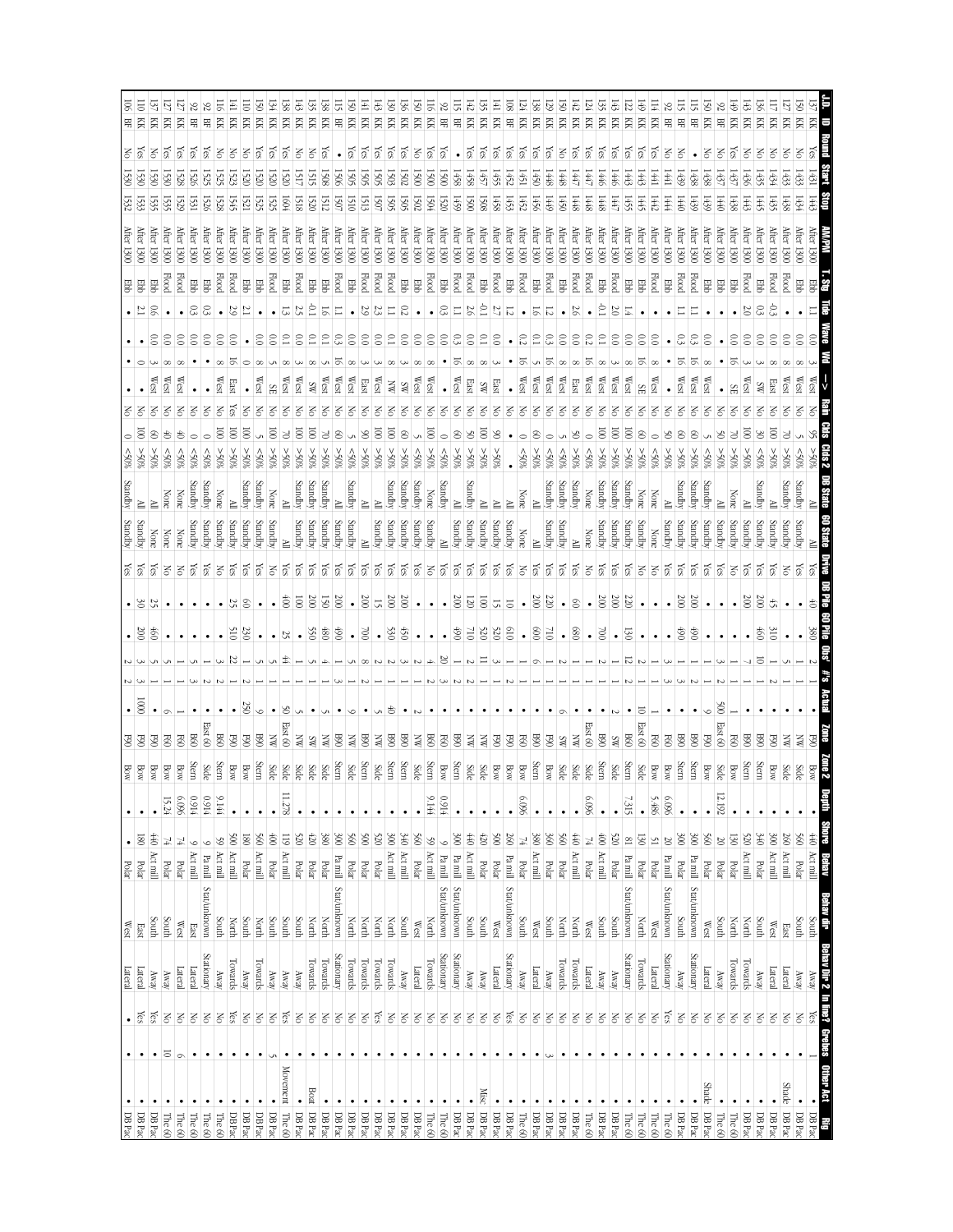| $\frac{1}{38}$ | 5            | $\frac{8}{16}$ | $\overline{120}$ | $\overline{121}$ | $\frac{92}{2}$  | $\overline{121}$ | $\overline{120}$ | 38              | $\frac{92}{3}$  | <b>BA</b>                | I27            | <b>DI</b>                | $\overline{14}$ | $\frac{14}{14}$ |                   | $\frac{116}{116}$        | Ē                                     |  |
|----------------|--------------|----------------|------------------|------------------|-----------------|------------------|------------------|-----------------|-----------------|--------------------------|----------------|--------------------------|-----------------|-----------------|-------------------|--------------------------|---------------------------------------|--|
| Ř              | Ř            | 旵              | Ř                | 頁                | 몊               | Ř                | 頁                | 頁               | 먺               | 頁                        | 頁              | Ř                        | Ř               | KK              | 頁                 | Ř                        | Ξ                                     |  |
| δŃ             | Yes          | Yes            | Yes              | Yes              | Yes             | ŠΣ               | $\chi$ es        | Yes             | Yes             | <b>No</b>                | δÑ             | Yes                      | Yes             | Yes             | Yes               | $\chi$ es                | pund).                                |  |
| 1614           | 1612         | 1605           | 1001             | 0091             | 1600            | 1557             | 1549             | 1547            | 1546            | 1545                     | 1545           | 1545                     | 1544            | 1544            | 1540              | 1539                     | <b>Start</b>                          |  |
| <b>1619</b>    | 1613         | <b>1606</b>    | 1017             | 1001             | 1001            | 1558             | 1550             | 1548            | 1548            | 1547                     | 1546           | 1546                     | 1546            | 1546            | 1555              | 1542                     | å                                     |  |
| After 1300     | Arter $1300$ | After 1300     | After $1300$     | Arter $1300$     | After 1300      | After 1300       | After $1300$     | After 1300      | After 1300      | $Area$ 1300              | After 1300     | $Area$ 1300              | $Area$ 1300     | Arer $1300$     | After 1300        | $Area$ 1300              | Md/M                                  |  |
| <b>Ebb</b>     | <b>Flood</b> | <b>GB</b>      | Flood            | <b>Flood</b>     | gg              | <b>Flood</b>     | <b>Flood</b>     | <b>Ebb</b>      | <b>Ebb</b>      | <b>Flood</b>             | <b>Flood</b>   | <b>Flood</b>             | <b>Flood</b>    | <b>Flood</b>    | <b>Ebb</b>        | <b>Flood</b>             | r su                                  |  |
| Ξ              |              | $\overline{0}$ | ςò               |                  | $\frac{3}{2}$   | $\bullet$        | ς,               | 1.3             | $\frac{0.3}{2}$ |                          |                |                          |                 |                 | 2.1               |                          | E                                     |  |
| S              | ິ            | $\overline{0}$ | $\overline{c}$   | 0.0              | $_{0.0}$        | $\overline{0}$   | $\overline{c}$   | S               | 0.0             | C.O                      | $\overline{0}$ | $\overline{0}$           | $\overline{0}$  | $\approx$       |                   | $\approx 0$              | <b>Mave</b>                           |  |
| $\infty$       |              |                |                  |                  |                 |                  |                  | $\infty$        |                 |                          |                |                          | $\infty$        |                 |                   |                          | š                                     |  |
| West           |              |                | West             |                  |                 |                  | West             | West            |                 | SE.                      |                | West                     | West            | West            |                   | West                     | ļ                                     |  |
| <b>No</b>      | š            | š              | Š                | Š                | š               | š                | ŠΔ               | š               | Š               | ŠΣ                       | ŠΣ             | š                        | š               | š               | š                 | ŠΟ                       | Ë                                     |  |
| $\geq$         | 4            |                |                  | 4                |                 | 40               |                  | 8               |                 | $\overline{\phantom{a}}$ | $\frac{50}{2}$ | $\overline{\phantom{a}}$ | $_{08}$         | $\infty$        | $\overline{0}0$   | $\overline{\phantom{0}}$ | e<br>Suls                             |  |
| $^{*05}$       | < 50%        | $^{80.05}$     | &80%             | $50\%$           | $^{805}$        | &805             | $50\%$           | $^{805}$        | $50\%$          | %05<                     | \$80%          | $^{805}$                 | $^{805}$        | \$80%           | $^{805}$          | $^{805}$                 | <b>Citis 2</b>                        |  |
| Standby        | None         | Standby        | ≧                | None             | Standby         | None             | Standby          | Standby         | Standby         | None                     | None           | None                     | None            | None            |                   | <b>None</b>              | <b>DB State</b>                       |  |
| Standby        | None         | ≧              | ≧                | None             | Standby         | None             | Standby          | Standby         | Standby         | <b>None</b>              | None           | Standby                  | <b>None</b>     | None            | Standby           | Standby                  | eners 09                              |  |
| Yes            | ξ            | Yes            | Yes              | Νo               | Yes             | Νo               | Yes              | Yes             | Yes             | Νo                       | $\geq$         | Νo                       | $\geq$          | $\geq$          | Yes               | Νo                       |                                       |  |
| 410            |              |                | 52               |                  |                 |                  | 200              | 370             |                 |                          |                |                          |                 |                 | $\ddot{\tau}$     |                          | Drive DB Pile 60 Pile                 |  |
| 130            |              | 300            | i8               |                  | 2               |                  | 520              | 230             | g               |                          |                |                          |                 |                 | 230               |                          |                                       |  |
|                |              |                | $\Xi$            |                  |                 |                  |                  |                 |                 |                          |                |                          |                 |                 | <u> 고</u>         |                          | នី                                    |  |
|                |              |                |                  |                  |                 |                  |                  |                 |                 |                          |                |                          |                 |                 |                   |                          | <b>S.#</b>                            |  |
|                |              | ٠              |                  | ٠                |                 |                  | ٠                |                 | ٠               | ¢                        |                | ٠                        |                 |                 | $\overline{000}$  |                          | len a y                               |  |
| <b>B60</b>     | SW           | ä              | <b>GSH</b>       | <b>SSO</b>       | <b>DOG</b>      | ă                | <b>B90</b>       | <b>B60</b>      | <b>GSH</b>      | X                        | East 60        | SW                       | <b>GSI</b>      | <b>SSO</b>      | <b>SPO</b>        | <b>S</b>                 | Zone                                  |  |
| Stern          | <b>Side</b>  | Side           | Bow              | Bow              | Bow             | <b>Side</b>      | Stern            | Stern           | Bow             | <b>Side</b>              | Side           | <b>Side</b>              | Bow             | Bow             | Bow               | Bow                      | Zame 2                                |  |
| 10.668         |              |                |                  |                  |                 |                  |                  | 11.278          |                 |                          | 960'9          |                          |                 |                 |                   |                          | Deprin                                |  |
|                | 260          | $\frac{1}{2}$  | 240              | 560              | $\frac{1}{2}$   | 260              | $\frac{24}{3}$   | 51              | ē               | 60 <sup>†</sup>          | 74i            | $\frac{380}{2}$          | <b>180</b>      | 180             | $\frac{180}{2}$   |                          |                                       |  |
| 108 Act mill   | Act mill     | Polar          | Act mill         | Act mill         | Pa mill         | Polar            | Act mill         | Pa mill         | Act mill        | Polar                    | Polar          | Polar                    | Act mill        | Act mill        | Act mill          | 380 Act mill             | Shore Behav                           |  |
|                |              |                |                  |                  | l Stat/un/anown |                  |                  | Stat/unknown    |                 |                          |                |                          |                 |                 |                   |                          | allo Mares                            |  |
| East           | North        | couth          | North            | East             |                 | South            | <b>throce</b>    |                 | couth           | South                    | West           | South                    | West            | West            | North             | East                     |                                       |  |
| Lateral        | Ovards       | APANY          | <b>OWArdS</b>    | Latera           | Stationary      | APANY            | Aray             | <b>Cationar</b> | Anay            | Anay                     | Lateral        | Anay                     | atera           | Lateral         | <b>Lowards</b>    | Lateral                  | Behav Dir 2 In line? Grebes Other Act |  |
| δŃ             | ŠΣ           | ŠΣ             | Yes              | ŠΣ               | δŃ              | ŠΣ               | δÑ               | š               | δŃ              | δŃ                       | š              | δŃ                       | ŠΣ              | š               | Yes               | šδ                       |                                       |  |
|                |              |                |                  |                  |                 |                  |                  |                 |                 | 5                        |                |                          |                 |                 |                   |                          |                                       |  |
|                |              |                |                  |                  |                 |                  |                  |                 | Shade           |                          | <b>Misc</b>    |                          |                 |                 |                   |                          |                                       |  |
| The 60         | DB Pac       | DB Pac         | DB Pac           | DB Pac           | DB Pac          | DB Pac           | DB Pac           | The 60          | DB Pac          | DB Pac                   | The 60         | DB Pac                   | ) B Pac         | DB Pac          | DB <sub>Pac</sub> | DB Pac                   | B                                     |  |
|                |              |                |                  |                  |                 |                  |                  |                 |                 |                          |                |                          |                 |                 |                   |                          |                                       |  |